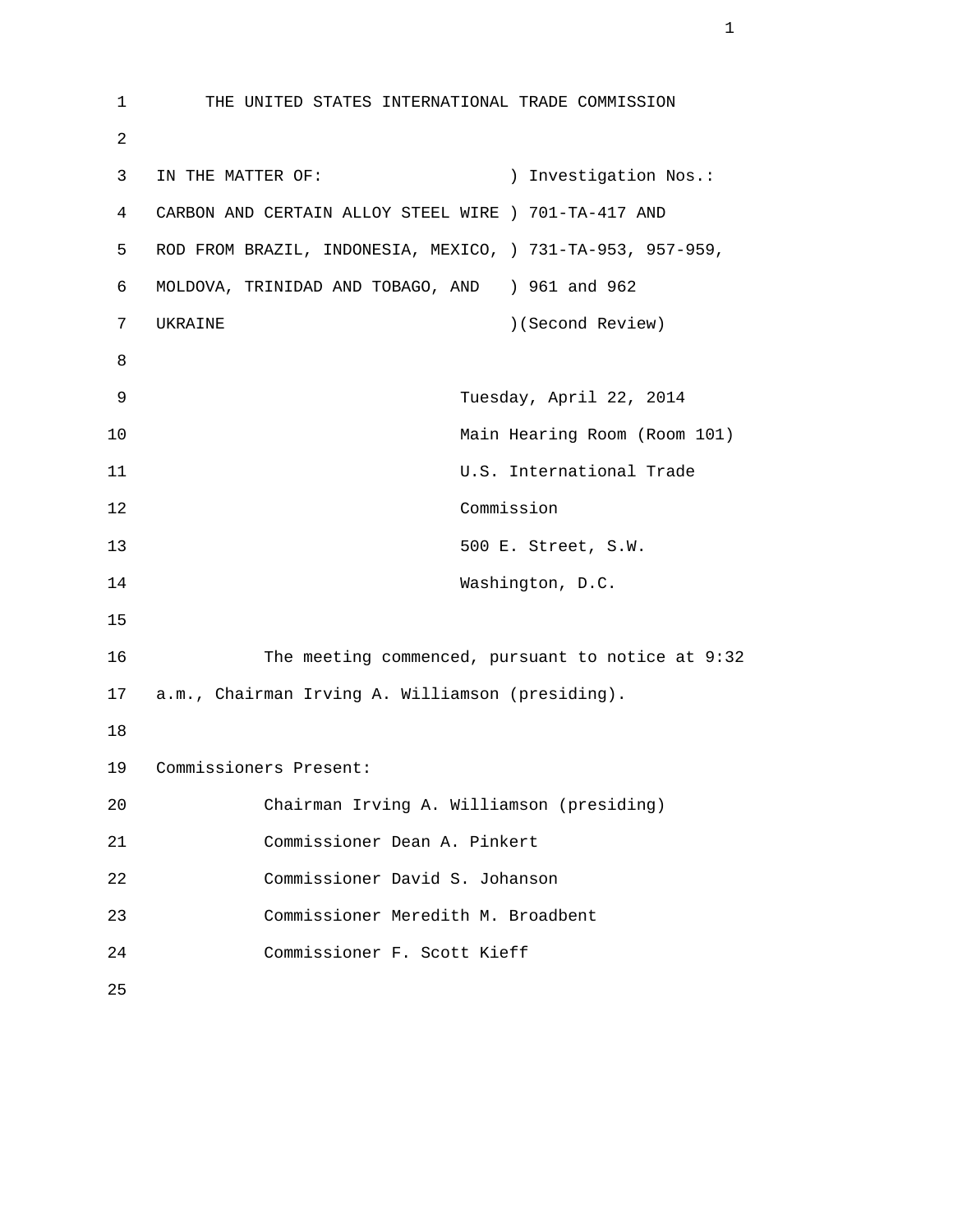1 Staff Present:

 2 Bill Bishop, Supervisory Hearings and Information 3 Officer 4 Sharon D. Bellamy, Program Support Specialist  $5<sub>5</sub>$  6 Mary Messer, Investigator 7 Karl Tsuji, International Trade Analyst 8 Aimee Larsen, Economist 9 David Boyland, Accountant/Auditor 10 David Fishberg, Attorney 11 Douglas Corkran, Supervisory Investigator 12 13 Panel: 14 Embassy of Ukraine 15 Washington, D.C. 16 Ihor Baranetskyi, Acting Head of the Economic 17 Division 18 19 Embassy of Mexico 20 Washington, D.C. 21 Salvador Behar, Legal Counsel for International 22 Trade 23 24 25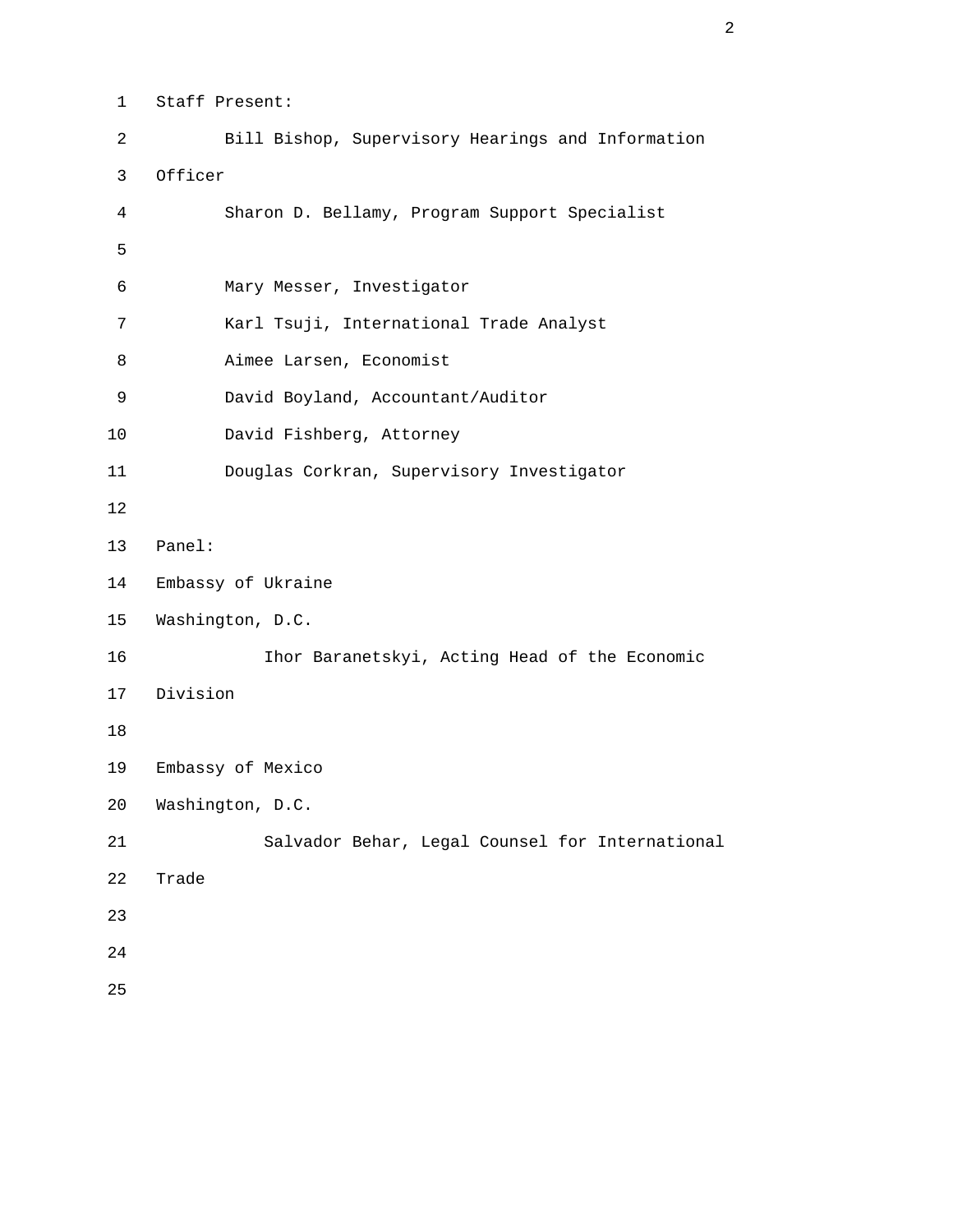```
 1 Kathleen W. Cannon, Kelley Drye & Warren LLP 
        2 Jay C. Campbell, White & Case LLP 
        3 Craig A. Lewis, Hogan Lovells US LLP 
4 
        5 James Kerkvliet, Vice President of Sales and 
        6 Marketing, Gerdau Ameristeel US 
        7 Edward Goettl, Manager of Wire Rod Sales, Gerdau 
        8 Ameristeel US 
        9 Vic Stirnaman, President, Keystone Consolidated 
       10 Industries, Inc. 
       11 Stephen Ashby, Director of Rod and Bar Sales, 
       12 Evraz Pueblo 
       13 James Sanderson, President, USW Local 7898 
       14 Michael Kerwin, Director, Georgetown Economic 
       15 Services 
       16 Gina E. Beck, Economist, Georgetown Economic 
       17 Services 
       18 Sergio Guiterrez, Chief Executive Officer, 
       19 Deacerok 
       20 Eugenio Gutierrez, Vice President of Finance & 
       21 International Trade, Deacero 
       22 Daniel Gutierrez, Vice President of Industrial 
       23 Sales, Deacero 
       24 Luis Leal, International Trade Manager, Deacero 
       25
```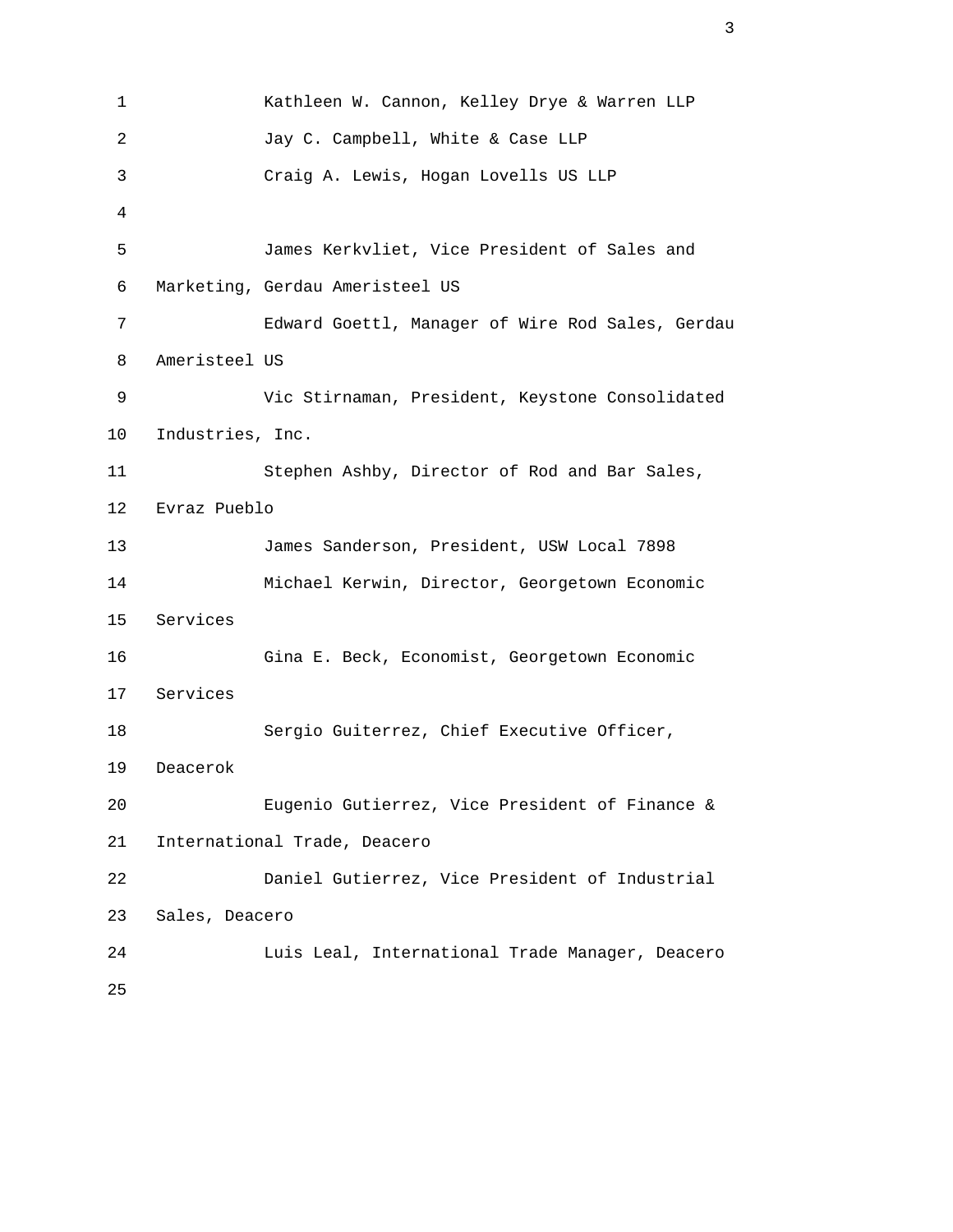| $\mathbf 1$     | Charles Spittler, Chief Operating Officer, Cavert  |
|-----------------|----------------------------------------------------|
| $\overline{2}$  | Wire Company, Inc.                                 |
| $\mathsf{3}$    | Bill Heileg, Co-Owner and Member, G3 Steel Group   |
| $\overline{4}$  | $_{\rm LLC}$                                       |
| 5               | Elena Dimitrova, Head of Marketing, Commercial     |
| $\epsilon$      | Service, Sales Directorate, Metinvest Holding, LLC |
| $7\phantom{.0}$ | Paul C. Rosenthal, Kelley Drye Warren LLP          |
| 8               | Daniel B. Pickard, Wiley Rein LLP                  |
| $\mathsf 9$     | Jay C. Campbell, White & Case LLP                  |
| $10$            | Craig A. Lewis, Hogan Lovells US LLP               |
| $11\,$          |                                                    |
| 12              |                                                    |
| 13              |                                                    |
| 14              |                                                    |
| 15              |                                                    |
| 16              |                                                    |
| 17              |                                                    |
| 18              |                                                    |
| 19              |                                                    |
| $20$            |                                                    |
| 21              |                                                    |
| 22              |                                                    |
| 23              |                                                    |
| 24              |                                                    |
| 25              |                                                    |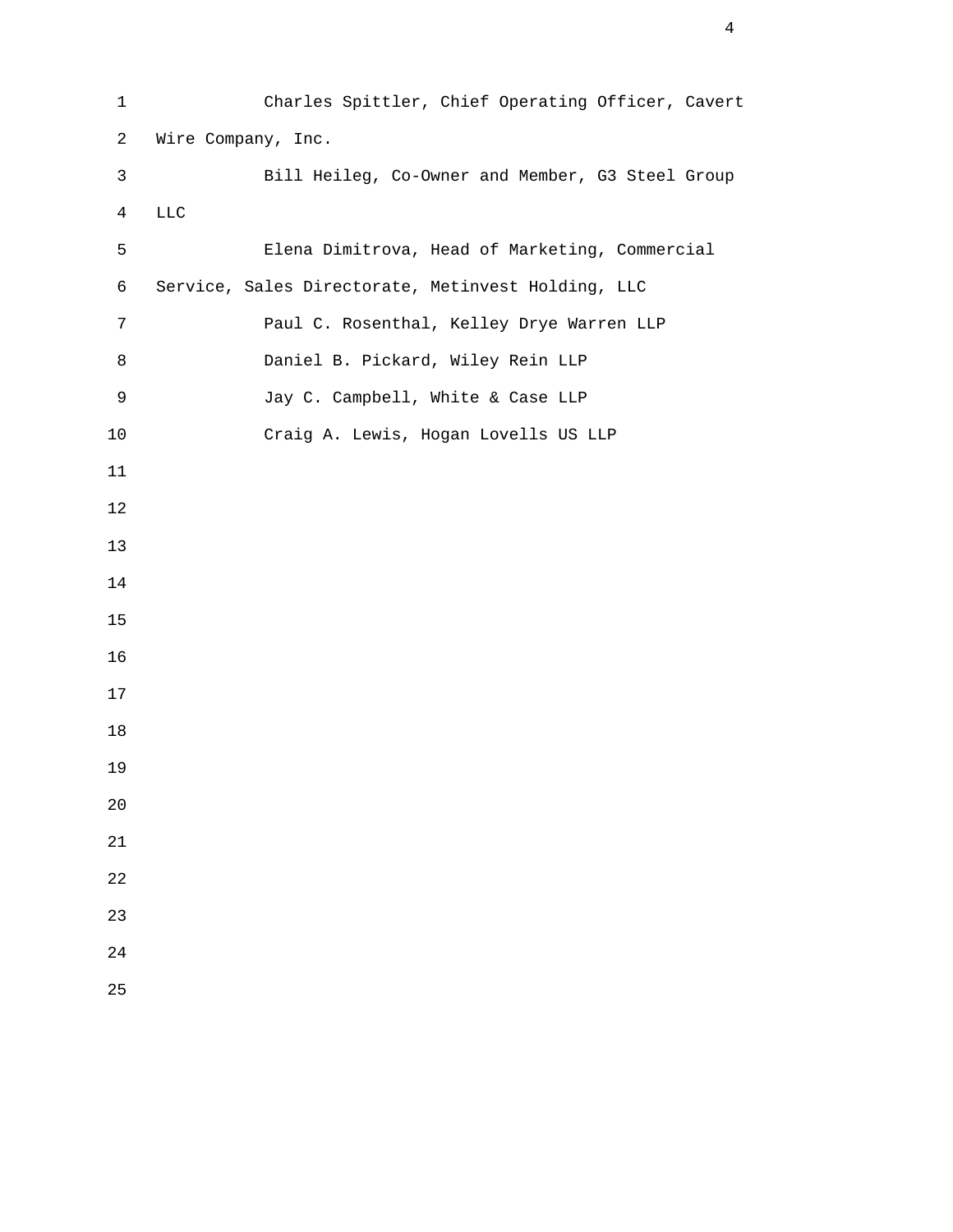| $\mathbf{1}$   | INDEX                                             |      |
|----------------|---------------------------------------------------|------|
| $\overline{2}$ |                                                   | PAGE |
| 3              | Testimony of Salvador Behar, Legal Counsel for    | 9    |
| $\overline{4}$ | International Trade                               |      |
| 5              |                                                   |      |
| 6              | Opening remarks of Kathleen W. Cannon, Kelley     | 15   |
| 7              | Drye & Warren LLP                                 |      |
| 8              |                                                   |      |
| 9              | Opening remarks of Jay C. Campbell,               | 19   |
| 10             | White & Case LLP                                  |      |
| 11             |                                                   |      |
| 12             | Opening remarks of Craig A. Lewis, Hogan          | 21   |
| 13             | Lovells US LLP                                    |      |
| 14             |                                                   |      |
| 15             | Testimony of James Kerkvliet, Vice President of   | 23   |
| 16             | Sales and Marketing, Gerdau Ameristeel US         |      |
| 17             |                                                   |      |
| 18             | Testimony of Ihor Baranetskyi, Acting Head of the | 25   |
| 19             | Economic Division                                 |      |
| 20             |                                                   |      |
| 21             | Testimony of Vic Stirnaman, President, Keystone   | 34   |
| 22             | Consolidated Industries, Inc.                     |      |
| 23             |                                                   |      |
| 24             | Testimony of Eric Nystrom, Director for SBQ and   | 37   |
| 25             | Wire Rod for Nucor Corporation                    |      |

 $\sim$  5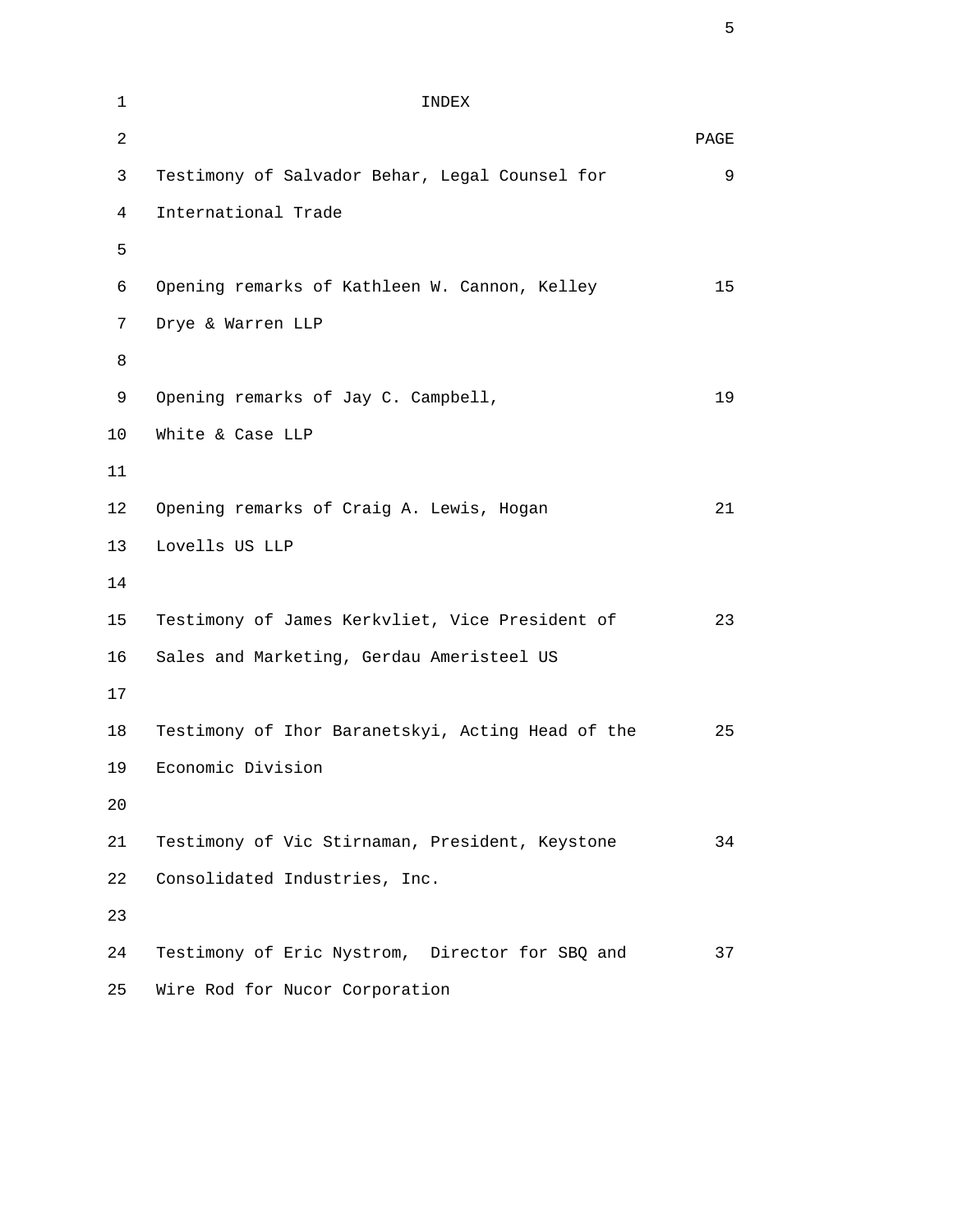| $\mathbf 1$    | INDEX                                                |      |
|----------------|------------------------------------------------------|------|
| $\overline{2}$ |                                                      | PAGE |
| 3              | Testimony of Stephen Ashby, Director of Rod and      | 44   |
| 4              | Bar Sales, Evraz Pueblo                              |      |
| 5              |                                                      |      |
| 6              | Testimony of James Sanderson, President,             | 48   |
| 7              | USW Local 7898                                       |      |
| 8              |                                                      |      |
| 9              | Testimony of Kathleen W. Cannon, Kelley              | 52   |
| 10             | Drye & Warren LLP                                    |      |
| 11             |                                                      |      |
| 12             | Testimony of Paul C. Rosenthal, Kelley Drye          | 55   |
| 13             | Warren LLP                                           |      |
| 14             |                                                      |      |
| 15             | Testimony of Edward Goettl, Manager of Wire Rod      | 72   |
| 16             | Sales, Gerdau Ameristeel US                          |      |
| 17             |                                                      |      |
| 18             | Testimony of Sergio Gutierrez, Chief Executive       | 138  |
| 19             | Officer, Deacerok                                    |      |
| 20             |                                                      |      |
| 21             | Testimony of Daniel Gutierrez, Vice President        | 141  |
| 22             | of Industrial Sales, Deacero                         |      |
| 23             |                                                      |      |
| 24             | Testimony Bill Heileg, Co-Owner and Member, G3 Steel | 145  |
| 25             | Group LLC                                            |      |

 $\overline{6}$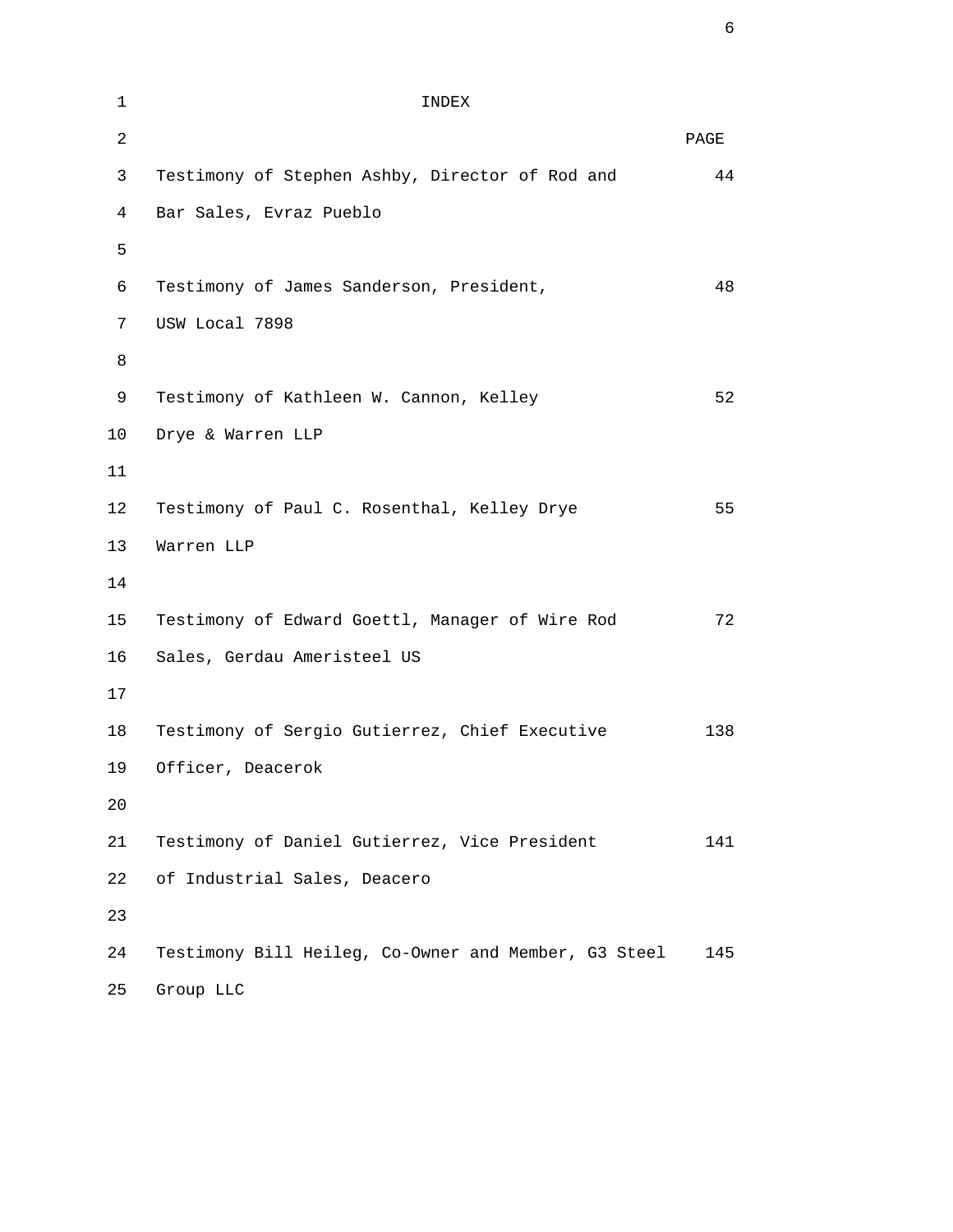| $\mathbf{1}$   | INDEX                                                       |      |
|----------------|-------------------------------------------------------------|------|
| $\overline{2}$ |                                                             | PAGE |
| 3              | Testimony of Charles Spittler, Chief Operating Officer, 148 |      |
| $\overline{4}$ | Cavert Wire Company, Inc.                                   |      |
| 5              |                                                             |      |
| 6              | Testimony of Elena Dimitrova, Head of Marketing,            | 157  |
| 7              | Commercial Service, Sales Directorate, Metinvest            |      |
| 8              | Holding, LLC                                                |      |
| 9              |                                                             |      |
| 10             | Closing remarks of Paul C. Rosenthal, Kelley Drye           | 246  |
| 11             | Warren LLP                                                  |      |
| 12             |                                                             |      |
| 13             | Closing remarks of Daniel B. Pickard,                       | 248  |
| 14             | Wiley Rein LLP                                              |      |
| 15             |                                                             |      |
| 16             | Closing remarks of Craig A. Lewis, Hogan Lovells            | 254  |
| 17             | US LLP                                                      |      |
| 18             |                                                             |      |
| 19             | Closing remarks of Jay C. Campbell,                         | 258  |
| 20             | White & Case LLP                                            |      |
| 21             |                                                             |      |
| 22             |                                                             |      |
| 23             |                                                             |      |
| 24             |                                                             |      |
| 25             |                                                             |      |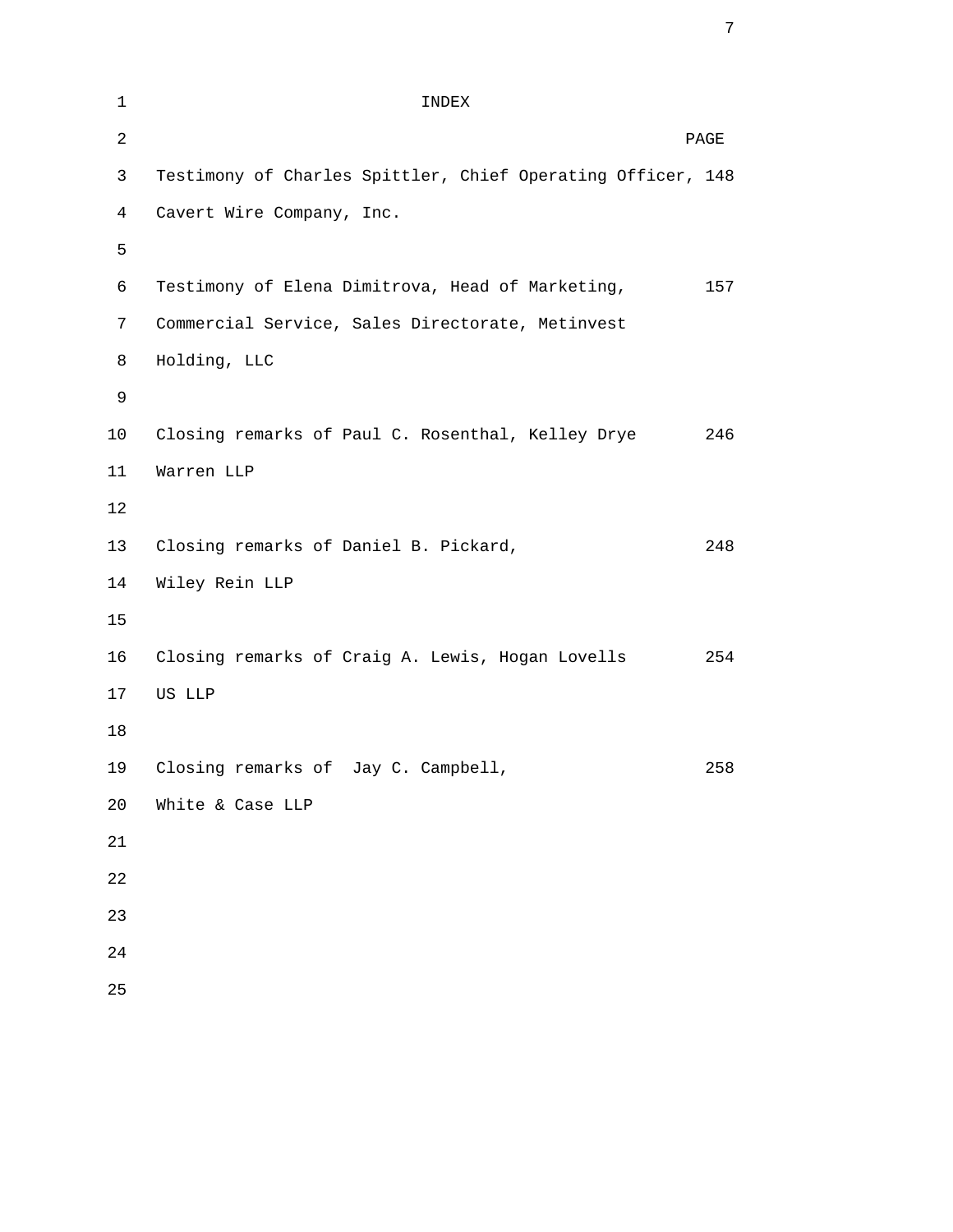| 1              | PROCEEDINGS                                                 |
|----------------|-------------------------------------------------------------|
| $\overline{2}$ | (9:32 a.m.)                                                 |
| 3              | MR. BISHOP: Will the room please come to order?             |
| $\overline{4}$ | CHAIRMAN WILLIAMSON: Good morning. On behalf of             |
| 5              | the U.S. International Trade Commission, I welcome you to   |
| 6              | this hearing on Investigations No. 701-TA-417 and           |
| 7              | 731-TA-953, 957-959, 961 and 962 (Second Review) involving  |
| 8              | Carbon and Certain Alloy Steel Wire Rod from Brazil,        |
| 9              | Indonesia, Mexico, Moldova, Trinidad and Tobago, and        |
| 10             | Ukraine.                                                    |
| 11             | The purpose of these five-year review                       |
| 12             | investigations is to determine whether revocation of the    |
| 13             | countervailing duty on carbon and certain alloy steel wire  |
| 14             | rod from Brazil and the antidumping duty orders on carbon   |
| 15             | and certain alloy steel wire rod from Brazil, Indonesia,    |
| 16             | Mexico, Moldova, Trinidad and Tobago, and Ukraine would be  |
| 17             | likely to lead to continuation or recurrence or material    |
| 18             | injury within a reasonably foreseeable time.                |
| 19             | The schedule setting forth the presentation of              |
| 20             | this hearing, notices of investigation and transcript order |
| 21             | forms are available at the public distribution table.       |
| 22             | All prepared testimony should be given to the               |
| 23             | Secretary. Please do not place testimony directly on the    |
| 24             | public distribution table. All witnesses must be sworn in   |
| 25             | by the Secretary before presenting testimony.               |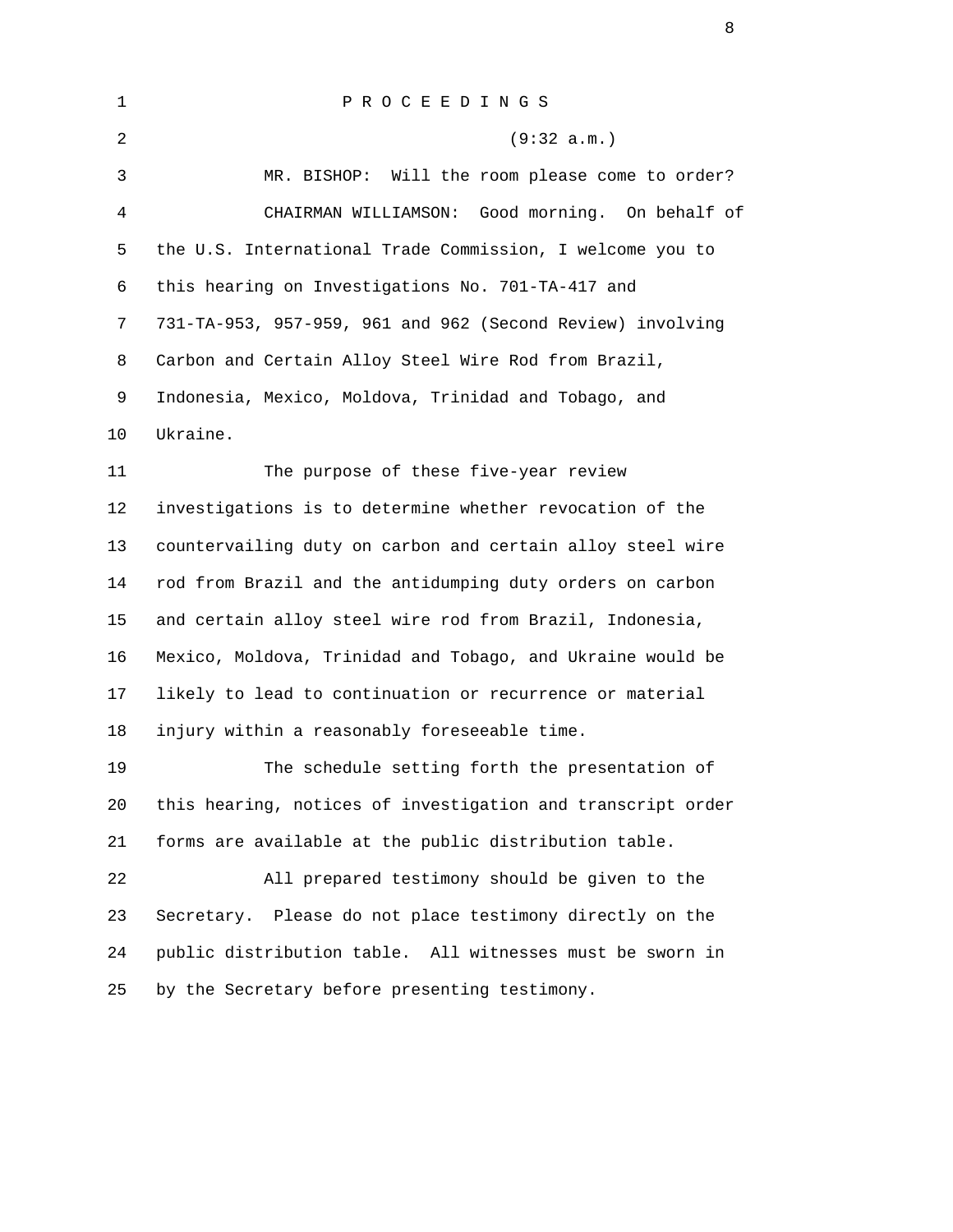1 I understand the parties are aware of the time 2 allocations. Any questions regarding the time allocation 3 should be directed to the Secretary.

 4 Speakers are reminded not to refer in their 5 remarks or answers to questions to business proprietary 6 information. Please speak clearly into the microphone and 7 state you name for the record for the benefit of the court 8 reporter.

 9 If you will be submitting documents that contain 10 information you wish classified as business confidential, 11 your request should comply with Commission Rule 201.6. 12 Mr. Secretary, are there any preliminary matters? 13 MR. BISHOP: Mr. Chairman, I would note that all 14 witnesses for today's hearing have been sworn in with the 15 exception of our representatives from the Embassy of 16 Ukraine. I will swear them in when they arrive. There are 17 no other preliminary matters.

 18 CHAIRMAN WILLIAMSON: Very well. Will you please 19 announce our first embassy witness?

 20 MR. BISHOP: Salvador Behar, Legal Counsel for 21 International Trade from the Embassy of Mexico.

 22 CHAIRMAN WILLIAMSON: Welcome, Mr. Behar, you may 23 begin when you're ready.

24 OPENING REMARKS ON BEHALF OF THE EMBASSY OF MEXICO

25 MR. BEHAR: Thank you, again for the opportunity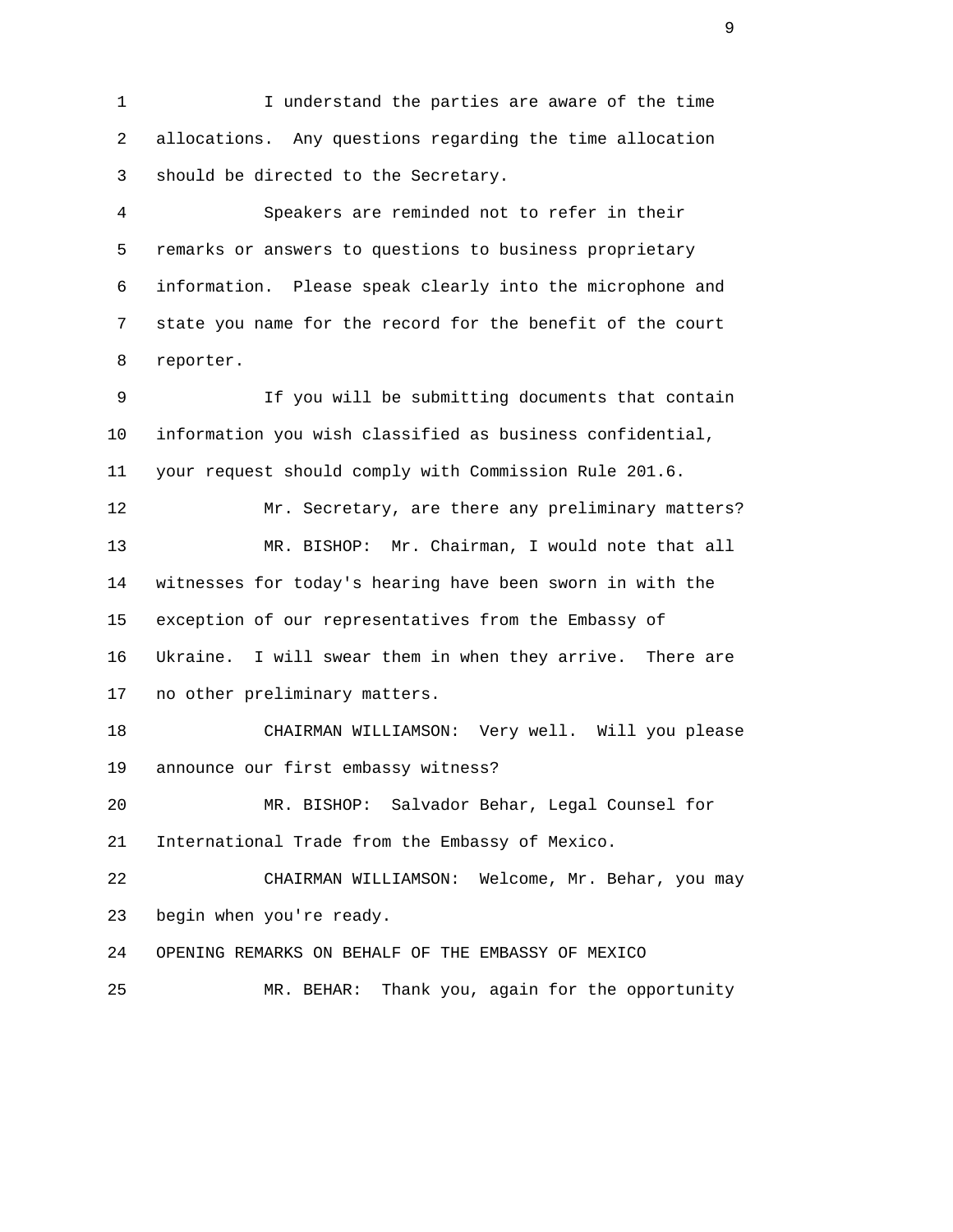1 to testify before the Commission.

 2 For the record, my name is Salvador Behar. I'm 3 the Legal Counsel for International Trade at the Embassy of 4 Mexico. I will address for you two topics: The positive 5 impact that the North American Fair Trade Agreement has had 6 on trade between Mexico and the U.S., and the steel trade -- 7 trade in steel in particular and the ways in which recent 8 Mexican Government actions are boosting demand for wire rod 9 in Mexico.

 10 NAFTA has created economic growth and opportunity 11 for both countries. Since NAFTA's implementation in 1994, 12 the trade value of non-oil related goods between the U.S. 13 and Mexico has tripled: From 1999, \$99 billion to more than 14 \$400 billion in 2013. Steel trade between Mexico and the 15 U.S. has also benefitted under NAFTA -- growing by \$3 16 billion in the past decade. The U.S. steel sector, in 17 particular had reaped the rewards of free trade with Mexico. 18 In 2013, the U.S. has a net surplus of 1 million tons of 19 steel in trade with Mexico -- which had a value of \$2.2 20 billion.

 21 Since NAFTA was implemented, we have continued to 22 work together to advance our shared economic interests. In 23 2002, for example, the NAFTA countries created the North 24 American Steel Trade Committee, a forum through which our 25 steel industries and governments work together to develop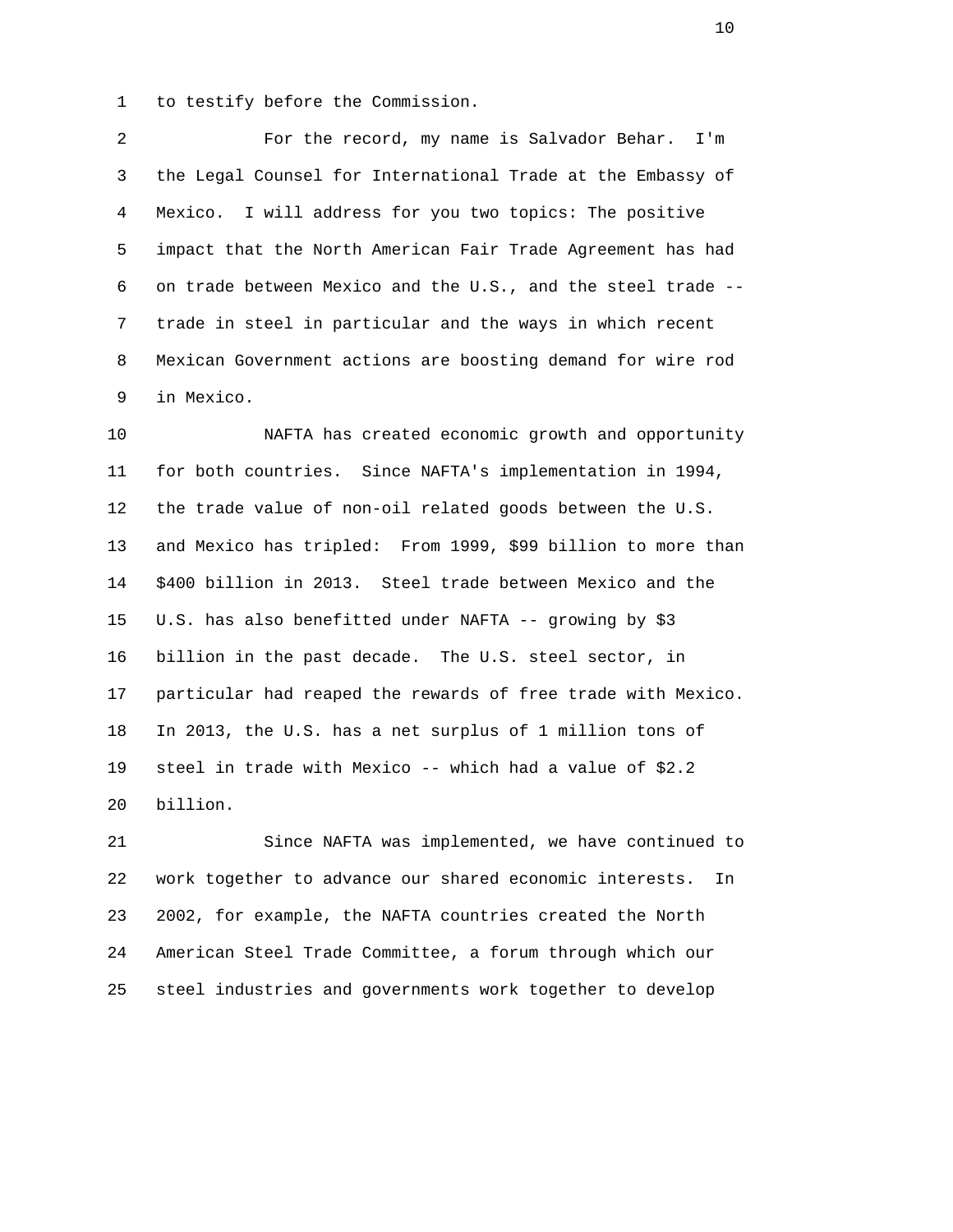1 strategies to enhance the competitiveness of North American 2 Steel sector and respond to international challenges. This 3 is a permanent and constant effort from both, governments 4 and industries to address common concerns and enhance 5 integration and collaboration among the NAFTA region in the 6 steel sector.

 7 The special relationship that the U.S. has -- we 8 have with the U.S. under NAFTA distinguishes Mexico from the 9 other subject countries in this sunset review, and we 10 believe the Commission should consider this and exercise its 11 discretion not to cumulate Mexico with other subject 12 countries in its analysis.

 13 The special relationship continues to grow. This 14 past February, Mexico hosted the Seventh Annual North 15 American Leaders Summit -- at which the NAFTA governments 16 reaffirmed their commitment to free trade and economic 17 growth in the region. President Obama said that trade 18 between NAFTA partners "supports millions of American jobs," 19 and President Pena Nieto noted the summit's objective "to 20 faster shared and inclusive prosperity."

 21 We hope the Commission will agree that revoking 22 the other on Mexico will not harm the U.S. Industry. The 23 Mexican economy is improving. The Mexican government is 24 increasing expenditures, in fact, federal expenditures for 25 this year will reach an historical high, which will likely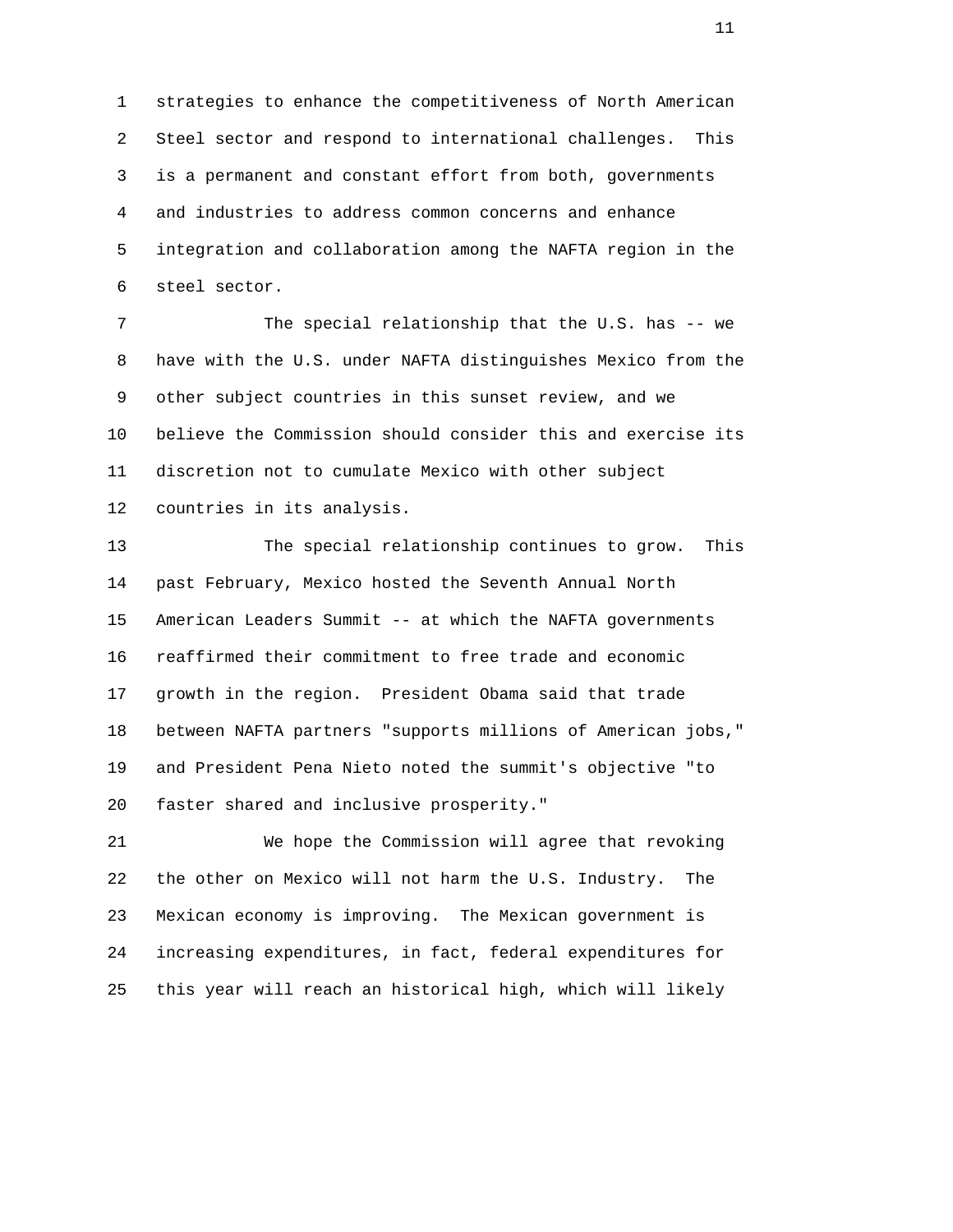1 increase demand for wire rod in Mexico.

 2 Construction activity in Mexico is also 3 rebounding due to President Pena Nieto's investment in 4 infrastructure of more than \$300 billion. This includes 5 Transport and Communications Infrastructure Investment 6 Program 2013-2018 and various investments in other 7 departments and agencies. These investments aim to upgrade 8 Mexico's infrastructure by modernizing roads and highways, 9 building rails -- rail lines, building and expanding the 10 country's seaports and airports, providing universal access 11 to telecommunications and boosting the energy sector, all of 12 which will require wire rod and downstream products. 13 President Pena Nieto's plan includes 50 percent more money 14 for infrastructure investment than the previous 15 administration's six-year plan. Moreover, annual investment 16 under the plan is expected to equal approximately 5 percent 17 of Mexico's gross domestic product. 18 As an example of the immediate effects of the 19 investment plan, the Ministry of Communication and 20 Transportation's budget for infrastructure increased by 40 21 percent from 2013 to 2014. Also, several highway projects 22 in the national infrastructure plan have been funded by the 23 Appropriations Bill for 2014. Also, 845 million pesos are 24 budgeted for the construction of bridges, which use

25 important amounts of wire rod downstream-products.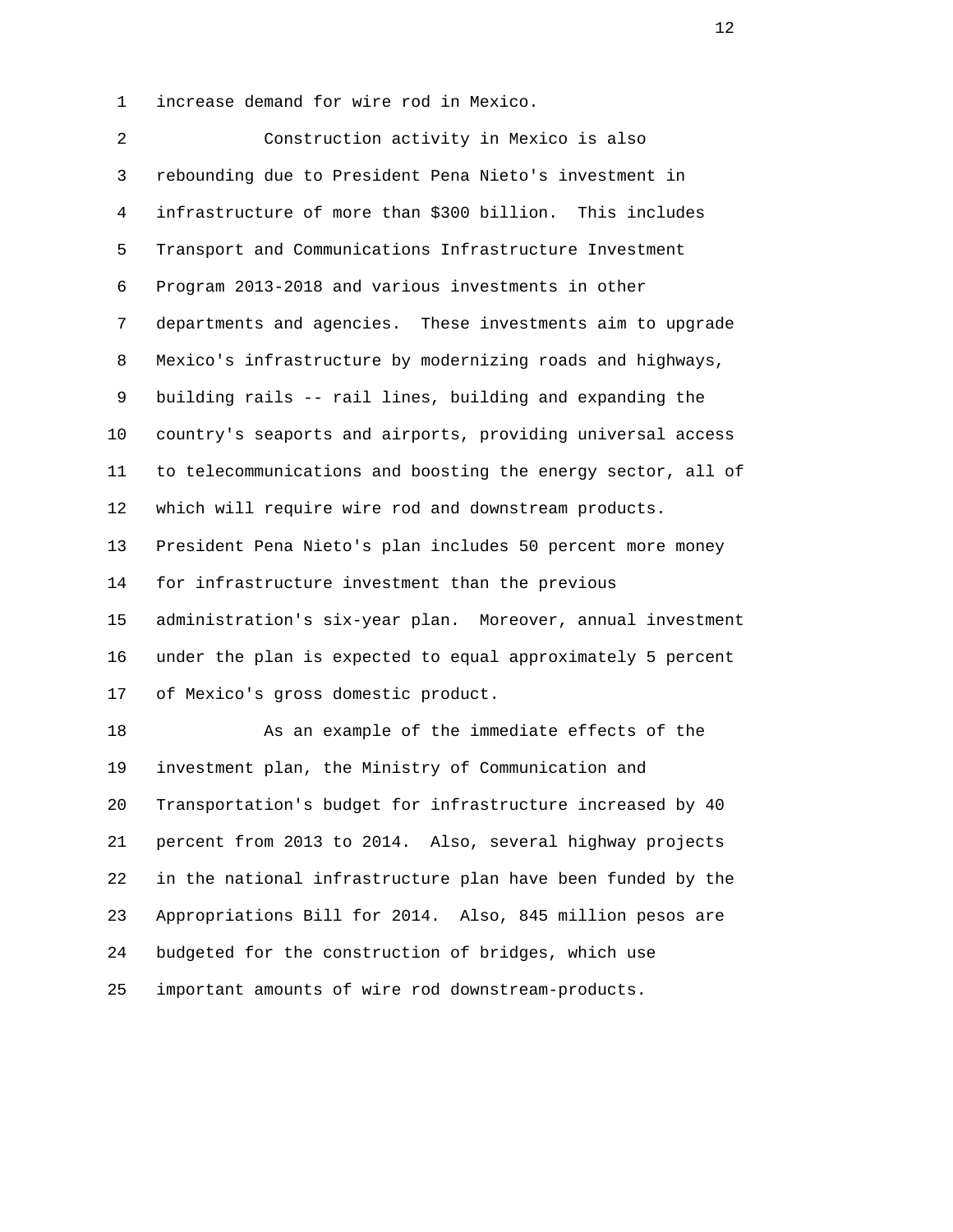1 Demand of wire rod in Mexico will also increase 2 in the automotive sector. As provided by forecasts from 3 ProMexico by 2016 production of light vehicles will reach 4 3.7 million units, and the production of heavy vehicles will 5 reach 180,078 units. In addition, Mexico's automotive 6 industry manufactures 2.9 million engines annually. Recent 7 investment in the auto sector include a \$550 million 8 investment by Volkswagen in 2012 in a plant in Guanajuato; 9 an \$800 million investment by Ford for an engine in 10 Chihuahua; and a \$500 million investment by Mazda to 11 construct a plant to manufacture vehicles. As a result of 12 these and other investments, automobile production is 13 expected to go from \$75 billion in 2012 to exceed \$80 14 billion in 2014.

 15 Mexico's recently approved energy reform will 16 also bolster demand for wire rod. The reform is expected to 17 increase private investment in infrastructure because 18 private entities will be able to participate in the 19 country's oil refining operations. With local demand for 20 wire rod and downstream products increasing, Mexican 21 producers will continue to focus on supplying the wire rod 22 to Mexico even if the antidumping order is revoked.

 23 In addition to increasing demand, Mexico's 24 exports of wire rod to the U.S. have been stable over the 25 past five years, and have not been shipped in a manner that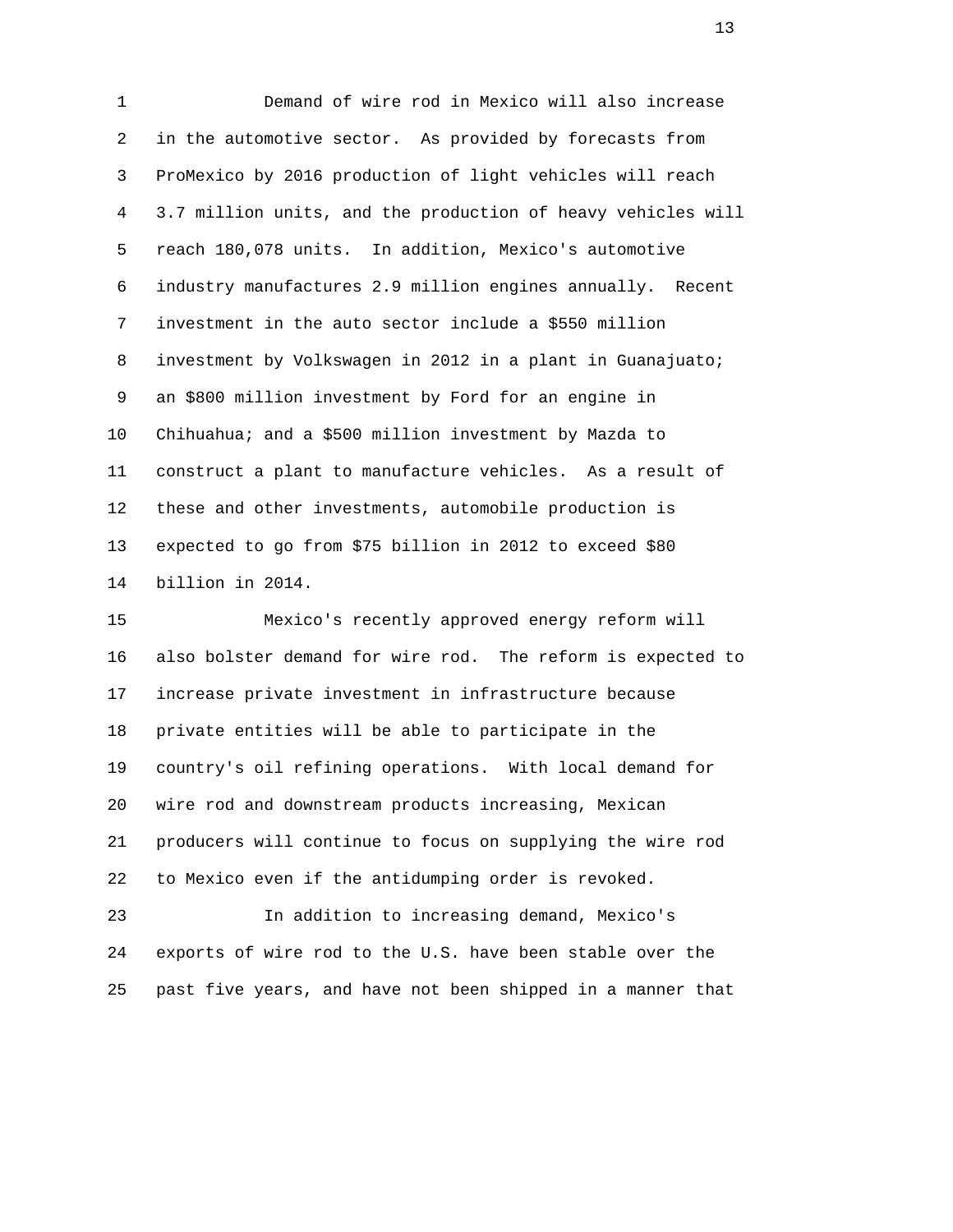1 disrupts the U.S. market. Mexican exports during the 2013 2 period were only 10 thousand short tons, representing only 3 0.2 percent of the U.S. consumption of subject products, 4 whereas total nonsubject U.S. (primarily wire rod from 5 China, Canada and Japan) totaled 31.9 percent of the 6 apparent consumption.

 7 Finally, I note that the U.S. industry has an 8 important layer of protection through Buy American 9 provisions that require purchasers to buy domestic product 10 exclusively, as mentioned by 19 of the 34 responding 11 purchasers. Thus, the domestic industry's sales are 12 ensured. U.S. producers hold almost 70 percent of total 13 reported purchases of wire rod. In view of that, it is very 14 difficult to ascertain how could Mexican exports cause 15 injury to the U.S. producers in absence of the order.

 16 To conclude, the Commission should find that 17 revocation of the antidumping duty on wire rod from Mexico 18 will not injure the U.S. wire rod industry in the 19 foreseeable future. Because Mexican exports to the U.S. are 20 not likely to increase, they cannot be considered as a 21 potential cause of injury or threat thereof in the 22 foreseeable future. This conclusion is supported by the 23 facts of this case, and is consistent with our countries' 24 special trade relationship and efforts to promote shared 25 economic interests.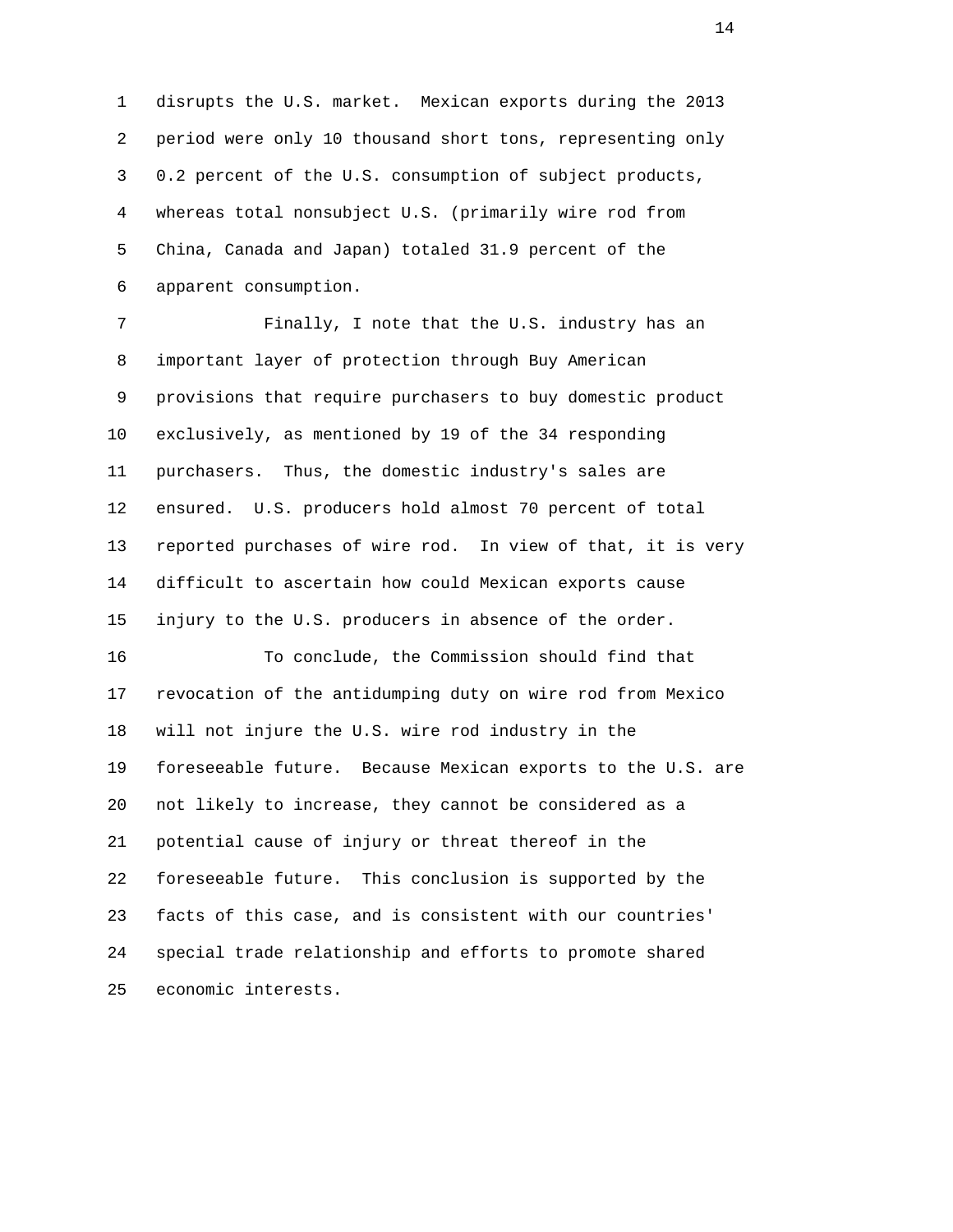1 Thank you again for the opportunity to address 2 you today. 3 CHAIRMAN WILLIAMSON: Thank you. 4 MR. BISHOP: Mr. Chairman, that concludes our 5 embassy witnesses at this time. 6 Opening remarks on behalf of those in support of 7 continuation of the orders will be by Kathleen W. Cannon, 8 Kelly Drye. 9 CHAIRMAN WILLIAMSON: Welcome, Ms. Cannon, you 10 may begin when you are ready. 11 OPENING REMARKS IN SUPPORT OF CONTINUATION 12 MS. CANNON: Good morning, Mr. Chairman, and 13 members of the Commission. I can sum up the crux of this 14 case with just three words, massive idle capacity. 15 The six subject countries at issue here today 16 have significant capacity sitting unused that they would 17 like to put to use producing wire rod if only they could 18 find an outlet market. 19 The U.S. market, if unencumbered by dumping 20 duties is a highly attractive target for that capacity. 21 Unleashing this idle capacity on the domestic wire rod 22 industry in its present highly vulnerable condition would 23 quickly lead to facility shutdowns, worker layoffs and 24 financial deterioration. 25 The orders under review here were imposed in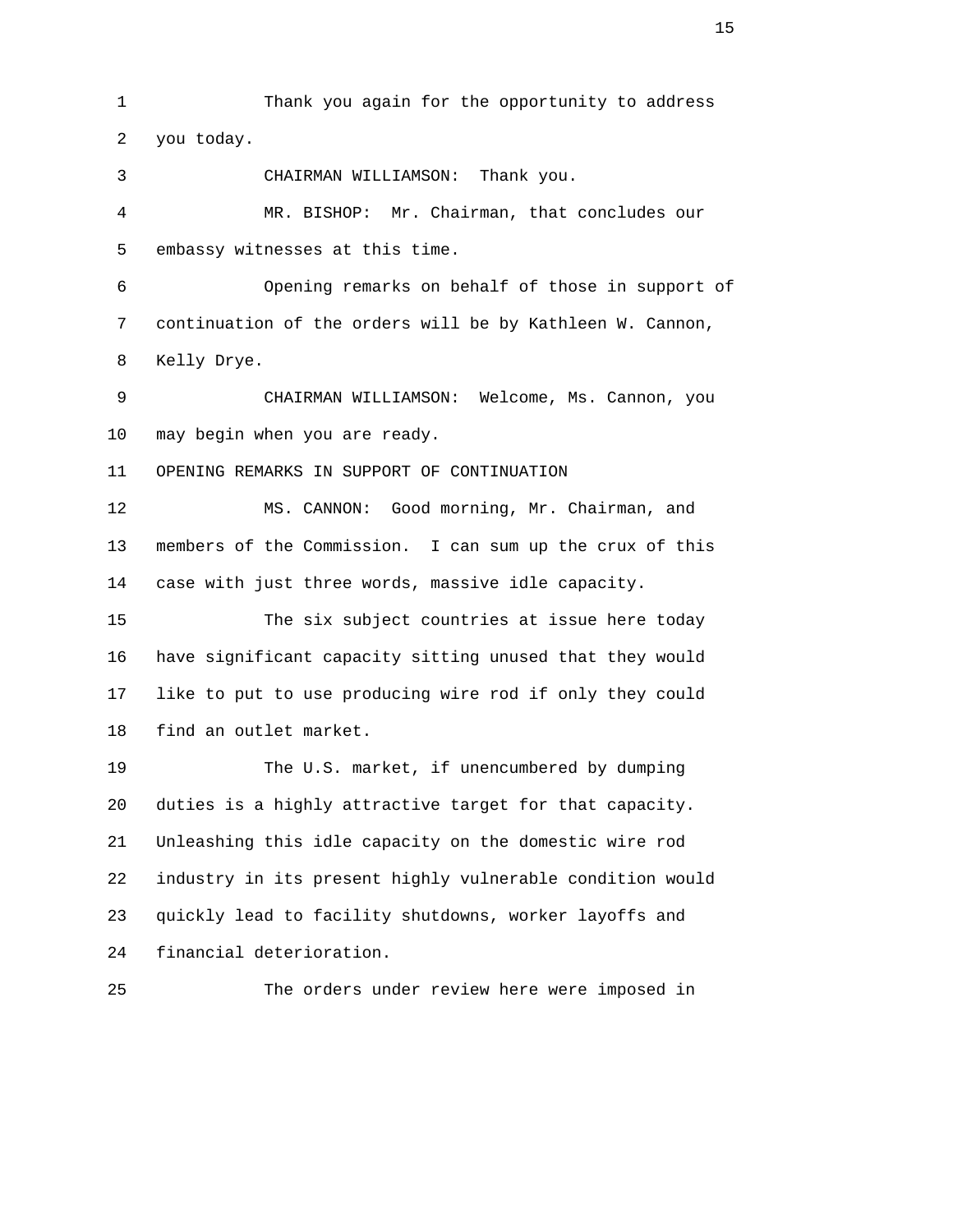1 response to surging volumes of unfairly traded imports. 2 These six countries took U.S. producer market share by 3 pervasive price undercutting. Once the orders were imposed, 4 none of the countries demonstrated an ability to sell into 5 the United States at the same volumes by pricing fairly. 6 Instead, when faced with duties to offset dumping practices, 7 the import volumes plummeted. But the absence of the 8 subject imports from this market does not indicate a lack of 9 interest or ability to sell here. Quite the opposite, in 10 fact, capacity to produce wire rod and more importantly 11 unused capacity in the subject countries is huge. Their 12 home markets and current third-country export markets are 13 clearly unable to absorb this increased capacity leaving 14 much of it idle.

 15 Amazingly, subject producers are continuing to 16 add even more capacity. As a result they are desperately in 17 need of a new market in which to sell wire rod so they can 18 put their capacity to use.

 19 The United States with its large size and open 20 nature would be highly attractive to the subject producers 21 if the dumping duties are eliminated. As a further 22 incentive to sell here, U.S. prices for wire rod are 23 currently higher than prices in most third countries. 24 Commerce has already found that every one of the six 25 countries would resume dumping if the orders are taken away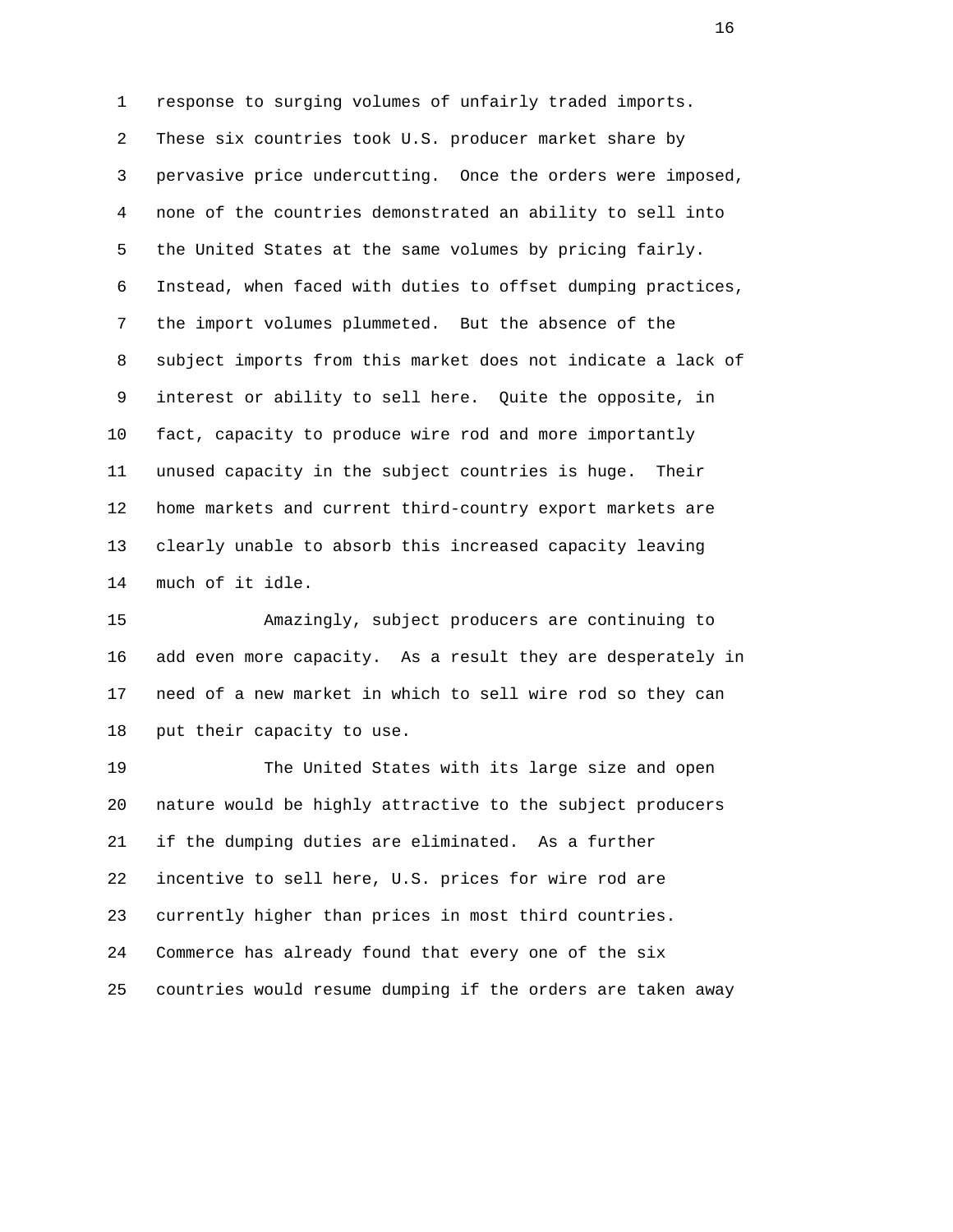1 and if that the Brazilian product will be subsidized as 2 well.

 3 The record evidence provides a strong indication 4 of likely increases in dumped imports if the orders are 5 revoked. So how do the subject producers respond to this 6 compelling evidence? They point to affiliations between 7 domestic producers and foreign producers that they allege 8 will prevent such imports. This argument fails to recognize 9 that these facts were equally true in the last review. 10 There the Commission found likely increased imports from all 11 six subject countries despite these affiliations.

 12 The Ukrainian respondent predicates its arguments 13 on selective database revisions that exclude certain foreign 14 and U.S. companies, but there's no legal justification for 15 those exclusions.

 16 Mexican producer Deacero points to its own 17 behavior during the review period in actively selling wire 18 rod into the U.S. market when it could evade the duties as 19 the basis for claiming it won't sell dumped product if the 20 order is removed. In fact, Deacero's behavior is a very 21 telling indication of likely increased imports from Mexico. 22 Once Deacero found a way to avoid paying dumping duties by 23 selling a slightly reduced diameter wire rod to the same 24 U.S. purchasers for the same uses imports of wire rod from 25 Mexico surged.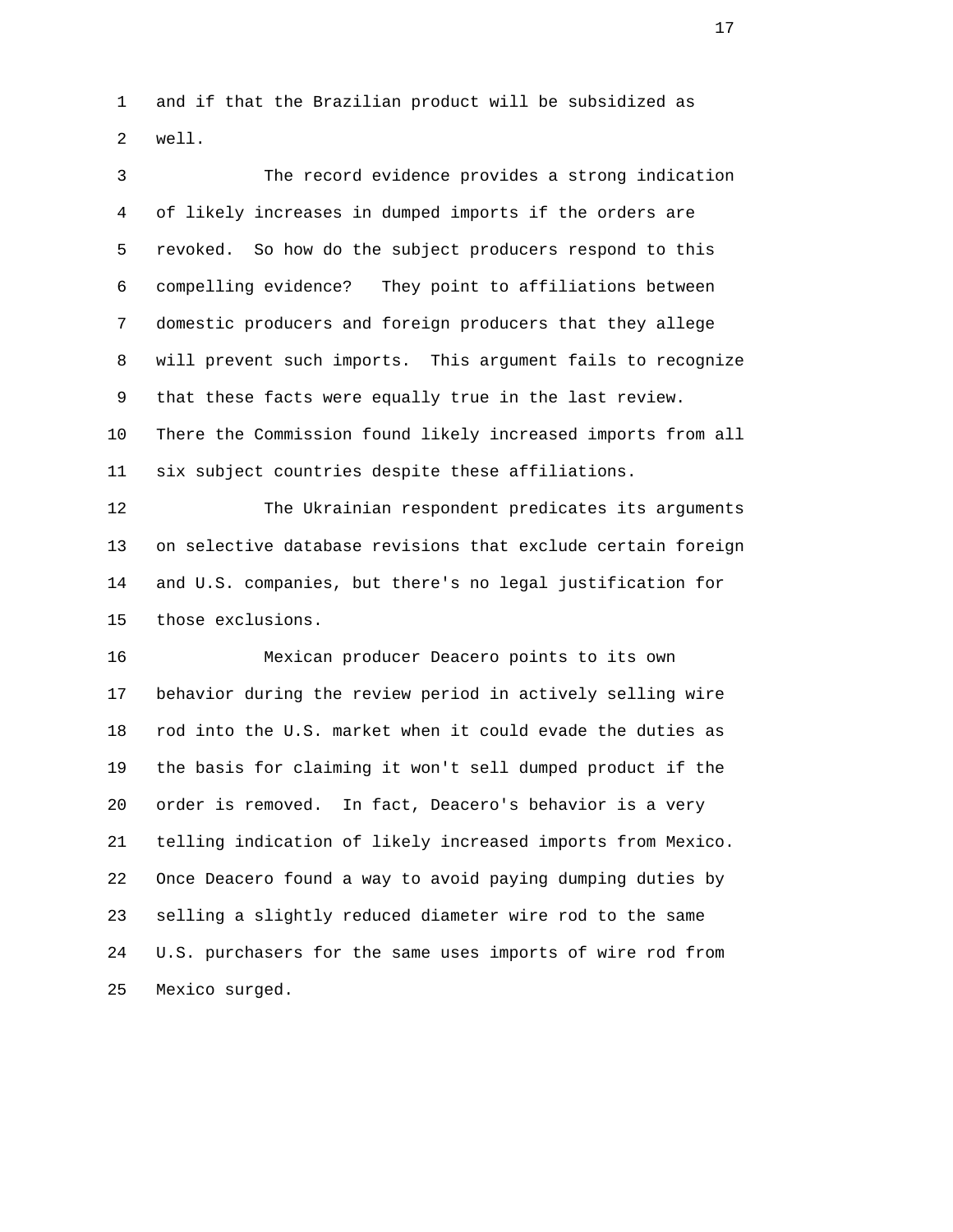1 Those Deacero sales took U.S. producer sales and 2 undercut U.S. prices hurting U.S. producers. Elimination of 3 duties would allow an even greater increase in those 4 imports.

 5 If you have any doubt what will occur absent the 6 orders, look at the information you have received from the 7 importers and the purchasers in questionnaire responses. 8 Both of them told you they would resume buying dumped 9 imports at lower prices absent the orders. And make no 10 mistake, the reason purchasers want to buy dumped imports is 11 price. Imports from all six countries undersold U.S. 12 prices, most of the time preorder, and continue to do so 13 even with the orders in place, although at much lower volume 14 levels. Without the remedial duties foreign producers would 15 use unfair prices to regain market share.

 16 Price underselling will depress and suppress U.S. 17 producer prices that are already suffering the effects of 18 low-priced imports from China. While China is not subject 19 to this review, it's effects are very relevant to your 20 analysis here. Surging imports from China at low prices 21 took market share from the U.S. industry, depressing U.S. 22 prices, and causing the industry's profits to decline to 23 anemic levels. Those imports came on the heels of an 24 economic recession that had already caused idling of 25 numerous wire rod plants and layoffs of workers.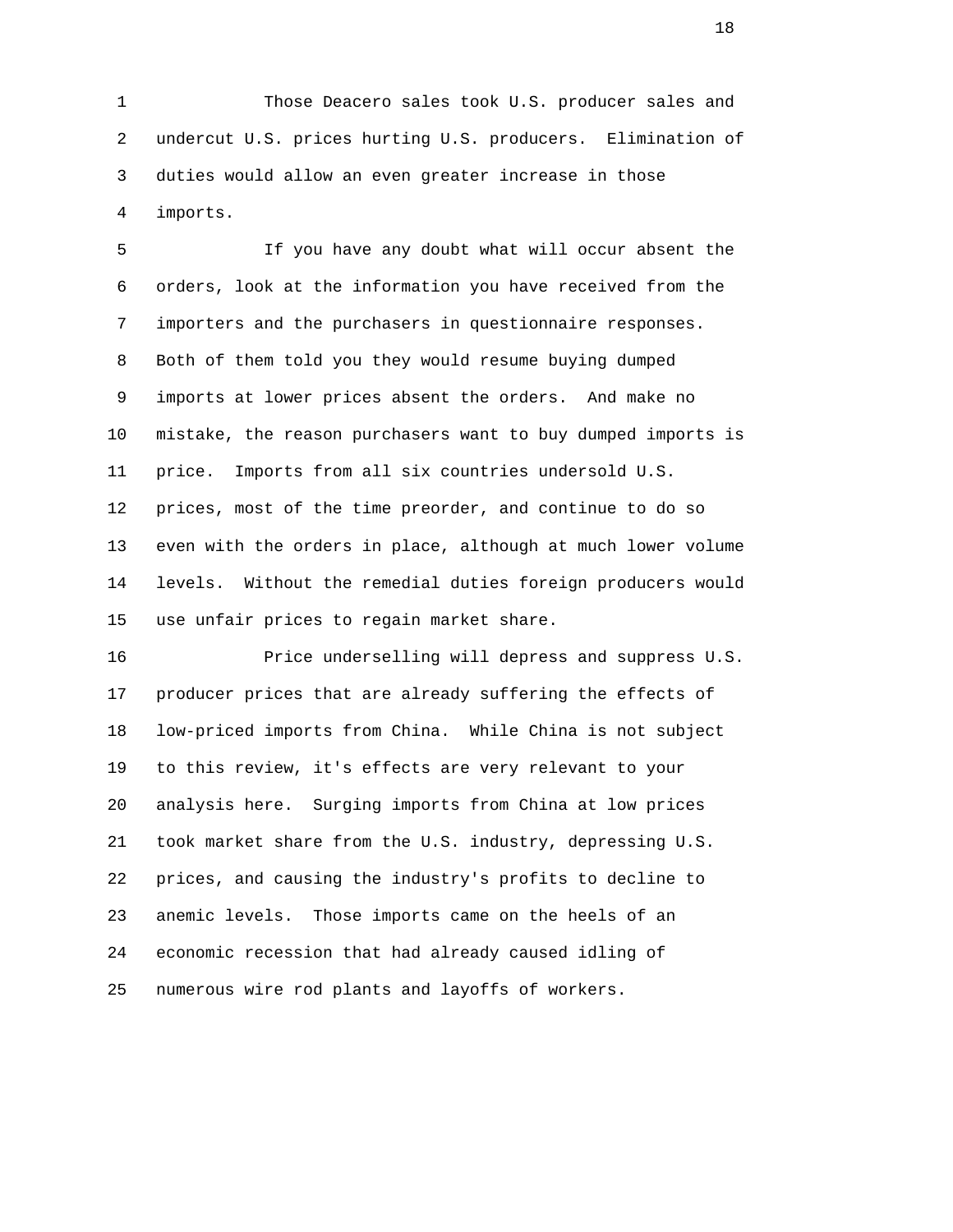1 Demand for wire rod has declined significantly 2 since the orders were imposed as well as over this review 3 period. The combination of these factors has left the 4 domestic industry in a highly vulnerable condition. 5 With the industry reeling from the effects of 6 dumped imports from China at present, now is not the time to 7 unleash imports from six additional countries that have a 8 proven record of dumping and underselling on the domestic 9 industry. 10 Thank you very much. 11 CHAIRMAN WILLIAMSON: Thank you. 12 MR. BISHOP: Opening remarks on behalf of those 13 in opposition to continuation of the orders will be by J.C. 14 Campbell, White and Case and Craig A. Lewis, Hogan Lovells. 15 CHAIRMAN WILLIAMSON: Welcome Mr. Campbell and 16 welcome Mr. Lewis. And begin when you're ready. 17 OPENING REMARKS IN OPPOSITION OF CONTINUATION 18 MR. CAMPBELL: Good morning. I'm Jay Campbell of 19 White and Case representing Deacero. 20 We agree with the U.S. producers on a key point, 21 Deacero's shipments of 4.75 millimeter wire rod provide 22 direct evidence of the likely result of revoking the order 23 on Mexico. 24 As U.S. producers note in their prehearing brief, 25 4.75 millimeter rod is a substitute for 5.5 millimeter rod,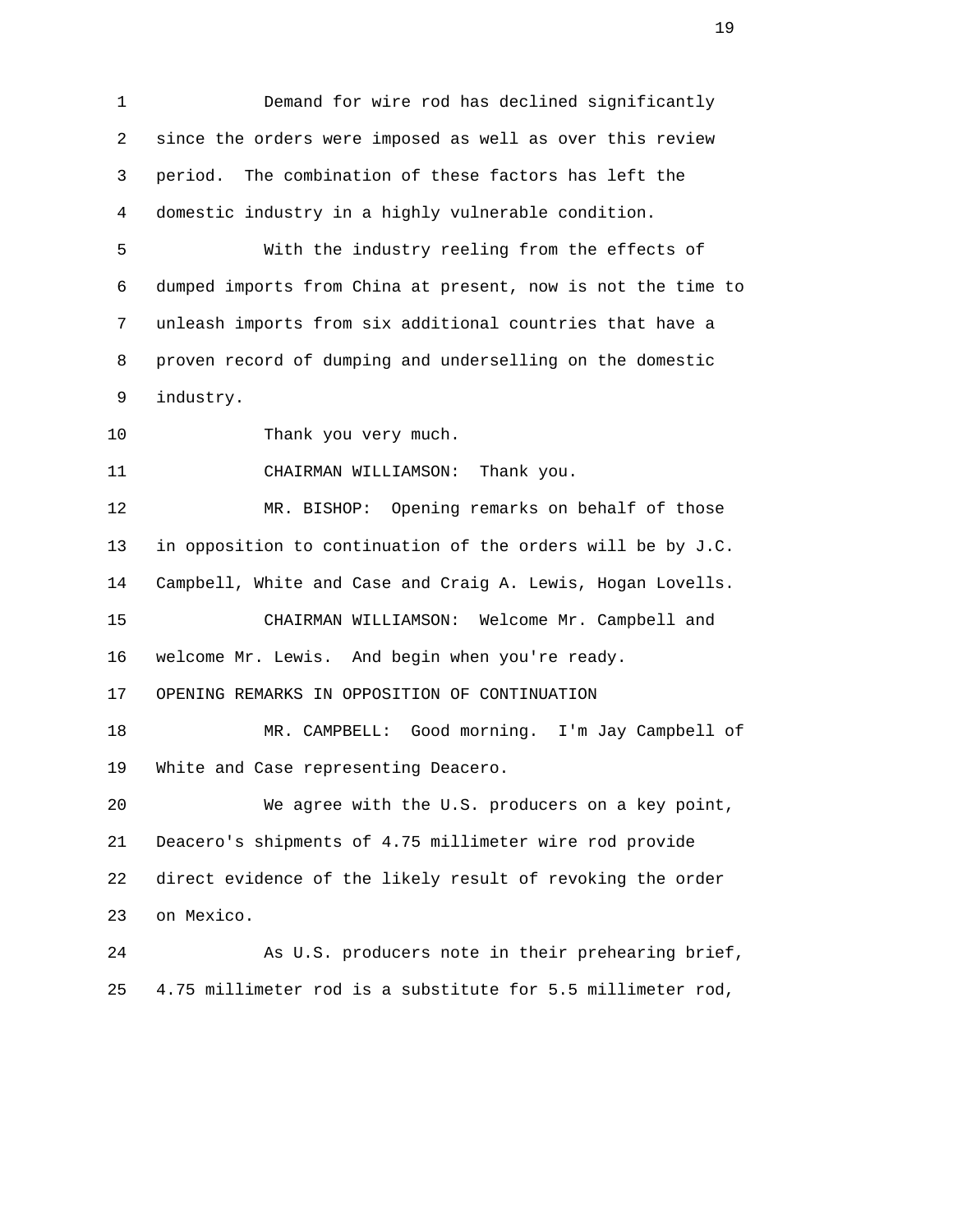1 the most common size sold in the U.S. market. And Deacero 2 shipped 4.75 to the U.S. without the discipline of an 3 antidumping order.

 4 Thus, unlike a typical sunset review in which the 5 Commission has to figure out what would likely happen here 6 you can see what did happen when Mexican wire rod was 7 shipped to the U.S. without an order. What happened? 8 Nothing. The U.S. industry's performance improved in key 9 indicators across the board while imports of 4.75 wire rod 10 were increasing, an increase U.S. producers characterize as 11 a surge. Don't take my word for it, take theirs. In their 12 briefs, the U.S. producers cite only two causes of harm 13 during the POR, the financial crisis and the imports of 14 Chinese wire rod.

 15 In contrast they describe 2009 to 2011, the years 16 in which Deacero was shipping 475 as years of recovery and 17 improvement in the U.S. industry.

 18 Here is something else to consider; 475 rod could 19 be confirmed in the current litigation addressing the scope 20 issue to be non-subject merchandise. 475 is a good product 21 that customers want and U.S. producers don't offer. So 22 Deacero would focus on selling 475 in the U.S. even if the 23 order is revoked. If the outcome of the litigation confirms 24 that 475 is non-subject, then material harm by reason of 25 subject Mexican imports is even less likely.

20 and 20 and 20 and 20 and 20 and 20 and 20 and 20 and 20 and 20 and 20 and 20 and 20 and 20 and 20 and 20 and 20 and 20 and 20 and 20 and 20 and 20 and 20 and 20 and 20 and 20 and 20 and 20 and 20 and 20 and 20 and 20 an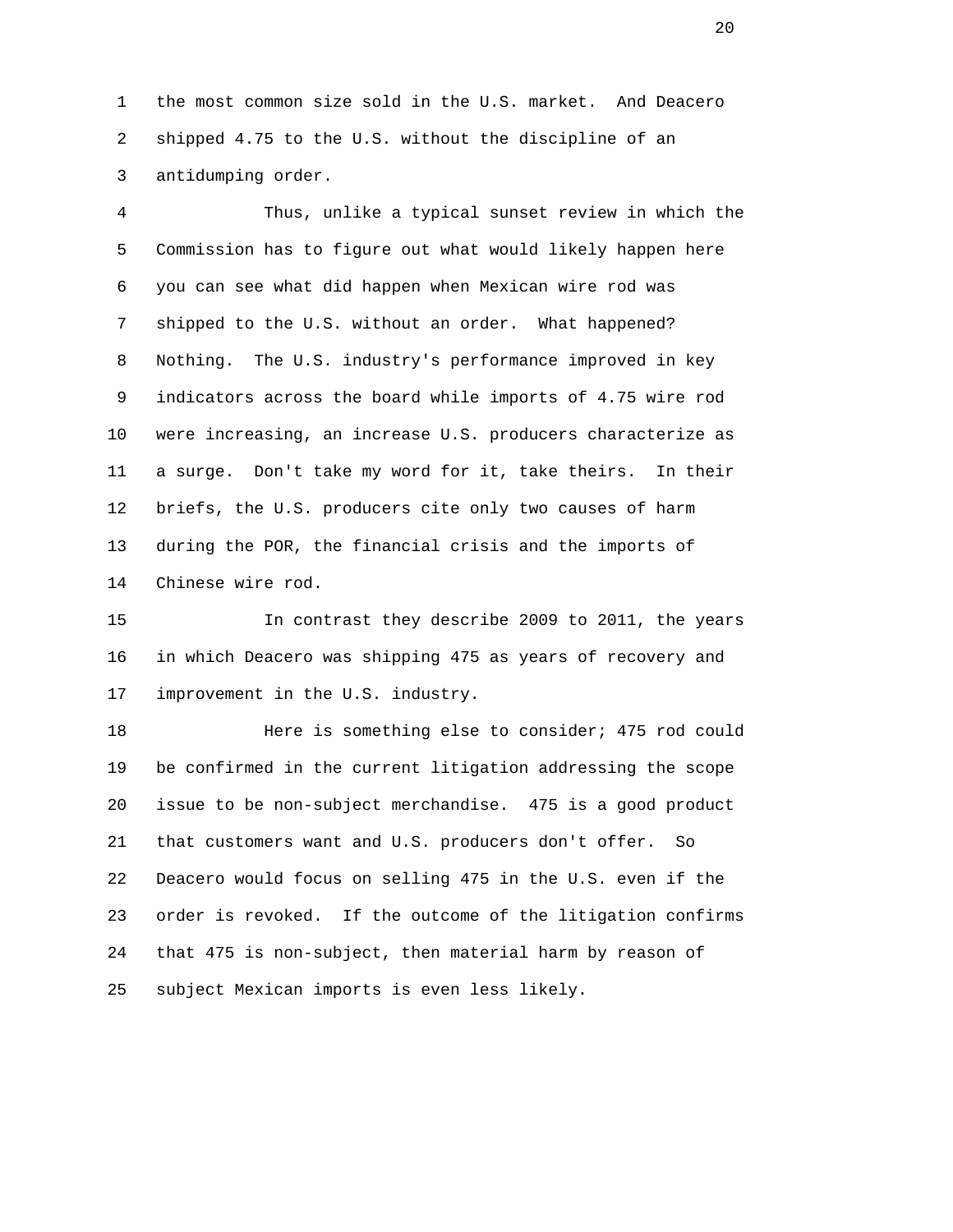1 Of course, we still need to connect a couple 2 dots. We need to establish that Mexico should be 3 decumulated and that Deacero is the most relevant exporter 4 for the Commission's analysis, and we'll address these 5 points in our panel presentation. We will also explain why 6 the excess capacity figure, the petitioner's claim for 7 Mexico is false.

 8 For now I'll stick with the crux of the argument 9 and that's this, the record contains affirmative evidence 10 that revoking the order on Mexico would not be likely to 11 harm the U.S. industry. This order has been in place for 12 nearly 12 years; it's time to revoke it.

13 Thank you.

14 CHAIRMAN WILLIAMSON: Thank you.

 15 MR. LEWIS: Good morning, Chairman Williamson and 16 Commissioners, Commission staff. My name is Craig Lewis of 17 the law firm, Hogan, Lovells and I'm here today on behalf of 18 the Ukrainian producer Yenakiieve Iron and Steel Works. 19 It's a pleasure to be back in front of you today. 20 Sunset reviews are in certain respects about 21 reevaluating the Commission's original determination. The 22 statute directs the Commission to consider the original 23 determination and the conditions that led the Commission to 24 reach an affirmative determination.

25 A fundamental question before the Commission in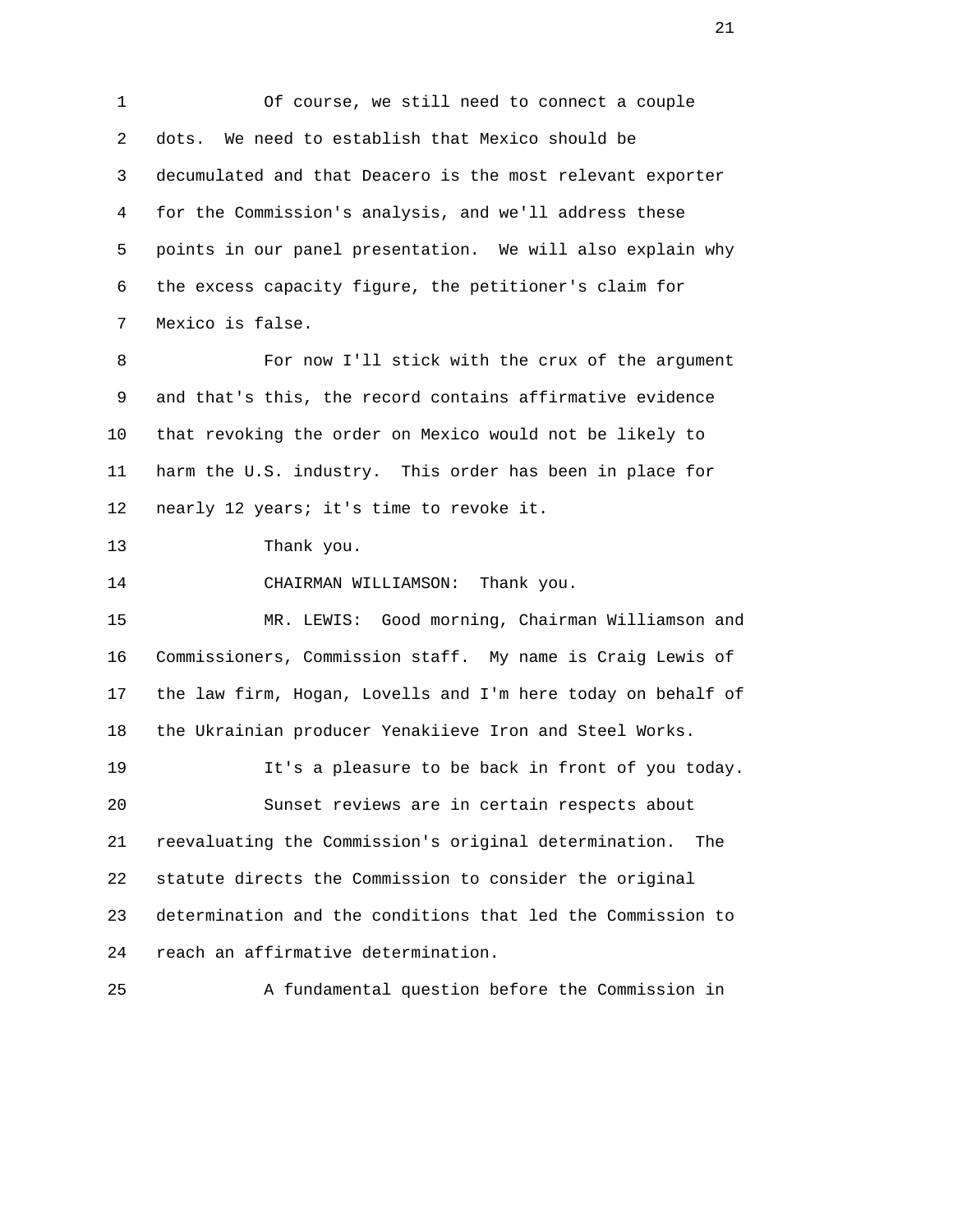1 all sunset reviews is whether conditions have changed. Has 2 the U.S. industry restructured and become more competitive? 3 Are demand and supply conditions different? And perhaps 4 most importantly is the foreign industry the Commission 5 looked at nearly 15 years ago the same industry that exists 6 today?

 7 We invite the Commission to focus on these 8 questions. As our witnesses will explain the wire rod 9 industry in Ukraine is fundamentally transformed and is very 10 different from the Ukraine industry that was examined by the 11 Commission nearly 15 years ago.

 12 Since 2001 the Ukraine industry has been 13 privatized, transitioning from a Soviet-era state ownership 14 to modern, private business management. The industry has 15 consolidated and decommissioned inefficient capacity. And 16 the industry today is busy and profitable.

 17 Indeed, as we will discuss, there's very little 18 relevant available capacity and little incentive for Ukraine 19 producers to target the United States.

 20 While the petitioners will urge you to ignore 21 these facts and simply reaffirm the original determination, 22 we urge you to approach this case with an open mind and 23 consider these changes and how current circumstances of the 24 Ukraine industry over the last decade and a half point to 25 only one reasonable conclusion. If the order is revoked for

22<sup>2</sup>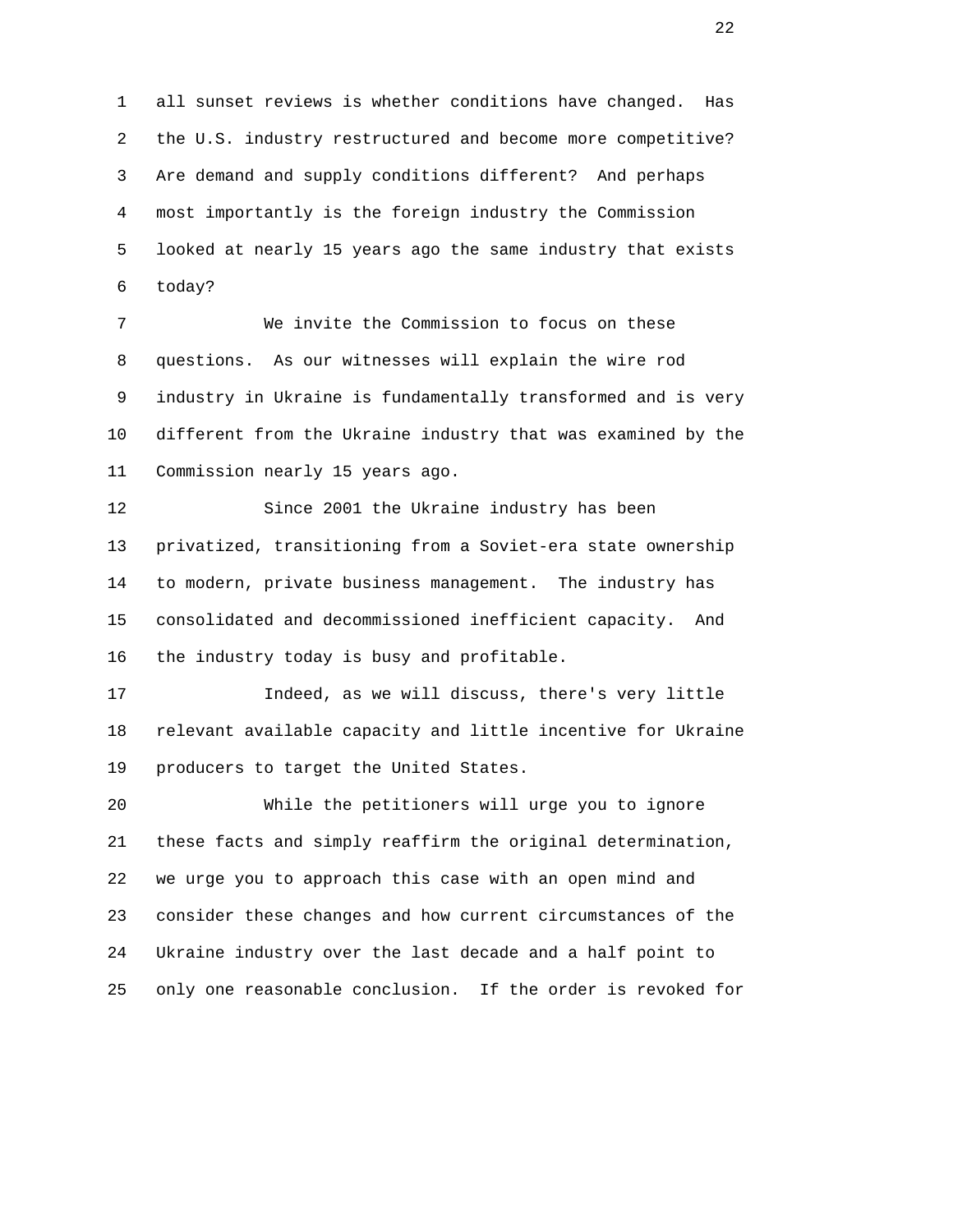1 Ukraine, the volumes of subject imports from Ukraine, if 2 any, would be very small and would be made at non-injurious 3 market prices. 4 Thank you very much. 5 CHAIRMAN WILLIAMSON: Okay. Thank you. 6 MR. BISHOP: Would the first panel, those in 7 support of continuation of the antidumping and 8 countervailing duty orders please come forward and be 9 seated. 10 (The panel is seated.) 11 In Support of the Continuation 12 CHAIRMAN WILLIAMSON: Mr. Rosenthal, Mr. Price, 13 you may begin when you're ready. 14 MR. ROSENTHAL: Thank you, Mr. Chairman, members 15 of the Commission, and Commission staff. We have a great 16 line up of industry witnesses this morning. We want to get 17 right to those facts that they're about to present. And our 18 first witness will be Mr. Jim Kerkvliet from Gerdau 19 Ameristeel. 20 MR. KERKVLIET: Good morning. I am Jim 21 Kerkvliet, Vice President of sales and marketing for Gerdau 22 Ameristeel U.S. I have been in my current position for 23 seven years and been involved in the wire rod industry for 24 nearly 30 years.

25 Gerdau produces wire rod in Beaumont, Texas and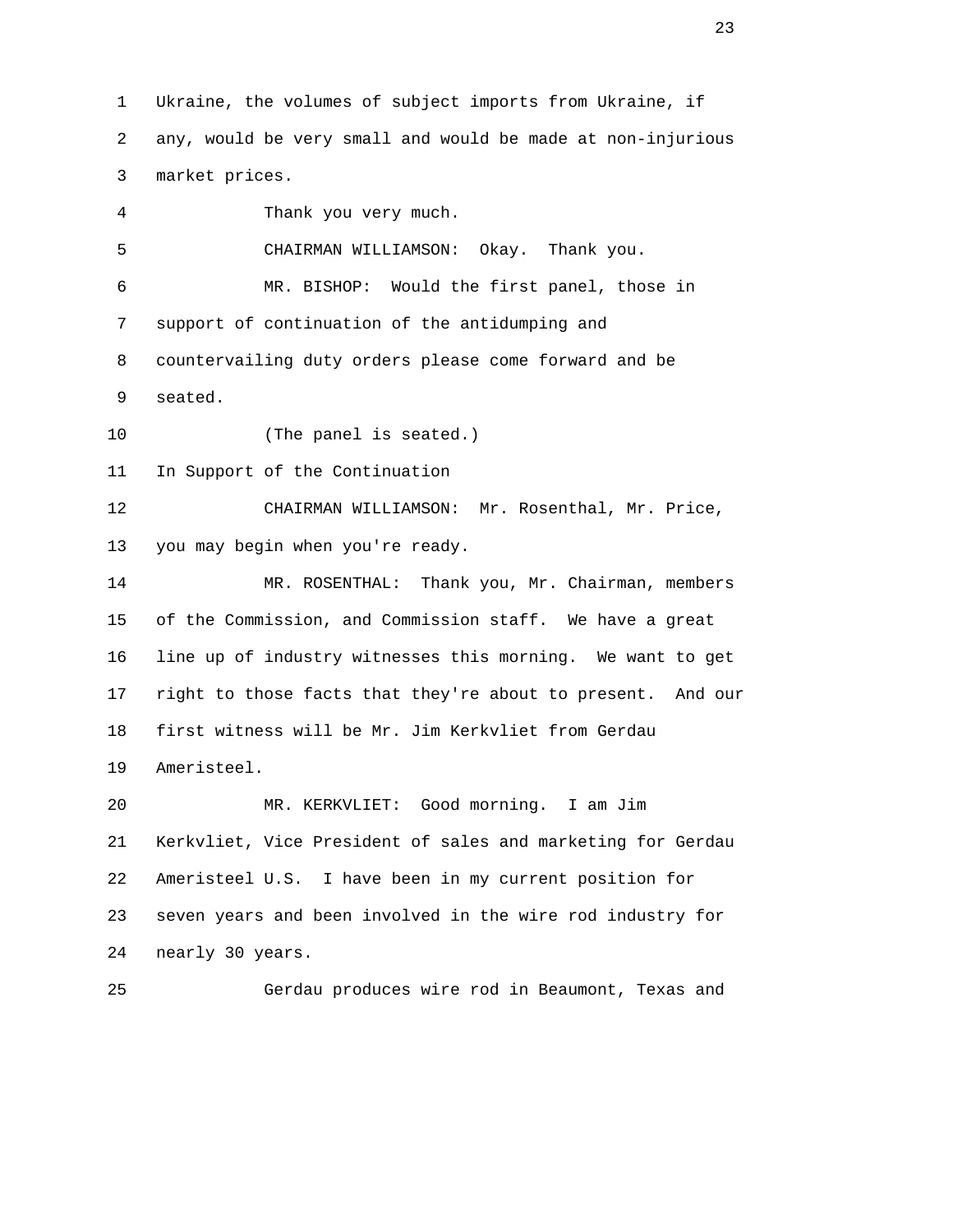1 Jacksonville, Florida. We also have a facility in Perth 2 Amboy, New Jersey that was idled in 2009 but could be 3 brought back on stream if market conditions warranted. 4 Gerdau Ameristeel is a world-class operation with 5 skilled employees. We produce a high-quality product in a 6 wide variety of types ranging from low to high carbon, 7 welding, cold-head in quality, and many other special types 8 of wire rod. Our commitment to quality and service to our 9 customers is second to none. But despite these commitments 10 we face an extremely difficult environment. 11 CHAIRMAN WILLIAMSON: Mr. Kerkvliet, I'm sorry, I 12 don't want you to get too far in background the Ukrainian 13 representative is here. And I'm reluctant -- I don't want 14 to stop you in the middle, but stop now and you can re-begin 15 and we can -- adjust time. My apologies. 16 MR. KERKVLIET: Of course. 17 CHAIRMAN WILLIAMSON: I was afraid this was going 18 to happen. 19 Okay. 20 MR. ROSENTHAL: Shall we stay here and have the 21 representative go to the podium? 22 CHAIRMAN WILLIAMSON: I think that would be the 23 best thing. Yeah. 24 MR. ROSENTHAL: Okay. 25 Yeah, we'll start all over.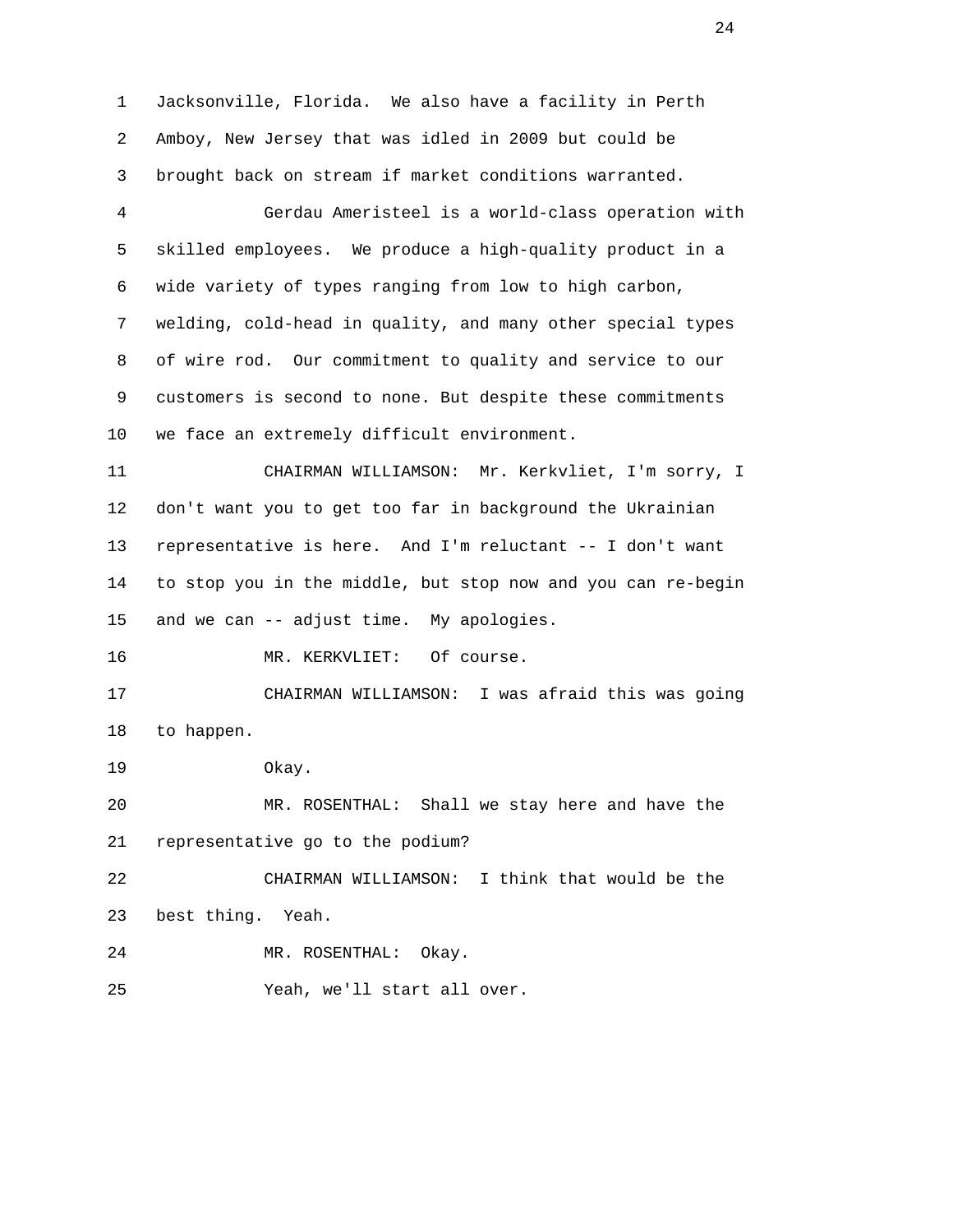1 I didn't even have a chance to welcome all of you 2 to the panel. We appreciate you coming and taking time from 3 your businesses.

 4 MR. BISHOP: Mr. Chairman, I am pleased to 5 announce Ihor Baranetskyi from the Embassy of the Ukraine to 6 the United States of America.

 7 CHAIRMAN WILLIAMSON: Welcome Mr. Baranetskyi, 8 you may begin when you're ready.

9 ON BEHALF OF THE UKRAINE EMBASSY

 10 MR. BARANETSKYI: Thank you all very much. 11 Commission Williamson, Commissioners, and staff, good 12 morning. My name is Ihor Baranetskyi and I am head of the 13 Economic Department of the Embassy of Ukraine to the United 14 States of America.

 15 I thank you very much for this opportunity to 16 speak with you today about this important review of the 17 antidumping duty order on steel wire rod from Ukraine. Your 18 consideration for the antidumping duty order on wire rod 19 comes at a time of serious political changes in Ukraine. 20 Hard times for our economy extend challenges to our national 21 security.

 22 We hope that the Commission's examination of the 23 facts in this proceeding and your final decision will serve 24 to promote further development of trade and fruitful 25 economic relations between the United States and Ukraine.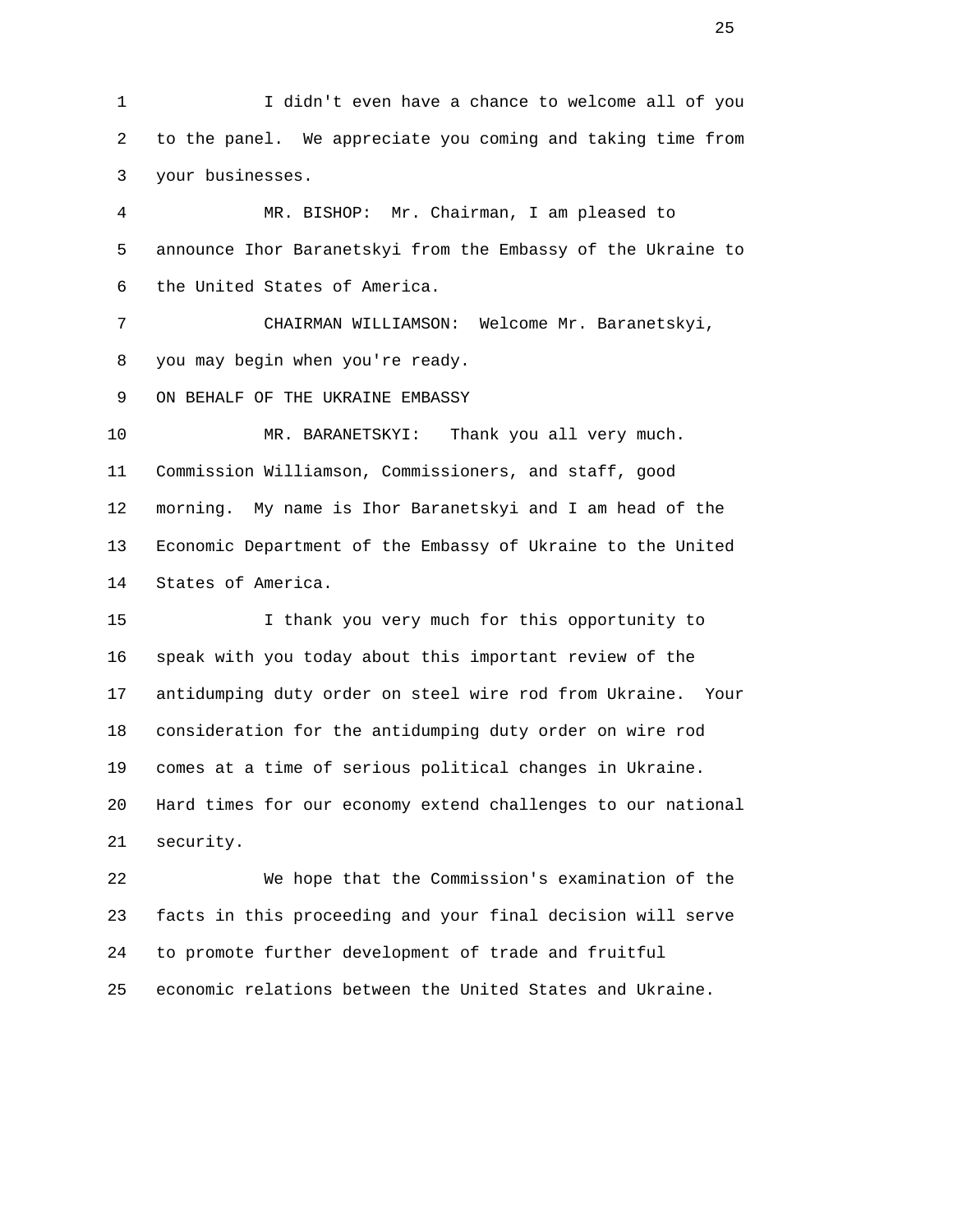1 It is -- it has been nearly 15 years since the regional 2 investigation period for this order on wire rod exports from 3 Ukraine. Since that time, Ukraine's economy and its steel 4 industry have change drastically. Our economy has 5 transitioned from state-ownership to private market economy. 6 Ukraine has implemented important market reforms, has joined 7 the WTO, and has committed to deepening its trade relations 8 with all countries, including the United States.

 9 We have already signed political part of 10 Association Agreement with the EU and plan to sign Deep and 11 Comprehensive Free Trade Agreement with the EU this year as 12 well. It is especially in these difficult political times 13 and hard times for economy that Ukraine needs open trade 14 with the United States consistent with the rules agreed upon 15 at the WTO.

16 As you may know, the European Union has recently 17 responded to the situation in Ukraine by reducing tariffs on 18 nearly all industrial products, and has demonstrated a 19 commitment to helping Ukraine through greater integration to 20 our economies.

 21 The United States is likewise an important 22 trading partner for Ukraine. We hope that your 23 consideration of this order in Ukraine wire rod will 24 likewise result in open trade between our countries for 25 these products consistent with the applicable WTO rules,

<u>26 дене</u> в 2014 године производство в 2014 године производство в 2014 године при в 2014 године при в 2014 године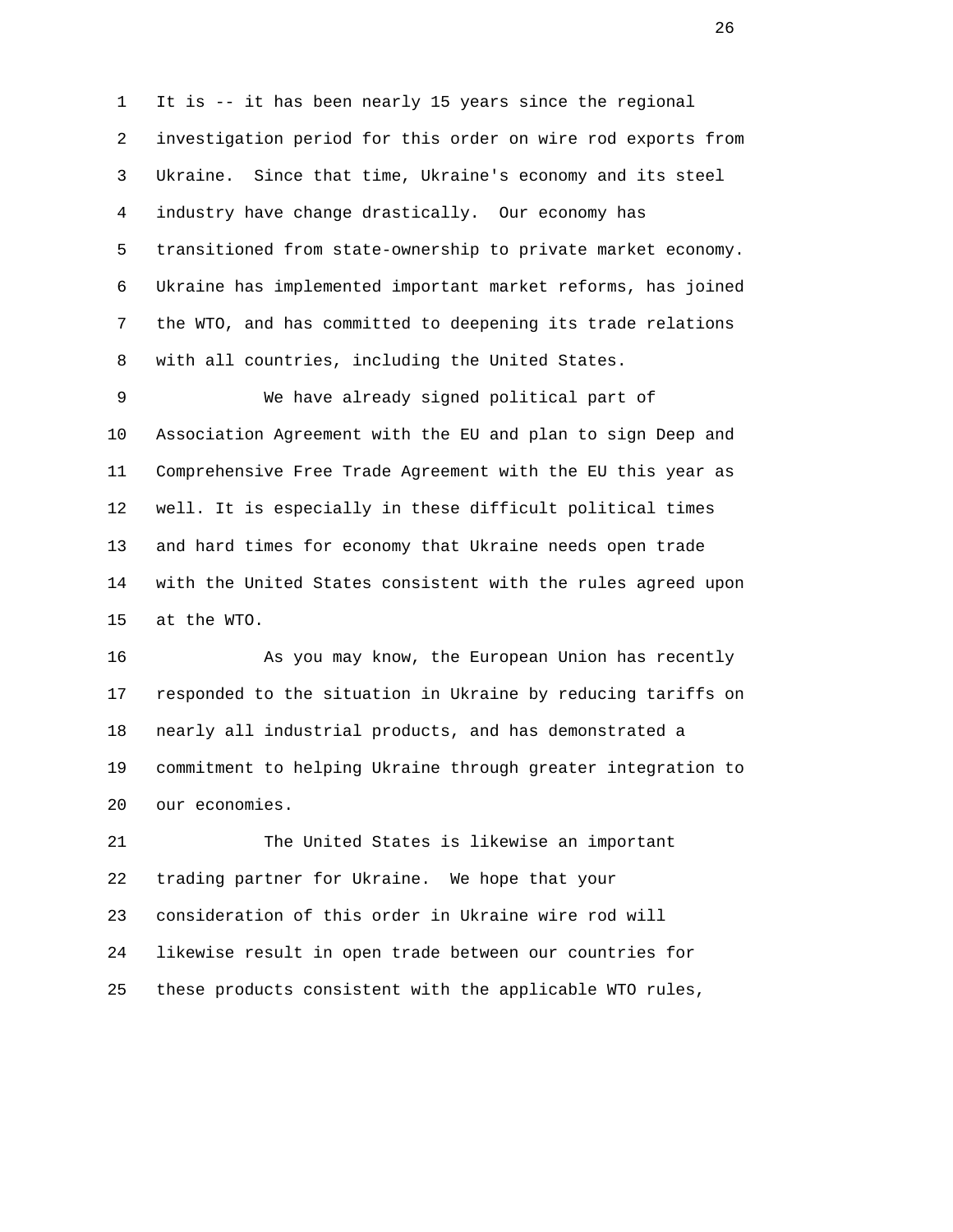1 rather than continuation of an outdated and unnecessary 2 antidumping order.

 3 I understand that you will hear detailed 4 testimony today from the Ukrainian producer, Yenakiieve Iron 5 and Steel Works about why this order is no longer needed. 6 And I respectfully request that you carefully consider this 7 testimony. So dear Commissioner, Commissioners, I thank you 8 again for this opportunity to appear before you and I thank 9 you for your hard work and consideration of these important 10 matters between our two countries. 11 So, thank you very much. 12 CHAIRMAN WILLIAMSON: Thank you very much, Mr. 13 Baranetskyi. 14 MR. BARANETSKYI: Thank you. 15 CHAIRMAN WILLIAMSON: Excuse me, Mr. Baranetskyi? 16 MR. BARANETSKYI: Yes. 17 CHAIRMAN WILLIAMSON: I'm sorry. I forgot to ask 18 if any commissioners had questions. 19 COMMISSIONER BROADBENT: No problem. 20 CHAIRMAN WILLIAMSON: Go ahead. 21 COMMISSIONER PINKERT: Thank you, Mr. 22 Baranetskyi, for your testimony. I don't know if you're 23 prepared to answer questions, but if you could answer this 24 either here or after the hearing in writing, I think that 25 would be helpful. Do you have any information on how the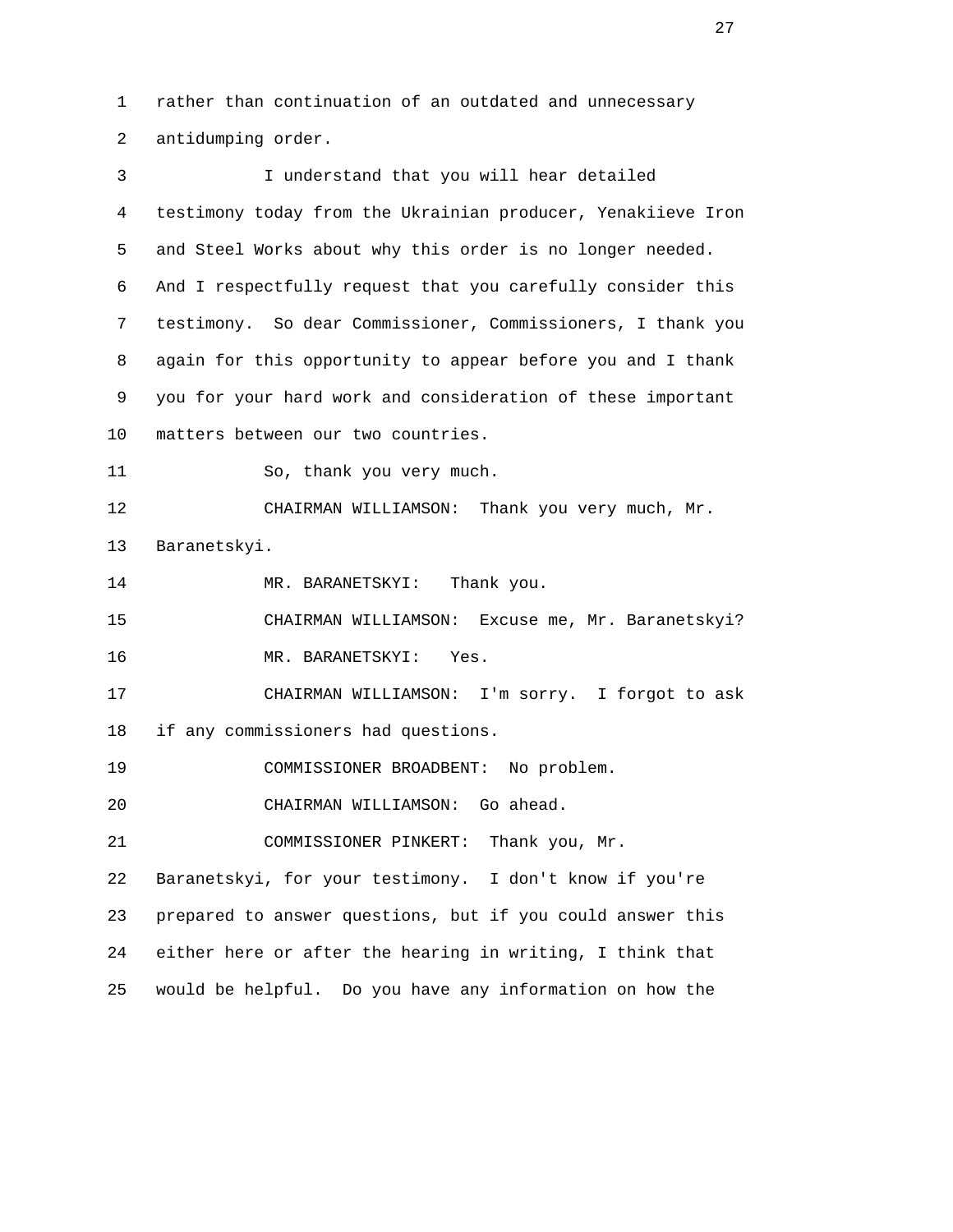1 political situation in Ukraine is affecting demand in 2 Ukraine for the wire rod that we're looking at in this 3 investigation?

 4 MR. BARANETSKYI: Of course I can't answer you 5 right now, but I can give you some definite figures. I 6 think we will provide some figures to you lately in writing. 7 But definitely this situation impacted our economy deeply 8 and you know that because of external pressure from our 9 neighbor, we artificially losing our markets and of course 10 it's very artificial pressure to our economy.

 11 So in this regard we need to really need support 12 from our partners and from the United States as well. But 13 regarding figures, some definite figures as I told -- I can 14 provide them to you later.

 15 COMMISSIONER PINKERT: Thank you very much. 16 CHAIRMAN WILLIAMSON: Thank you. Does any other 17 Commission have questions? Commissioner Broadbent? 18 COMMISSIONER BROADBENT: Yeah. Thank you, sir. 19 Could you speak a little bit to your experience 20 having joined the WTO? Was this beneficial for Ukraine's 21 economy?

 22 MR. BARANETSKYI: So, thank you much for this 23 question. You know, I would like to admit that right now we 24 have very good dialogue with the U.S. Tariff, for example, 25 and we are discussing -- I would say, new approach of

28 and 20 and 20 and 20 and 20 and 20 and 20 and 20 and 20 and 20 and 20 and 20 and 20 and 20 and 20 and 20 an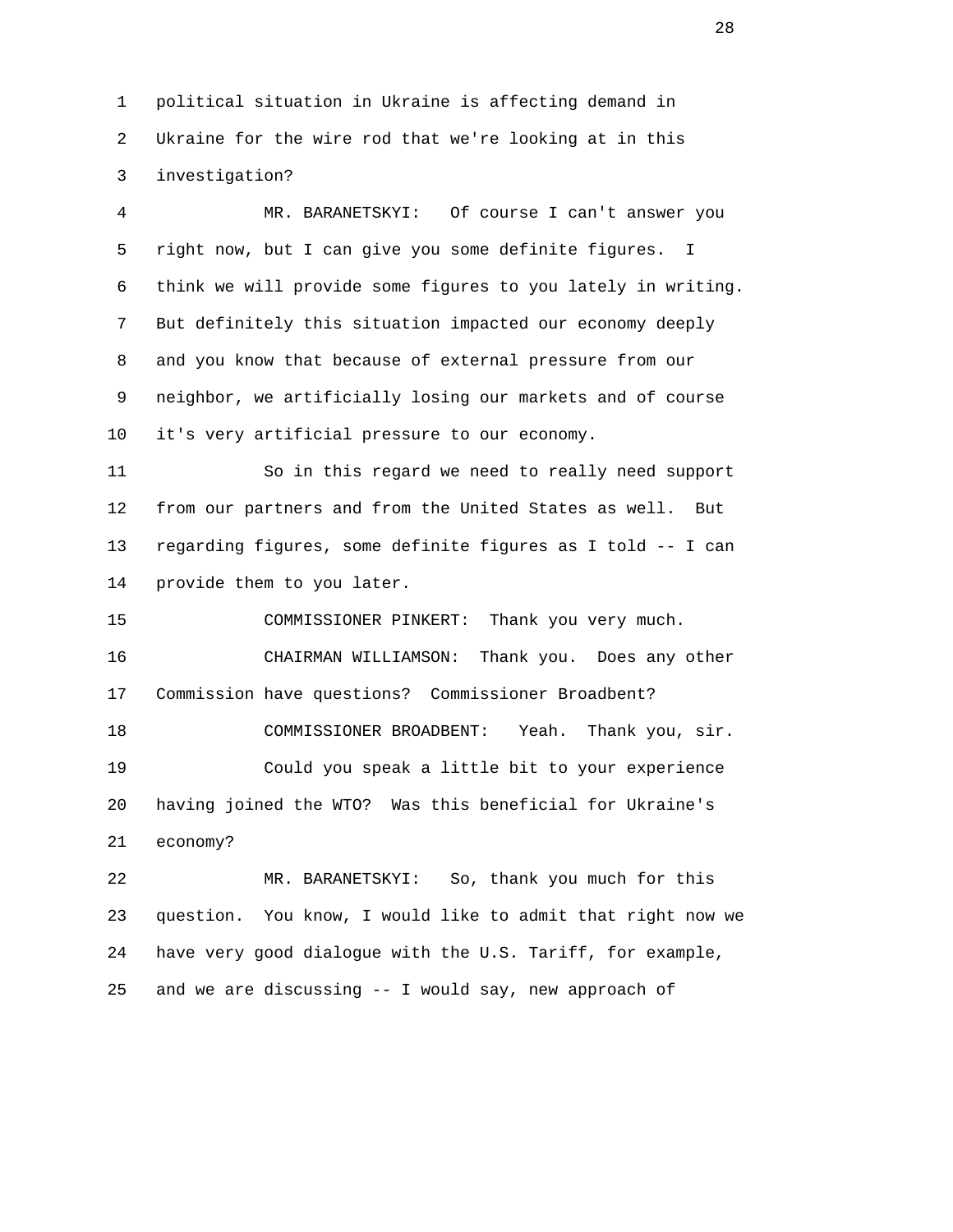1 Ukraine to cooperation with our partners inside the WTO. Of 2 course, Ukraine is very happy to be one of the members from 3 WTO organization and we are going to prove that we -- we are 4 very friendly, open, and concerned in this regard. So, I 5 would like to say that as far as we are members of the WTO, 6 we would like other partners, other members to respect 7 Ukraine and to proceed according to the rules of the WTO. 8 So, definitely, yes. 9 COMMISSIONER BROADBENT: Thank you very much. 10 CHAIRMAN WILLIAMSON: Any other questions? 11 (No response.) 12 CHAIRMAN WILLIAMSON: Mr. Baranetskyi, thank you 13 very much for coming. 14 MR. BARANETSKYI: Thank you very much once 15 again. Thank you for your attention and for your hard work. 16 Thank you. 17 CHAIRMAN WILLIAMSON: Thank you. Good. 18 Okay. We're going to start the time over. So, 19 Mr. Kerkvliet, if you want to start over again, you can. 20 MR. KERKVLIET: Thank you. 21 CHAIRMAN WILLIAMSON: Thank you. 22 MR. KERKVLIET: Good morning. I am Jim 23 Kerkvliet, Vice President of sales and marketing for Gerdau 24 Ameristeel U.S. I have been in my current position for 25 seven years and been involved in the wire rod industry for

29 and 20 and 20 and 20 and 20 and 20 and 20 and 20 and 20 and 20 and 20 and 20 and 20 and 20 and 20 and 20 an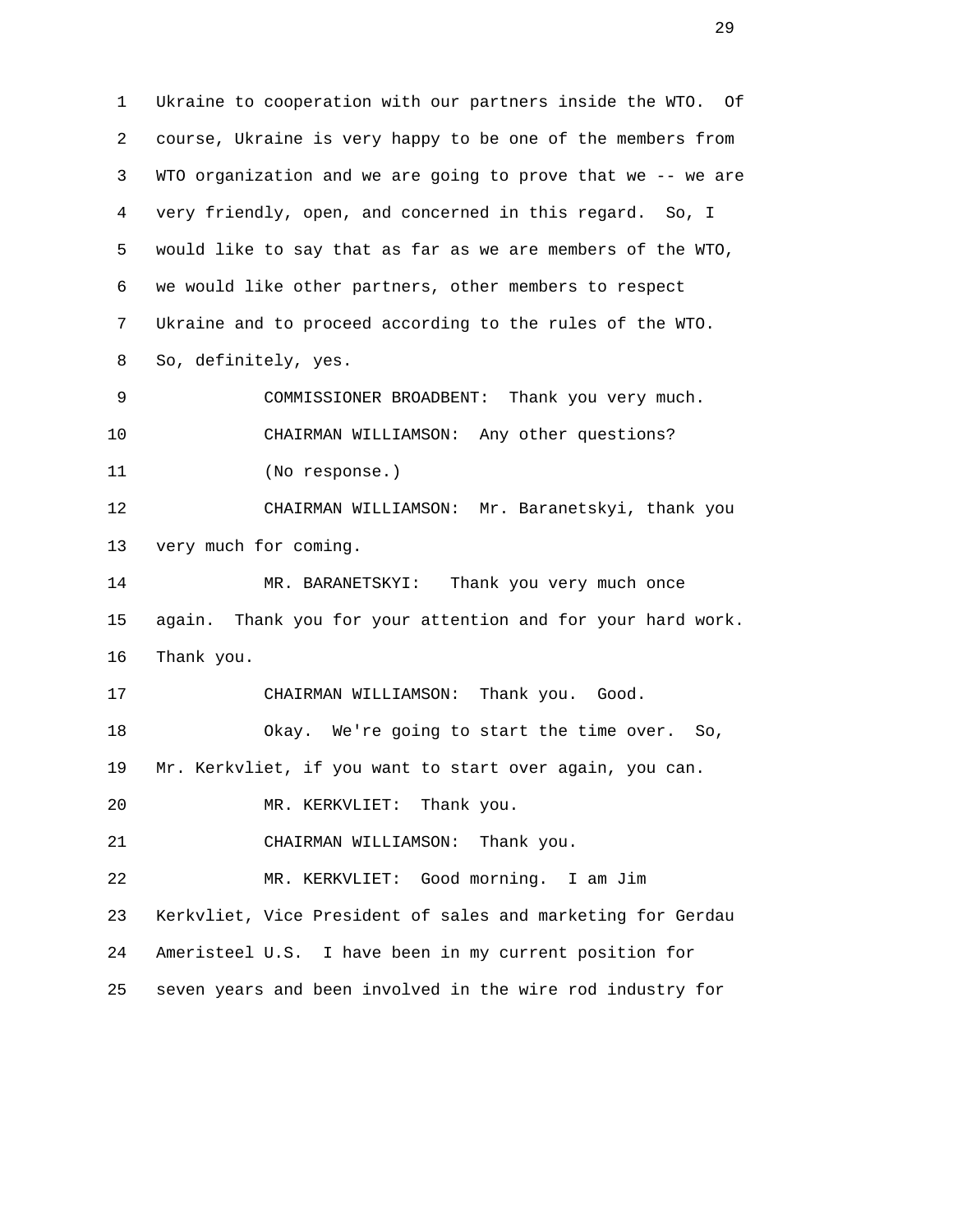1 nearly 30 years.

 2 Gerdau produces wire rod in Beaumont, Texas and 3 Jacksonville, Florida. We also have a facility in Perth 4 Amboy, New Jersey that was idled in 2009 but could be 5 brought back on stream if market conditions warranted. 6 Gerdau Ameristeel is a world-class operation with 7 skilled employees. We produce a high-quality product in a 8 wide variety of types ranging from low to high carbon, 9 welding, cold-head in quality, and many other special types 10 of wire rod. Our commitment to quality and service to our 11 customers is second to none. But despite these commitments 12 we face an extremely difficult environment. 13 The domestic wire rod industry has been battered 14 since the last sunset review of these orders. We endured

 15 historically low demand, crashing prices, and operating 16 losses in 2009. In 2010, as the economy and wire rod 17 consumption went into a halting recovery, a circumvention 18 scheme by Mexican producer, Deacero sent a huge influx of 19 low-priced wire rod into the U.S. market. That gamut by 20 Deacero cost us significant sales and kept downward pressure 21 on prices hurting our recovery.

 22 Just as the Commerce Department stopped that 23 circumvented effort in 2011, we faced a huge surge in dumped 24 and subsidized imports from China at extremely low prices 25 causing injury to our industry once again.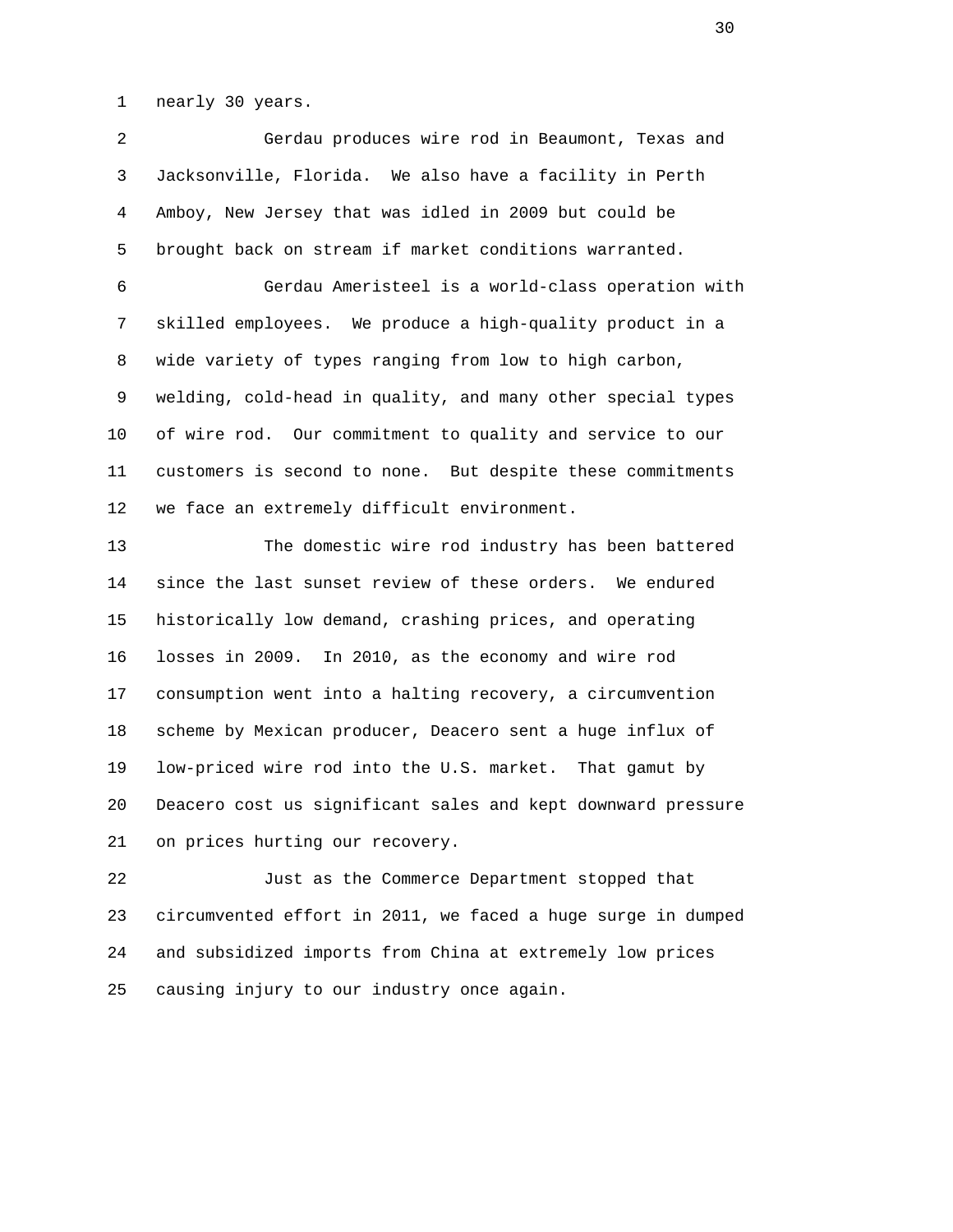1 The domestic wire rod industry before you today 2 faces consumption levels that remain below pre-recession 3 levels and were flat in 2013. Prices have remained weak and 4 have actually fallen over the last several years despite 5 recent increases in costs for steel scrap and natural gas. 6 Our industry has yet to have a strong financial 7 year since the recession and our performance has weakened 8 significantly over the last three years. In this weakened 9 and vulnerable condition we now face the potential 10 revocation of the orders subject to this review. 11 I recently testified before the Commission staff 12 in the preliminary investigation on wire rod from China. 13 Stopping the unfair trade from China is critical to the 14 domestic industry. But preventing the producers in the six 15 countries subject to this review from returning to trading 16 unfairly is no less important. 17 Low-priced imports from wire rod producers in the 18 six countries under review had a major impact on our 19 industry at the time of the original investigation. We lost 20 substantial sales volume and market share, saw significant 21 price erosion and suffered a huge decline in profitability. 22 The injury these six countries are capable of 23 inflicting on an industry is, if anything, greater today. 24 The U.S. market for wire rod is much smaller today than it

25 was at the time of the original investigation while the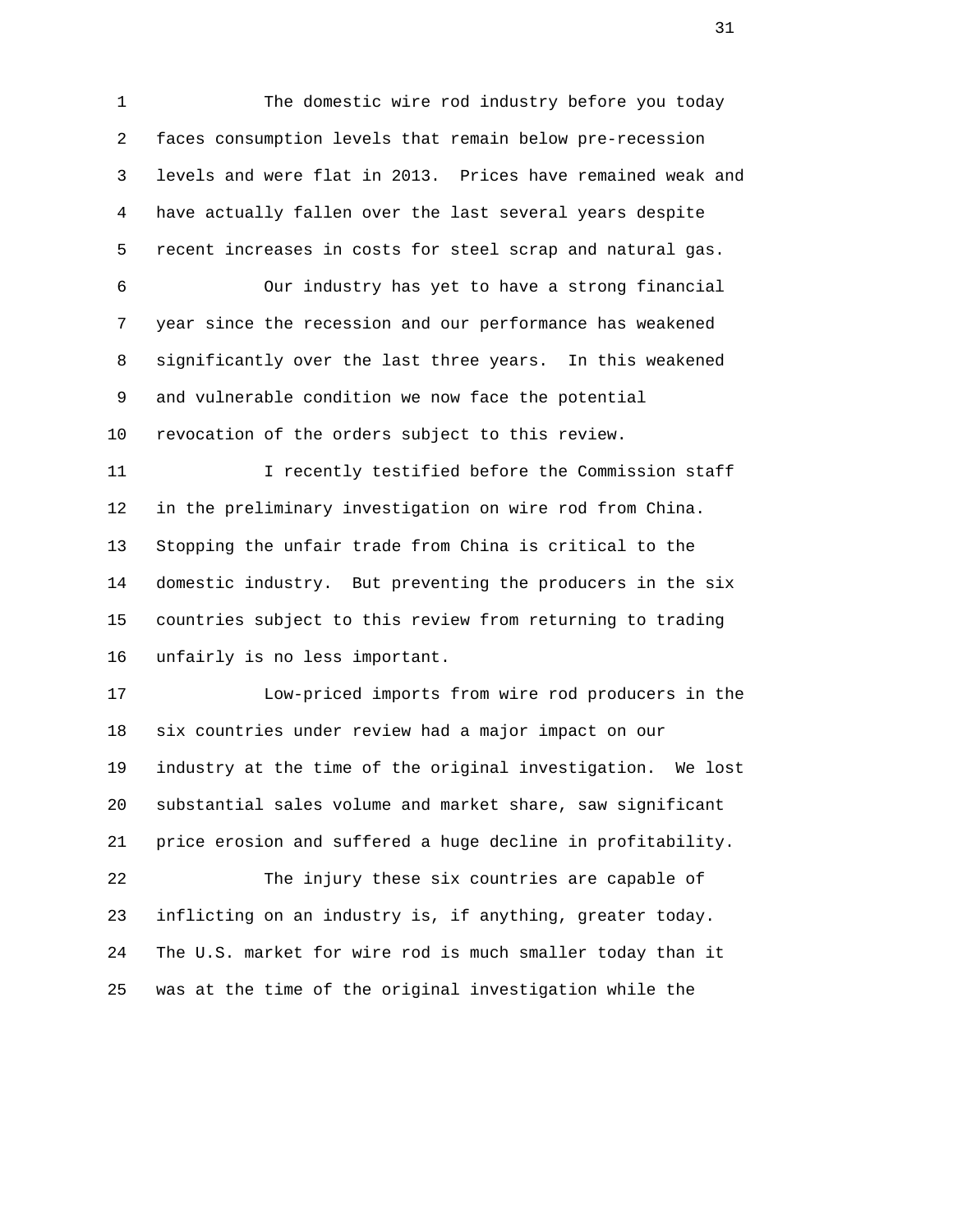1 capacities and the subject producers are now larger, making 2 them more motivated to ship to the United States. The world 3 faces significant over capacity for wire rod production so 4 there is a lot of wire rod that is looking for an outlet.

 5 China has now become the world's largest producer 6 of wire rod by far and its growing exports are putting 7 pressure on both home and export markets for the six 8 countries under this review. Given this overcapacity, if 9 the orders are revoked, unfairly traded wire rod will come 10 streaming back into the U.S. market immediately in very 11 large quantities and at prices that will undersell Gerdau 12 and other domestic producers.

 13 Mexican producer Deacero vividly demonstrated 14 this to us when it was circumventing the antidumping duty 15 order between 2009 and 2011. According to the public import 16 data, imports of wire rod from Mexico surged by over 100,000 17 tons between 2008 and 2010.

 18 From our experience in the market, this search 19 occurred primarily because Deacero was able to sell wire rod 20 with diameters of less than five millimeters for a while 21 without paying duties. The Commerce Department found that 22 these actions amounted to deliberate circumvention of the 23 order. What Deacero was able to do in a short period of 24 time is a sobering illustration of what will happen on a 25 much larger scale if the orders on the six-subject countries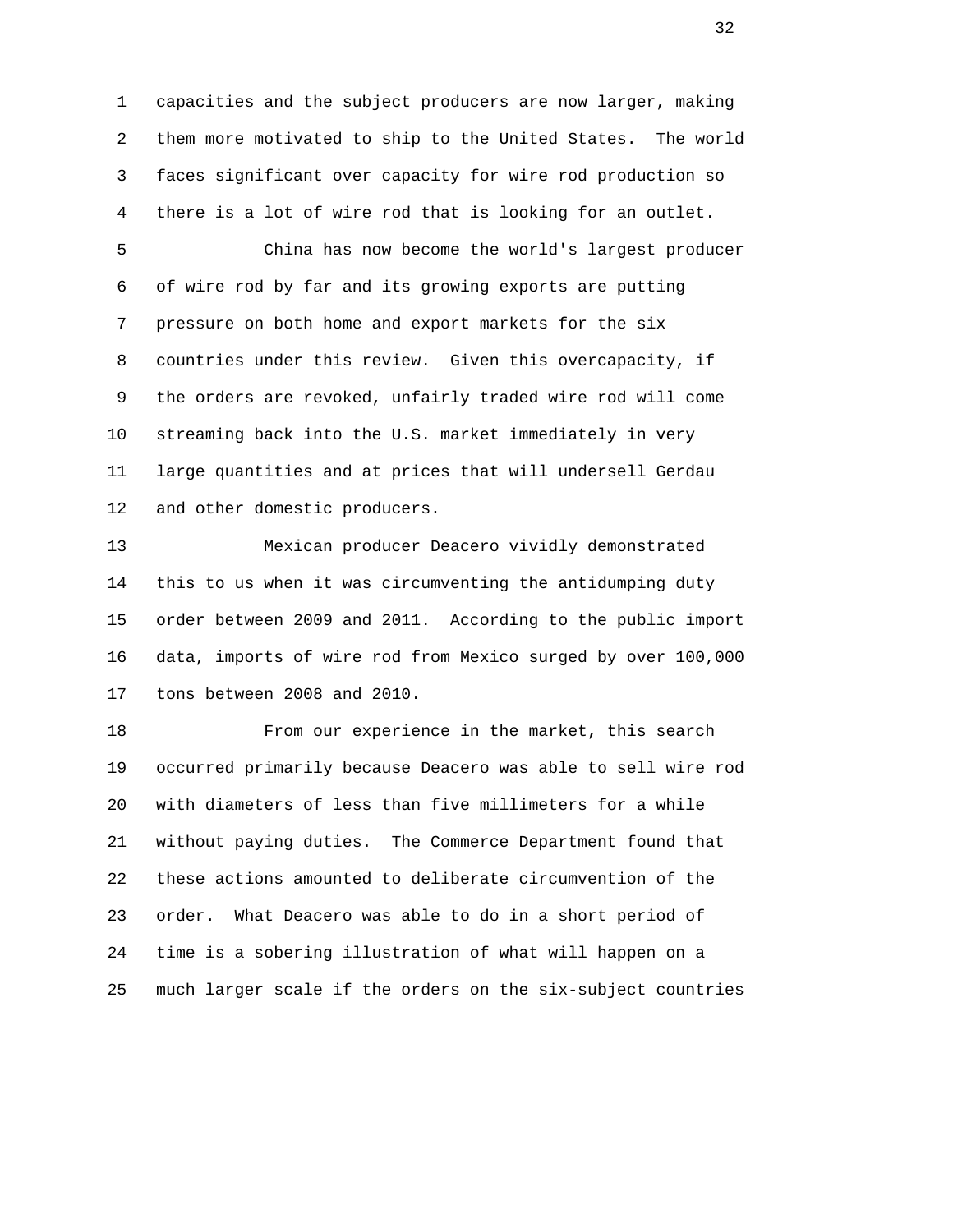1 are revoked. When the Deacero rod was available, a number 2 of our customers substituted it for Gerdau's wire rod at 3 prices that significantly undersold us. That experience 4 showed us that if the subject producers are allowed to sell 5 wire rod outside the discipline of the orders, they will 6 again use underselling to gain sales and market share and 7 will find ready purchasers for their product.

8 15 It also demonstrates the serious effect on this 9 market if the orders are revoked. That 100,000 ton spike in 10 Mexican imports in 2010 represents tonnage from just one 11 company in one country and in only one product size. 12 Revoking these orders will open a floodgate and what 13 happened with Deacero will repeat itself across all of the 14 subject producers.

 15 The Mexican producers are essentially in our back 16 yard and have already demonstrated their desire and ability 17 to target the U.S. market with increased imports.

 18 The United States has been a natural market 19 geographically for the wire rod industries in Brazil and 20 Trinidad in the past. Published data show overcapacity in 21 both of those markets. Resilient producers are already 22 shipping significant quantities of wire rods and types 23 excluded from these orders.

 24 Producers in Ukraine, Moldova and Indonesia face 25 the same pressures to fill their capacity as we do. Trading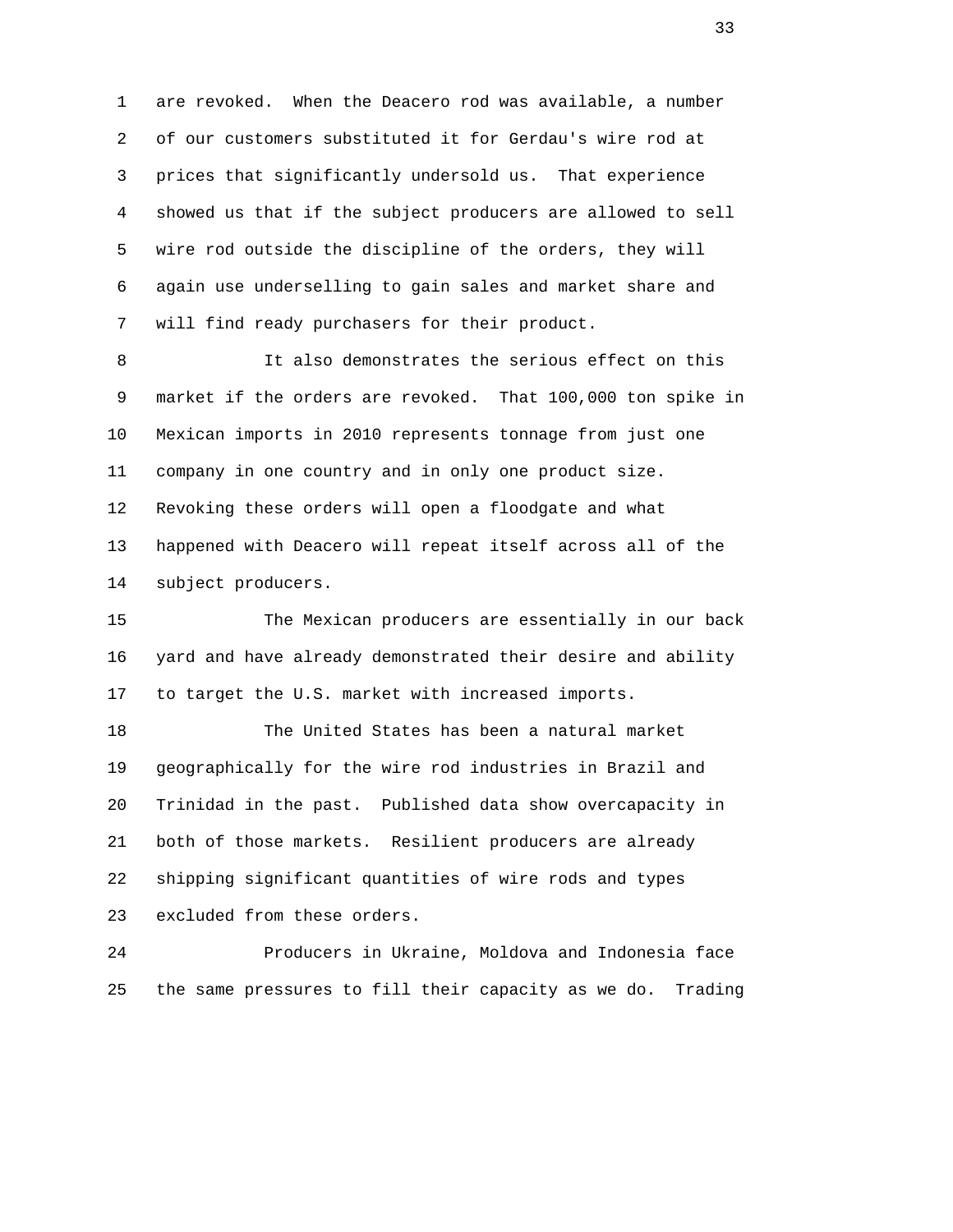1 companies that know the U.S. market well are constantly 2 looking for low-priced wire rod to sell to our domestic 3 customers who are always looking for better prices.

 4 The United States is a larger and relatively 5 stronger market than most other export markets and highly 6 attractive to the subject producers.

 7 If the orders are removed there will nothing to 8 prevent those unfairly traded imports from flooding this 9 market again. Low-priced, dumped imports will depress U.S. 10 prices and capture sales and market share from the domestic 11 industry. If that flood is allowed to occur, my company, 12 and our already weakened domestic industry will be 13 devastated.

 14 Thank you for allowing me to address you this 15 morning on this critical matter to Gerdau and the wire rod 16 industry.

 17 MR. STIRNAMAN: Good morning, Mr. Chairman and 18 members of the Commission. My name is Vic Stirnaman and I 19 am president of Keystone Consolidated Industries. I have 20 served in Keystone senior management since 2007 and have 21 been involved in the steel wire rod industry for over 21 22 years. Keystone produces steel wire rod at a manufacturing 23 facility in Peoria, Illinois. We are a fully integrated 24 producer and maintain control over every step of our 25 production. Our process enables us to efficiently produce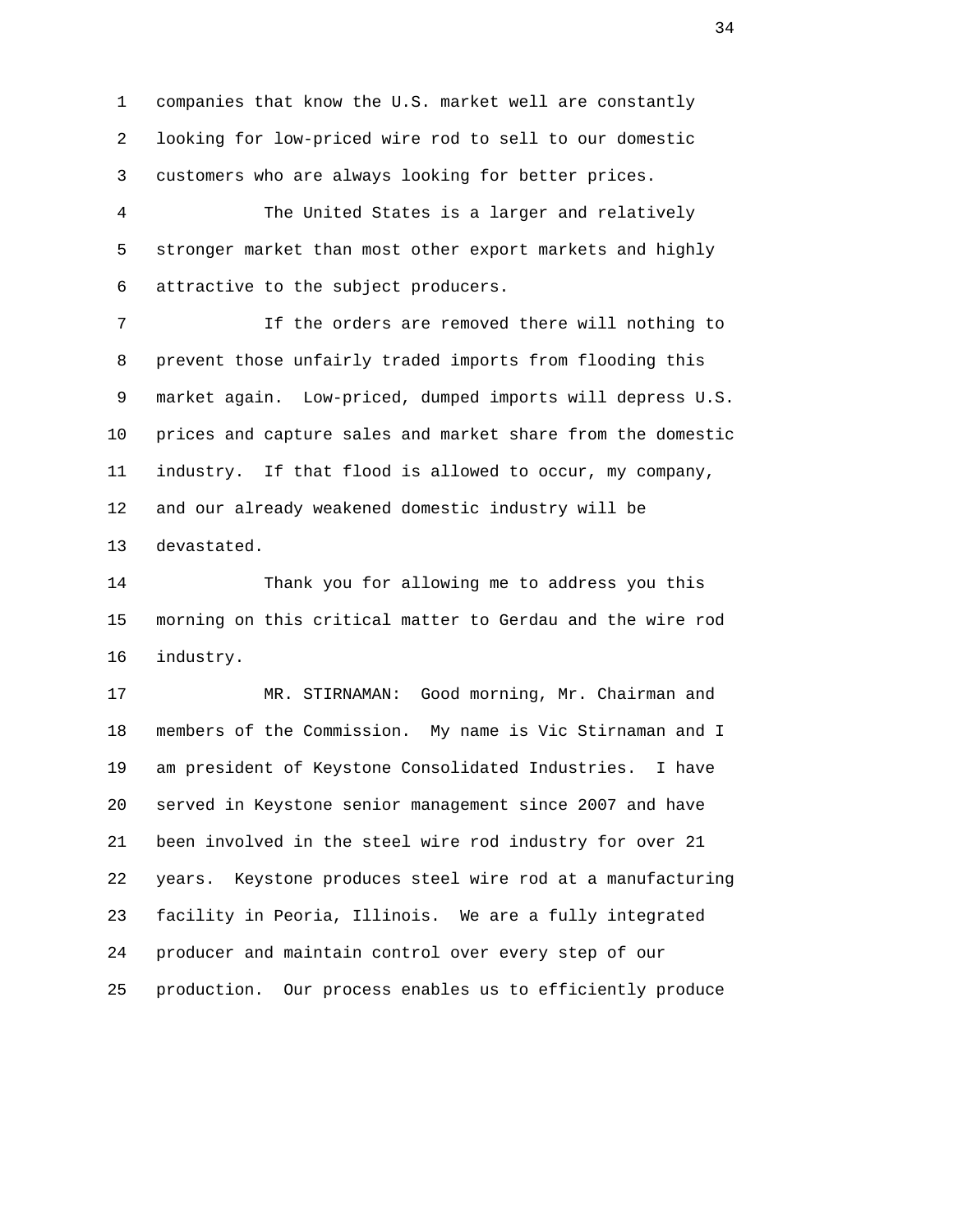1 the finest steel possible and then process it to match the 2 most stringent customer specifications.

 3 I greatly appreciate the opportunity to appear 4 before you to express my concerns about the severe negative 5 consequences that would confront Keystone and our employees 6 if the current orders on steel wire rod from Brazil, 7 Indonesia, Mexico, Moldova, Trinidad and Tobago, and Ukraine 8 were revoked.

 9 My company was one of the original petitioners in 10 this case in 2001. The orders have been effective in 11 providing a disincentive and necessary discipline to the 12 subject countries shipping large volumes of steel wire rod 13 it dumped in subsidized prices to the United States.

 14 Even with the benefit of these orders, limiting 15 unfairly traded imports from the six countries, the past 16 five years have been difficult. In 2009, the great 17 recession decimated demand for wire rod, severely reducing 18 our sales, production schedules, employment, and 19 profitability.

 20 As we began to recover from the great recession, 21 unfairly traded imports of steel wire rod from China flooded 22 the U.S. market making it increasingly difficult to obtain 23 sufficient orders to fill our mill once again.

 24 Almost exactly two months ago I testified at the 25 Commission's preliminary staff conference in its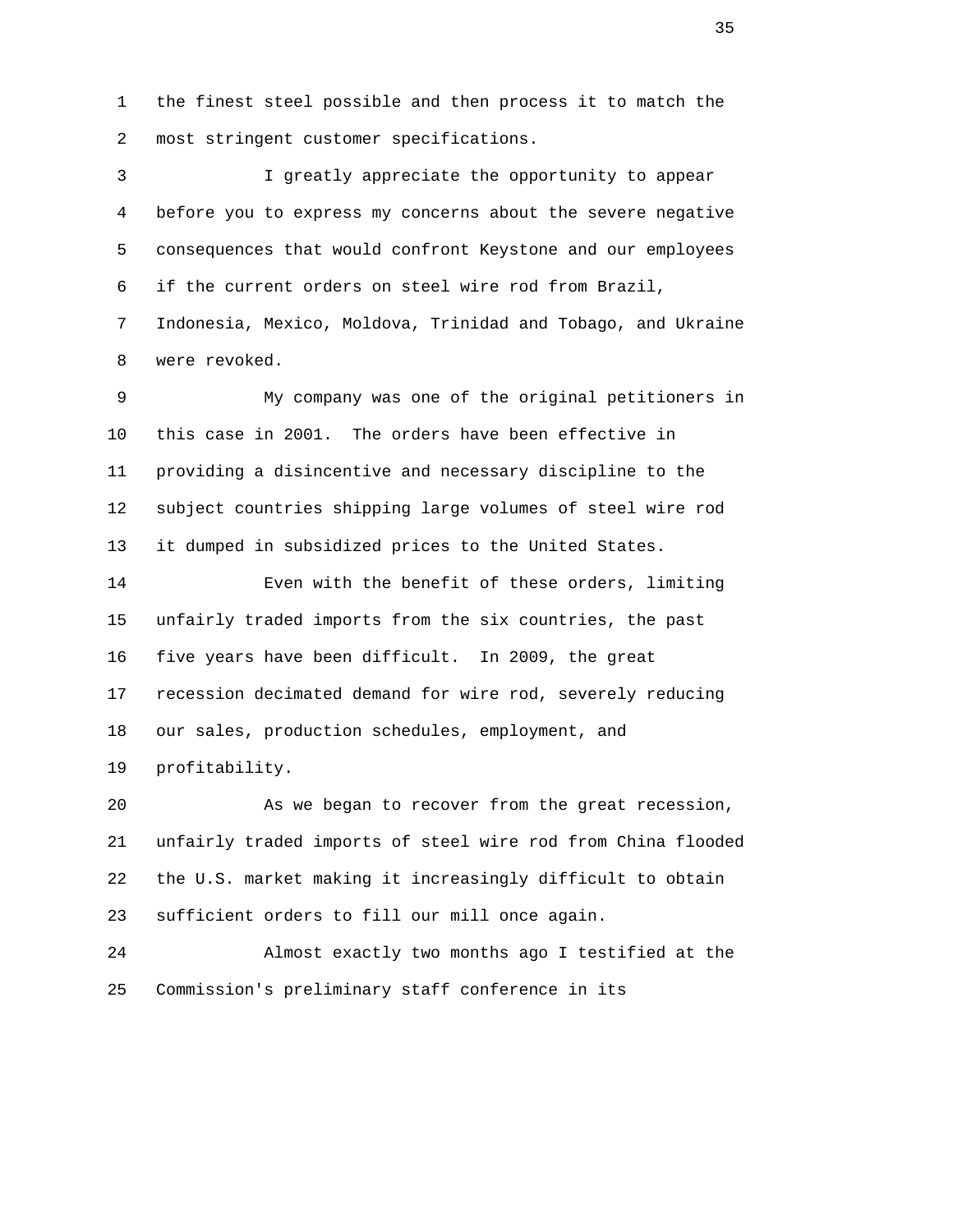1 investigation of imports of steel wire rod from China. I 2 testified that imports from China have seriously hurt out 3 ability to sell wire rod in our home market. Our wire rod 4 production has plummeted over the past three years leaving 5 us with significant idle capacity.

 6 Last year we were forced to take multiple 7 week-long shutdowns and to lay off workers as our sales 8 dropped. Those shut downs were devastating to our workers 9 and their families that depend on Keystone to put food on 10 the table.

 11 Like Keystone, subject producers have high, fixed 12 capital costs. Their goal is to fill their capacity to 13 lower unit costs and increase profits.

 14 If these orders are removed, I believe subject 15 import volumes will return en mass with very aggressive 16 prices just as they did before the orders were imposed.

 17 The bottom line for our customers today, just as 18 it was before the orders were imposed is price.

 19 U.S. wire rod purchasers want access to a large 20 wire rod capacity in the subject countries with the 21 expectation of being able to leverage lower prices. If the 22 orders on wire rod are removed, there will be larger import 23 volumes and lower prices as U.S. purchasers revert to buying 24 dumped imports.

25 A flood of unchartered imports from the six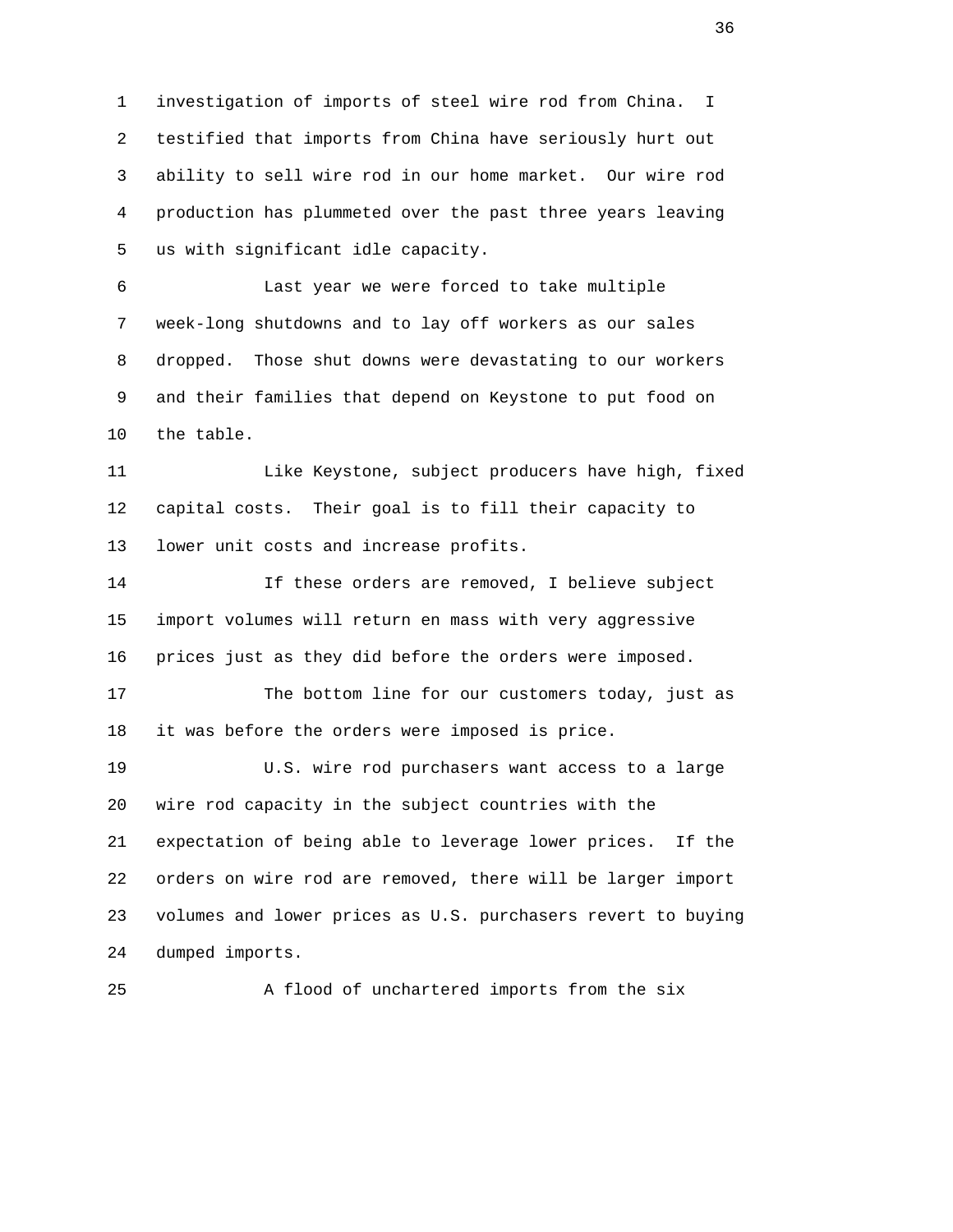1 subject countries will lead to renewed production 2 curtailments and employee layoffs at Keystone. Significant 3 import volumes would severely harm our sales, revenue, 4 production, employment, investments, and viability. 5 Ultimately a resurgence in dumped imports will also reduce 6 domestic capacity available to wire rod purchasers as 7 companies like Keystone are forced to shut down operations. 8 15 It is therefore in everyone's interest, including 9 our customers' interest, that the domestic wire rod industry 10 remain viable. 11 This year Keystone celebrates its 125th year of 12 doing business. We would like to continue our company's 13 great tradition of providing quality steel rod and wire 14 products for another 125 years. To do that, however, we 15 need a level playing field in which foreign wire rod 16 suppliers play by the rules. 17 These order provide the relief and stability 18 needed to enable us to sell at fair prices. No more 19 Keystone workers or other U.S. wire rod workers should lose 20 their jobs to keep the wire rod mills in subject countries 21 running. 22 On behalf of my company and all of the workers in 23 Keystone's mill, I urge you to maintain these orders. 24 Thank you very much. 25 MR. NYSTROM: Good morning. My name is Eric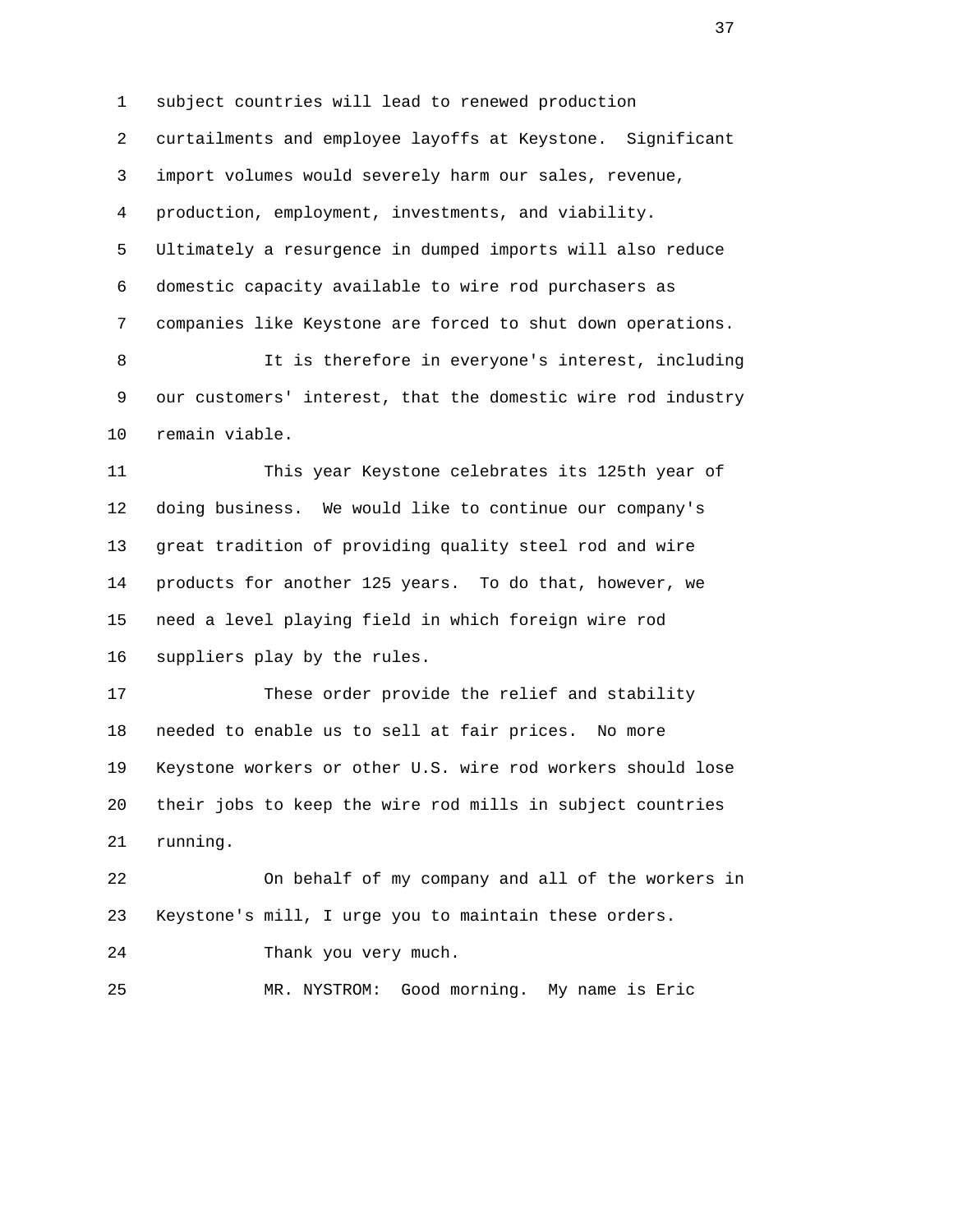2 Corporation. I've been employed with Nucor for 14 years. 3 Nucor has four wire rod facilities in Nebraska, 4 Connecticut, Arizona, and one in South Carolina which just 5 started production in late 2013. 6 I appreciate the opportunity to speak with the 7 Commission today and I urge the Commission to find that wire 8 rod imports from Brazil, Indonesia, Mexico, Moldova, 9 Trinidad and Tobago and Ukraine will injure the domestic 10 industry if the orders are revoked. 11 The last five years have been a perilous time for 12 the domestic wire rod industry. We were hit by a 13 one-two-punch which has left the domestic industry 14 particularly vulnerable. The first punch was the great 15 recession. After experiencing relatively strong demand for 16 most of 2008 the great recession hit and caused everything 17 to go south. Demand plummeted along with production, 18 prices, and profits.

1 Nystrom and I'm the director for SBQ and wire rod for Nucor

 19 Construction in the automotive sector ground to a 20 halt. Our customers stopped buying, so production was 21 curtailed and our capacity utilization fell drastically from 22 73.1 percent in 2008 to 53.6 percent in 2009. As a result 23 our employees worked less hours and took home less pay.

 24 As the negative effects of the great recession 25 began to bottom out, there appeared to be a positive outlook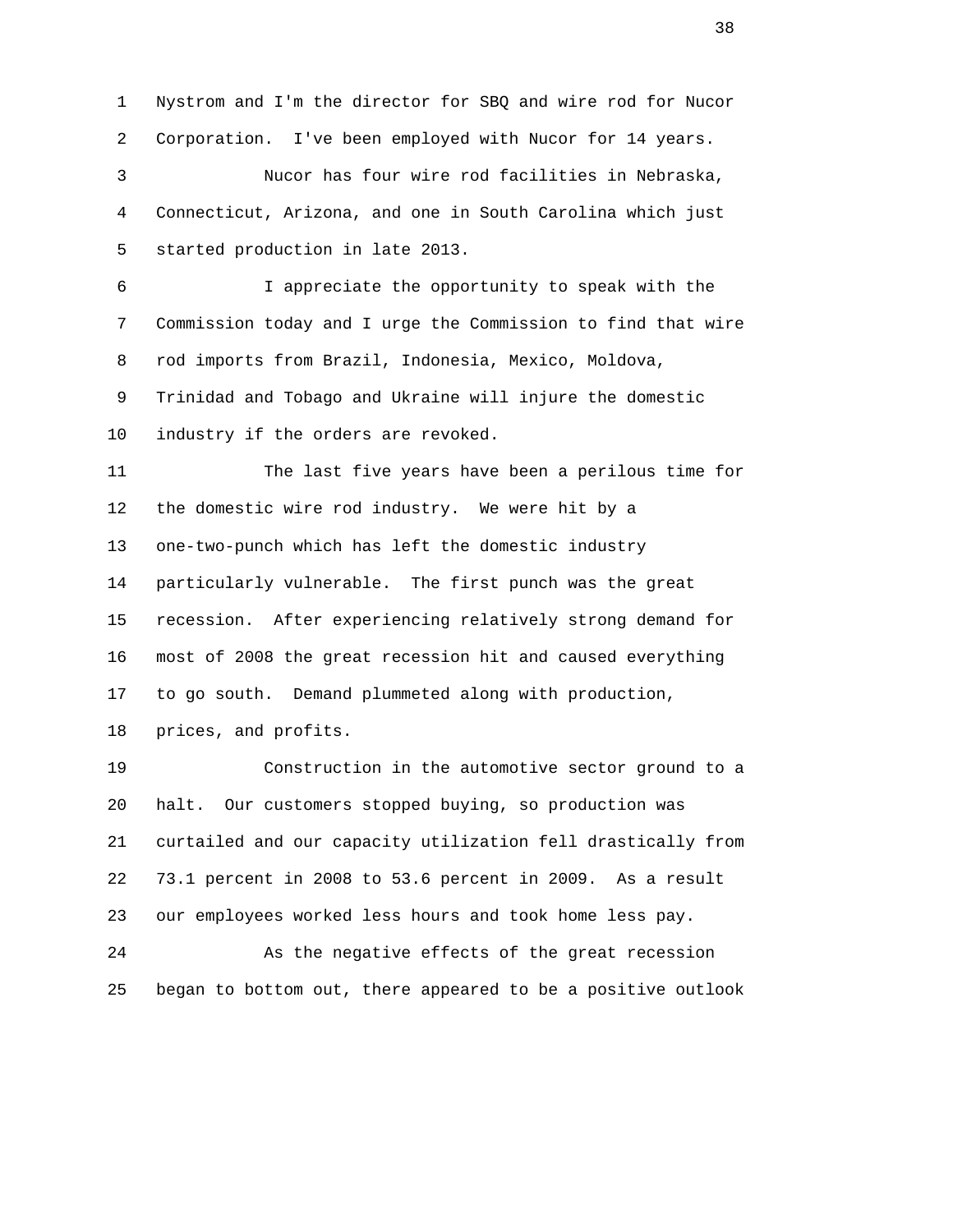1 for demand. In anticipation of a gradual recovery, Nucor 2 restarted its Kingman, Arizona production facility in 2010. 3 Nucor also approved plans in 2011 for a new wire rod 4 facility in Darlington, South Carolina to begin in late 2013 5 to better serve our customers.

 6 However, just as we announced our new mill in 7 late 2011, the domestic industry was hit with a second blow. 8 This time from dumped and subsidized imports from China. As 9 the Commission is aware, Chinese imports were virtually 10 non-existent in 2011. Then in 2012 a wave of low-priced 11 Chinese imports surged into the domestic market taking 12 significant market share from the domestic industry.

 13 Chinese producers continued to ship massive 14 volumes of low-priced wire rod into 2013 eroding prices and 15 stealing sales from the domestic industry. Just last month 16 the Commission made a preliminary injury determination 17 regarding Chinese imports.

 18 As a result of the recession and the wave of 19 Chinese imports, the domestic industry is currently 20 vulnerable to even small volumes of unfairly traded imports. 21 The domestic industry's operating income has been declining 22 for the last three years and the industry is not realizing 23 sufficient rate of return on its investments that were 24 approved when there was a positive outlook for demand in 25 2011.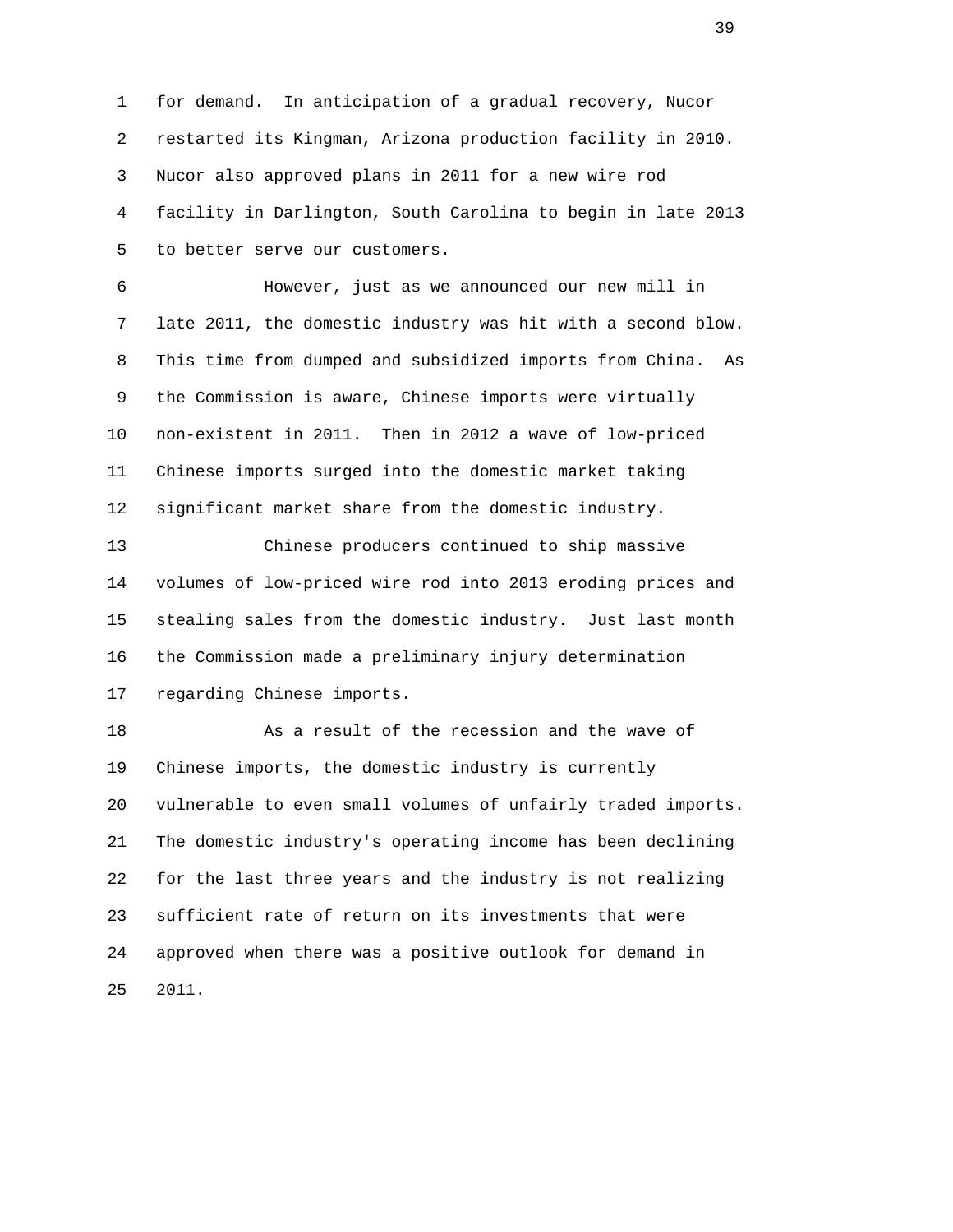1 Moreover, despite prior forecasts, the 2 residential construction market is slowing and will 3 negatively affect demand for wire rod in the U.S. market. 4 The domestic industry simply cannot stand another wave of 5 dumped and subsidized imports which will happen if the 6 orders are revoked. 7 Indeed, revocation of the orders would simply 8 allow more dumped imports to rush into the large open and 9 attractive U.S. market as they did during the original 10 investigation. Furthermore, since the original

 11 investigation, the basics of the wire rod industry have not 12 changed. Wire rod is still made on the same production 13 equipment, it has the same end uses as it did in 2001.

 14 Wire rod from other countries including the six 15 subject countries is interchangeable with domestic wire rod. 16 And, importantly, wire rod is still sold on the basis of 17 price.

 18 Wire rod producers continue to compete on the 19 spot market and prices normally dictate whether you get the 20 sale. The Commission has already seen how Chinese producers 21 use ridiculously low prices to quickly penetrate the 22 domestic market and injure the domestic industry. If given 23 another opportunity, I fully believe that Brazilian, 24 Indonesian, Mexican, Moldovan, Trinidadian and Ukrainian 25 producers will reenter the attractive U.S. market and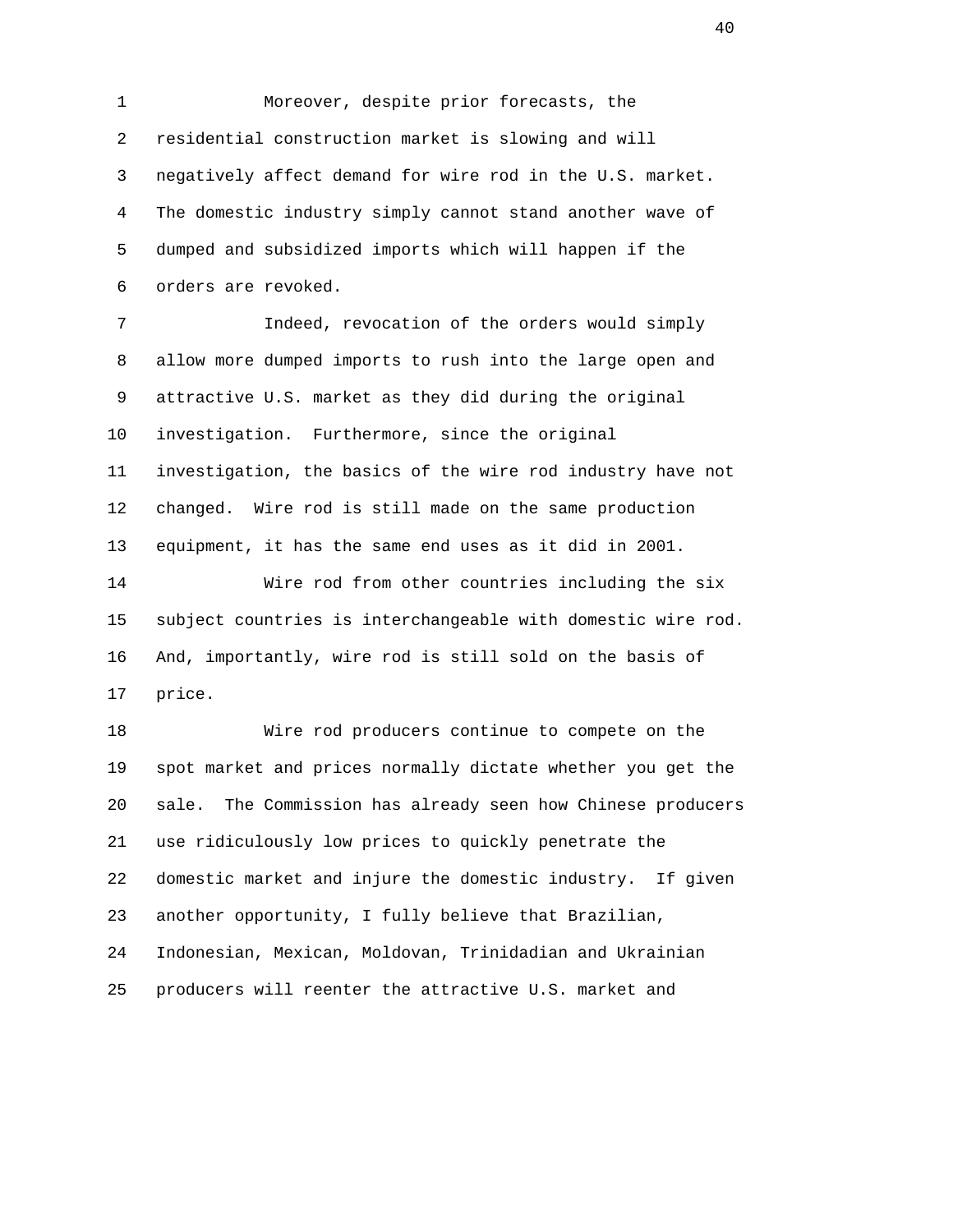1 undersell domestic producers by offering significant volumes 2 of wire rod at prices that are below their cost of 3 production just as they did in the original investigation. 4 For example, Mexican producers have consistently 5 shown a willingness to gain access to the U.S. market using 6 low-price imports. In 2010, 4.75 millimeter wire rod 7 produced by Deacero started showing up in our market and by

 9 Although Deacero claimed that 4.75 millimeter 10 wire rod cost more to produce, and was a specialty product, 11 our 5.5 millimeter customers were quoted prices for 4.75 12 millimeter wire rod that were less than our prices for 5.5 13 millimeter wire rod. As a result our customers started 14 switching to 4.75 millimeter wire rod and we lost sales. 15 As I understand, Deacero claims that its 4.75 16 millimeter wire rod was not injurious to the domestic

8 2011 in appreciable volumes.

 17 industry. This is completely false. Every ton of 4.75 18 millimeter wire rod that our customers purchase from Deacero 19 was a ton that we did not produce. Indeed, the fact -- the 20 fact Deacero's cheap 4.75 millimeter wire rod stole sales 21 from the domestic industry was the reason the domestic 22 industry petitioned the Department of Commerce to conduct an 23 anti-circumvention inquiry.

 24 When the order was placed on 4.75 millimeter wire 25 rod, Deacero completely stopped selling the product in the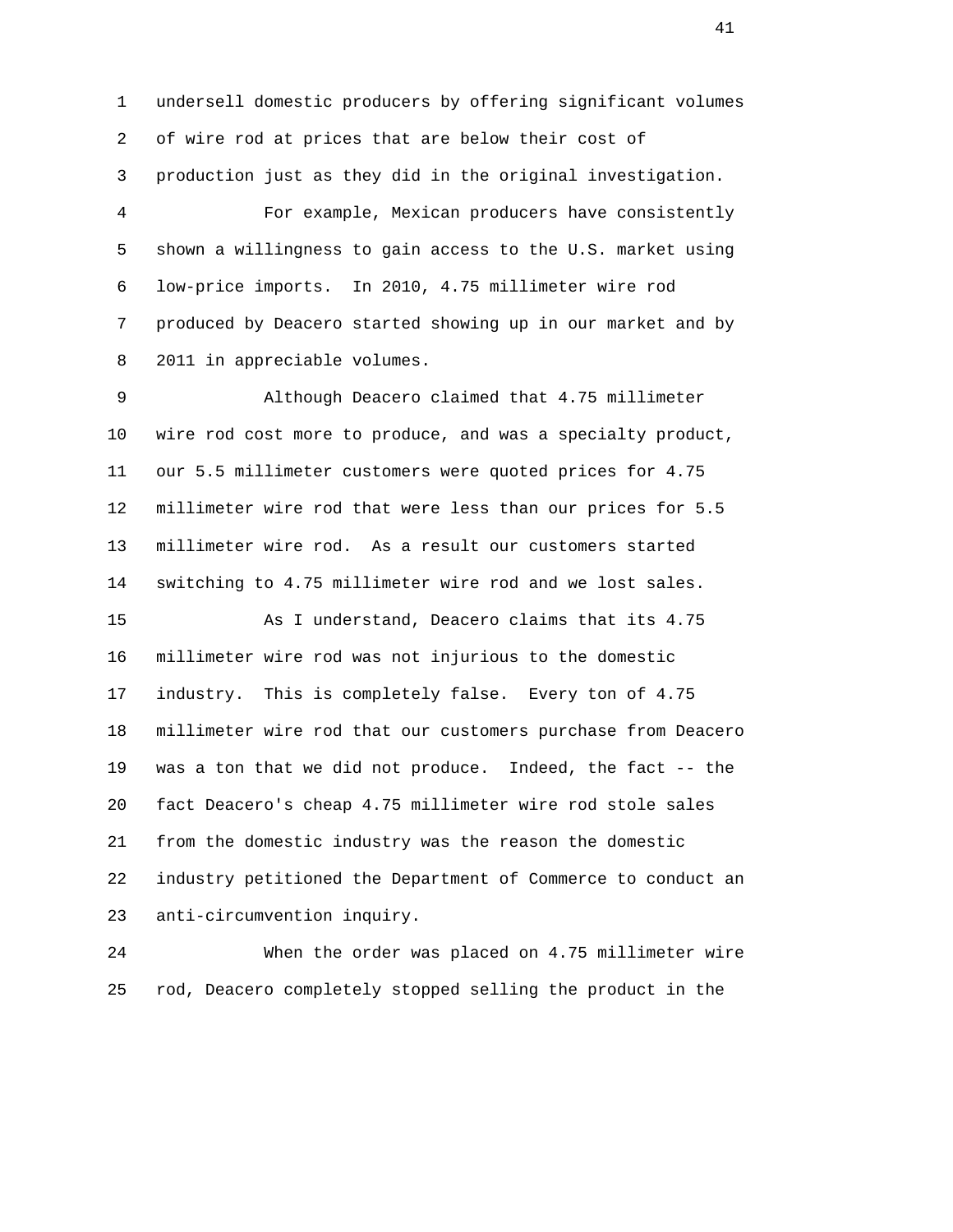1 United States and the domestic industry recaptured this 2 volume.

 3 Additionally, the reason the domestic industry 4 does not produce 4.75 millimeter wire rod is because no 5 customers have asked us to produce 4.75 millimeter wire rod. 6 What 4.75 millimeter wire rod shows to the Commission is 7 that Mexican producers are clearly interested in the U.S. 8 market. Mexican producers risked selling a product in the 9 United States despite the fact that it could be potentially 10 subject to dumping duties. Because Deacero shipments 11 stopped as soon as Commerce found that Deacero was 12 circumventing the order, it also shows that Deacero cannot 13 ship wire rod to the United States without dumping.

 14 While Mexican producers are interested in the 15 domestic market, the other subject countries also have 16 strong incentives to begin shipping to the United States 17 again if the orders are revoked as freight costs are not a 18 barrier and they export a substantial portion of their 19 production.

 20 The great recession has caused a significant drop 21 in global freight rates and the shipping sector has not 22 recovered since. This is due in large part to severe 23 Chinese overcapacity in the shipping sector. Indeed, during 24 the period of review freight rates have dropped to historic 25 lows and cost much less than inland transportation.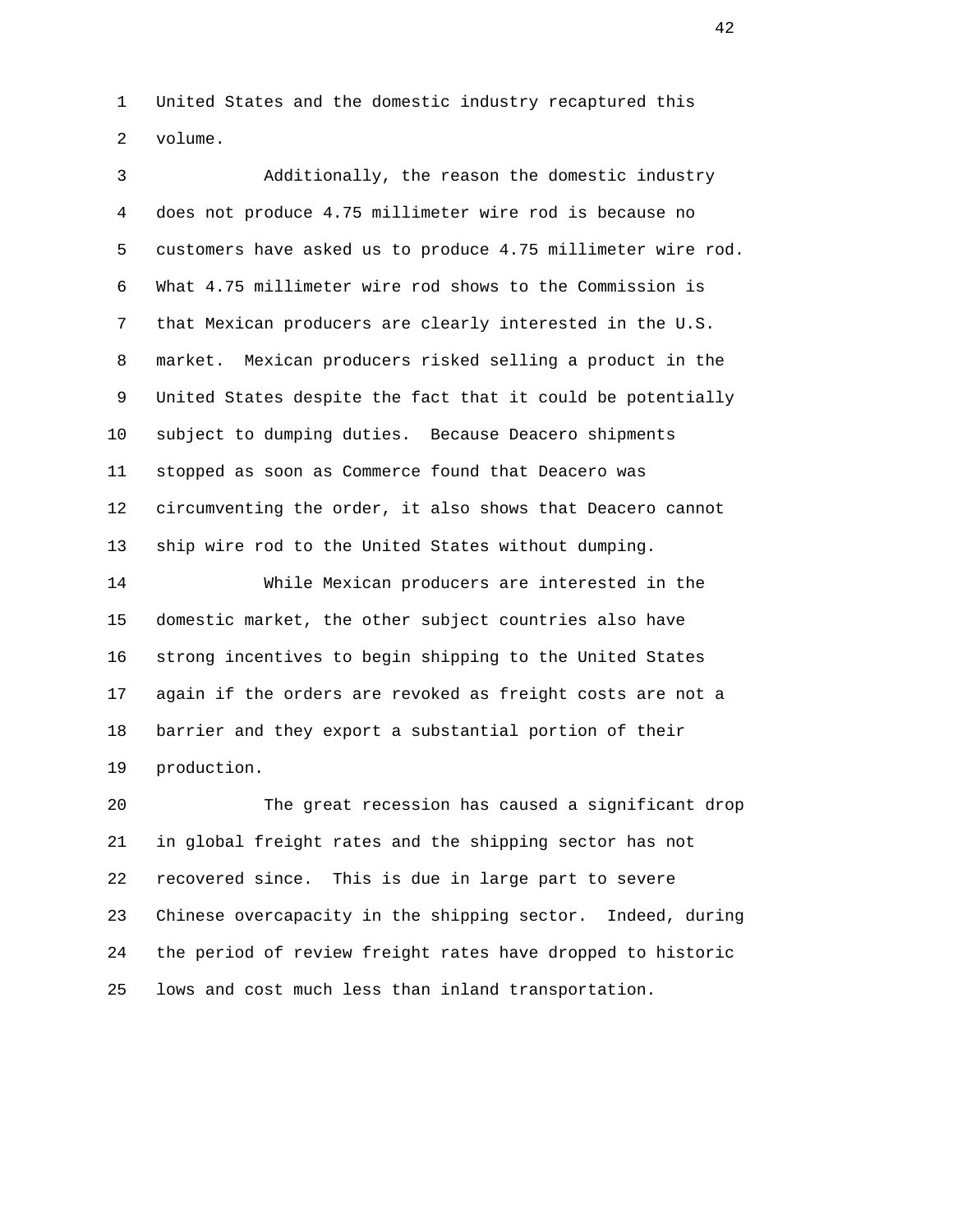1 It is my understanding that Ukrainian producers 2 have argued that transportation costs make the United States 3 an unattractive market. That is simply untrue. Ocean 4 freight costs to the United States from subject countries 5 such as Ukraine are less than \$35 a short ton. Furthermore, 6 Ukraine is an export platform and wire rod is traded 7 globally. The U.S. market is attractively priced compared 8 to virtually every other market that the Ukrainians export. 9 In fact, according to the Steel Business Briefing, wire rod 10 prices in the United States market are generally \$100 to 150 11 per ton more than other markets in which the Ukrainians 12 sell.

 13 Furthermore, during the last five years, we have 14 seen periodic surges of wire rod from the Ukraine's neighbor 15 to the south, Turkey. If Turkish producers can ship 16 significant volumes of wire rod and rebar made on the same 17 production equipment to the United States, so can Ukrainian 18 producers. There is not a doubt in my mind that if the 19 orders are revoked, subject imports will return to the U.S. 20 market and cause the domestic industry to lose orders and 21 potentially shut down capacity.

 22 The domestic industry did not file anti-dumping 23 and subsidy petitions against wire rod from China only to 24 have dumped imports from six subject countries take China's 25 place and reinjure our industry.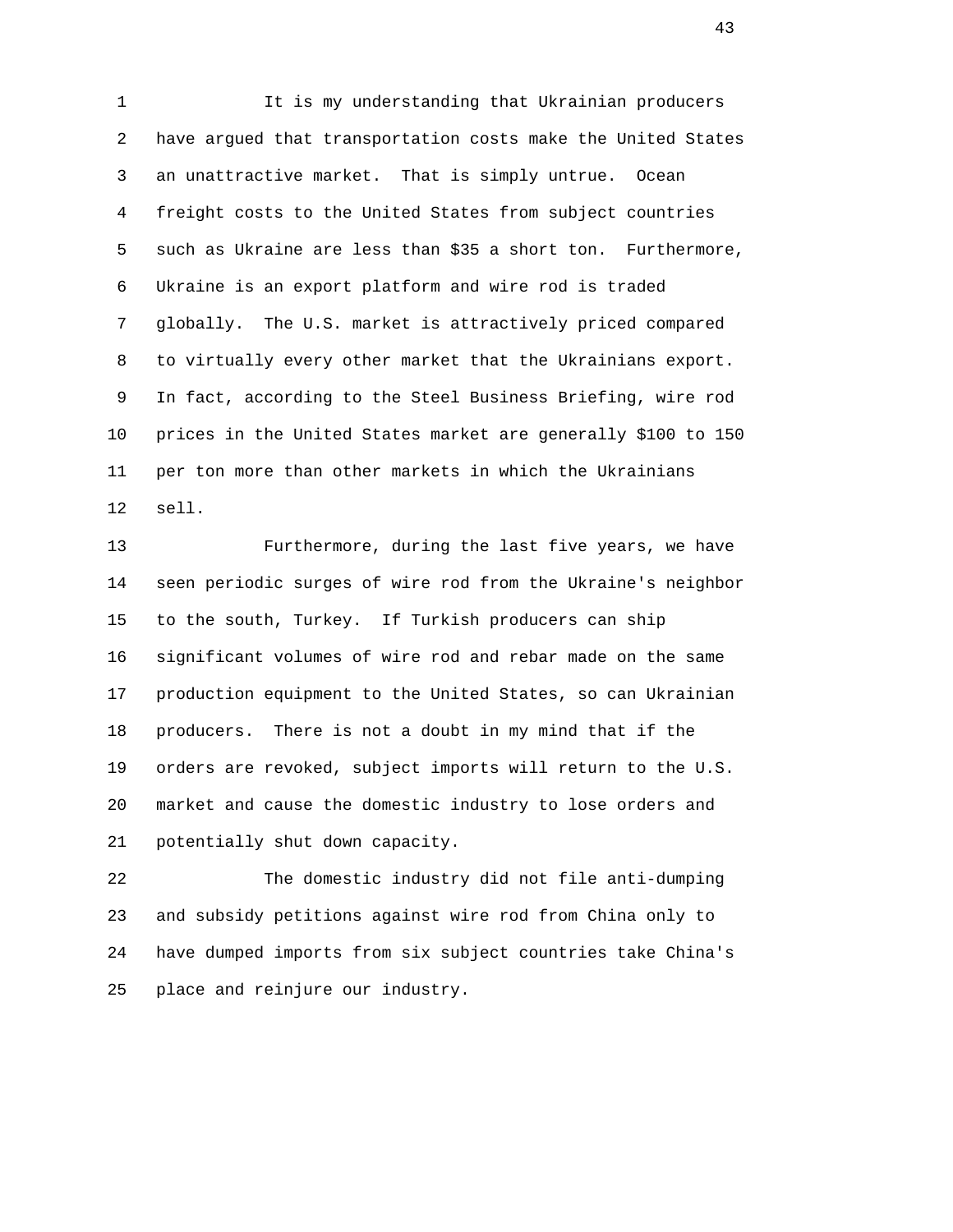1 If U.S. manufacturers are not able to maintain 2 production, bottom lines will suffer and American workers 3 will suffer.

 4 Our Nucor mills are running at low levels of 5 capacity utilization. Our typical employees are working 6 fewer hours and taking home less pay than five years ago 7 when the Commission continued the orders on the six subject 8 countries. Nucor prides itself on providing stable and 9 good-paying jobs that are important to local communities. 10 The continuation of the orders are necessary to protect 11 Nucor and its workers from unfairly priced imports.

 12 On behalf of Nucor and our employees, I urge the 13 Commission to continue the orders on wire rod imports from 14 Brazil, Indonesia, Mexico, Moldova, Trinidad and Tobago, and 15 Ukraine.

16 Thank you.

 17 MR. ASHBY: Good morning, my name is Stephen 18 Ashby and I'm the Director of rod and bar sales for Evraz 19 Pueblo, a domestic producer of carbon and alloy steel wire 20 rod. I have held this position for about 20 months and 21 prior to that I held a wire rod and wire sales positions at 22 ArcelorMittal USA.

 23 I have been involved in the wire rod industry for 24 over 30 years. I appreciate the opportunity to be here 25 today with others in the industry to explain to the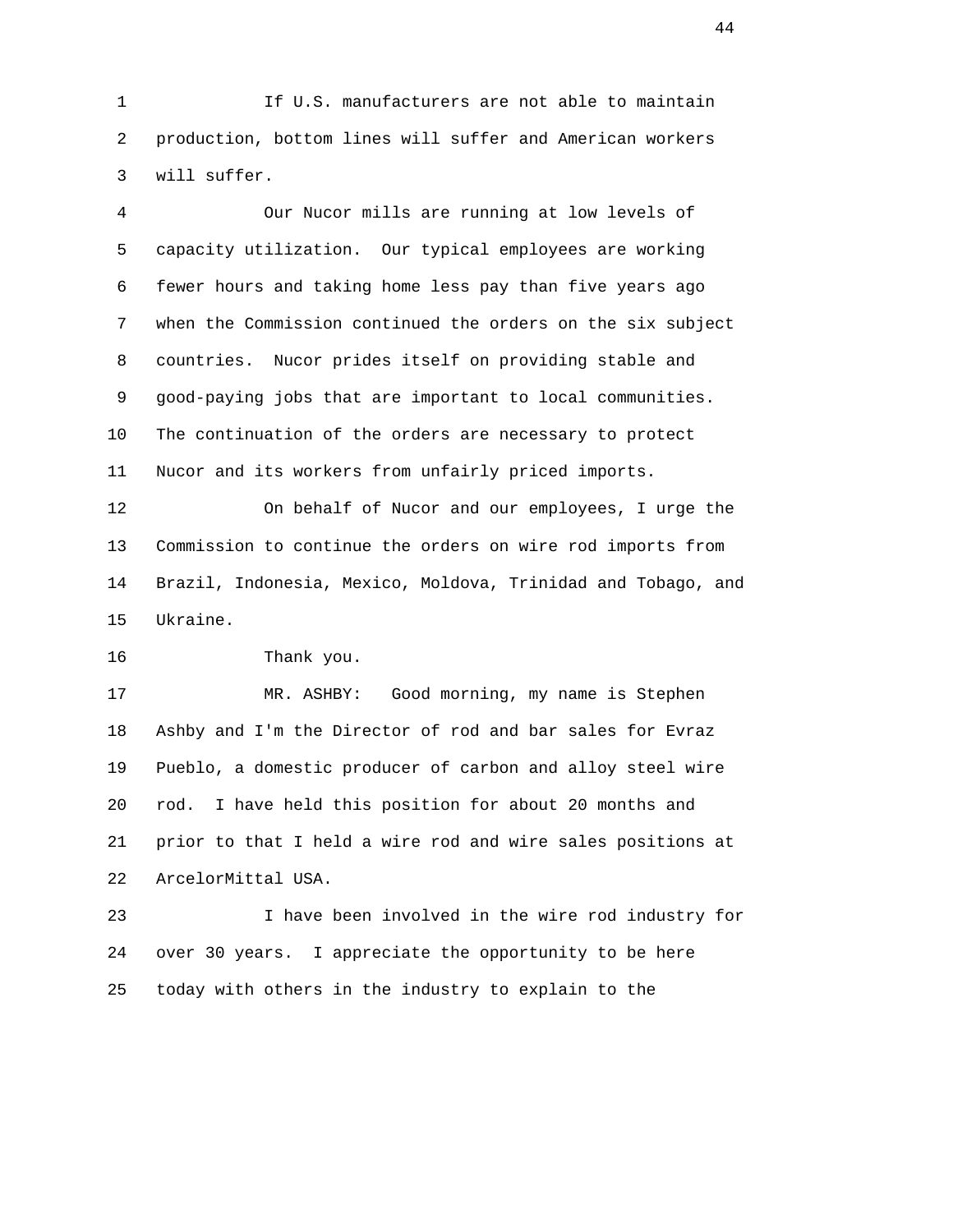1 Commission why we should maintain the order against the six 2 countries under review.

 3 Evraz has a major wire rod facility in Pueblo, 4 Colorado producing a wide-range of wire rod grades and 5 sizes. The grades supply its span from 1006 to 1083 and are 6 used in products such as wire mesh, industrial-grade wire, 7 various springs, PC strand, rubber re-enforcement, wire rope 8 and welding wire.

 9 The last few years have been very challenging for 10 our industry and for Evraz Pueblo. Revocation of the orders 11 preventing the unfair trade by some or all of these six 12 countries could not come at a worse time. Wire rod 13 consumption is still lower now than before the recession, so 14 the industry has yet to fully recover from the difficult 15 period.

 16 Any chance of recovery was lost when dumped and 17 subsidized imports from China began pouring into the market. 18 Over 600,000 tons of Chinese rod entered the United States 19 in 2013 at prices that significantly undersold the prices 20 Evraz could offer.

 21 With Chinese rod still entering the market in 2014, allowing 22 the six countries subject to this review to again dump large 23 quantities of wire rod in the United States would be 24 devastating.

25 These six countries could easily match or exceed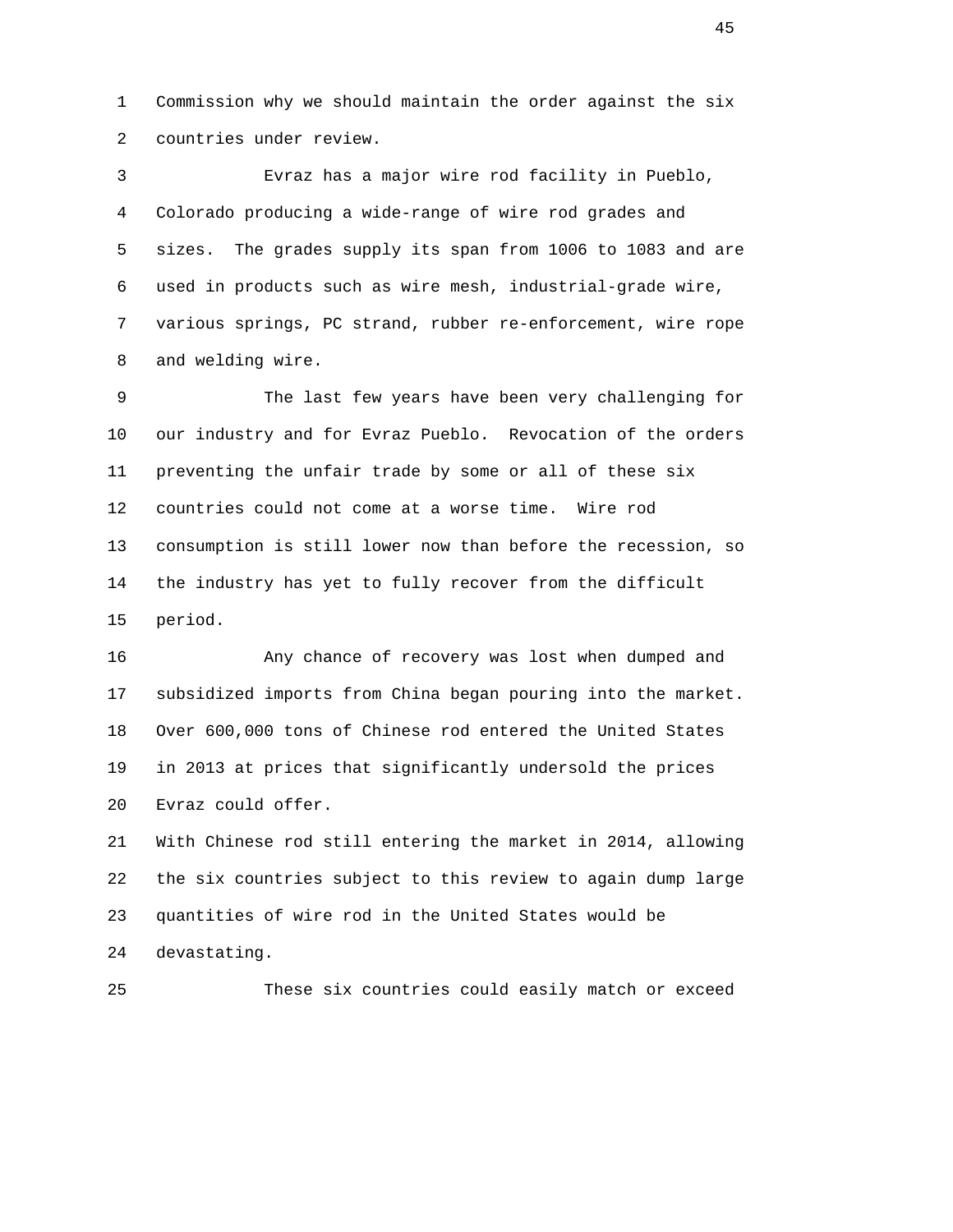1 the volume surge we just experienced from China and compound 2 the injury to the domestic industry caused by imports from 3 China. There is nothing special that the producers of these 4 non-subject countries offer the domestic industry except for 5 price.

 6 The domestic industry basically makes the full 7 gamut of wire rod products purchased in the U.S. market. 8 There are also many non-subject import sources. The subject 9 producers are well-known to this market and many are backed 10 by large international corporations. Their products will 11 have little trouble finding the acceptance of our customers. 12 Mexican and Brazilian producers have demonstrated 13 this acceptance because they are already shipping 14 non-subject wire rod to the United States. There is 15 certainly no evidence that the market is in any danger of 16 experiencing wire rod shortages in the foreseeable future. 17 The domestic industry has plenty of capacity to 18 produce wire rod. Evraz has not yet operating at full 19 capacity as we are currently manned, but we could readily 20 add another shift if the market conditions warranted it. If 21 these orders are revoked, Evraz will lose sales to dumped 22 and subsidized wire rod or be forced to take a smaller share 23 of our customer's needs at a lower price.

 24 We won't lose sales or revenue because our 25 customers prefer quality, delivery, or service associated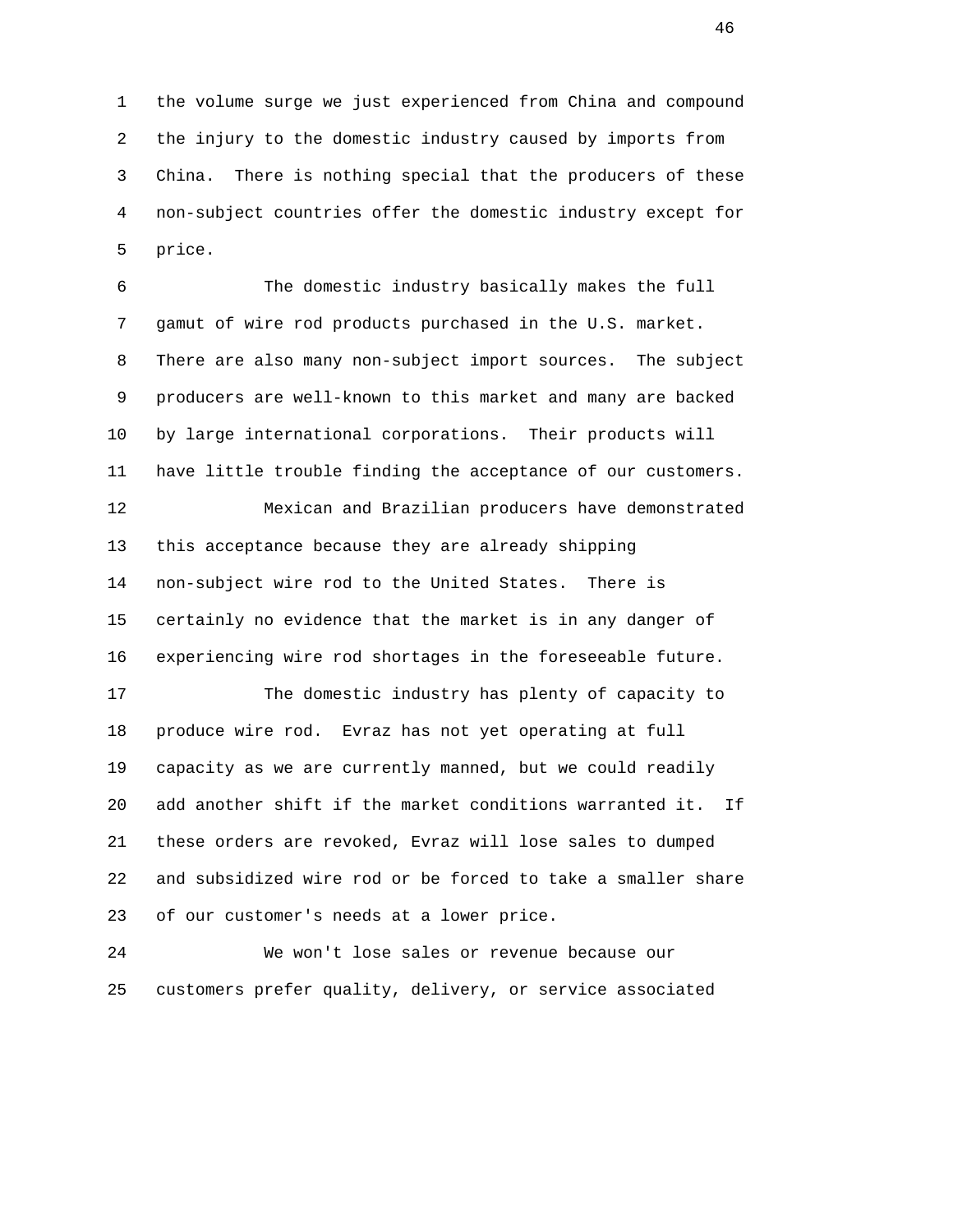1 with wire rod from these six countries. We will lose sales 2 because the purchases will want to access the much lower 3 prices that are available from dumped and subsidized 4 imports.

 5 Based on experience, and our customer's 6 expectations of lower prices from subject imports, I have 7 every reason to believe that the subject producers will 8 undersell Evraz with dumped wire rod if the orders are 9 removed, just as the Chinese producers are doing now.

10 I am particularly concerned about what will 11 happen to some of our higher carbon product offers if the 12 orders are revoked. We have already seen our markets and 13 prices eroded by Chinese producers at furniture and bedding 14 wire manufacturers, in particularly, our high-carbon PC 15 strand customers, which is an important market for Evraz.

 16 The wire rod industries in Brazil and Trinidad, 17 for example, are well-known for their ability to produce 18 these high carbon products and will further injure our 19 business with these customers.

 20 In addition, the tire cord and tire bead wire rod 21 markets are an important product area for Evraz. Brazilian 22 producers are already shipping excluded 1080 tire cord and 23 tire bead wire rod to the United States and they can easily 24 dominate the market for the grades of tire cord and tire 25 bead wire rod that are still covered by the order, taking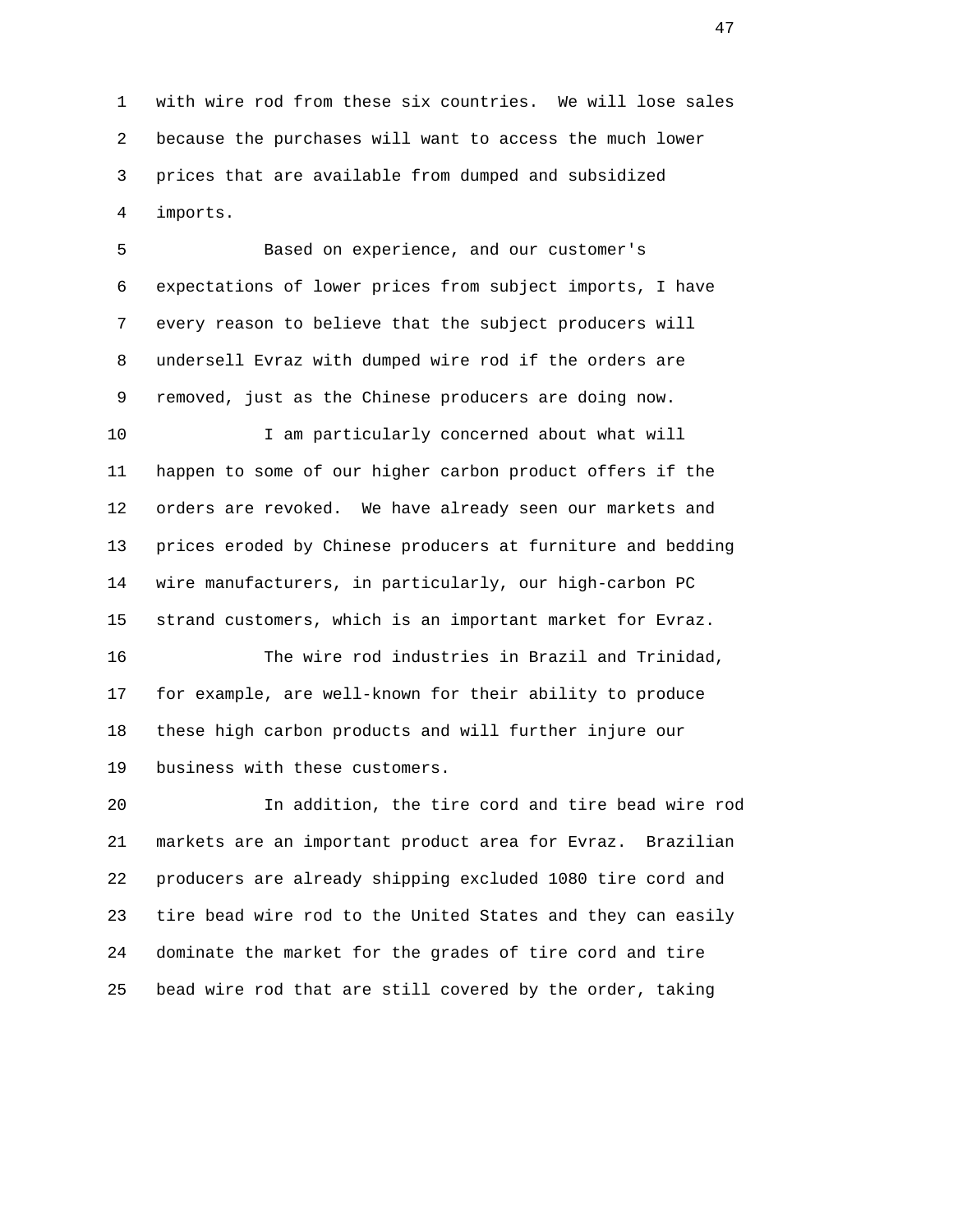1 away another key product area for Evraz.

 2 Unfairly traded wire rod from these six 3 countries, present every bit as large a threat to Evraz as 4 due to the unfairly traded Chinese imports. Like the 5 Chinese producers, the subject countries could readily 6 increase market participation to injurious levels in a very 7 short period of time.

 8 Even if we were starting from the position of 9 economic strength, this would represent a significant threat 10 to Evraz and other domestic producers. Unfortunately, we 11 face this threat at a time when our business is already 12 weakened and we continue to experience on-going injury and 13 unfairly traded rod from China.

 14 Under these circumstances, it is critical that 15 the Commission continue these orders, thank you very much. 16 MR. SANDERSON: Good morning Mr. Chairman and 17 members of the Commission. My name is James Sanderson and I 18 am President of the Steelworkers Local 7898. I proudly 19 represent steelworkers at the ArcelorMittal plant in 20 Georgetown, South Carolina. I have been a steelworker for 21 40 years at the Georgetown mill, and I have been President 22 of the local since 1988.

 23 The USW is the largest industrial union in North 24 America with more than 850,000 active members. The USW 25 represents workers in the domestic wire rod industry at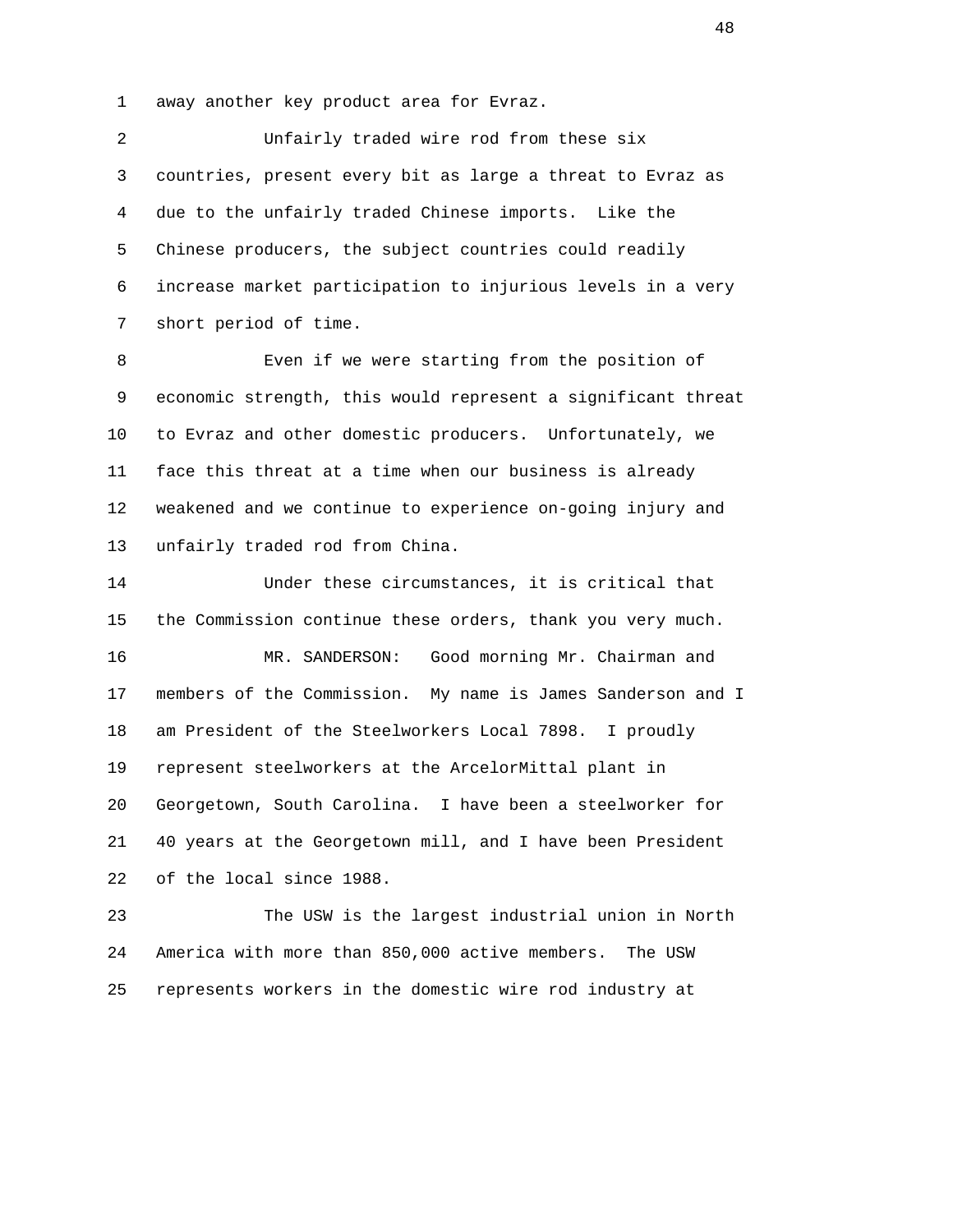1 numerous facilities, including ArcelorMittal and Georgetown 2 and Indiana, Cascade Steel Rolling Mills in Oregon, Evraz 3 Pueblo in Colorado, Gerdau America Steel in U.S. Texas, 4 Republic Engineered Products in Ohio, and Sterling Steel 5 Company in Illinois.

 6 I'm here today to testify on behalf of all of our 7 steelworkers members, retirees, and their families, as to 8 why it is essential that the Commission continue to provide 9 relief from unfair imports of steel wire rod from Brazil, 10 Indonesia, Mexico, Moldova, Trinidad, Tobago and Ukraine.

 11 For years our union has been fighting against 12 foreign governments and companies seeking to gain an unfair 13 advantage by violating trade rules. Unfair trade has had an 14 enormously corrosive effect on the nation's manufacturers 15 and workers. From personal experience I can tell you that 16 it has certainly hurt the steelworkers in Georgetown, in the 17 form of bankruptcies, plant closures and lay-offs.

 18 Before these orders were imposed, the Georgetown 19 mill suffered greatly due to unfair competition from subject 20 imports, leading it to the brink of closure. Even with the 21 orders in place, between 2001 and 2007, the steelworkers at 22 Georgetown endured two bankruptcies, four different 23 ownership structures, and a nine-month closure in 2003. 24 We also watched as a sister plant in Kansas City

25 was permanently closed in 2001 with the loss of 650 jobs.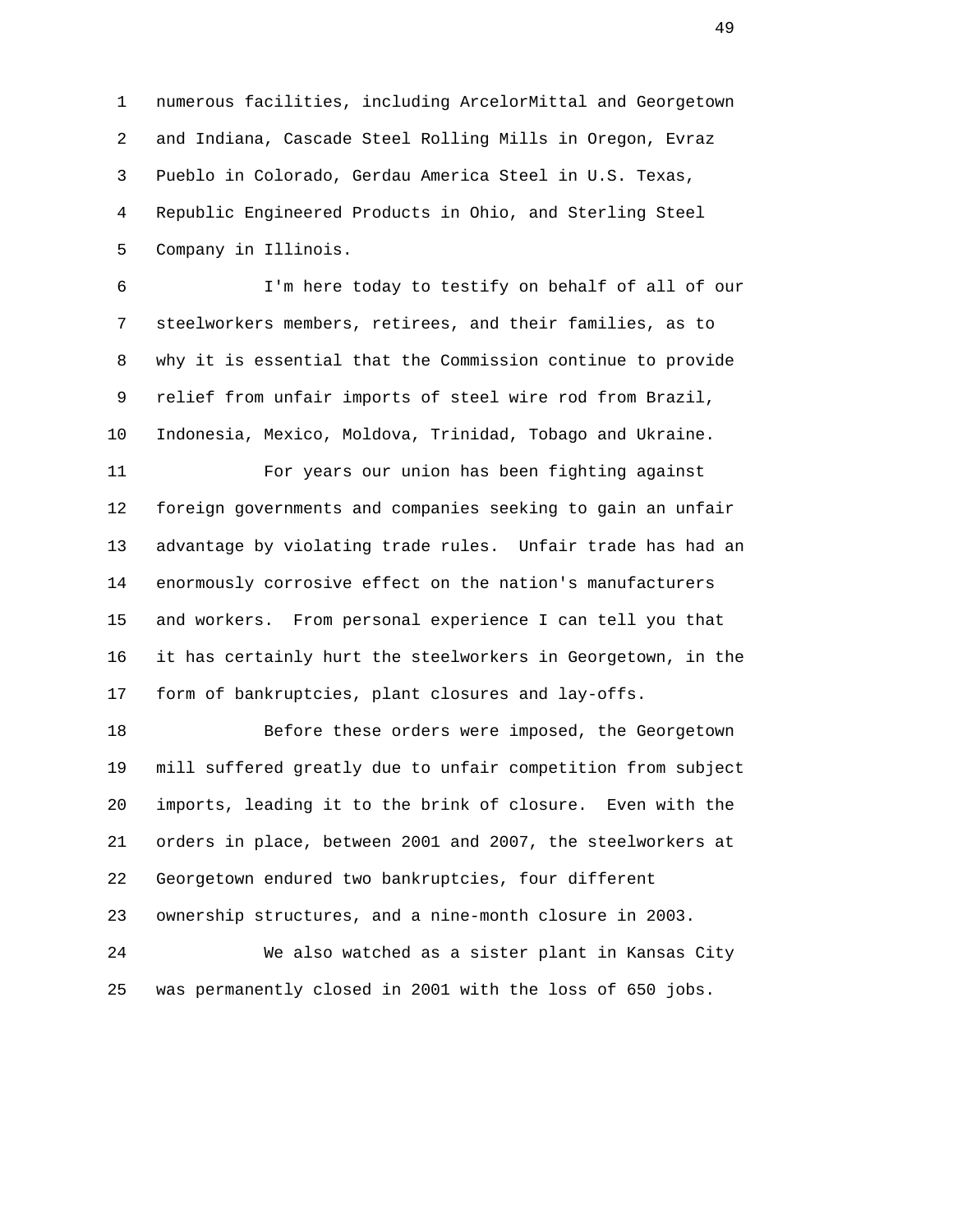1 During the same period, many other steel mills closed across 2 the country, costing steelworkers jobs, retiree benefits and 3 many communities, a sense of security.

 4 The United Steelworkers Union fought tirelessly 5 to save those jobs throughout the industry and to secure 6 some benefits for our many retirees who were so inequitably 7 stripped of benefits earned over a lifetime of hard work in 8 a challenging environment.

 9 It was no different at Georgetown. The union and 10 its members worked with the ownership to do everything 11 possible to make the Georgetown mill competitive. The trade 12 orders against dumped and subsidized wire rod imports from 13 these six countries have been extremely important to 14 Georgetown's survival.

 15 Early on, they helped to keep Georgetown workers 16 from suffering the same permanent fate as the steelworkers 17 at the Kansas City mill and they set the stage for 18 Georgetown to eventually become part of ArcelorMittal.

 19 Unfortunately the recent recession led to the 20 closing of the Georgetown mill from July 2009 until January 21 2011. This closure put 307 steelworkers out of work for an 22 extended period of time and put a strain on the community 23 since our jobs also supported many others in the surrounding 24 area.

25 It was a great relief for the workers and their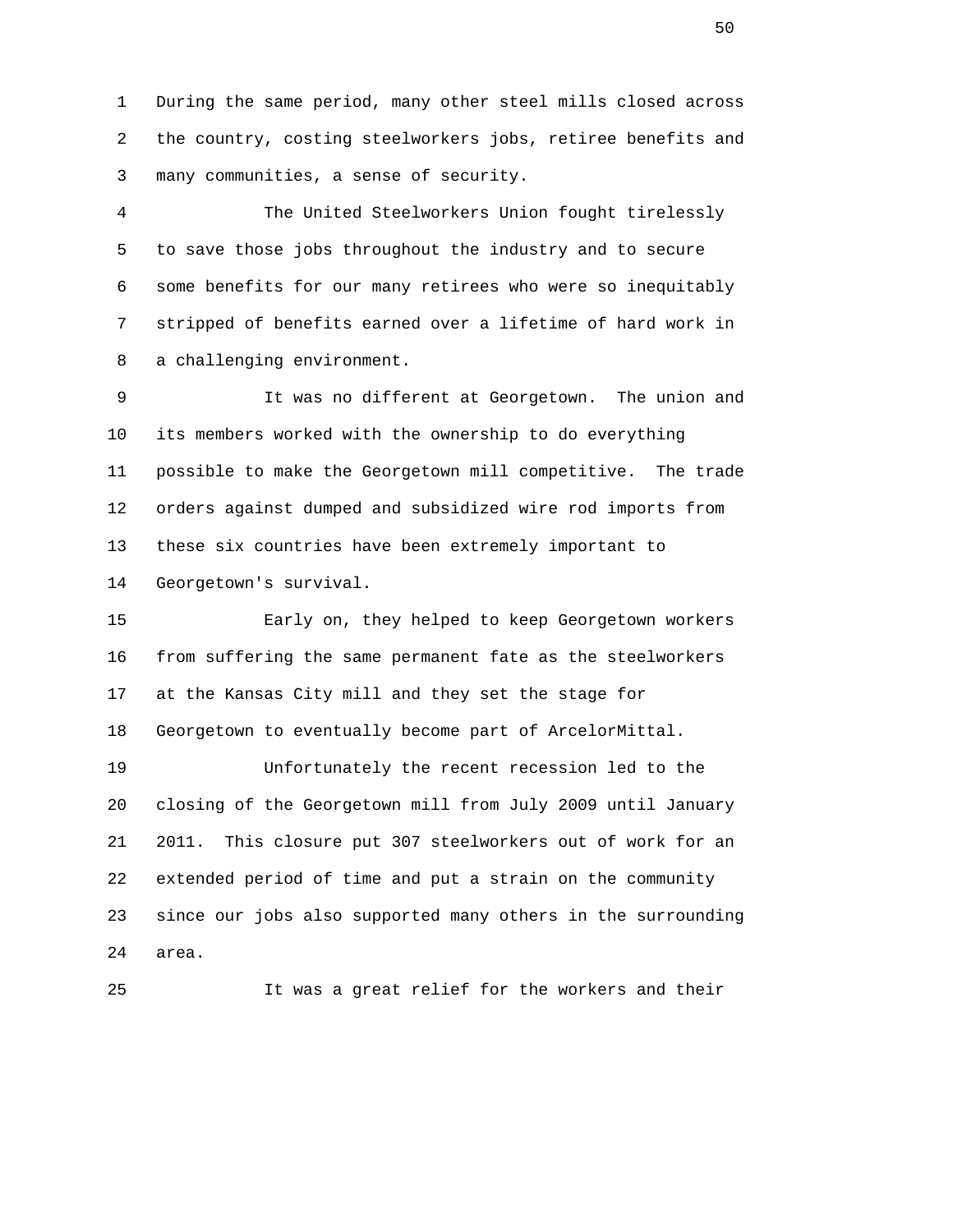1 families when the mill reopened. Without these trade orders 2 in place, however, unfairly traded wire rod would have taken 3 a large part of the market, and the Georgetown mill may 4 never had reopened at all.

 5 The Commission only needs to look at what 6 happened after the recent huge surge in unfairly traded 7 imports from China to see that this is true. By the end of 8 2012, unfairly traded imports of wire rod from China were 9 pouring into the U.S. market. As a result, the company was 10 forced to again lay-off an entire production shift of 40 11 steelworkers at Georgetown - those workers are still not 12 back to work.

 13 Other American wire rod industry workers have 14 suffered reduced work hours, shrinking pay-checks as their 15 employers cut back production. These employment numbers 16 represent American workers, each having families and 17 communities that rely on the continued viability of the U.S. 18 steel wire rod industry. American steelworkers continue to 19 do everything we can to ensure the viability of the 20 industry.

 21 We cannot stop the injury that will be caused by 22 the massive over-capacity, government subsidies, and unfair 23 pricing that will come from the six countries under review 24 today. But you can. If unfair traders are allowed back 25 into the market, those 40 jobs lost in Georgetown may not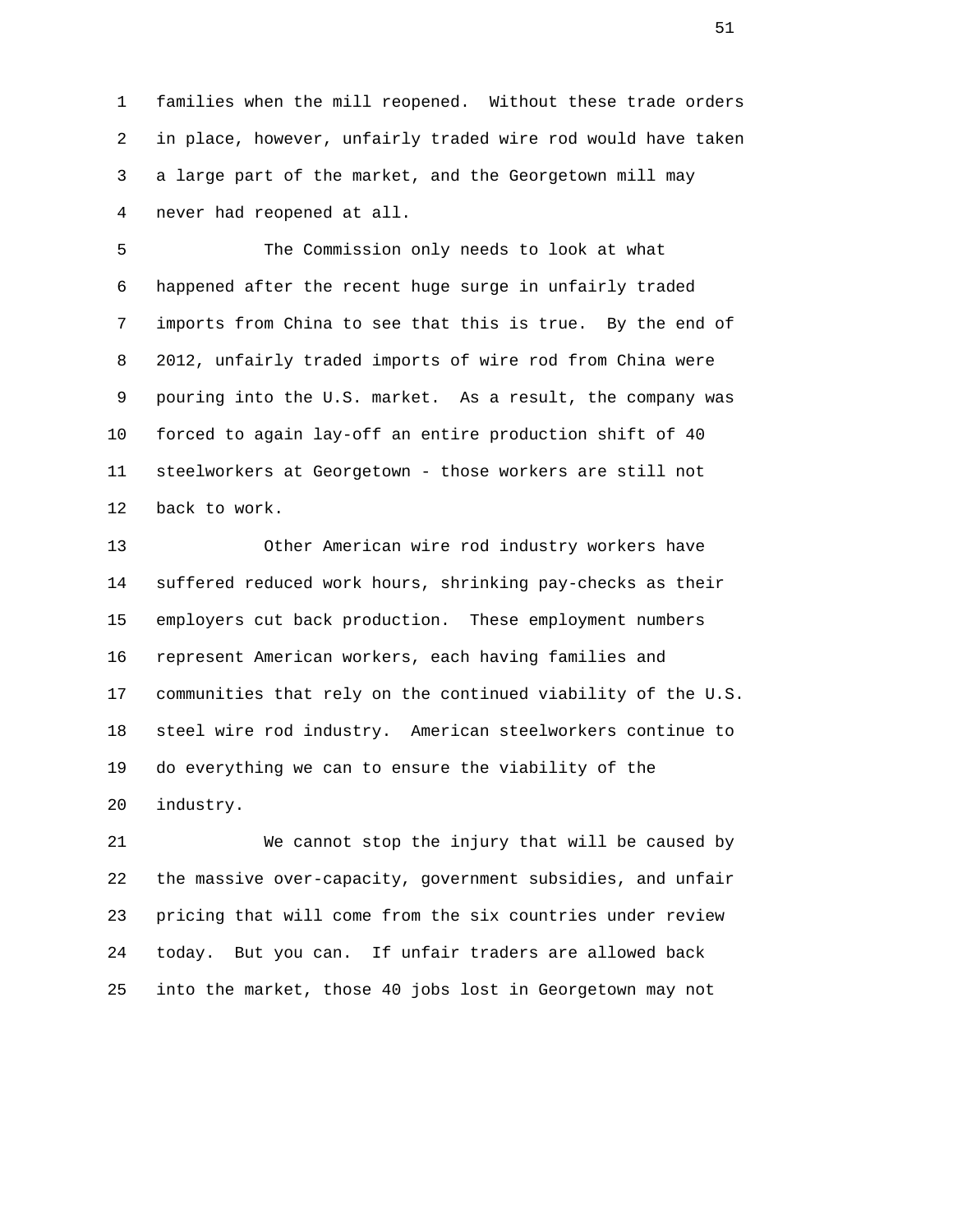1 return, and history tells me that every steelworker at 2 Georgetown could lose his or her job.

 3 No U.S. steelworker producing wire rod should 4 have to lose a job because of unfair traded steel being 5 allowed in this country. On behalf of our U.S. steelworker 6 members, retirees and their families all over the country, I 7 urge the Commission not to allow unfairly traded wire rod 8 from the six countries under review to again have 9 unrestricted access to the United States market. Thank you 10 very much.

 11 MS. CANNON: For the record I am Kathleen Cannon 12 with Kelley Drye. I would like to supplement a few of the 13 points I made in my opening statement by addressing the 14 legal issue of cumulation.

 15 We summarized in our brief record evidence 16 showing that the statutory factor requiring a reasonable 17 overlap of competition is met in this case and none of the 18 respondents have contested that argument. Although the 19 respondents have asserted that none of the subject import 20 countries would have any discernable adverse impact on the 21 U.S. industry, the record does not support that claim.

 22 As our brief details, and as our slides will 23 show, each of the subject countries is likely to have a 24 significant average volume and price effect on the domestic 25 industry, absent these orders. Idle capacity, global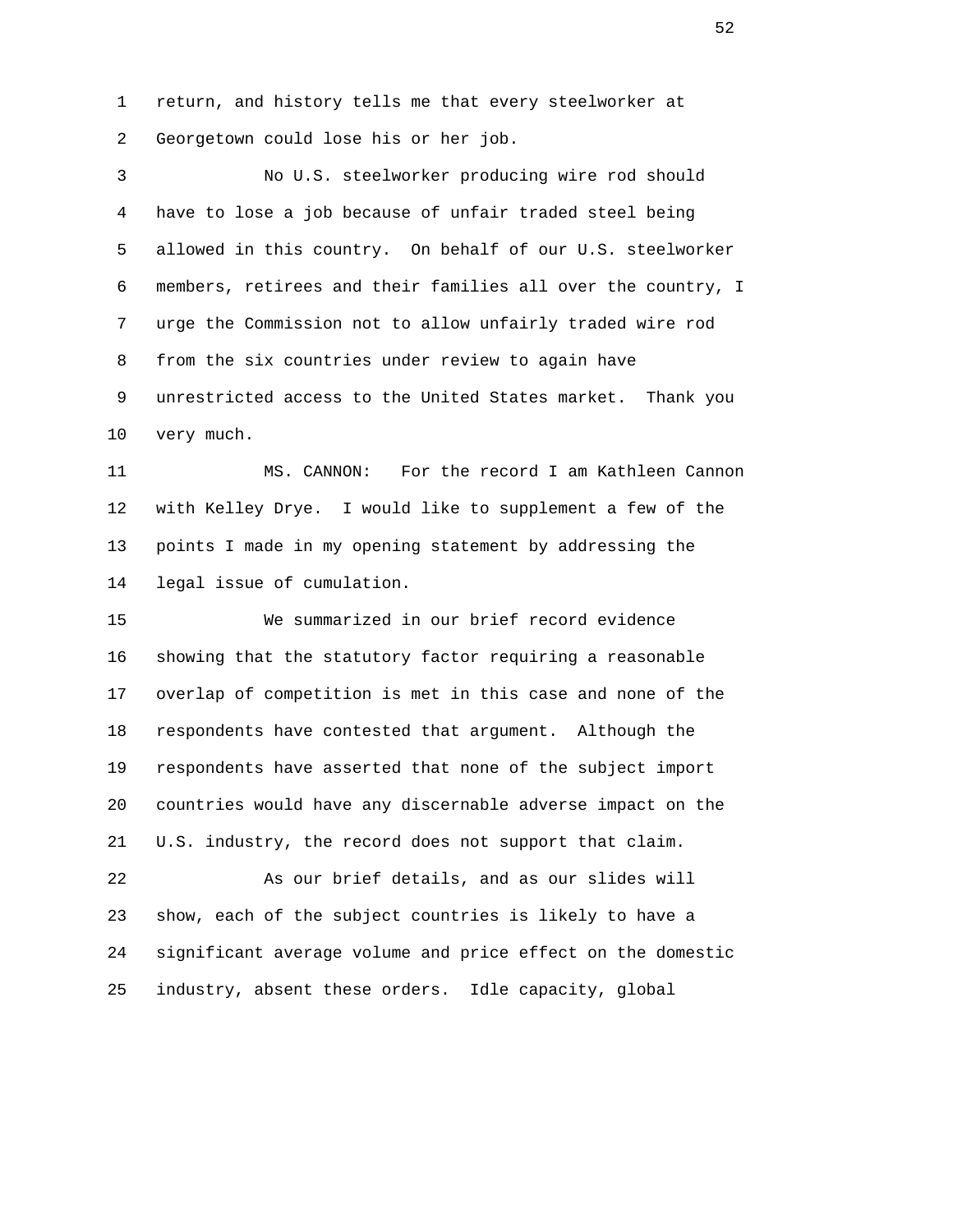1 over-capacity that limits other export market alternatives, 2 consistent underselling, both before and after the orders 3 were imposed by each of the subject countries, and the 4 attractive nature of the United States as a target market 5 for wire rod, all support a finding of likely discernable 6 adverse impact by each of these countries.

 7 Respondents next argue that different conditions 8 of competitions warrant decumulation, but the facts on which 9 they rely to support that claim are not consistent with 10 Commission precedent. Respondents first urge you to 11 decumulate imports due to affiliations that exist between 12 U.S. producers and foreign producers in some of the subject 13 countries.

 14 As I mentioned in my opening statements, those 15 same affiliations existed in the prior review, and those 16 same arguments were raised, by the Commission did not find 17 that they warranted decumulation for any of the countries in 18 this industry. That remains true today.

 19 The Ukrainian producer states that you should not 20 cumulate imports from countries in which producers are 21 participating as parties with countries in which producers 22 are not participating. Both the Commission and the courts 23 have recognized that there is no exception to cumulation 24 based on participation or non-participation in sunset 25 reviews and that there is justification for the Commission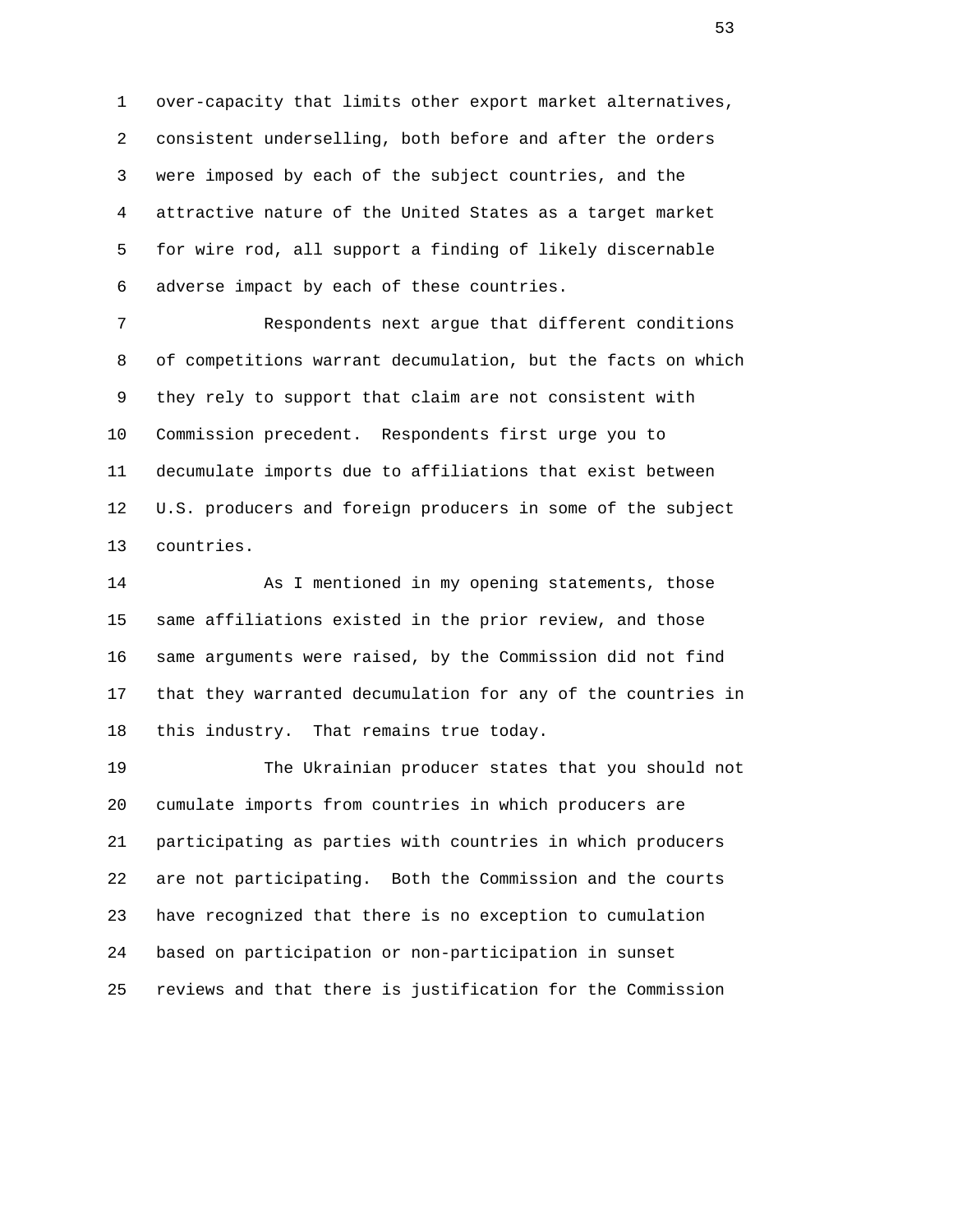1 to cumulate imports inside circumstance.

 2 Respondents further assert that Mexico is 3 different from the other countries because it has maintained 4 a significant presence in the U.S. market, unlike the other 5 imports. What they neglect to mention is that Mexico, and 6 Deacero in particular, maintain that significant presence 7 only when importers stopped paying dumping duties on the 8 Deacero rod under a circumvention scheme.

 9 Once that scheme was ended by commerce, Deacero, 10 like the other subject producers, was unable to maintain a 11 significant U.S. presence by trading fairly in the U.S. wire 12 rod market.

 13 Finally, Deacero attempts to differentiate Mexico 14 based on its proximity and logistical advantages in selling 15 to the United States. The facts that Deacero cites, merely 16 show that Mexico is likely to export significant volumes of 17 wire rod to the United States, but that is also true of the 18 other subject countries, based on their idle capacity,

19 export orientation and other factors.

 20 And Mexico, like the other five subject 21 countries, will use low prices to grab U.S. market share as 22 it has done during this review period and as each of the six 23 countries did before the orders were imposed. Thus, Mexico 24 will operate under common competitive conditions with the 25 other subject countries, warranting a cumulative analysis of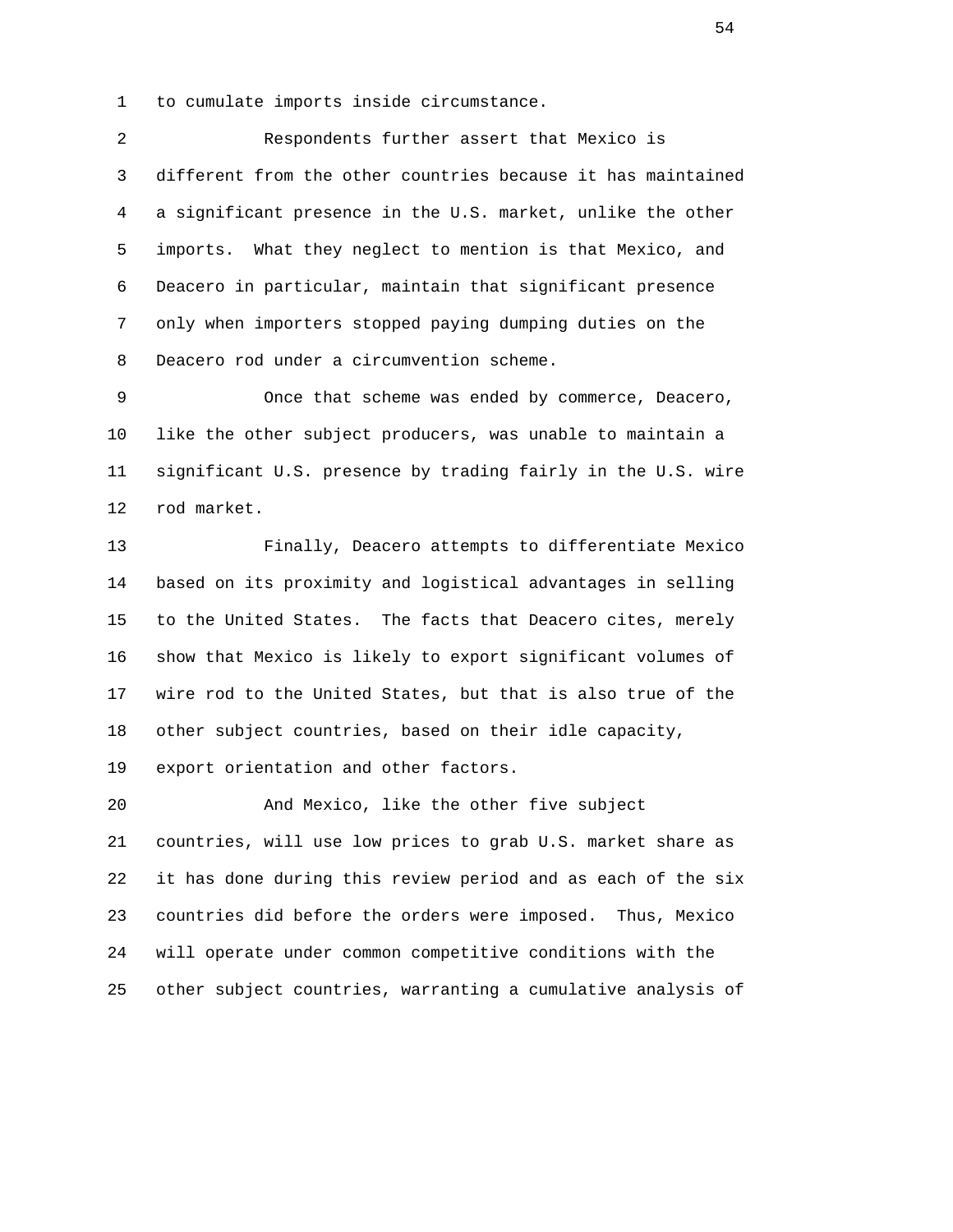1 all imports in this case, thank you.

 2 MR. ROSENTHAL: My name is Paul Rosenthal with 3 Kelley Drye & Warren and I am going to summarize some of 4 the data and offer some conclusions that you may draw fairly 5 from that data.

 6 The first slide that you will see up on the 7 screen will show you that the subject producers in the six 8 countries really cannot make sales in this market if they 9 trade fairly. You can see from the beginning of the chart 10 that the imports surged and then after the anti-dumping 11 orders and countervailing duty orders were imposed in 2001, 12 the imports dropped off and they stayed at low levels, until 13 those jump up in 2010 and that 2010 jump was a reflection of 14 the Deacero circumvention scheme, and once commerce found 15 circumvention, once again the imports from Mexico dropped 16 down again.

 17 So import orders, the imports cannot make inroads 18 in this market if they trade fairly.

 19 Slide two shows underselling by the imports in 20 the original investigation. As you can see, the imports got 21 into this market by one way, by underselling. Price is 22 paramount in this industry which we will come back to time 23 and again, but underselling in the original investigation 24 was pervasive and consistent.

25 Slide three shows you the underselling found in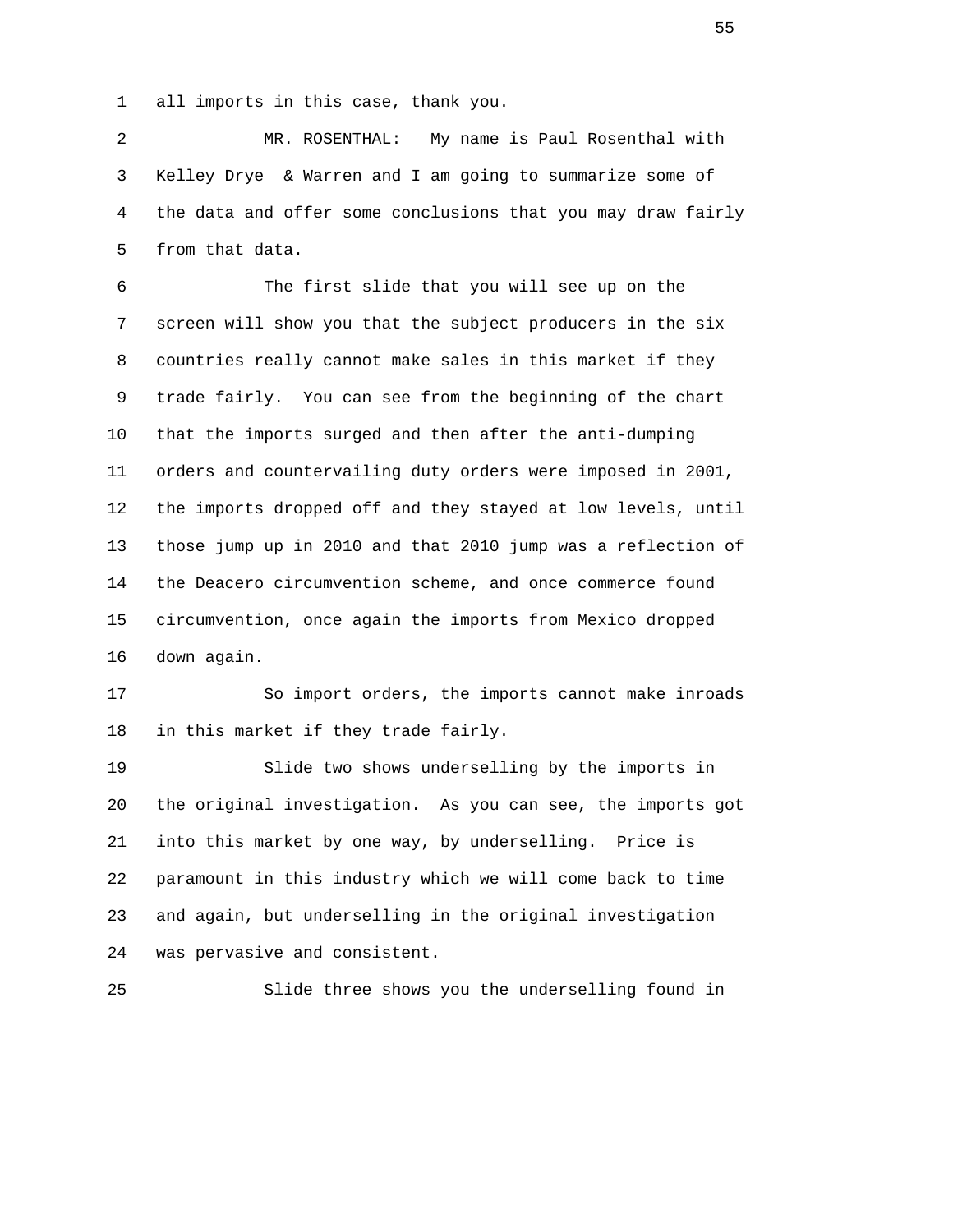1 the first sunset review conducted by the Commission and once 2 again, despite being under order, the subject merchandise 3 from the six countries were still underselling despite the 4 discipline of the orders. Fully 60% of the sales were 5 undersold and that's with the importers presumably paying 6 duties on those products.

 7 If you turn to the next slide involving this 8 second review, we only have data from Mexico for you to look 9 at here, but it shows that even in this review, Mexico needs 10 to undersell to be able to get into this market, and they 11 were underselling in 81% of the comparisons that you were 12 able to make.

 13 The following slide, five, demonstrates something 14 that is true now and has been true since the Commission 15 began investigation wire rod, which is a, as you know, 16 intermediate product that goes into further downstream 17 products. Price is paramount, it is true now and it has 18 always been true and the purchasers are the ones who would 19 tell you this. It is not just the industry, it is the 20 purchasers who provide the data to the question on price, 36 21 purchasers say price is very important, only one says it's 22 somewhat important, which suggests that the import is a 23 price.

 24 If you turn to the next slide you will see the 25 surge in imports from Mexico when they are able to evade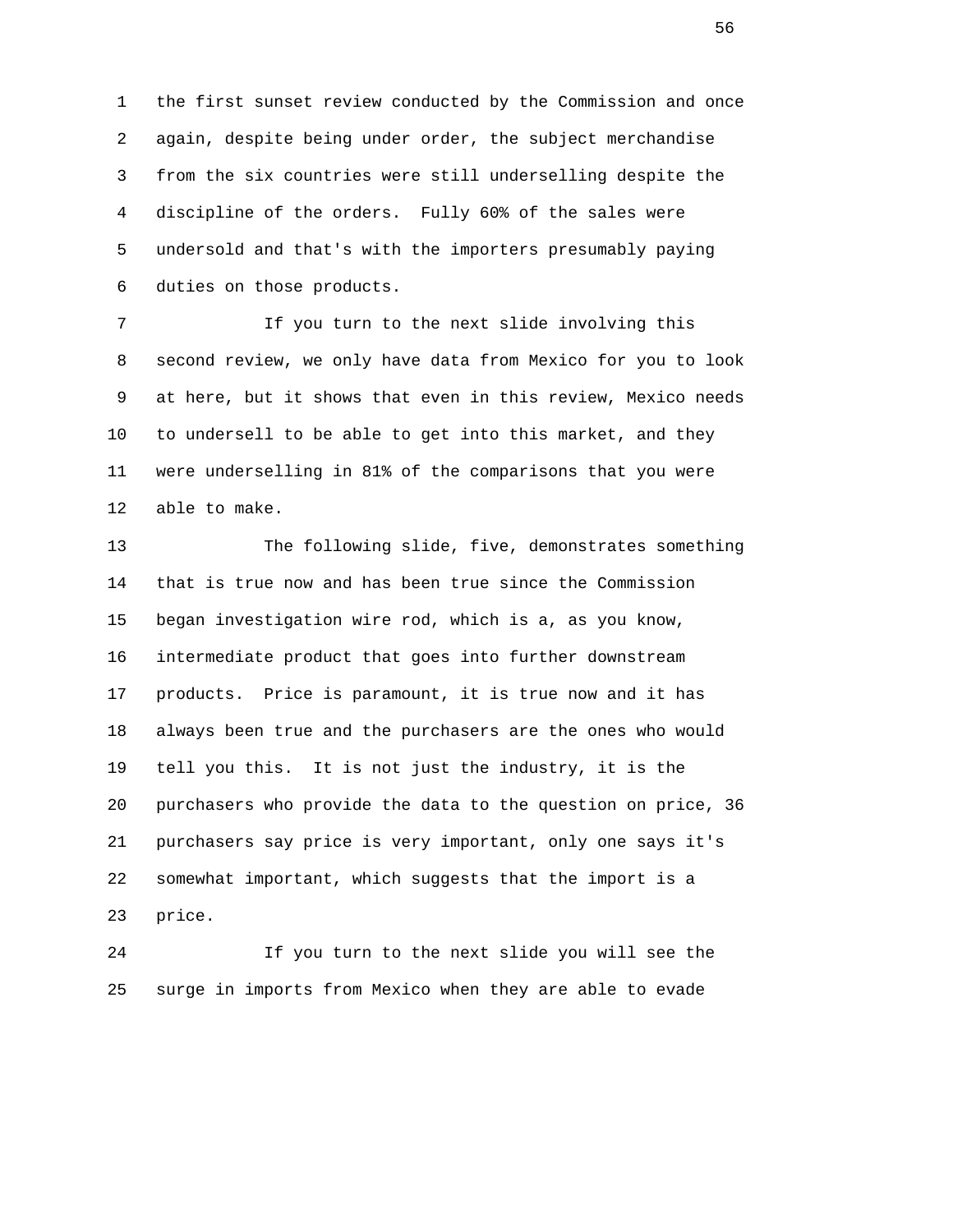1 duties and you have now heard enough about these schemes 2 hatched by Deacero to get around the existing order by 3 producing a product at 4.75 millimeters in dimension. They 4 found an opportunity to get around the duties and sold the 5 exact same product to the same customers that the domestic 6 industry has been selling the merchandise too, managed to 7 take sales away, have their imports jump up dramatically, 8 and when commerce found, as mentioned that scheme was indeed 9 circumvention, as you heard with this from Nucor, the 10 industry quickly regained those sales, once the imports had 11 to pay duties on those 4.75 millimeter products.

 12 The case is on appeal, but as mentioned, it 13 demonstrates the desire and capacity of Deacero to enter the 14 Mexican market with significant quantities, in a pretty 15 short period of time.

 16 The next slide shows you Brazil and its top ten 17 export markets, clearly the U.S. is the biggest, most 18 important market for Brazil and wire rod and most of this 19 merchandise here under this purple bar is non-subject 20 merchandise, it is presumably the 1080 tire chord and bead 21 product, but it shows you what Brazil is capable of when it 22 is not subject to anti-dumping and countervailing duty 23 orders.

 24 As you heard from our witnesses, it is a great 25 deal of concern about the ability of the Brazilians not just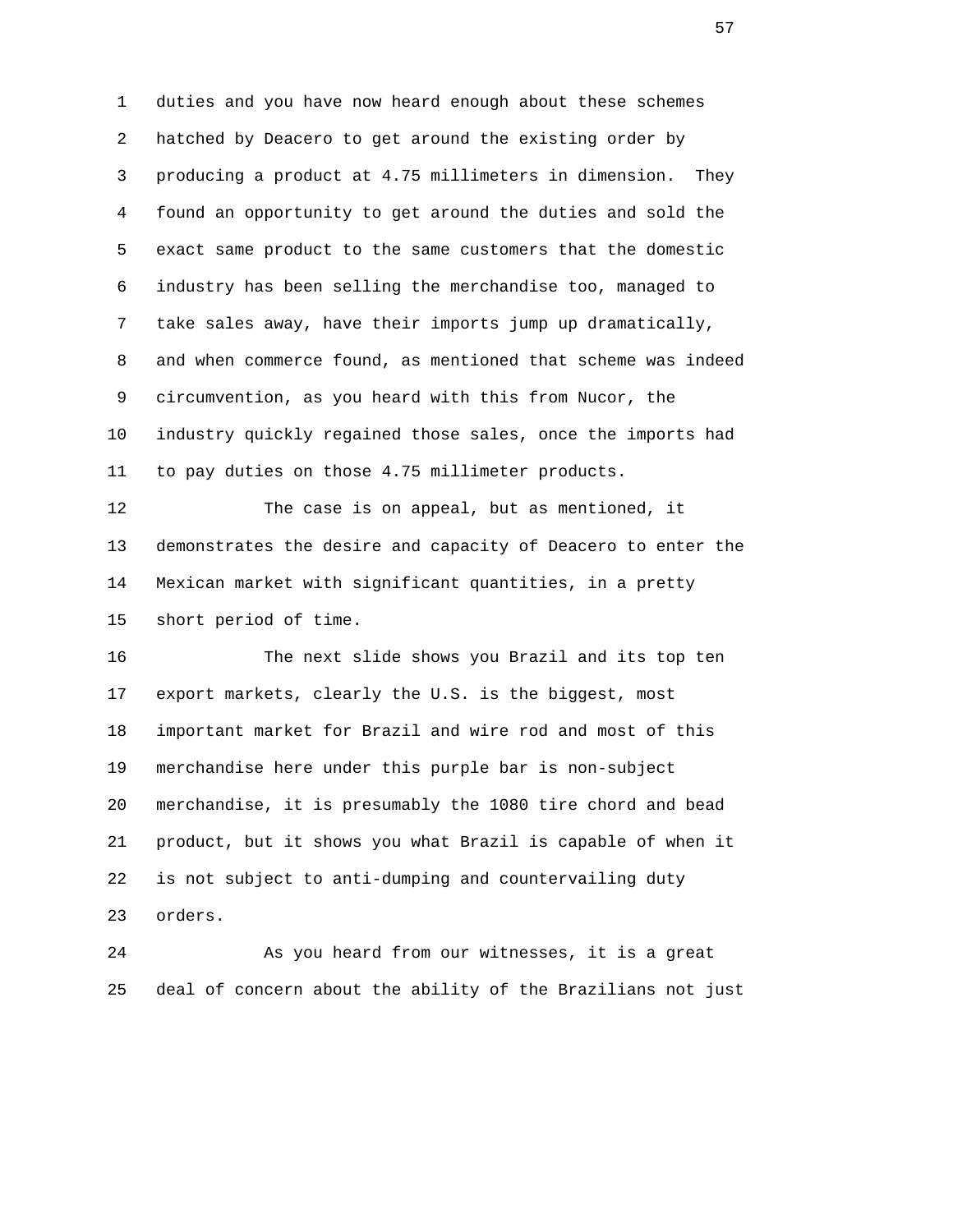1 to ship this product in here, but other 1080 product and 2 other subject merchandise, so without restraints, the U.S. 3 market is tremendously attractive and Brazil can ship here 4 and you can see that the U.S. market is a much more upward 5 market for the Brazilians than any other market they are 6 shipping to now. So Brazil will ship here if there the 7 restraints are lifted, without question.

 8 The next slide, we can't go through the hearing 9 without talking about China. It's relevant obviously and 10 very, very direct in some indirect ways. The direct 11 relevance is that a very important market condition here is 12 the surge in imports of China. It's an important backdrop 13 to this case, and there is only way that China as any 14 foreign producers can get into this market or domestic 15 producer can sell this market, and that's based on price.

 16 That's how other countries will come in as well. 17 But it is not just the direct impact of China on the 18 condition of the domestic industry which you have heard 19 about in connection with the case involving wire rod imports 20 from China, but if you turn to the next slide, you will see 21 that China affects the rest of the world and it affects the 22 six countries that are subject to this particular review.

 23 China is selling everywhere because it has such a 24 huge over-capacity. That means that with the Chinese 25 selling their wire rod in other countries, the six countries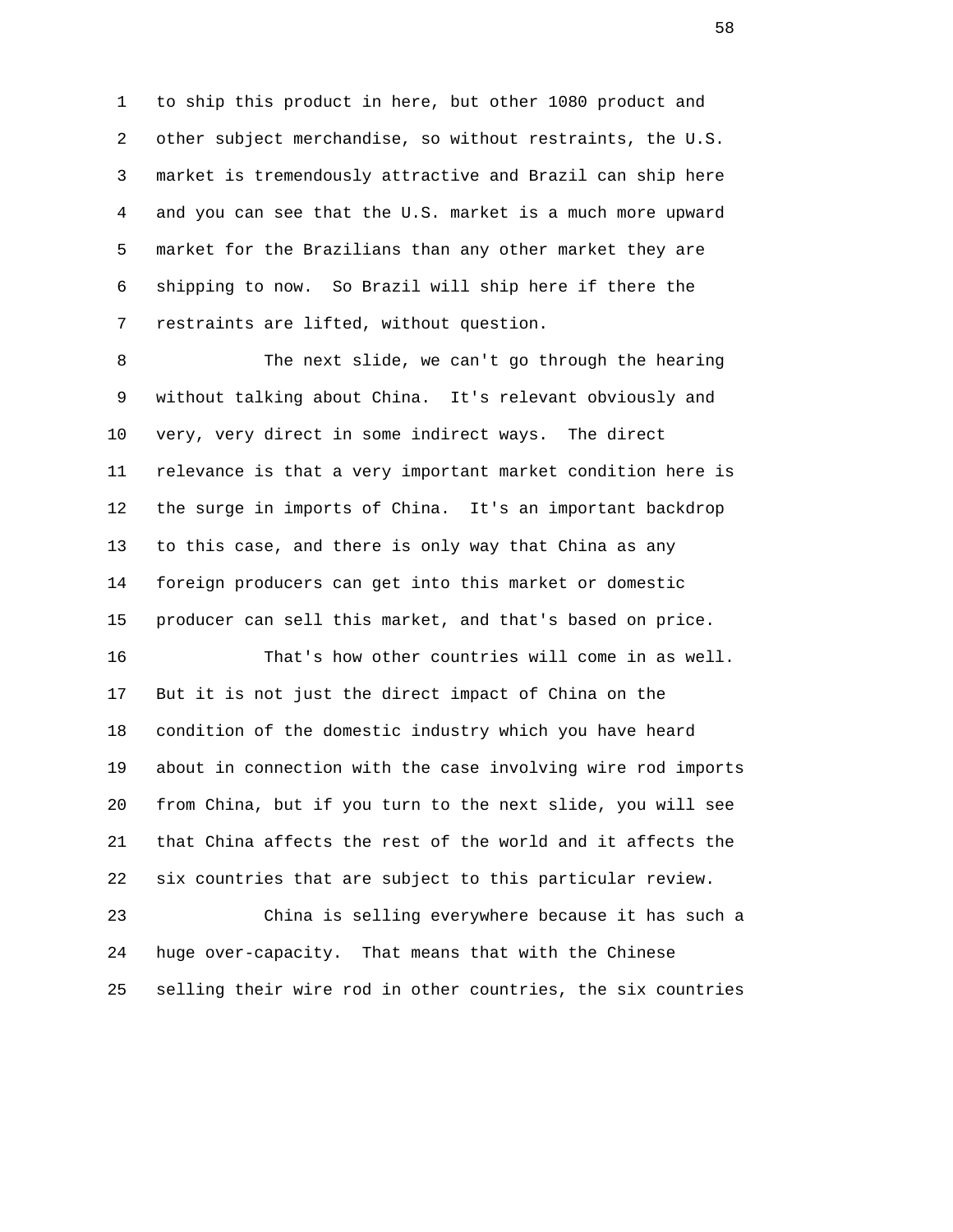1 have limited opportunities to sell their products in the 2 rest of the world. Now Europe is pretty much closed to 3 China, because there is a countervailing duty and 4 anti-dumping duties imposed there and there are some other 5 countries around the world that have shut their doors to the 6 Chinese.

 7 But by and large, China is all over the place and 8 has precluded the six subject countries from making much in 9 the way of inroads in these other countries. The result is 10 if the U.S. market is opened, the six subject countries 11 imports have to come to the U.S. which is a very, very 12 attractive market.

 13 I would like to turn to the next slide which 14 shows the decline in operating income as a ratio of sales 15 and this decline in operating income is not simply a result 16 of China and contrary to what the counsel for Deacero cited 17 earlier, we have said and maintained that the import surge 18 from Deacero has had a negative impact on U.S. producer 19 operating income, certainly affected volumes and it 20 certainly affected prices as you have heard from the 21 witnesses earlier today.

 22 And obviously when your operating income is 23 declining as it is in this capital intensive industry, it is 24 very hard to raise capital. It is very hard to pay 25 share-holders, it is very hard to invest. That's the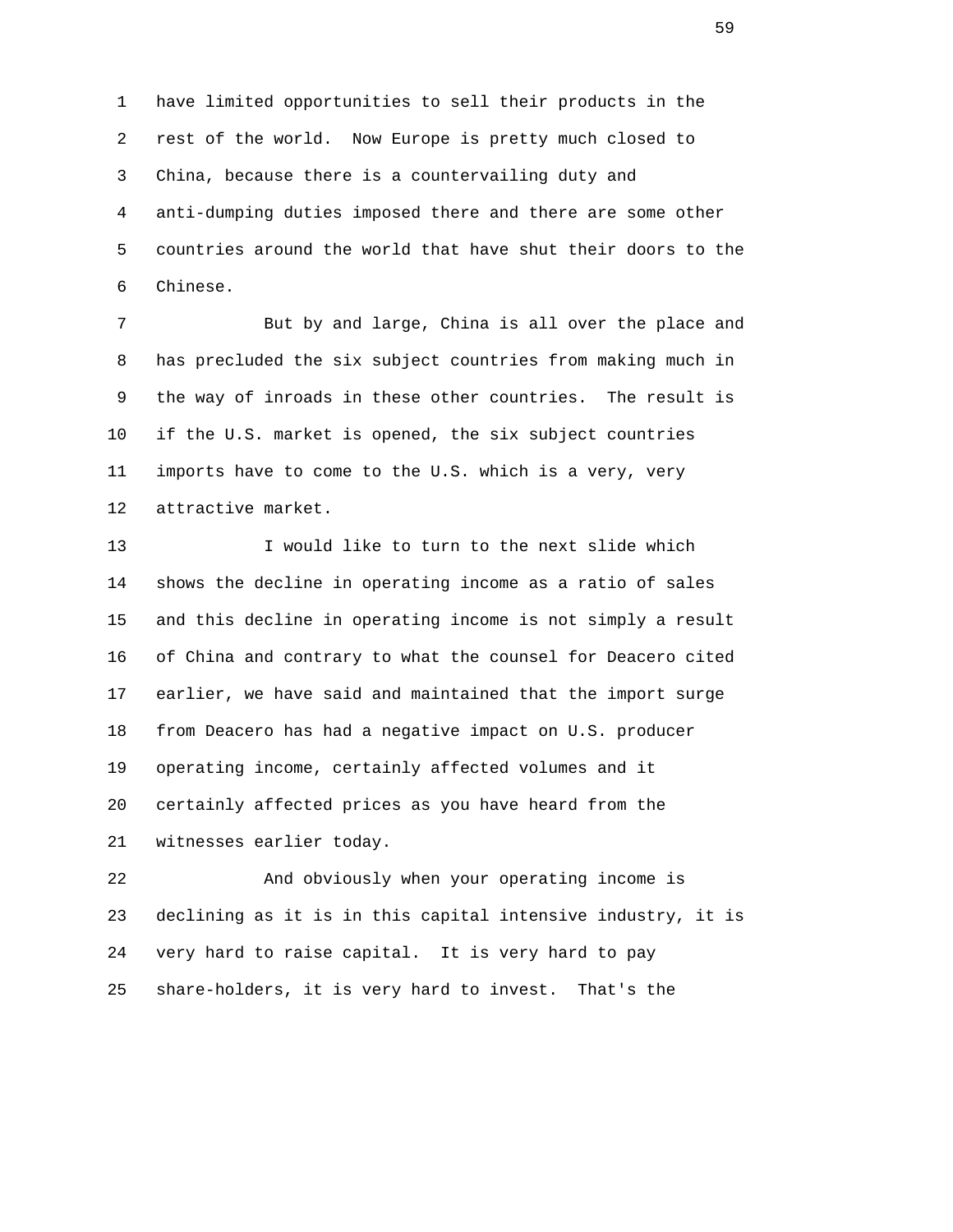1 problem with these declining profits. And frankly, as you 2 see from the next slide, the ratios that the Commission 3 normally looks at of the operating profits of sales, tells a 4 story, but the absolute dollars tell an even bigger story.

 5 You can see how much the dollars have declined 6 for this industry. If you don't have this money, you cannot 7 invest and you cannot stay competitive. One of the things 8 that I heard from time to time is, "gee, why does this 9 industry need continuing relief? Why after the second 10 sunset review, can't you live without this relief."

 11 Well, number one, the industry and steel and 12 other capital intensive industries need capital to continue 13 to modernize. You cannot be competitive without having 14 money to modernize and when you see these kinds of anemic 15 profits, it is very difficult to compete.

 16 Also, the rest of the picture that you have seen, 17 which is the U.S. industry is watching as foreign producers 18 don't rationalize. Foreign producers are adding capacity 19 and are having more and more idle capacity as you heard Ms. 20 Cannon say earlier and we are going to get to that in about 21 one minute.

 22 Before we turn to those charts on capacity and 23 idle capacity which are confidential, I just want you to 24 take a look at the traditional factors that this Commission 25 normally looks at. Go over this period of review, every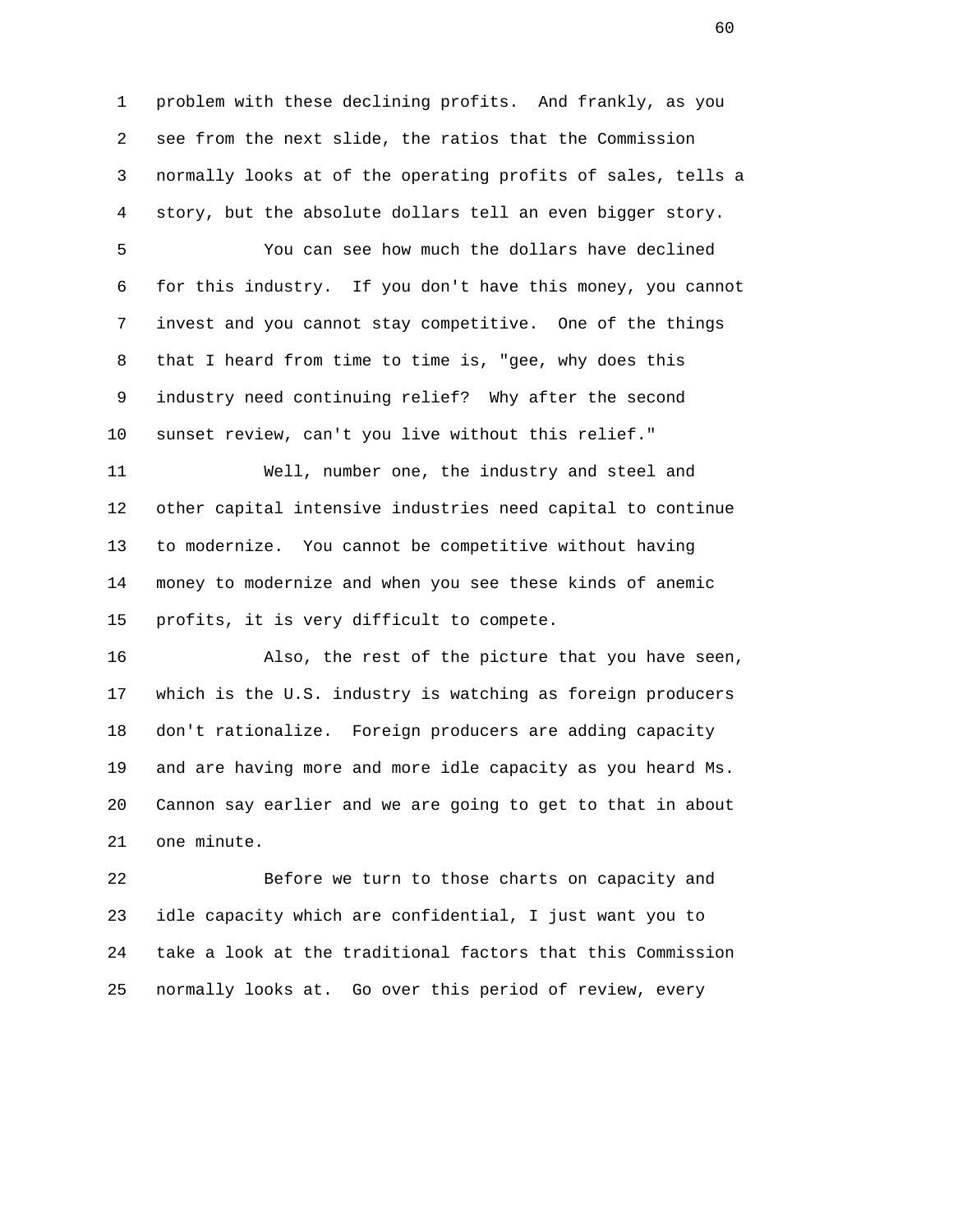1 single factor that matters to the Commission has shown a 2 decline. The industry is worse off now than it was at any 3 time in this review period and I would argue you have to go 4 back over a decade to find the industry with any better 5 condition.

 6 So it's the worst condition it has been in in a 7 long time, it is very vulnerable and opening up the market 8 to all the excess capacity is going to be very, very 9 troublesome.

 10 So now we have some (confidential slides) that we 11 want to review. A lot of this data is from sources that we 12 cannot publicly talk about, but if you look at the slide 1, 13 which I believe everybody has in front of you, it gives you 14 a pretty graphic illustration about why we are concerned.

 15 We and you understand that price is a key factor 16 and so is the subject produce's capacity and unused 17 capacity. So chart 1 tells you about the responding subject 18 producer's capacity on the left-hand side, but the 19 right-hand side is very, very important, because you have 20 not gotten responses from much of the subject producers in 21 these other countries.

 22 Only a small percentage of these producers have 23 actually provided usable data, so it is important for the 24 Commission to look at not just those that have responded, 25 but at the total industry in the subject countries and we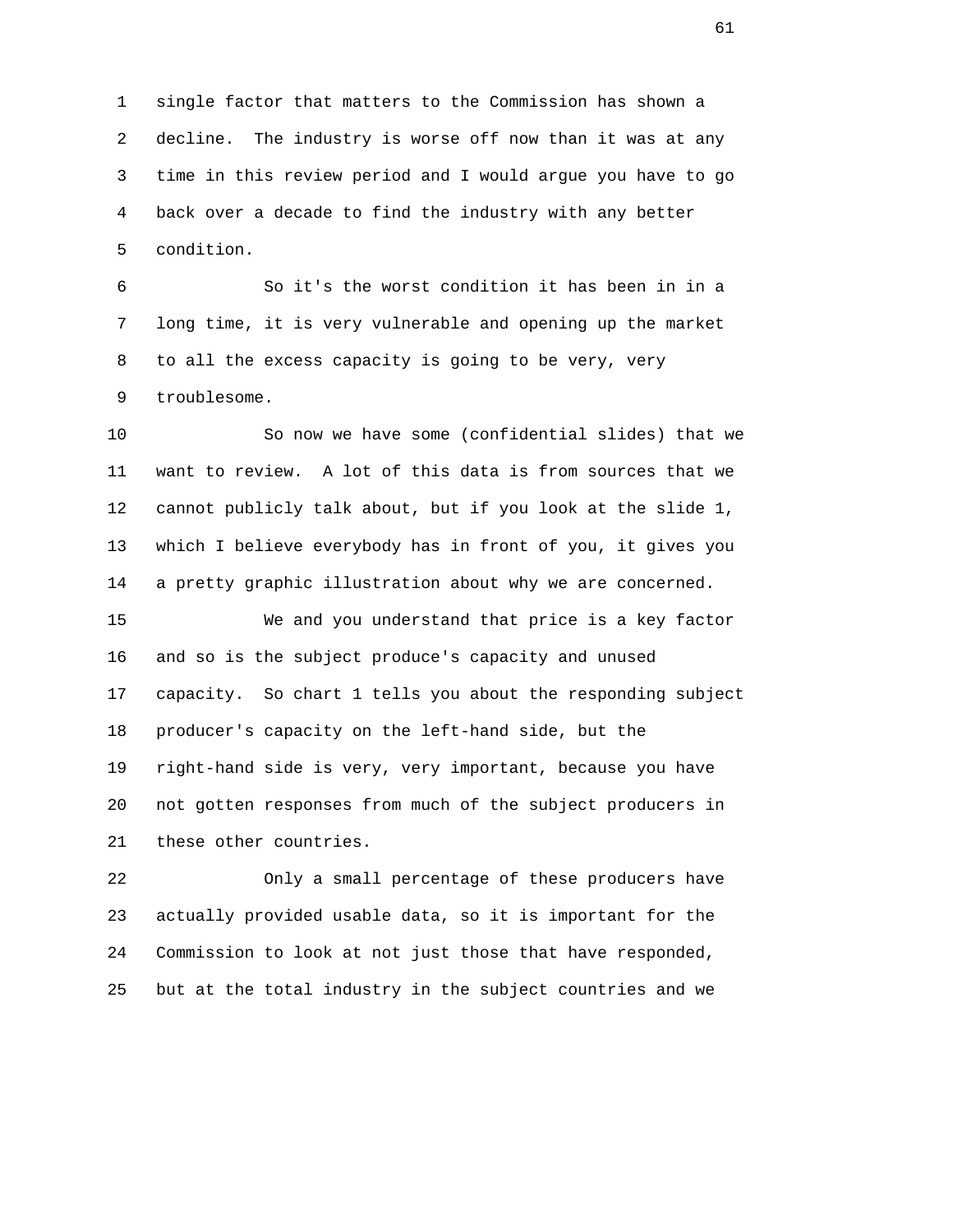1 are hoping that the staff reports which does have this data, 2 actually will include in the final report to the Commission, 3 charts for each country that include the total subject 4 industry capacity and reflecting the total capacity data 5 report.

 6 Again, not just from the companies that have 7 decided to respond. It is very important to have those in 8 front of you. As you see from the next chart, the capacity 9 has grown significantly in the subject countries and it is 10 certainly much, much higher than it was in the original 11 investigation and the review that took place just five years 12 ago.

 13 This is why it is not the time to get rid of orders 14 because the foreign producers are acting irrationally by 15 increasing their capacity when there is not any place for 16 their steel to go.

 17 The following chart 3 is simply a breakdown by 18 country of the wire rod capacity and looked at on an 19 individual company basis, generally the capacity has 20 increased as well. Not surprising that a similar result for 21 cumulated capacity and if you turn to chart 4, the scary 22 part is the unused capacity. It has grown tremendously. 23 In 2007 the Commission found that the idle 24 capacity posed a great danger to the domestic industry.

25 That idle-capacity has grown exponentially over the most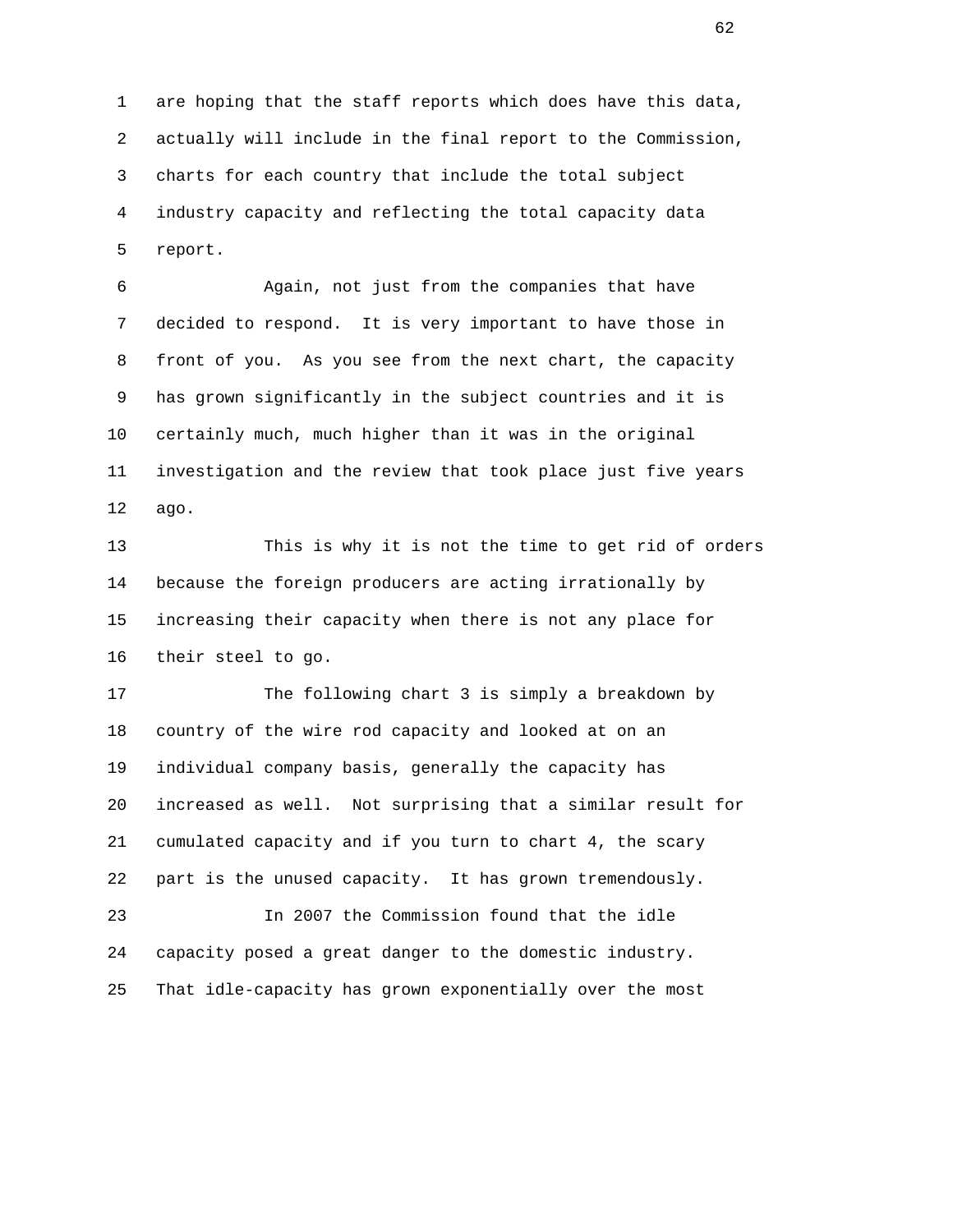1 recent review period, causing even greater concern and a 2 likelihood that much of that unused capacity will come to 3 the U.S. if the orders are revoked.

 4 And the following chart is simply a break-down of 5 the unused capacity by subject country.

 6 Chart 6 (confidential), chart 6 is a cumulated 7 unused capacity comparison to the U.S. market and this chart 8 is very telling. Simply the idle capacity that is available 9 is enormous compared to the U.S. market and I can't go 10 beyond that in a public session but you can see that through 11 this graph.

 12 Similarly, if you look at chart 7 the actual 13 versus potential market share of the subject imports, you 14 can see on the left-hand side what the actual market share 15 was of the subject imports when the Commission found 16 material injury back in 2001. The chart on the right shows 17 what the subject countries U.S. market share could be if 18 those subject countries directed their capacity to the 19 United States.

 20 And it is very important to note that this is 21 idle capacity for wire rod. We are not talking about 22 shifting products from rebar to wire rod. We are not 23 talking about shifting products that are going from one 24 country to the United States, this is total idle capacity 25 that is available to go to the United States, the day the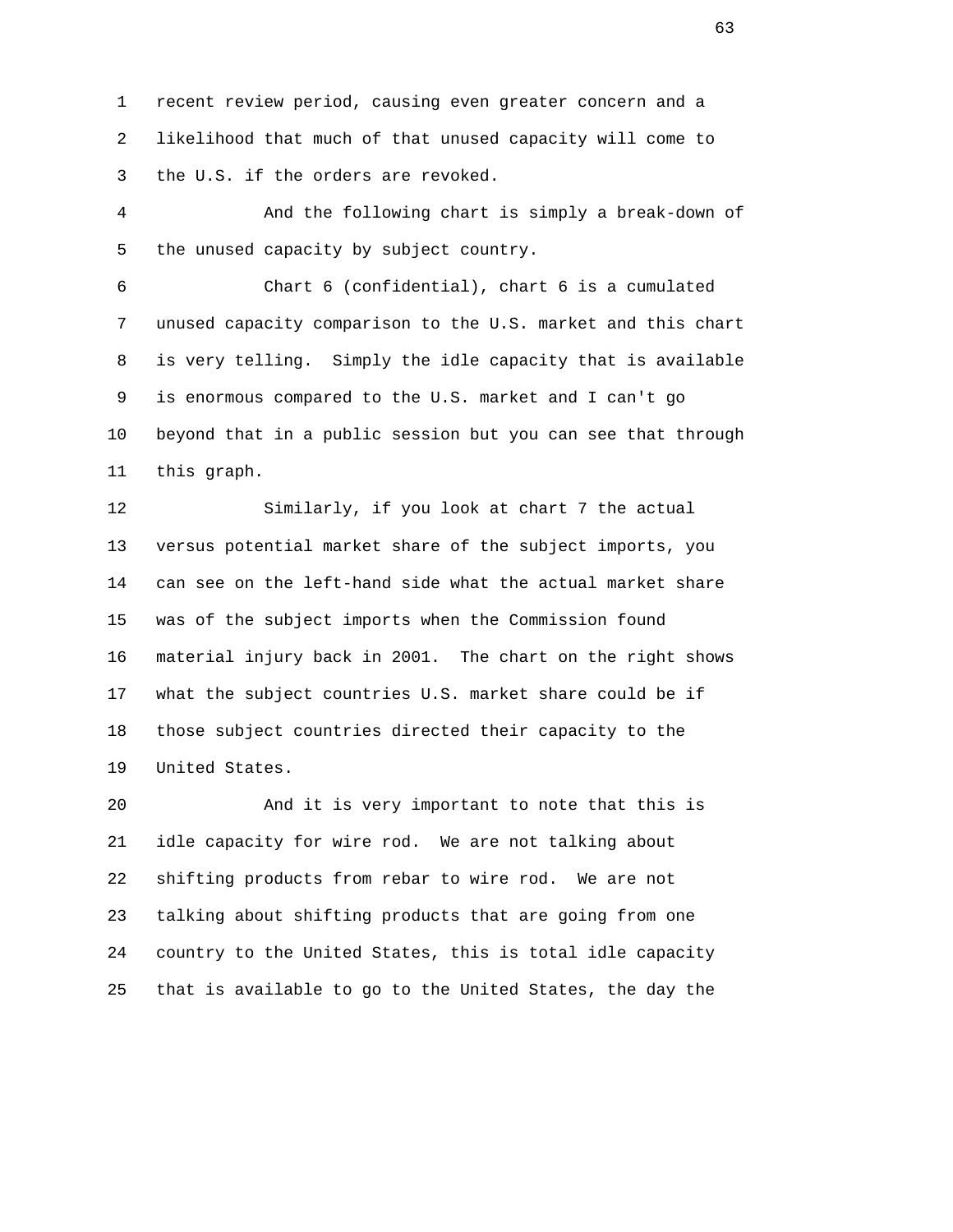1 orders are revoked, if that should happen.

 2 Chart 8 is the breakdown of that potential market 3 share by country and Chart 9 is one more scary chart in a 4 list of scary charts, and that is -- despite all the unused 5 capacity, what you see here is that subject countries are 6 still adding new capacity. 7 Totally uneconomical, totally irrational additions to 8 capacity, but you can see that there is a great deal of 9 additional new capacity being added, despite all of the idle 10 capacity now. 11 Chart 10 is a summary of the prices in the U.S. 12 versus the third country markets. You have heard our 13 industry witnesses testify a little bit earlier this 14 morning, that the U.S. is and has-been a relatively 15 attractive market in terms of prices for the subject 16 producers. As weak as pricing has been in the U.S. 17 post-recession, it is still better than most of the rest of 18 the world so we are an attractive place to come if you want 19 to sell your product as a foreign producer. 20 I want to just talk for the next two minutes or 21 so about charts 11 and 12. This is directed to all of the 22 Commissioners but certainly the newer Commissioners I think 23 would be most interested in this. I think it is fair to say

25 from a petitioner or a respondent company, you may take a

24 that if you are a Commissioner and you get some information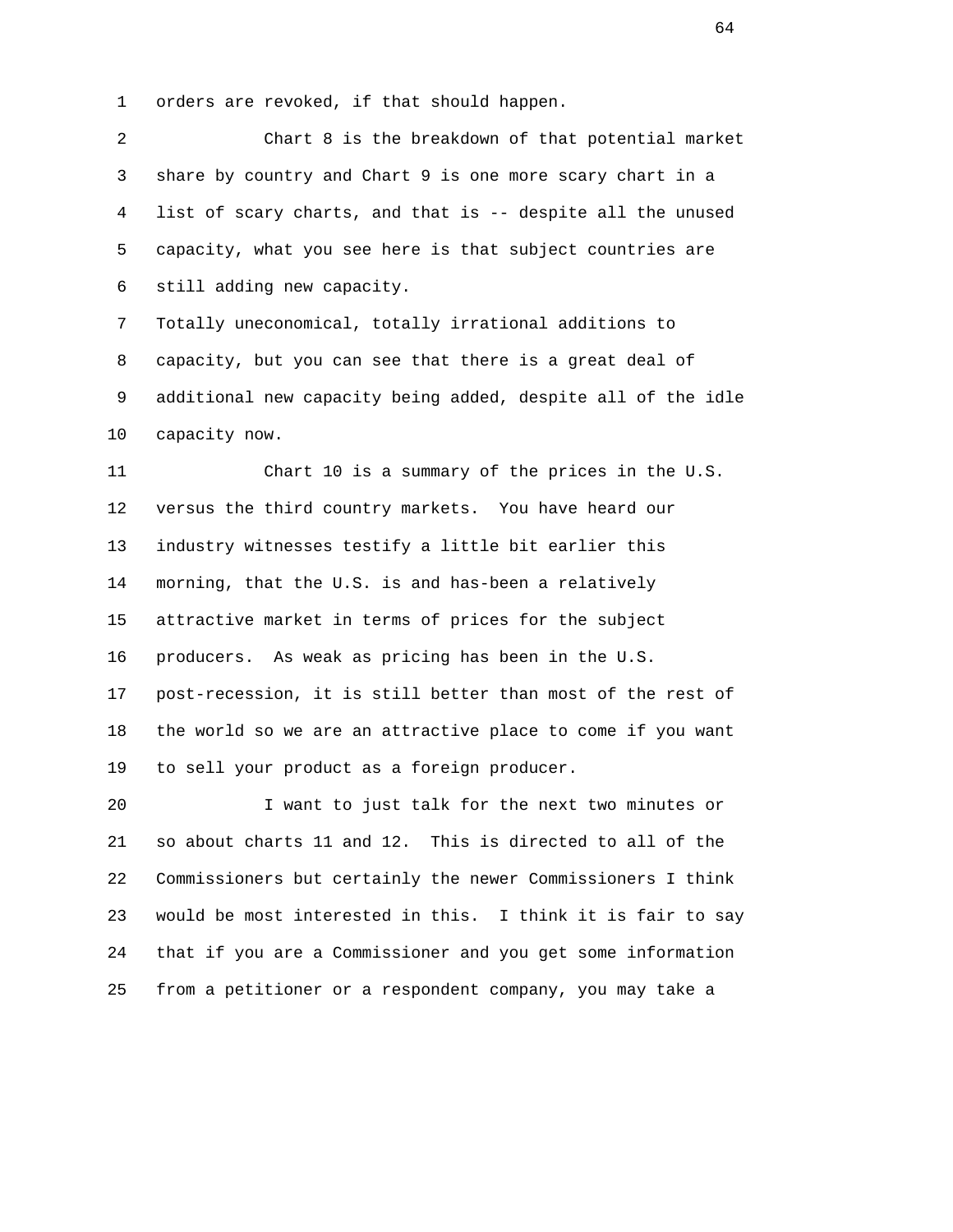1 little bit of their statements in their questionnaires with 2 a grain of salt.

 3 You expect them to make self-serving statements, 4 not a great surprise. When they don't, that's the surprise 5 but more important, when you see importers and purchases who 6 have an interest, an economic interest in having lower 7 prices and avoiding duties, makes statements like the ones 8 you see on charts 11 and 12, it is time to take notice.

 9 And you see on charts 11 and 12 from the 10 purchasers and the importers questionnaires, the statements 11 about what will happen if the subject imports are allowed to 12 come into the United States without the restraints of the 13 orders. You can see from these charts that the importers 14 and the purchasers say that the volumes of imports will 15 increase. I can't go into each of the quotes, but I urge 16 you to take some time and look at what they have said here.

 17 Volumes will increase. Purchasers and importers 18 agree on that. Chart 11 again, just some excerpts, but they 19 all agree that the import prices will drop if the orders are 20 revoked. So volumes will go up, prices will go down, that's 21 not Paul Rosenthal telling you this, that's not the domestic 22 producers telling you this, these are the purchasers and the 23 importers who are buying this material. They know what will 24 happen.

25 I urge you if you get tired of charts and graphs,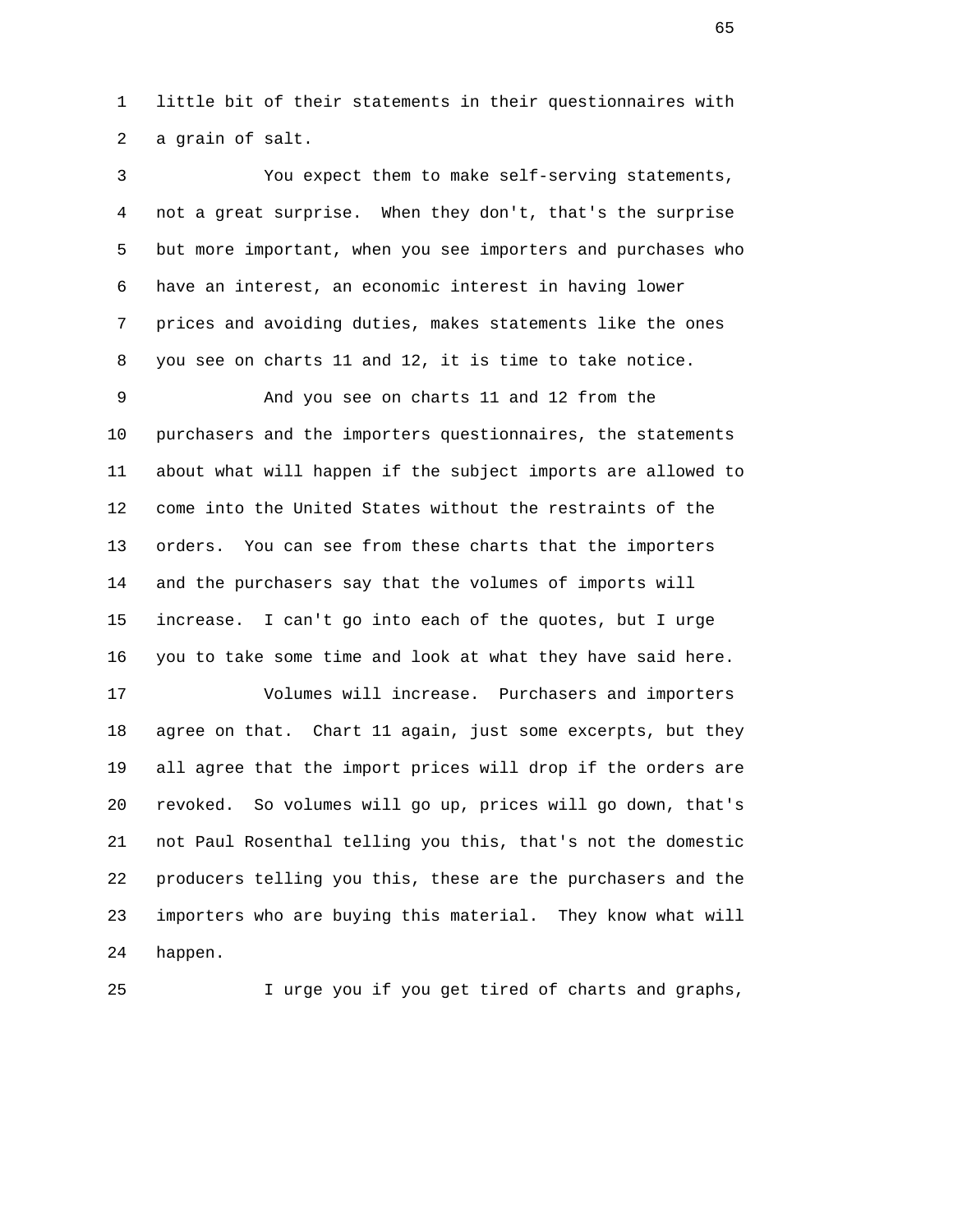1 go back and look at the questionnaires, look at these 2 quotes, and take these quotes at face value. Thank you very 3 much. That concludes the direct presentation. We have numerous 4 other witnesses who have been sworn in who are prepared to 5 answer questions and will identify themselves when they are 6 answering, so thank you.

 7 CHAIRMAN WILLIAMSON: Thank you very much. I 8 want to express our appreciation to all the members of the 9 industry who came today to present testimony and this 10 morning we will begin our questions with Commissioner Kieff. 11 COMMISSIONER KIEFF: Thank you very much Mr.

 12 Chairman and thank you very much everybody for coming and 13 presenting today, including the initial diplomatic witnesses 14 whose testimony I had to miss live due to a prior commitment 15 but look forward to reading in the transcript later.

 16 I also really want to thank Ms. Cannon and others 17 for helping organize the steel trip. As a tech-geek there 18 is nothing I like more, few things I like more than walking 19 around the steel mill and the machinery involved and the 20 people involved, both the management and labor. And it was 21 really such a pleasure to meet everybody and to see 22 everything live.

 23 As I look at some of the moving pieces in this 24 case, I hope we could chat a little bit about some of the 25 components of the moving pieces. The first one maybe to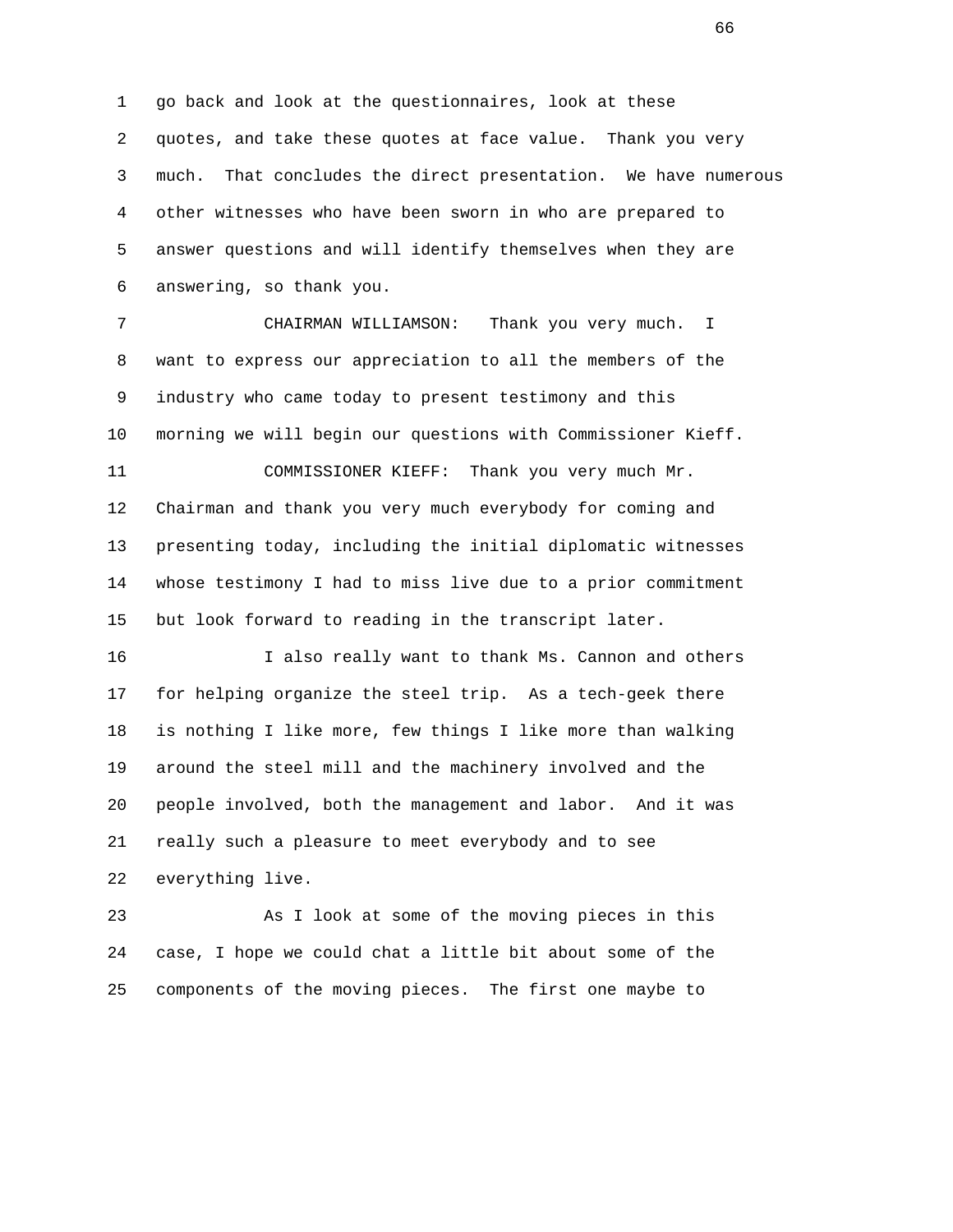1 talk about would be the -- can you help me a little bit more 2 understand how I should think if at all, about the Mexican 3 4.75 product. So in particular, do you think it will 4 continue to come into the United States, regardless of this 5 order? So if the order is lifted would it still come? If 6 it remains, would it still come? Would it change and then 7 how should we think about those different states of the 8 world in making a decision on the order or is that all 9 irrelevant?

 10 MR. ROSENTHAL: Paul Rosenthal, Kelley Drye, I 11 think it is very relevant. It is hard to answer that 12 question for the following reason. The Commerce Department 13 made a finding of circumvention. Once it did that, and 14 duties began to be imposed on the 4.75 millimeter product, 15 the imports dropped off, because it was obvious that they 16 couldn't sell in the U.S. with the duties being imposed.

 17 Deacero appealed to the Court of International 18 Trade, the court over-turned the commerce decision, and 19 commerce has under protest, acquiesced and now that decision 20 is on appeal. So if the Court of Appeals affirms the lower 21 court decision, then the product will be able to come in 22 without burden -- being burdened by duties.

 23 My guess is that if the Commerce Department is 24 upheld, then the duties will be imposed and you won't see 25 the 4.75 millimeter product because it effectively is being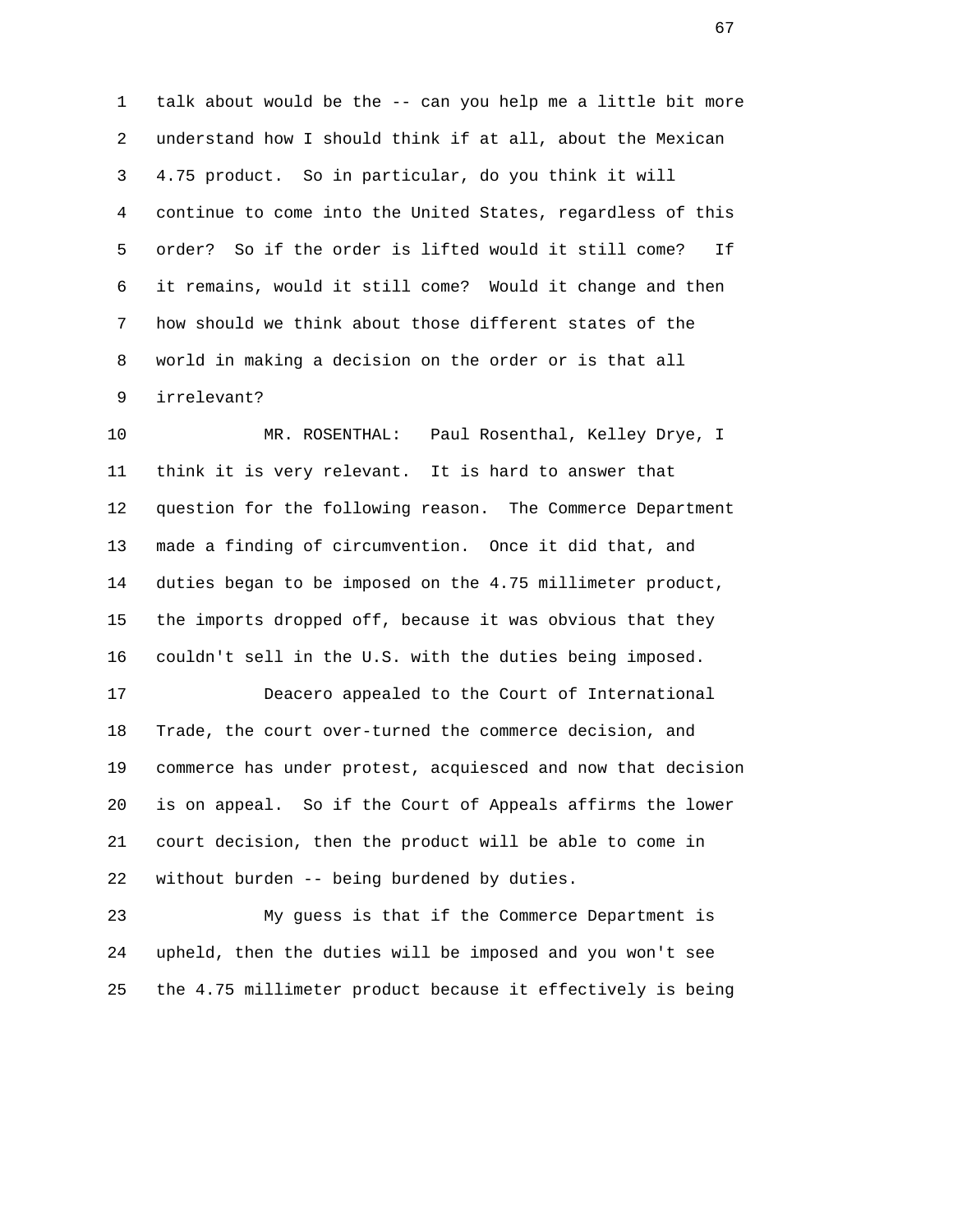1 bought on the basis of price. The larger lesson though is 2 that Deacero is interested in this market. It has targeted 3 this market and is very, very anxious to get product in here 4 and so it is not simply 4.75 millimeter product that the 5 industry is worried about, it is worried about the 6 revocation that will open the flood-gates for all the other 7 Deacero and Mexican capacity.

 8 That is the ultimate concern of the industry here 9 and the 4.75 is an example of what the Mexicans are capable 10 of. It is not the only thing they are capable of.

 11 COMMISSIONER KIEFF: When the 4.75 did come in, 12 did it have a discernable adverse impact on the domestic 13 industry?

 14 MR. ROSENTHAL: I'm not sure Kerkvliet fully 15 answered this, but I think he said earlier that they lost 16 sales and had to lower revenues as a result, but he can 17 expound on that.

 18 MR. KERKVLIET: Jim Kerkvliet from Gerdau. I 19 guess Commissioner Kieff to go back and answer the first 20 question about whether or not would we see 4.75 come in -- 21 4.75 millimeter came in only and exclusively as a 22 circumvention of the 5.5. There is not an application in 23 the United States market that requires 4.75. I can't recall 24 during this whole period of review that a customer has come 25 to me and said, "we really need you to make 4.75," and in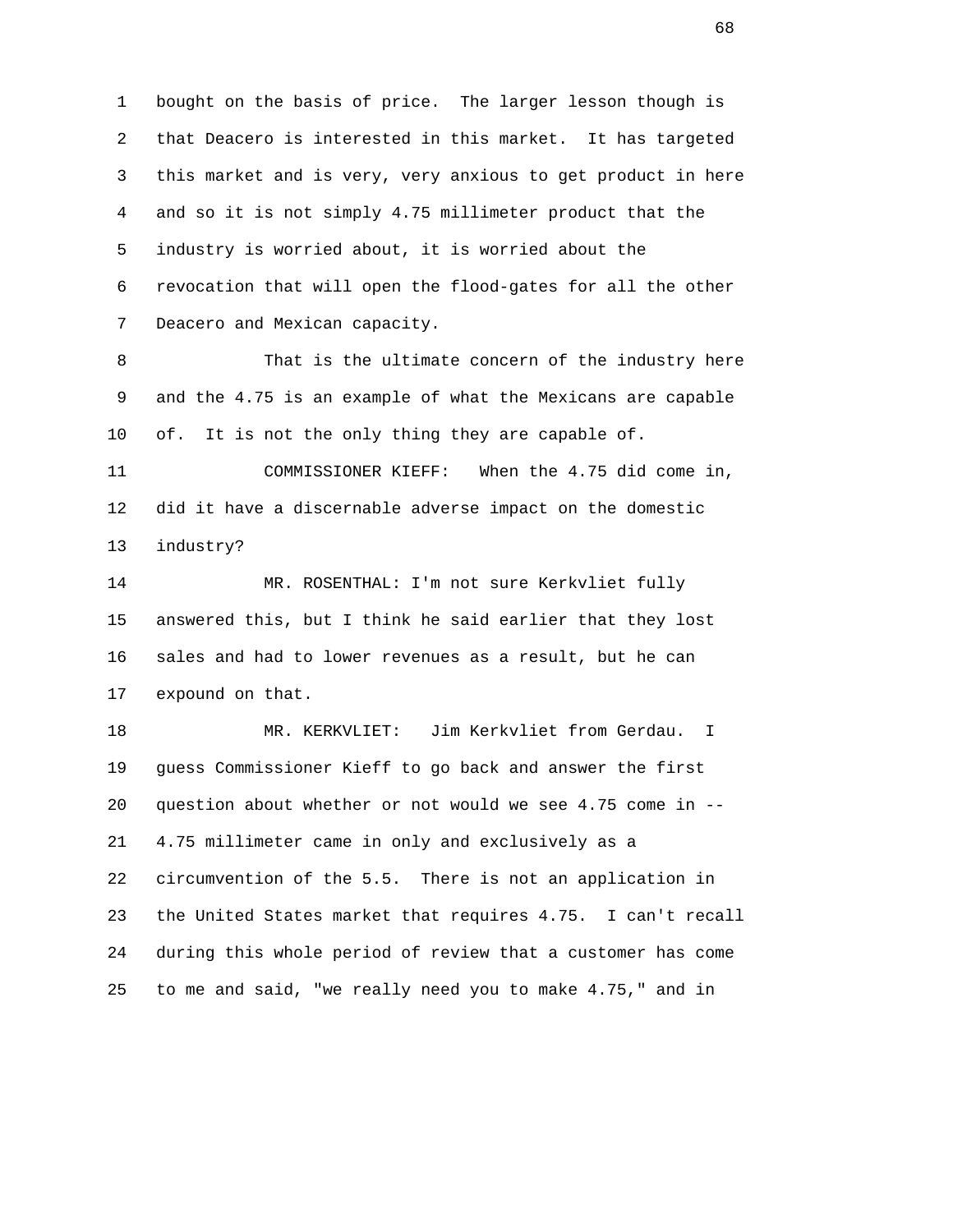1 fact, during this period when the 4.75 was coming in, excuse 2 me, the product was priced lower than what we are able to 3 sell 5.5 for.

 4 COMMISSIONER KIEFF: Can I just ask a follow-up? 5 When you say that folks don't ask you for 4.75, is that 6 because they ask you for larger and can make from the larger 7 the smaller, or because they ask for smaller and can't make 8 it, help me understand the relationship among the sizes? 9 MR KERKVLIET: Well 4.75 is, of course, a 10 smaller diameter than 5.5. But there is again, from having 11 the opportunity of being in the rod and the wire industry 12 and in several of our wire plants at one point, there is no 13 application that we produce that requires you to have 4.75 14 millimeter.

 15 And as a rod producer, I can tell you that the 16 tons per hour and the productivity that you get on a rod 17 mill, is actually much reduced, producing 4.75 than it is 18 producing 5.5.

 19 COMMISSIONER KIEFF: How about the flip-side, if 20 I am using rod, is it that much more expensive or difficult 21 for me to start with 4.75 than 5.5?

 22 MR. KERKVLIET: Again, Jim Kerkvliet, I would 23 say that for the majority of applications of where the 5.5 24 is the majority diameter within the industry market of the 25 United States, it adds little impact. Little impact on the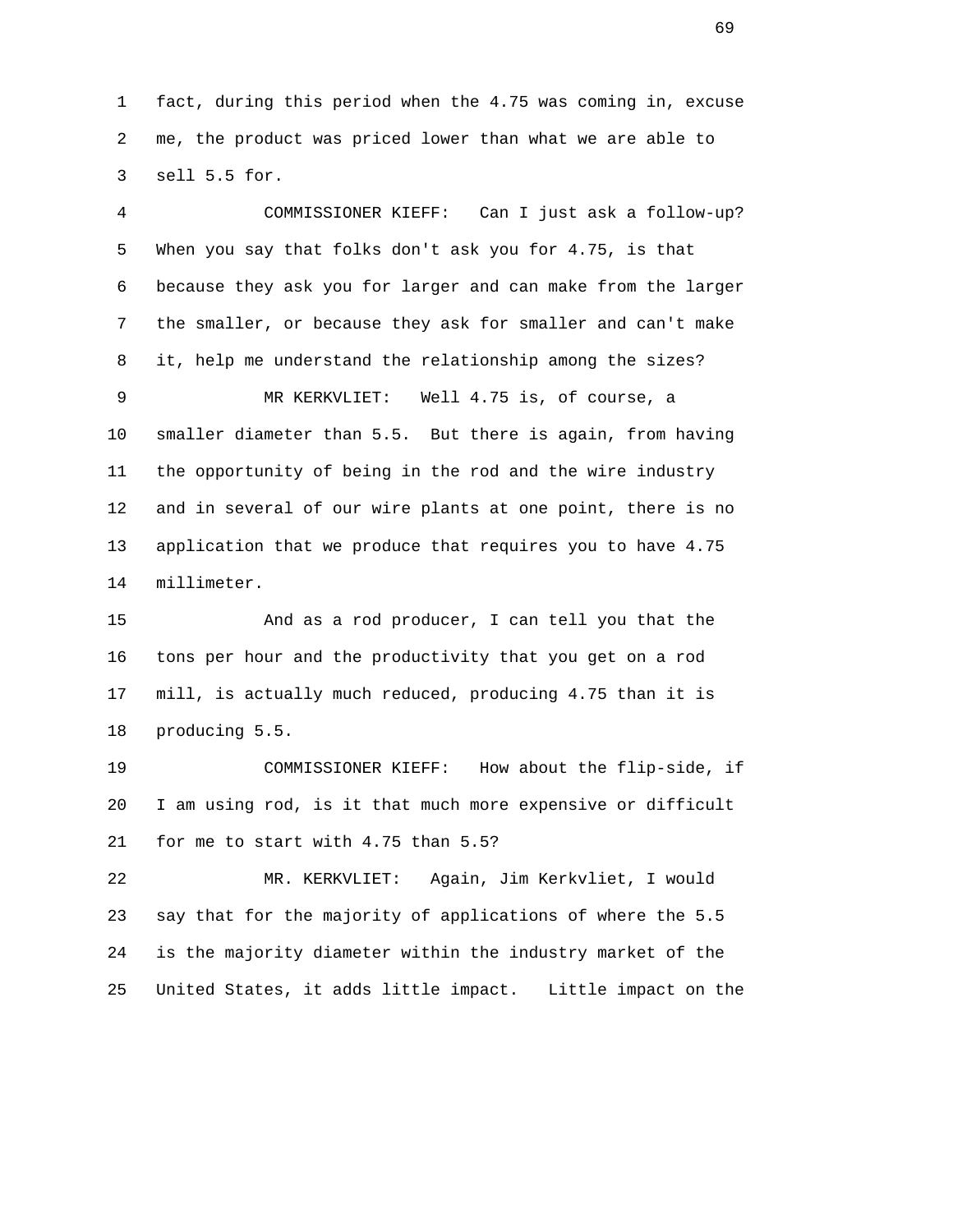1 cost -- in fact, in our days we would sometimes go to a 2 higher diameter to increase the speed of taking out to the 3 drawing blocks in the wire drawing.

 4 MR. NYSTROM: Eric Nystrom from Nucor and I 5 would just add to what Jim said. To my knowledge, as well, 6 there are no -- in this range of products, which are really 7 the commodity, low, medium carbon-type products, that's what 8 really we are talking about from the subject countries, 9 there are no applications that require that 4.75 and as Jim 10 mentioned, that doesn't sound like a big difference 4.75 to 11 5.5, but it is a very significant difference.

 12 MR. PRICE: Alan Price, Wiley Rein. In the 13 circumvention inquiry, the Commission, actually the Commerce 14 Department actually collected data, looked at some of the 15 cost differences, both from a manufacturing perspective of 16 the rod, but also the wire drawing element and the data is 17 BPI but what comes out is that for the consumer, the cost 18 difference was very, very -- the cost savings of using 4.75 19 was minimal.

 20 And typically when you have a product that is 21 much more expensive to produce like a 4.75 wire rod, you 22 would be selling it for a premium. Deacero is selling it 23 for a discount to the 5.5, not a premium to the 5.5, so this 24 is all circumvention element, it was really you know, any 25 advantage to the wire drawer virtually to any application was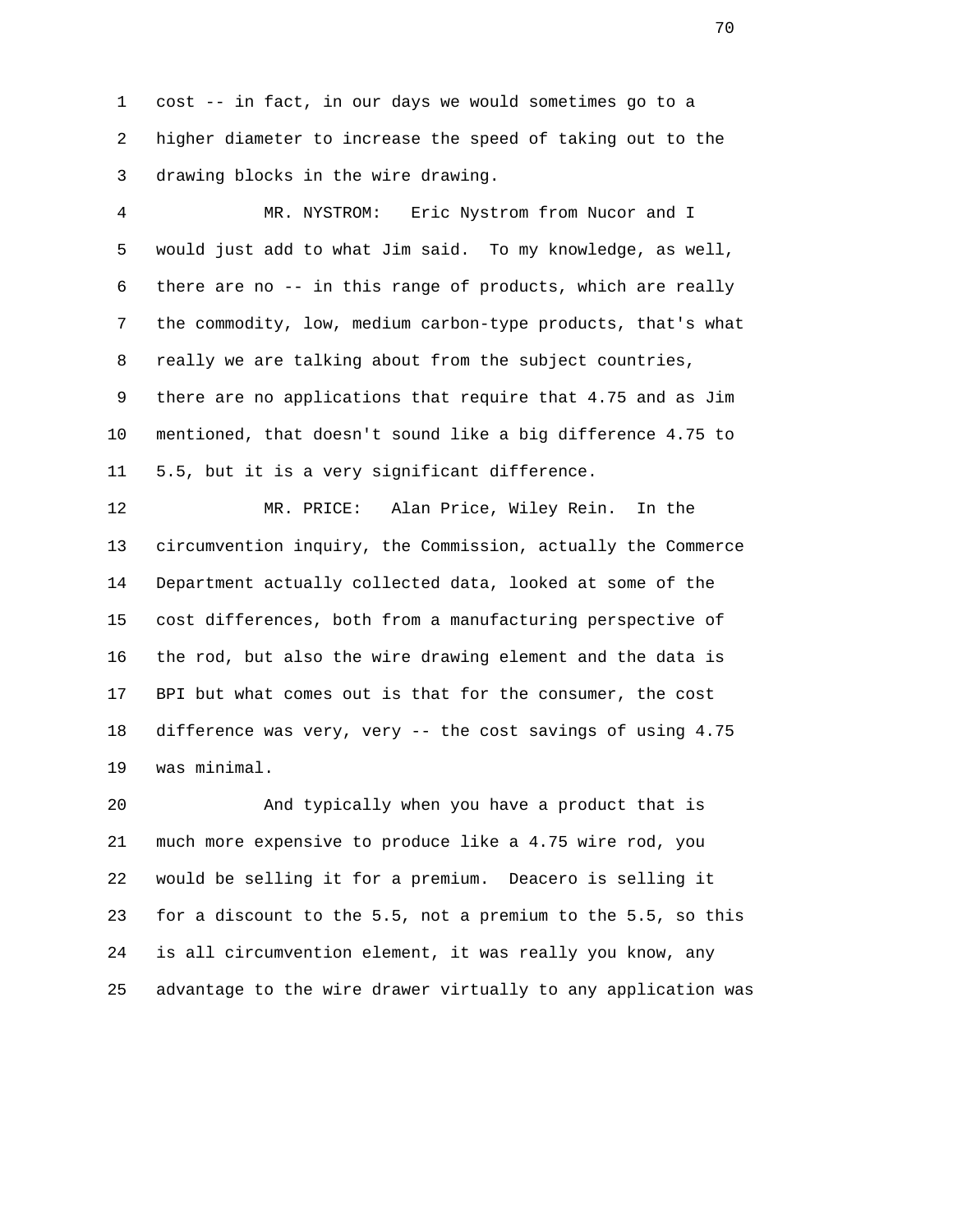1 largely insignificant according to the Commerce Department. 2 COMMISSIONER KIEFF: So if I am hearing you all 3 correctly, you are in effect saying, let me see if this is 4 right. You are in effect saying in order to make the 5 product, we would all expect it to be slightly more 6 expensive, or noticeably more expensive to make, but on the 7 use side it is roughly comparable. So is that basically 8 right then? Okay.

 9 So then the -- I mean this will all innocence, 10 why at the outset was the 5.5 limit included? In other 11 words, if I am going to ask for something and you know I say 12 I want to keep somebody out, and everything below you know, 13 10 is where I want to focus, how did I get myself in a 14 conversation about lower-bound and how did I pick 5.5 as my 15 lower-bound?

 16 MR. LUBERDA: Commissioner Kieff, Allen Luberda 17 from Kelley Drye. I worked on the original case when we 18 were writing the scope and you can confirm this in the 19 standards for wire rod. There was no commercially available 20 product below 5.5. That was the standard lowest size in 21 wire rod. Nobody could make it as a hot rolled product in 22 Mexico at the time, in the United States. None of the 23 subject countries were producing it and selling it here in 24 those sizes.

25 So this represented the known universe,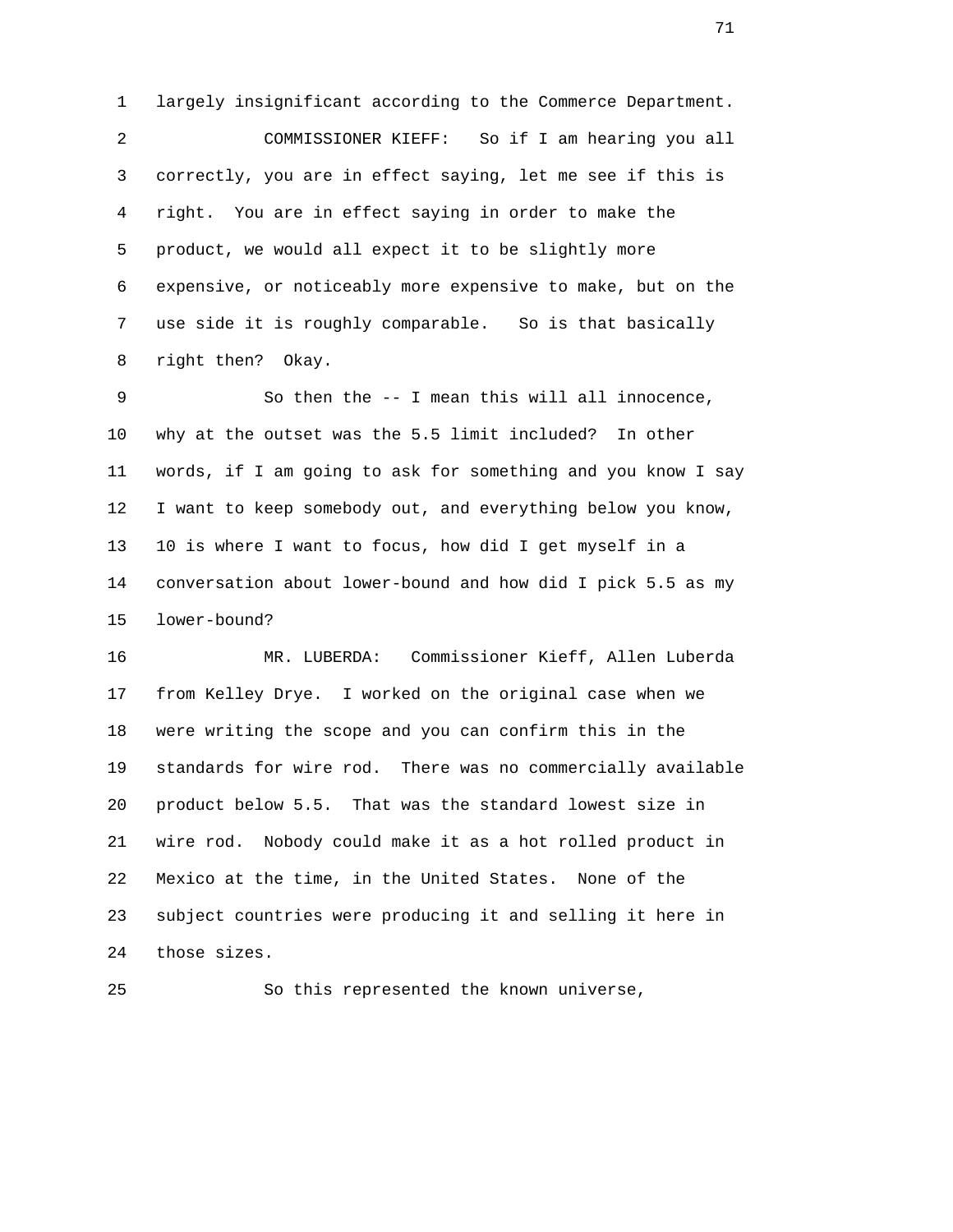1 essentially of hot rolled wire rod. So wire rod is your hot 2 rolled intermediate long product, you know, basically 3 circular. That was the size range. We learned since then, 4 you saw in the China case, since then we have learned we had 5 to figure out where the next circumvention was going to be 6 and we saw it here.

 7 COMMISSIONER KIEFF: Okay, thank you, I see that 8 my time is up, Mr. Chairman.

 9 CHAIRMAN WILLIAMSON: Thank you. Just to 10 continue along this line, you know I'm very careful to say 11 there is no application that requires 4.75. Are there some 12 applications where people, if 4.75 is cheaper because it is 13 not subject to duties, there are some applications where 14 people are going to more readily turn to it?

 15 MR. GOETTL: Ed Goettl from Gerdau. I would say 16 that although there may be some benefits to the user, the 17 benefits of the lower price are much greater than the 18 benefits of the lower cost of production using the small 19 wire rod size, that's the benefit.

 20 Other producers of 4.75 charge an extra for the 21 product, where the Deacero product is actually discounted. 22 Again it is a replacement for 5.5 millimeter and the 23 attraction is the lower price, and if on top of it you can 24 get some small cost savings, all the better, but it is 25 really about the lower price.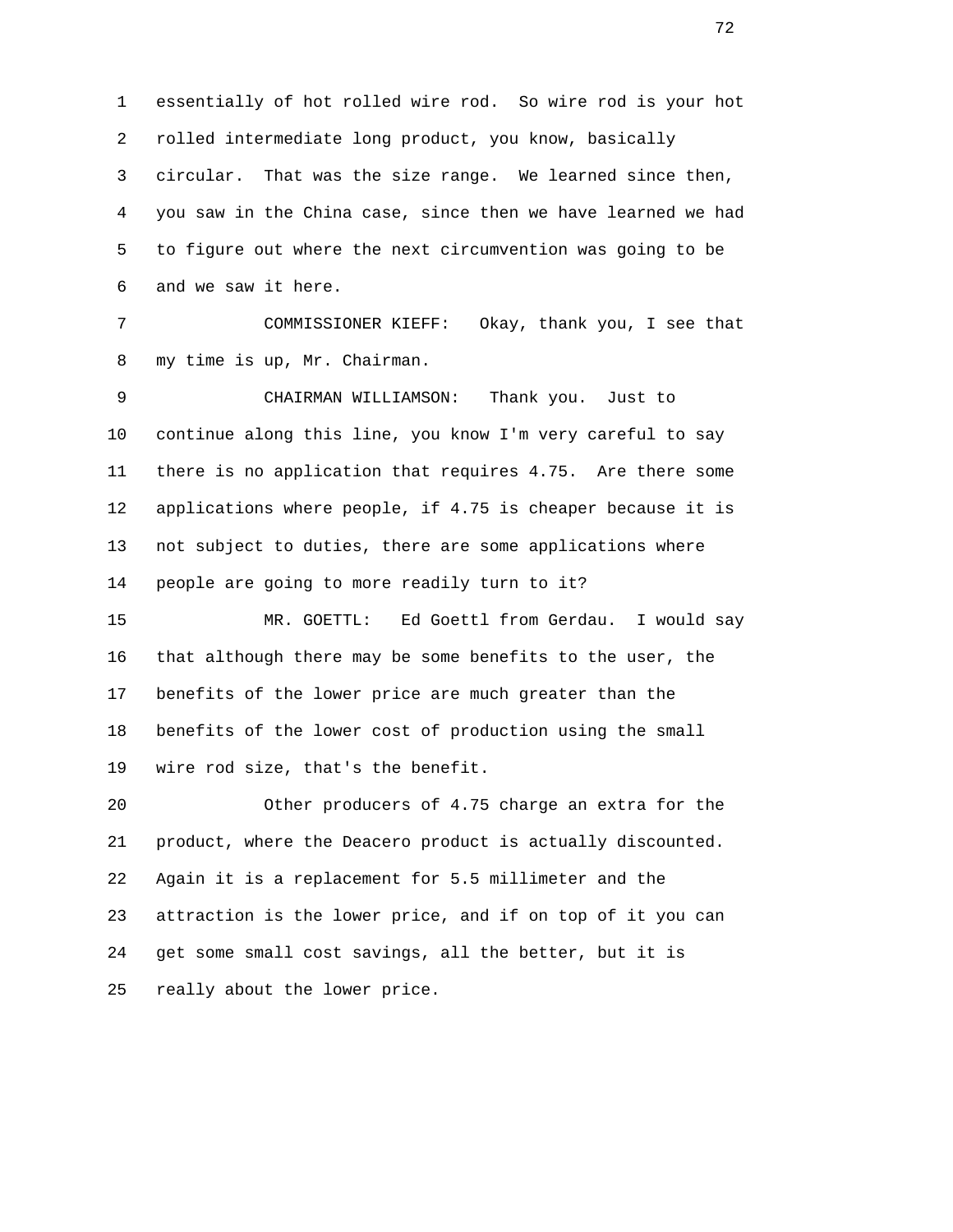1 COMMISSIONER WILLIAMSON: Okay.

 2 MR. NYSTROM: Eric Nystrom with Nucor. I would 3 just reiterate the same thing. There is nothing really 4 magical about the 4.75, it could be 4 and a half but again 5 the cost of production goes up and you would certainly 6 expect a price premium to be associated with selling that 7 product in the market, which would be substantially over the 8 price for a 5.5 millimeter.

 9 MR. ROSENTHAL: Mr. Chairman, just one thing. I 10 understand that one of the witnesses or maybe two of the 11 witnesses this afternoon on the respondent's panel had 12 previously worked for a Canadian company that produced 4.75 13 product. They sold a high-carbon 4.75 product that demanded 14 a premium, and they got the premium, so one of the questions 15 I'm sure you will ask is why are you selling this, what 16 might otherwise be a premium product at a lower price.

 17 COMMISSIONER WILLIAMSON: Okay thank you. Let 18 me see, we just mentioned that for some versions there may 19 be some benefits that arises, price is the big benefit, but 20 what is the other benefit that there might be, that would 21 lead a customer to buy the smaller?

 22 MR. KERKVLIET: Because you are selling a lower 23 diameter wire rod, if you draw in to a finer wire, there 24 might be less need for intermediate passes in the drawing 25 process, which is a minimal cost on the overall piece of the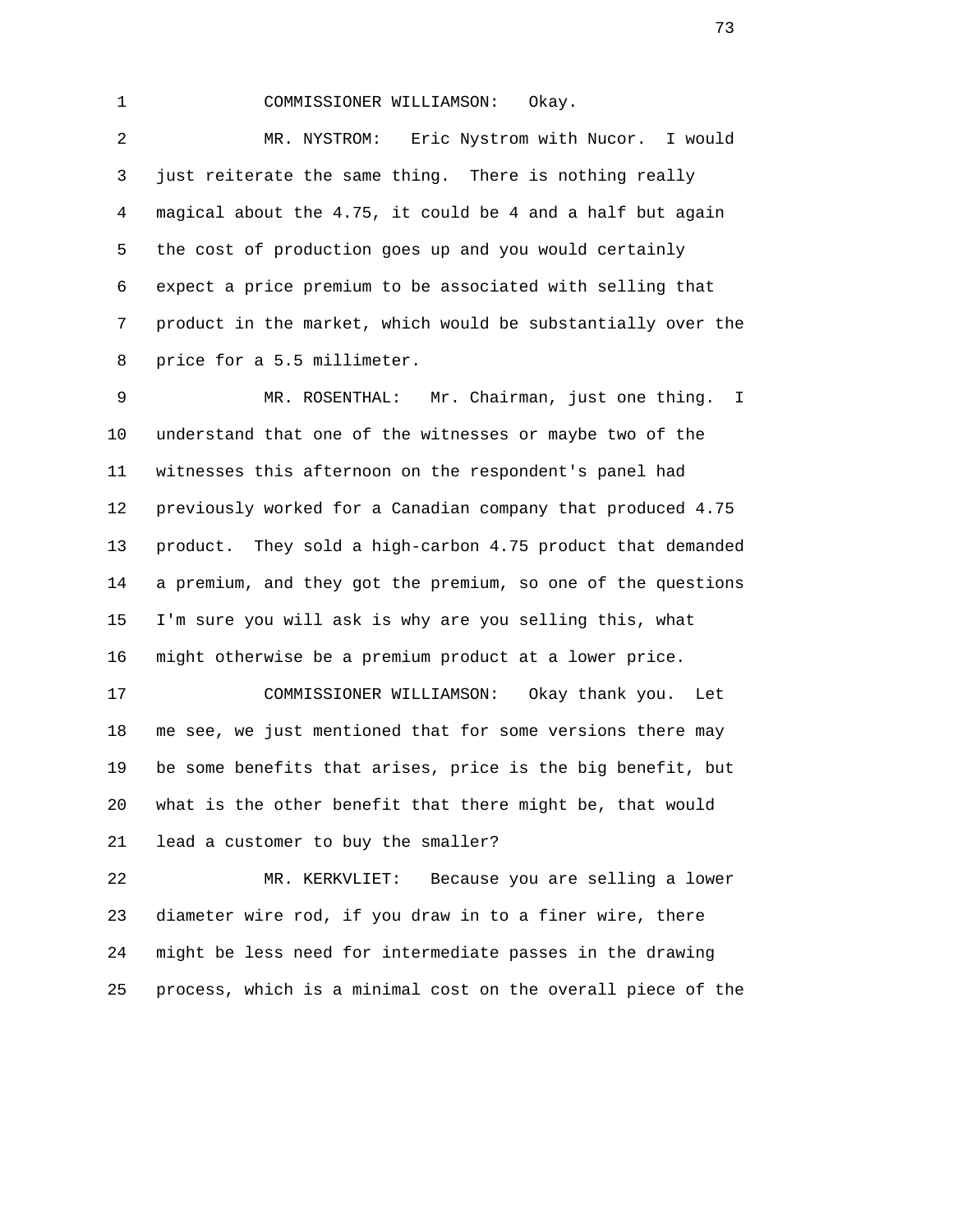1 overall product. So you might reduce one or two to what 2 they call holes in wire drawing, if you are drawing to a 3 smaller diameter.

 4 COMMISSIONER WILLIAMSON: Okay, thank you. I 5 wanted to get that clarified. And no domestic producer 6 makes the 4.75 now, is that correct? Have they in the 7 past?

 8 MR. KERKVLIET: There's, Jim Kerkvliet from 9 Gerdau, Gerdau does not make 4.75 millimeter. Again, as I 10 said earlier, we have never been asked to produce it and I 11 can tell you that from our standpoint if we were going to 12 produce it we would be looking to make sure that we got an 13 adequate return for it, and based upon what the tons per 14 hour and based upon what the investment cost to do 4.75 15 millimeter, it is very unlikely that we would produce 4.75 16 millimeter in the future, under the current market 17 conditions today.

 18 MR. ASHBY: This is Steve Ashby from Evraz. We 19 actually looked at a study to make 4.75 and after that study 20 determined that the cost of production was 21 so high that the prices we would have to charge the industry 22 just wouldn't make any sense to the market, therefore we 23 decided not to pursue that and to stay away from 4.75 24 altogether.

25 MR. NYSTROM: Likewise, Eric Nystrom with Nucor.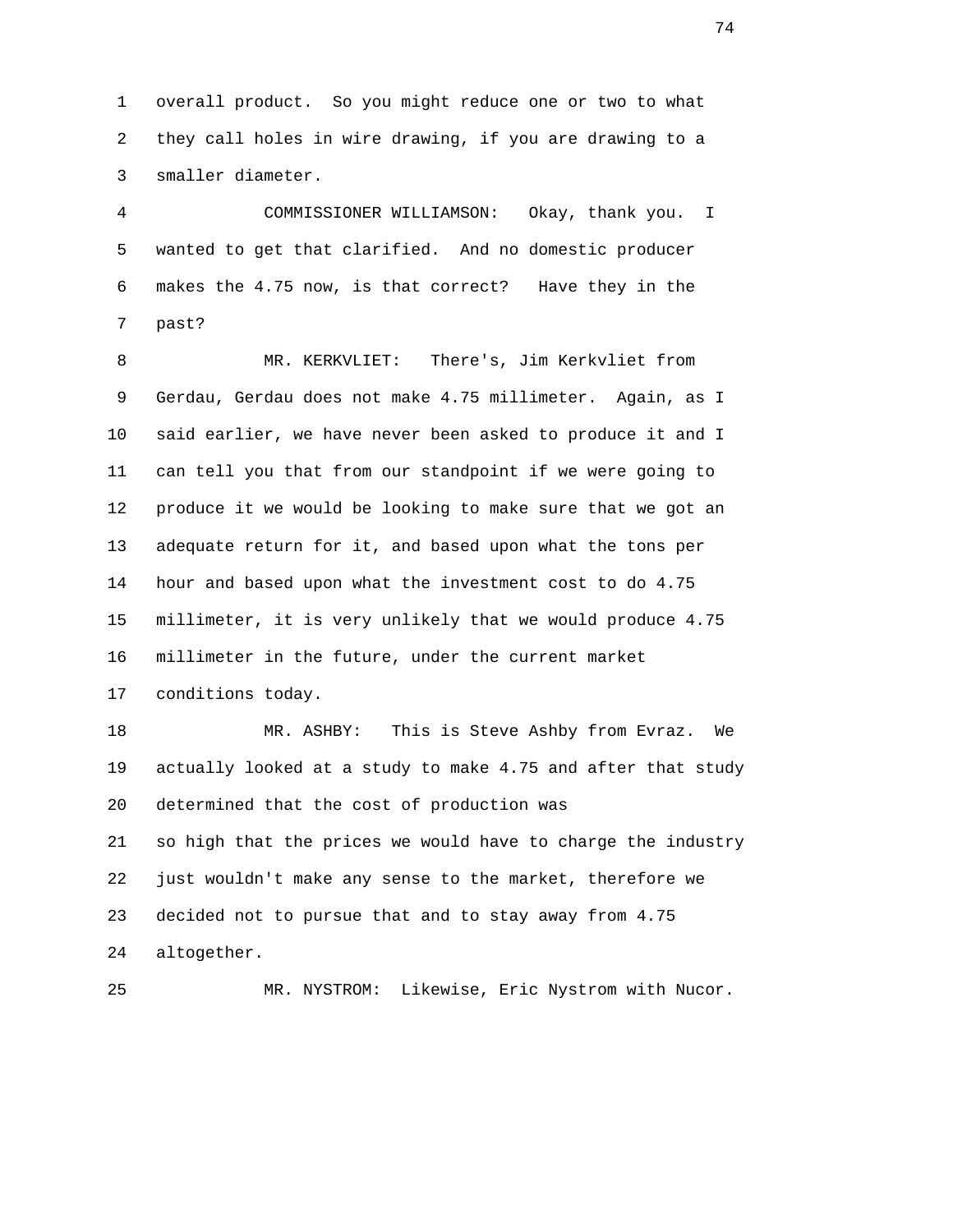1 Having just commissioned a mill recently when we evaluated 2 sizes, quite honestly we did not have requests for 4.75 3 millimeter but again it is something that we can do, but 4 again there is a tremendous cost associated with that which 5 you need to be able to recover in terms of pricing. 6 MR. ROSENTHAL: In other terms, you are being

 7 forced to produce a Mercedes-Benz but the market will only 8 give you a Chevrolet price, so why do that.

 9 CHAIRMAN WILLIAMSON: Okay, thanks, I'm sure 10 for the psyche satisfaction, but that is another matter. 11 Okay thank you. One last question on this 4.75, where 12 exactly let's see I understand it's before the Federal Court 13 of Appeals the Federal Circuit, any ideas, are we going to 14 have a decision before we vote, or is this a ways off? I 15 don't know if there's a hearing yet.

 16 MS. CANNON: The current status of the case it's 17 not at the Court of Appeals yet, Chairman Williamson, it is 18 before the Court of International Trade, the Commerce 19 Department has issued a remand reversing its original 20 finding of circumvention under protest and it is pending 21 before the lower court waiting for a response, either 22 affirmance or further remand by the lower court, at this 23 moment.

 24 CHAIRMAN WILLIAMSON: Okay, thank you. Let's 25 turn to another subject. Mr. Sanderson, I was wondering if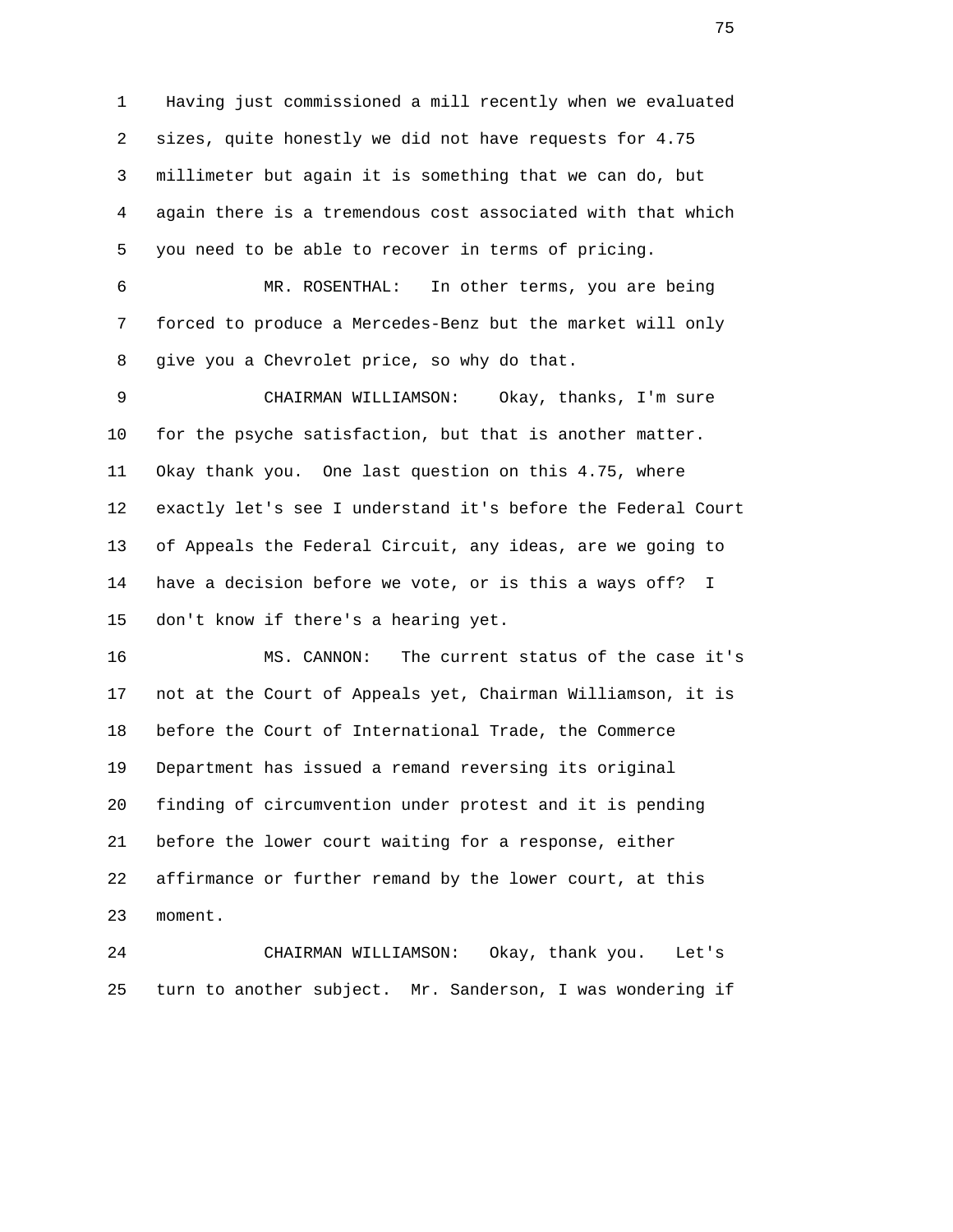1 you could, someone talked about how difficult the situation 2 has been for workers in the industry and I was wondering if 3 you could talk about what you might know about the, shall we 4 say, competitiveness of U.S. workers versus the workers in 5 some of the subject countries.

 6 MR. SANDERSON: Again James Sanderson, United 7 Steel Workers. We are quite well aware of the fact of 8 foreign workers being subsidized by the government in making 9 their products and there is no way that we would be able to 10 ever compete with that, but in a way that we can work with 11 the company in order to preserve our jobs and to do anything 12 we can to remain competitive, we entered into a contract, 13 concessionary contract, in order to be surviving and 14 sustainable and we don't know exactly how that is going to 15 turn out yet, to be honest with you.

 16 We are still concerned, basically with this 17 sunset review, with these six countries being able to dump 18 steel into the United States, which is going to jeopardize 19 our jobs and futures at our steel mill and our community. 20 We have met with the company and we have done things that we 21 felt like would be very beneficial.

 22 We have sat down and made some flexibility 23 agreements where we would work in our plant based on Santee 24 Coupler which is the energy, electrical company in our area 25 based on their off-peak hours. So we would schedule and man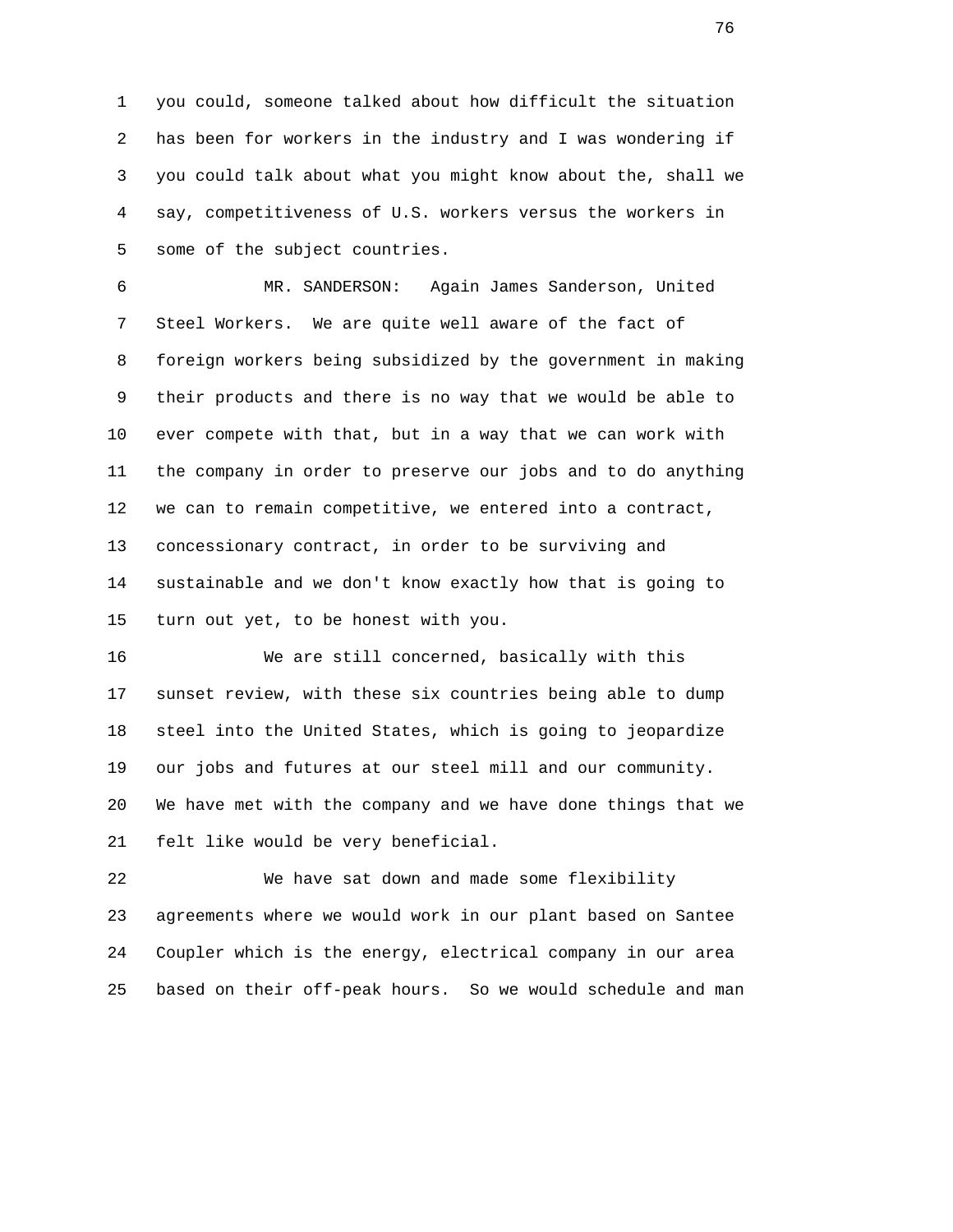1 our plan based on the lowest price for KWH, kilowatt hours 2 which would help us in that arena.

 3 But to answer your question directly, we did not 4 know how all the financial data, all the material that they 5 have in these foreign countries, we just know that we are at 6 a disadvantage here in America, having to compete with these 7 countries who are being subsidized and make the product, 8 dump it in our country, well below cost, that it would 9 really cost them to make that product, and we don't feel 10 that that is fair at all.

 11 COMMISSIONER WILLIAMSON: Okay, and thank you 12 for that answer. I don't know if this is for you or someone 13 else, please describe the state of the operations at the 14 Georgetown facility between 2008 and 2013 and in particular, 15 between July of 2009 and January 2011. Was the facility 16 operating at all? Or ready to operate?

 17 MR. SANDERSON: In 2008, we basically were in 18 operation and we went down in 2009 and we stayed down until 19 the later part of 2011 and actually started production in 20 2012 and that was because of the imports from China, but 21 prior to that, back in to 2003, when we went into 22 bankruptcy, that basically was involving some imports coming 23 into this country, so we are very much directly impacted. 24 Whenever you start talking about dumping, our

25 plant really gets dumped and we are very much concerned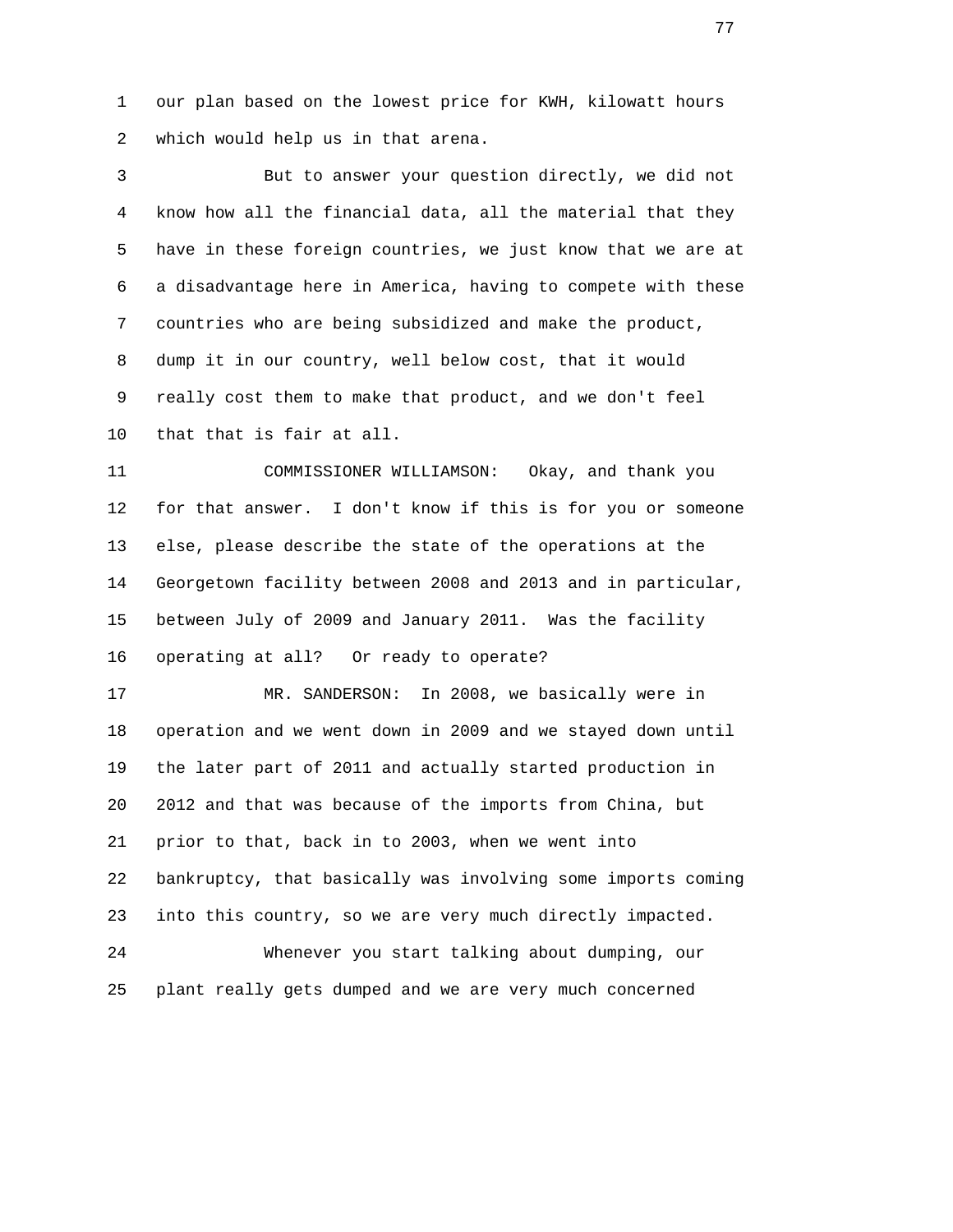1 about that. Our future, our job at our plant, in our 2 community should not depend on whether or not these 3 countries are given an advantage over us. We should not 4 have to live in that fear, day in and day out, whether or 5 not we are going to have a job or not because of these 6 countries dumping steel into this country.

 7 CHAIRMAN WILLIAMSON: Okay, thank you. For 8 Gerdau, does Gerdau produce wire rod at its Perth Amboy 9 facility since August 2009? And what are your estimates of 10 the required time period to resume raw production at that 11 facility?

 12 MR. KERKVLIET: The facility has been shut down 13 as noted previously in 2009 we have filed in the testimony 14 with the staff on the Chinese pre-hearing about what the 15 time to implement as well as what the cost to bring the 16 facility back on-line if market conditions warrant. We will 17 also put in our post-hearing brief what the amount of money 18 that we spend on an annualized basis to make sure that it 19 does have the opportunity to be productive and bring back 20 the 300 plus employees that we had to lay-off if the market 21 conditions warrant.

 22 CHAIRMAN WILLIAMSON: Okay, thank you. My time 23 has expired, Commissioner Pinkert.

 24 COMMISSIONER PINKERT: Thank you Mr. Chairman 25 and I thank all of you for being here today to help us to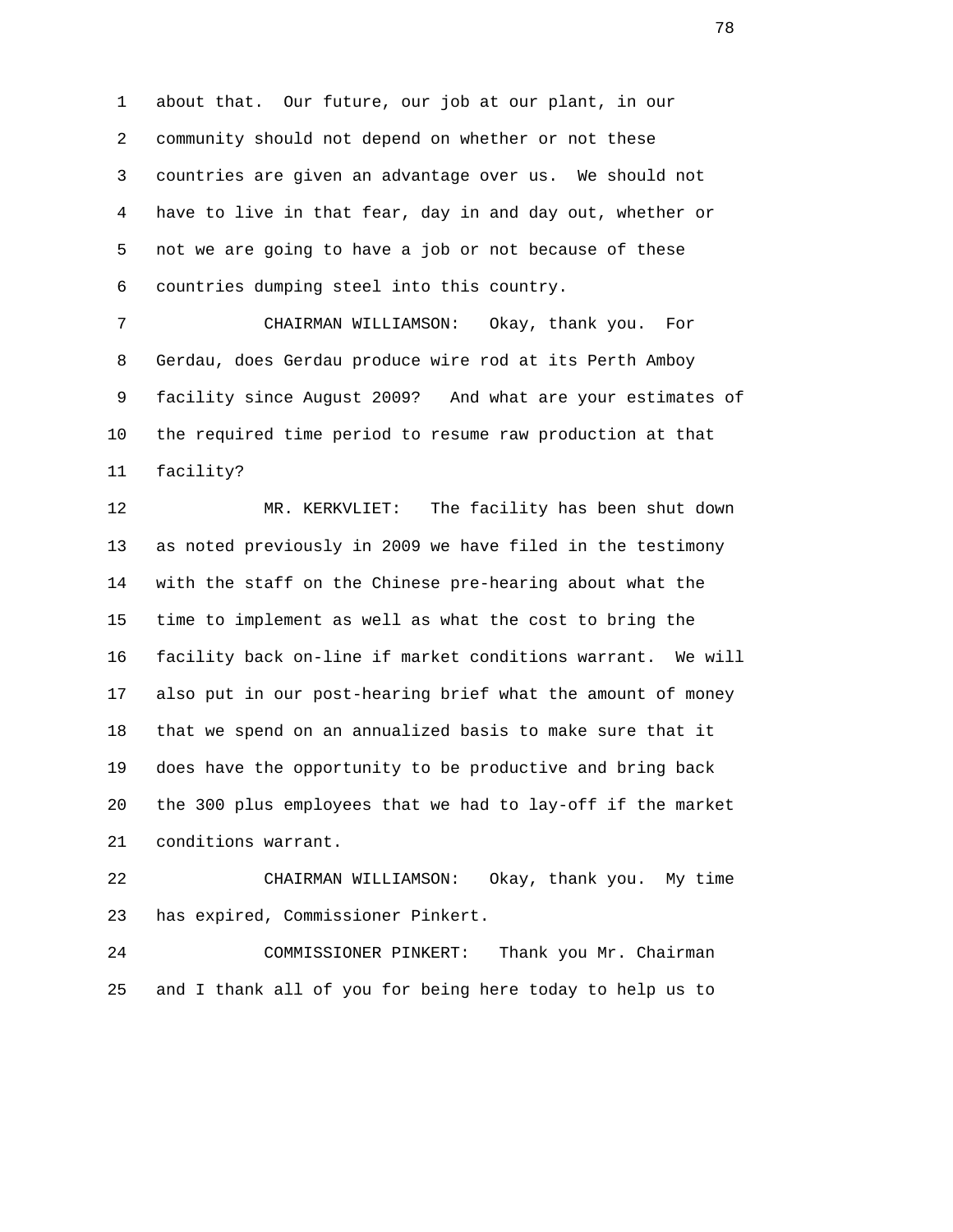1 understand these issues. I want to begin with a question 2 that refers to one of your confidential exhibits, so I know 3 you are not going to be able to answer this in the public 4 hearing, but on chart 9 you have some information about new 5 capacity and you mention the different countries, but you 6 don't break down that new capacity by country. If you can 7 do that in the post-hearing I think that would be helpful.

8 MR. ROSENTHAL: Certainly.

9 COMMISSIONER PINKERT: Thank you.

 10 MS. BECK: Commissioner Pinkert if I can just add 11 to that, we would be happy to do that but even the total 12 that you see at the top of that slide is under-estimated 13 given that some of the countries have upcoming capacity that 14 is dedicated to both wire and rebar, so we were actually 15 being conservative, so we will include the information that 16 even shows the uppermost limit.

 17 COMMISSIONER PINKERT: Thank you that would be 18 helpful. Now, going back to this issue about the 4.75 mm 19 wire rod, I have heard a lot of talk about the uses of the 20 product and the way that it was sold, but I haven't heard a 21 lot about the price effects of those sales.

 22 I understand you testified that it has been 23 injurious, I took that to be a reference to lost sales, but 24 I am interested in the adverse price effects, if any.

25 MR. NYSTROM: Eric Nystrom, from Nucor. I would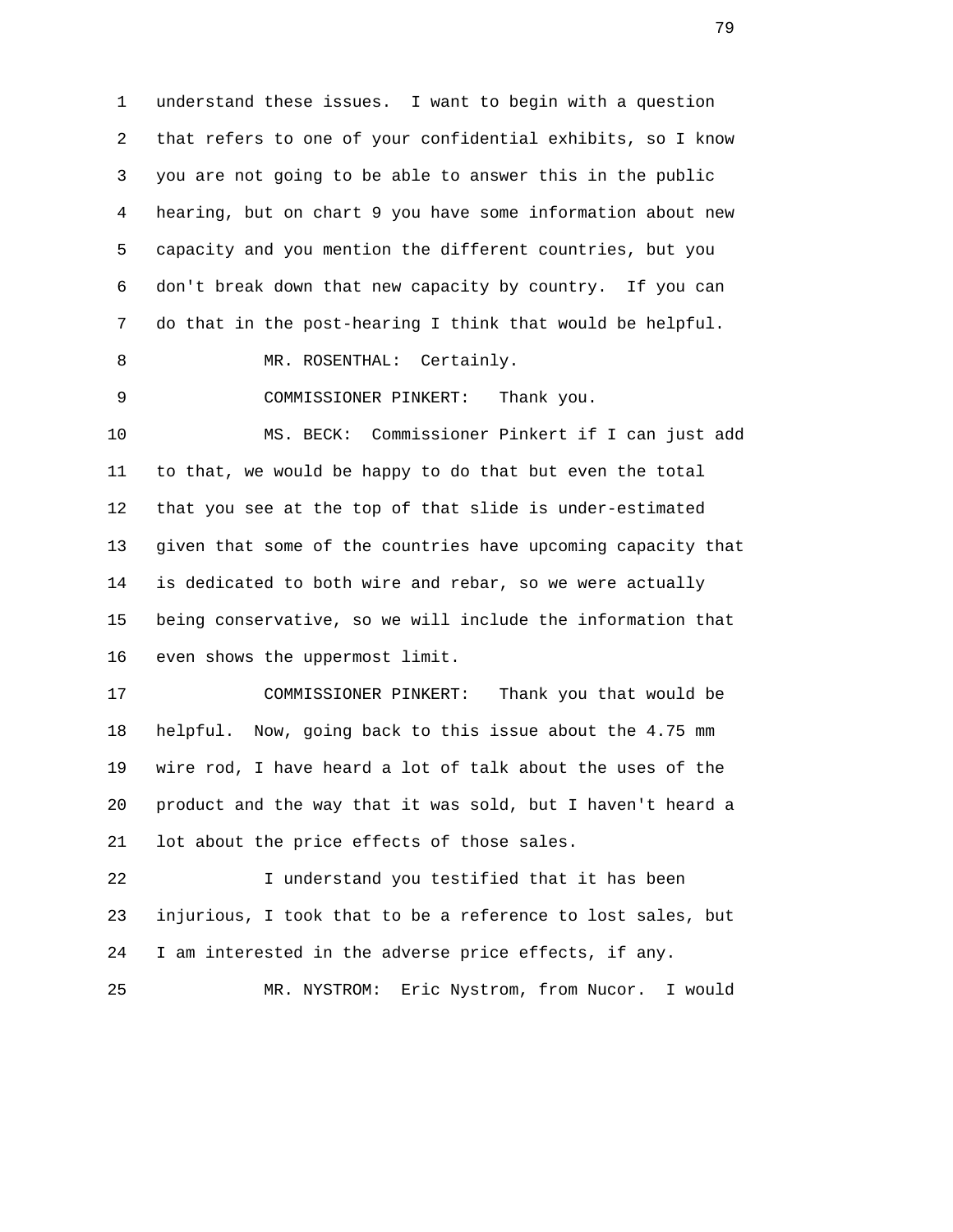1 say absolutely it had a tremendous driving factor and effect 2 on our sales prices, because the 4.75 was coming in at lower 3 prices than our 5.5 and we were forced to in cases, meet 4 those prices in order to maintain some sales on our mills.

 5 While we lost some, certainly in order to 6 maintain some volume we had to meet competitive situations 7 on several occasions and you know, wire rod, especially this 8 low-carbon, medium-carbon, call it commodity-type products, 9 which is really what we are talking about here, the market 10 price is set by these import prices and you know, your 11 decisions are lose volume or meet prices and you are going 12 to meet prices to try to maintain your productivity levels, 13 but then you do it at a lower price.

 15 COMMISSIONER PINKERT: Thank you, Mr. Kerkvliet? 16 MR. KERKVLIET: I guess two comments that I 17 would make is to build on what Mr. Nystom was saying. We 18 have filed in our brief very specific examples of lost sales 19 and lost revenue so where we have had to lower our price on 20 our product to meet the price that was being offered on the 21 4.75 millimeter in the period that we are talking about.

14 COMMISSIONER PINKERT: Thank you.

 22 I would also go back and look at what Paul had 23 put together in his review during the period of review, 24 there was 81% indication or consistent opportunity where 25 Mexico was underselling in the second period of review, so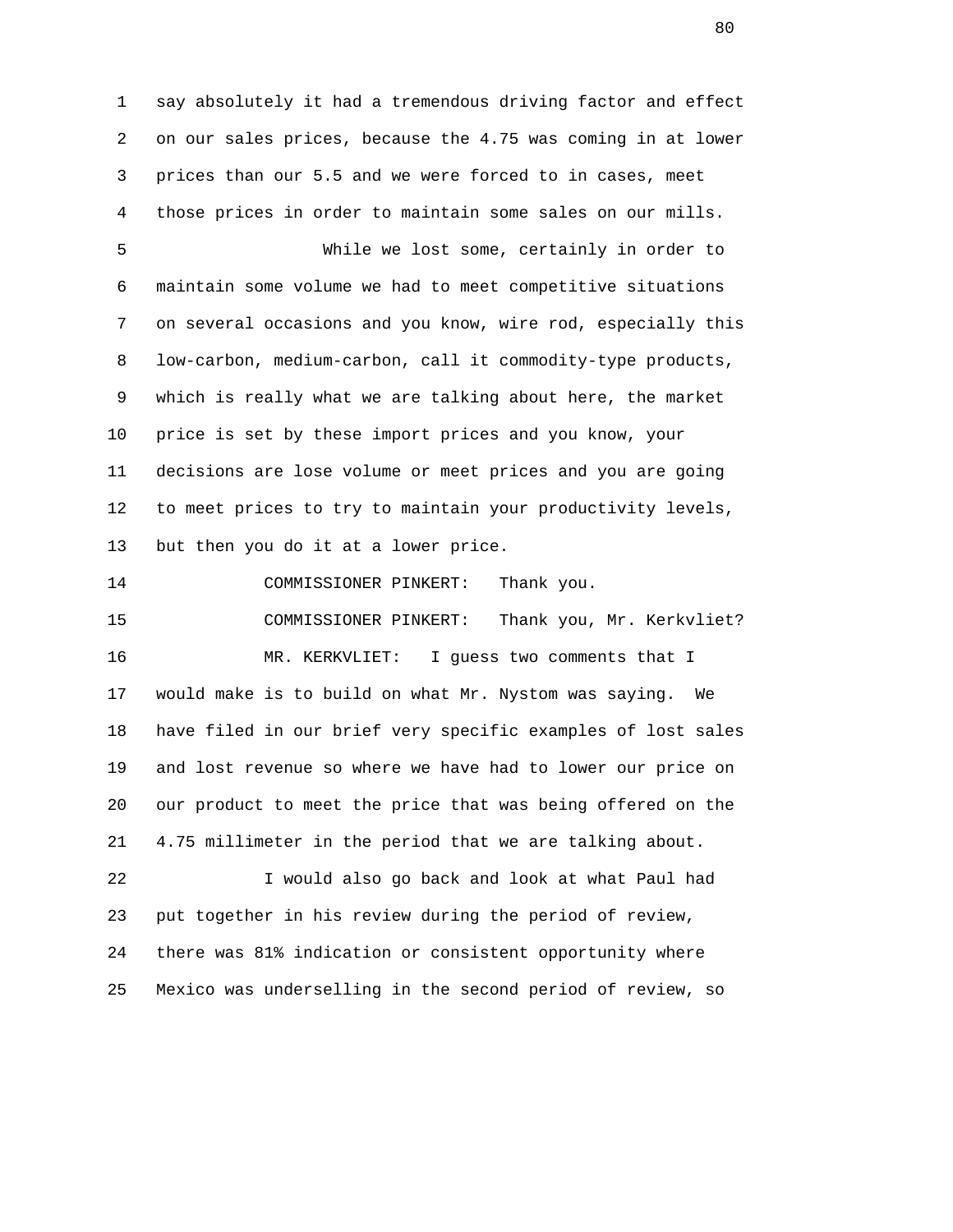1 that's in that period of 2010-2011 so it is very clearly 2 indicated, not only by the statistics, but also indicated by 3 our own personal experience. We had to lower our price to 4 meet the opportunity that was given to us by one of our 5 customers.

 6 COMMISSIONER PINKERT: Thank you, staying with 7 you Mr. Kerkvliet, you talked about the possibility of 8 resuming production at the Perth Amboy plant which has been 9 idled since 2009. I have got two questions and you can 10 answer them in any order.

 11 First of all, how long would it take to resume 12 production at that plant and what steps would you have to go 13 through before you were able to resume production?

 14 MR. KERKVLIET: I would prefer to answer that in 15 the post-hearing brief. We have a very detailed engineering 16 plan that would say what would be step 1, step 2, step 3. 17 We will also file in our post-hearing brief as I mentioned 18 to Chairman Williamson, as to what levels of investments we 19 have been continuing to extend or expend at that mill to 20 make sure that we did have the opportunity because if you 21 didn't, it would be very difficult to do.

 22 We can show you what the investments or the 23 maintenance expenses that have been incurred to provide the 24 opportunity again, if the market conditions warranted for us 25 to bring that facility back on line.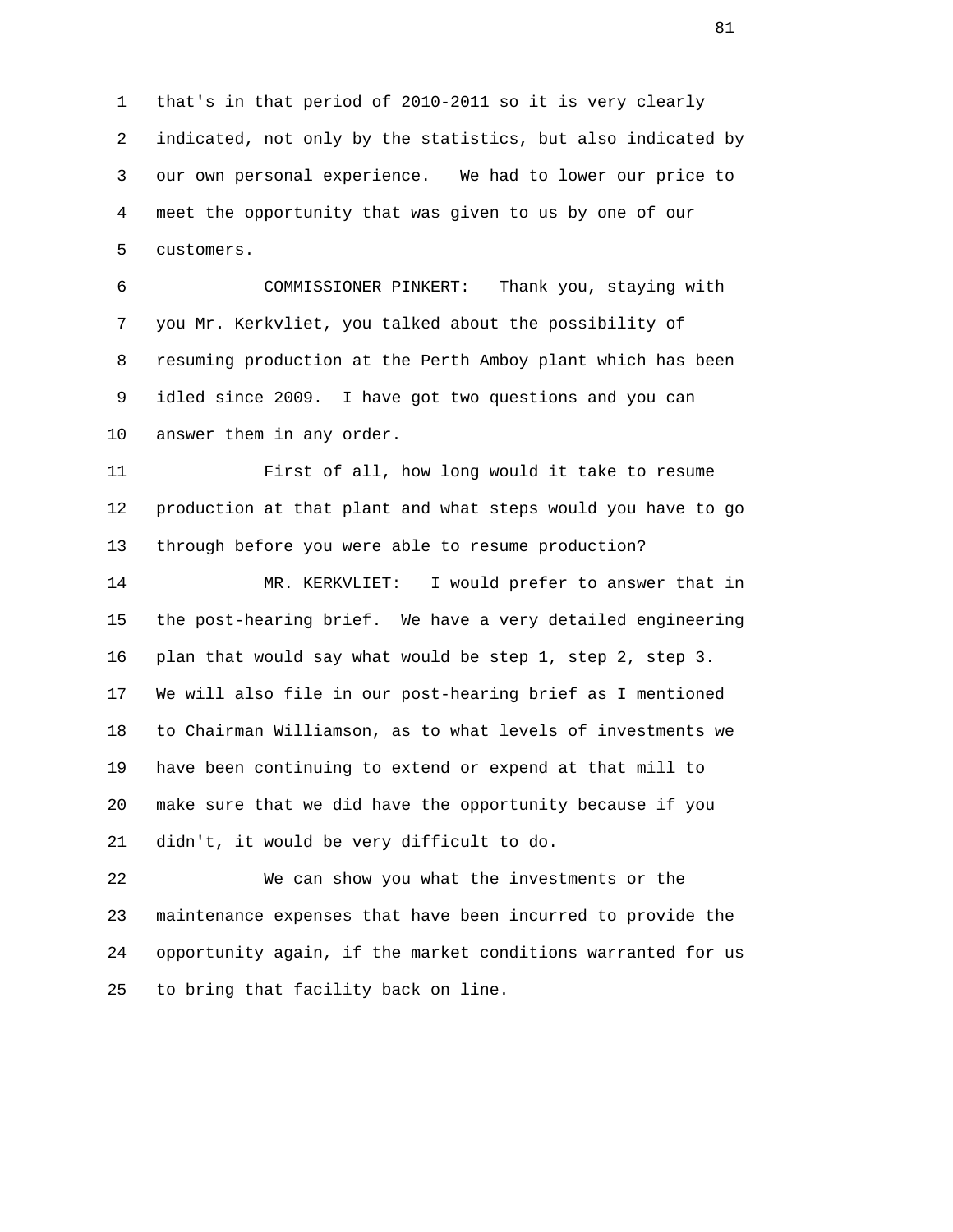1 MR. ROSENTHAL: Commissioner Pinkert, if I might 2 add, I am not going to get into any proprietary information, 3 but I understand there is some skepticism about whether this 4 is real capacity that could be employed on behalf of the 5 industry as Mr. Kerkvliet says when market conditions, 6 excuse me, - if market conditions demand. 7 But in fact, as you have heard Mr. Kerkvliet 8 testify, Gerdau is expending a significant sum every year to 9 maintain that plant in order to be able to use it if 10 marketing conditions justify. It is legitimate capacity 11 that should be counted as part of the overall industry 12 capacity and included in your capacity utilization numbers. 13 I know the respondents have challenged that 14 notion and some people have expressed some skepticism but 15 the Gerdau folks are not keeping this around for fun or for

 16 anything other than being able to use that capacity if and 17 when the market conditions justify.

 18 COMMISSIONER PINKERT: Thank you very much. Now 19 another area where I am sure there would be disagreement 20 about the commercial significance of certain domestic 21 industry activities would be in the area of internal 22 transfers and sales to related parties. And, I'm sure you 23 have heard the argument that where there is a very 24 significant level of internal transfers and sales to related 25 parties, that the domestic industry is insulated from the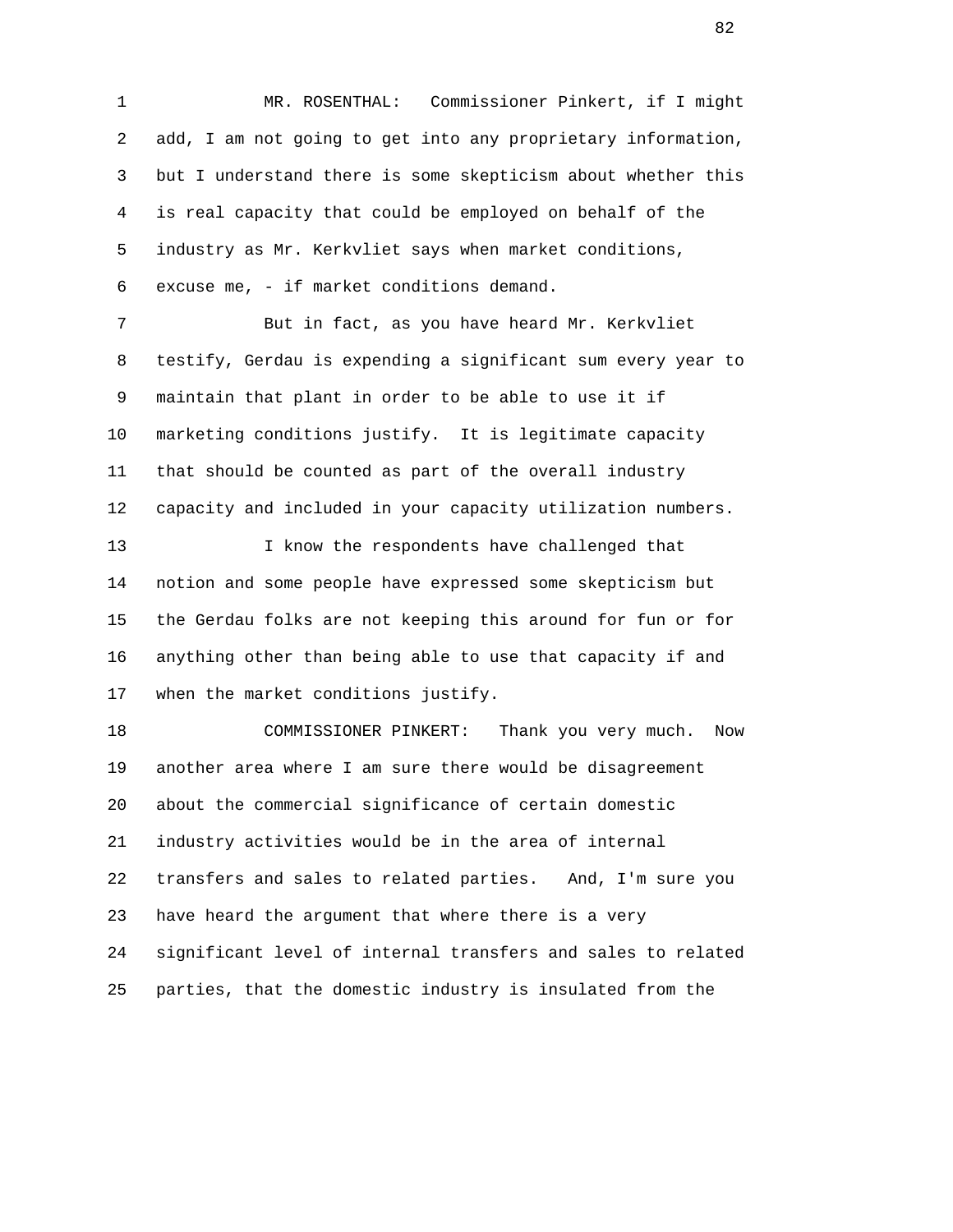1 impact of subject imports.

 2 And I wanted to give you an opportunity to 3 respond to that.

 4 MR. STIRNAMAN: Vic Stirnaman from Keystone. A 5 fairly significant percentage of our wire rod manufacturing 6 does go to downstream products. However, we handle that at 7 our company by the fact that those transfers are all made at 8 market prices.

 9 MR. NYSTROM: Eric Nystrom at Nucor. I would 10 just add that our downstream divisions they need to be able 11 to compete in the market and we have to transfer the 12 product, sell them product at a competitive market price, so 13 we are absolutely not insulated by having these downstream 14 divisions so again we have got to get out there and our 15 downstream divisions have to sell it and they have to be 16 profitable on their own as well and I would also add that 17 quite honestly, our extent of downstream shipments 18 internally are pretty small.

 19 The vast majority at least in our circumstance at 20 Nucor, a vast majority of the product goes to external 21 customers.

 22 MR. KERKVLIET: This is Jim Kerkvliet from 23 Gerdau. Similar to Mr. Nystrom's comments, our downstream 24 business is a separate business structure. It has a 25 separate management team and it is required to earn its cost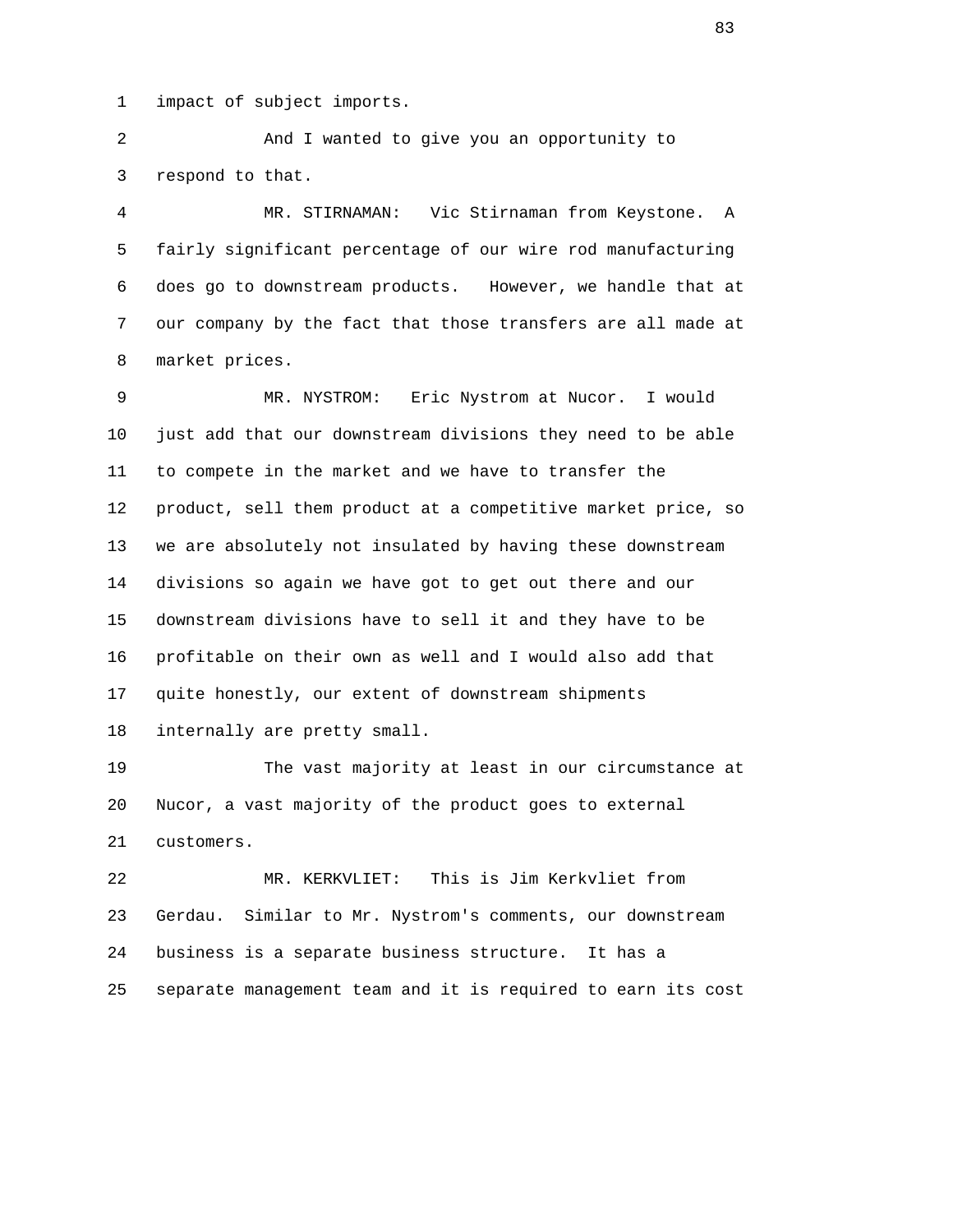1 of capital which has been very difficult to do in this 2 challenging environment.

 3 We sell to them at a market price, and they are 4 getting opportunities from other areas. What I would also 5 say relative and we can put it in our post-hearing brief, 6 what percentage that makes of our overall book of business 7 or revenue if you will and it's very minimal.

 8 So we have as a company as Gerdau, we are not 9 insulated by having our downstream business in the wire rod 10 or wire industry.

 11 COMMISSIONER PINKERT: Thank you, any additional 12 information that you could supply in the post hearing that 13 might be confidential and you don't want to share in the 14 public hearing, I think would be very helpful to us.

 15 This is more of a legal question and I am sure 16 that Mr. Rosenthal will want to have a crack at it, but in 17 the first review, the Commission found that a single entity 18 directed all of ArcelorMittal's U.S. sales of wire rod, both 19 imported and domestic. Is there any reason for us to 20 revisit that finding from the first review?

 21 MS. CANNON: Kathleen Cannon, I know the 22 information that is on the record from the first review 23 articulated the ArcelorMittal policy well and we can expand 24 upon it here but basically the facts are the same as it 25 applies to this industry. I think the Commission looked at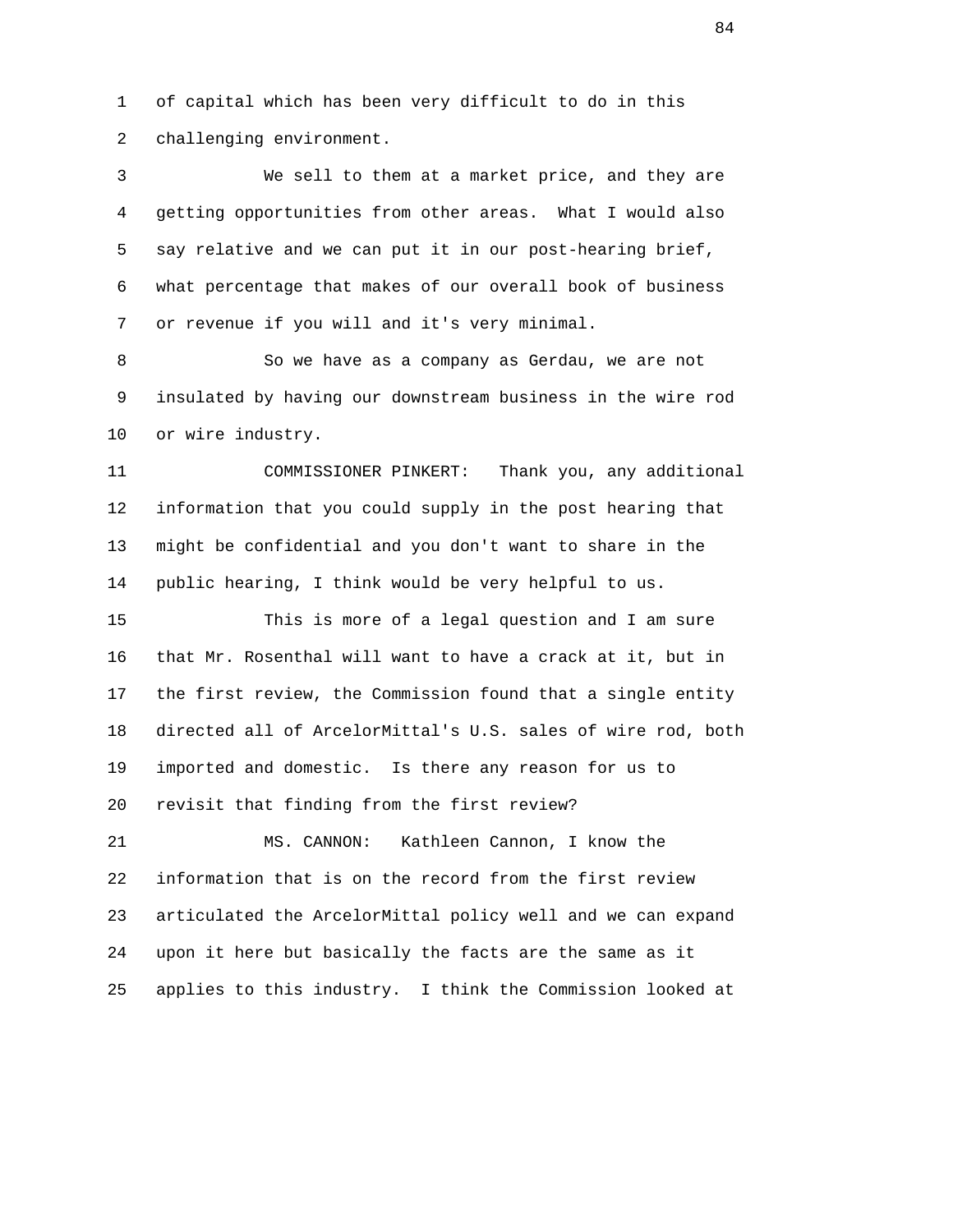1 this industry and recognizes it's different from other 2 industries and examined how that policy applies in this 3 context for ArcelorMittal and reached a conclusion that we 4 think is warranted still today.

 5 COMMISSIONER PINKERT: Thank you very much. I 6 see that Mr. Rosenthal did not want to have a crack at that. 7 MR. ROSENTHAL: It's a somewhat sensitive issue 8 for ArcelorMittal in this particular product area since they 9 have relationships in four of the six subject countries so I 10 do think that what you have got on the record so far is 11 sensible, they stand by it. They support the continuization 12 of the orders as indicated in their questionnaire responses 13 and anything further on this topic is probably best dealt 14 with them in the post-hearing brief.

 15 COMMISSIONER PINKERT: Thank you, I take your 16 answer as complete, but if there is anything you want to add 17 in the post-hearing, that would be fine, thank you very 18 much, thank you Mr. Chairman.

 19 CHAIRMAN WILLIAMSON: Thank you, Commissioner 20 Johanson.

 21 COMMISSIONER JOHANSON: Thank you Mr. Chairman, 22 and I would also like to thank the witnesses for appearing 23 here today. Several purchasers reported supply constraints 24 from about one-half of U.S. producers, particularly in 2011. 25 Have there been periods of tight supply in the U.S. market

<u>85</u>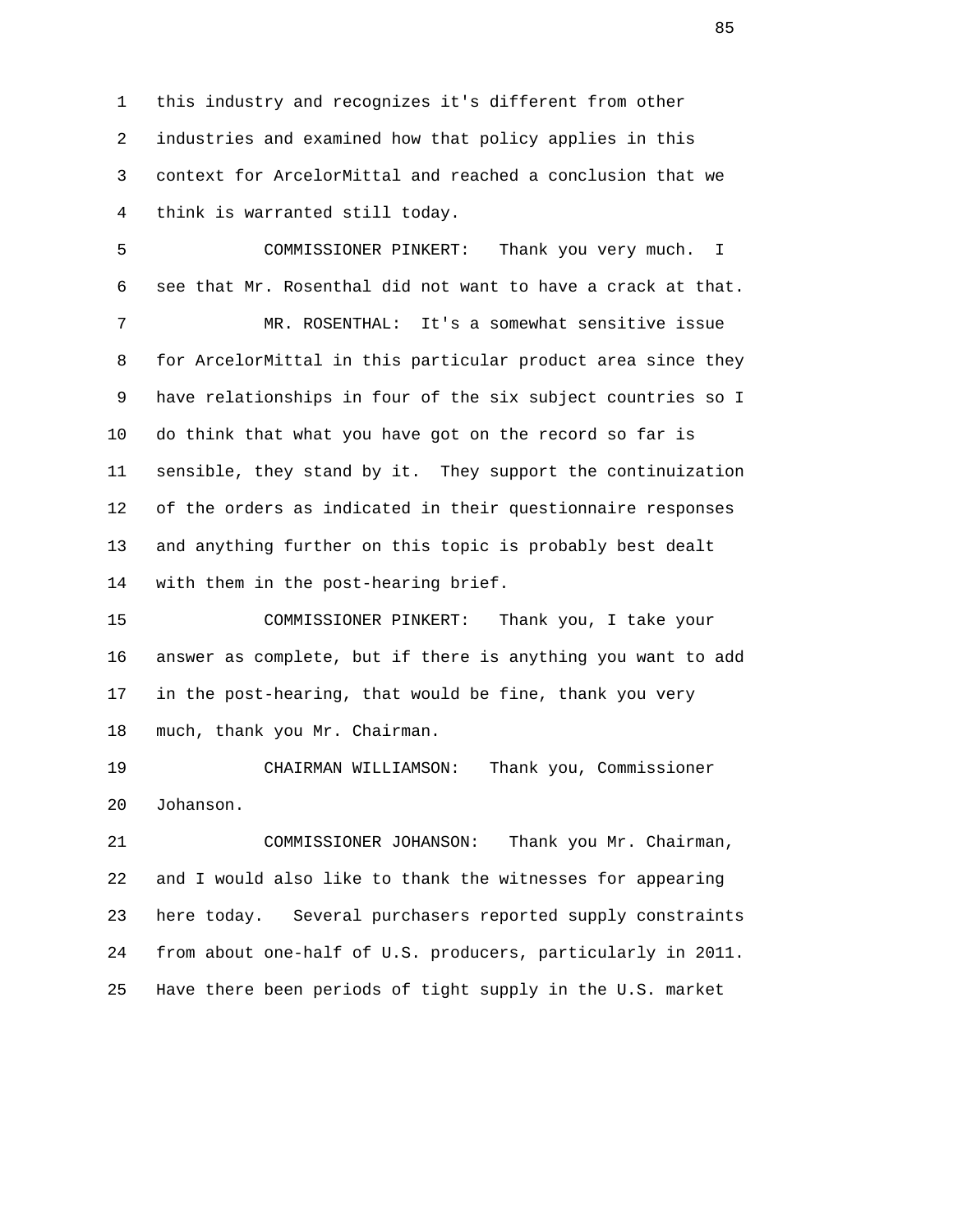1 and if so, what has caused that, what has the effect of that 2 been?

 3 MR. KERKVLIET: This is Jim Kerkvliet from 4 Gerdau. You know when you look over the manufacturing 5 process of making steel, there is going to be probably 6 opportunity -- short periods of opportunity where there 7 could be an outage at a mill with a caster, a furnace or 8 something like that. But because of the network that we 9 have in serving the marketplace, we have redundancy that we 10 can help to ensure that there is continuity of supply.

 11 The other thing that I would say relative to it 12 is if you look at that period 2010-2011 and then you go 13 forward if there are shortages that apply, it is interesting 14 that the import market share continues to grow. All right, 15 so there hasn't been a lack of supply, there hasn't been a 16 true need for imports, but the imports have continued to 17 come in and basically on one condition and that's been 18 price.

 19 MR. STIRNAMAN: Vic Stirnaman at Keystone. I can 20 tell you that for the past several years beyond my memory as 21 I sit here today, I can't remember a time when we were not 22 able to fulfill all of our customer's demands, not only 23 their demand, but also from a delivery perspective.

 24 MR. NYSTROM: Erick Nystrom from Nucor. A 25 comment I would add is there are from time-to-time as Mr.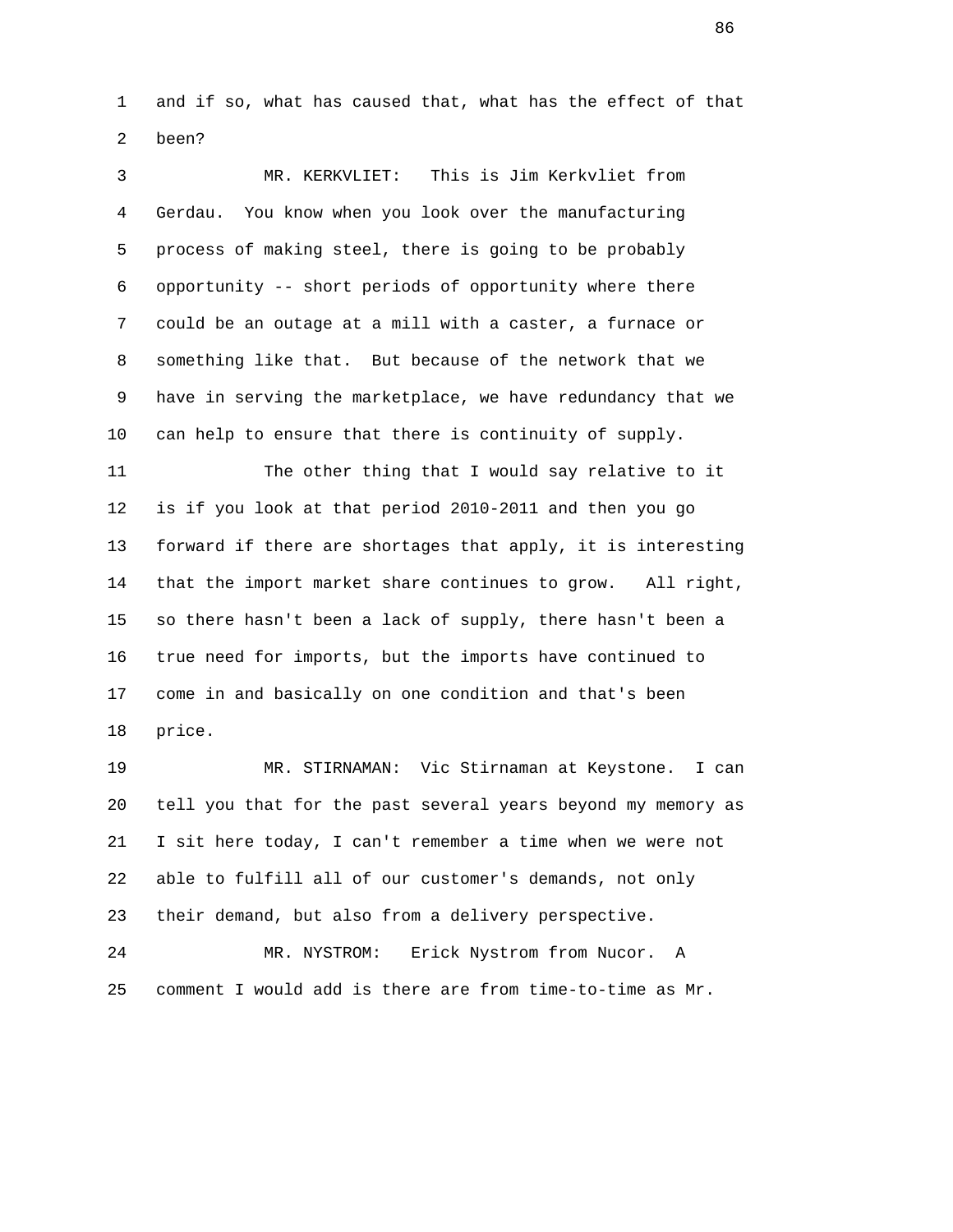1 Kerkvliet mentioned, maybe regional availability concerns 2 with particular events, but the domestic industry has a 3 whole would have the capacity and certainly I think it's 4 more about being able to get the price delivered into a 5 specific local region that maybe people haven't been always 6 happy with because it might have had to ship a little 7 further, whether that be domestically or so forth.

 8 MR. ASHBY: This is Steve Ashby from Evraz. We 9 have had plenty of capacity, we are not constrained in any 10 way. We have the ability to -- we are now at three crews. 11 Sometimes they are not even working at 40 hours a week, even 12 during this year, so we have the capacity to add on to the 13 crews that we presently have, and we certainly have the 14 capacity to add on a fourth crew, if necessary.

 15 MS. BECK: Commissioner Johanson this is Gina 16 Beck of GES and if I can also just add, I think it's telling 17 looking at the capacity utilization figure in your staff 18 report, how much excess capacity this industry does have to 19 serve the U.S. market.

 20 COMMISSIONER JOHANSON: Thank you for your 21 responses. When, looking at lower U.S. apparent consumer 22 over the period of review -- over the period of the second 23 review, as compared to both the period of investigation and 24 the last review, how much of that was caused by increased 25 imports of downstream products?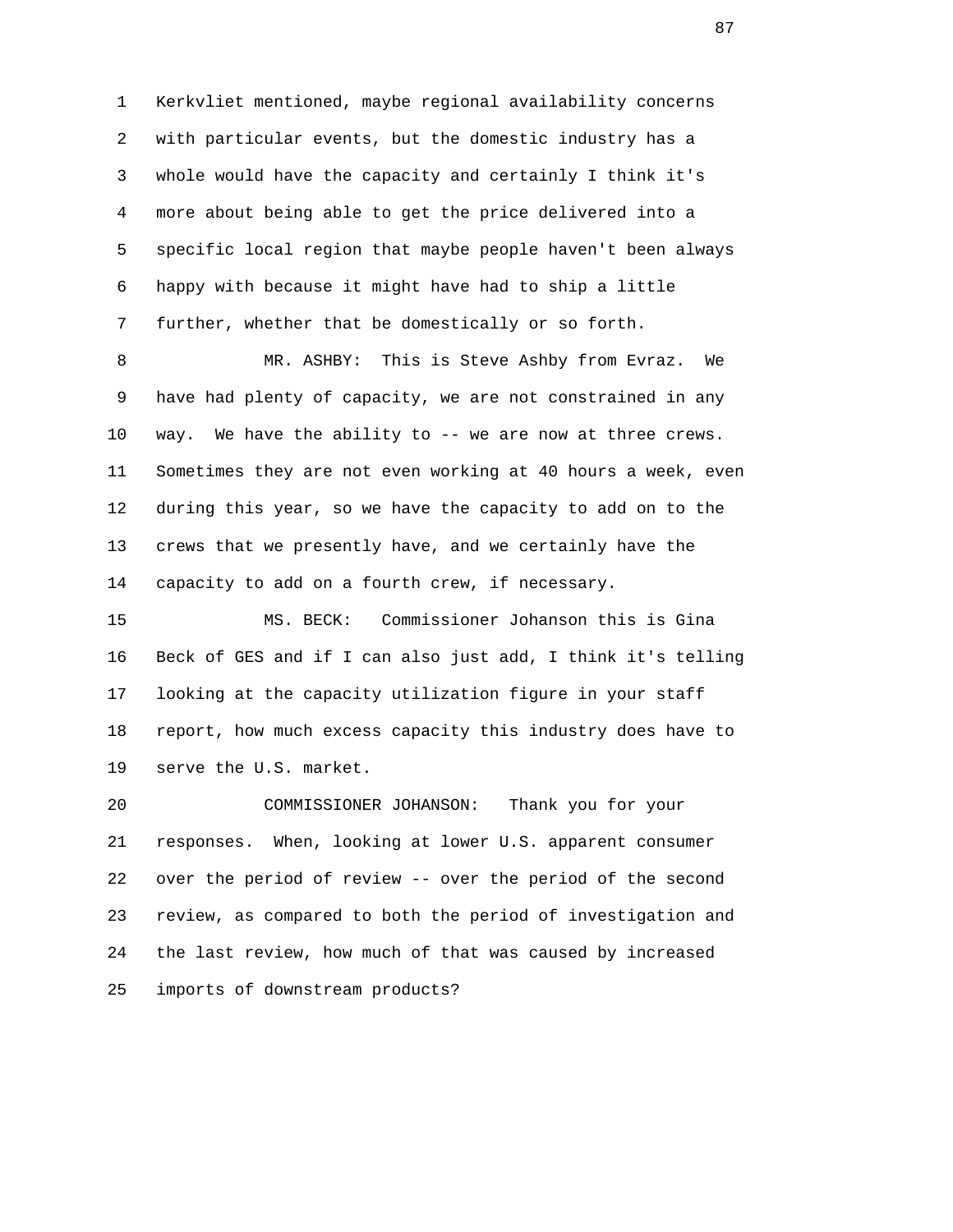1 MR. KERKVLIET: Jim Kerkvliet from Gerdau. I 2 think we would have to go back and look at the data 3 specifically to give you a really detailed answer on it. 4 The one thing that I looked at from the market overall, and 5 it was interesting, I was kind of reading through some of 6 the pre-hearing briefs from some of the respondents is that 7 the market is growing so great and we shouldn't have any 8 worries.

 9 If you look at the first period of review and 10 what the construction put in place was and what is in the 11 second period of review, it is about 34% less than what it 12 was in that first five year review and what it is now, or 13 this second five year review, it is about 34% less of 14 billions of dollars of construction put in place.

 15 So I believe part of the consumption overall, has 16 really just been because of two things -- that the market 17 hasn't grown where we would have hoped it would grow and two 18 -- for the domestic standpoint, any growth that has come has 19 been at the expense of the domestic industry and has been at 20 the benefit of the importers.

 21 If you look at what's happened from 2011 to the 22 first quarter of 2014, if I look at my numbers, the import 23 market share in 2011 was 24%. If you look at 2013, it was 24 32% and if you look at the first quarter of 2014, the 25 numbers that just came out through the SIMA was over 40%.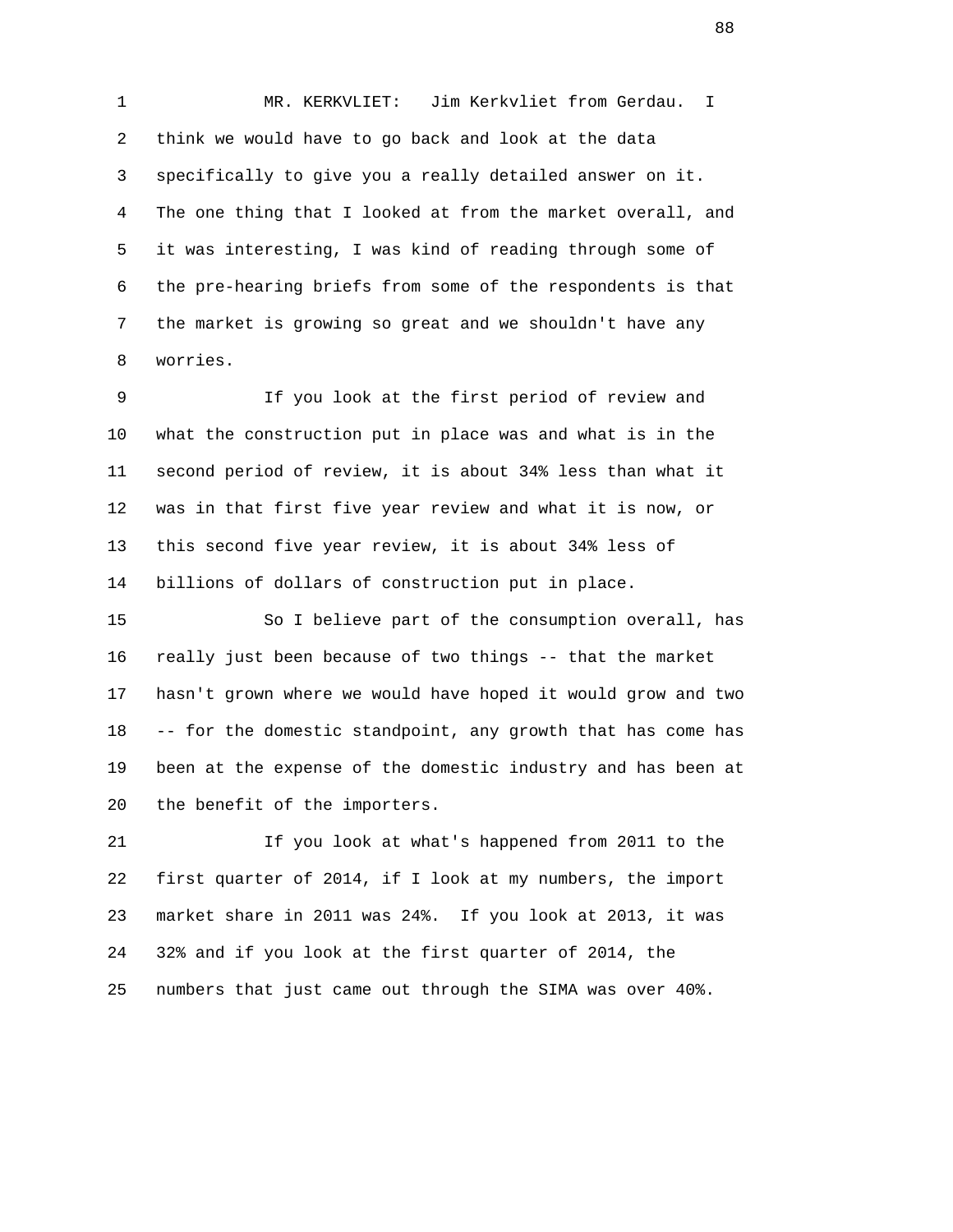1 So any growth that we have seen which has been halting has 2 been not at the benefit of the domestic industry, it has 3 been at the benefit of the importers that have come into the 4 United States market.

 5 COMMISSIONER JOHANSON: Thank you for your 6 response. This is a question for Mr. Nystrom and Mr. 7 Kerkvliet as well, you both addressed this in your 8 statements earlier. Discussing the 4.75 wire rod, why have 9 no U.S. purchasers requested this product? Or requested 10 that you all produce this product?

 11 MR. NYSTROM: We do not produce it and as why 12 they haven't requested it, I don't -- I can't speculate as 13 to why they would or would not. One thing I would add is 14 that again, primarily wire rod is transacted based on price, 15 and I think if they found a way to buy any diameter at a 16 lower price that could work for their application, then they 17 might be interested.

 18 But again, there is a cost associated with that. 19 So as to why we haven't been asked, I really don't know.

 20 MR. GOETTL: This is Ed Goettl from Gerdau. I 21 would say that the reason it hasn't been asked for is that 22 ultimately it is not necessary for them to make the wire 23 products that they produce.

 24 COMMISSIONER JOHANSON: At least it seems that 25 there would be a market for this if it is indeed being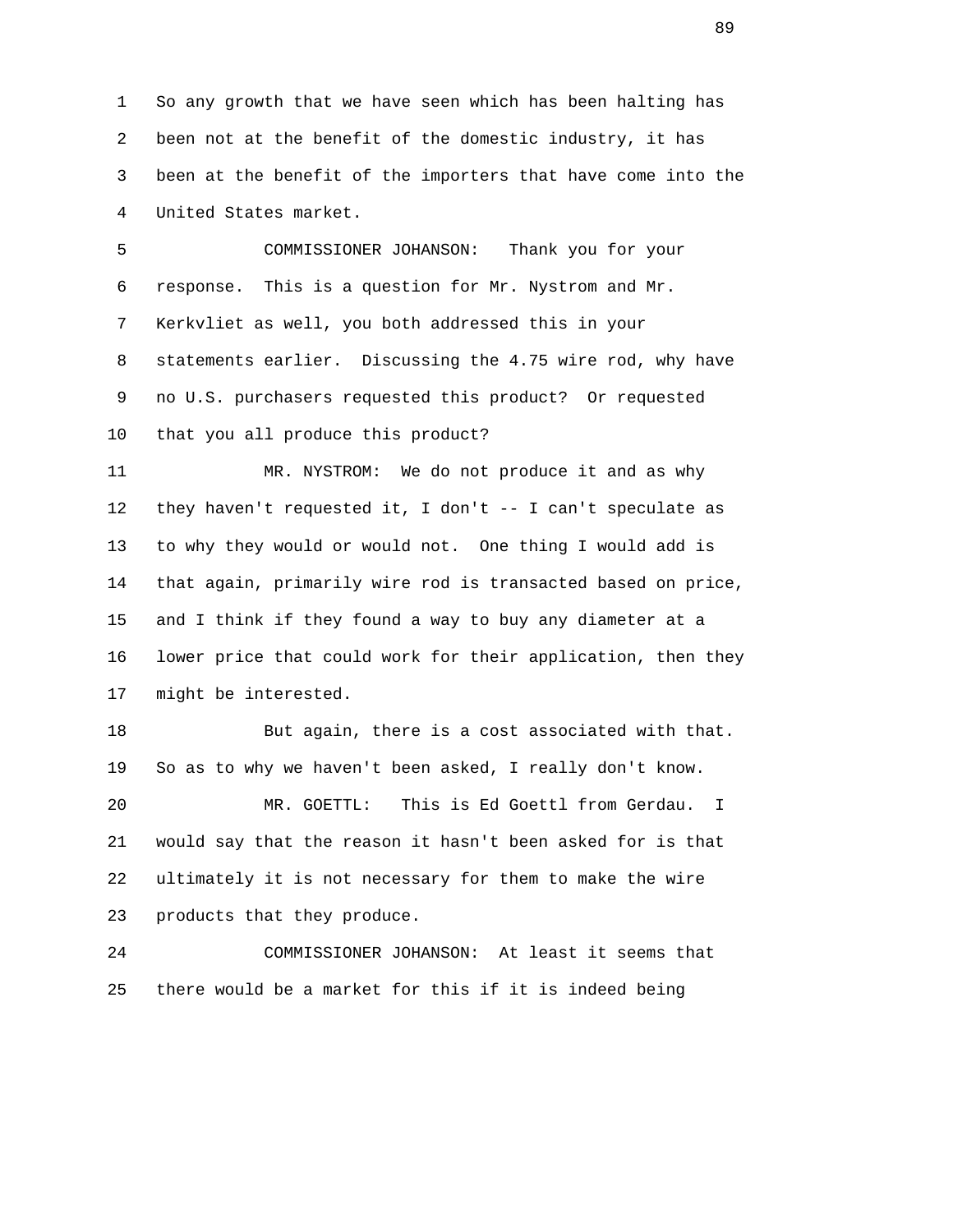1 imported from Mexico?

 2 MR. GOETTL: There is a market and it's with 5.5 3 millimeter. As the other side has said, the 4.75 is a 4 replacement for 5.5 millimeter, so when we are talking to 5 our customers for the products that they are making they can 6 use our 5.5 millimeter. To invest in a 4.75 and then get a 7 lower return, it just doesn't make business sense for us. 8 MR. STIRNAMAN: Vic Stirnaman again from 9 Keystone. During the period when the 4.75 was readily 10 available, our customers were more than happy to buy 5.5 at 11 the same price they could buy the 4.75 and in fact would 12 have preferred it. They would have preferred the domestic 13 product at 5.5 if they could get it at the same price, as an 14 import at 4.75. 15 MR. ROSENTHAL: Commissioner Johanson again, I 16 think the important point is that there is nothing special 17 about this product. It is a slightly lower diameter, the

 18 reason why it was selling by Deacero was because it was 19 being offered for a lower price, it's not that customers 20 demand it or needed this particular dimension. If you can 21 get this dimension, one would expect it would normally be 22 offered at a higher price, at a premium, because it costs 23 more to produce.

 24 That's how the Canadians sold the product. 25 There's one company in Canada who has sold the 4.75 product.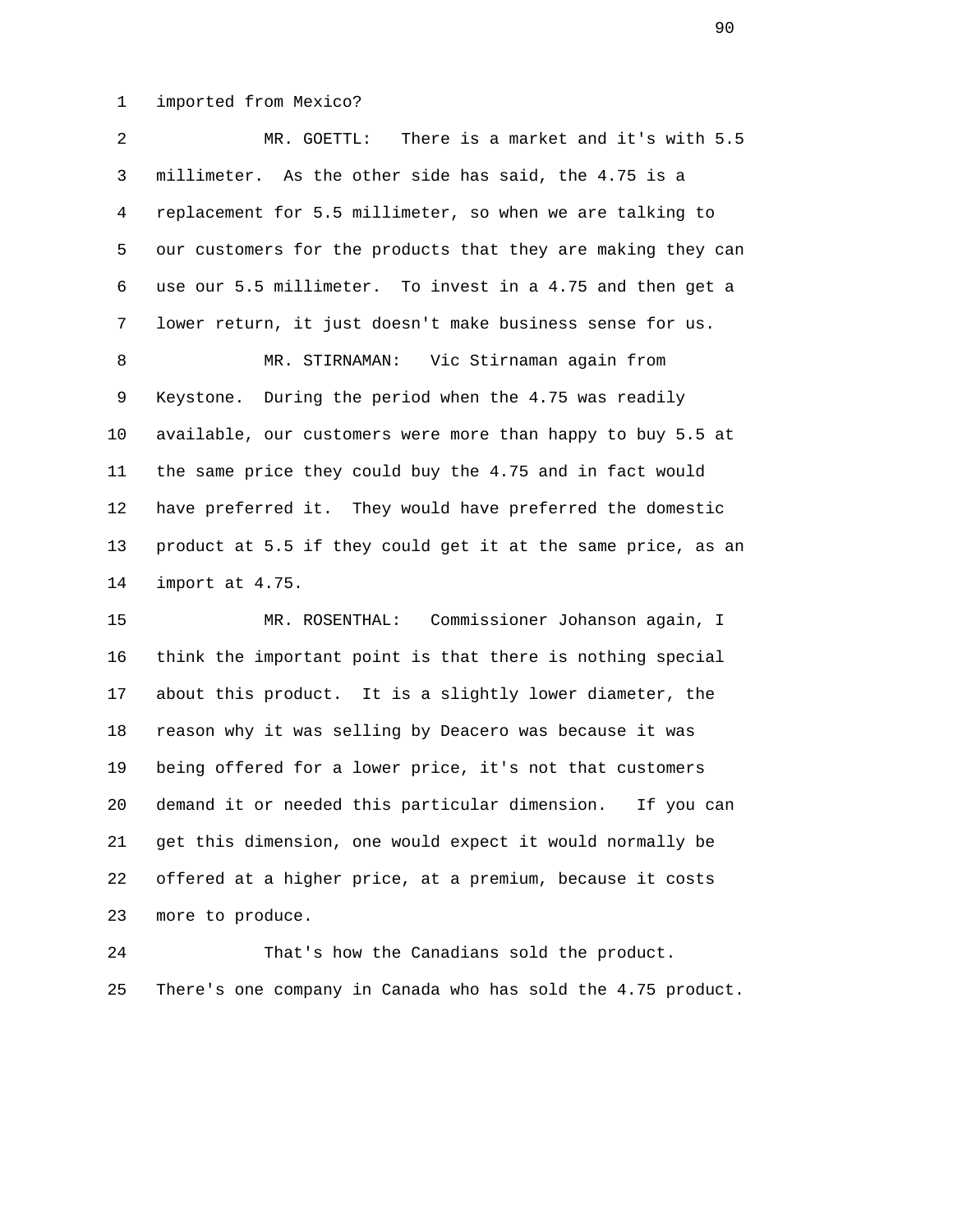1 They commanded a premium for that because it costs more to 2 produce. The opposite occurred here and so the customer is 3 not going to go to Gerdau or a domestic producer and say, 4 "we want this product and we want you to be willing to pay 5 less for it," that's not a realistic expectation. 6 COMMISSIONER JOHANSON: Yes Mr. Price?

 7 MR. PRICE: Alan Price, Wiley Rein. So a couple 8 punitive points -- first of all the 4.75 was simply a scheme 9 substitute for circumvention. It was not a complement, did 10 not create a new market, it is a more expensive product to 11 produce.

 12 Second, revoke this order Deacero on Mexico and 13 we think Deacero will end up selling a lot of 5.5 millimeter 14 rod, because frankly it is just less expensive to produce 15 the 4.75 is essentially a convenience to try to work around 16 the order which they were accelerating into the market very 17 quickly until commerce essentially put an end to it.

 18 And third, just to sort of hit a couple of other 19 points, when you look at Deacero -- just yesterday commerce 20 found 20.59% dumping margins on rebar with critical 21 circumstance of substantial surges of imports. They have 22 massive excess capacity, often on complementary plants that 23 essentially can product shift, right now.

 24 So I think we see their desire and need to sell 25 in the U.S. market and I think if you look at that record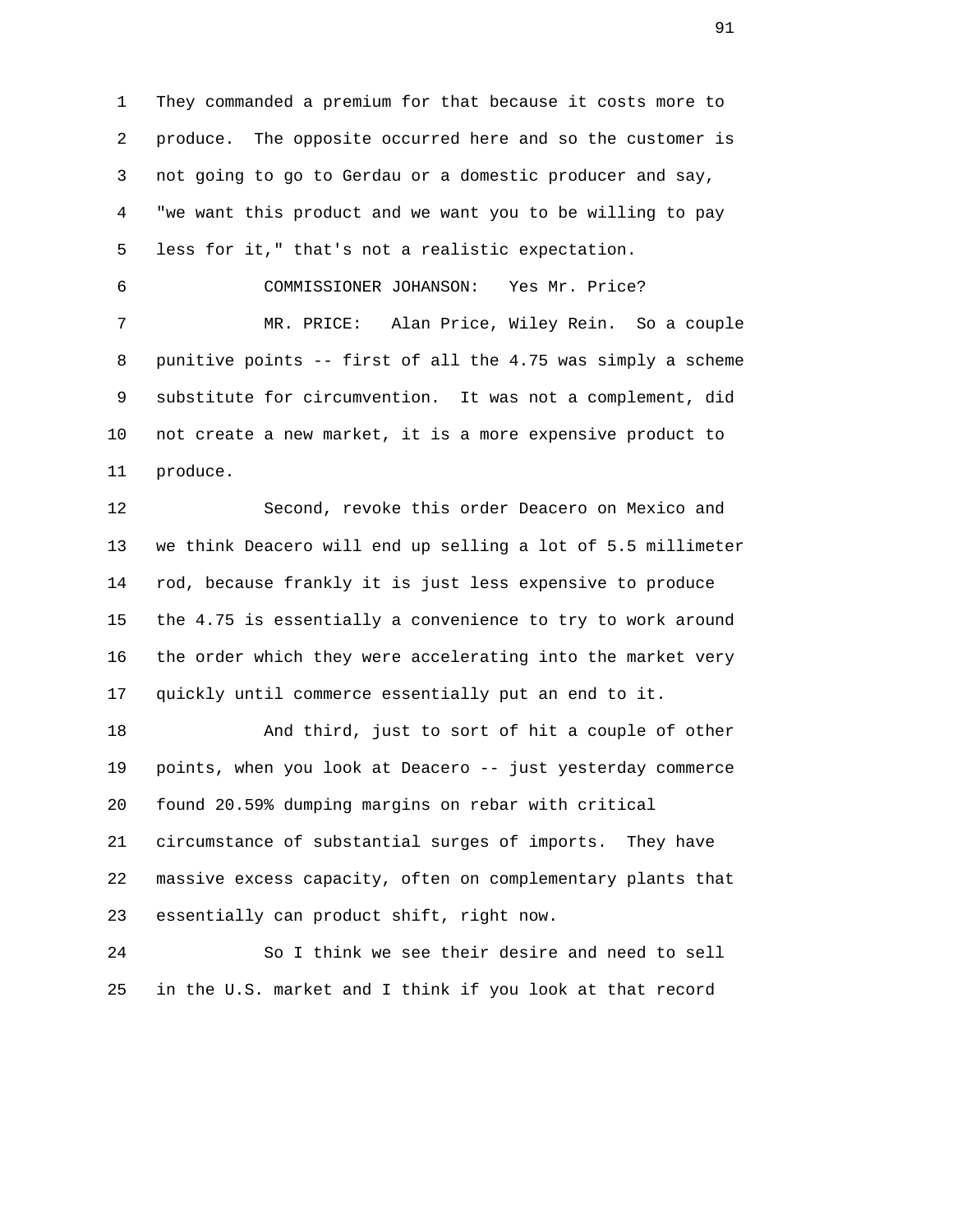1 you can see an underselling record, which was 2 extraordinarily and very much like the underselling record 3 in this investigation and so there is just a tremendous 4 amount of underselling and this is not the first instance of 5 circumvention with a company affiliated with Deacero.

 6 So that I think there was a case on PC strand 7 that Mr. Rosenthal was probably, and Ms. Cannon was probably 8 involved in, with a company owned by Deacero was essentially 9 tried circumventing an order by running it through a 10 galvanizing line, but not really galvanizing the product in 11 essence to commercial standards, to try to work around an 12 order.

 13 We see a lot of schemes by companies that -- and 14 a lot of efforts to try to sell large volumes in the U.S. 15 market and this market is a market they desperately seek and 16 want.

 17 COMMISSIONER JOHANSON: Thank you, my time is 18 about expired, but I am going to follow-up just for a 19 second, or a for a minute or so Mr. Chairman and other 20 Commissioners. I was thinking about this investigation this 21 morning while I was driving to work. I went to the 22 dry-cleaners and I saw wire rod while I was there, some type 23 of wire rod in the coat hangers we all have, I have probably 24 a hundred or two hundred of those in my house, right, and I 25 like to recycle them but I don't always get around to doing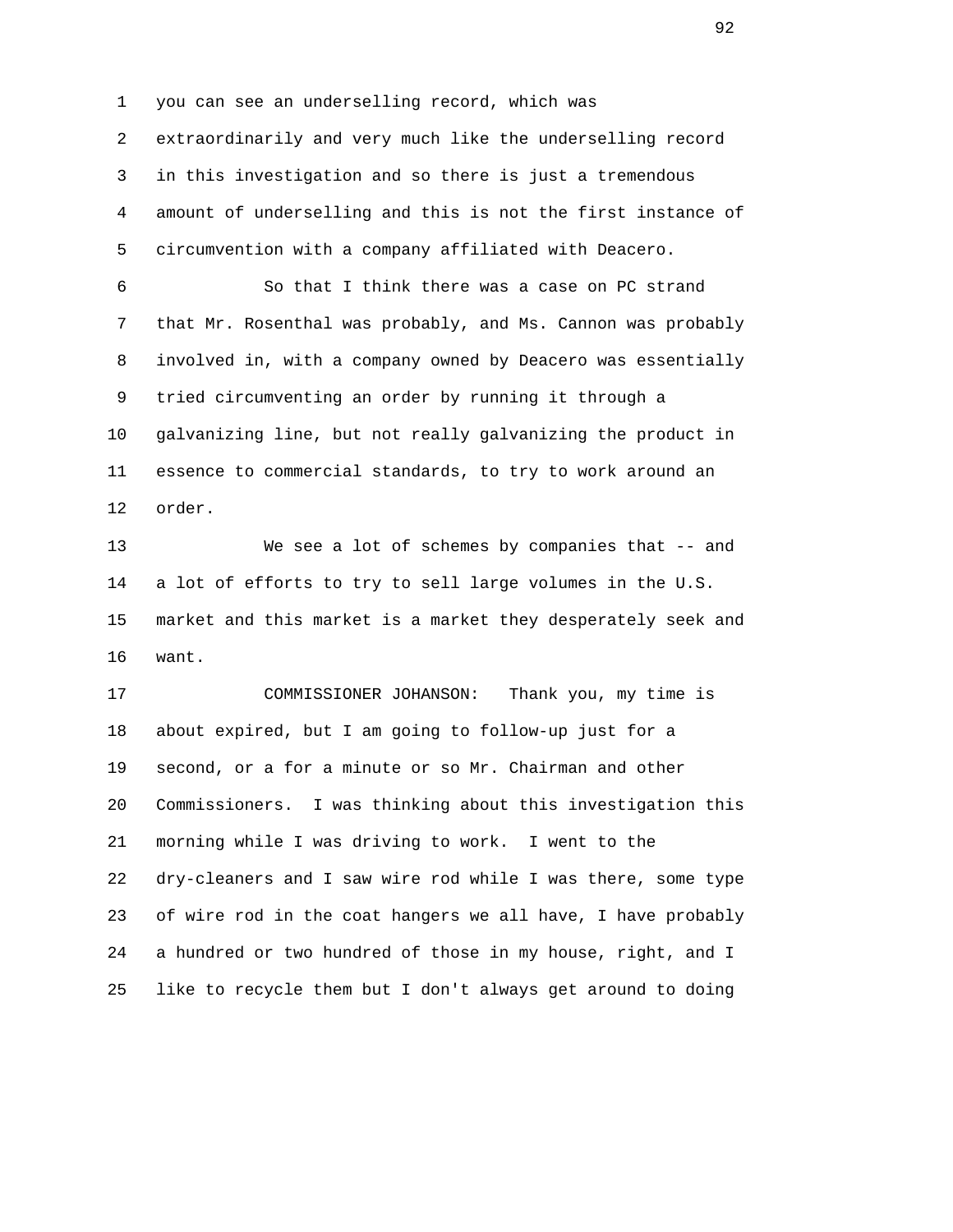1 it.

 2 If, I don't know what dimension that would be, 3 but that is one product I can think of because I see it all 4 the time. Let's say a coat hanger producer was using 5 5 diameter, millimeter wire rod, how difficult would it be for 6 that company to use 4.75? In other words, how 7 interchangeable are these products? I know that you all 8 have addressed it somewhat today, but if you could go 9 further into it? Hopefully using my example of the coat 10 hangers so I can visualize this, thank you. 11 MR. ASHBY: Steve Ashby at Evraz. I think it's

 12 important to note that we used to sell over 100,000 tons of 13 wire rod to the hanger industry. There is only one hanger 14 producer left in the United States, just one. And there's 15 reasons for that, because of imports.

 16 So the reason your hanger scenario was quite 17 interesting to me, because it was a big product market that 18 we used to serve. Could they use 4.75? They could. They 19 buy all 5.5 millimeter, I can tell you that. It was all 5.5 20 1008, 1006 product and this would simply be a substitution 21 at a lower price.

 22 COMMISSIONER JOHANSON: How difficult would it 23 be for them to utilize the 4.75?

 24 MR. ASHBY: I'm sure they could utilize it for 25 their products.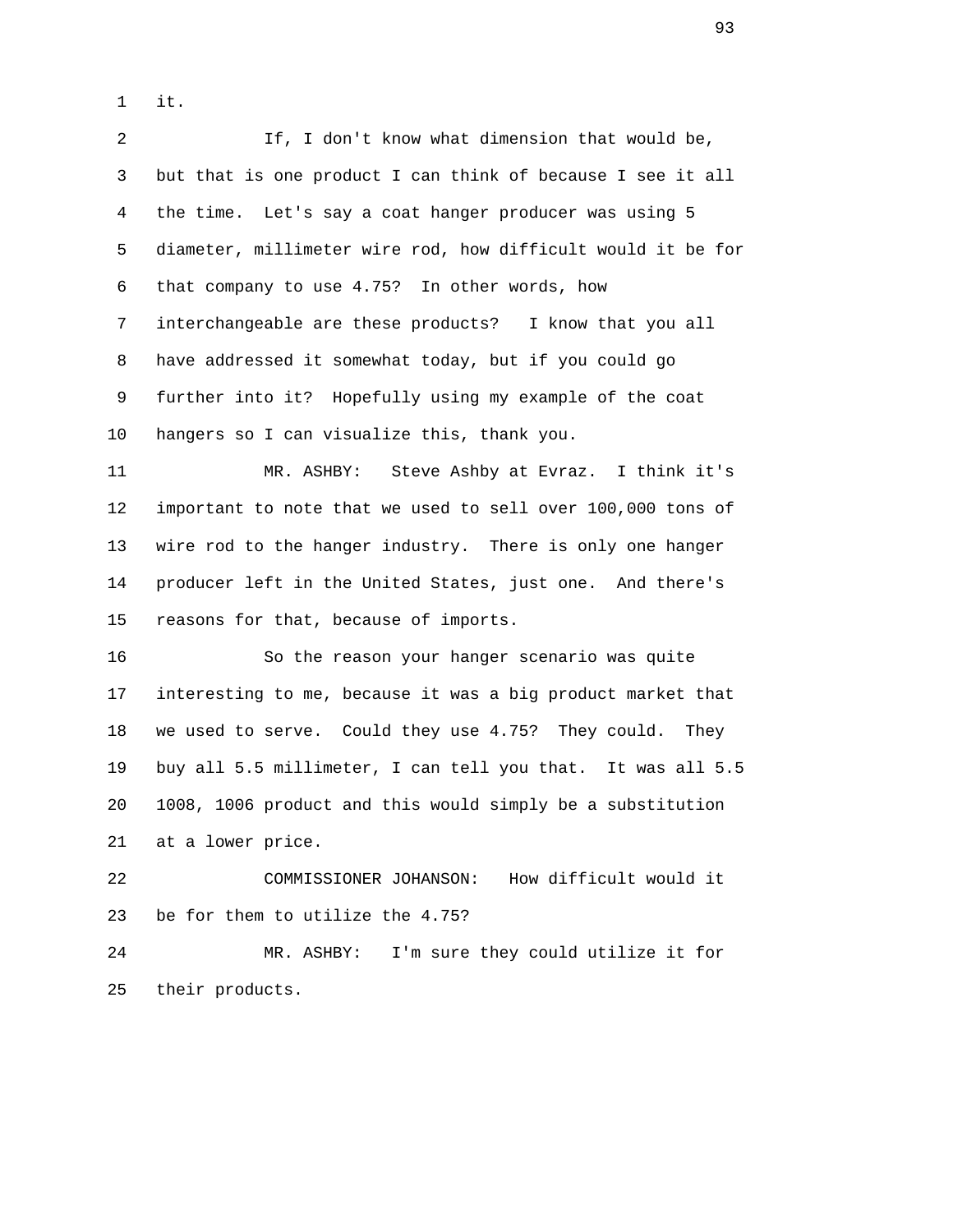1 COMMISSIONER JOHANSON: Okay, we're quite from 2 the coat hanger industry here, so.

 3 MR. KERKVLIET: This is Jim Kerkvliet from 4 Gerdau. Again, that coat hanger is probably to a .091, it's 5 a 13-gauge. So that practice was set up using 5.5 6 millimeter. It can be changed and used 4.75 millimeter. 7 The only thing difference would be between the 4.75 8 millimeter and the 5.5 and the drafting pattern is it is 9 going to be very minimal and really what is the indicator of 10 why it is 4.75 versus 5.5 is purely the price, purely the 11 price.

 12 MR. LUBERDA: Commissioner Johanson if I can 13 make a two-second point, it is just that the -- we are not 14 saying that there is absolutely no user in the United States 15 who has decided that I really, really want 4.75 for what it, 16 the character gives me. Obviously somebody was paying the 17 Canadian producer a premium for its products, so somebody 18 thinks it's useful, but it's not the majority of the market. 19 A vast majority of tonnage that was coming in, there was 20 huge volumes that those people were not buying for 21 character, they are buying for its price.

 22 COMMISSIONER JOHANSON: All right, thank you for 23 your responses.

 24 CHAIRMAN WILLIAMSON: Thank you, Commissioner 25 Kieff?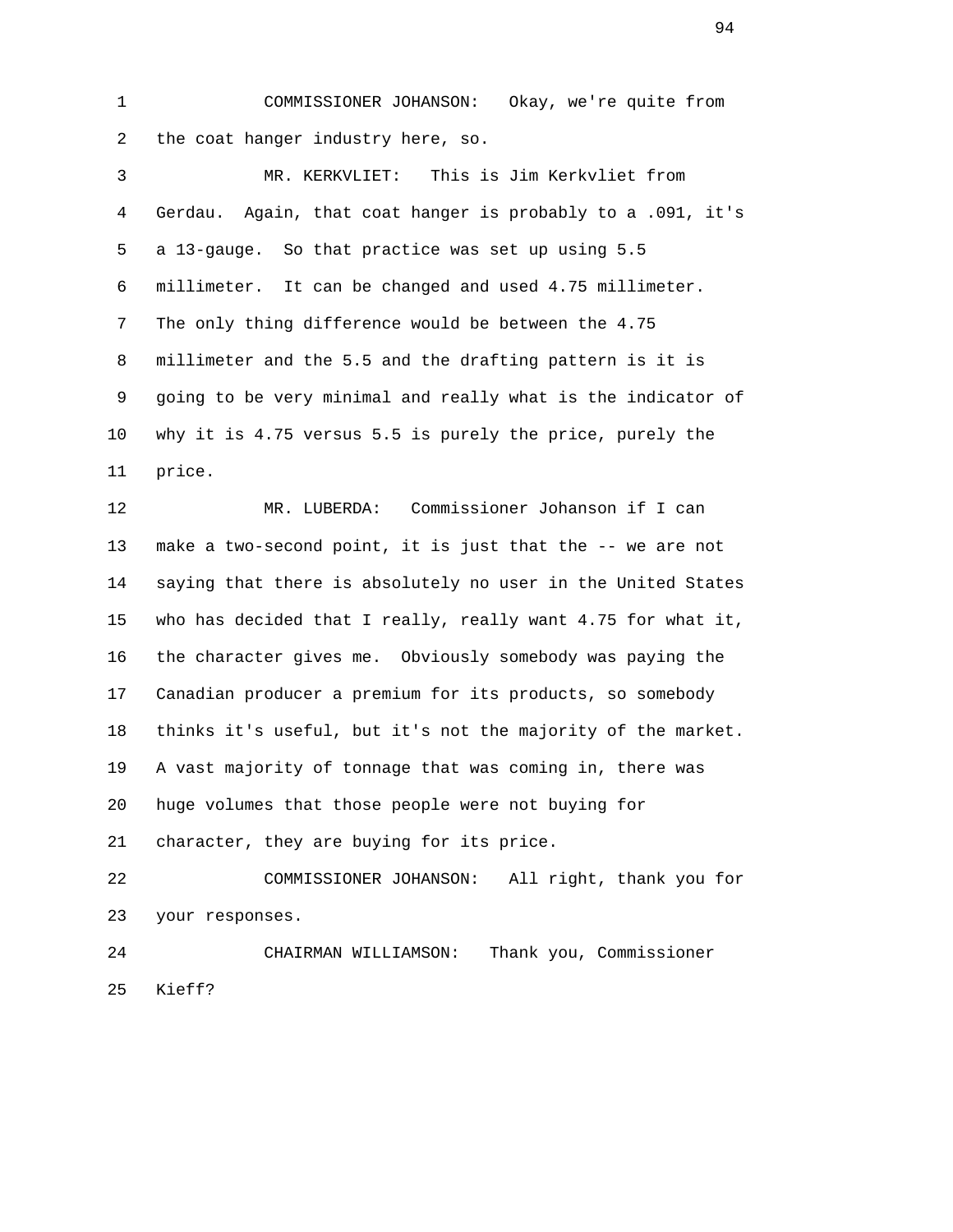1 COMMISSIONER KIEFF: Thank you very much. So -- 2 3 CHAIRMAN WILLIAMSON: Commissioner Broadbent, 4 sorry. You can have a turn too, Commissioner Broadbent, 5 sorry. 6 COMMISSIONER BROADBENT: In terms of the 7 projection we have to make on potential increase in volumes

> 8 if the order was revoked, maybe sort of you can give me a 9 sense of what a significant increase would be. Would it be 10 the level, if you returned to the levels of imports in 1999 11 or to increase some other level, I mean how much would be 12 significant if volumes increased and the order was revoked, 13 and volumes increased?

 14 MR. NYSTROM: Eric Nystrom at Nucor and certainly 15 I can foresee a scenario where you would have a couple 16 hundred thousand tons coming in and perhaps just as 17 importantly at very low prices, so it would definitely be 18 very impactful for the market.

 19 MR. STIRNAMAN: Vic Stirnaman at Keystone, again. 20 I think almost any amount would prove to be significant. In 21 our business, as other people here on our group today have 22 testified, and managed their production, we do that by 23 taking weeks out to manage our inventories with demand. We 24 did that through 2013 and as recently as a week this month. 25 We have had our melt shop and rod mill down because of lack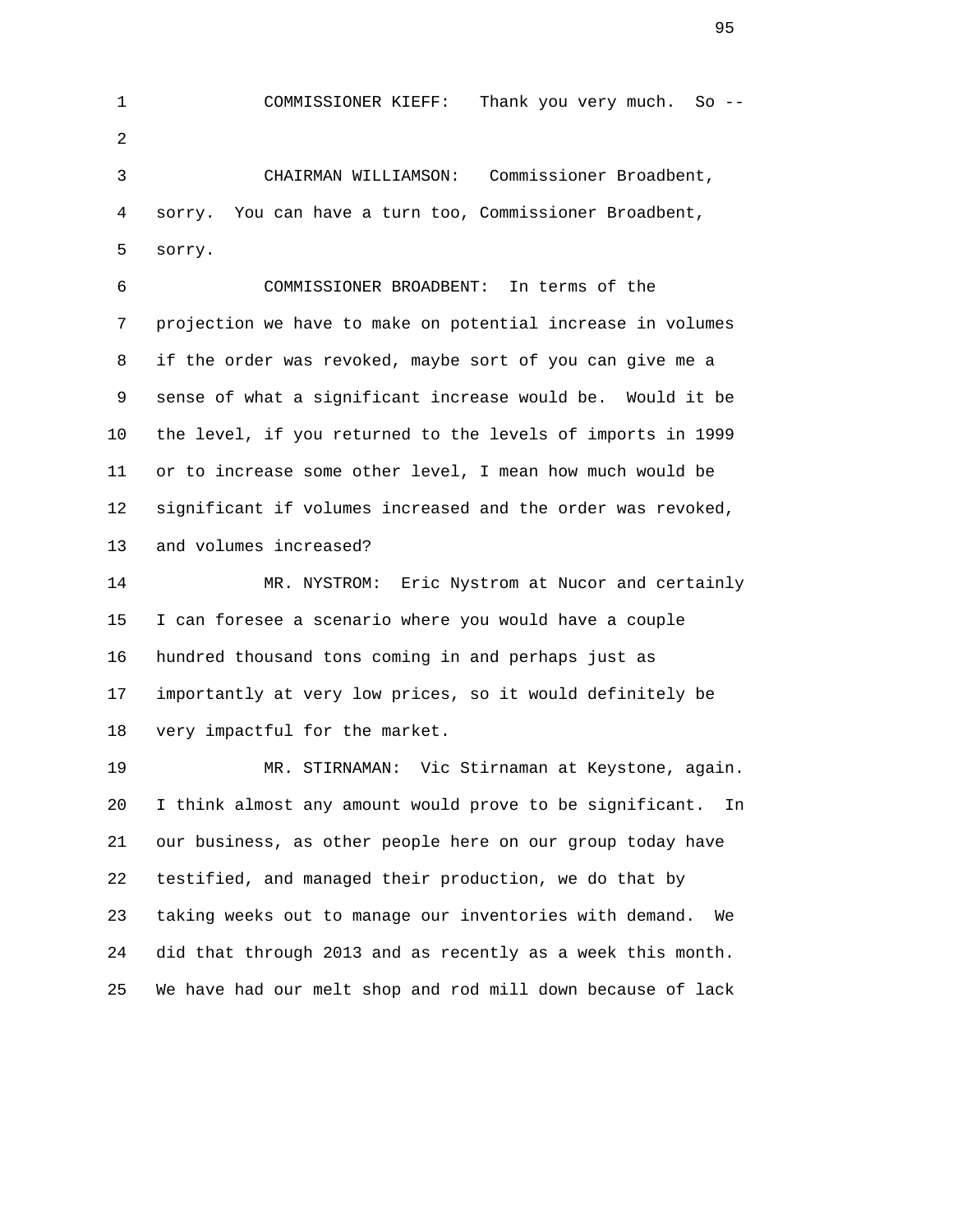1 of demand.

 2 MR. ROSENTHAL: Commissioner Broadbent, if I 3 might, one of the difficulties, I'm sure you recognize here 4 in answering your question is that if you choose to do what 5 Mr. Nystrom talked about Nucor doing and I think you have 6 heard some of the other producers describe which is, "I am 7 not going to allow the imports to take my market share, I'm 8 not going to allow them to increase their volume because I 9 am going to lower the price so I can maintain my throughput 10 so I don't have to have the lay-offs or the downtime that 11 Mr. Stirnaman just talked about.

 12 Then the volume impact won't be that great, but 13 you will have a tremendously more difficult pricing impact, 14 and that of course will have an impact on the bottom line, 15 so every one of these competitive situations that are faced 16 by the members of the domestic industry, poses a choice 17 between whether you have seen the volume, or take the volume 18 at a lower price.

19 MR. SANDERSON: And if, James Sanderson, 20 Georgetown Steelworkers, there's no doubt if this order was 21 revoked, we feel very strongly that our plant would shut 22 down permanently. We already felt the effects what happened 23 when China started importing their products at a higher 24 volume and right now currently we have over 40 employees and 25 other shifts completely idle, and we don't know if they will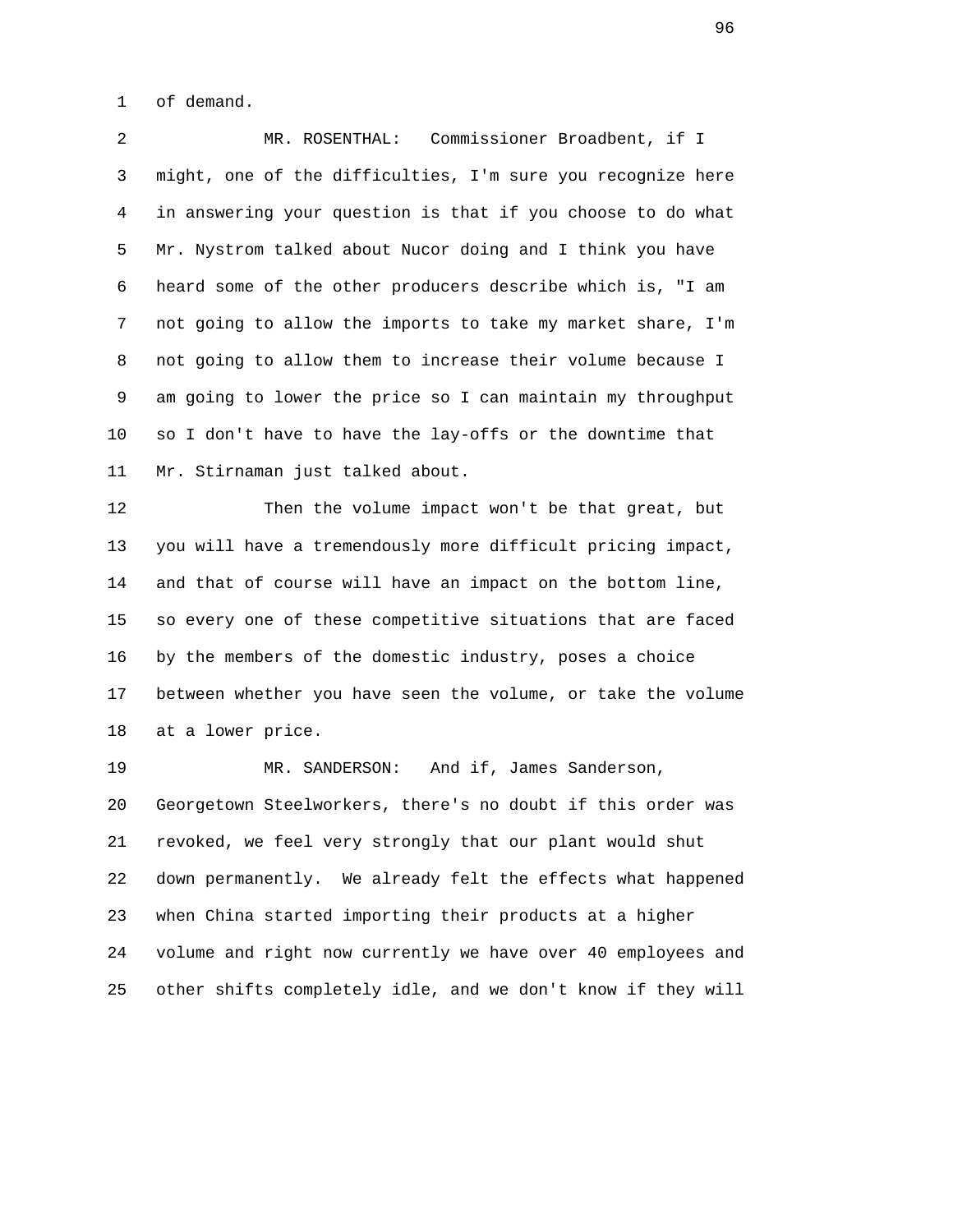1 ever return.

 2 So we have one shift that is completely laid-off 3 not working and only operating two crews, so we would be 4 devastated if this order was revoked.

 5 MS. CANNON: Commissioner Broadbent, I would 6 also refer you to the legislative history of the Trade Act 7 that says when the Commission is looking at significance of 8 volumes, it should look at the facts of specific industries 9 and in particular, should consider where industries are very 10 price sensitive, that a smaller volume of imports can be 11 significant.

 12 And you saw the chart earlier that showed that 35 13 of 36 purchasers said price is very important here and 14 that's how these imports came in last time, so it wouldn't 15 take very much of a volume level to be significant in this 16 context. And yet you also saw the chart showing how much 17 idle capacity there is and how much volume there could be 18 which is way more than enough to be significant in our view. 19 COMMISSIONER BROADBENT: Okay, thank you. 20 MR. PRICE: Alan Price, Wiley Rein. One of the 21 things of relevance here is whether the industry is earning an adequate 22 rate of return and this industry really has not been earning 23 an adequate rate of return. There has been a variety of 24 documents we have given the Commission developed by the OECD 25 and presented there what rates of return the industry needs.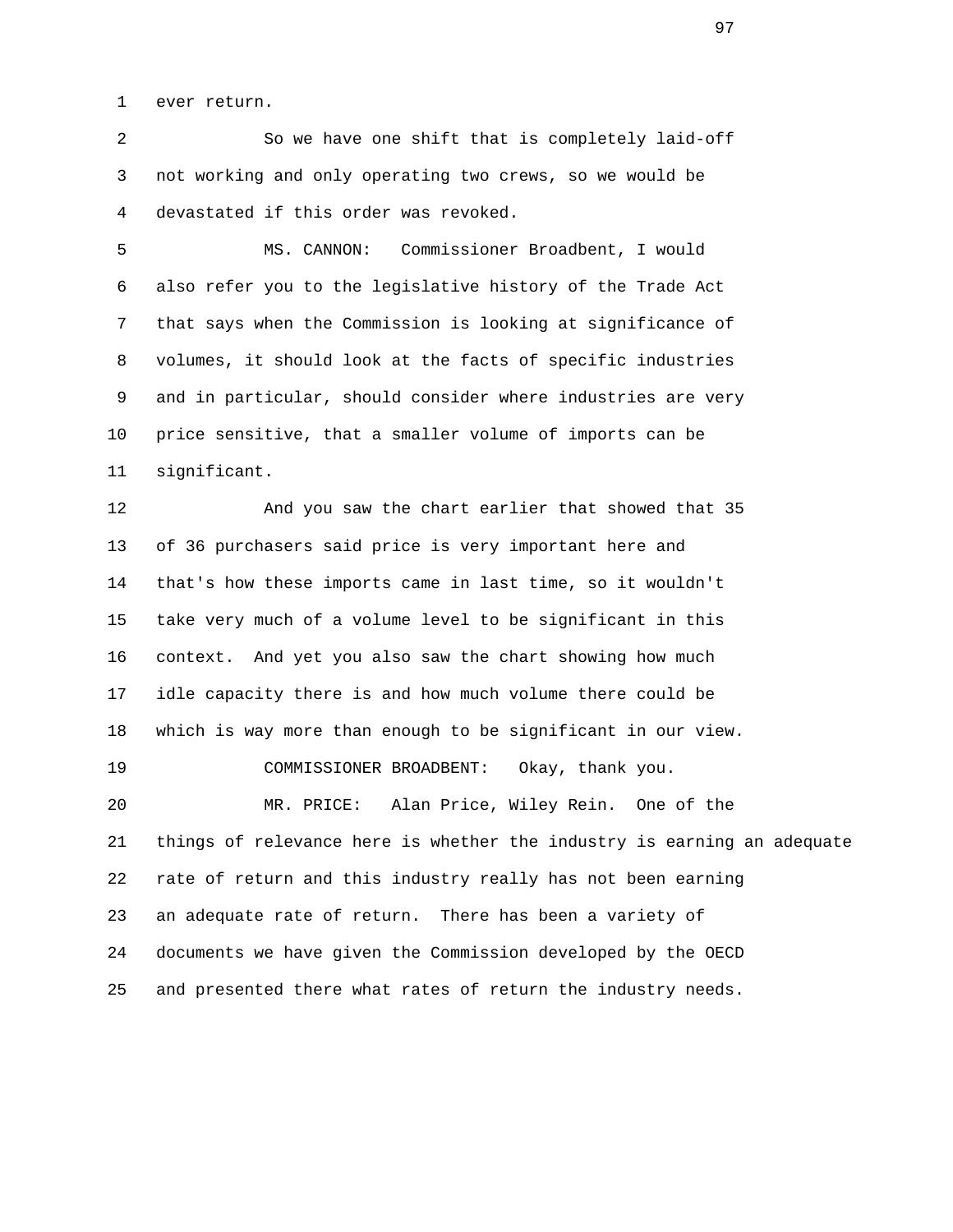1 This industry's rate of return is are incredibly small 2 and declining from the 2008 period beginning, we see 3 depreciable assets from the amount of annual depreciation, 4 sharply to moderately lower in 2013 compared to 2008 which 5 means the industry is not even investing to replace its 6 current assets and is wearing down its assets, even with 7 some limited investment, overall, it continues to decline.

 8 So this is a very vulnerable industry at this 9 point and we know the workers have testified that they are 10 quite vulnerable as Mr. Sanderson has done.

 11 COMMISSIONER BROADBENT: Okay. The witness from 12 Gerdau, Mr. Kerkvliet, I was looking at page 8 of the public 13 slides that Kelley Drye prepared and you gave us -- it shows 14 that Brazil's exports have surged really to the U.S. much 15 more so than other countries. I think from traces of things 16 we know that this isn't really an out of scope product that 17 is in that surge, do you have a sense of what's coming in 18 and whose shipping, is it Gerdau or ArcelorMittal or some 19 other producer in Brazil?

 20 MR. KERKVLIET: Jim Kerkvliet from Gerdau. I 21 honestly don't have the access to that information 22 specifically to say who is the importer of that product to 23 the United States. I would say that from the aspect of what 24 Brazil brings into the United States, if it's coming from 25 Gerdau, the producing unit of Gerdau, of that entity, of our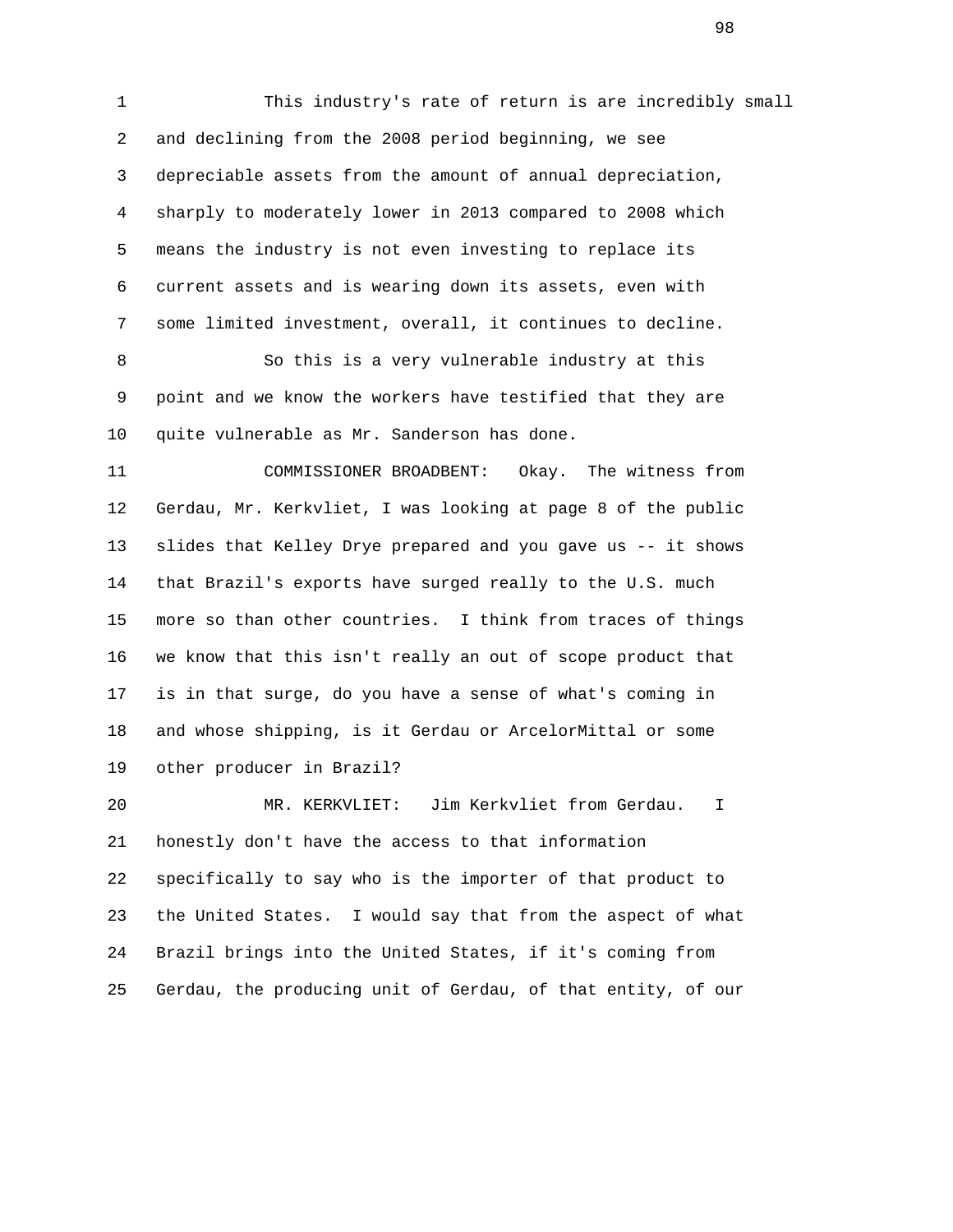1 network of affiliates has responsibility for their 2 commercial activity, so I don't have a sense of on a 3 day-to-day basis of what they are offering, or who they are 4 offering to or what price it is coming in at. 5 We have very little interaction on that. 6 Furthermore, I have absolutely no idea what ArcelorMittal's 7 bring in, so I apologize, I can't answer with any specific 8 details on what's in the specifics on page 8 of the public 9 testimony. 10 COMMISSIONER BROADBENT: Okay, but you don't 11 really have a sense of how the management is making the 12 decision in Gerdau? 13 MR. KERKVLIET: On specifically under entrance 14 of the U.S. market on this product? 15 COMMISSIONER BROADBENT: Yeah. 16 MR. KERKVLIET: I don't. I would assume that 17 they are trying to make sure that they are being responsible 18 in selling the product in an appropriate way as is our 19 culture and our values, but I can't say specifically with 20 any day-to-day knowledge about what they are selling for and 21 who they are selling it to. 22 COMMISSIONER BROADBENT: Okay, thank you. I 23 wanted to look -- this would be either for Mr. Rosenthal or 24 Ms. Cannon. On page 10 of the public handout we are looking

25 at the buy-ins coming from China. The situation in Europe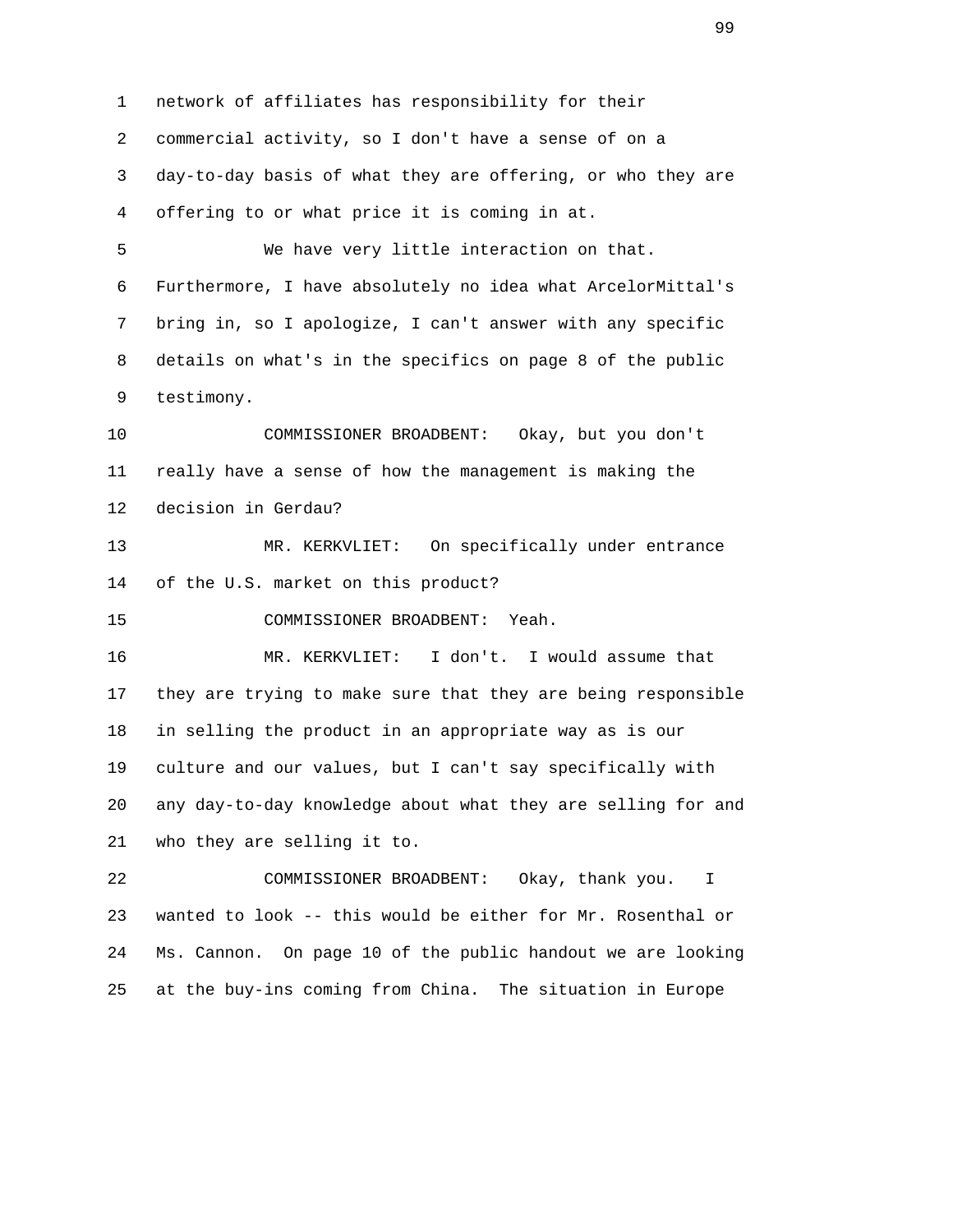1 was that there is a CVD order on those exports from China, 2 is that right?

 3 MR. ROSENTHAL: That's correct. 4 COMMISSIONER BROADBENT: Okay and then are 5 these, so are they getting into Moldova or Ukraine, would 6 you have a sense or does the order cover -- ? 7 MR. ROSENTHAL: We have in our brief and we will 8 make sure we highlight some of the other markets where there 9 are restraints on Chinese exports to those countries. 10 COMMISSIONER BROADBENT: Right. 11 MR. ROSENTHAL: But, as indicated, the Chinese 12 are obviously managing to shift to a lot of tonnage around 13 the world. 14 COMMISSIONER BROADBENT: Okay and then, I wanted 15 to thank Mr. Sanderson for coming and ask the Collier 16 Standard folks in terms of, I guess I'm just curious why 17 ArcelorMittal is not here today in terms of they participate 18 pretty often and are a major player in this case. 19 MR. ROSENTHAL: As I indicated a little earlier 20 in response to the question from Commissioner Pinkert, 21 ArcelorMittal does support the maintenance of these orders, 22 they are neutral on one of the orders, but supportive of 23 maintenance on all the rest and they have a lot of

 24 sensitivities with their relationships around the world and 25 felt that some of these issues are best dealt with in the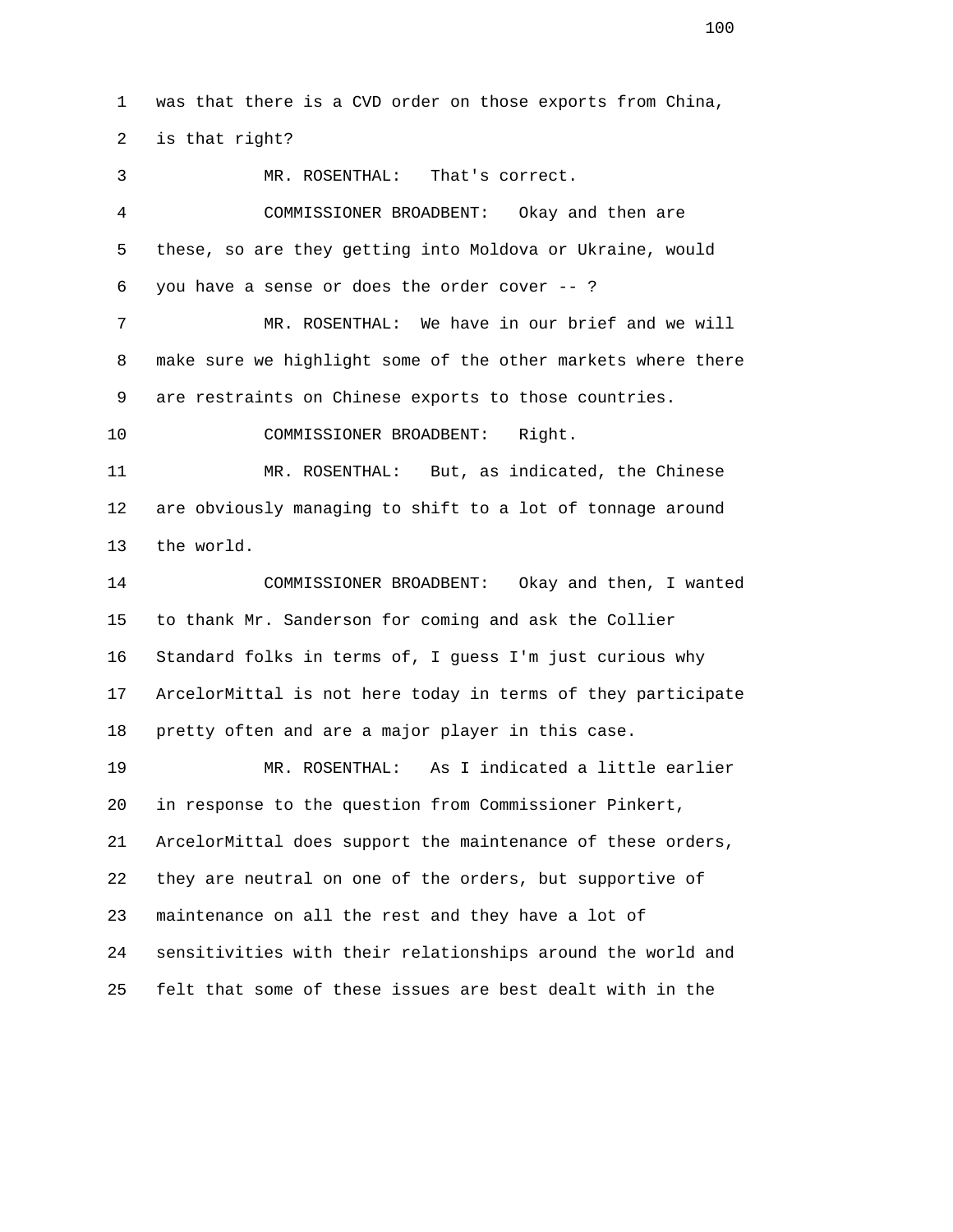1 confidential briefs, to be quite blunt.

 2 MR. PRICE: Alan Price, Wiley Rein. I don't 3 represent ArcelorMittal and don't speak for them, no 4 relationship with ArcelorMittal whatsoever. You know, the 5 Commission has dealt with this ArcelorMittal issue in a 6 variety of different contexts. In the rebar and the wire 7 rod context, the Commission has said ArcelorMittal has very 8 little domestic production and if the orders are lifted 9 would likely increase imports and have an injuries impact on 10 the U.S. industry.

 11 In fact in the first rebar sunset, ArcelorMittal 12 Ukraine, showed up explicitly asking for revocation of the 13 order so they could actually start exporting again to the 14 United States. The position our client has is pretty blunt 15 about it. We don't think -- we think these -- we don't 16 think that ArcelorMittal will restrain itself from exporting 17 if these orders are lifted. We think they have plenty of 18 excess capacity. We believe their U.S. investments are 19 pretty minimal.

 20 The plant that they have in Georgetown which is 21 their principal production facility, has been closed many 22 times in the past and we think that the other plants it has 23 in its portfolio that are subject here would likely shift 24 substantial volumes to the United States and would have very 25 substantial injurious effects.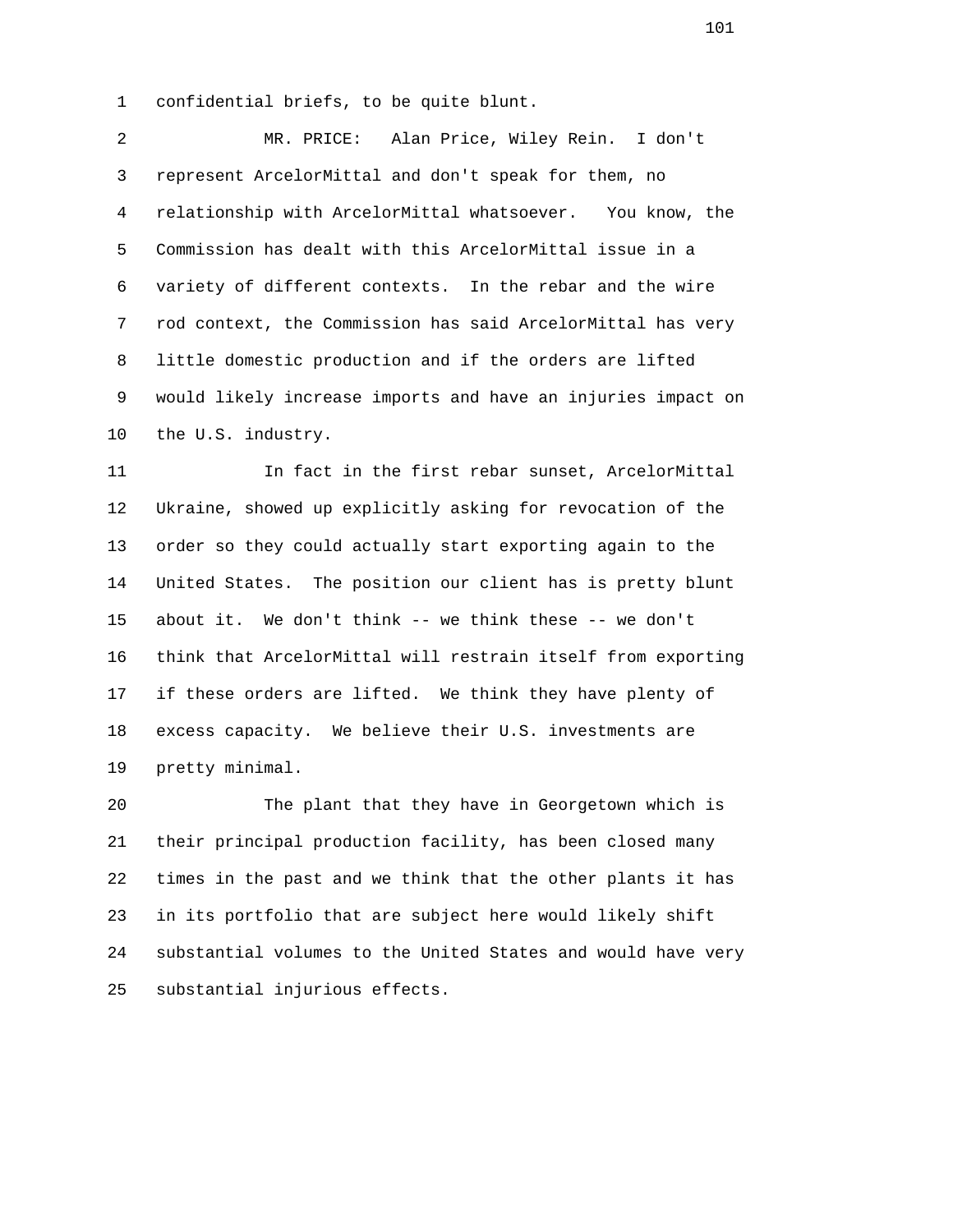1 That's in essence what this Commission found in 2 the last sunset review in this case and we think that there 3 is no reason for a change and it's a matter of what they 4 have found in some of the same rebar cases where the same 5 issues have the same basic structure -- exists. 6 ArcelorMittal's not a large player domestically 7 in long products production. 8 COMMISSIONER BROADBENT: Okay thank you. 9 CHAIRMAN WILLIAMSON: Excuse me, Commissioner 10 Kieff. 11 COMMISSIONER KIEFF: Thank you and apologies 12 again for jumping in before. First if I could, I have a 13 question for the lawyers and maybe a very brief answer here 14 and then if you want to follow-up in the post hearing it 15 would be great, but I imagine the answer is no. Is there 16 any estoppel or other type of preclusion that should apply 17 to the decision, with respect to the decision to peg at 5.5 18 even though well-founded that would somehow preclude us from 19 in effect using the economic effect of this order to 20 seriously consider the 4.75 product? 21 In other words, did you in effect make your 22 choice at the time of the filing and are you in effect bound

 23 by it? I can see the head shaking no, that's what I would 24 have imagined but in the brief post-hearing if you could 25 just give a little bit of authority for that it would be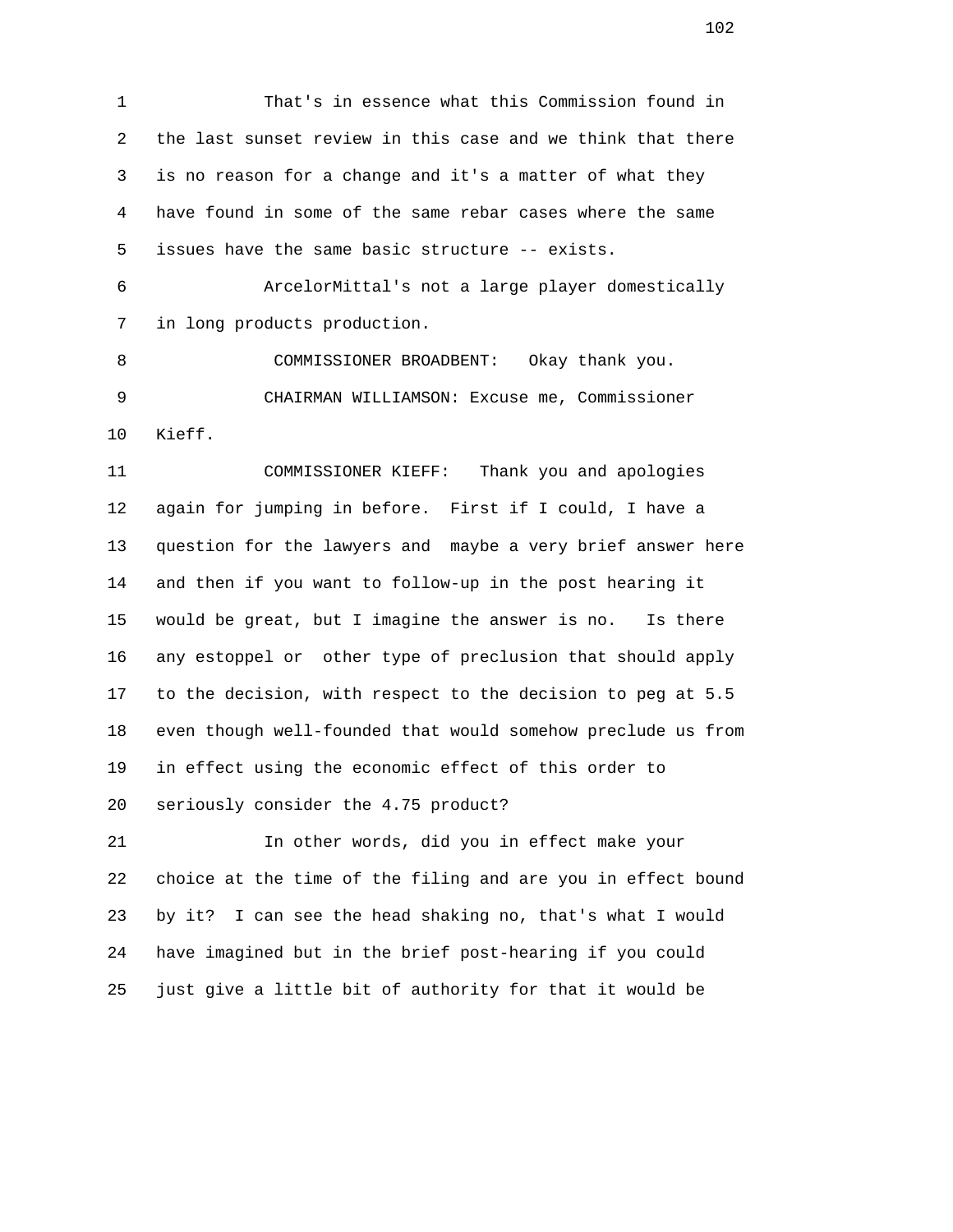1 helpful.

 2 MR. ROSENTHAL: Commissioner Kieff, you are the 3 ultimate optimist, asking a bunch of lawyers for a brief 4 response. (LAUGHTER) I will though, just start off by 5 saying we are really not arguing -- this is not the proper 6 forum for, to decide the question about whether the 5.0 7 threshold, which is really what was in the scope was the 8 proper one or whether there is circumvention or now, that's 9 a commerce decision.

 10 Ultimately the courts are going to resolve that 11 issue. The point that's important is whether -- there is no 12 such thing as estoppel and in fact, there is such a thing as 13 a concept into circumvention law called later developed 14 merchandise, which we are arguing this provision covers and 15 in fact therefore the 4.75 product ought to be a part of the 16 scope of the case.

 17 But whether it is or isn't for this purpose what 18 you need to focus on is does the Deacero 4.75 give you an 19 indication of what they will do if the order is revoked with 20 respect to product that is not in dispute about coverage 21 under this.

 22 COMMISSIONER KIEFF: In other words, you are 23 offering into evidence the speed with which they can supply 24 any particular product?

25 MR. ROSENTHAL: Yes, and as one of the industry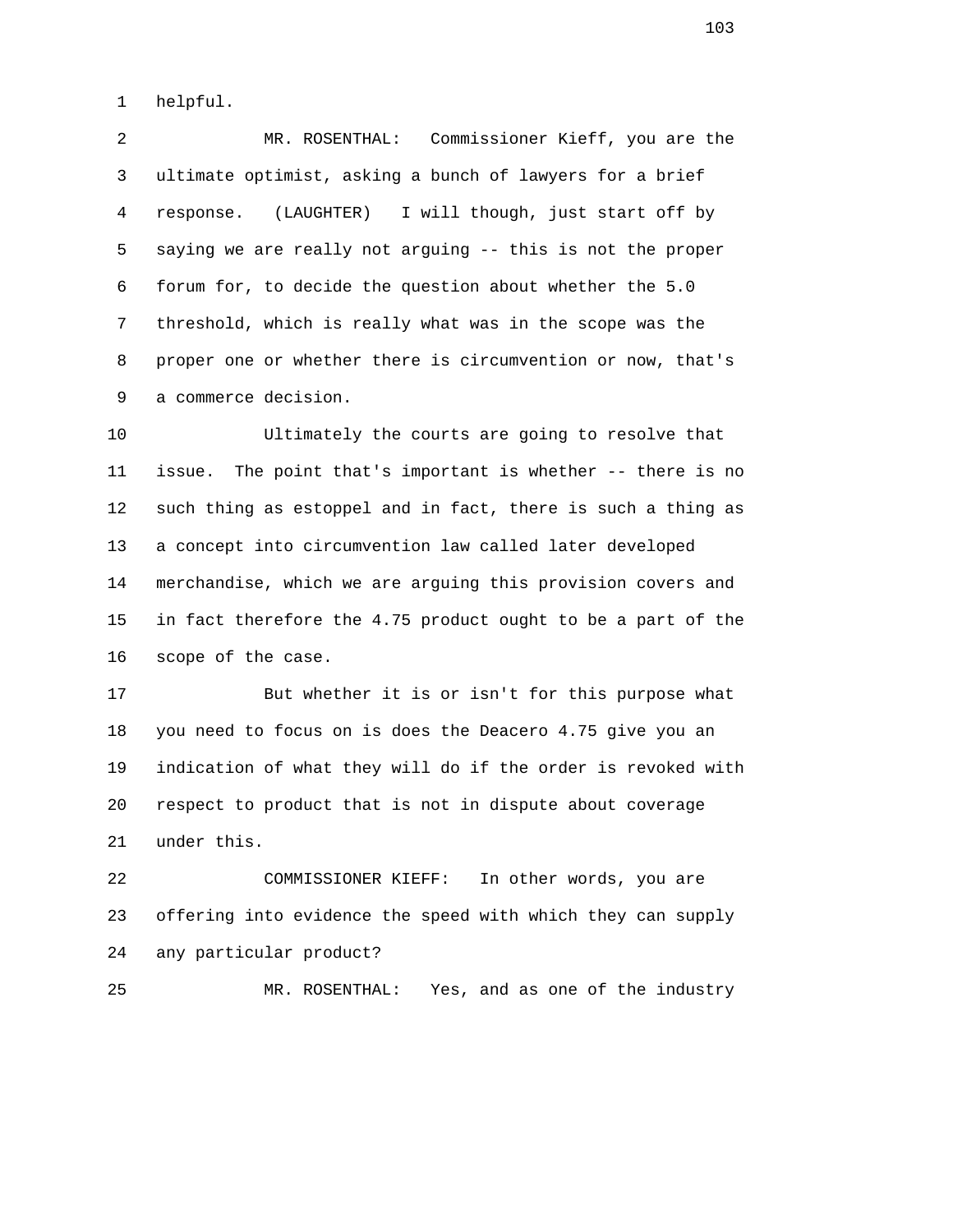1 witnesses said, look at what they have been able to do with 2 one product and one company and one country. They have a 3 very wide product range. They have a tremendous amount of 4 capacity and capability. The 4.75 product was troublesome 5 and injurious enough.

 6 We worry about if you revoke with respect to all 7 the rest, that's the essence of our testimony here.

 8 COMMISSIONER KIEFF: Okay and I would imagine 9 there are similar views from the others and we would -- I 10 look forward to reading more about those in writing and I 11 get the gist, that's great. If I could ask your indulgence 12 to pivot for a moment to a different topic, to a business 13 topic.

 14 I'm just curious, and again this one is probably 15 more for the business people but it might be more 16 comfortable to discuss later in the brief, so that's quite 17 okay. The question is when you think about a plant like the 18 Perth Amboy plant, so the notion is a plant that is for now, 19 not operating.

 20 If you could just give some discussion in the 21 post-hearing about what are the plurality of factors a 22 business keeps in its mind when it makes the decision 23 initially to spin down that operation and then the 24 quarter-by-quarter or year-by-year decision to keep it spun 25 down rather than completely decommissioned?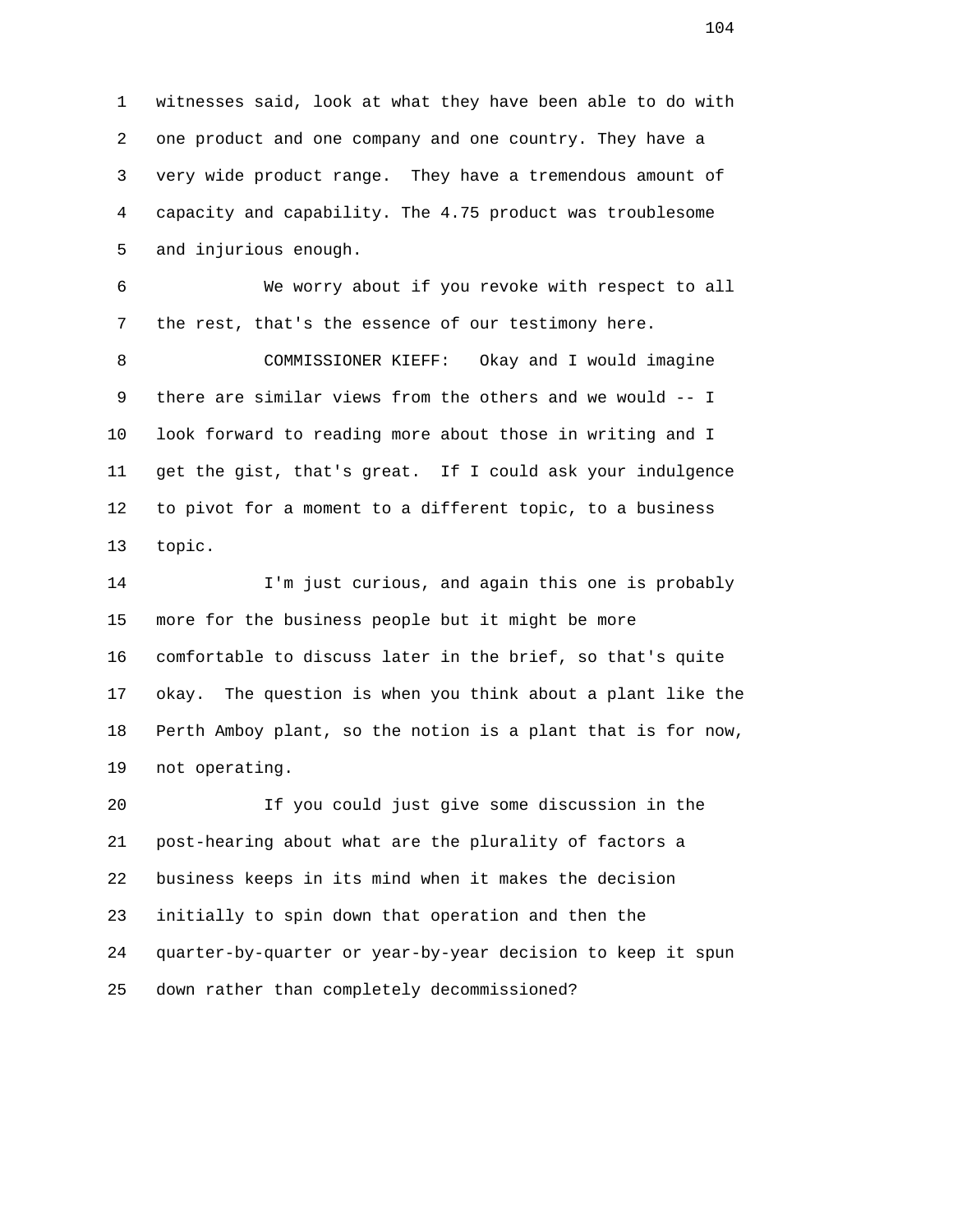1 I would imagine there are multiple factors and I 2 would imagine they probably even vary, company-by-company, 3 tax environment-by-tax environment,

 4 technology-by-technology, so it's probably not a one size 5 fits all, but if in the post-hearing you would just explain 6 that a little more, that would be helpful because I think I 7 would imagine maintaining the option to spin up capacity is 8 not the only factor and so when we try to think about how 9 significant these plants are for the analysis of excess 10 capacity we should probably at least keep in mind some of 11 the other factors, and then if you think we should do that 12 or should not do that, you can tell us that in the 13 post-hearings as well.

 14 So the business questions and then the legal 15 questions, what significance there is to that, if at all? 16 Let's pivot yet again, just because I'm wary that 17 it's getting close to later in the day and just in the 18 interest in putting on the table the questions that we are 19 struggling with, can we pivot to the Ukraine. The Ukrainian 20 producers who have responded have in effect told us that 21 they -- their conditions have changed a lot, and they in 22 effect don't have either the capacity or the economic 23 incentive to ship to the United States.

 24 I would imagine you have a different view. You 25 mentioned it briefly earlier but if you could just touch on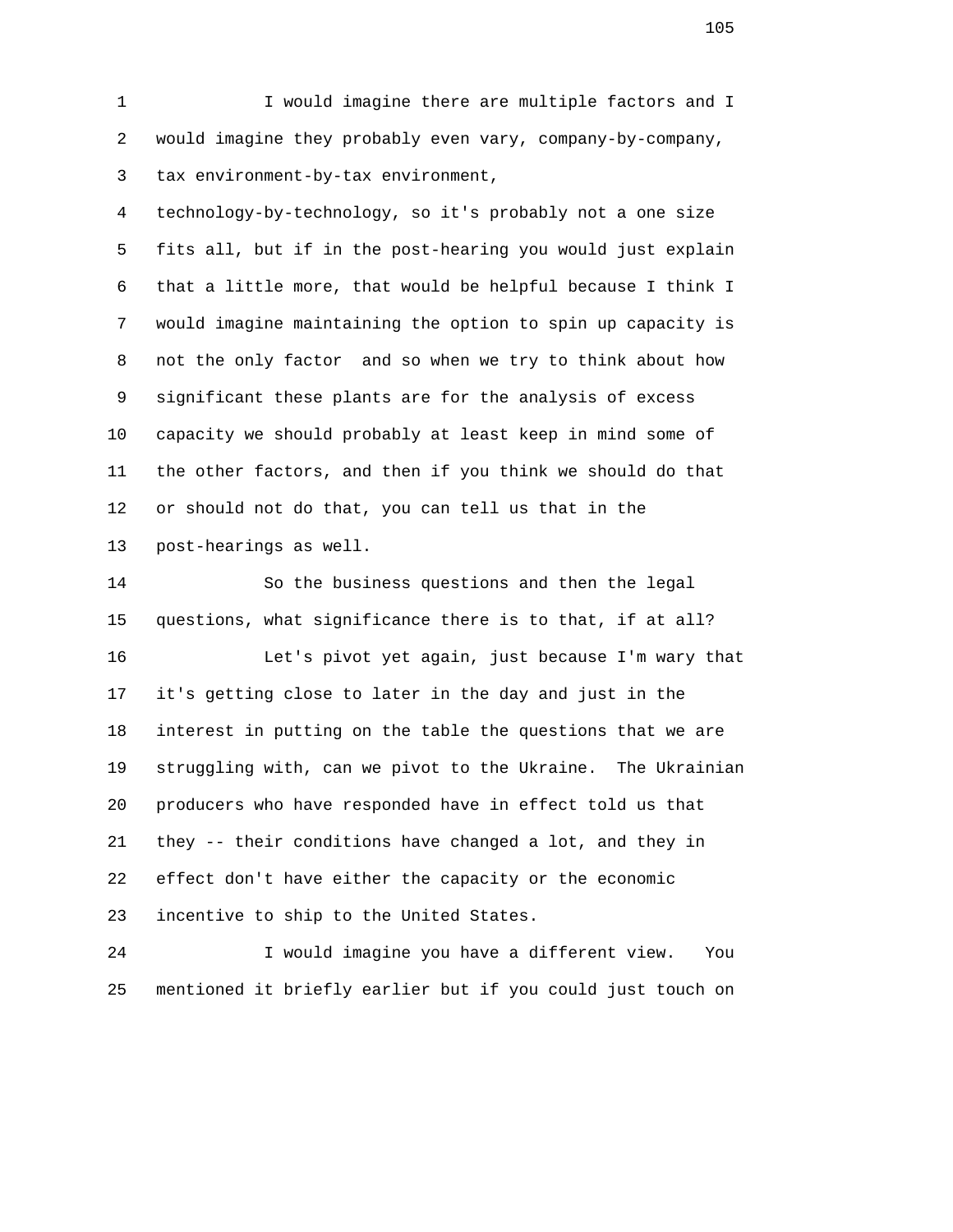1 that, any of you, that would help a lot.

 2 MR. NYSTROM: Eric Nystrom from Nucor and the 3 Ukraine is definitely built on an export platform that got 4 over-capacity of -- they are going to need to continue to 5 sell their products to the world and what we have seen is 6 certainly they have had very low prices in comparison with 7 other markets around the world and the opening of the U.S. 8 market is traditionally very attractive, higher priced 9 market.

 10 I just can't imagine any scenario where they would 11 not be invited, where they would not want to come in here 12 and sell and move substantial amounts of tonnage. You know 13 it is my understanding there's cases involving rebar, hot 14 rolled plate already today, they have basically demonstrated 15 their willingness to sell in the United States and their 16 desire to sell in the United States and we are extremely 17 concerned, given the opportunity they are going to need to 18 find markets.

 19 And the markets around the world, you know, they 20 are not exactly improving very rapidly either and you have 21 got massive over-capacity everywhere so you know their 22 options are fairly limited so they are going to want to come 23 to the United States and they are going to come in cheap and 24 it is going to affect our pricing and volumes and again we 25 will be kind of right back where we started.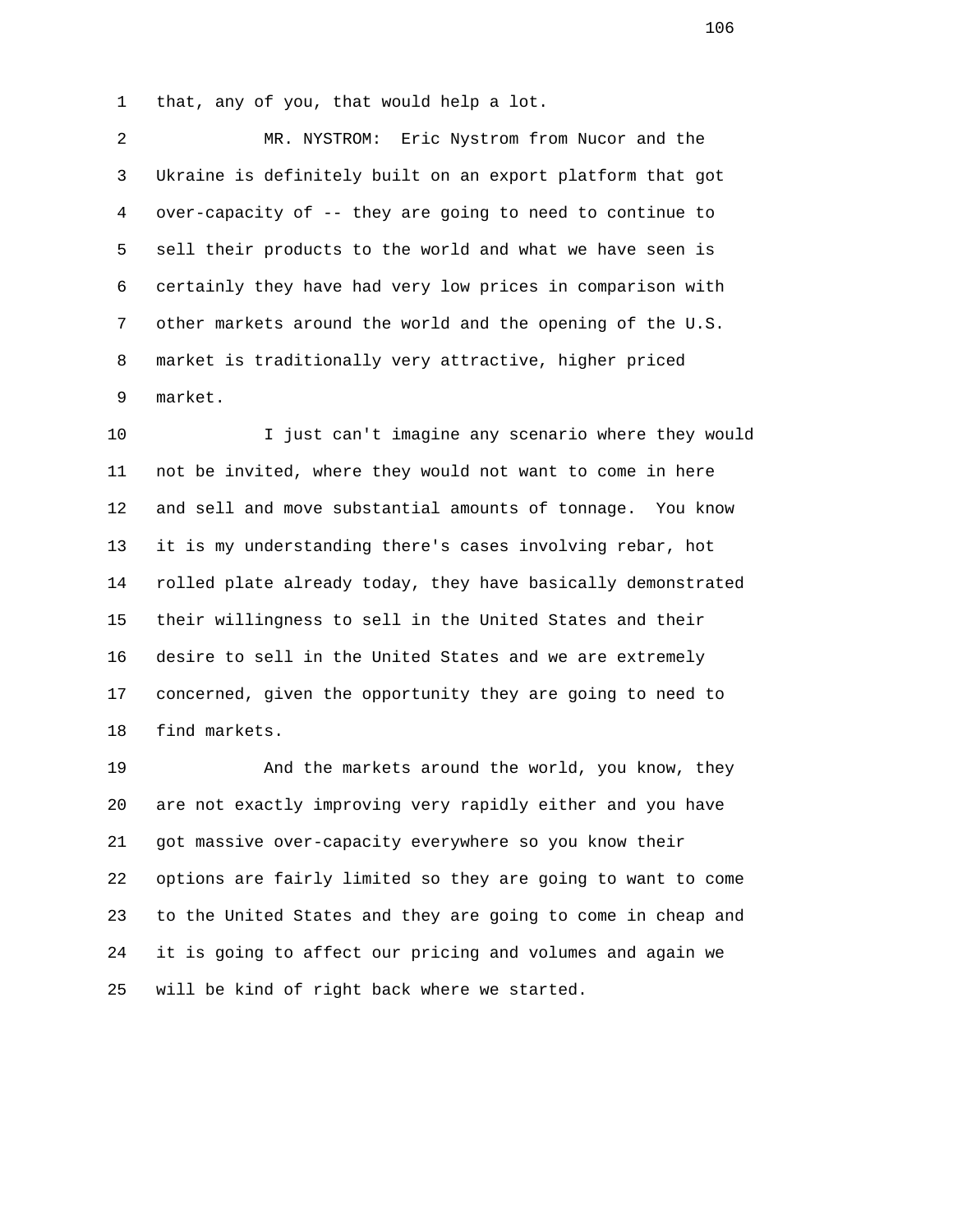1 COMMISSIONER KIEFF: Does their current, just one 2 second, does their current political instability cut one way 3 or the other or neither?

 4 MR. NYSTROM: I think it's hard to speculate 5 what happens next month, you know, three weeks, a year from 6 now, who really knows but certainly they have the wear with 7 all and the capability to come back to this market and you 8 know at some point in time things will be stable and they 9 will be active.

 10 MR. PRICE: Alan Price, Wiley Rein. On the 11 political instability question, I think Mr. Nystrom stated 12 it very well that it's very hard to predict what is really 13 going to happen there and you know, there is an orange 14 revolution and everyone thought there is going to be their 15 great democracy and then it started to shift around and 16 therefore what really happens going forward is hard to say.

 17 Obviously we have, as Mr. Nystrom said, there's 18 just massive excess capacity and divertible capacity in the 19 Ukraine. Those plants really don't have a significant 20 domestic market. The plants needs to export, the U.S. is 21 attractively price, you know, I looked at the data the 22 Ukrainians submitted in their brief and tried to replicate 23 it many times, it was almost impossible to do.

 24 One point they said well SBB says our prices in 25 the U.S. are not attractive but they cited one, they didn't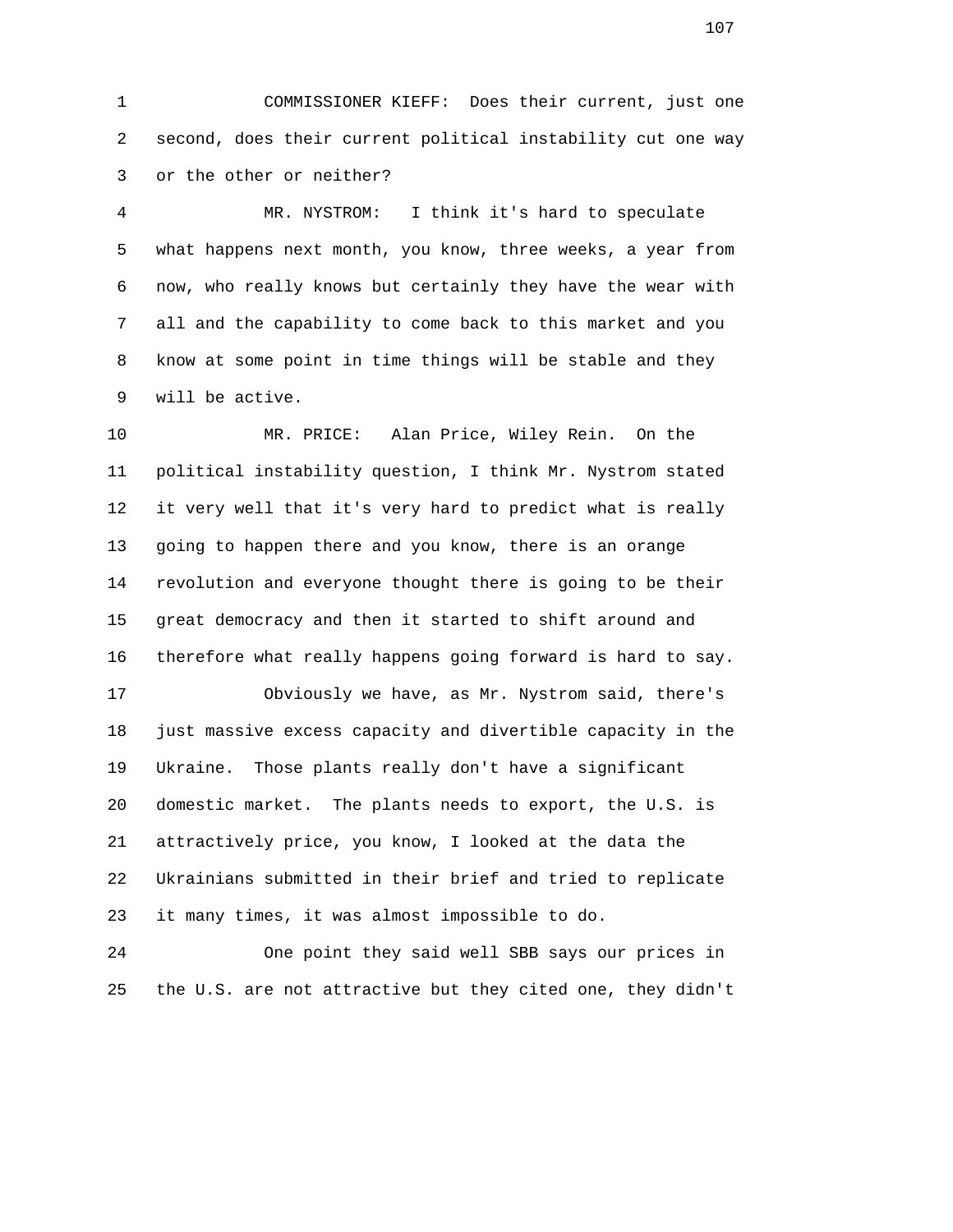1 actually -- I went to their source, okay and it shows the 2 U.S. is 100 to 150\$ more attractive than any other market 3 they sell in at this point. So the idea that the U.S. is 4 not attractive, it's hard to say.

 5 So I don't know how they create data, their 6 submissions on transportation costs, and we have gone 7 through discussions of transportation costs with the 8 Commission many times before, it's really cheap to sell by 9 ocean freight, particularly the U.S. where you can do 20,000 10 ton boats, 40,000 ton boats at a time, ship large volumes, 11 get really low rates compared to maybe 5,000 tons that you 12 might be able to sell on a small freighter to the UAE or 13 something like that.

 14 So all of these things mean that the U.S. is a 15 very attractive, easy market to ship to. Each one of those 16 arguments I think falls apart at the end of the day. This 17 is an attractive market. Ukrainians have a history of 18 dumping virtually every single product they sell. If you 19 look at Mexico right now, they have dumping and subsidy 20 orders that they just renewed against the Ukrainians not too 21 long ago, so I think they have a very similar. I think the 22 Mexicans have a very similar view on Ukraine.

 23 And when you look at the sister, you know, we 24 will hear from Yenakiieve. I'm sorry if I mispronounced 25 the name right now. It's really a Metinvest company.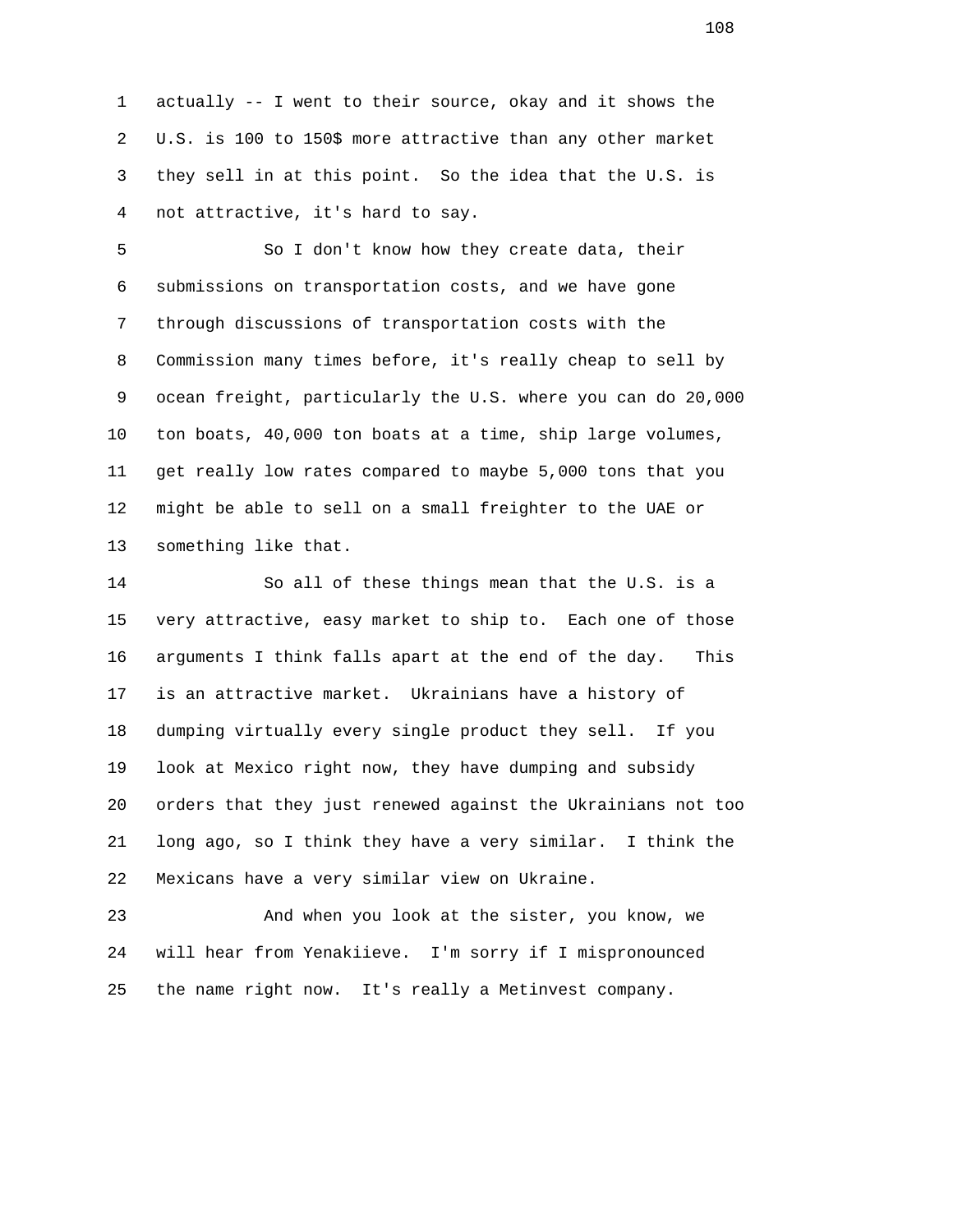1 Metinvest makes a lot of different products with a lot of 2 different plants with different names on them.

 3 The Canadians, not too long ago revoked a trade 4 order on a Metinvest Company, we are part of that case, only 5 to have to re-impose an order with a new investigation 6 months thereafter. So the idea that there's been some 7 fundamental shift that privatization, you know, makes a 8 difference is hard to say, how it does when you have massive 9 over-capacity, a desperate need to export, and the U.S. as 10 an attractive market and history of dumping almost every 11 single product that the Ukrainians are involved with and 12 almost every single product of Metinvest.

 13 MS. BECK: Commissioner Kieff this is Gina Beck 14 with GES. Just one point -- in addition to the current 15 excess capacity that Ukraine has, Ukrainian foreign producers 16 actually have plans for expansion of wire rod in the near 17 future.

 18 COMMISSIONER KIEFF: Thank you very much Mr. 19 Chairman and that concludes my questioning for the panel as 20 well. I apologize for going over.

 21 CHAIRMAN WILLIAMSON: Thank you, just one last 22 point on Ukraine. I assume, I'm not sure where the 23 facilities are in the Ukraine, if it is relative to this 24 investigation, I'm sure we will hear about it this 25 afternoon. Does anybody here have any insights that they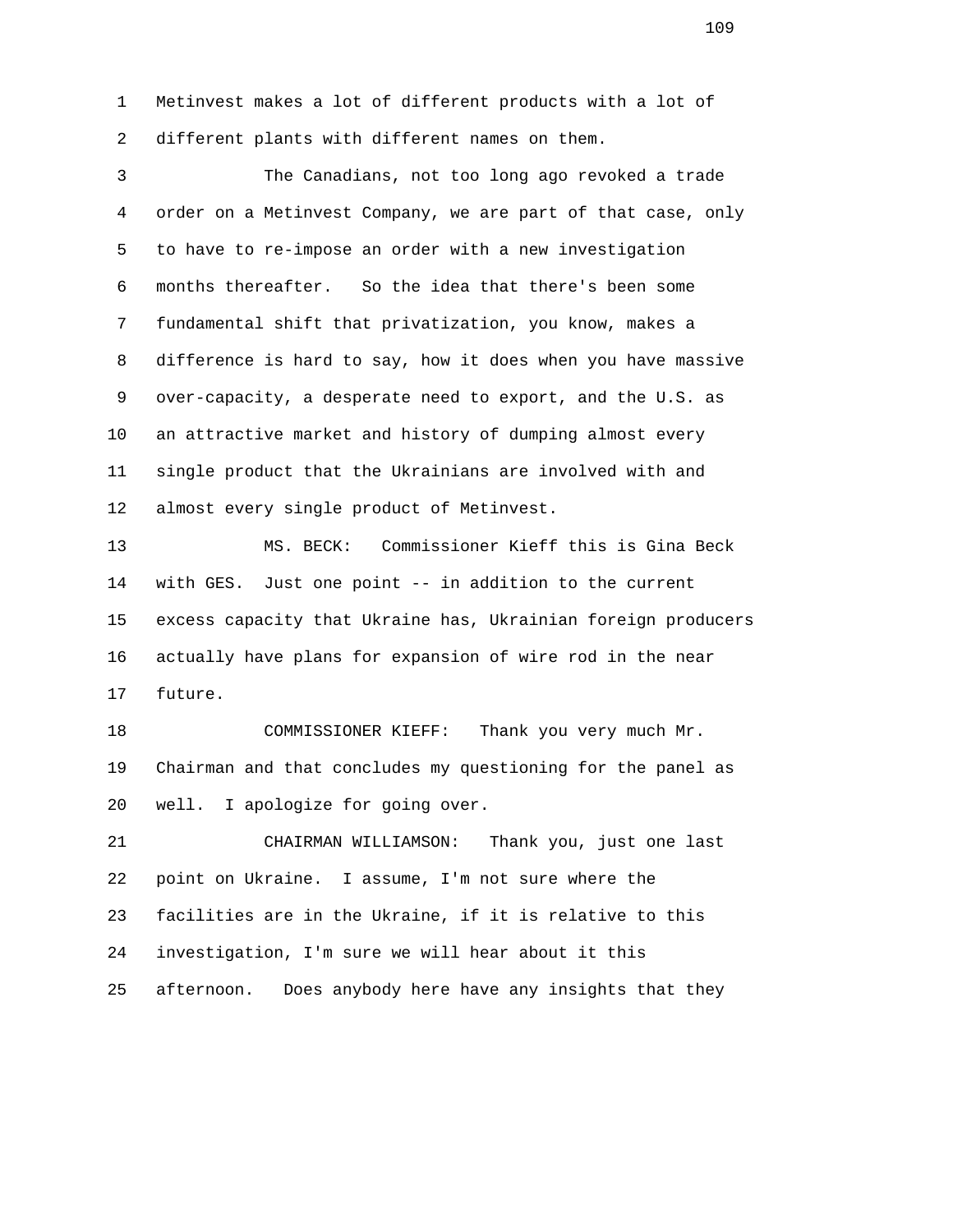1 want to offer on that? If not we can ask them, ok.

 2 MR. ASHBY: This is Steve Ashby from Evraz, I 3 don't have any insight for that and I hope this is not 4 outside the scope of your question, but Evraz only has one 5 rod mill and it is here domestically so we are only 6 concerned about our domestic positions. We are concerned 7 about all imports that come in the country, no matter where 8 they are from.

 9 We are very sympathetic to what is 10 going on in the Ukraine, but the real question is there's 11 global over-capacity and these, we hope this is upheld 12 because there would be imports coming in either from these 13 countries or others in the future.

 14 CHAIRMAN WILLIAMSON: Okay, I was just wondering 15 whether or not the plants were scattered all over the 16 country, a lot of them close, I assume there are not too 17 many in the east, close to ports, but we will find out this 18 afternoon.

 19 Let's go to a different question. Mexico's 20 respondents addressed on a footnote 90 of their brief some 21 alleged capacity increases and this is on page 23 and 24 and 22 I was wondering if anyone has any response either now or 23 post-hearing to that. If you want to do it post-hearing, 24 that's fine.

25 MR. ROSENTHAL: Are you talking about addressing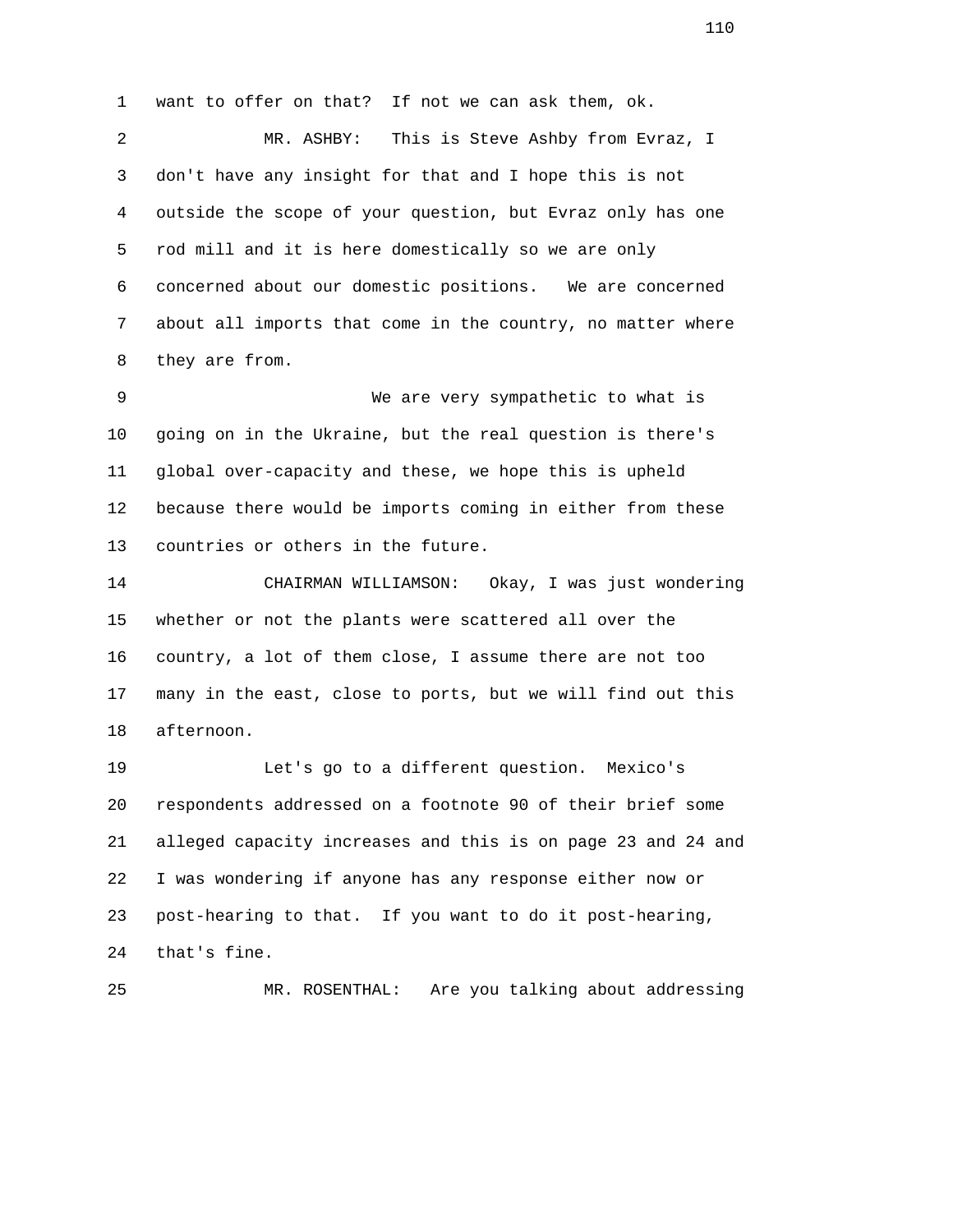1 capacities increases in the U.S. industry?

 2 CHAIRMAN WILLIAMSON: In Mexico. 3 MR. ROSENTHAL: I think we are probably better 4 off doing that in post-hearing briefs.

 5 CHAIRMAN WILLIAMSON: That's fine, thank you. 6 What are your forecasts for future wire rod demand in the 7 United States and subject countries in other markets and 8 what are the key indicators that you used to forecast them?

 9 MR. KERKVLIET: Jim Kerkvliet from Gerdau. You know, I 10 think sometimes forecasting is like forecasting the weather 11 and we have been hopeful for a stronger recovery. Since the 12 great recession, and every year we both internally with our 13 forecasting mechanism as well as externally through, for 14 instance, the World Steel Association, we will get a look, 15 we will get a vision or a view as to what the consumption 16 will be on overall steel products and for wire rod.

 17 Every year we have been unfortunately 18 disappointed that the growth has not met the projections 19 that have been raised externally as well as internally. I 20 referenced earlier one of the major components, consuming 21 segments for wire rod is construction and Gerdau is very 22 actively involved in the United States on construction.

 23 It's impactful on products that we have bought 24 before, on rebar, as well as beams, and when you look at it 25 there is an improving construction market that is growing,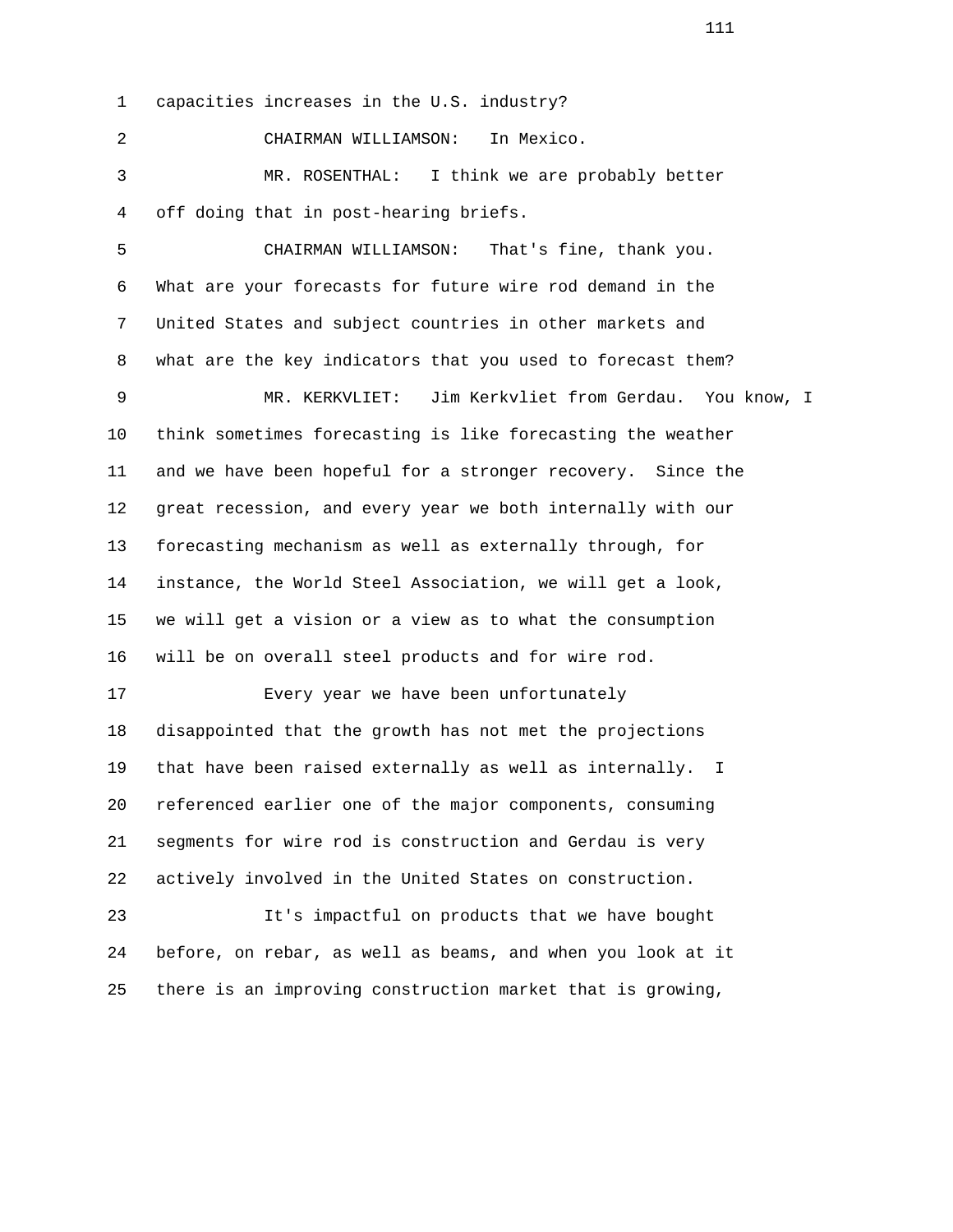1 but it is growing off, if you will, off the bottom, so when 2 we look at the construction put in place numbers, we see 3 that whether it's McGraw Hill or Portland Cement 4 Association, et cetera, it is going to grow maybe between 5 5 and 7%.

 6 We are grateful that it is forecast to grow 7 between 5 and 7%, but again that 5 and 7% is off a bottom or 8 an average that has been well below what it was in the first 9 period of review and then also prior to the great recession 10 so we are hopeful, but we are cautiously optimistic, based 11 upon the halting level of the recovery.

12 CHAIRMAN WILLIAMSON: Okay.

 13 MR. NYSTROM: Eric Nystrom with Nucor and just 14 to kind of add to what Mr. Kerkvliet had said, you know we 15 have been optimistic over the last couple of years only to 16 never really see the rebound that we had hoped for and now 17 more recently we have seen or heard evidence of housing 18 starts stalling, maybe permitting, even being down and so 19 now forecasts being revised downward.

 20 And construction is a significant component of 21 our wire rod market demand so we remain optimistic. We 22 have made a lot of substantial investments, but we are still 23 taking that wait and see type approach because so far it has 24 not come to fruition as we had hoped a couple of years ago. 25 MR. ASHBY: This is Steve Ashby, Evraz. I have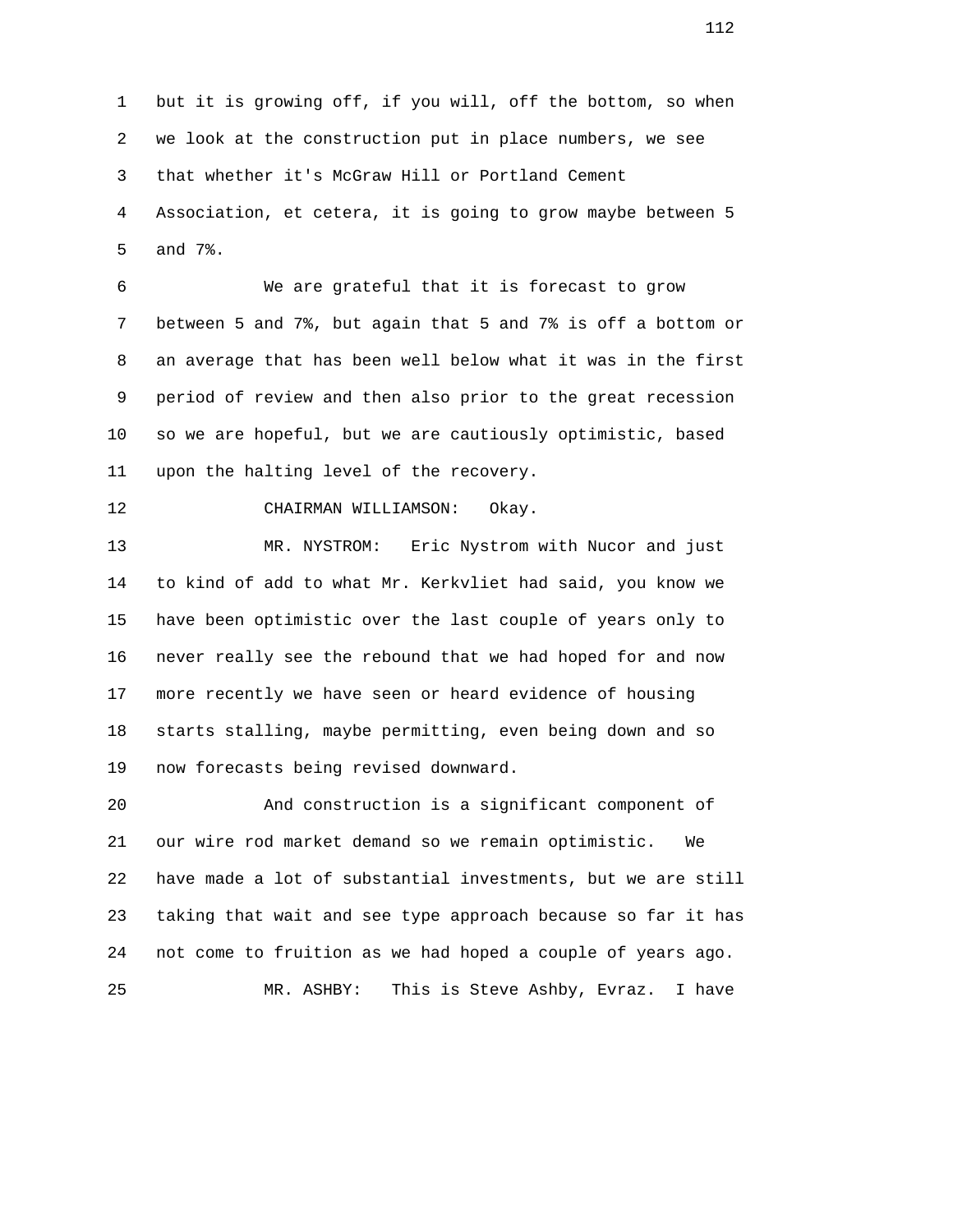1 been in this business for almost 30 years and we are always 2 one year away from a really good year - that I can tell you. 3 When we look at moderate growth, certainly we are looking at 4 somewhere between 2 and 3%. The highlight of the industry 5 right now is the automotive business, which is pretty strong 6 and is expected to stay strong for some time.

 7 But residential construction, non-residential 8 construction, heavy equipment and certainly infrastructure 9 spending is all things that we look at all the time when we 10 are forecasting.

 11 MR. STIRNAMAN: Vic Stirnaman of Keystone. It 12 seems that the past couple of years especially, we developed 13 some internal optimism. We talked to customers, they seemed 14 to have some degree of optimism that things are going to get 15 a little bit better but what happens is it doesn't 16 materialize, so it's been flat and from our perspective, 17 that's the way this year is going to be as well, it is going 18 to continue to be flat.

 19 MR. KERKVLIET: Jim Kerkvliet from Gerdau, just a 20 follow-up comment, you had asked the question about global 21 and I apologize I didn't answer that as well. You know one 22 of the things that we have seen relative to China is that 23 their level of fixed asset investment has gone down and 24 their consumption of steel internally has dropped and so 25 that the available -- their capacity that has been used for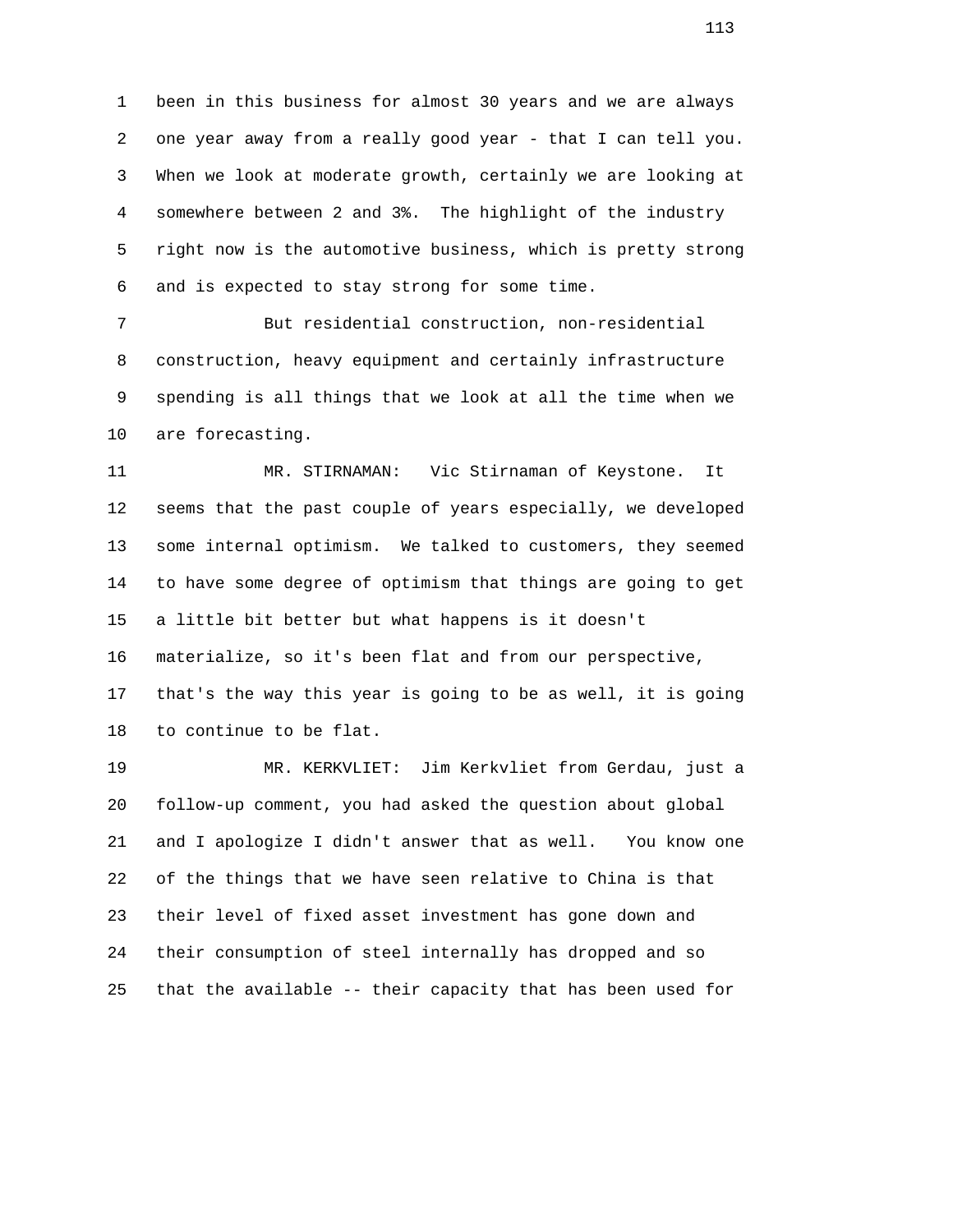1 exports is increasing on a month-over-month and a

2 quarter-over-quarter basis.

 3 So again going back to this piece about global 4 over-capacity, (Sneezing) (bless you) the global 5 over-capacity is going to be chasing limited, growing 6 demand. So we have where capacity globally is dwarfing what 7 the available demand is.

 8 CHAIRMAN WILLIAMSON: Okay and any comments 9 about subject countries, right now you're talking don't bet 10 any money on this.

 11 MR. KERKVLIET: The only comment I would make, 12 again Jim from Gerdau, the only comment I would make is 13 relative to, you know Mexico is going to be tied somewhat to 14 the United States, from a growth standpoint so the North 15 American Free Trade arena, again that's between 2 to 3%.

 16 Developed countries globally are going to be 2 to 17 3% but when you look at Europe and that whole western and 18 eastern Europe, there's been between l/2 to 1% and so when 19 we look at where Ukraine and Molova are going to be 20 situated, I would say that their growth opportunities are 21 probably less than what it is in North American and what it 22 is less than in other areas.

 23 CHAIRMAN WILLIAMSON: Thank you for those 24 answers, excuse me. In its pre-hearing brief, the American 25 Wire Rod Producers Association presents evidence of recent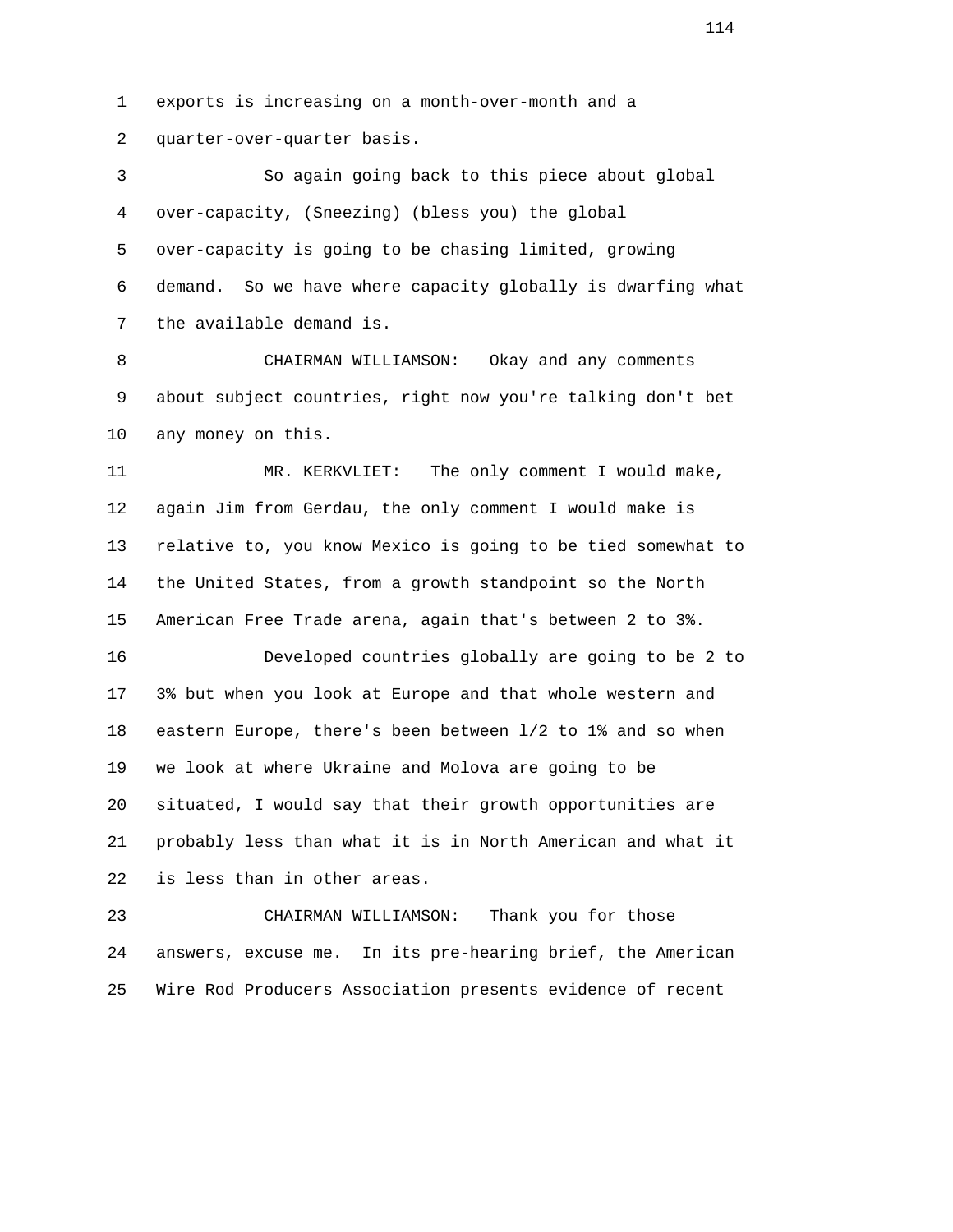1 price increases by domestic producers. Do these increases 2 indicate a lack of vulnerability?

 3 MR. NYSTROM: Eric Nystrom with Nucor. A 4 comment I will make about it -- the market price is 5 determined by import prices and just because we announce a 6 price increase doesn't necessarily mean we collect the 7 increase and you know often times we will announce price 8 increases to try to offset raw materials and often cases we 9 are not able to realize those price increases. Over the 10 last couple of years what we have seen is a real squeeze 11 between raw materials and our realized prices in the face of 12 these massive imports coming in at very low prices.

 13 MR. ASHBY: This is Steve Ashby from Evraz. We, 14 a good example is the fourth quarter this year when we had 15 rising positions for metallics and other things in the 16 industry. When you actually look at the data, our prices 17 went down. So you can talk about price increases going up 18 and announcements thereof, but my CEO would tell me we 19 really don't get a price increase if we only mesh what's 20 happening with scrap, so that's a huge component of what we 21 use to make our product and so if scrap goes up \$40.00 a ton 22 and we announce a \$40.00 a ton increase, that would suggest 23 to you that that's not even an increase.

 24 MR. ROSENTHAL: Chairman Williamson, the price 25 increases AWPA cited, are now, as been mentioned, they are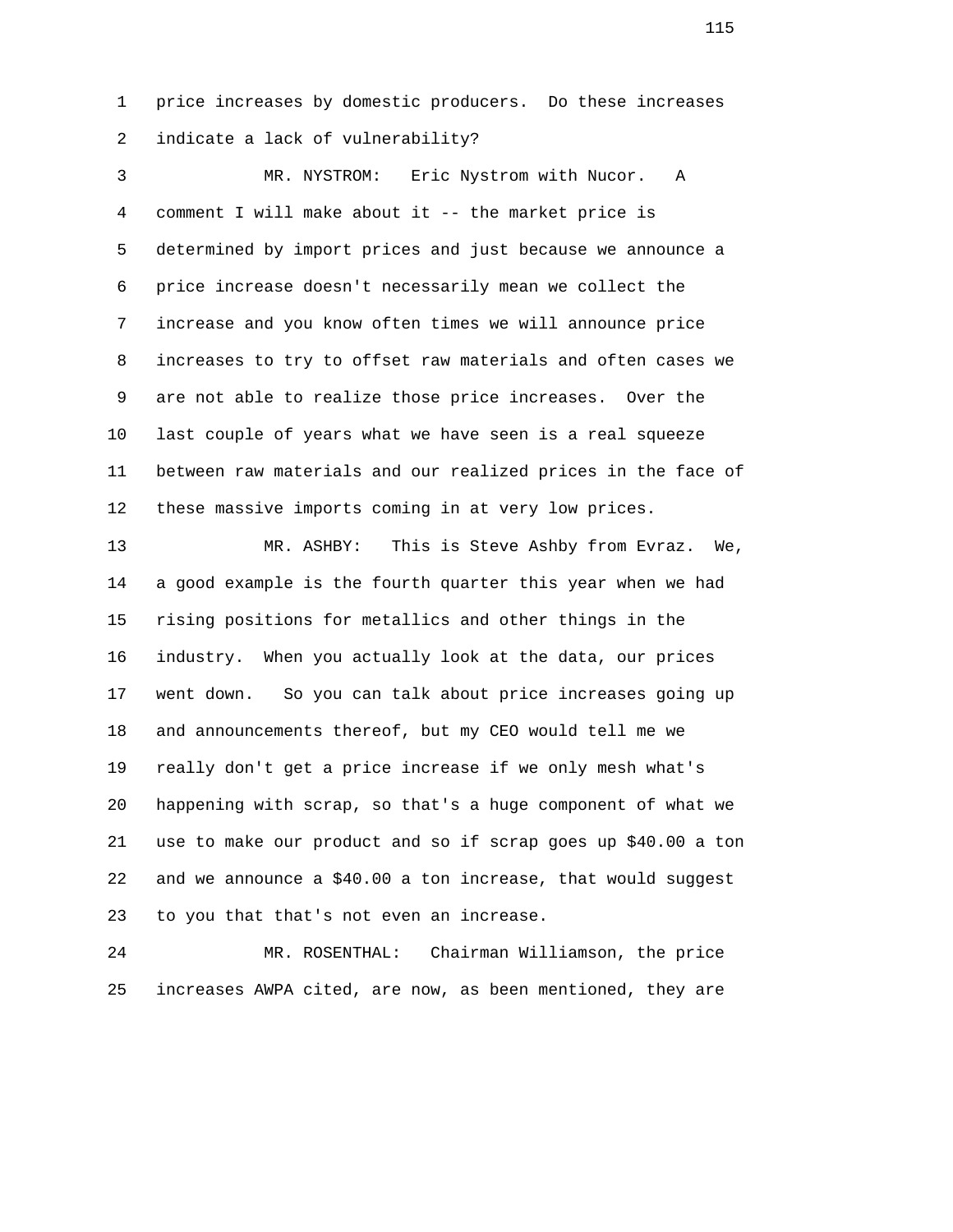1 not realized and the bottom line is that despite the 2 announcements, the profitability has been declining.

 3 CHAIRMAN WILLIAMSON: Okay, thank you. Mr. 4 Kerkvliet, you may not be able to answer this. Why did a 5 Brazilian producer Gerdau S.A. not submit a foreign producer 6 questionnaire response, and can you encourage them to do so? 7 MR.KERVLIET: We as Gerdau Ameristeel in North 8 America, we filed a response. When we worked with the ITC 9 staff to elicit their response, but unfortunately there is 10 multiple affiliates that we have overseas and you know I 11 think we did our best to try to get them to file a response 12 but we don't have control over what is submitted or not 13 submitted by the multiple affiliates that we have in our 14 overseas offices. 15 CHAIRMAN WILLIAMSON: Okay, thank you. Just

 16 one last question, in our non-attribution analysis, how 17 should be take Chinese imports into account?

 18 MS. CANNON: The Chinese imports, Chairman 19 Williamson, I think are very relevant to your analysis here 20 but it is not, non-attribution I guess in the sense I think 21 of it in an original investigation, a sunset review is a 22 little bit different of an approach because you are looking 23 at them being present in the market right now and not 24 whether they are, you know, they are causing injury right 25 now as we have indicated and as you have preliminarily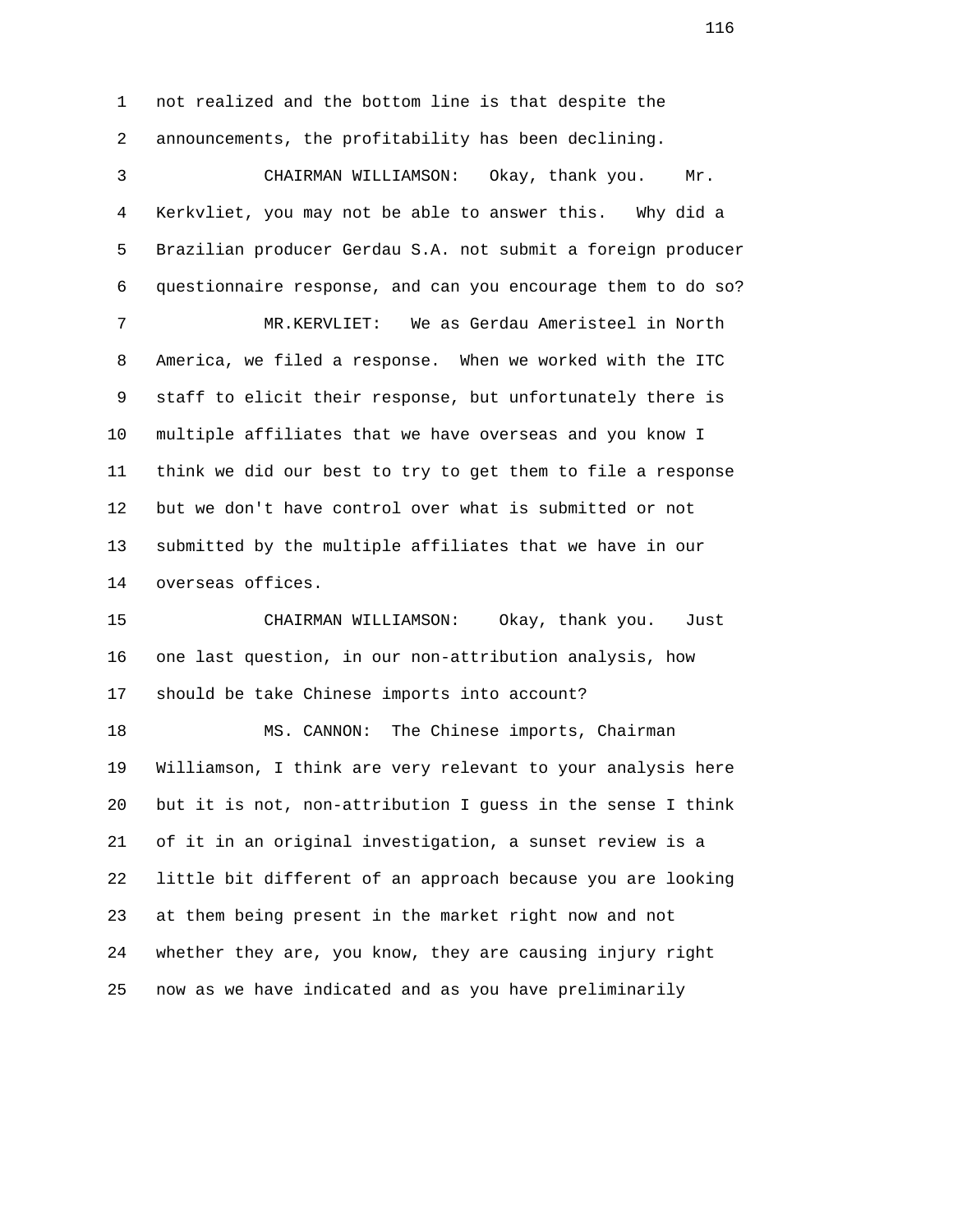1 found. And the relevance of that to this case really is, is 2 that it is making this industry highly vulnerable to 3 imports. It's not an either/or question, it is a question 4 that right now we are very vulnerable because China is in 5 the market and if these were taken away and you allowed 6 these imports back into the market, you have a lot of injury 7 from both sources, so it's a matter of the context in which 8 I think those imports are being considered in the sunset 9 case that makes us particularly vulnerable.

 10 CHAIRMAN WILLIAMSON: Okay thank you. 11 Commissioner Pinkert.

 12 COMMISSIONER PINKERT: Thank you Mr. Chairman. 13 Just a couple of questions about domestic supply, is the 14 domestic industry able to supple the entire demand in the 15 U.S. market?

 16 MR. ROSENTHAL: I would say the answer is yes 17 based on the data. At this point I will let the industry 18 supplement that with their own experiences and knowledge, 19 but I will also respectfully say that of course there is 20 nothing in the statute that requires the domestic industry 21 to be able to do that and I know Commissioner Pinkert you 22 know that.

 23 MR. KERKVLIET: This is Jim Kerkvliet from 24 Gerdau. I would say that from our assessment of the overall 25 competitive landscape in the United States wire rod market,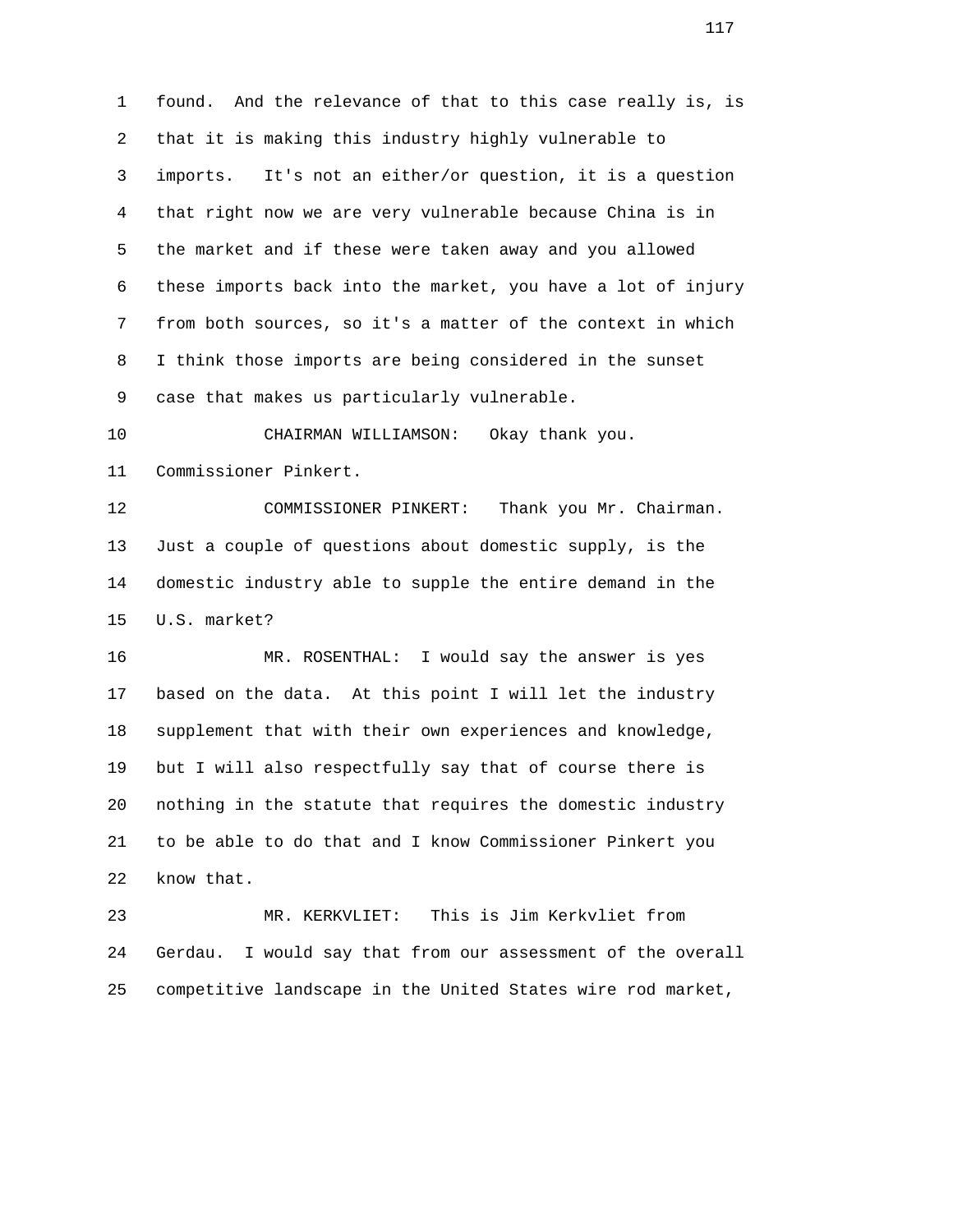1 we have the capability and the capacity to provide the end 2 uses required in the U.S. market. The capability or the 3 capacity is really indicated about what our capacity 4 utilization is overall, so if it is a significant unused 5 capacity, it could be levered to provide additional volume, 6 additional revenue and additional jobs for U.S. workers. 7 MR. ROSENTHAL: I just want to clarify, it 8 hasn't always been the case that the U.S. industry could 9 supply the entire market, but because of where we are in 10 terms of capacity utilization and where the demand is, I 11 think at this point in time the answer is yes, the industry 12 can supply the market needs at this point.

 13 MR. NYSTROM: And just to add on to that, Eric 14 Nystrom, Nucor. Absolutely, we can supply the entire market 15 and certainly the products from the subject countries being 16 just low, medium-carbon commodity-type products. There is 17 no capability issues there, either, so certainly we were 18 able to supply all of these products and the entire market 19 as needed.

 20 COMMISSIONER PINKERT: I just want to clarify, 21 does everybody on the panel agree that there's no specific 22 type of product within the scope that the domestic industry 23 cannot supply?

 24 MR. STIRNAMAN: This is Vic Strinaman from 25 Keystone. Yes. We agree, or I do.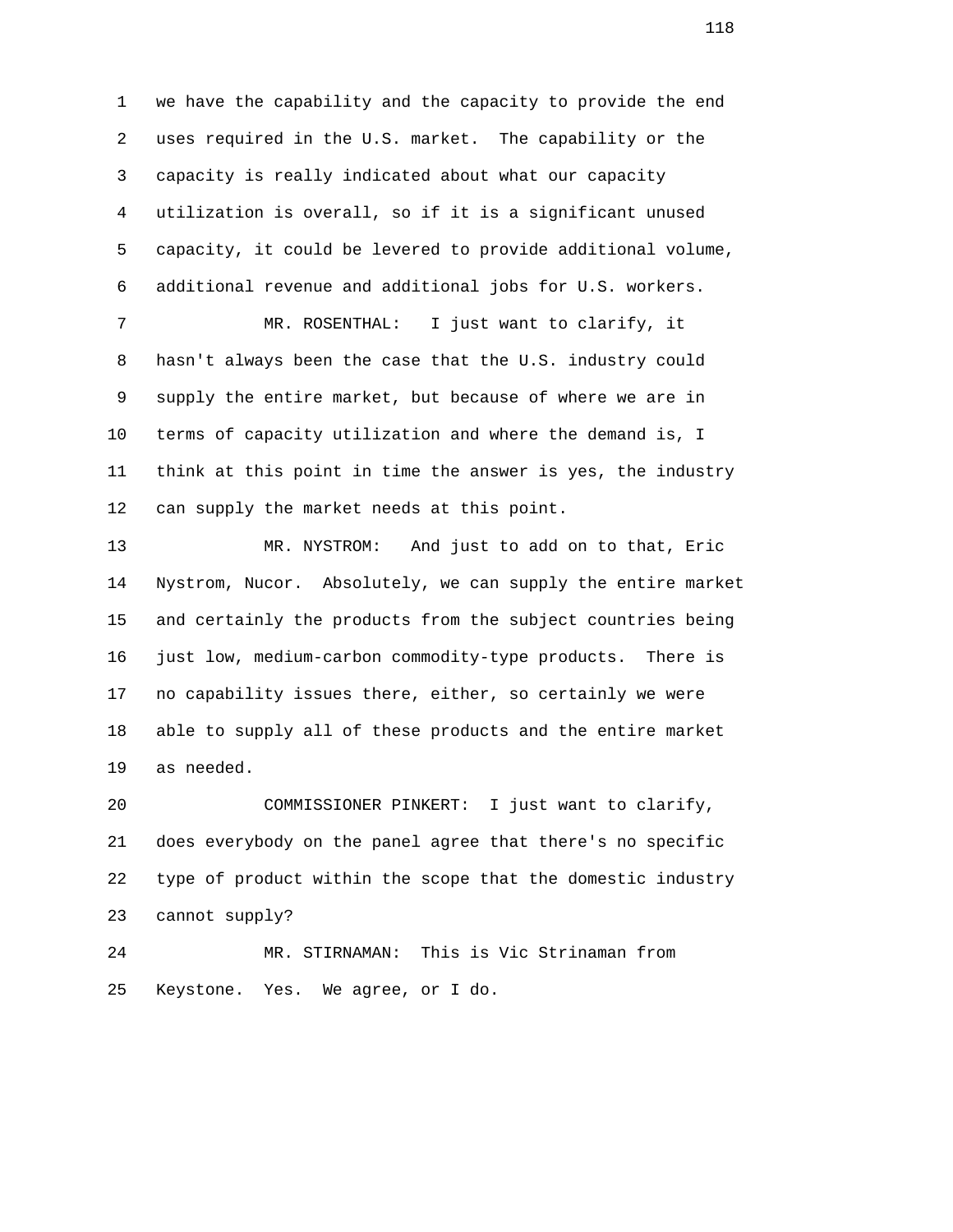1 MR. GOETTL: Ed Goettl from Gerdau, we agree as 2 well. 3 MR. ASHBY: Steve Ashby from Evarz, we agree and 4 there's products that we've worked on over -- certainly 5 during this time period that we've added quality and we've 6 added value to our product and we are supporting tire bead 7 today, and we're working very diligently on supporting tire 8 cord and help some trials existing trials in the industry -- 9 sorry. 10 COMMISSIONER PINKERT: Thank you. 11 Now, have any domestic producers had difficult 12 during the period of review in supplying particular 13 customers? For example, having to put customers on 14 allocation or having to tell customers that the domestic 15 industry is unable to supply that customer during the period 16 of review? 17 MR. NYSTROM: Eric Nystrom with Nucor. I'm 18 really not aware of that situation, you know, from out 19 standpoint. Certainly within Nucor, we have had plenty of 20 capacity available over the last five years. 21 MR. STIRNAMAN: Vic Stirnaman, Keystone, I would 22 say the same.

 23 MR. KERKVLIET: Jim Kerkvliet from Gerdau. As 24 mentioned in response to Commissioner Johanson, there may 25 have been a period where there was a caster outage or a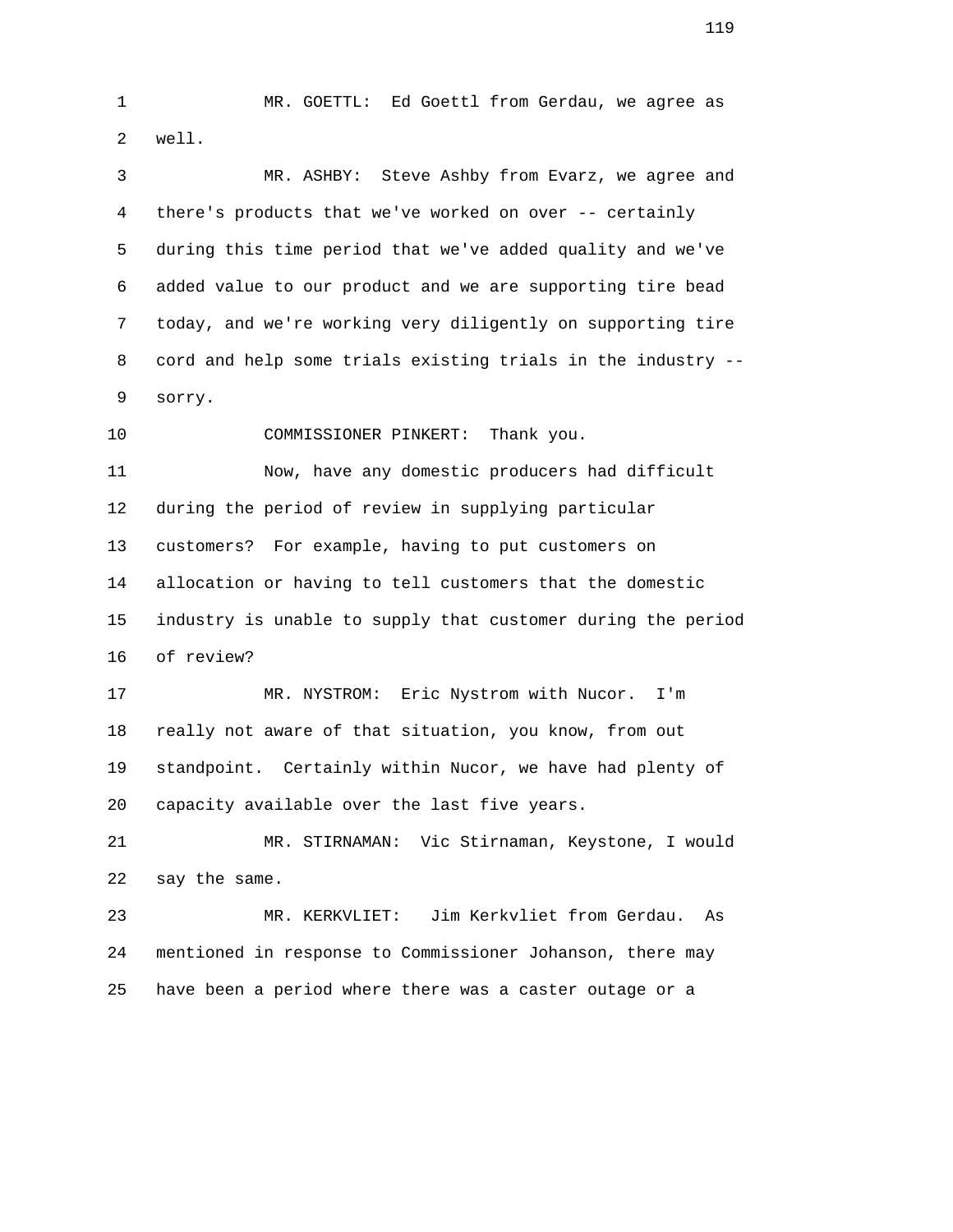1 transformer outage. That was a short period of time. But 2 over the long period of this review, we have not had any 3 challenges as far as availability for our customers. 4 MR. ASHBY: Steve Ashby from Evraz. We have 5 plenty of capacity to turn on at our plant as required by 6 our customer base. 7 COMMISSIONER PINKERT: Thank you very much and I 8 have no further questions at this time. 9 CHAIRMAN WILLIAMSON: Thank you. Commissioner 10 Johanson. 11 COMMISSIONER JOHANSON: Thank you, Mr. Chairman. 12 Mr. Ashby, I would like to ask you just a very 13 quick question. You had mentioned that the automotive 14 industry is consuming fairly high amounts of wire rod at 15 this time. How would the automobile industry use wire rod? 16 MR. ASHBY: Several ways. The biggest is in the 17 fastener business. So each steel fastener, whether it's 18 going into engine parts or wheel bolts, anything that holds 19 that car together are usually made from steel or some 20 aluminum products, but mainly steel products. And so the 21 cold heading industry is very big in the U.S. 22 COMMISSIONER JOHANSON: All right. Thank you for 23 the clarification. 24 At page 2 of Deacero brief, Deacero states that 25 Mexican producers benefit from lower transportation costs to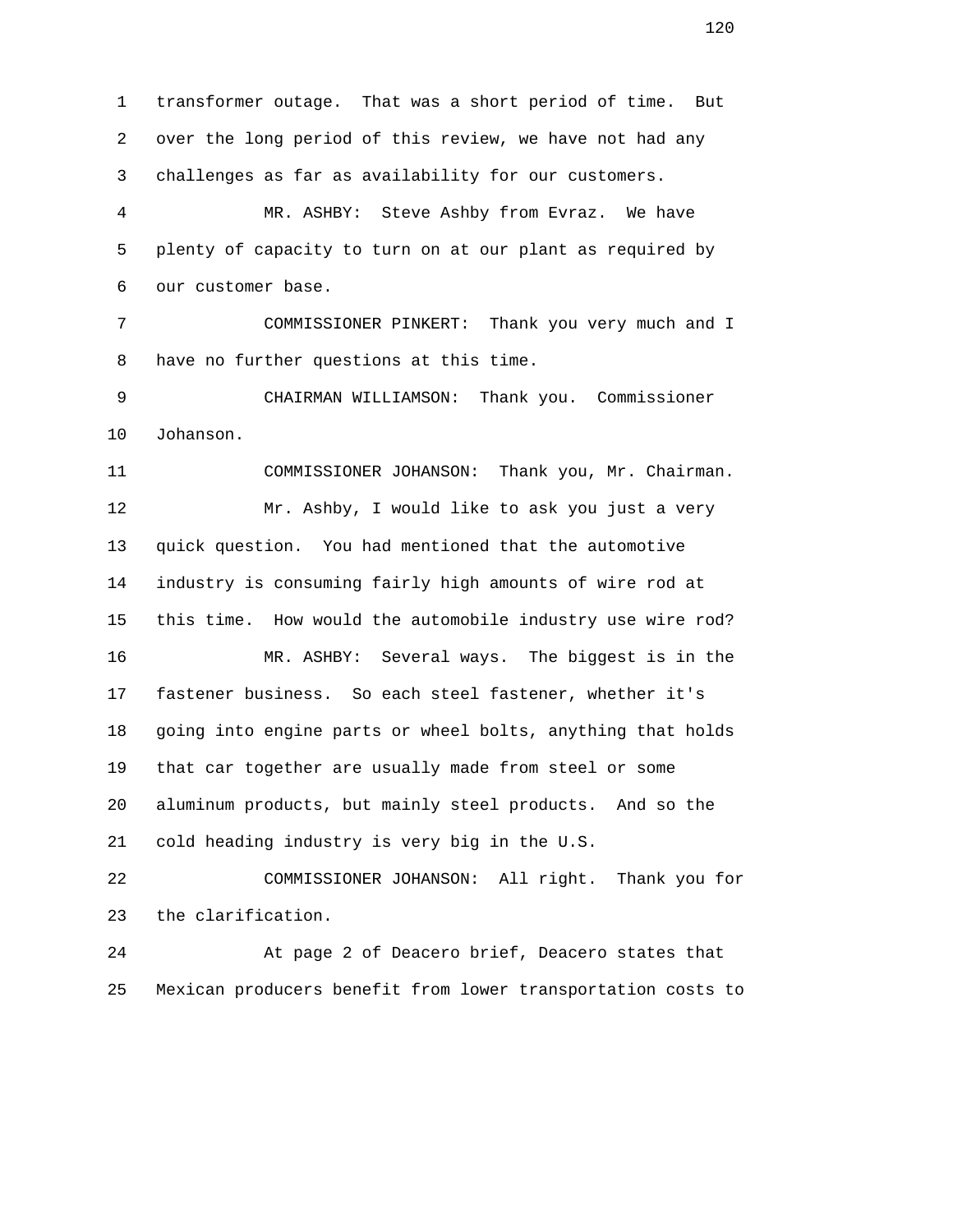1 the United States market. But is this indeed the case given 2 that products from other countries are ocean shipped? One 3 of the great revelations I've had in this job is learning 4 how little it costs to ship products via the sea. And I 5 told my dad about it this weekend and he didn't believe me. 6 (Laughter.)

 7 COMMISSIONER JOHANSON: So I'm still having a 8 hard time getting over it. But could one of you please 9 address that?

 10 MR. NYSTROM: Eric Nystrom with Nucor. As you 11 mentioned the ocean, ocean rates are very cheap. But 12 what I will say, and I can't really comment on what the 13 freight rates are like within the borders of Mexico, but 14 certainly once it comes across the border by truck in the 15 United States, it can get very expensive to ship by truck 16 for, you know, any significant distance. So, you know, as 17 far as cheap freight for domestic markets here in the states 18 coming from Mexico, I just don't see that to be the case. 19 You know, as we ship every day to numerous locations 20 throughout the country there are really no cheap and 21 decreasing pricing in the freight lanes at this time. 22 COMMISSIONER JOHANSON: And Mr. Price, before you 23 speak, Mr. Bishop, my timer is not running. 24 Okay. Thank you. Yes, Mr. Price.

25 MR. NYSTROM: Eric Nystrom again. Just to follow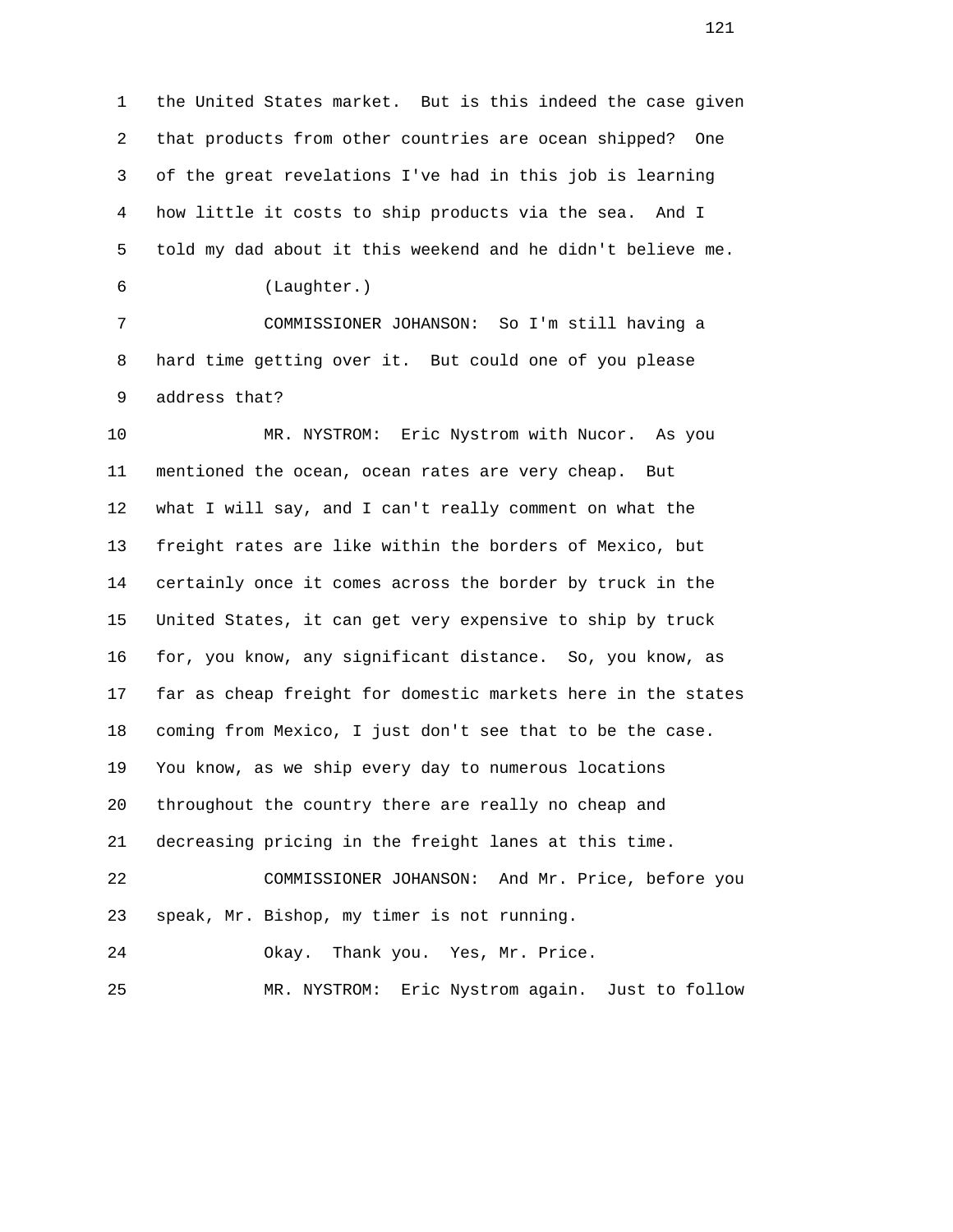1 up on that and in fact, we've seen imports from Mexico in 2 the northeast market, the southeastern markets. And when 3 you look at what the truck rates would be to ship products 4 to those markets or even the rail rates, those rates could 5 be north of \$60 or 80 a ton depending on the way you're 6 shipping, which, you know, when you do some comparisons, and 7 that's certainly not a cheap freight rate and could be 8 substantially more than what some of the ocean freight rates 9 are.

 10 COMMISSIONER JOHANSON: Thank you. And how much 11 is this -- is steel wire rod used regionally? How important 12 is that? Because it appears the producers are in various 13 parts of the United States. I mean, it's not concentrated 14 in one area. Is the ability to transport is that a barrier 15 to selling in other parts of the country?

 16 MR. GOETTL: Ed Goettl from Gerdau. It depends 17 on the mode of transportation. So for instance, from 18 Beaumont we use the river system to get to other parts of 19 the country that normally a mini mill would be in a wand 20 300-mile radius from the mill, so we're a supplier that can 21 get to many part of the country. So, for us it's not 22 regional.

 23 COMMISSIONER JOHANSON: All right. Thank you. 24 How does increasing automation affect the various labor 25 measures at which the Commission traditionally looks? I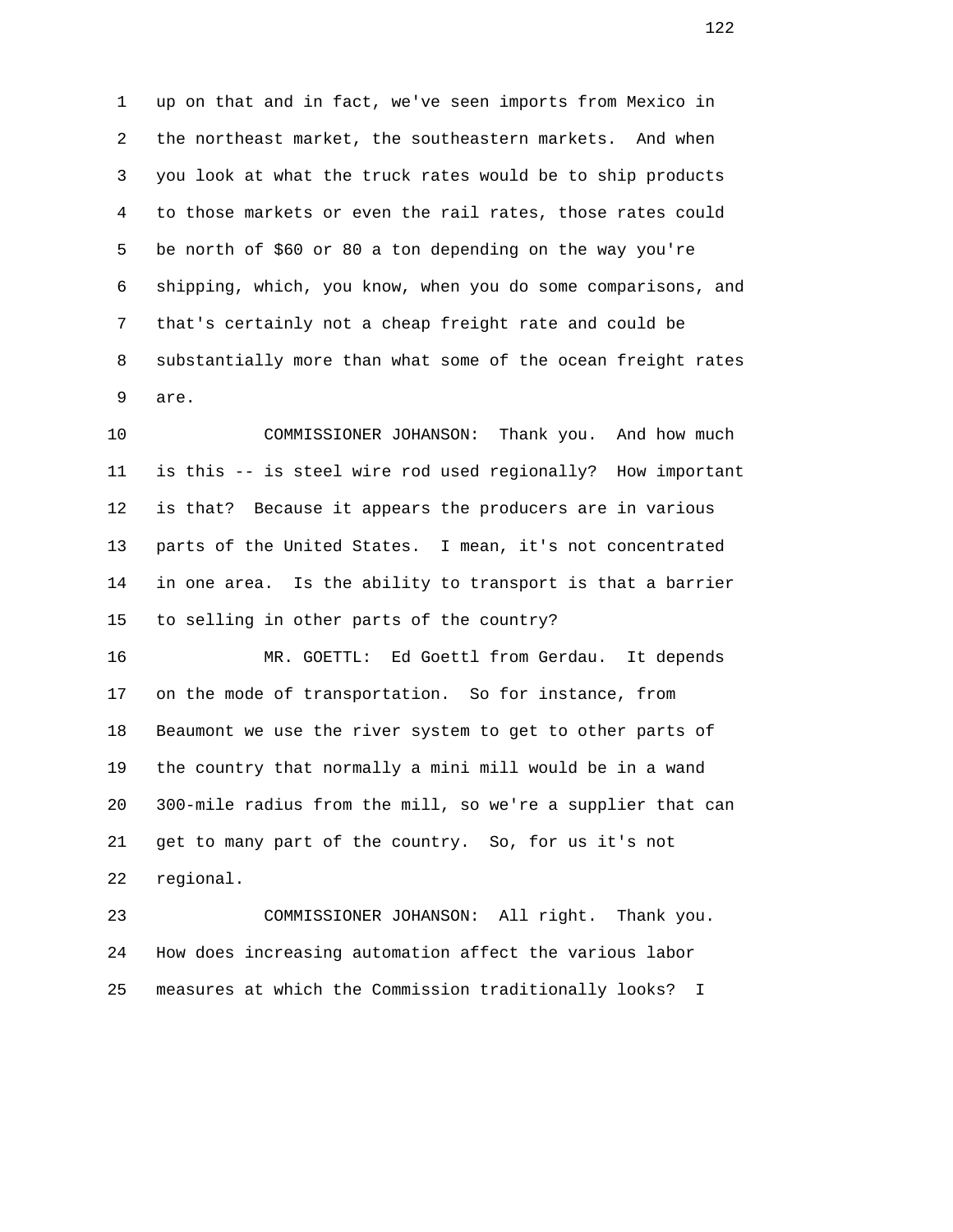1 noticed the labor productivity in five of the six years of 2 this period were over 800 -- were over 800 tons per one 3 thousand hours of labor. That is significantly higher than 4 during the last period of review. Presumably that is a 5 posture factor for the domestic industry, but it also means 6 fewer employees for the same level of production. And I had 7 the opportunity to visit a steel wire rod producer in Ohio 8 last month, as you all are aware, and thank you for helping 9 to put that together. And one of the things that you notice 10 is that there aren't a whole lot of workers out there on the 11 floor.

 12 MR. KERKVLIET: Jim Kerkvliet from Gerdau. The 13 domestic industry has continued to invest in the steel 14 producing of all the products that we produce to ensure that 15 we're are labor efficient as possible. And doing it in such 16 a way that we're environmentally and safety compliant. We 17 are very proud, as an industry, that we produce a product 18 probably as efficiently on a man-hours per ton basis across 19 the globe. But -- and in such a way that we have a 20 footprint from an environmental standpoint with the 21 regulations that we have from an EPA as well as from an OSHA 22 standpoint in what our safety incident -- safety incident 23 from an OSHA and even a more stringent requirement has been 24 over the years. They continue to get better as an industry 25 in Gerdau overall.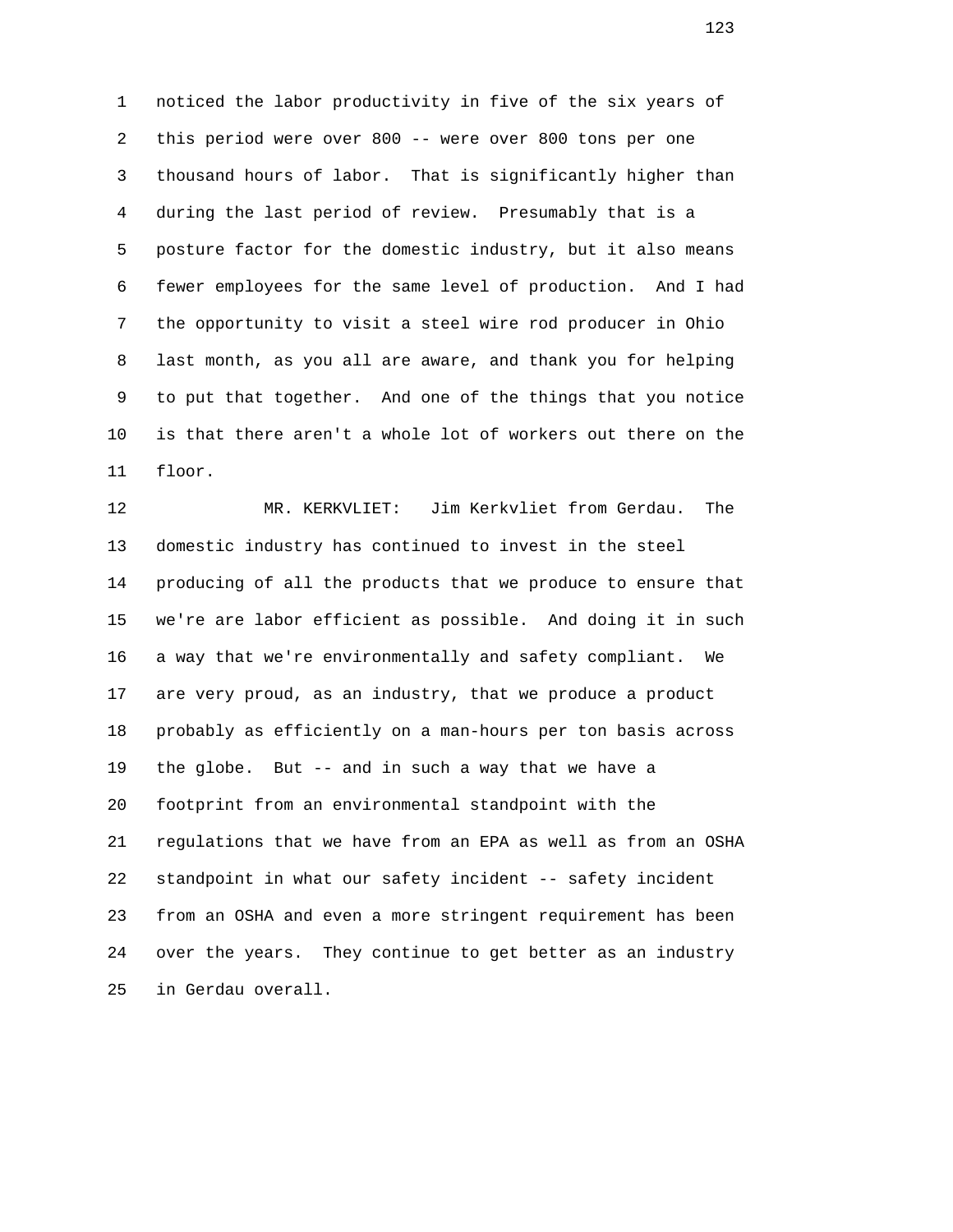1 But the unfortunate thing is, even though we've 2 put all those investments in to automate, even though we 3 have all those fixed costs to ensure that we're 4 environmentally and safety compliant, we don't have the same 5 standards of competition that we face coming in from 6 importer products. When we look at what are the labor 7 standards and what are the environmental standards that are 8 in the other countries that are of this order as well as the 9 testimony that we had from the preliminary hearing on China, 10 it's a completely different game. And so sometimes it feels 11 that we're playing baseball where they're playing football. 12 MR. ROSENTHAL: Commissioner Johanson, just one 13 more point. It's not just the technological improvements 14 that the industry has implemented. The steel workers, as 15 you've heard by Mr. Sanderson, have made a major 16 contribution in terms of compensation, benefits, work rules, 17 flexibility, they have been a true partner to the industry 18 and the result is man hours per ton have skyrocketed and if 19 you just compare the U.S. industry versus others, we do 20 very, very well, we're very, very efficient.

 21 Mr. Sanderson pointed out though, no matter how 22 efficient we are on a man hours per ton basis, it's very 23 difficult to compete when your foreign competitors don't 24 have the same cost of capital they need to be government 25 subsidized and they have protected home markets or their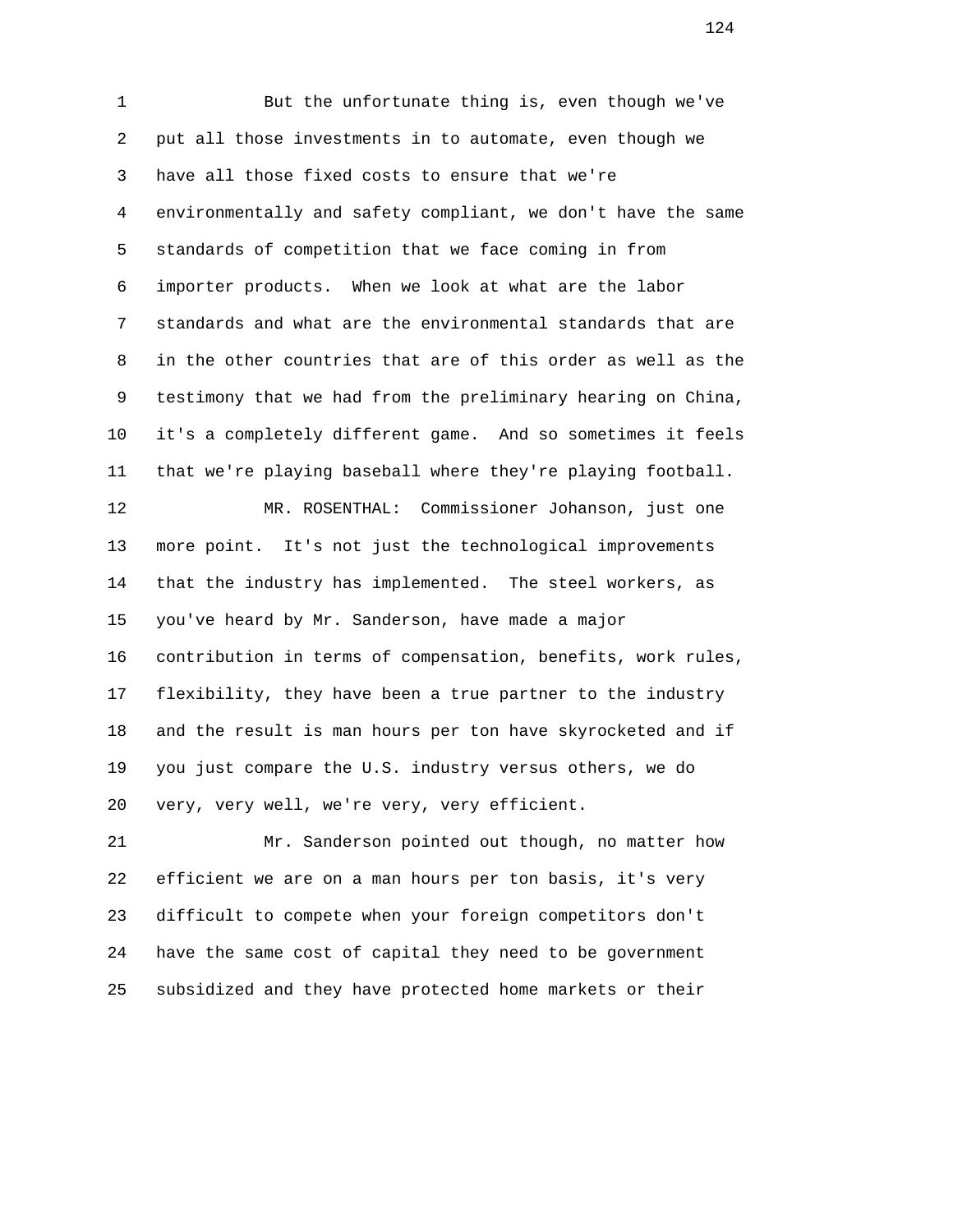1 major goal is not to get profits, but to keep throughput in 2 their production to keep their workers employed.

 3 MR. SANDERSON: Yes, James Sanderson. He's 4 absolutely correct. Steel workers in the company met and we 5 did a lot of soul searching of what we could do to be 6 competitive and keep our jobs and keep our plant there in 7 Georgetown. And we are doing more with less. We have 8 basically reduced the manpower in our plan. We are 9 operating on a schedule that basically a lot of people would 10 not really want to work. But, because of the severity of 11 the -- I feel like their job is being in jeopardy, they know 12 that they have to do more with less. And we are a very 13 productive plant in Georgetown. We are producing quite a 14 bit of steel with the manpower that we have in our plan. 15 So we have done what we felt like we needed to do 16 and continue to do to survive, but we can't do it alone. 17 We cannot do it alone. 18 MR. PRICE: Alan Price, Wiley Rein. First of all 19 I agree with Mr. Sanderson that the steel workers have done

20 a tremendous amount to try to preserve their jobs. And

22 record to record across them and what those rates are.

25 improvement. We actually see depreciable -- invest

21 regarding productivity, sometimes a little careful to look

23 Right now, I'd almost say to you if you look at productivity

24 in 2008 to 2013, there's essentially been no productivity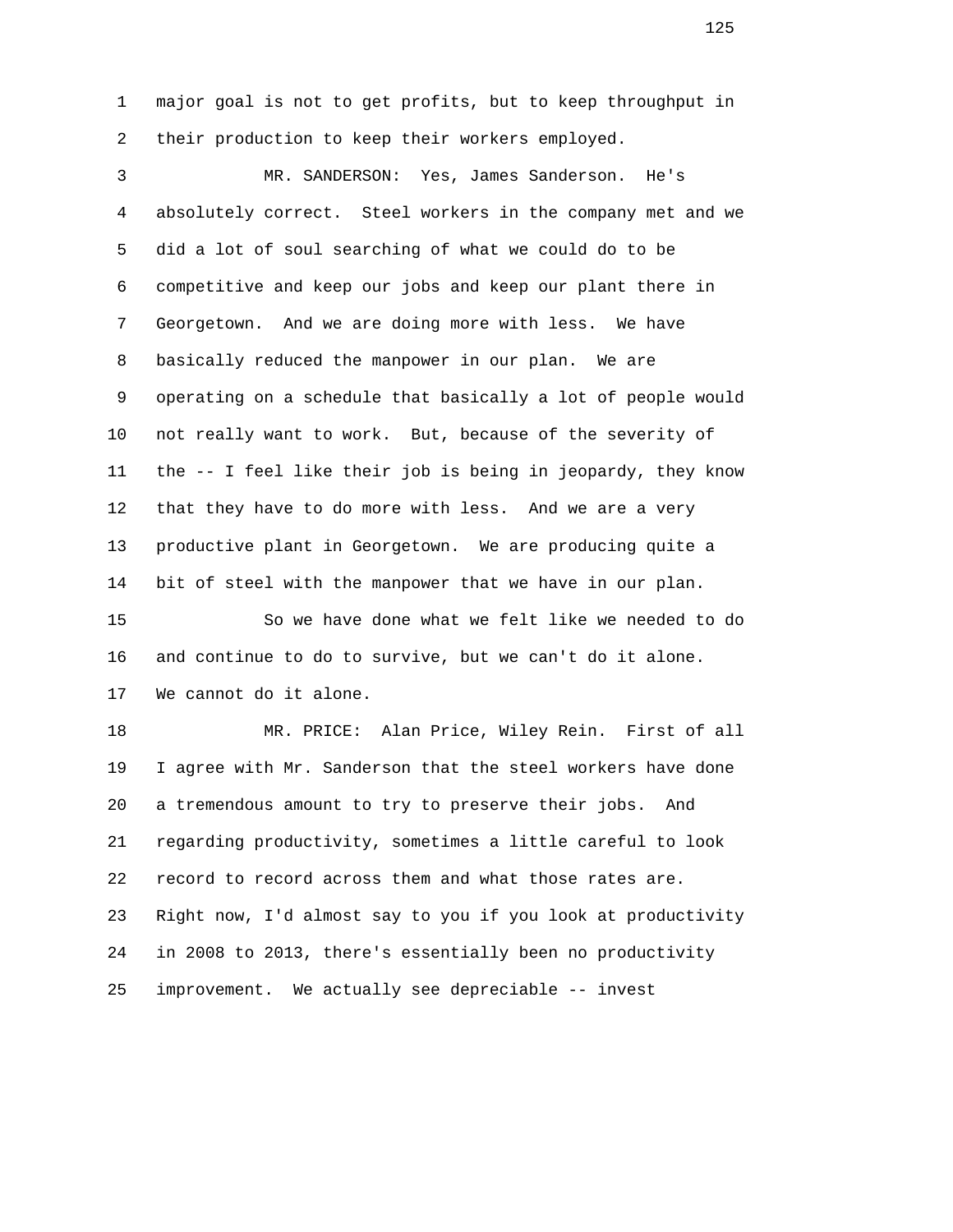1 depreciable assets by year going down. And so I think there 2 is, in many respects a need for more investment to improve 3 productivity because this is a global race on productivity 4 and competitiveness and we see declining profit margins. So 5 if anything, I see the productivity rate from 2008 to 2013 6 point to the industry's vulnerability more than -- more than 7 anything else.

 8 COMMISSIONER JOHANSON: All right. Thank you for 9 your responses.

 10 It appears that one of the factors that drove to 11 the construction of the plant in Trinidad and Tobago was 12 cheap natural gas. And as you all know the situation 13 concerning natural gas prices have changed pretty 14 dramatically around the world or they're in the process of 15 likely changing. Could you all please address that 16 situation of natural gas vis- -vis Trinidad and Tobago? Mr. 17 Price?

 18 MR. PRICE: Okay. So given my long history in 19 wire rod over many, many years and having done the cases on 20 Trinidad at various points, the Trinidadian plant was built 21 not by the market but by the World Bank essentially. It was 22 one of these great ideas that someone had, let's build a 23 plan there because it was natural gas. It was essentially a 24 fiasco when the plant went in for a whole variety of 25 reasons.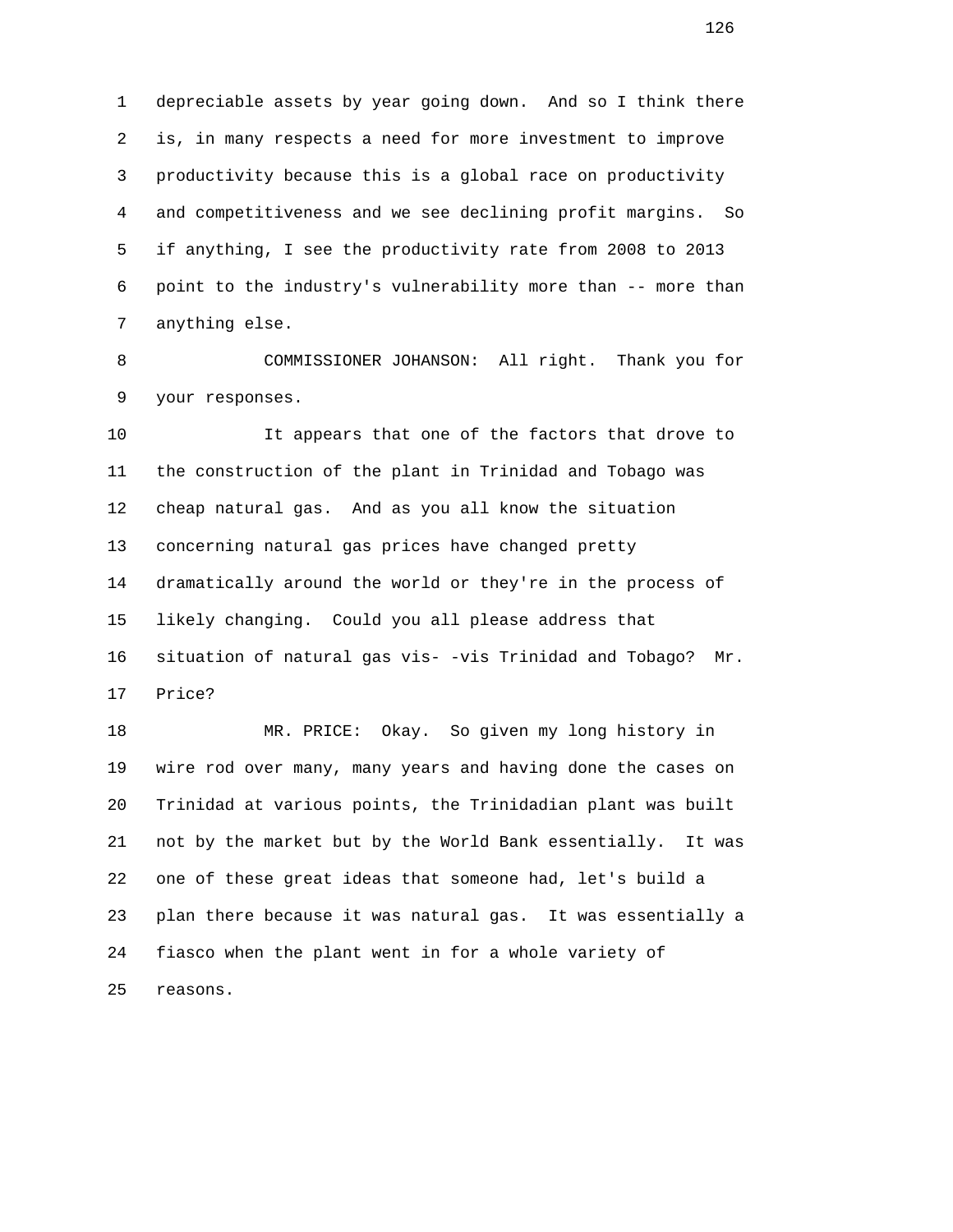1 And regardless of what natural gas costs are, the 2 issue is, do you have a market? In Trinidad fundamentally 3 there is no -- no market for that plant. So they have to 4 export. They have huge amounts of capacity. That plant was 5 set up essentially to export largely to the U.S. And its 6 exports historically to the U.S. until these orders went in 7 place were much, much higher. So these order are essential 8 for keeping -- for at this point because there is massive 9 excess capacity. That capacity has spread into the U.S. 10 industry many times and causes severe harm and severe harm 11 to the workers at Georgetown Steel, for example who had to 12 petition against that particular mill many times. 13 This case is critical. 14 COMMISSIONER JOHANSON: Do you know about what 15 date that mill was constructed? 16 MR. PRICE: I believe in -- I'll have to go back 17 and look, but I started my first countervailing duty and 18 dumping case on that plant that I worked on was in 1997. 19 Excuse me, 1987. 1987. So that's a long, long time. 20 MR. ASHBY: I believe the plant was built 21 somewhere in 1979. 22 COMMISSIONER JOHANSON: I was going to guess in 23 1970, just when you mentioned the World Bank. 24 (Simultaneous conversation.) 25 MR. ASHBY: It was -- but the problem we have in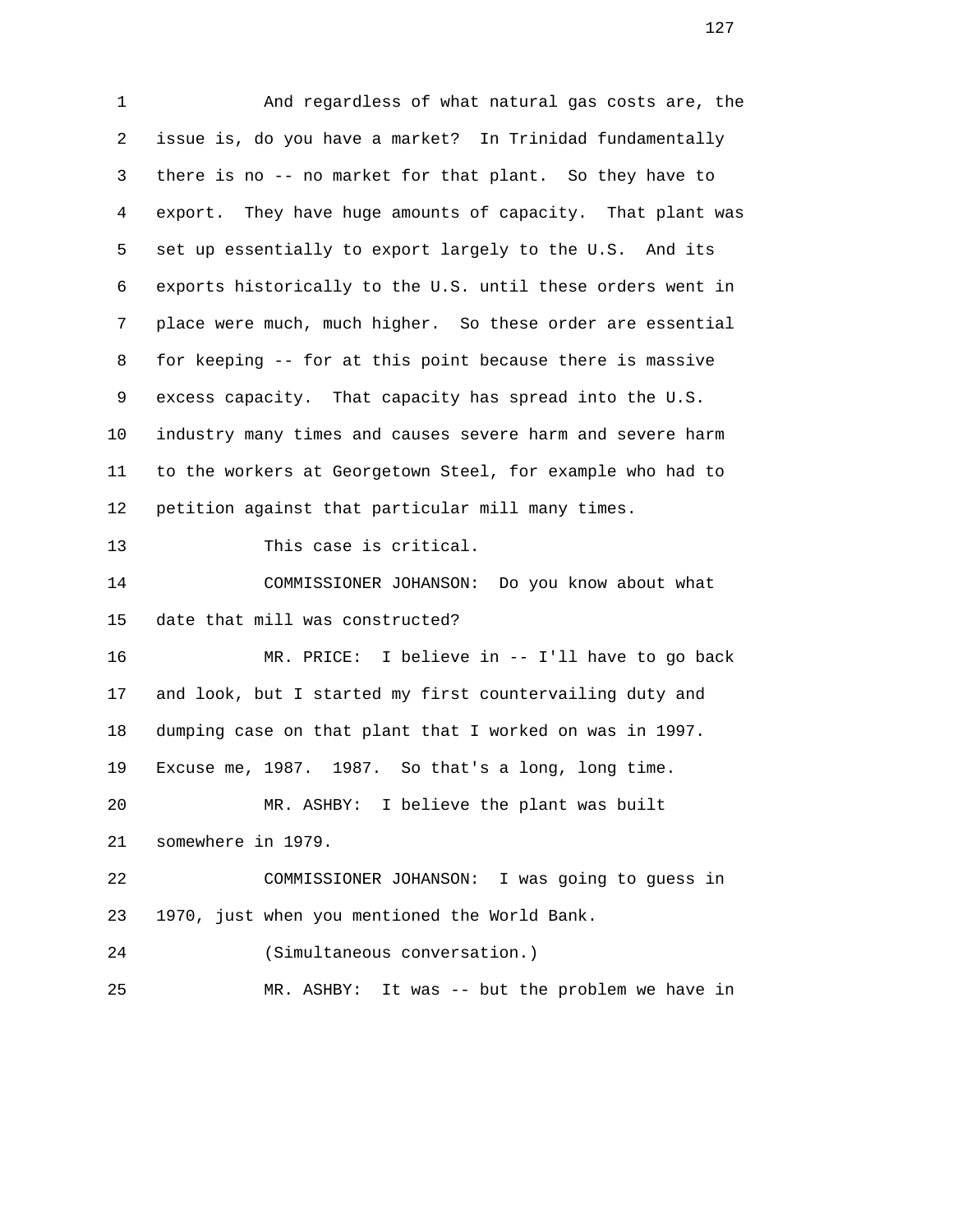1 so much of the steel capacity around the world is you see 2 these uneconomic investments that -- that governments put in 3 and World Bank for this purpose was a government as far as 4 I'm concerned.

 5 COMMISSIONER JOHANSON: Okay. Thank you. 6 And continuing on the topic of energy, what about 7 what is happening in Mexico right now with the oil and gas 8 sector there? As you all probably know Mexico is opening up 9 further to foreign investment in its petroleum sector. 10 How greatly is wire rod -- steel wire rod used in 11 the oil and gas industry as we contemplate Mexico likely 12 expanding production?

 13 MR. KERKVLIET: This is Jim Kerkvliet from 14 Gerdau. You know, I can't think of an expansive use of wire 15 rod that's in the oil and gas industry. I really can't. 16 There might be a few fastener type things, but it's not like 17 it is in other industries.

 18 COMMISSIONER JOHANSON: Okay. I assumed that 19 would be the answer, but I just decided I would check since 20 I get kind of excited about oil and gas work in Mexico. 21 It's kind of a long story, but I think it's very interesting 22 what's going on there.

 23 My time is about to expire. So thank you for -- 24 for answering my questions.

25 CHAIRMAN WILLIAMSON: Thank you.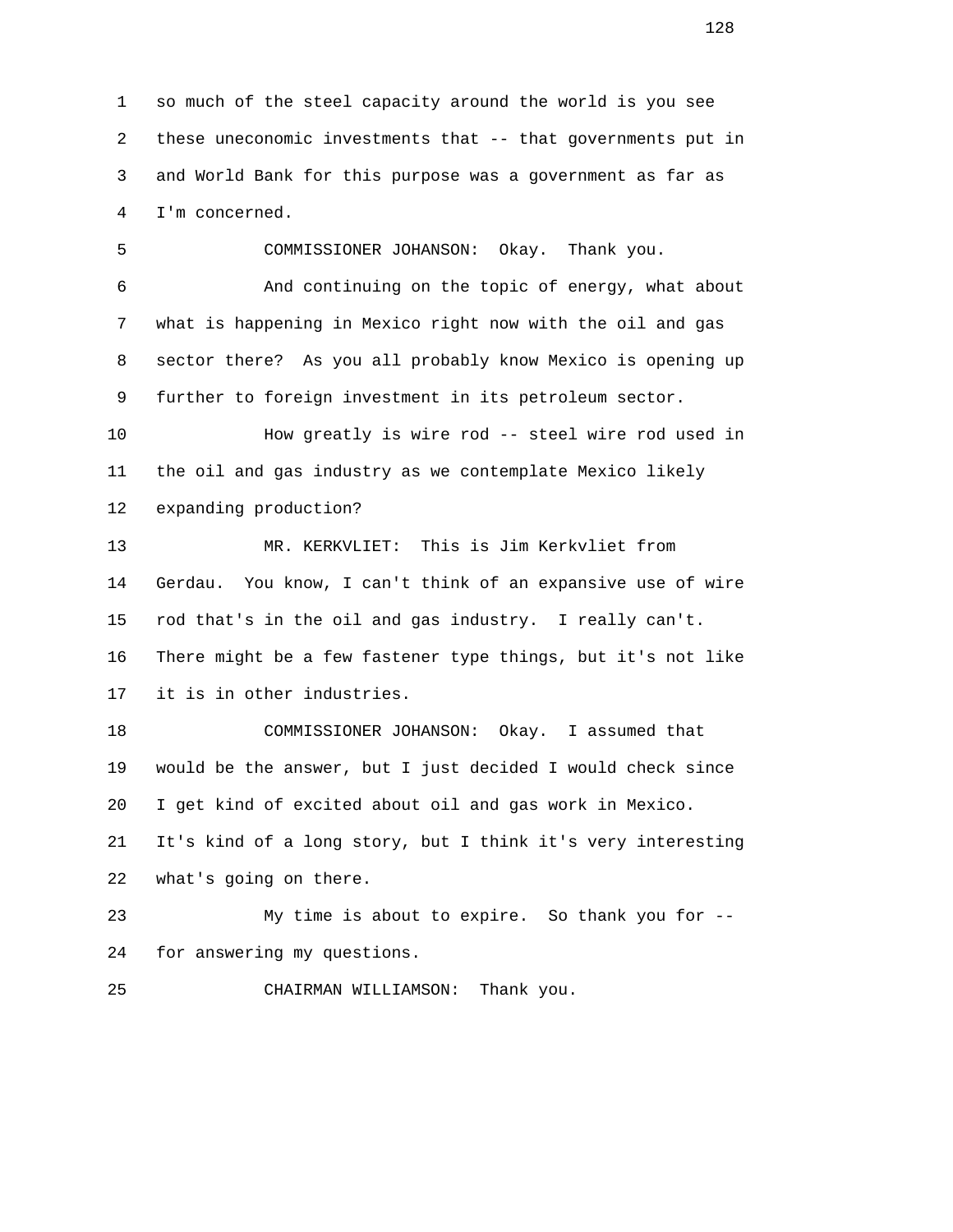1 Commission Broadbent?

 2 COMMISSIONER BROADBENT: Thank you. I wanted to 3 talk a little bit more about Ukraine. Let's see, in the 4 prehearing brief, the responding Ukrainian producer states 5 that conditions have changed since the orders were imposed. 6 Ukraine has completed a process of privatization and sales. 7 And its pricing behavior that was observed in 1999 and 2001 8 don't reflect their efficiencies today and how they're 9 making profit today.

 10 Please talk about conditions of competition and 11 have they -- can we assume that they're changed, but maybe 12 they haven't changed in the right way. I know you think 13 there's a lot of demand reasons why lower demand in Europe 14 may push Ukrainian product in this direction, but in terms 15 of their pricing behavior and their efficiencies and their 16 privatization how would you characterize what's going on 17 there?

 18 MR. ROSENTHAL: Without reiterating too much of 19 Mr. Price's earlier statement, I think that while there have 20 been some changes, it hasn't really affected their pricing 21 behavior around the world. Mr. Price has cited a number of 22 instances where the Ukraine products have been subject of 23 antidumping or countervailing duty or other kinds of actions 24 from other countries including Mexico. So I don't think 25 that the changing structure as they describe it has resulted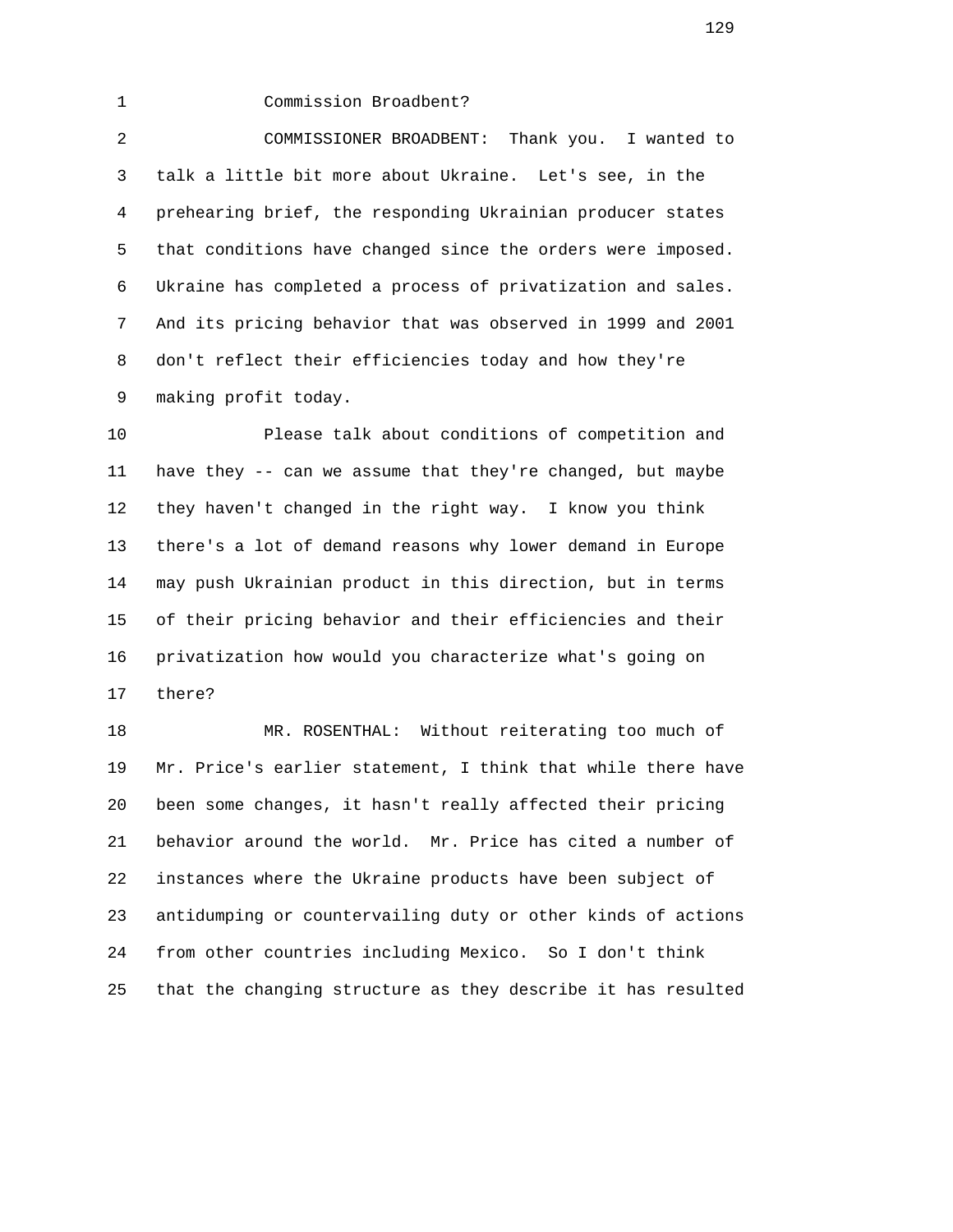1 in a changing approach to pricing or the reducing the threat 2 to the U.S. producers.

 3 MS. CANNON: Commission Broadbent, I would also 4 refer you to the slide on underselling in the original 5 investigation and then in the first review that we had put 6 up earlier which shows that not only was the Ukraine 7 underselling before the orders were imposed, but even 8 through the first review period they continued to undersell 9 in every instance. So, as the order -- you know, as the 10 time lapsed through the 2007 period there was continued 11 underselling. It wasn't showing any change in pricing 12 behavior. We don't have that for this review because we 13 don't have imports from Ukraine during this review.

 14 MR. PRICE: Alan Price, Wiley Rein. So to look 15 at Ukrainian pricing behavior on virtually ever single steel 16 product including wire rod right now around the world, it is 17 right there with China as sort of -- as one of the low price 18 leaders in the world market. It is a low price -- it sells 19 at incredibly low prices. It exports. It is opportunistic, 20 it moves its product wherever it can in order to maximize at 21 volume and profitability.

 22 We have -- as documented in the Kelley Drye brief, 23 there are a number of orders in place on the Ukraine, not 24 only in this product, but then if you want to expand on that 25 on virtually ever other product, privatization has not --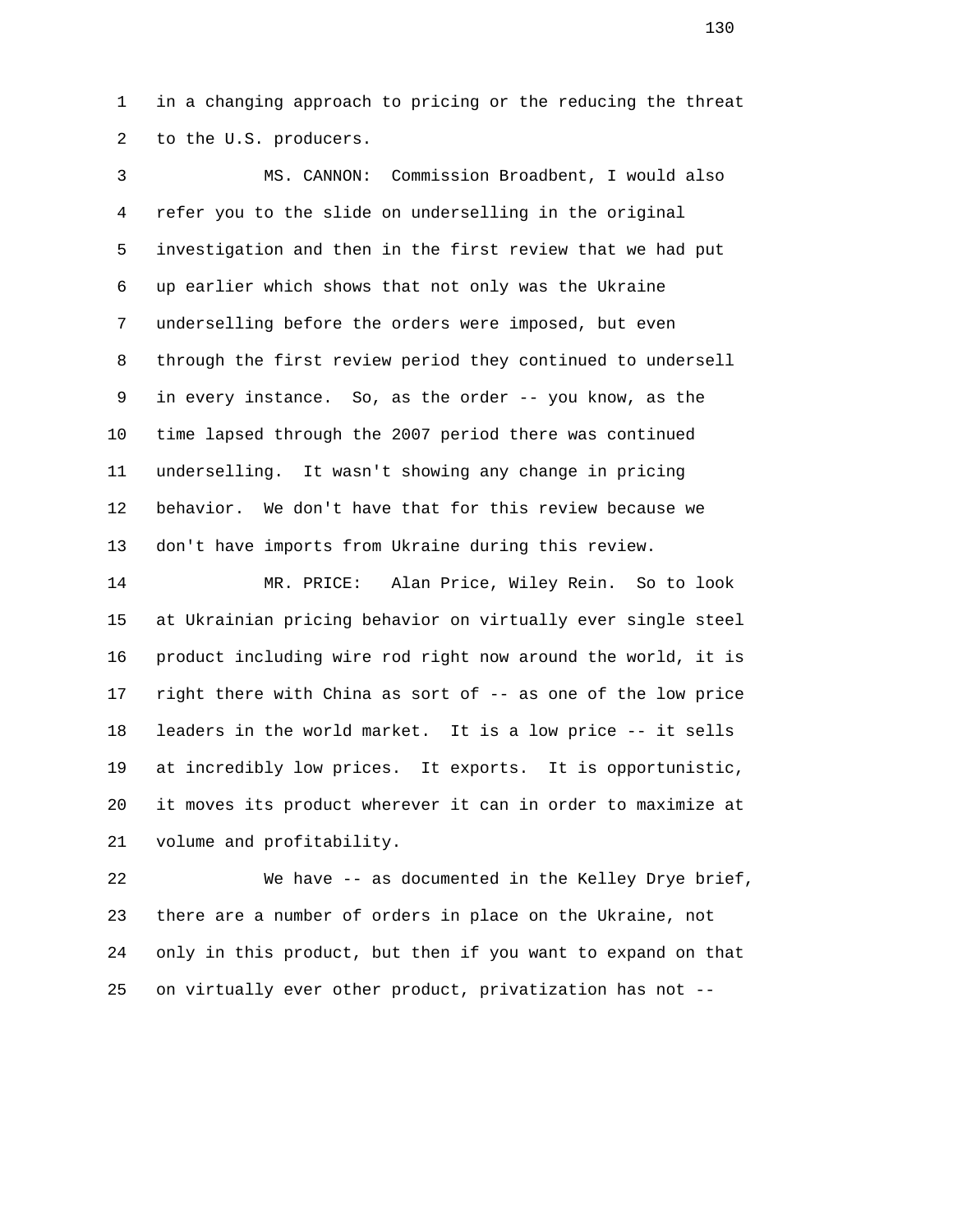1 so-called privatization which you can talk about, what it 2 means in the context of the Ukraine, given a whole variety 3 of politics which I think are beyond sort of the scope, of 4 this discussion is not necessarily exactly privatization in 5 certain instances that you would associate with, with a 6 western European company given some of the oligarch 7 structure in the Ukrainian market and how they control the 8 -- how things are managed there. But the bottom line is, 9 massive excess capacity, incredibly low prices, there's 10 something called the Black Sea Export Price which is 11 essentially the Ukrainian price out there. It is 12 essentially the lowest prices -- some of the lowest prices 13 in the world and it's quoted and it's exported. And it 14 socks the market. And the U.S. is an attractively priced 15 market.

 16 Freight rates, even -- you know, there's whatever 17 the internal freight is, there is -- it's going to be 18 internal freight to port that Ukraine has to pay to get it 19 out to the ports. They send almost everything on water. 20 And they rail freight to the rest of Europe which is less -- 21 is a very -- often very, very high. Their ocean freights to 22 the U.S. are competitive, just like we've seen in other 23 cases. It makes sense to move large volumes here. 24 This is an attractive market, it's more

25 attractively priced in every other market and I will be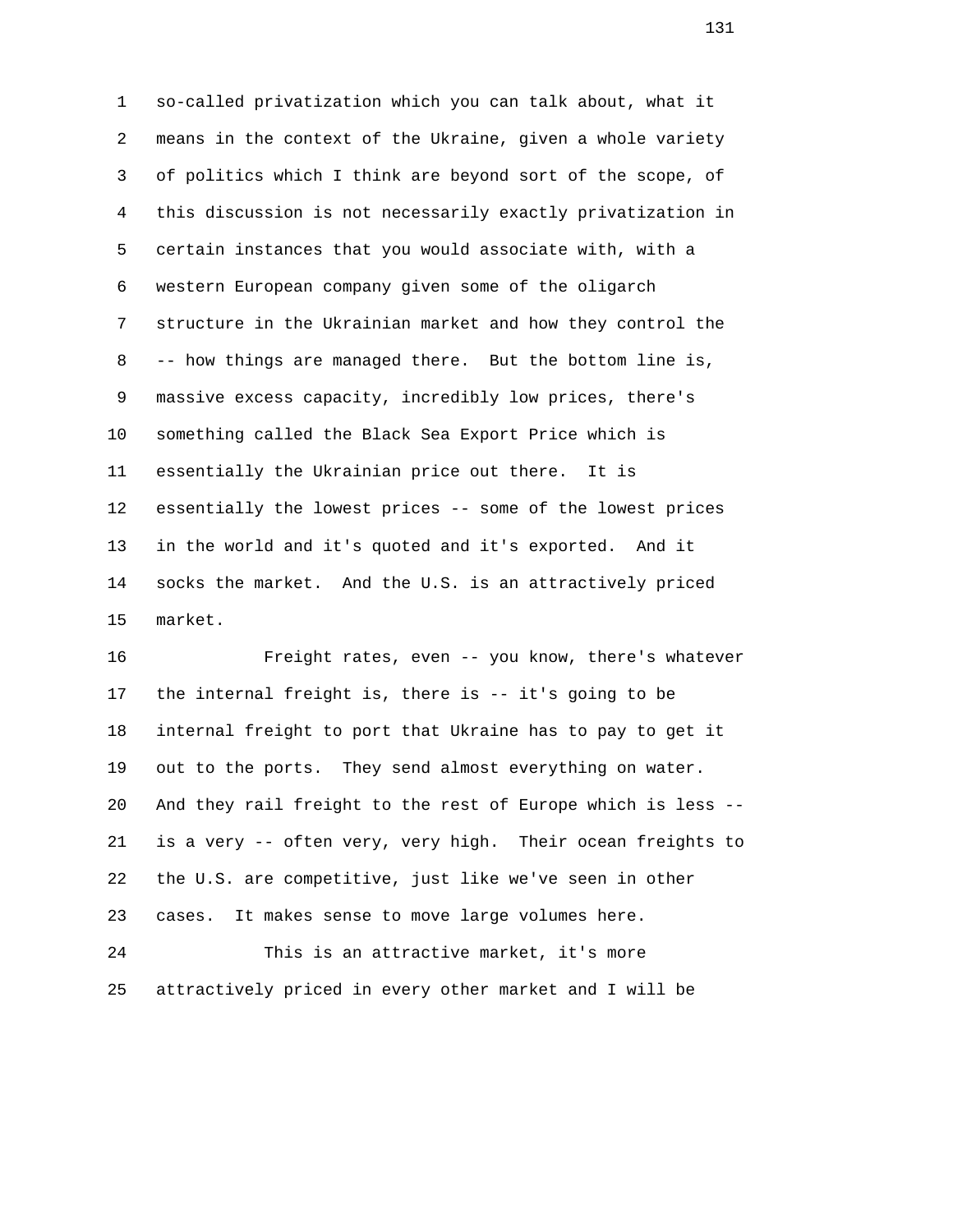1 happy in our post-hearing brief to discuss what appears to 2 be rather creative math in multiple places both on pricing, 3 on freight costs, to try to say, oh, the U.S. is not an 4 attractive market. They have excess capacity, and they have 5 divertible capacity. No matter how you structure it, no 6 matter how you look at it, they are aggressive, and we will 7 see substantial volumes. 8 COMMISSIONER BROADBENT: Okay. Thank you.

 9 The Ukrainian respondents also argue in their 10 brief as they have in past years that ArcelorMittal 11 Companies globally pursue a regional supply strategy.

 12 Do you agree that this is the case, and if so, 13 would this policy act as a limit on exports of wire rod from 14 our ArcelorMittal Companies to the United States?

 15 MR. ROSENTHAL: We agree that in general that is 16 true. But, as indicated earlier, your previous findings 17 with respect to ArcelorMittal and and how they approach 18 their affiliates is valid and nothing that you found 19 previously has really changed for purposes of this review as 20 Ms. Cannon has pointed out.

 21 MS. CANNON: There's additional information that 22 we can add to address your question, but we need to put that 23 in the post-hearing brief. It's confidential.

 24 COMMISSIONER BROADBENT: Yeah, if you can give us 25 some information on the relationship there between USA or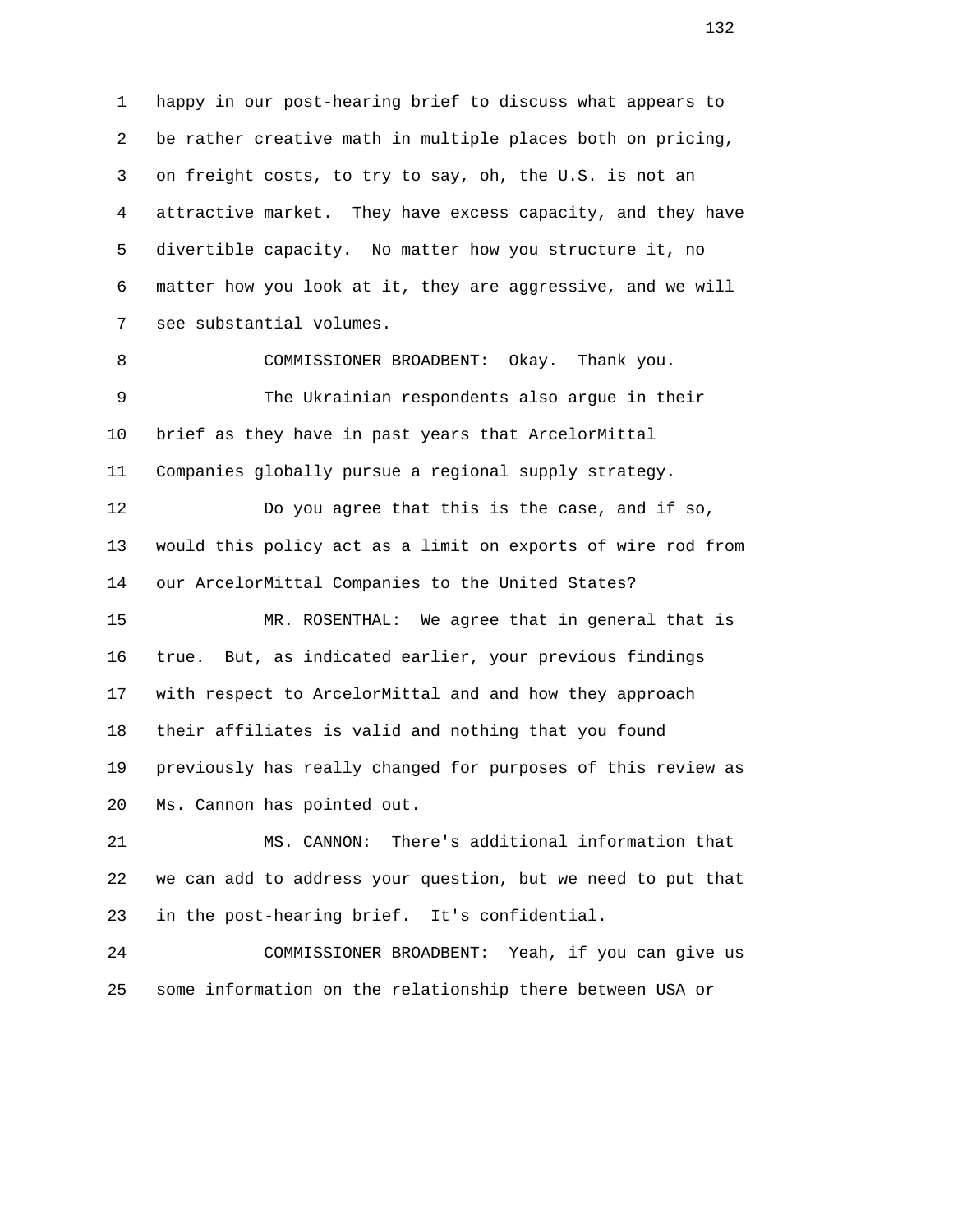1 someone in the USA and the producers in the subject 2 countries, that would be helpful.

3 MS. CANNON: Happy to do so.

 4 MR. PRICE: Alan Price, Wiley Rein. The one 5 thing I would add is that in contrast to flat parts for 6 ArcelorMittal is generally the largest producer in the 7 United States. In this product line their domestic 8 production is quite small. And therefore we don't think 9 their domestic production would be an impediment for 10 significant and injurious imports.

 11 I would refer the Commission to -- I believe it 12 is page 316, I'm looking at the public version here, so I 13 can't actually look at the chart here, which gives a history 14 of ArcelorMittal's domestic production and imports and look 15 at the trend that is already occurring there and evaluate 16 that in terms of what you think the likely future results 17 are.

 18 If there was revocation and -- I know Mr. 19 Sanderson has previously had his plant shut down. And I 20 know he feels quite vulnerable at this point.

 21 MR. SANDERSON: Yes, I'd like to just chime in. 22 James Sanderson, Georgetown. I don't care where imports 23 come from. We will be impacted at Georgetown.

 24 COMMISSIONER BROADBENT: Okay. Thank you very 25 much.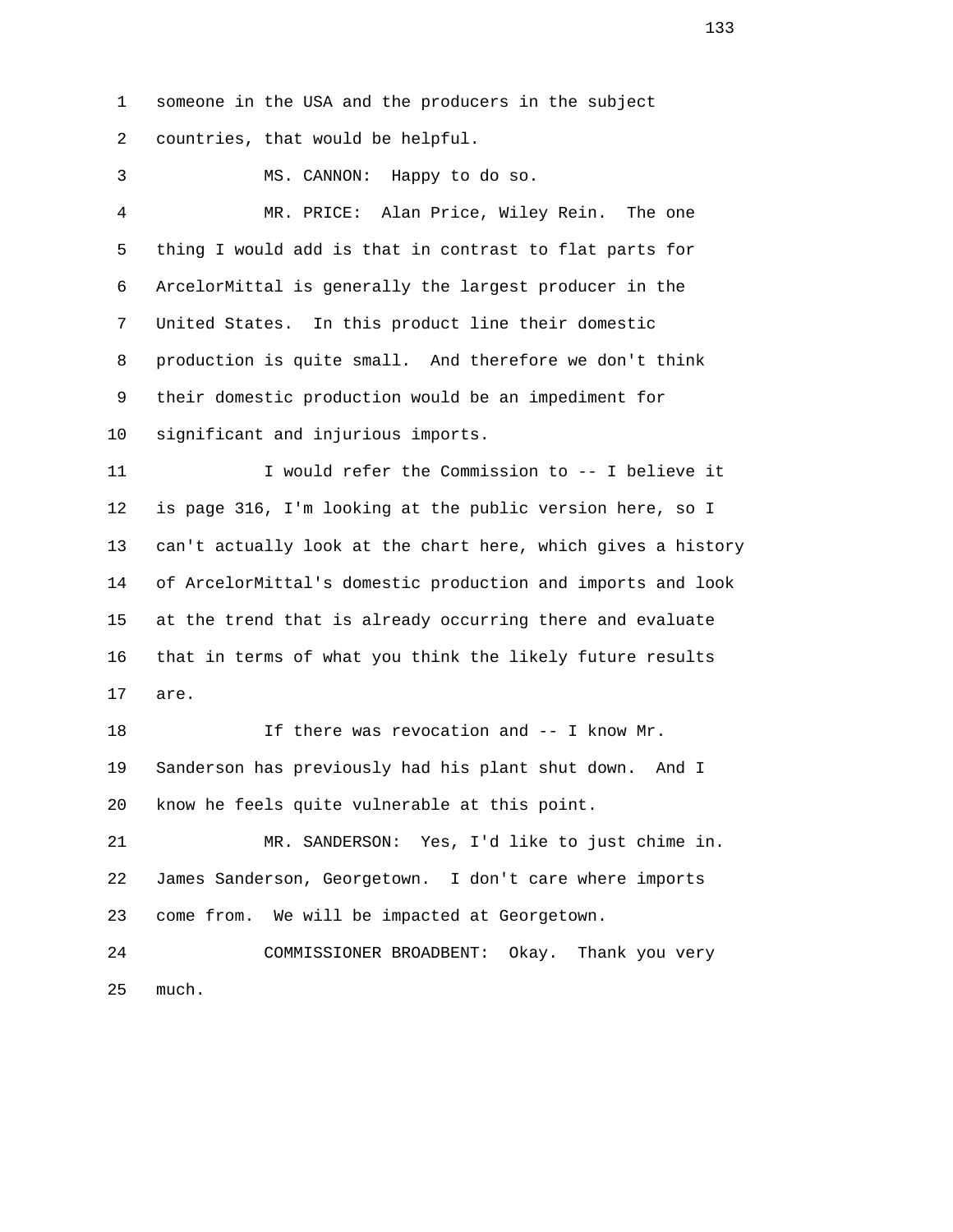1 This may be for the representative from Gerdau. 2 Brazil was a net importer of wire rod in 2013 and they're 3 saying in the respondent's brief that demand for wire rod in 4 Brazil will grow because of the World Cup and the Olympics. 5 Do you have any response to that?

 6 MR. KERKVLIET: Jim Kerkvliet from Gerdau. I'm 7 happy that the World Cup is coming to Brazil. I think it 8 will be a great venue. But as relative to what the impact 9 is on wire rod consumption, and the balance between net 10 imports or if there's surplus, I can't speak to that.

 11 MR. PRICE: Alan Price, Wiley Rein. Pretty much 12 all the venues for the World Cup have been built long ago at 13 this point, given the fact that it's happening this year. 14 And we've seen statements like this in case after case after 15 case. Oh, there's some construction project, therefore, you 16 know, there's some project and therefore things are going to 17 recover. My favorite was on a case on beans where everyone 18 pointed, oh, the big dig is going to happen in Boston and 19 therefore all the -- there's going to be this huge uptick in 20 beans over the next two years. And the big dig was going on 21 for a long time for those of you who had something happen in 22 Boston. All the beams had already been delivered two years 23 earlier.

 24 And so when you look at staging and all of these 25 things, a lot of these projects are -- are, a, not that big,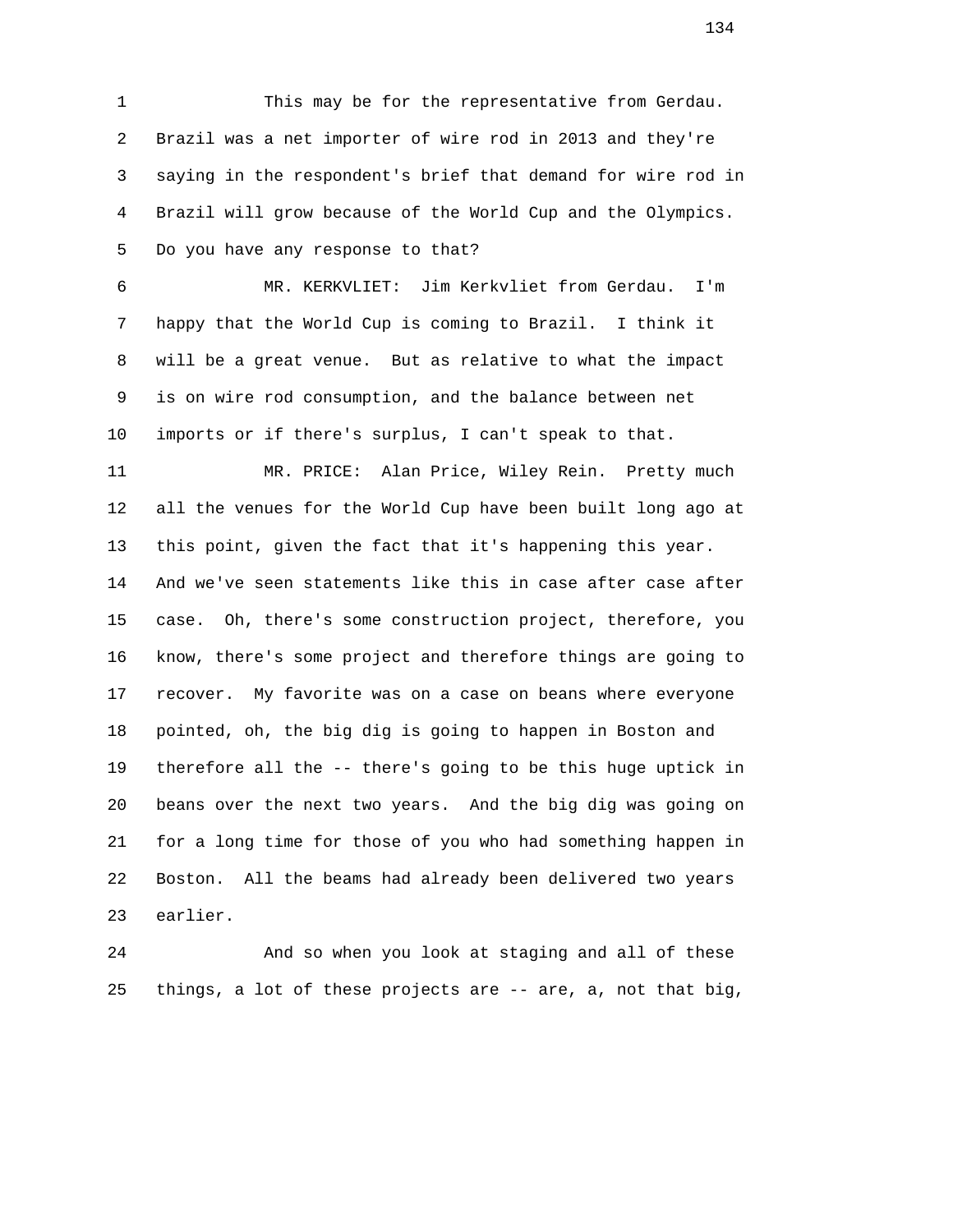1 when you really look at the big picture. And, two, then you 2 see all of these assertions without any basis in terms of 3 understanding the timing of various construction projects. 4 COMMISSIONER BROADBENT: Okay. Thank you. 5 CHAIRMAN WILLIAMSON: Thank you. Mr. Kieff. 6 COMMISSIONER KIEFF: I have no further questions. 7 CHAIRMAN WILLIAMSON: So the Commissioners have 8 no further questions. 9 I'm sorry, excuse me. 10 COMMISSIONER BROADBENT: That's okay. It's okay. 11 Right. Well, there's only about two days a month 12 here that I wish -- I'm happy that I'm not a lawyer. But 13 this is -- our lawyers want me to ask this question. Let's 14 see if I can get through it. 15 On page 24 and 25 of the joint domestic brief is 16 states that the Commission has a legal obligation to treat 17 the 4.75 millimeter wire rod as subject merchandise. What 18 is your position on this statement particularly given the 19 Court of International Trade decision and the federal 20 circuit decision in the Diamond Saw blades proceedings? And 21 this might be best, I think, for Wiley Rein. 22 MR. PRICE: We'll address that in the 23 post-hearing brief at this point. 24 COMMISSIONER BROADBENT: Okay. Thank you. 25 Thank you, Mr. Chairman.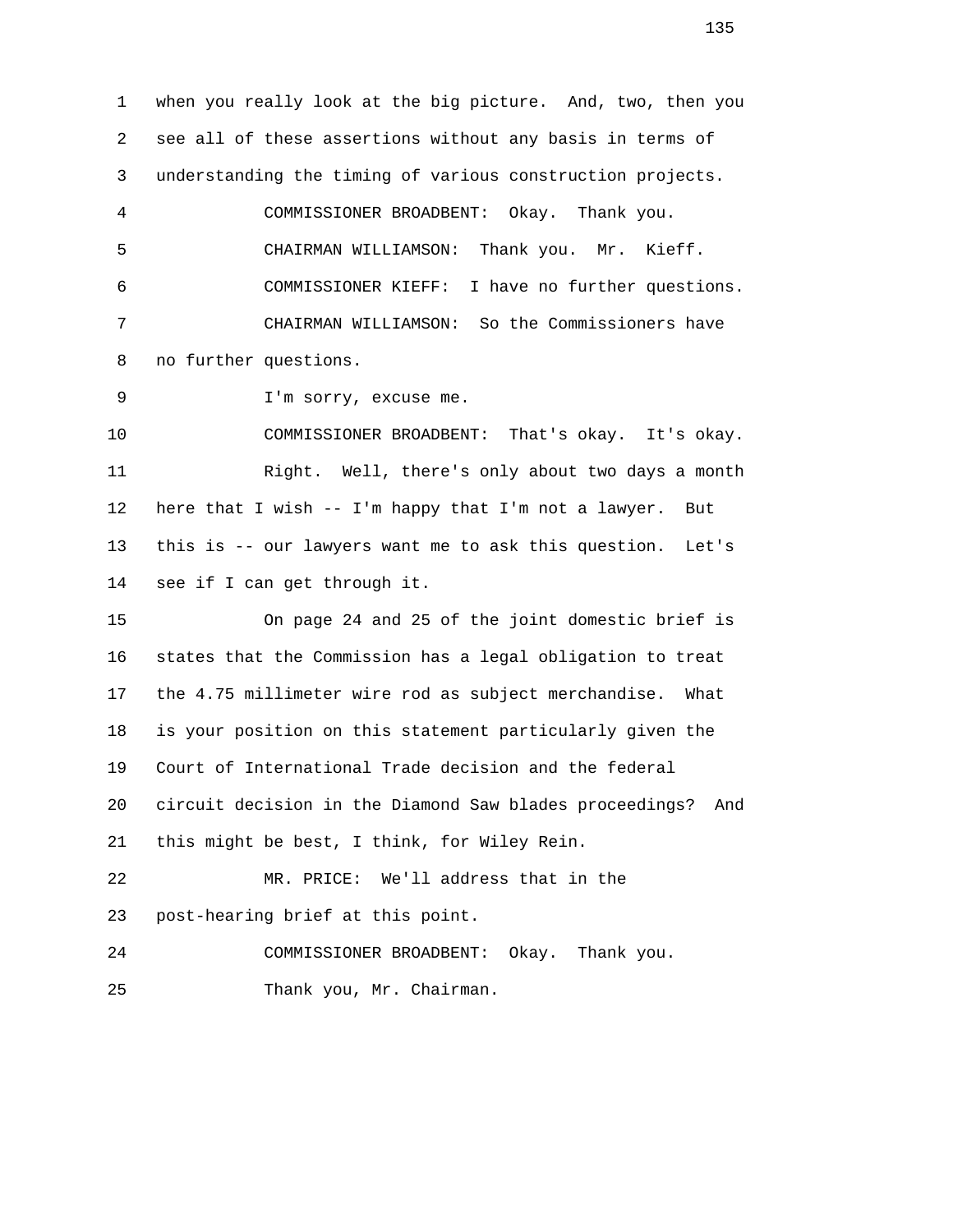1 CHAIRMAN WILLIAMSON: Okay. So no further 2 questions from the Commissioners. Does staff have any 3 questions for this panel?

 4 MR. CORKRAN: Douglas Corkran, Office of 5 Investigations. Thank you, Mr. Chairman. Staff does a few 6 questions.

 7 Let me rephrase. Staff has one further question. 8 And that is, Chart No. 2 in the confidential version of the 9 presentation is very useful. We all think about the data 10 that go into these very, very carefully. I was wondering 11 for purposes of your post-hearing brief if you could show a 12 similar comparison of 2007 and 2013 using the source of 13 published information that appears in Part -- in Exhibit 1 14 of the Kelley Drye post-hearing brief?

 15 MS. BECK: Mr. Corkran, if I could actually add, 16 that is the source of Chart 2.

 17 MR. CORKRAN: It is for 2013, it's not for 2007. 18 MS. BECK: Okay. Yeah, I see your point and we 19 can address that in post-hearing.

 20 MR. CORKRAN: Thank you very much. Again, the 21 information was very helpful, it's much appreciated. Thank 22 you. Staff has no additional questions.

 23 CHAIRMAN WILLIAMSON: Thank you. Do respondents 24 have any questions for this panel?

25 (No response.)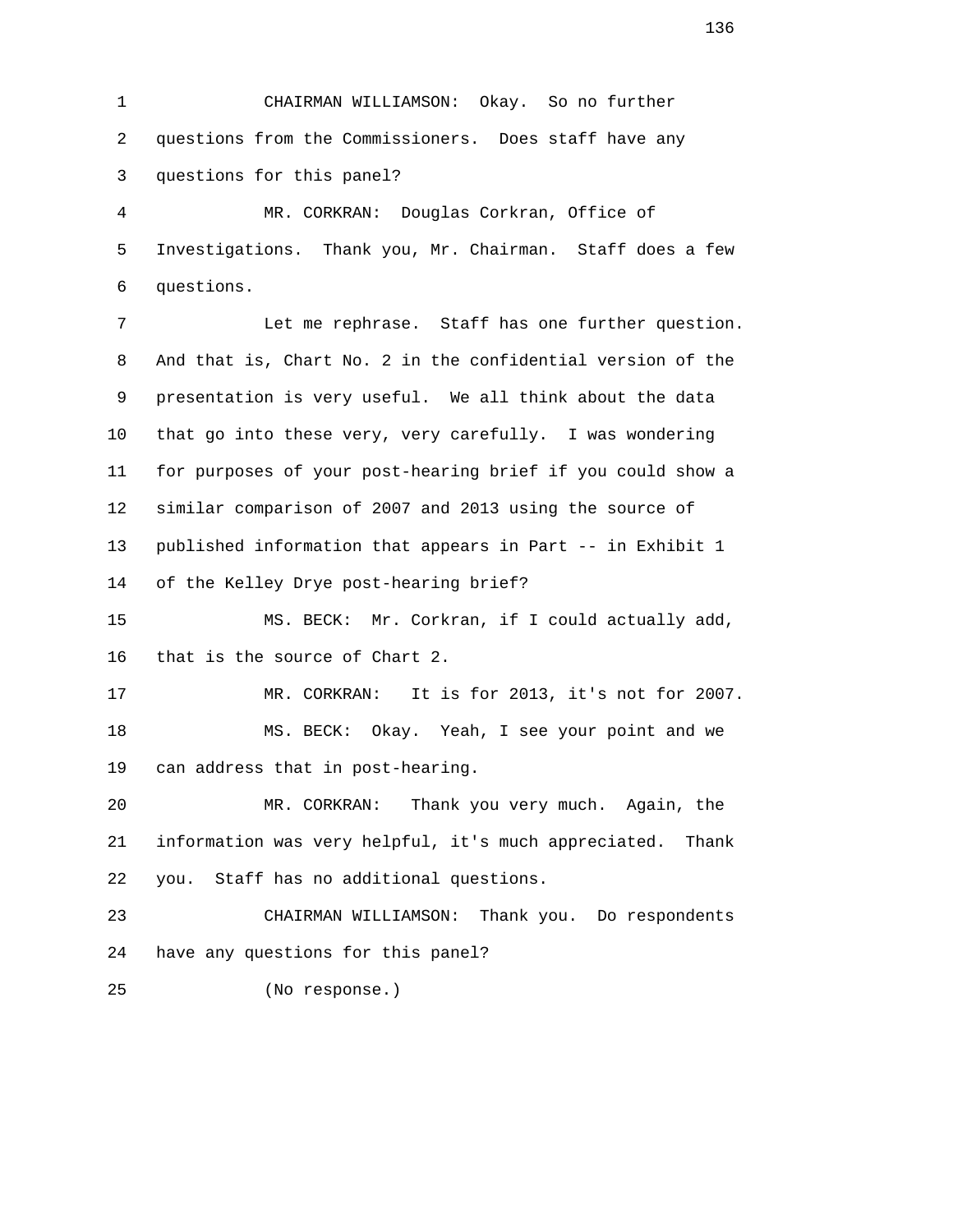1 CHAIRMAN WILLIAMSON: No. Well, in that case it 2 looks like it's time for lunch. I want to thank this panel 3 for your testimony. We appreciate it very much. 4 We'll take a break until 1:45. I want to remind 5 everybody this room is not secure, so if you have any 6 business proprietary information, confidential information, 7 please take it with you. And we'll see everyone at 1:45. 8 Thank you. 9 (Whereupon, a lunch recess was taken at 12:45 10 P.M.)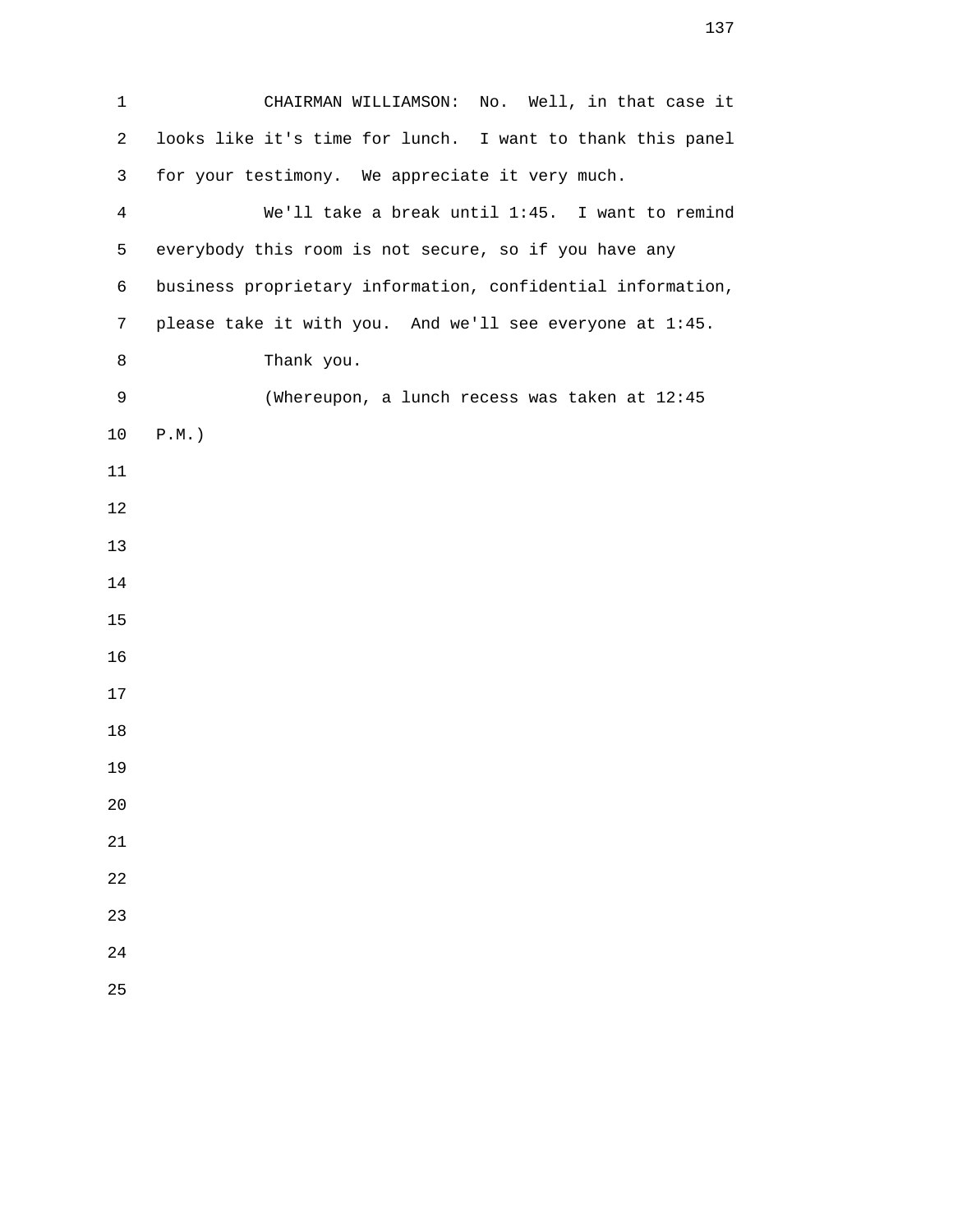1 A F T E R N O O N S E S S I O N 2 (1:49 p.m.) 3 MR. BISHOP: Will the room please come to order? 4 CHAIRMAN WILLIAMSON: Apologies. Good afternoon, 5 I want to welcome this panel to the hearing today. And you 6 may begin when you're ready, Mr. Campbell. 7 MR. CAMPBELL: Good afternoon. This is Jay 8 Campbell, White and Case representing Deacero. Our first 9 witness will be Sergio Gutierrez of Deacero. 10 MR. GUTIERREZ: Good afternoon. I am Sergio 11 Gutierrez, the Chief Executive Officer of Deacero. I will 12 give you an overview of our company and its wire rod 13 operations. Then my cousin, Daniel, will provide more 14 detail from the sales perspective. 15 Deacero is a privately owned family business. My 16 father started the company in 1952 in Monterrey, Mexico. 17 Originally, it was a small workshop that produced chain link 18 fence on a machine he designed after graduating from the 19 University of Texas. We have grown a lot since then. 20 Today, Deacero is run by myself, two of my brothers, and six 21 of our sons. Deacero is a vertically integrated steel 22 manufacturer. Our operations include scrap recycling 23 centers; steel mills, which produce rebar, merchant bars, 24 I-beams, and wire rod; wire facilities; distribution 25 facilities; and a research and development center.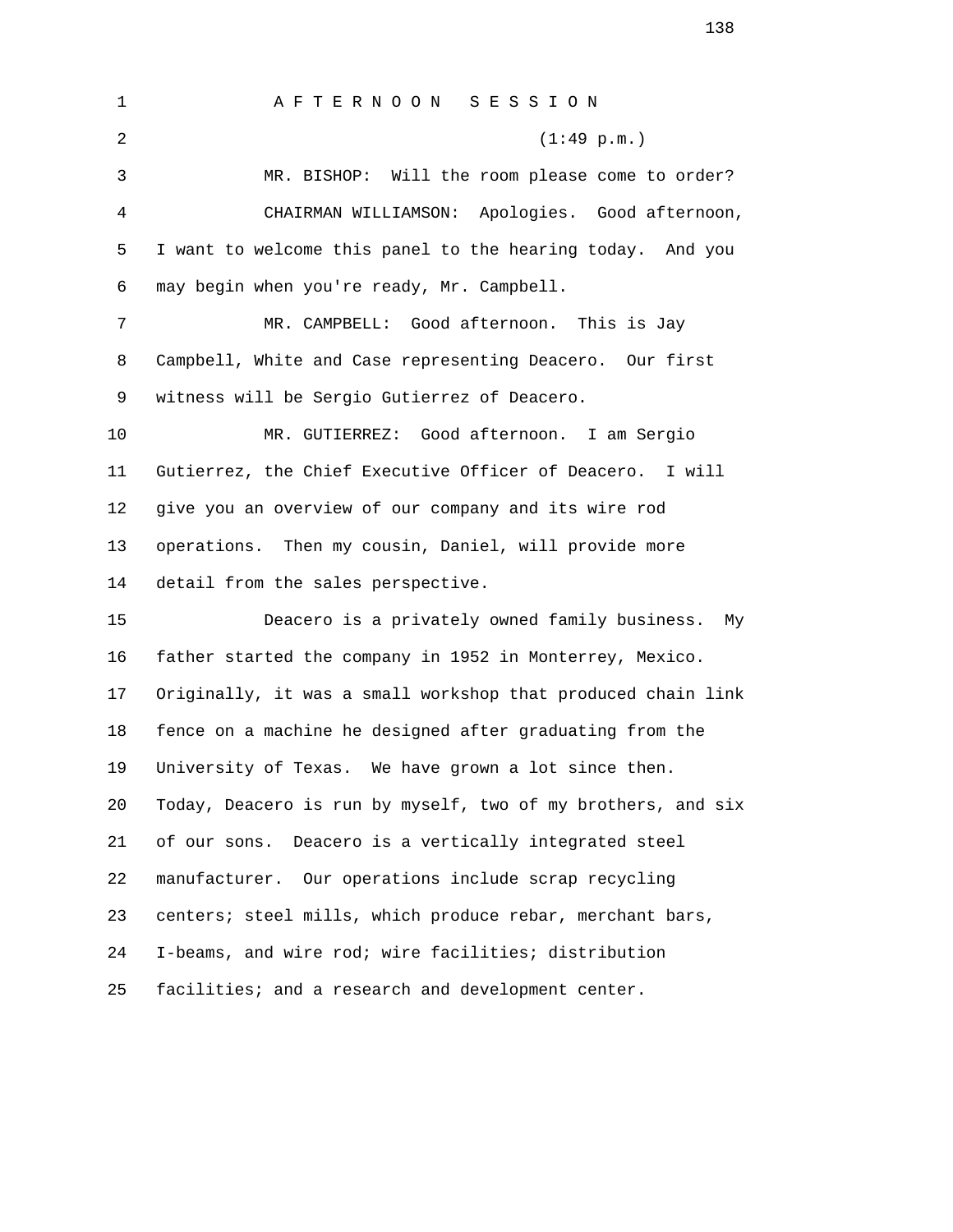1 Altogether we supply more than 10,000 steel products.

 2 We have invested in U.S. production. In 2006, 3 Deacero purchased Stay-Tuff Fence Manufacturing which is the 4 largest U.S. producer of fixed knot fencing. In 2007, we 5 purchased two U.S. wire rope facilities, which are operated 6 by Deacero USA in Houston. Deacero supplies steel wire to 7 those two operations. We also installed a wire galvanizing 8 line at our Houston facility in 2012. Finally, in 2012, 9 Deacero acquired Mid-Continent, one of the largest nail 10 producers in the U.S. Overall, we employ about 700 workers 11 in the U.S., and this number is growing. We have been in 12 the U.S. market for over 30 years, and we are committed to 13 the market.

 14 Regarding wire rod, we have two production 15 facilities in Mexico: Our Saltillo mill, which has one 16 rolling line, and our Celaya mill, which has two rolling 17 lines. On these production lines, we also produce coiled 18 rebar. We have two additional rolling lines at Celaya mill 19 that can only produce straight rebar and small merchant 20 bars. We cannot produce wire rod on these two lines because 21 we don't have the equipment, such as finisher block, laying 22 head, and cooling conveyor.

 23 We have a third steel mill in Ramos Arizpe, which 24 began operation in 2012. This facility is dedicated to 25 producing merchant bars and I-beams. There is growing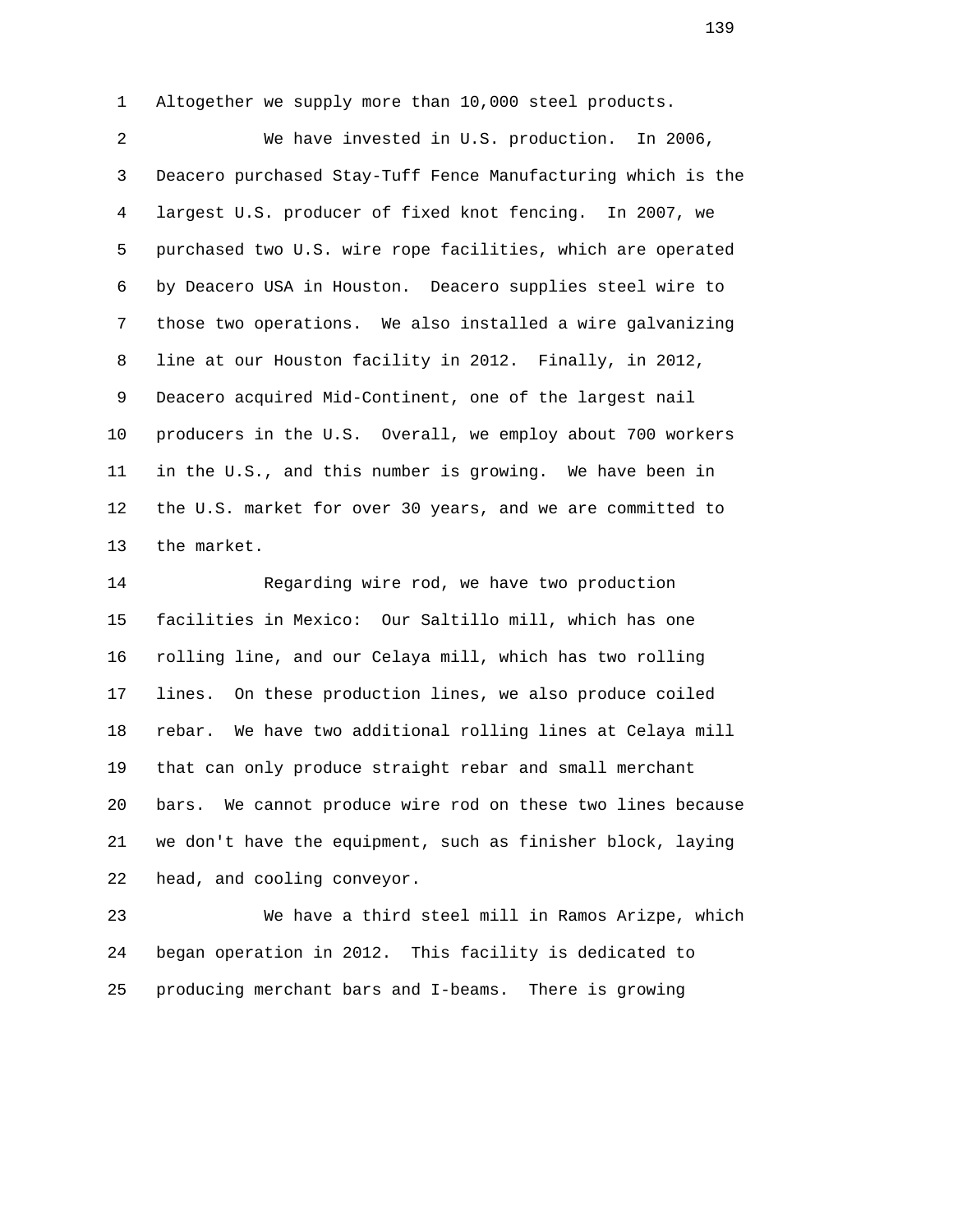1 demand in Mexico for these products and insufficient supply 2 from domestic mills. We cannot produce wire rod at this 3 mill because we don't have the equipment.

 4 Since 2008, we have had only one capacity 5 expansion related to wire rod. In January 2013, we added a 6 new rolling mill to our Celaya facility. This rolling line, 7 which produces coiled rebar and wire rod, has a total 8 rolling capacity of around a half a million tons a year. We 9 mostly supply coiled rebar to our Central and South American 10 markets, where the construction sectors are growing by 6 to 11 10 percent. We don't export to Brazil. Brazil is doing 12 bad, but we don't export to Brazil. We do not have plans to 13 expand wire rod production capacity.

 14 In fact, our next steel investment will be to 15 convert the wire rod capacity at Saltillo to SBQs, special 16 bar quality, to meet Mexican demand, which currently relies 17 on imports.

 18 Our core business has always been steel wire and 19 wire products. This is the main reason we produce wire rod. 20 We have 13 wire facilities in Mexico where we draw wire rod 21 that we produce into wire, and then manufacture downstream 22 wire products. In 2013, our internal consumption and 23 transfer accounted for over 70 percent of our wire rod 24 production.

25 The rest of our wire rod production is for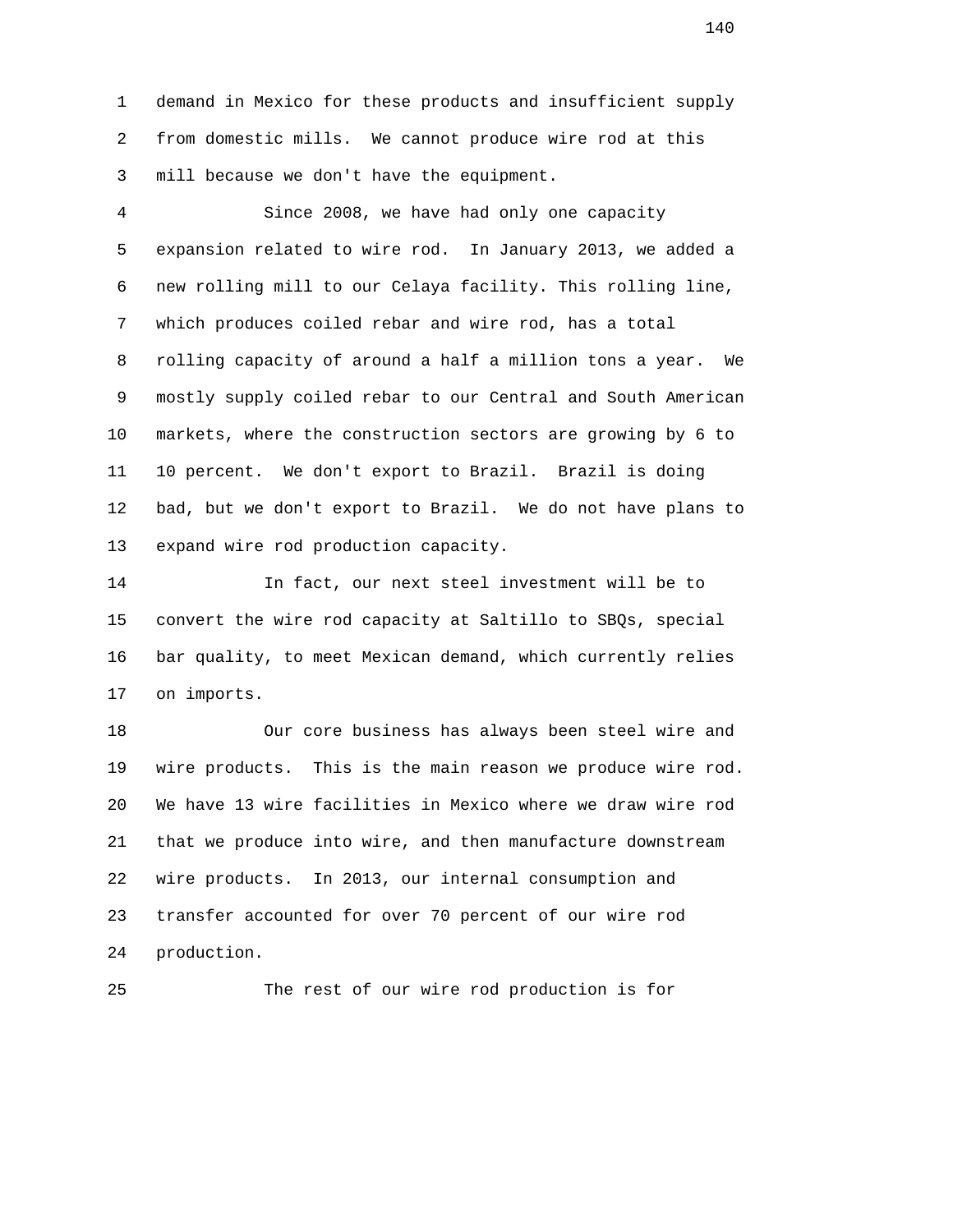1 commercial sale, and Daniel will talk about this aspect of 2 our business.

3 Thank you for your time today.

 4 MR. CAMPBELL: Our next witness is Daniel 5 Gutierrez.

 6 MR. GUTIERREZ: Good afternoon. My name is 7 Daniel Gutierrez. I am the Vice President of Industrial 8 Sales for Deacero. I'm responsible for Deacero's sale of 9 steel billet, wire rod, and industrial wire products. I 10 will discuss our sales operations and outlook for the wire 11 rod business.

12 **As my cousin and CEO mentioned, we mainly produce**  13 wire rod for internal production of steel wire and 14 downstream wire products. Deacero started out producing 15 steel wire and wire products, and then integrated upstream 16 to provide its own raw material. In Mexico, we have been 17 supplying steel wire products, such as black and galvanized 18 wire for over 50 years. We have 7,000 clients in Mexico. 19 We're committed to these customers and will continue to 20 consume large quantities of wire rod to produce steel wire 21 for them.

 22 We also produce more than 80 categories of 23 downstream wire products used in industries such as 24 agriculture, construction, mining, automobiles, oil and gas, 25 telecommunications, and hardware. These wire products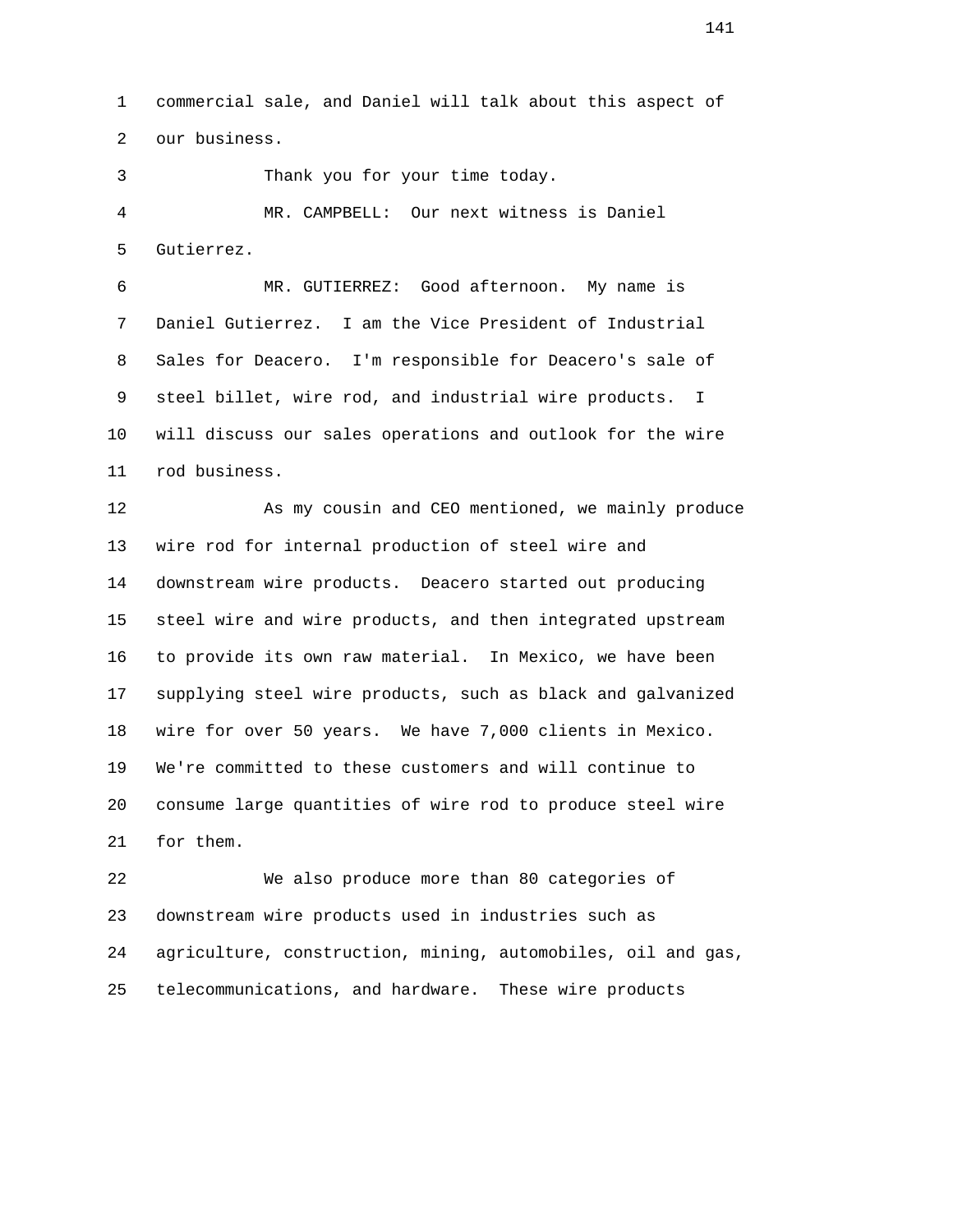1 include chain link fence, barbed wire, staples, nails, and 2 many others. We also continue to develop new wire products 3 to create new market niches. For example, we recently 4 introduced a new product called blinding mesh, which is used 5 as a screen on highways to prevent the blinding effect from 6 oncoming car headlights. We are also now producing wire for 7 notebooks and CHQ wires for the automotive industry, among 8 other wire products.

 9 Mexico's economy is forecasted to grow at a 10 healthy rate of 4 percent in 2014. As the economy grows, 11 demand for steel wire and wire products will increase. For 12 this reason, we expect to consume more wire rod for our 13 internal production in 2014 and beyond. Steel wire and wire 14 products are Deacero's core business.

 15 As for our commercial sales of wire rod, Mexico 16 by far is our largest market. Even in 2013, when local 17 demand for wire rod was low, Mexico still accounted for 18 nearly two-thirds of the volume of our commercial sales. In 19 2014, demand had rebounded, and the outlook looks good for a 20 number of reasons. For one, President Nieto's 2013-2018 21 Infrastructure Investment Plan is boosting Mexico's 22 construction sector. This plan includes overall 23 expenditures of approximately 300 billion U.S. dollars, of 24 which 45 billion U.S. dollars are for transportation. The 25 transportation expenditures are for roads, new modern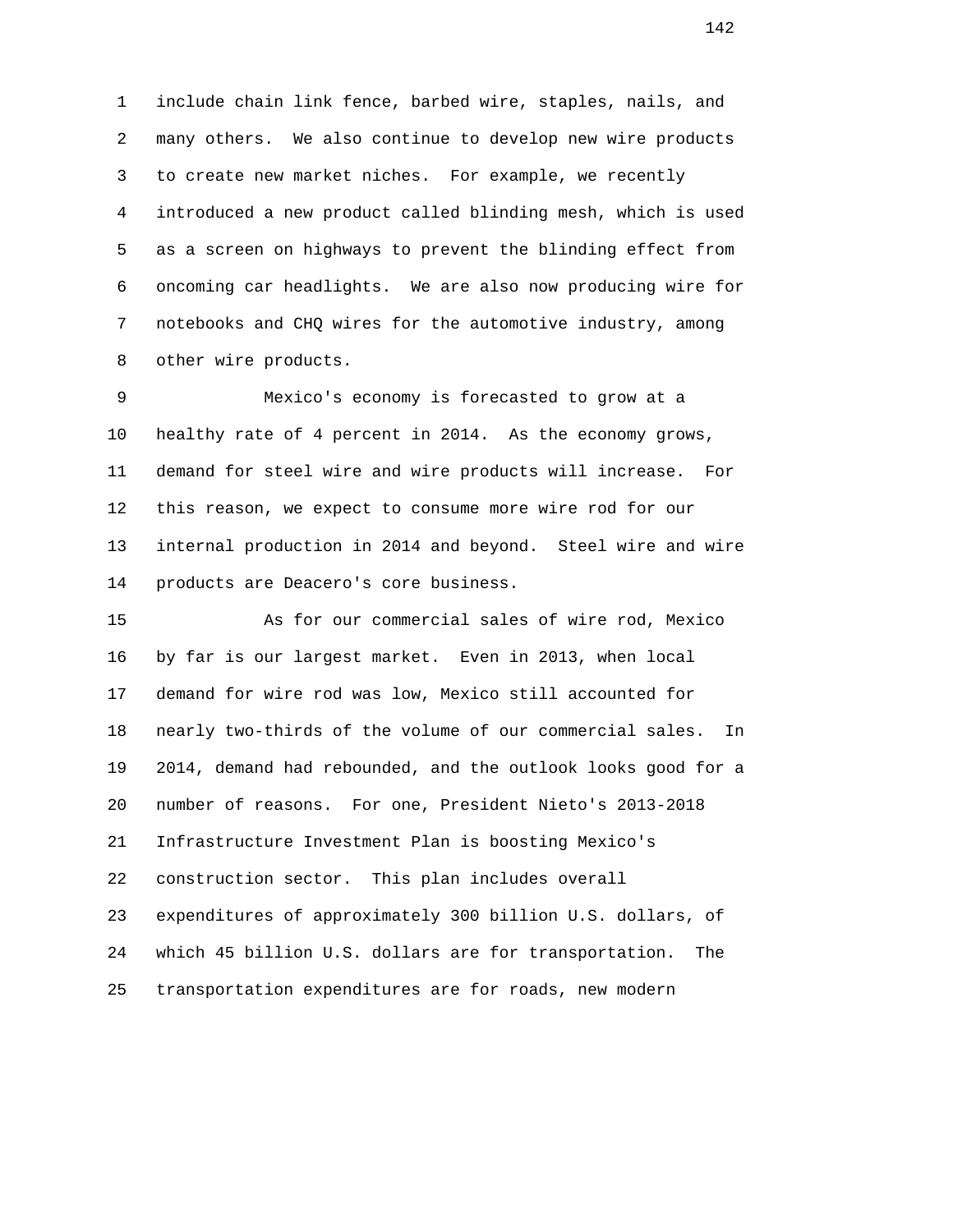1 airports and seaports. The new infrastructure projects are 2 also generating demand for our own downstream wire products. 3 Mexico's automotive, energy, agriculture, 4 telecommunications, and mining sectors are also growing. 5 For example, car production in Mexico is projected to 6 increase from 3 million in 2013 to 4 million by 2016. The 7 new energy reforms will encourage investment in Mexico's 8 oil, gas, and power sectors. Growth in these industries has 9 two benefits for Deacero: We will sell more wire rod in the 10 commercial market. And, we will consume more wire rod for 11 our production and sale of steel wire and wire products. 12 In 2013, we exported about 10 percent of our wire 13 rod production -- nearly all of it went to Central and South 14 American countries. Many of these countries have GDPs that 15 are projected to grow by 3 to 5 percent in 2014 and 2015. 16 Most of them have deficits in wire rod. Also Mexico's free 17 trade agreements with Central and South American countries

 18 give our wire rod exports an advantage over exports from 19 other countries. We have developed strong relationships 20 with our customers in these markets, and we're committed to 21 them.

 22 On this note, we are pleased that the market in 23 Columbia will remain open. Columbia imposed a provisional 24 safeguard tariff of 21 percent. On April the 2nd, Columbia 25 announced that wire rod imports up to 190 thousand short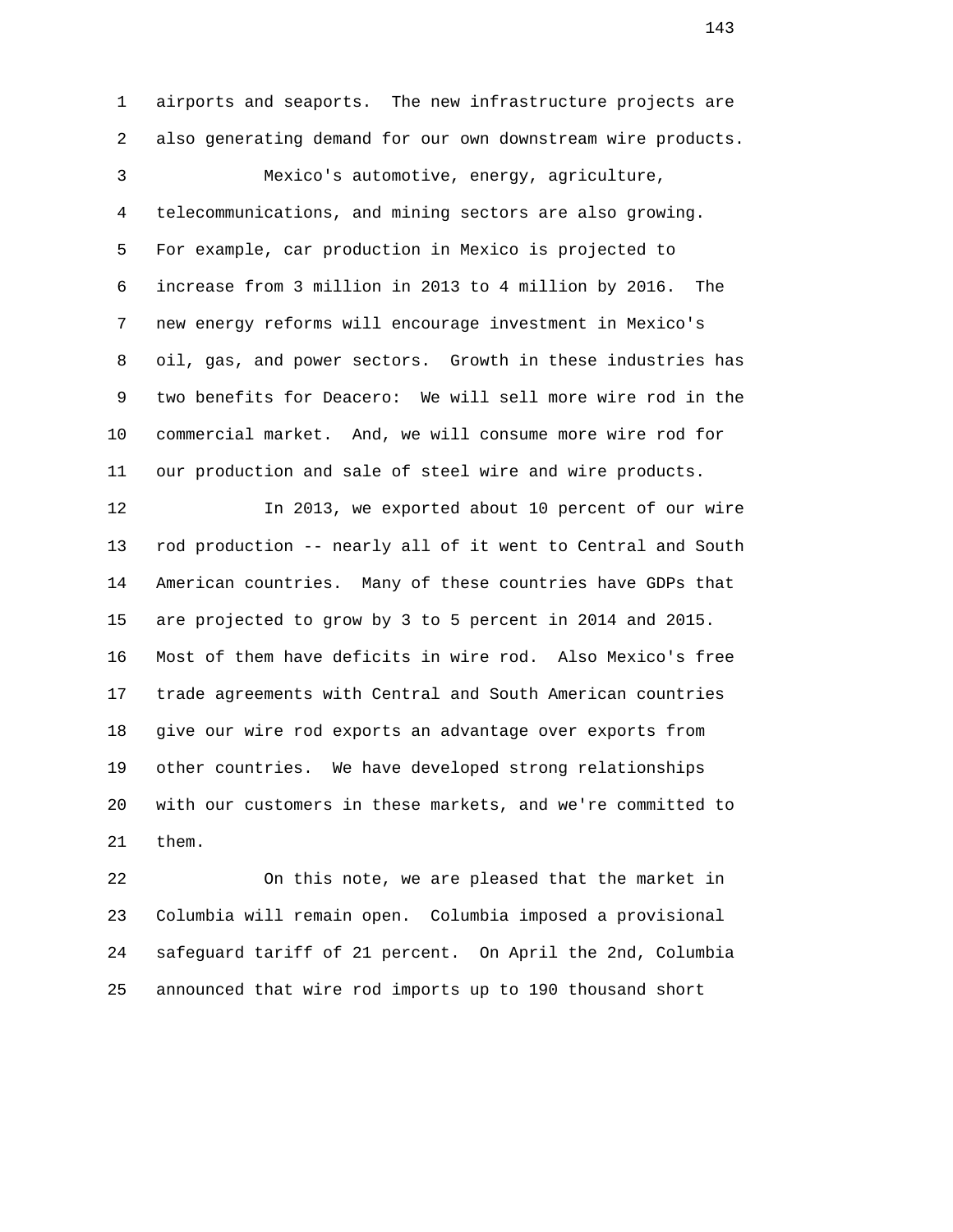1 tons would be exempt from the 21 percent tariff, and that 80 2 percent of the quota goes to historical suppliers, such as 3 Mexico. Under this final safeguard measure, Deacero will be 4 able to continue to export the same, if not more, quantities 5 of wire rod as before the provisional tariff was imposed. 6 That brings me to the U.S. market. We are a new 7 player in the U.S. wire rod market. We did not supply wire 8 rod to the U.S. before 2008 -- not even before the 9 antidumping order was imposed. Instead, we consumed most of 10 the wire rod that we produced, and we sold the rest in 11 Mexico. Deacero was active in the U.S. market, but mainly 12 for steel wire and wire products -- not wire rod. 13 That changed when we began to market 4.75 14 millimeter wire rod. We first learned about 4.75 around 15 2008 when U.S. customers requested it. Before that time, 16 the smallest diameter we produced was 5.5 millimeter which 17 is also the most common diameter. We were told that U.S. 18 producers were either unable or unwilling to make 4.75. We 19 were not sure we could make it, but decided the potential 20 demand justified the investment of time and resources. The 21 process was not easy, but eventually we developed the 22 ability to produce 4.75 at our Celaya mill. 23 Our 4.75 business steadily grew, as U.S. 24 customers tested and approved the product. The business did

25 well because 4.75 offers wire drawers significant benefits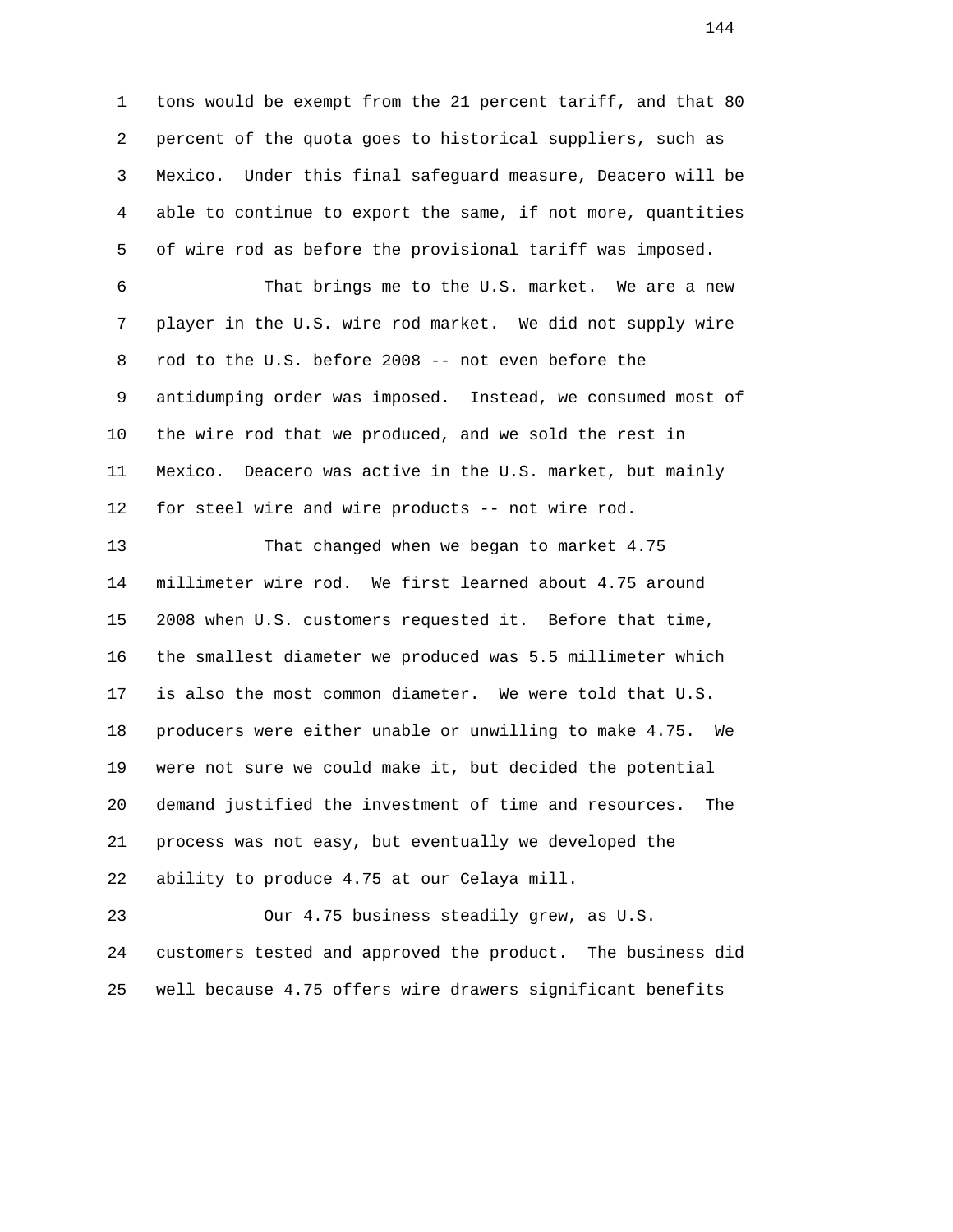1 over 5.5, and U.S. producers don't make it.

| 2              | If the order on wire rod from Mexico is revoked,             |
|----------------|--------------------------------------------------------------|
| 3              | we would continue to focus on selling 4.75 to the U.S.       |
| $\overline{4}$ | There are plenty of suppliers that offer wire rod<br>market. |
| 5              | in 5.5 millimeter and larger diameters in the U.S., and U.S. |
| 6              | customers tend to prefer to buy domestic. With 4.75, we      |
| 7              | have the ability to offer a specialized product that         |
| 8              | customers want and U.S. producers don't offer. In this way,  |
| 9              | we believe that Deacero adds value to the U.S. wire rod      |
| 10             | market.                                                      |
| 11             | Thank you very much. I will be happy to answer               |
| 12             | your questions.                                              |
| 13             | MR. CAMPBELL: Our next witness is Bill Heileg                |
| 14             | with G3 Steel.                                               |
| 15             | Good afternoon. My name is Bill<br>MR. HEILEG:               |
| 16             | Heileg. I am a co-owner and founding partner of G3 Steel     |
| 17             | Group, a distributor of steel products located in Troy,      |
| 18             | Michigan. We sell steel products, such as wire rod and       |
| 19             | steel wire for many different end users throughout the U.S.  |
| 20             | From 2009 to 2012, we also purchased and resold 4.75         |
| 21             | millimeter wire rod made by Deacero. I will discuss the      |
| 22             | success we had selling 4.75; the impact that the lack of     |
| 23             | 4.75 has had on the market; and our experiences purchasing   |
| 24             | from Deacero.                                                |
|                |                                                              |

25 We first began to distribute 4.75 made by Deacero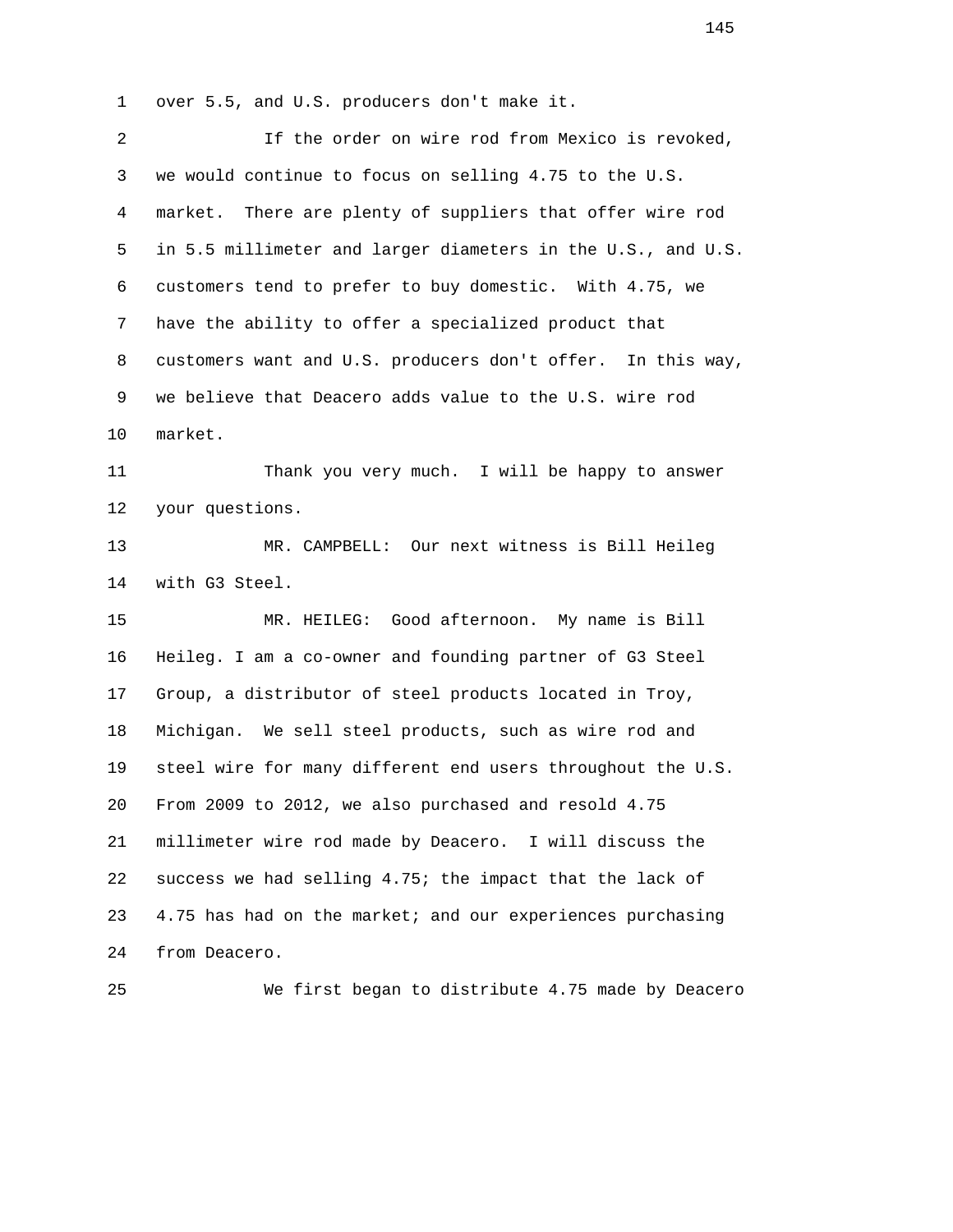1 in 2009, and we continued to sell the product until 2012. 2 We sold 4.75 to end users such as ITW Bedford, Mount Joy, 3 Nelson Steel, and Mapes Piano, among other customers. Some 4 of these customers requested 4.7 millimeter rod because they 5 had purchased it fro Ivaco of Canada, and these customers 6 were aware of the advantages of using this diameter. In 7 other cases, we introduced the product to customers and 8 explained the benefits of using it.

 9 The main benefit of using 4.75 rod is that it 10 enables wire drawers to produce wire more efficiently and 11 reduce their costs, and Chuck Spittler will discuss this 12 next.

 13 Another advantage of using 4.75 instead of 5.5 or 14 larger diameters is that wire drawers can produce finer 15 gauge wire without having to perform annealing. Annealing 16 is a heat treatment process that softens and restores 17 ductility to the wire. Depending on the manufacturing 18 plant, 5.5 millimeter wire rod often must be heat treated in 19 order to achieve some of the finer diameters of wire. In 20 contrast, 4.75 rod can be drawn down directly to many of 21 these wire diameters without annealing because less drawing 22 of the material is required. Annealing means longer 23 production time, addition natural gas consumption, and is 24 typically very expensive. Wire drawers must either own an 25 maintain this annealing equipment in-hour or outsource the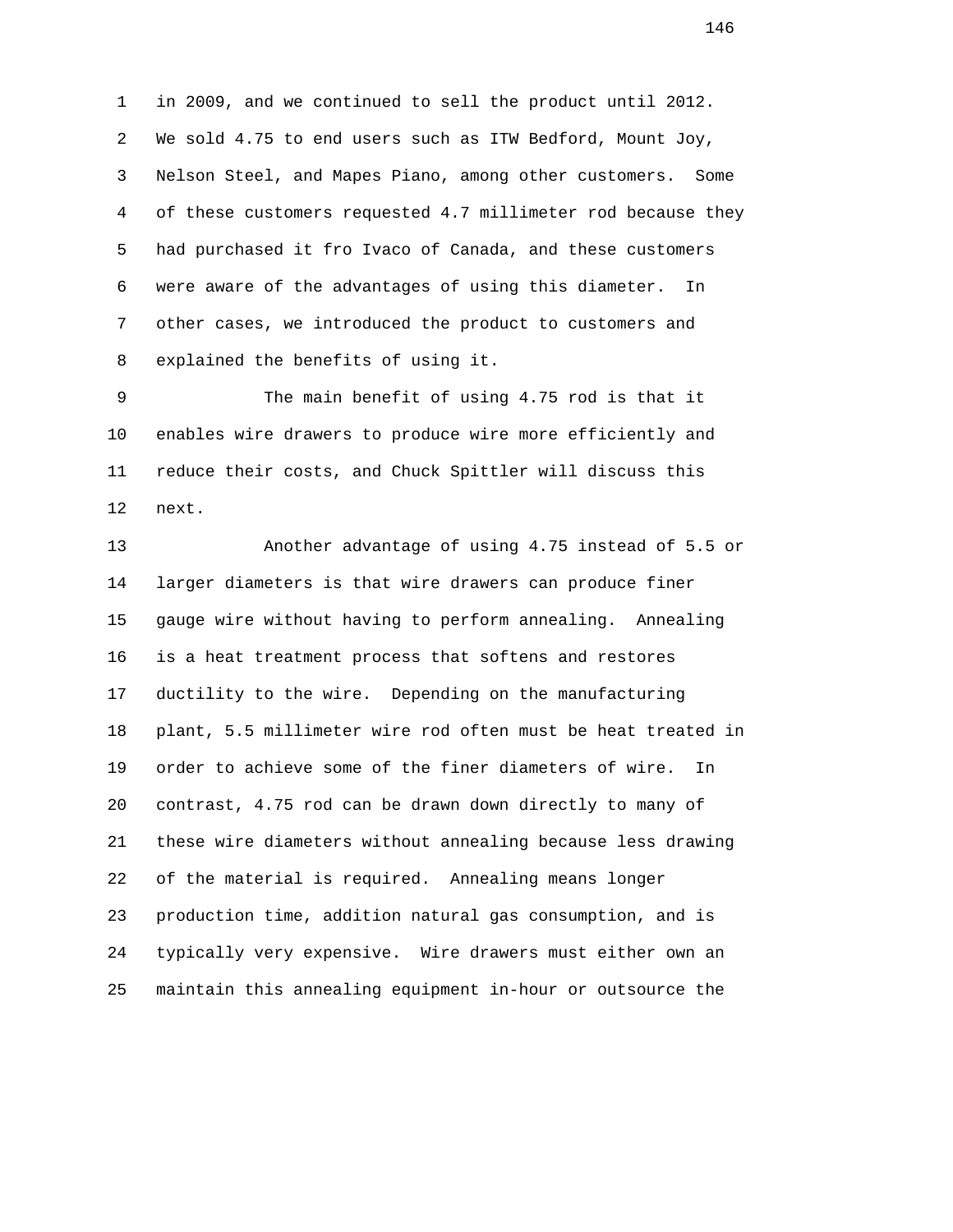1 processing to third-party processors.

 2 Because of the advantage that 4.75 rod offers, we 3 had little trouble marketing it to customers, and had a 4 growing business. Unfortunately, that ended with the 5 Commerce Department decided that 4.75 was covered by the 6 antidumping order. Other than Deacero, there is only one 7 other North American supplier of 4.75 millimeter rod -- 8 Ivaco of Canada, which is not subject to any antidumping 9 order. U.S. producers are not supplying 4.75 -- either 10 because they lack the technical capability or are unwilling 11 to make it.

 12 Since Deacero stopped shipping 4.75, our 13 customers have often asked when we might be able to offer it 14 again. For example, a client in the Midwest mentioned 4.75 15 during my last visit. He told me they had less wire breaks, 16 better tool life, and improved uptime when they used 4.75 in 17 their production line, and that he'd like to buy the product 18 again. I asked him if he was able to purchase 4.75 from 19 other suppliers, and he said that no other supplier he deals 20 with offers it. It's clear to me that our customers came to 21 view 4.75 wire rod as a product that could help reduce cost 22 and improve their production process, and that there is a 23 market for it.

 24 Lastly, I would like to comment on Deacero as a 25 supplier. Purchasing wire rod from Deacero is similar to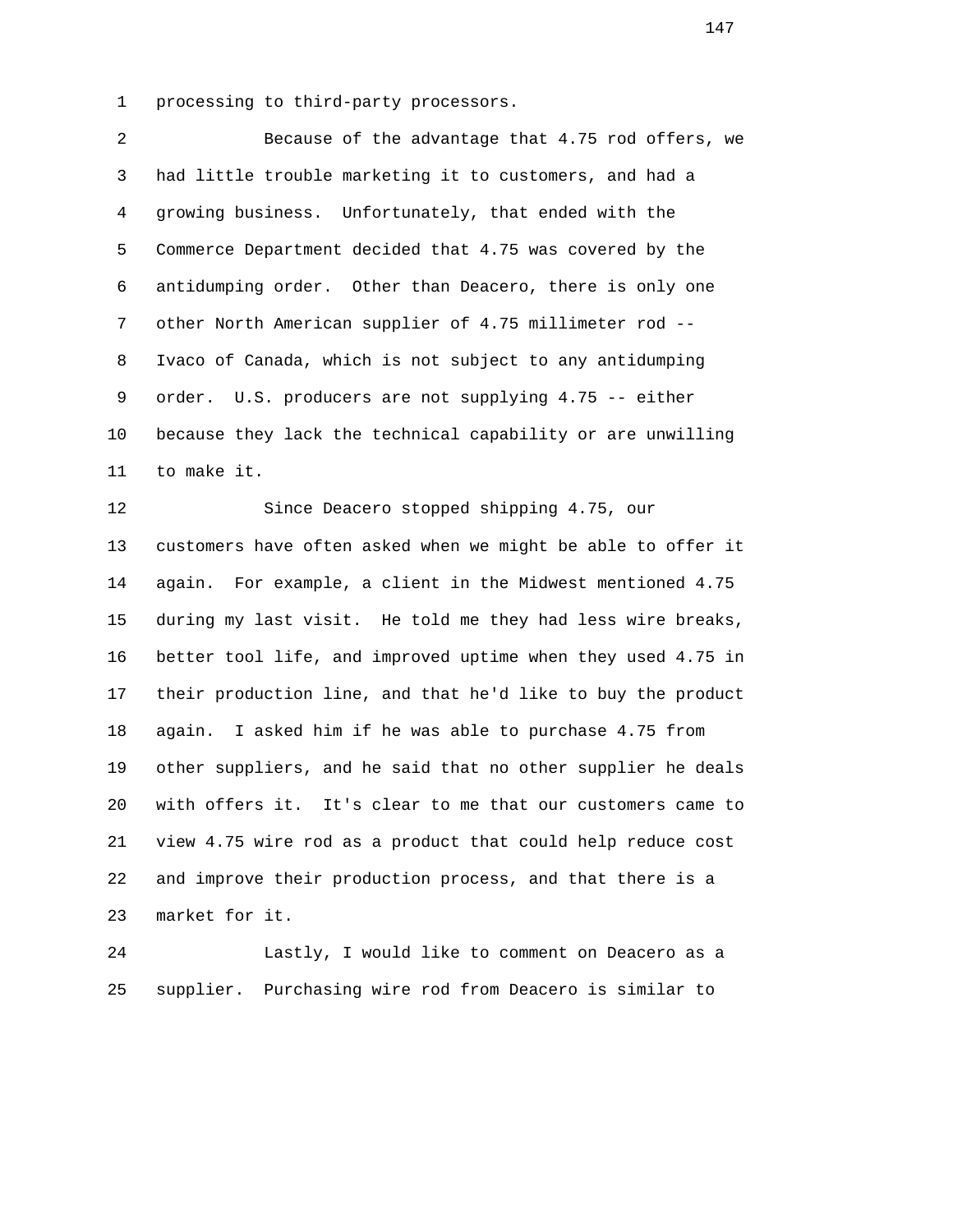1 purchasing from a U.S. producer. For one, Deacero is 2 located in North America, so transportation costs are low, 3 and Deacero can deliver wire rod almost as quickly as U.S. 4 producers. When we were buying 4.75, we also found that 5 Deacero offered a high level of customer service and 6 technical support. To be sure, it is still easier to do 7 business with U.S. producers, and for this reason they can 8 charge a small premium over Mexican wire rod. But there is 9 no comparison between buying wire rod from Mexico and buying 10 imports from overseas. 11 This concludes my remarks, and I am happy to 12 answer questions. Thank you. 13 MR. CAMPBELL: Thank you, Bill. 14 Our next witness is Charles Spittler. 15 MR. SPITTLER: Good afternoon. My name is 16 Charles Spittler and I'm the Chief Operating Officer for 17 Cavert Wire Company. We are located in Rural Hall, North 18 Carolina and manufacture baling wire for industrial 19 recycling. Wire rod is our raw material. 20 I am here to talk about our experience buying 21 4.75 millimeter wire rod from Deacero. This is a good 22 product that enabled us to streamline our production 23 operation and enhance our competitiveness as a wire supplier 24 to the industrial recycling market. 4.75 is also a diameter 25 that U.S. producers do not offer. We hope that the order in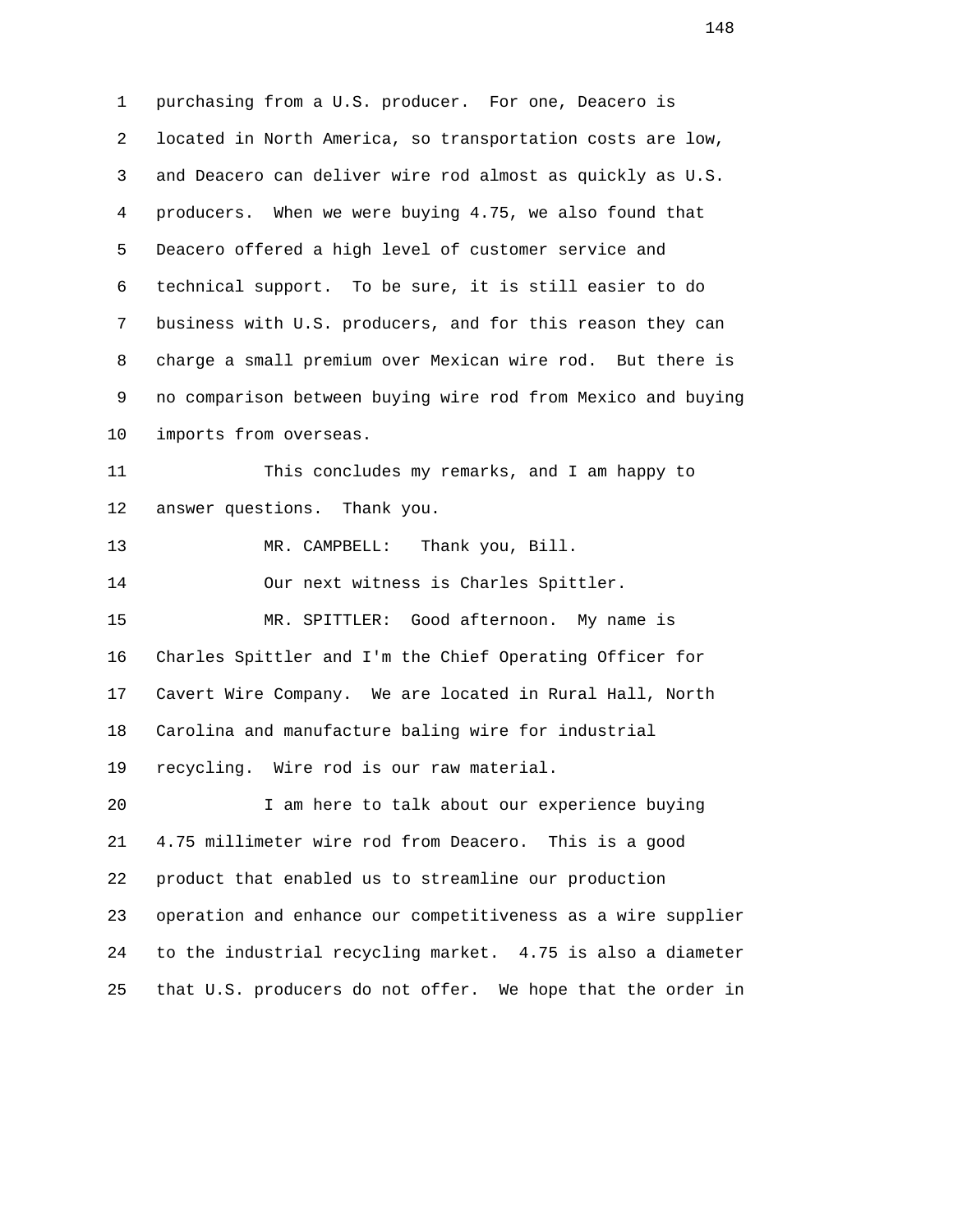1 Mexico will be revoked, so that we can, again, buy 4.75. I 2 will also discuss the logistical advantages of buying wire 3 rod imported from Mexico and compared to the imports from 4 offshore sources.

 5 We began to buy 4.75 from Deacero in 2008. We 6 were very pleased with the positive impact it had on our 7 business. Most importantly, using 4.75 enabled us to reduce 8 our production costs. Wire rod is reduced, or drawn, to the 9 desired wire size by pulling the rod through a series of 10 dies in a draft machine. For each die there is a spinning 11 block (or motor) that pulls the rod through the die. For 12 example, one of our draft machines has four dies, each of 13 which reduces the diameter. With 4.75, we could reduce to 14 the same diameter of wire that we previous made using 5.5 15 with one less die -- three instead of four. Using one less 16 die: we consumed 25 percent less electricity; consumed 25 17 percent less lubricant which is used to cool the rod as it 18 passes through the dies; consumed 25 percent less dies, 19 (which are replaced daily); and did not need to repair 20 blocks as frequently.

 21 Using 5.5, we normally draw down to a diameter of 22 about 0.187 inch in the first draft. 0.187 inch equals 4.75 23 millimeter, so with 4.75 you're already at the 0.187 inch 24 before you even begin the drawing process. Consequently, 25 using 4.75 also enabled us to speed production and increase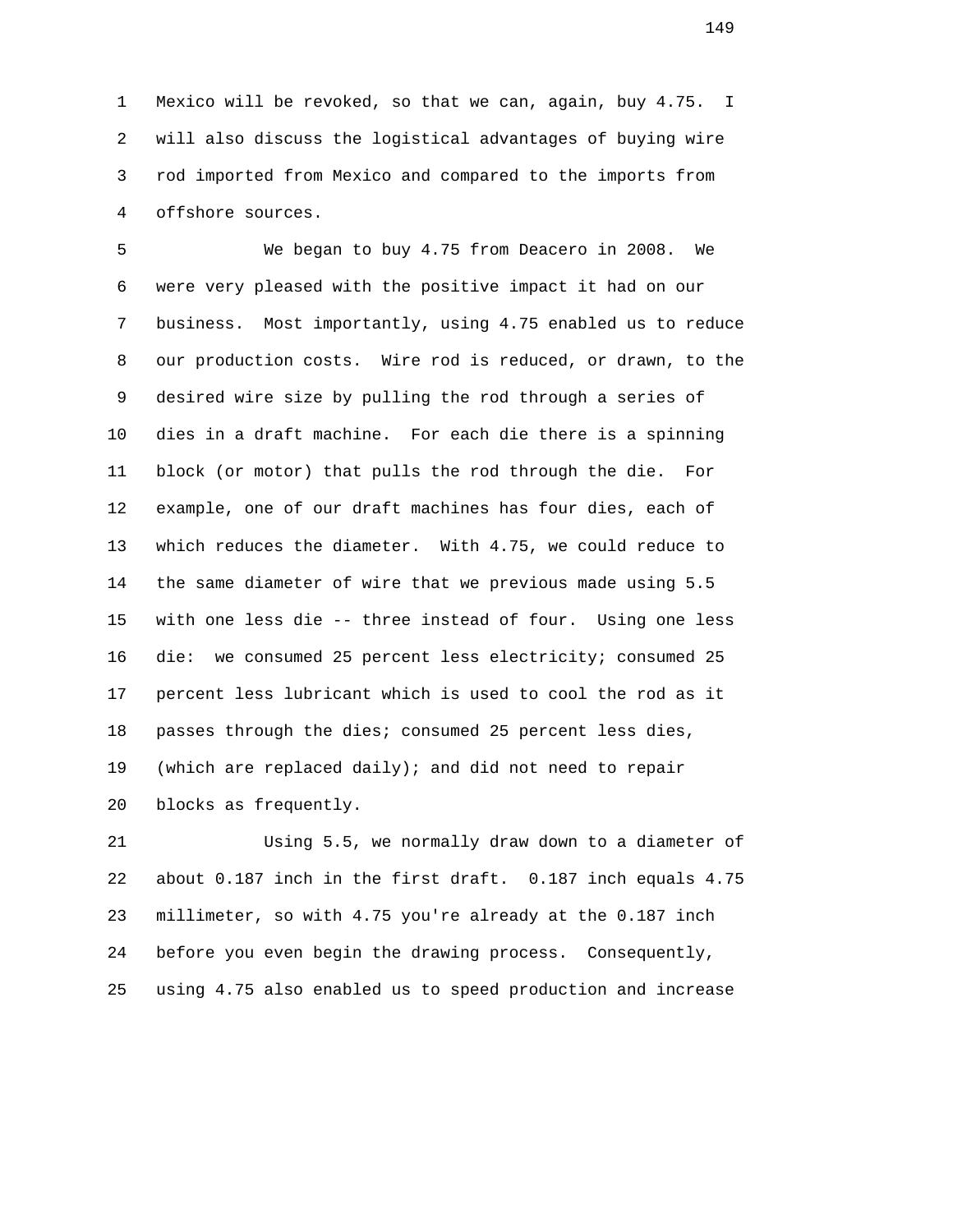1 our productivity.

 2 4.75 wire rod also expands our ability to produce 3 smaller diameter wire. With 4.75, we could use our draft 4 machines to reduce down to 16-gauge wire, which has a 0.062 5 inch diameter. In contrast, with 5.5 millimeter wire rod we 6 can only reduce down to 14-gauge wire, which has a 0.08 inch 7 diameter.

 8 Unfortunately, Deacero stopped offering 4.75 when 9 Commerce decided it was subject to the antidumping duty. So 10 we had to switch back to 5.5. Consequently, our production 11 operations are less efficient, and we can no longer produce 12 16-gauge wire in-house. We have to buy and resell 16-gauge 13 wire, which is less profitable.

 14 At this time, we buy 5.5 from U.S. producers as 15 well as imported material. We like doing business with the 16 U.S. producers, and have good relationships with them. But 17 it is good to balance these purchases with imports because 18 you never know when there might be a stoppage in U.S. 19 supply. For example, Mittal shut down their Georgetown 20 plant in 2009. Back then, we were buying 5.5 from Mittal 21 and 4.75 from Deacero. If it weren't for Deacero, we would 22 have had a supply issue, because no other U.S. supplier has 23 product available.

 24 We currently buy our imported rod from China. We 25 would prefer to buy imports from Deacero -- not only because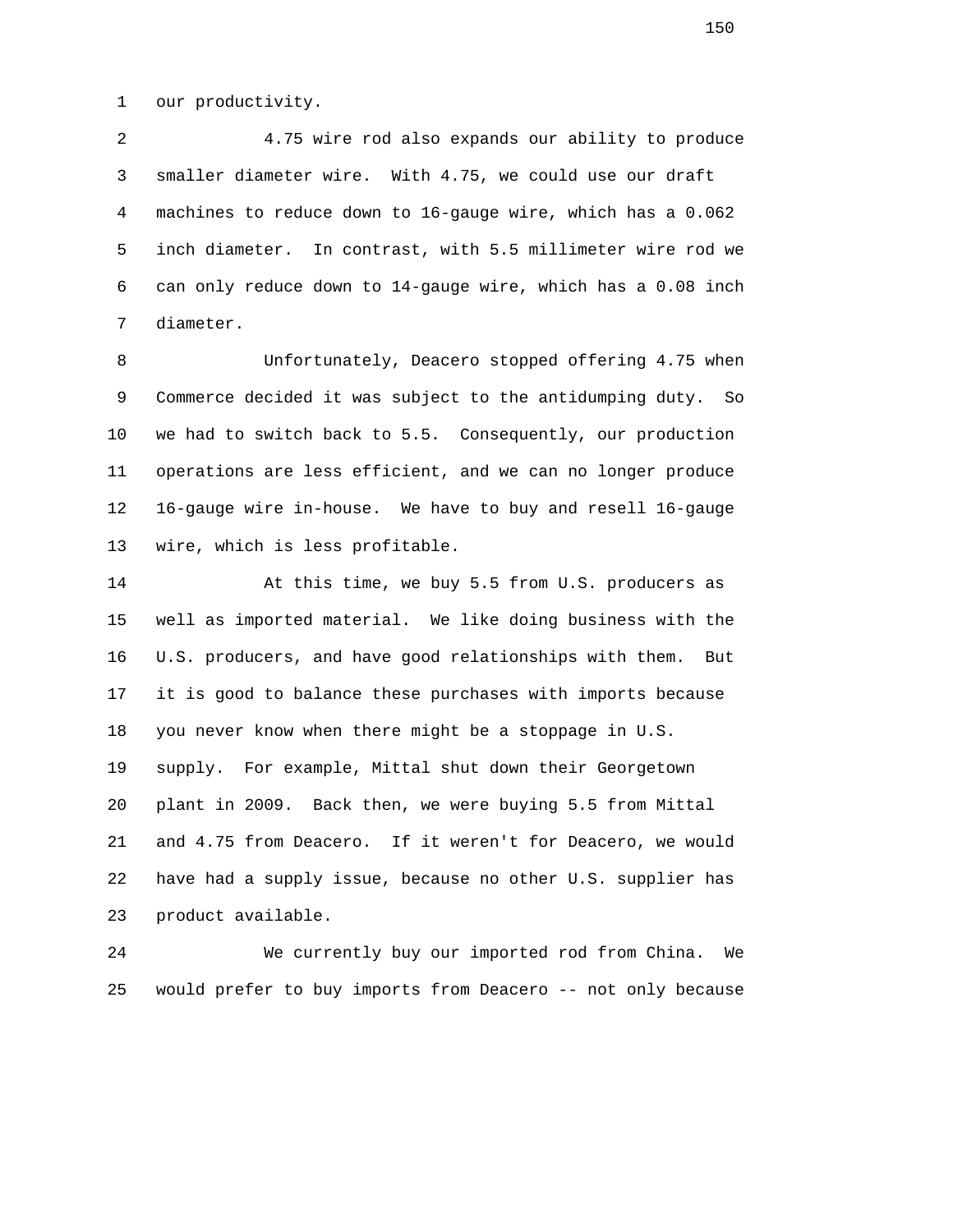1 they offer 4.75, but also because there are logistical 2 advantages to buying Mexican imports compared to offshore 3 sources. These include:

 4 Just-in-time delivery. Deacero, for example, 5 used to deliver us four truckloads a day from their 6 warehouse in Birmingham. This delivery schedule coincided 7 with our daily production schedule, and meant that we didn't 8 have to hold wire rod in inventory.

 9 In contrast, when I buy Chinese imports, I have 10 to place an order for 3,000 tons -- which is about six weeks 11 of production requirement -- and the lead time to the port 12 is about 90 days. The invoice is issued when the rod lands 13 at the port, so you risk losing money if the market prices 14 decline in the interim. After the material arrives at a 15 port, it takes another two weeks to get to our plant, where 16 we have to hold the rod in inventory.

 17 Two, you get more consistent quality with Mexican 18 imports -- because wire rod imported from offshore is more 19 prone to rust from the ocean air, and more likely to be 20 damaged in transit.

 21 And three, with Deacero, you can purchase wire 22 rod from them directly instead of having to go through a 23 broker or distributor. Deacero offers better customer 24 service and technical support -- almost comparable to the 25 level of service you get from a U.S. supplier.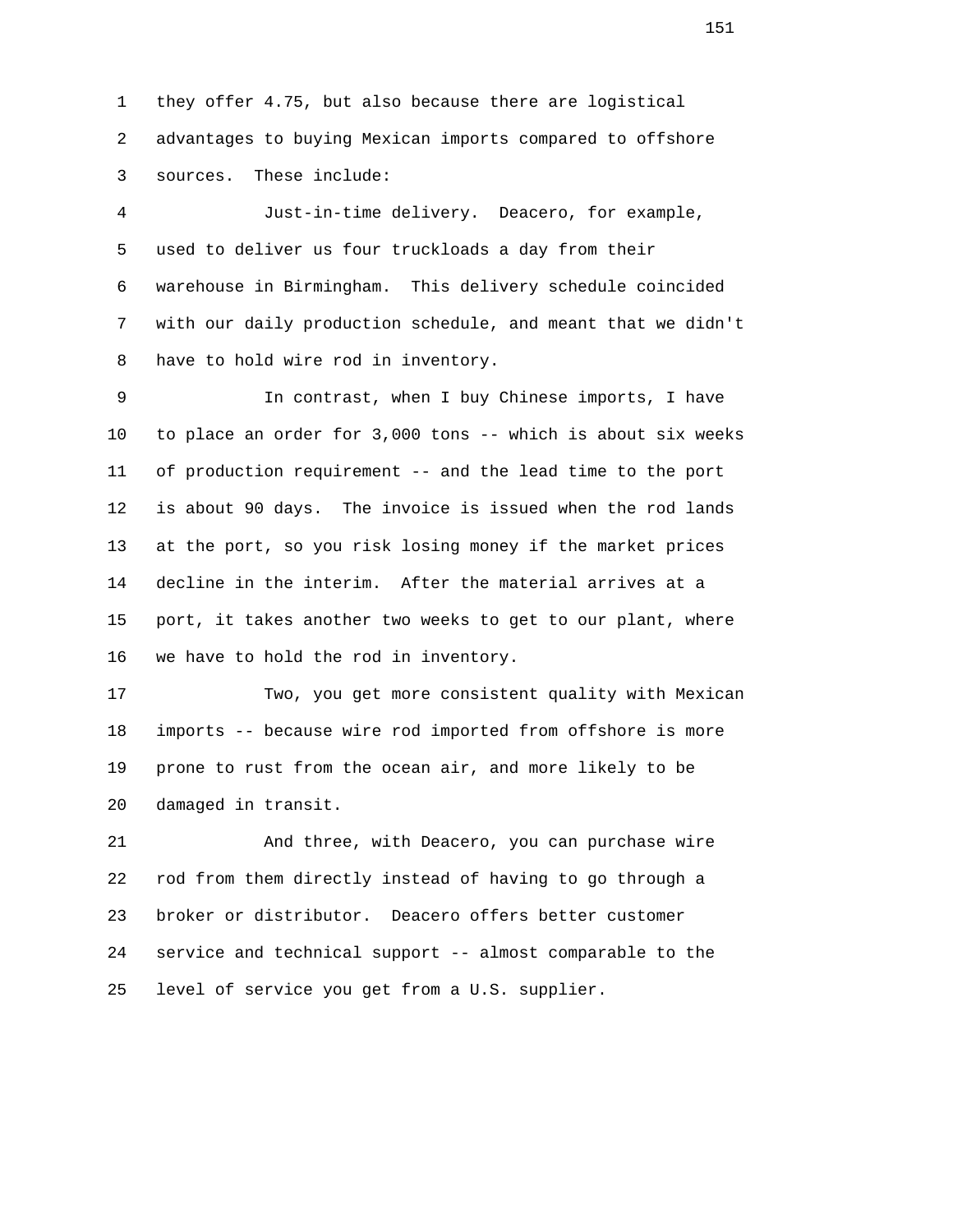1 This ends my comments. Thank you. 2 MR. CAMPBELL: This is Jay Campbell again. I 3 will conclude Deacero's presentation with three points. 4 One, the Mexican industry has changed fundamentally since 5 the original investigation and first review; two, Mexican 6 should be decumulated and; three, the order on Mexico should 7 be revoked.

 8 Petitioners like to portray imports as a 9 monolithic force, like a swarm of locusts waiting to invade 10 the U.S. market. This characterization is inaccurate. 11 Imports are made by individual foreign producers each with 12 its own business objectives and focus.

 13 In the original investigation the Commission 14 received questionnaire responses from two Mexican producers, 15 Secartsa and Turnium. Secartsa accounted for a significant 16 portion of exports. Deacero didn't even ship wire rod to 17 the U.S. back then. It was shipping to the -- it began 18 shipping to the U.S. in 2008. Secartsa was acquired by the 19 Arcelor Mittal group in 2007. Arcelor coordinates its 20 worldwide production operations so Arcelor Mittal would not 21 ship wire rod from Mexico to the U.S. in a manner that 22 disrupts the U.S. market. Turnium, meanwhile, is also 23 unlikely to ship significant quantities to the U.S. for 24 reasons stated in its questionnaire response.

25 Citing a confidential report, U.S. producers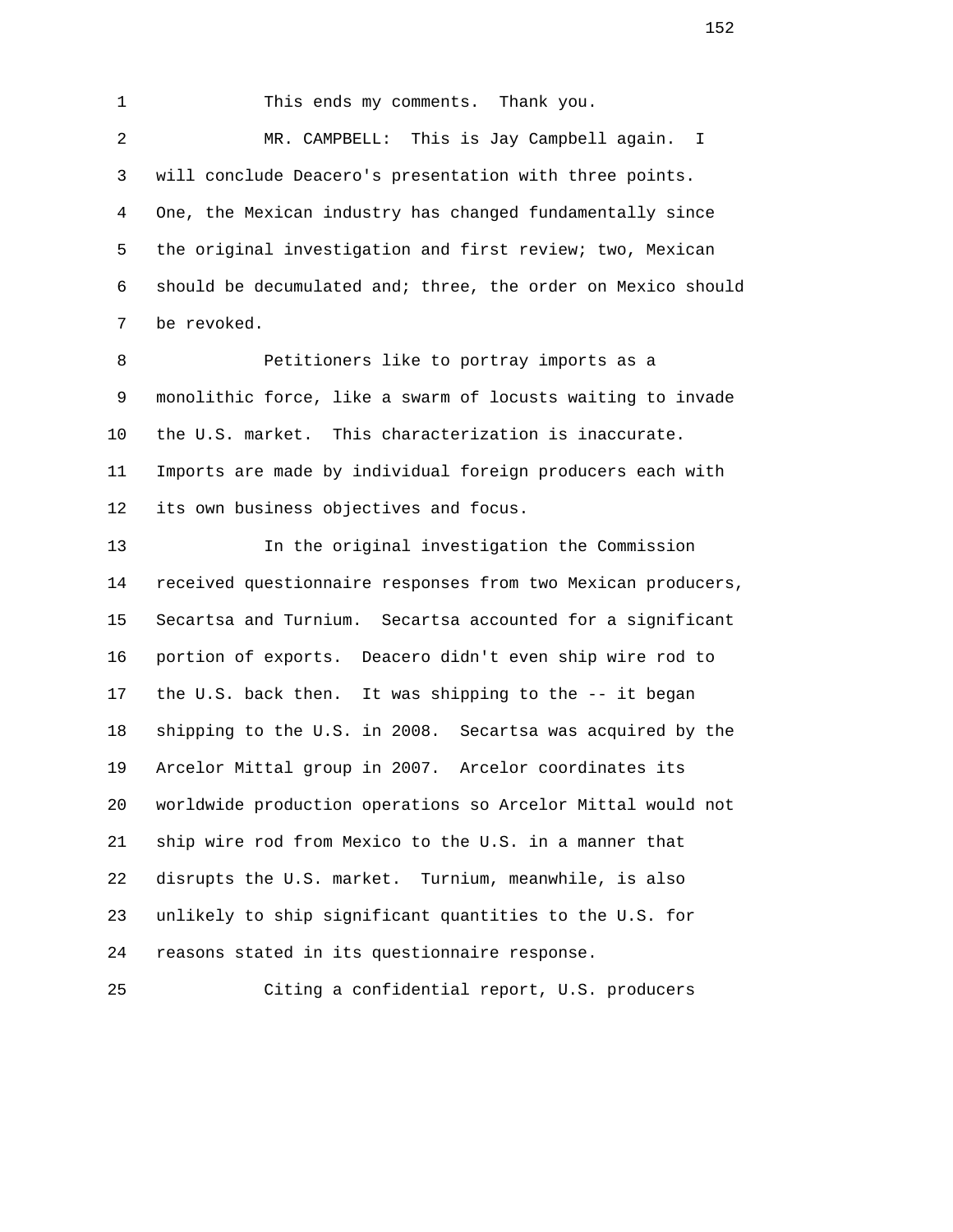1 claim there are four Mexican producers other than the three 2 responding firms. But those four companies do not produce 3 or supply wire rod. Acero Nationales was acquired by 4 Deacero in 1999 and its production facilities had been shut 5 down years before and the assets sold outside Mexico. 6 Siderurgica Tultitlan or Sidertul was acquired by Gradau in 7 2007 and doesn't make wire rod; it only make rebar.

 8 The third, Camesa supplies wire and wire rope, it 9 doesn't make wire rod. In fact, it buys wire rod from 10 companies like Deacero.

 11 And the fourth, Altos Hornos de Mexico does not 12 identify itself as a wire rod supplier on its web site. The 13 bottom line is that for all intents and purposes, you've 14 received questionnaire responses from the entire Mexican 15 industry. And of the three responding firms, Deacero is the 16 most relevant for your analysis. Deacero is unlike Secartse 17 and Turnium. The primary reason that Deacero produces wire 18 rod is to service its core business, steel wire and wire 19 products. Deacero also produces 4.75 millimeter rod and 20 would focus on supplying this product to the U.S. market if 21 the order were revoked.

 22 4.75 offers end users significant benefits over 23 5.5 and is a diameter that U.S. producers don't supply. 24 4.75 also means that Mexico should be

25 decumulated. Mexico is the only subject country that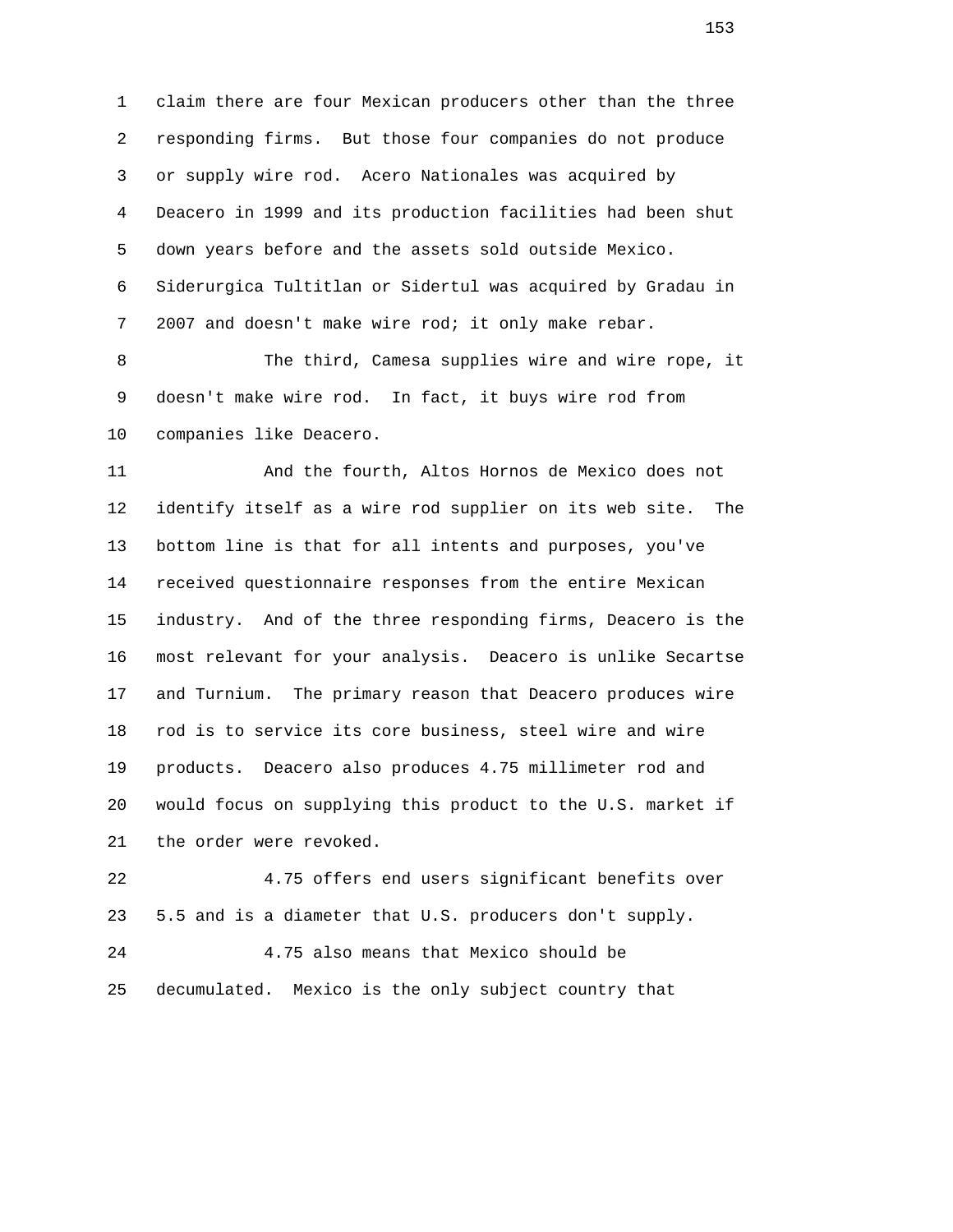1 produces 4.75. With this advantage the Mexican industry 2 would compete under different conditions of competition than 3 the other subjects countries.

 4 Also, the ongoing scope litigation may take 5 several years to complete. The impact of the scope issue 6 should be limited to Mexico and not affect the status of the 7 orders on the other subject countries. This would not be 8 the case under a cumulated analysis. Other factors support 9 decumulation. Mexico alone maintained the presence in the 10 U.S. market throughout the POR and is the only subject 11 source of wire rod with which purchasers are familiar.

 12 This is significant because most purchasers 13 require wire rod suppliers to be qualified before buying 14 from them and the qualification process takes up to a year.

 15 The Mexican industry's North American location is 16 also important. Shorter lead times and the ability to 17 purchase directly from the manufacturer give Mexican imports 18 distinct non-price advantages over imports from offshore 19 sources.

 20 Once Mexico is decumulated, there should be 21 little question that the order on Mexico should be revoked. 22 Let's start with U.S. producers' argument which can be 23 boiled down to this, the subject countries have massive 24 excess capacity and would flood the U.S. market because U.S. 25 prices are higher. Neither of these claims is accurate for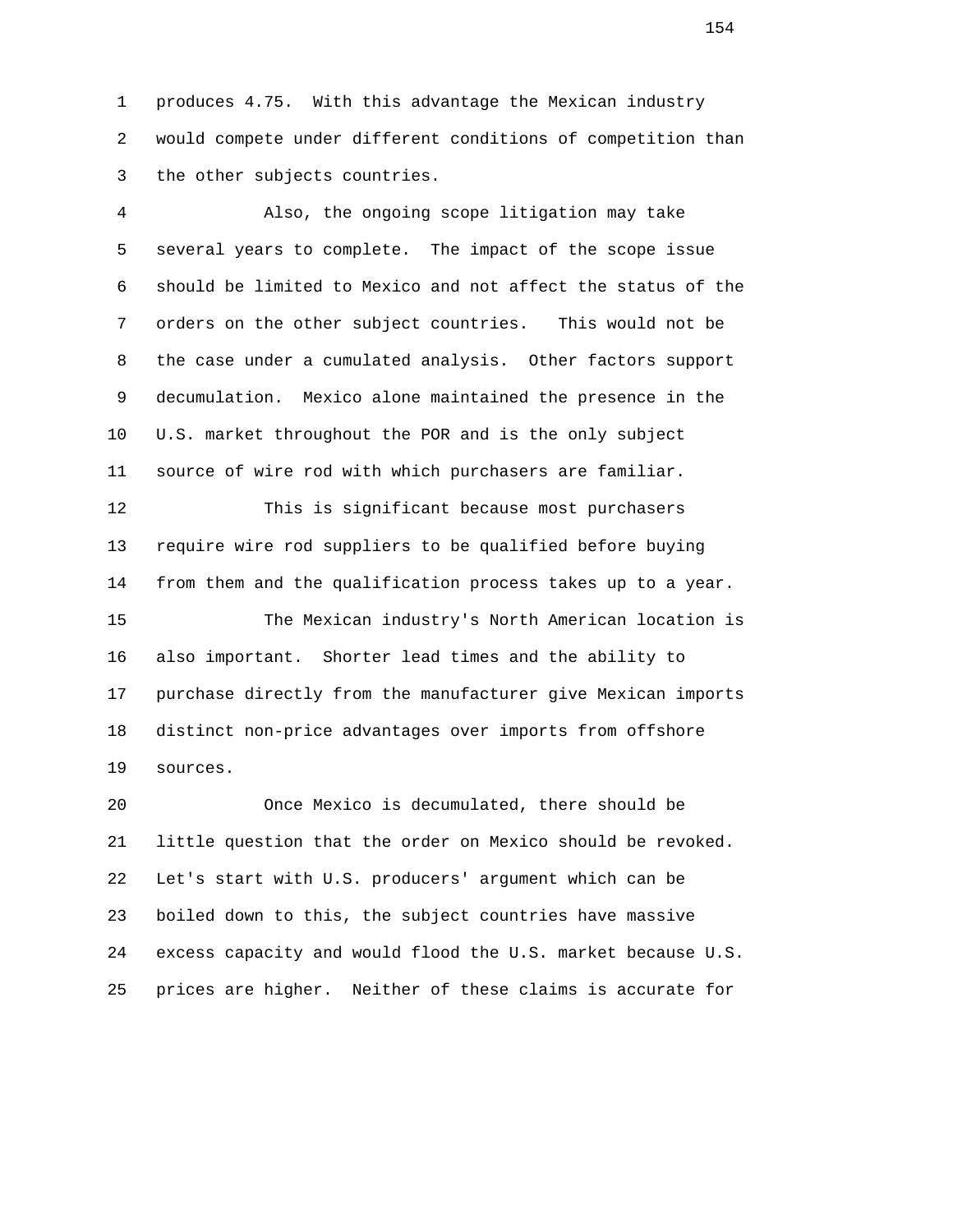1 Mexico. The excess capacity figure U.S. producers claim for 2 Mexico is grossly overstated because it includes capacity 3 for companies that do not produce or supply wire rod. This 4 is the problem with the confidential report that I mentioned 5 earlier.

 6 Thus, the capacity and production figures derived 7 from the Mexican producers' questionnaire responses 8 accurately represent the Mexican industry. These figures 9 show that the industry's utilization rate was high averaging 10 92 percent during the POR and as high as 98 percent in 2011 11 and 2012. The utilization rate temporarily dipped in 2013 12 to 85 percent, but demand in Mexico was low in 2013 and has 13 rebounded.

 14 Consequently the Mexican industry's utilization 15 rate is expected to return to high levels. In short, U.S. 16 producers claim of massive excess capacity from Mexico is 17 false. Equally flawed is the U.S. producers' argument that 18 Mexican producers would divert shipments from third 19 countries to the U.S.

 20 As shown in table 419 of the staff report, 21 average prices in Mexico's third country markets are higher 22 than the U.S. average. The Columbian safeguard will not 23 impose a barrier. Deacero will continue to ship the same 24 quantities as before the safeguard investigation was 25 initiated.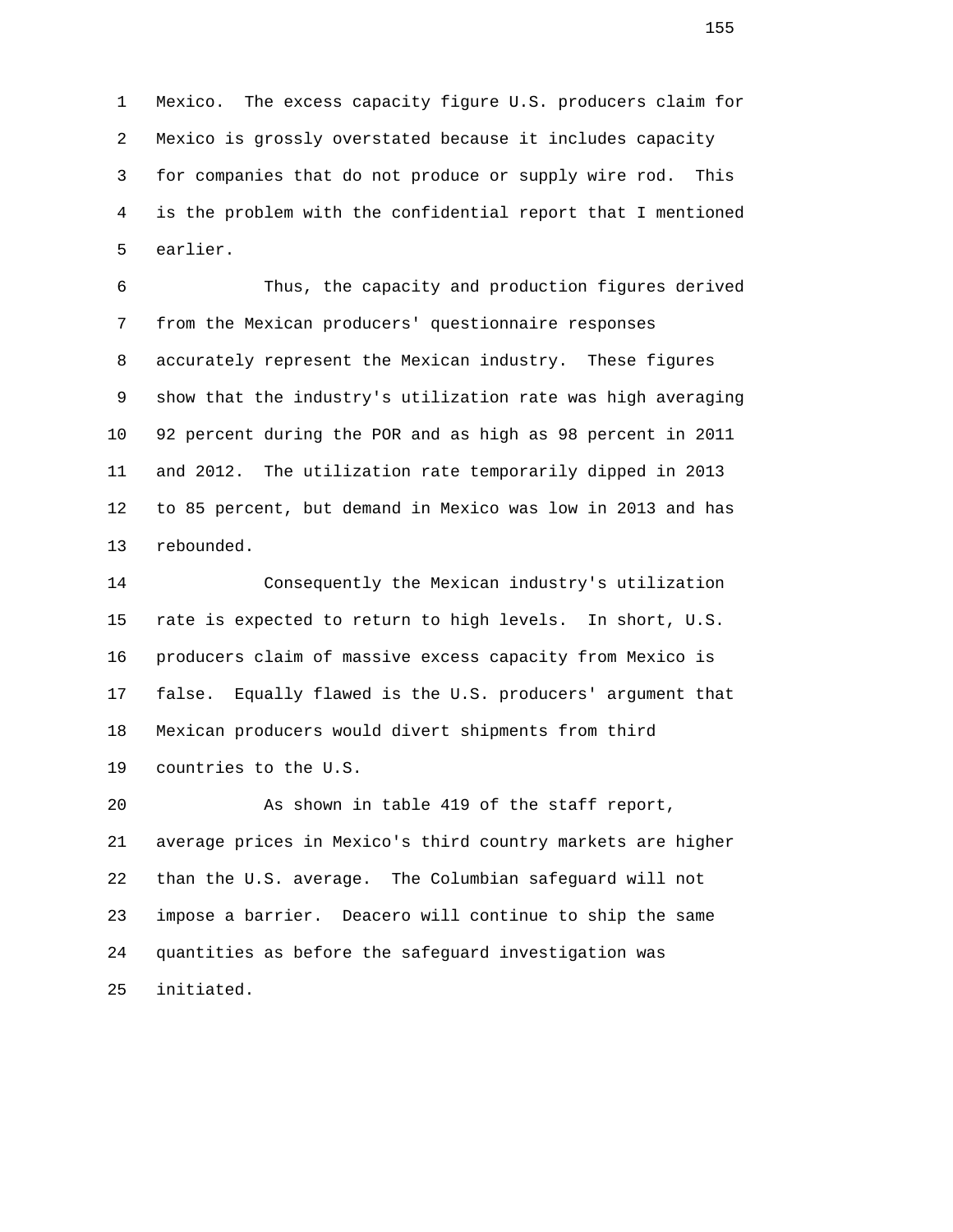1 A quick point on vulnerability. As a legal 2 matter, Chinese wire rod should not be factored into the 3 vulnerability analysis. U.S. industry is obtaining a remedy 4 against Chinese imports through its petition against China. 5 That investigation is already working to reduce the flow of 6 Chinese imports. Moreover, U.S. producers tell you what the 7 domestic industry would look like without Chinese imports at 8 page 90 of their prehearing brief. They claim that because 9 of China U.S. production fell 6.5 percent, shipments fell 10 7.1 percent, sales value fell 7.5 percent, operating income 11 failed by 50.6 percent, and the operating ratio fell by 3 12 percentage points. Add these declines back to the U.S. 13 industry and this is the U.S. industry the Commission should 14 consider for purposes of the likelihood analysis in this 15 sunset review.

 16 In our view, the record evidence supports the 17 following: One, Mexico should be decumulated; two, the 18 Mexican industry has changed fundamentally since the 19 original POI and first sunset POR such that Deacero is now 20 the relevant exporter; and three, Deacero supplied 4.75 21 millimeter wire rod to the U.S. market provides affirmative 22 evidence that revocation of the order on Mexico would not be 23 likely to result in material harm.

 24 Antidumping orders are not meant to last forever. 25 If the Commission declines to revoke the order on wire rod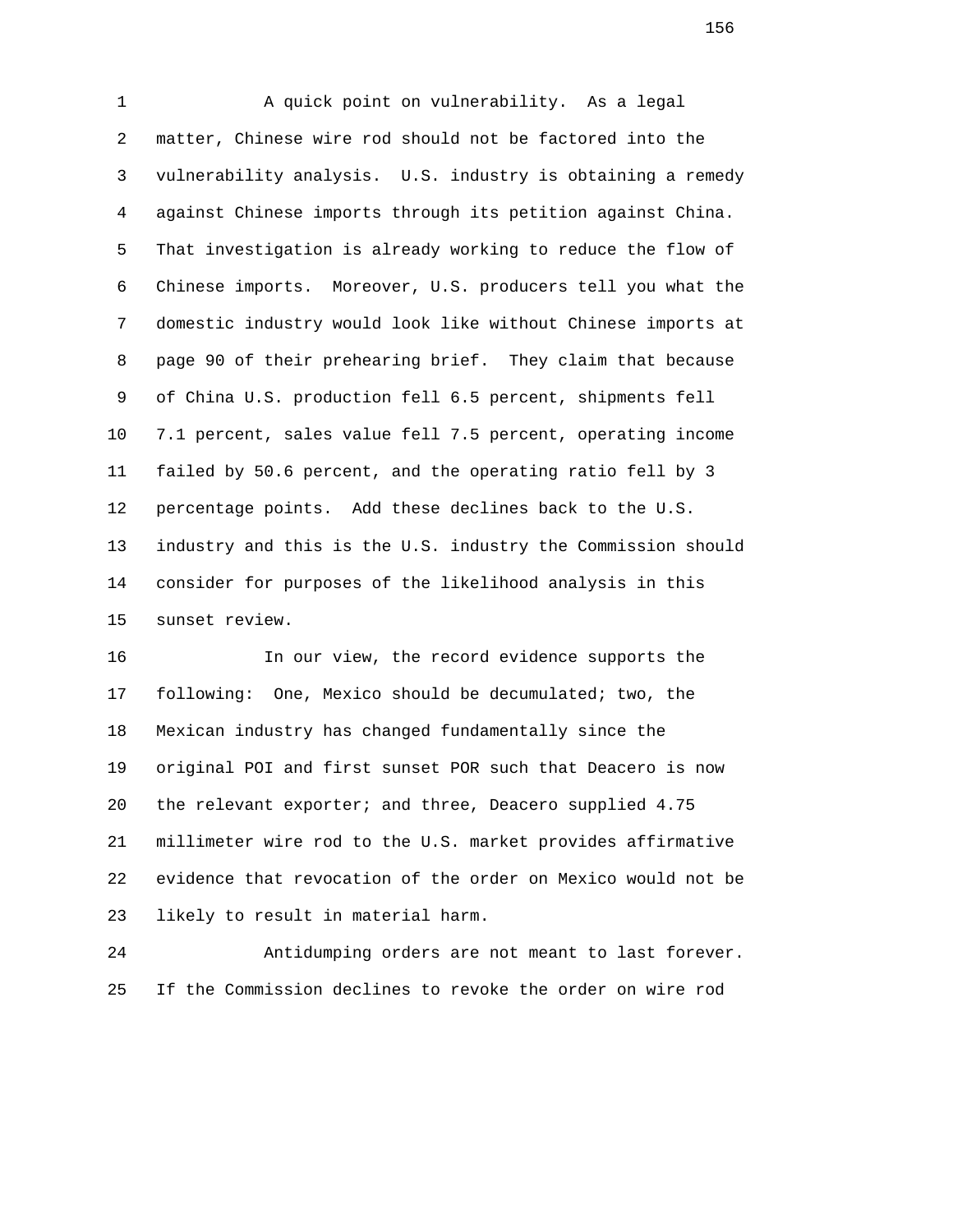1 from Mexico on the basis of this record, when will it ever 2 be revoked?

 3 This concludes our presentation. Thank you. 4 MR. LEWIS: Good afternoon, Chairman Williamson, 5 Commissioners and staff. My name is Craig Lewis of the law 6 firm Hogan Lovells the Ukraine panel will begin with the 7 testimony of Ms. Dimitrova of Yenakiieve Iron and Steel. 8 MS. DIMITROVA: Chairman Williamson, 9 Commissioners, and staff, good afternoon. My name is Elena 10 Dimitrova and I am the head of the Marketing Department for 11 Metinvest Holding where I'm responsible for marketing of 12 various steel products produced by Metinvest companies in 13 Ukraine including Yenakiieve Iron and Steel Works. 14 I'm responsible for global and regional market 15 research and analysis and for forecasts in relation to steel 16 product sales. 17 17 I have been working for Metinvest for almost 15 18 years and I was appointed as the head of marketing in 2008. 19 I thank you for the opportunity to talk to you today. 20 This sunset review is being held at a 21 particularly difficult time in my country's history. As you 22 have no doubt read in newspapers and seen on television, 23 Ukraine is experiencing a difficult political transition as 24 the government tries to find the right path between Europe 25 and Russia.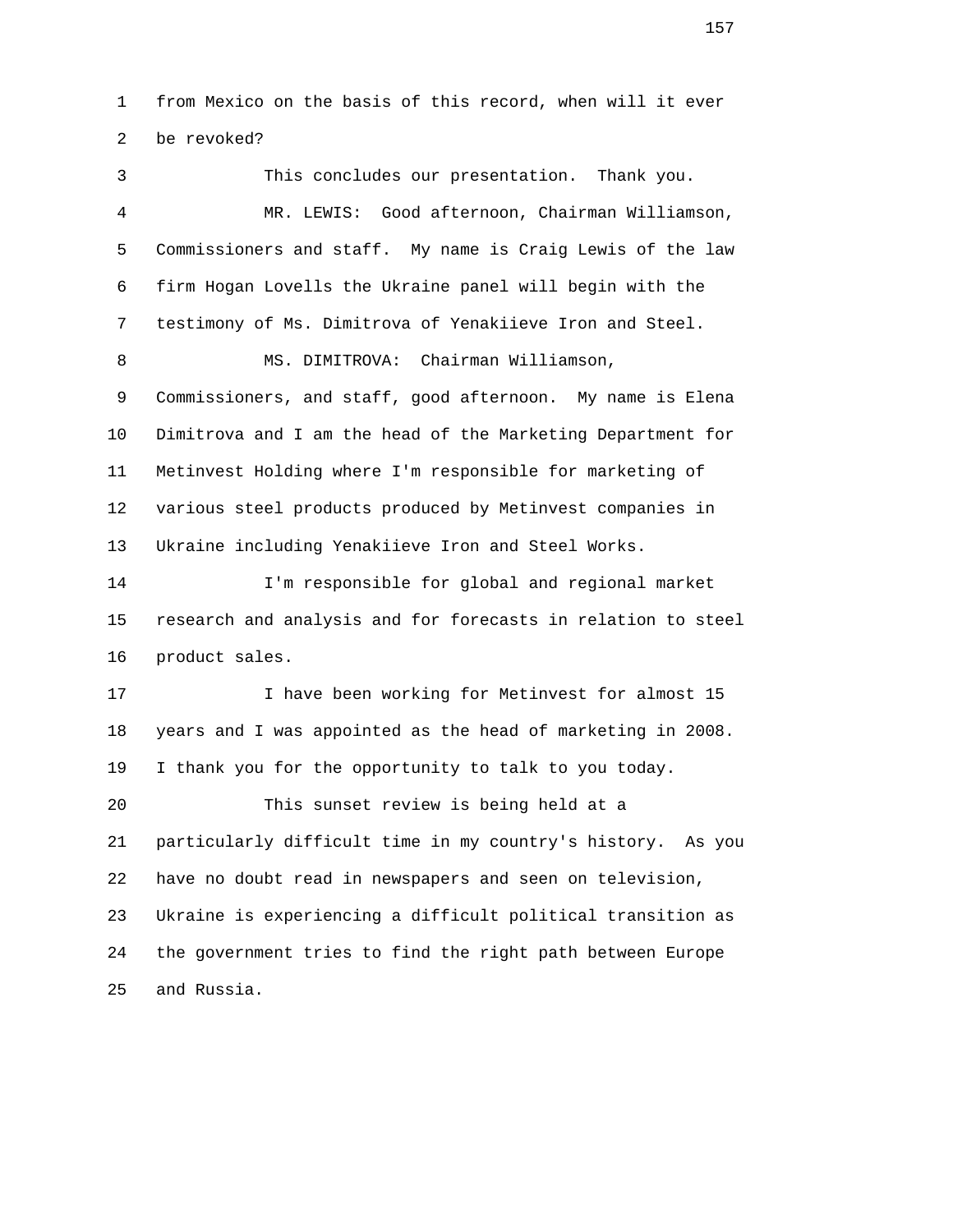1 Importantly for this sunset review, however, 2 Ukraine turns towards Europe and the recent package of 3 economic measures from the European Union means that 4 Yenakiieve important and growing export to Europe will 5 continue to be strong and will all increase in importance in 6 the foreseeable future.

 7 Quotas that used to be imposed by the EU on 8 Ukrainian steel imports are gone and the European Union is 9 adopting measure to improve Ukraine's assets to the large 10 European market.

 11 However, I first want to describe the important 12 changes that have occurred in the Ukrainian wire rod 13 industry since the regional investigation in this case was 14 conducted nearly 15 years ago. I understand that you have 15 not been able to fully consider these changes because no 16 Ukrainian producer participated in the first sunset review, 17 with filing of briefs, or testifying at the Commission. 18 In 1999, the first year of the regional

 19 investigation period privatization of Ukraine's steel 20 producers including its wire producers have not even begun. 21 Ukrainian steel industry at that time was still 22 characterized by state ownership and was being managed based 23 on essentially noncommercial state objectives such as 24 production targets and full employment.

25 The dominant player in Ukraine at that time, the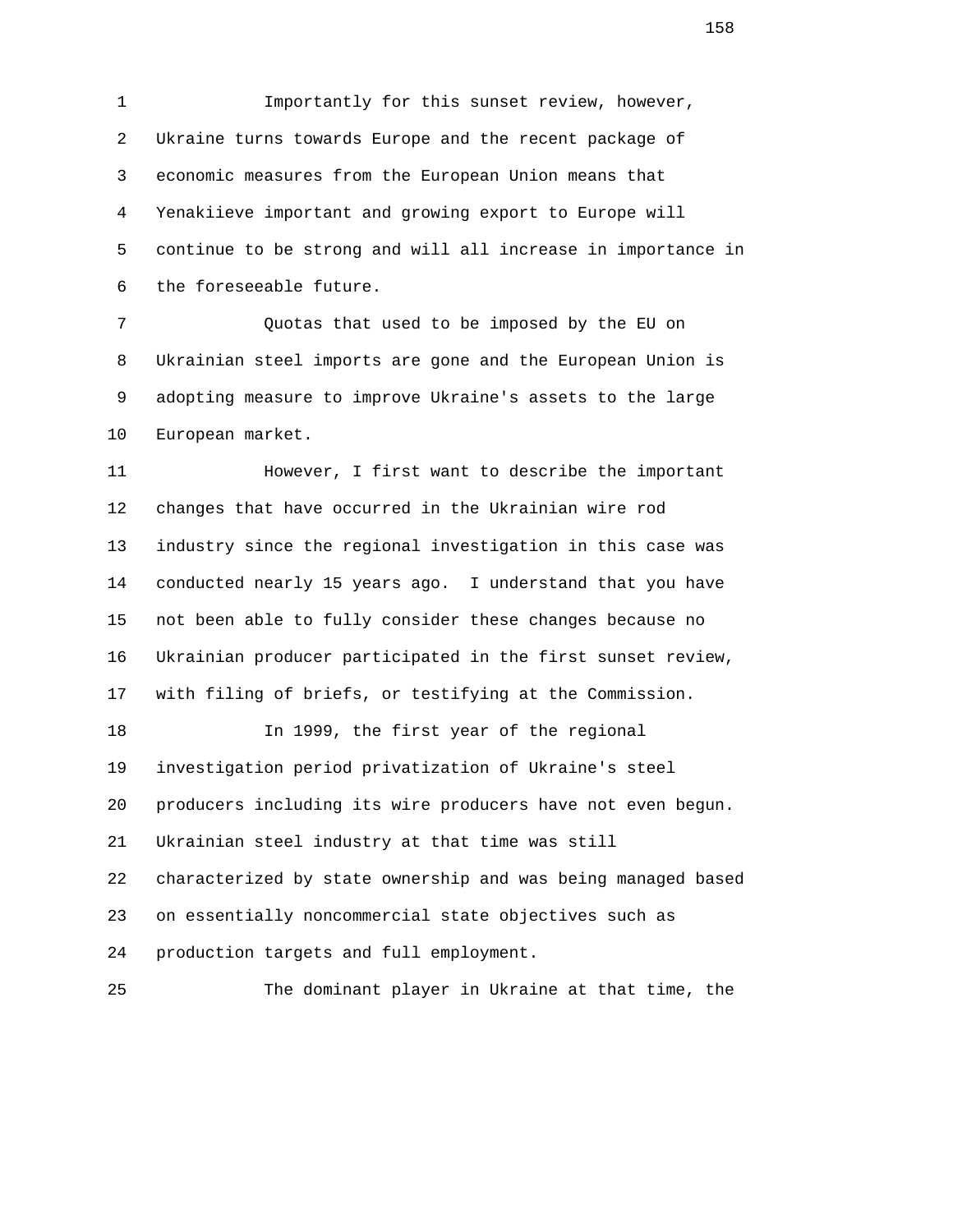1 company that was responsible for the imports that the 2 Commission reviewed back in 2001 went it imposed the 3 antidumping order was Krivorozhstal. Krivorozhstal was a 4 state-owned company built during the Soviet era. 5 Krivorozhstal was not ultimately privatized until 2005 when 6 Mittal Steel, now AcelorMittal acquired the company and 7 renamed it Mittal Steel Kryvyi Rih after the city where it 8 is located.

 9 As a member company of the ArcelorMittal Mittal 10 Steel, Kryvyi Rih now operates under successful management 11 policies of ArcelorMittal. As I understand the Commission 12 has learned in previous antidumping cases ArcelorMittal 13 follows a very strict regional focus for its marketing. In 14 particular production assets in Europe are not permitted to 15 compete with ArcelorMittal assets in other regions where it 16 has production facilities for the same product such as North 17 America. As a result of these changes, the Commission is 18 now looking at a Ukranian industry where the largest wire 19 producer has been fundamentally changed from state ownership 20 that was focused on non-commercial goals to a private 21 profit-oriented management and from a focus on global 22 exports to a regional marketing policy.

 23 The Ukraine industry has changed in other 24 important ways since the Commission's last sunset review. 25 Yenakiieve was also privatized after the regional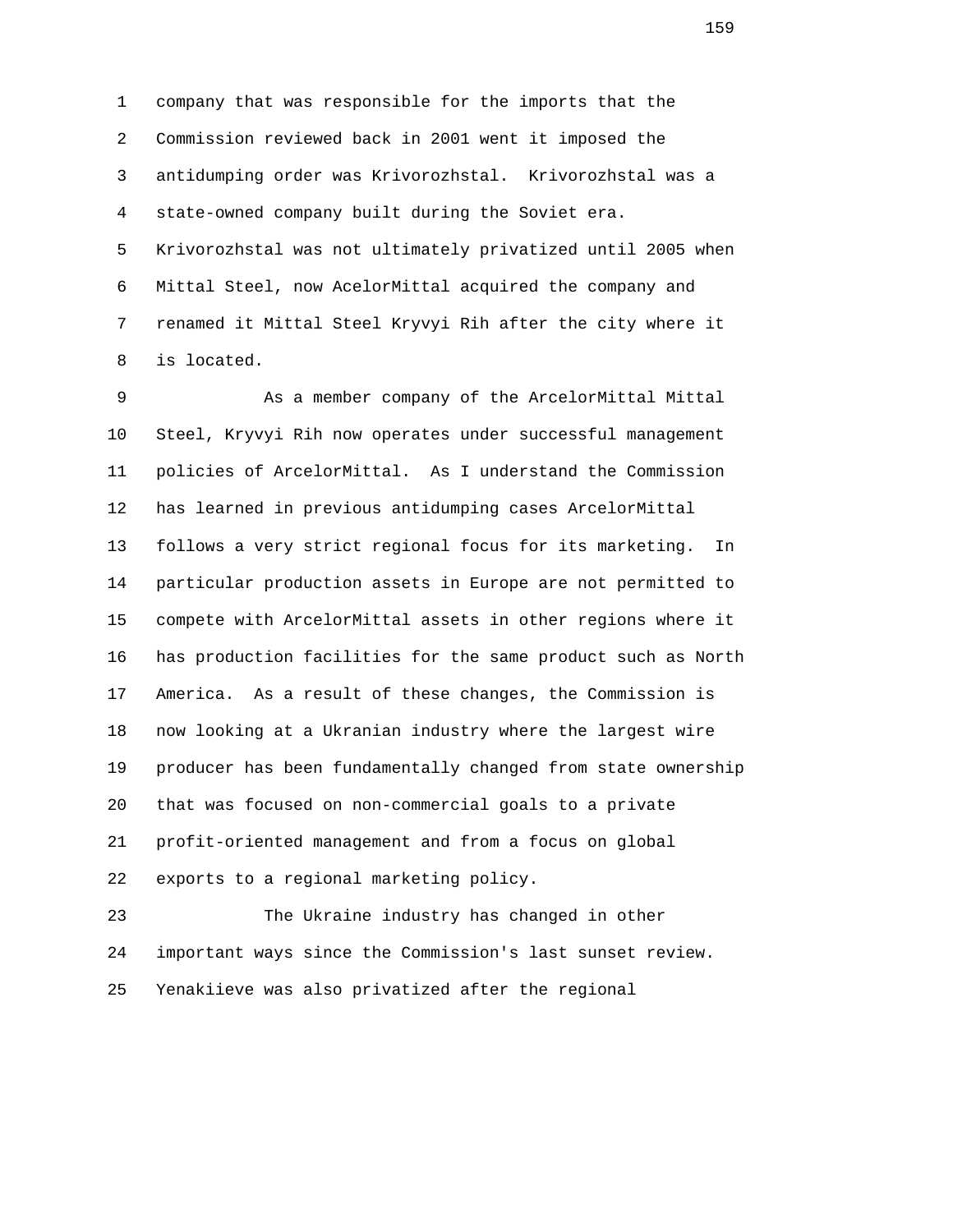1 investigation and is now part of Metinvest group of 2 companies that trades steel assets, mostly in the Donetsk 3 area of Ukraine.

 4 Like ArcelorMittal Metinvest is managed in 5 accordance with international corporate standards aiming to 6 maximize profits and shareholder value.

 7 As a part of the commitment to efficiently manage 8 its assets Metinvest has been willing to evaluate its 9 production capacities and make hard decisions including 10 where appropriate reducing excess production capacities.

 11 In October 2010, Yenakiieve obtained a 12 controlling interest in CJSC Makiiva. Our firm made a 13 decision to permanently decommission its own wire production 14 facilities resulting in the permanent elimination of that 15 production capacity.

 16 In 2011, Yenakiieve resumed production of wire 17 rod solely at facilities leased from Makievka. As a result, 18 total level of production capacity in Ukraine was reduced in 19 2009 to 2011.

 20 There also appears to be some confusion about how 21 many wire producers exist in Ukraine. To be clear, only 22 Yenakiieve Makeevka branch and ArcelorMittal Kriviiy Rih 23 produce wire rod today in Ukraine.

 24 I understand that one of the questions the 25 Commission is ultimately trying to answer today is what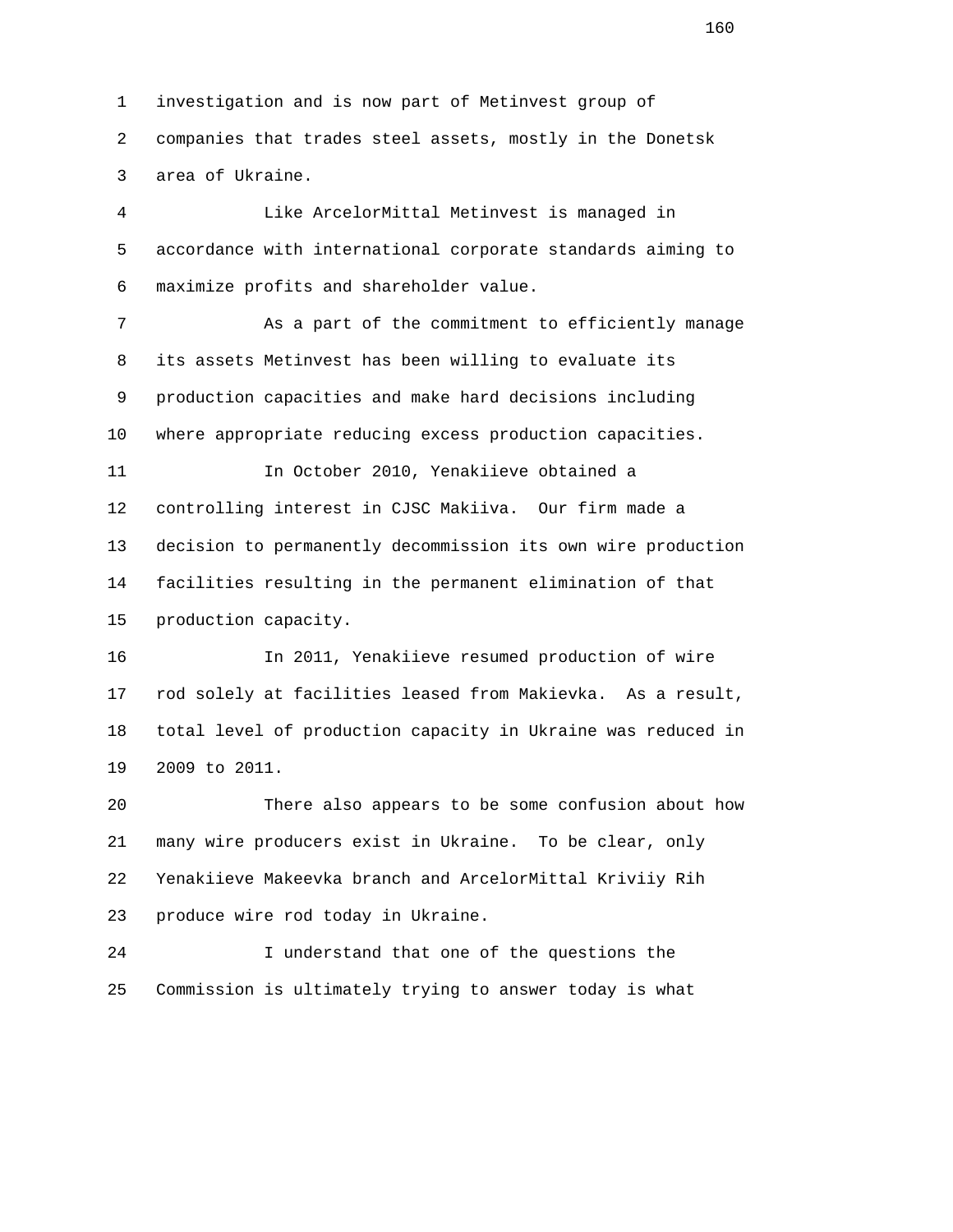1 likely volumes of wire rod will be exported from Ukraine to 2 the United States if the antidumping order is terminated. I 3 can tell you first that it is highly unlikely that such 4 imports would come from ArcelorMittal Kriviiy Rih. 5 ArcelorMittal established marketing policies would not allow 6 it to compete with ArcelorMittal sizeable investments in the 7 U.S.

 8 Second, while I cannot tell you that my company 9 will never ship wire rod to the United States in the future, 10 the volume of such shipments would have to be very small.

 11 Yenakiieve has very limited use capacities to 12 produce wire rod. As we reported to the Commission, in our 13 questionnaire, Yenakiieve is already operating at nearly 14 full capacity and has limited abilities to ship additional 15 quantities of wire rod without diverting shipments from its 16 existing customers. Yenakiieve also has no plans to 17 increase its existing wire rod capacity within the 18 foreseeable future.

 19 Yenakiieve is also not going to shift shipments 20 from its existing customers. Our firm has long-standing 21 contractual agreements with all of the major wire rod 22 customers in Ukraine including industrial wire processing 23 mills.

 24 Yenakiieve contracts specify regular shipments of 25 wire rod to this important customers and such sales are a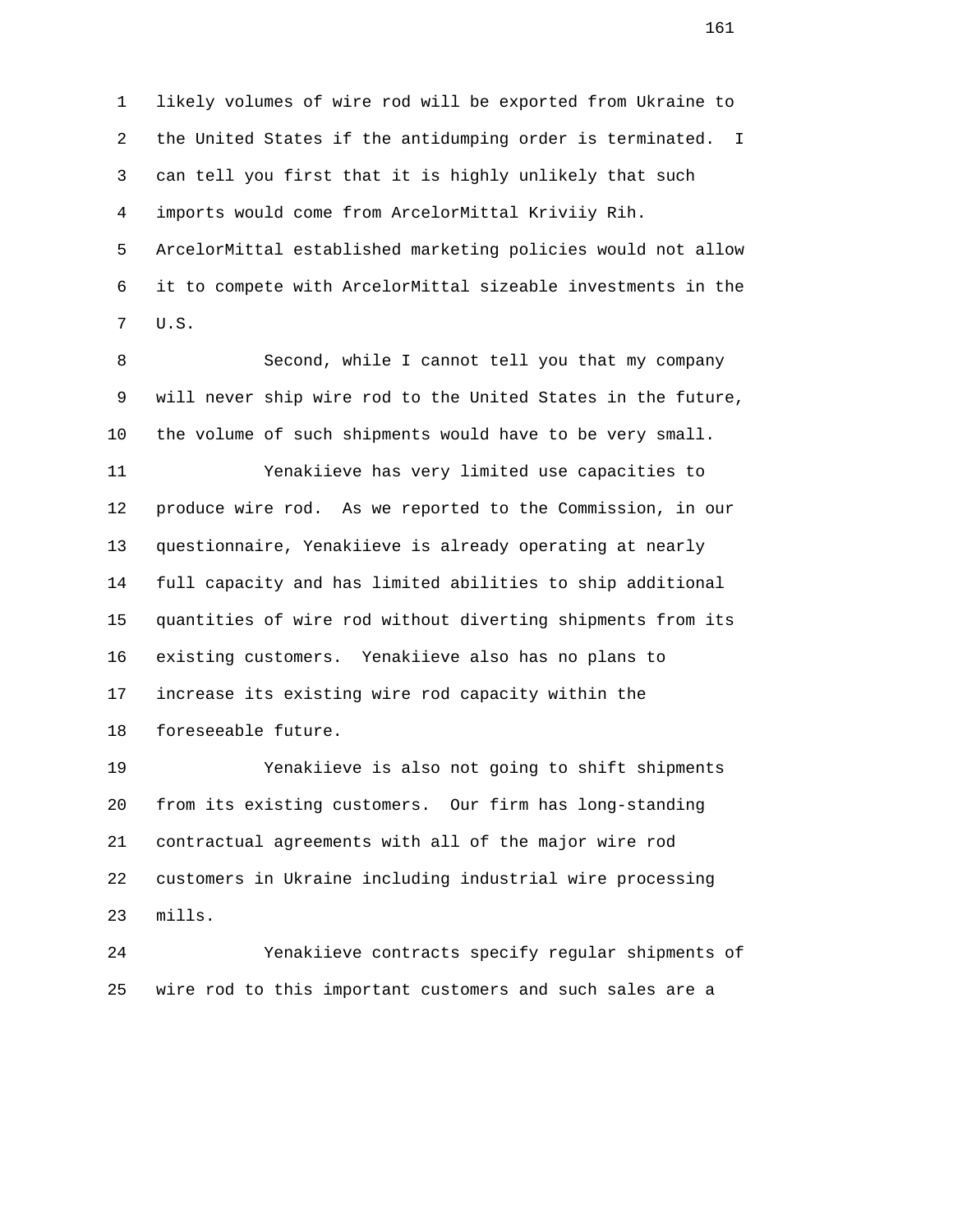1 profitable source of steady income for the company. 2 Yenakiieve also projects Ukrainian demand for wire rod to be 3 significant for the foreseeable future. Although 4 consumption of steel products in Ukraine declined during the 5 global economic recession, it has experienced strong growth 6 since 2009, and this is expected to continue growing in the 7 next years.

 8 The construction sector is expected to continue 9 to drive growth of wire rod demand in Ukraine. 10 Transportation and logistical costs also make wire rod 11 shipments within Ukraine much more attractive for 12 Yenakiieve.

 13 In addition to securing its position in the 14 growing Ukrainian, Yenakiieve has also developed key 15 regional export markets in Europe, the Middle East and North 16 Africa. Yenakiieve has established customer relationships 17 in these regions and the prices in these regions are 18 attractive to Yenakiieve. Our firm has sales offices in a 19 number of key export European and Middle East countries in 20 order to facilitate these sales.

 21 Logistics. Logistics, of course, are another big 22 reason why European and Middle East countries are attractive 23 to Yenakiieve, and shipments to North America are not so 24 attractive.

25 Shipments to Europe can be made through the Azov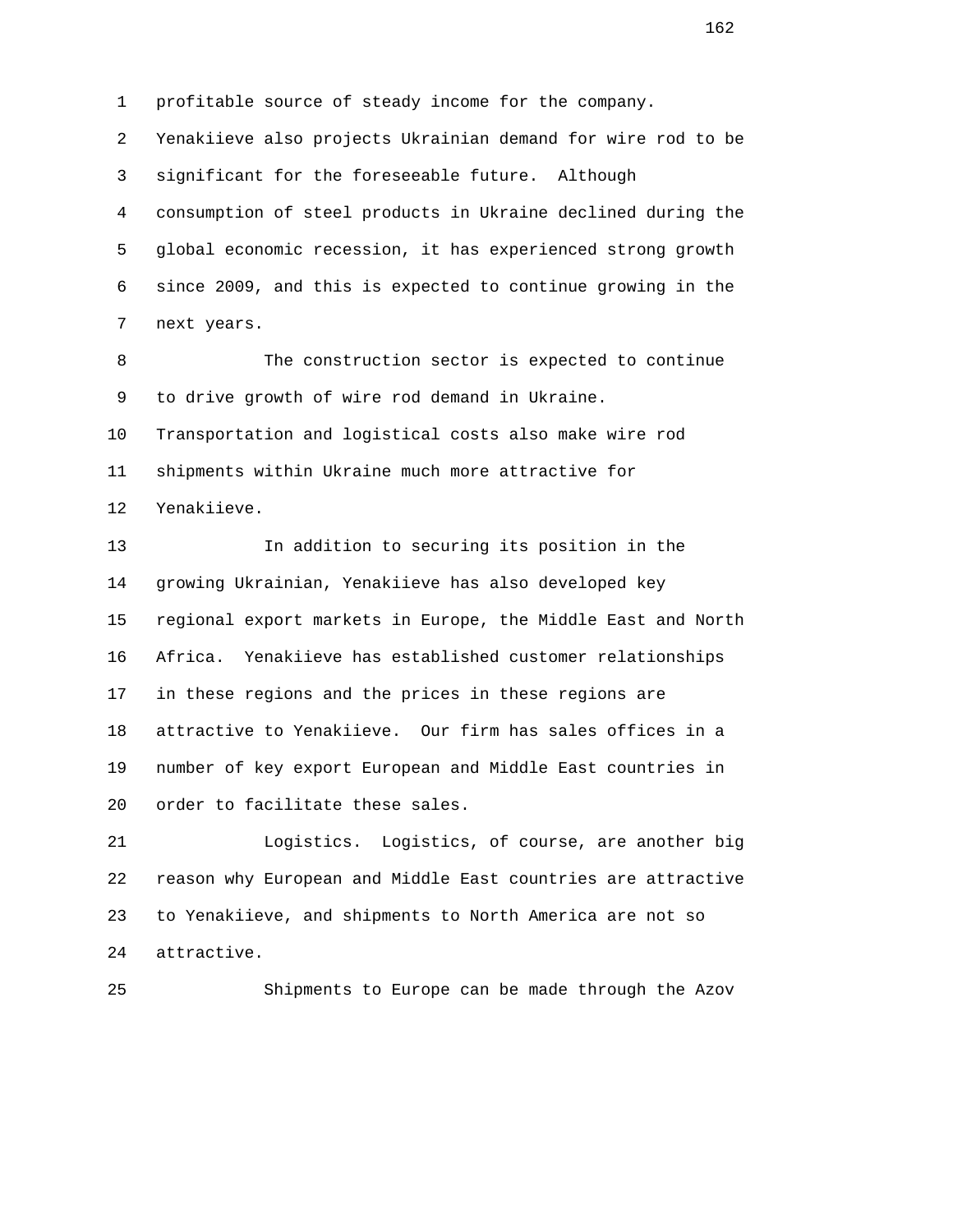1 seaport rather than the Black Sea ports. This saves a 2 significant amount of costs per ton, given the location of 3 our production facilities. Transportation costs also make 4 European shipments attractive compare to shipments to the 5 U.S.

 6 Yenakiieve expects European demand to continue to 7 grow in the coming years as in Ukraine. European 8 construction and steel consumption has recovered from the 9 economic recession.

 10 Finally, as I mentioned earlier, the recent 11 political turmoil in Ukraine has made our export of wire rod 12 to Europe even more promising and important. Ukraine 13 initiated a deep and comprehensive free trade area with the 14 European Union in 2011. The European Union has approved a 15 package intended to provide immediate help to Ukrainian 16 exporters and economy. We are optimistic about our exports 17 arrival to Europe and the most recent developments only 18 increase our expectations that Europe will continue to grow 19 as an export market for Yenakiieve.

 20 By contrast, due to Yenakiieve very limited 21 quantities of exports to Russia, we do not believe that 22 Ukrainian's relations with Russia will affect our future 23 wire rod export.

 24 I have explained to you how Yenakiieve has 25 limited available capacity in which to ship to the U.S. and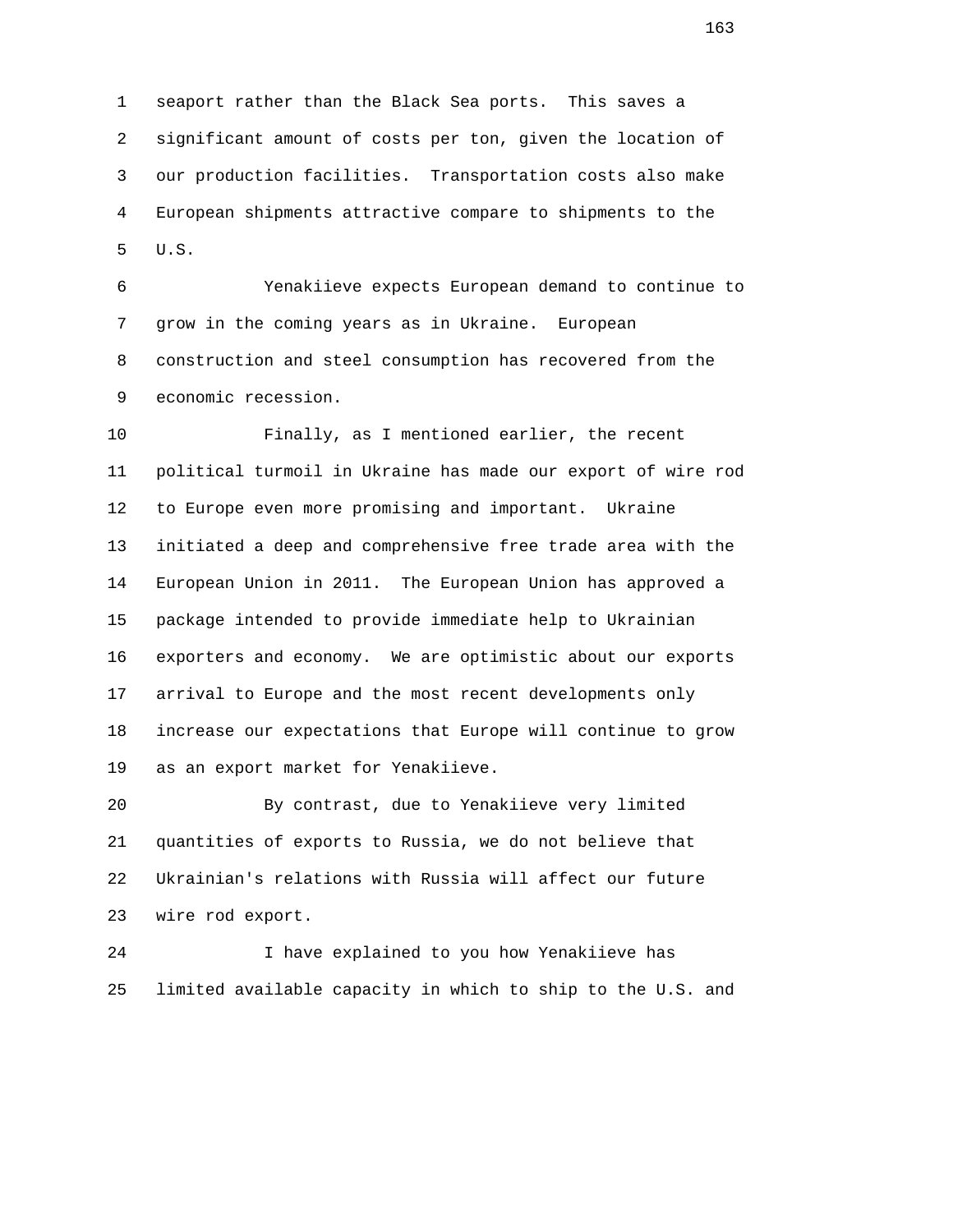1 how Yenakiieve already has important home and regional 2 export markets. However, if Yenakiieve had more 3 availability capacity, and even if its existing export 4 market were not growing, Yenakiieve would still not likely 5 ship significant quantities of wire rod to the United States 6 under current and expected market conditions.

 7 No producers of wire rod in Ukraine have shipped 8 to the United States for almost ten years. Yenakiieve does 9 not have established sales or marketing structures in place 10 in the U.S. for steel products, and the Yenakiieve policy is 11 not to engage steel trading companies.

 12 Further, wire rod is produced to order. U.S. 13 customers are not familiar with Yenakiieve wire rod and they 14 have particular requirements for their product. Most 15 customers require test shipments and certification before 16 buying commercial quantities of our wire rod. All of the 17 steps require significant time and expenses.

 18 In order to assist the Commission in its analysis 19 of likely volumes and prices, Yenakiieve has also carefully 20 analyzed from a business perspective the attractiveness of 21 U.S. market prices. We have looked at and estimated the 22 relative profitability of selling wire rod to the United 23 States and to other markets where we have an established 24 presence. Contrary to what I have heard from the 25 petitioners today, the number for sales to the U.S. just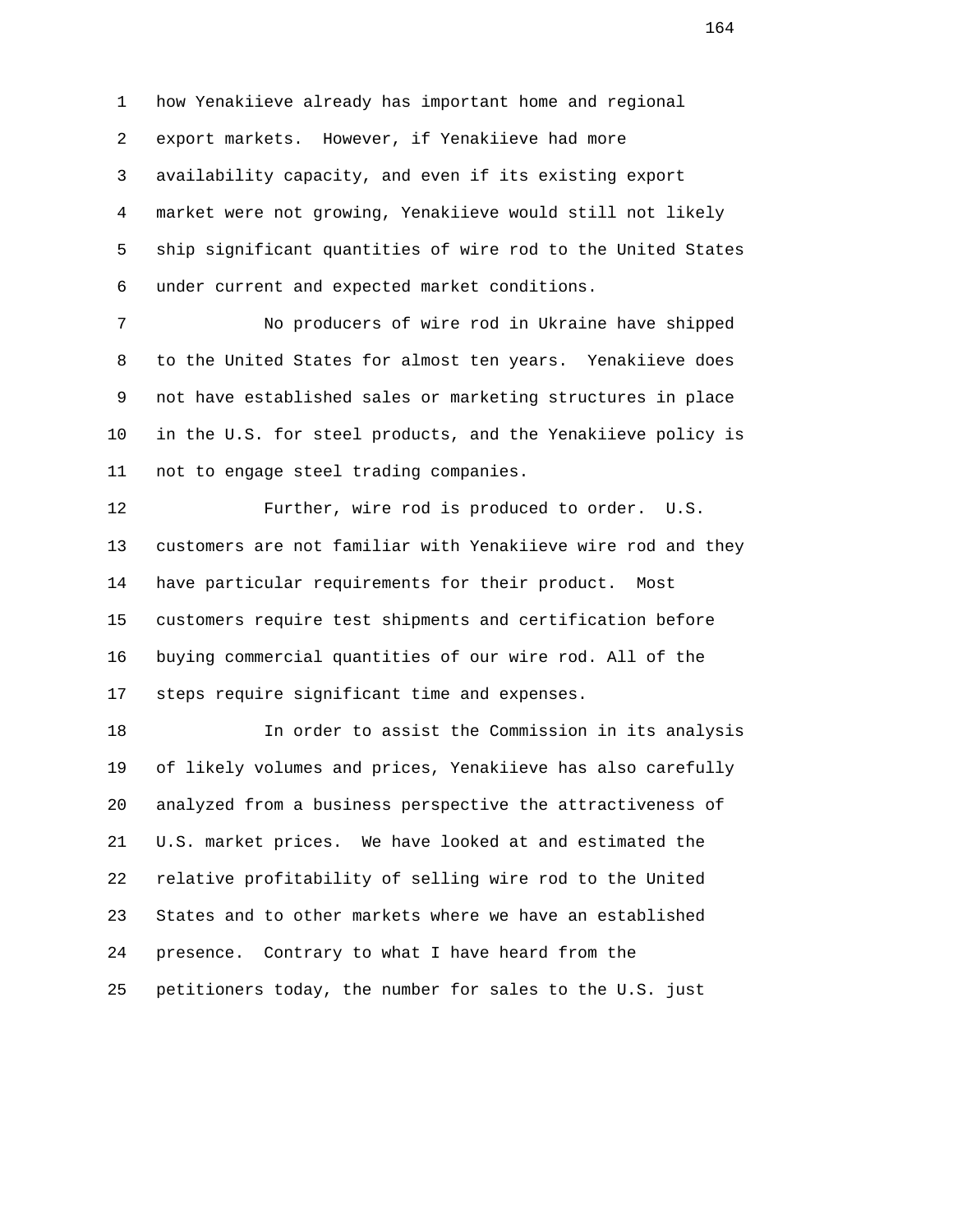1 don't work. To me the price comparison in our brief to the 2 Commission, we used our sales prices based on the regional 3 annual weighted average. We then added transportation and 4 logistic costs to arrive to a so-called actual minimum 5 landed price for our product in the U.S. market. We then 6 compared this actual U.S. price to the published prices of 7 Platts SBB prices in the U.S. on an ex-mill basis and what 8 we found is that the actual U.S. prices for 2012 and 2013 9 are typically lower than the prices in our home and regional 10 markets. In other words, U.S. prices are not particularly 11 attractive to Yenakiieve when all of their additional 12 transportation and logistic costs are included.

 13 Obviously prices can change over time. However, 14 at least over the last two years, and continuing to today, 15 prices in the U.S. market are not sufficiently attractive to 16 our company to cause us to disrupt the relationships we have 17 built with our long-term customers in Ukraine and other 18 close regional markets and to send our wire rod halfway 19 around the world.

 20 There is no economic incentive to do so and we do 21 not have free capacities in any way.

 22 As I said at the beginning, the industry of 23 Ukraine today is not the industry the Commission looked at 24 15 years ago. Yenakiieve and other Ukrainian producers are 25 not a threat to the U.S. companies in this room and I hope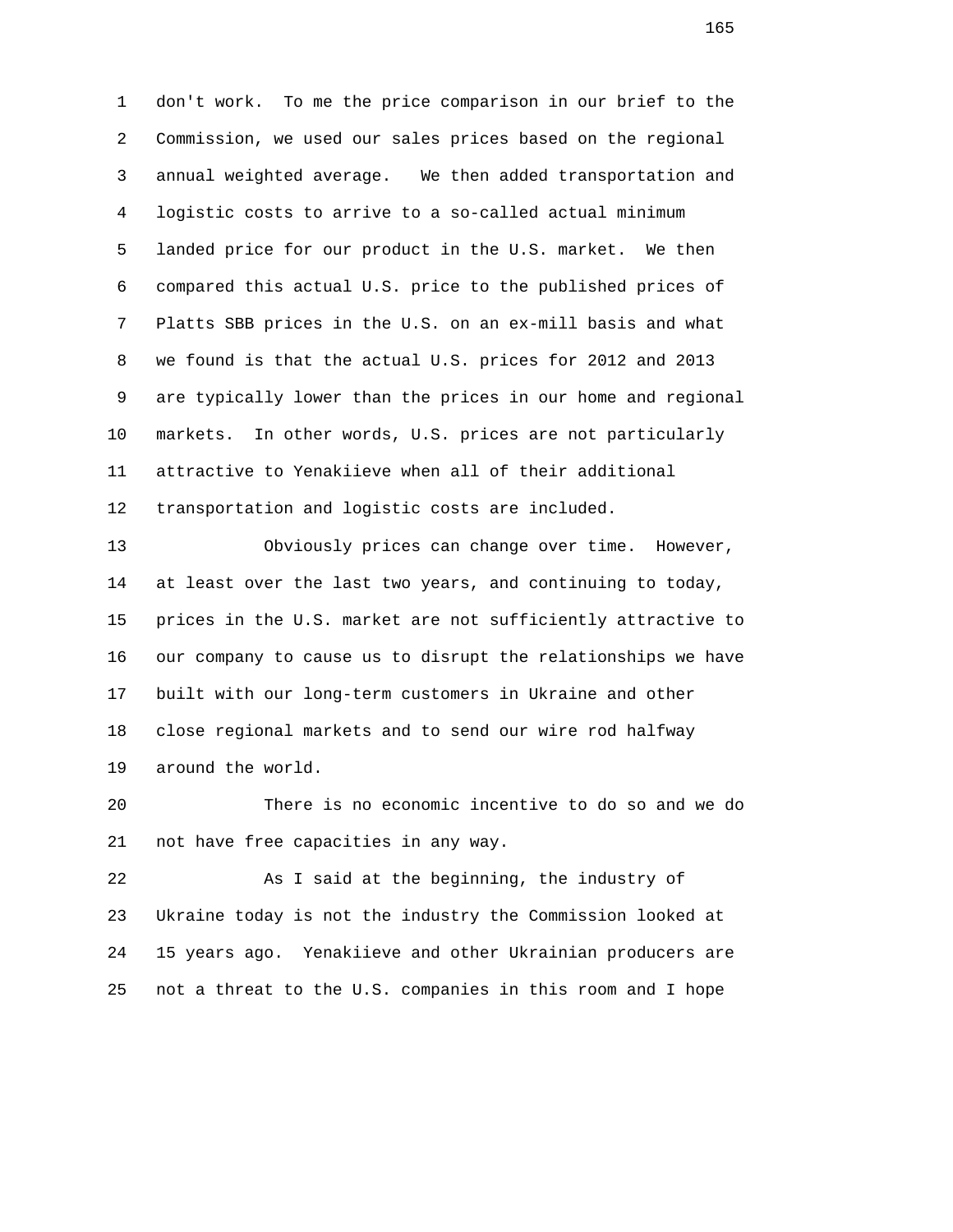1 the Commission will look closely at these facts when it 2 makes its decision.

 3 Thank you, I would be pleased to answer any 4 additional questions the Commission may have.

 5 MR. LEWIS: Chairman Williamson and 6 Commissioners again this is Craig Lewis from Hogan Lovells. 7 I would just like to make a few points to underscore Miss 8 Dimitrova's testimony.

 9 First as you have just heard, the volume of 10 subject imports from the Ukraine in the event of revocation 11 is likely to be negligible over the foreseeable future. 12 Ukrainian producers have not shipped wire rod to the United 13 States since 2005 and in 2005 those shipments were just 738 14 tons.

 15 Imports from ArcelorMittal's mill in Ukraine will 16 not be directly to the United States in any event because of 17 the centrally managed region supply policy pursued by the 18 that company. The Commission's close examination of these 19 policies from the last sunset review reveal that 20 ArcelorMittal will shelter its U.S. production assets from 21 competition from its affiliated mills.

 22 There is no evidence and none was presented 23 today. In fact, no witnesses was presented today from 24 ArcelorMittal to contradict those conclusions, which leads 25 only Yenakiieve. As Elena has just testified to,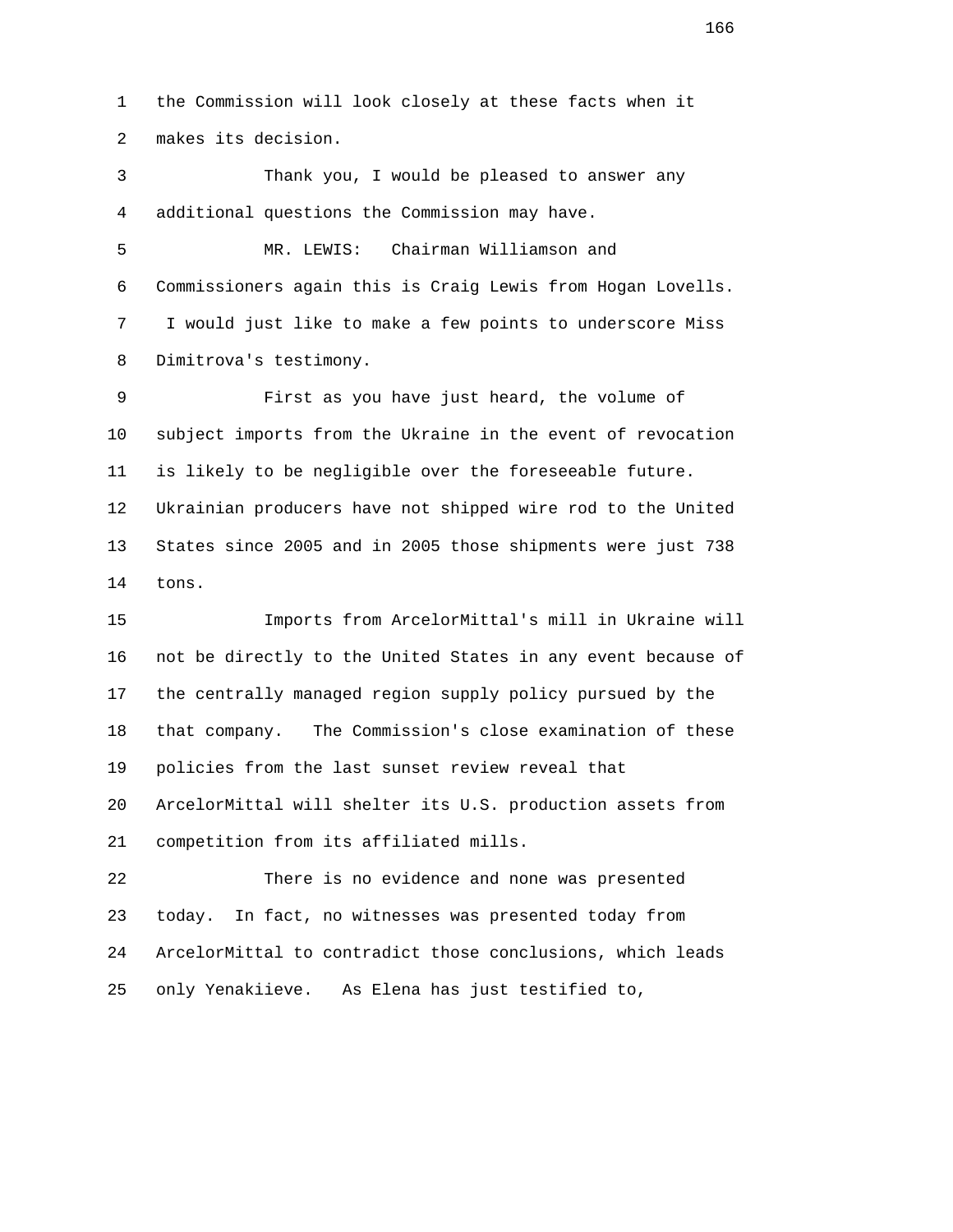1 Yenakiieve is already effectively operating at a full 2 capacity and therefore has very limited available capacity 3 to devote to the U.S. market.

 4 It is also highly unlikely that Yenakiieve would 5 be willing to reduce or terminate its profitable Ukraine and 6 regional sales to serve a long-distance market like the 7 United States, where Yenakiieve has no current presence and 8 where sales margins would be severely eroded by logistics 9 costs.

 10 These facts all point to a finding that Ukrainian 11 imports would have no discernable impact on the domestic 12 industry if the anti-dumping order were revoked. In the 13 event, however, that the Commission does not find that 14 subject imports would have no discernable adverse impact, 15 the Commission should exercise its discretion to examine 16 imports from Ukraine separately from the other subject 17 imports.

 18 As the Commission knows, even when a four factor 19 test for competitive overlap is satisfied, the Commission 20 still retains discretion in sunset reviews not to cumulate 21 due to differences in the conditions of competition faced by 22 subject imports.

 23 In upholding the Commission's discretion in this 24 area, the Court of Appeals for the Federal Circuit has 25 observed that this practice "responds to the potential for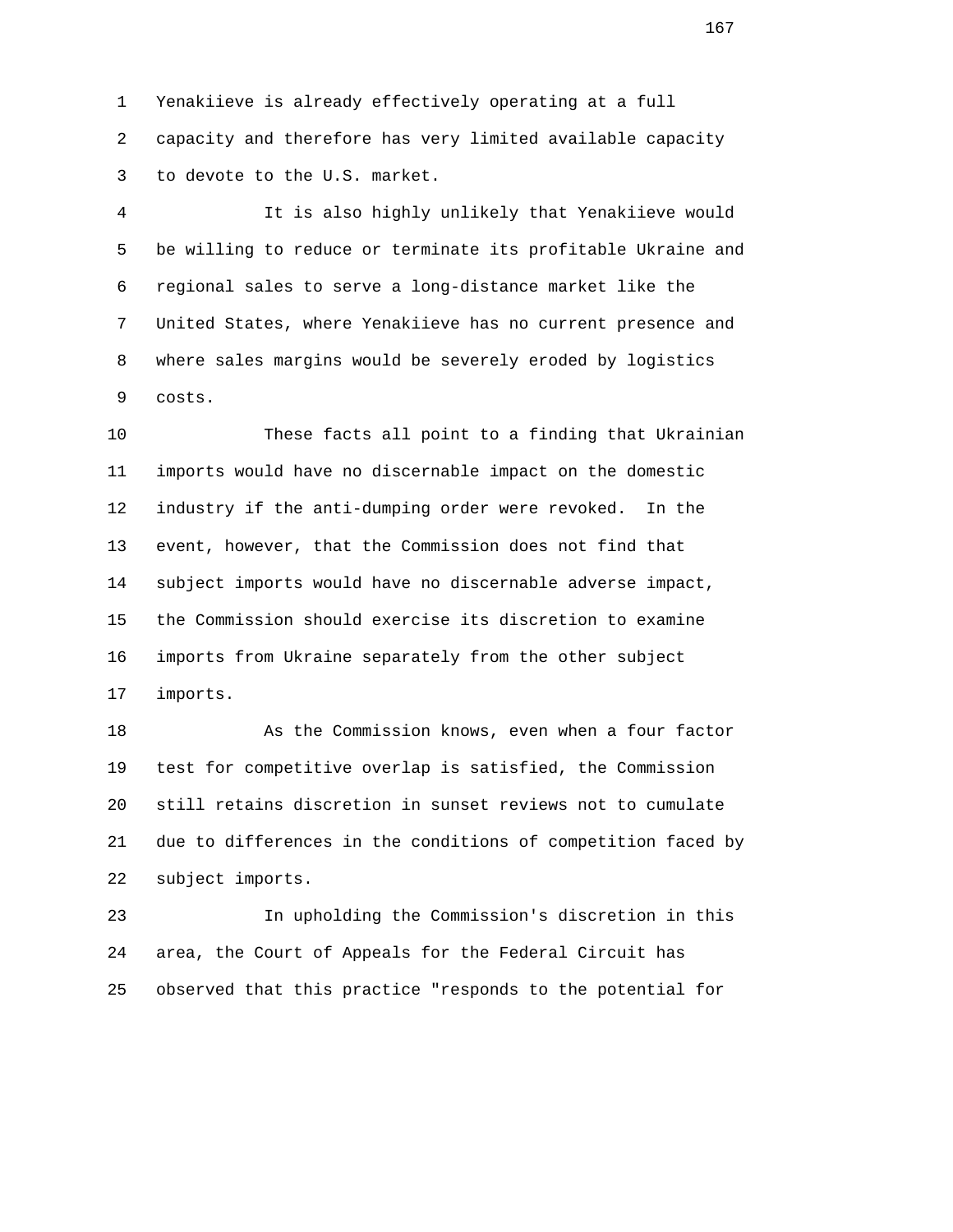1 combined injurious effect from subject imports, while 2 reducing the risk that overbroad cumulation may unreasonably 3 assign culpability to imports that are not likely to 4 contribute to a continuation or occurrence of material 5 injury." This is from the Nucor, the U.S. case 601F 6 through 1291, 2010.

 7 Ukrainian imports face significantly different 8 conditions and competition from other subject imports. 9 First, as noted, Ukraine has not exported wire rod to the 10 United States or Canada since 2005, but has instead focused 11 on and expanded its regional markets at home, in Europe, 12 Middle East and Africa.

 13 In contrast, both Mexico and Brazil have 14 maintained a significant volume of wire rod on exports to 15 North America, including the United States. It makes no 16 sense to cumulate Ukrainian imports with those from Brazil 17 or Mexico. The volume and pricing trends and geographic 18 focus are entirely different.

 19 Cumulations likewise, inappropriate with imports 20 from Indonesia, Moldova and Trinidad and Tobago. For one 21 thing, none of those producers in those countries is 22 actively participating in these reviews. In questionnaire 23 data from these sources is limited, making cumulation with 24 Ukraine problematic from a practical standpoint.

25 Also imports from these countries are focused on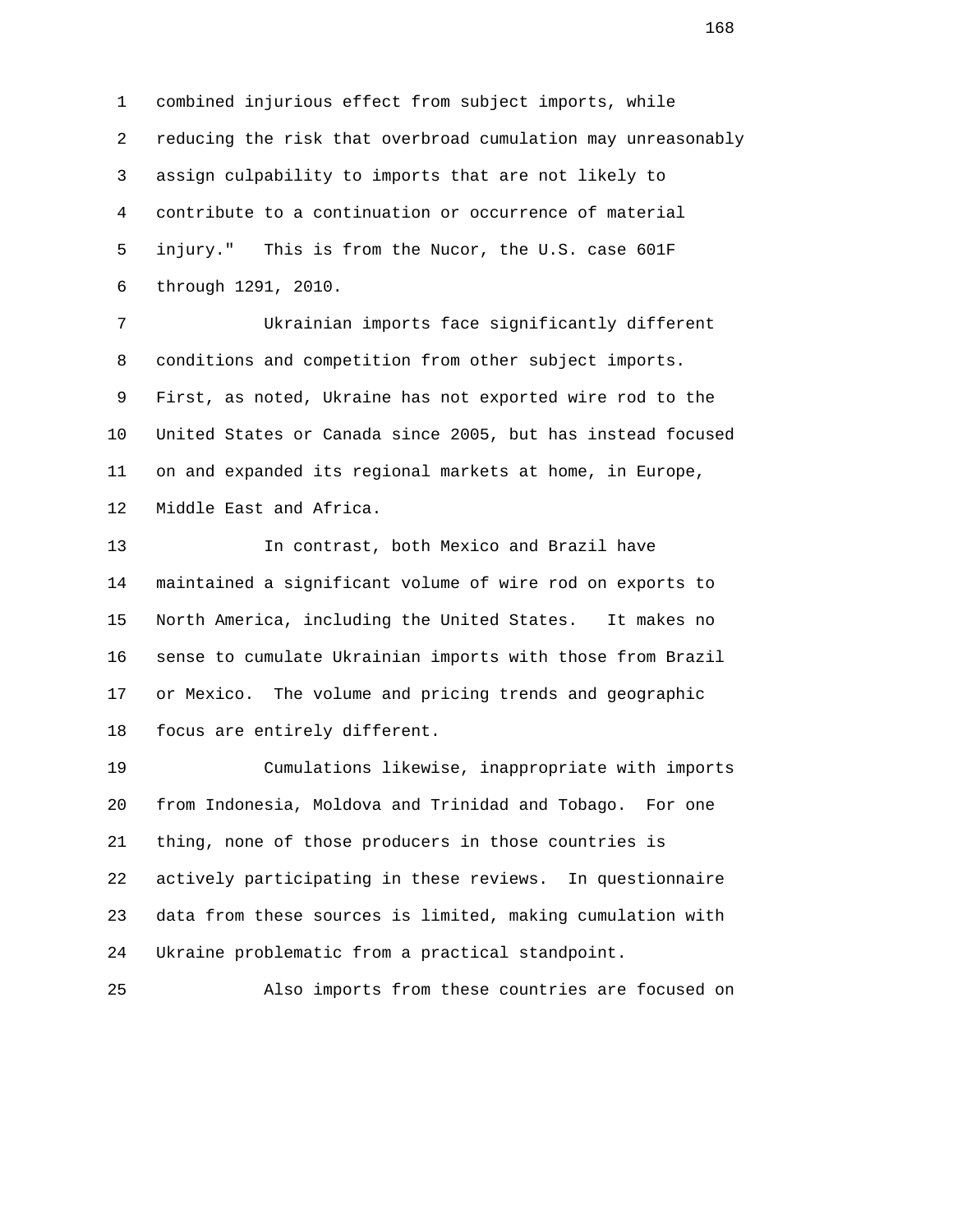1 different regions, and therefore face entirely different 2 demand and supply conditions in the Ukraine. For Indonesia, 3 the focus is on Asian markets and for Trinidad and Tobago, 4 the Americas for Moldova, the focus is on its immediate 5 neighbors.

 6 Properly looked at separately, it's clear that 7 subject imports from Ukraine pose no threat of injury to the 8 U.S. industry. As Miss Dimitrova has explained, the 9 outmoded state-owned Ukraine industry that the Commission 10 examined nearly fifteen years ago, bears no resemblance to 11 today's industry.

 12 Perhaps most importantly, Ukraine's largest 13 producer by far is owned and managed by ArcelorMittal, a 14 company with a sizeable investment in the U.S. wire rod 15 capacity. For reasons the Commission well knows, 16 ArcelorMittal will not ship wire rod from the Ukraine and 17 competition with its mills in the United States.

 18 I cannot publicly disclose the amount of 19 Ukrainian production capacity this removes from the 20 Commission's consideration, but it is surprised us to say 21 that this is a very big factor for the Commission's analysis 22 that cannot be ignored.

 23 As discussed, the only remaining Ukrainian 24 producer, Yenakiieve is effectively operating at full 25 capacity and shipments are currently devoted to meeting its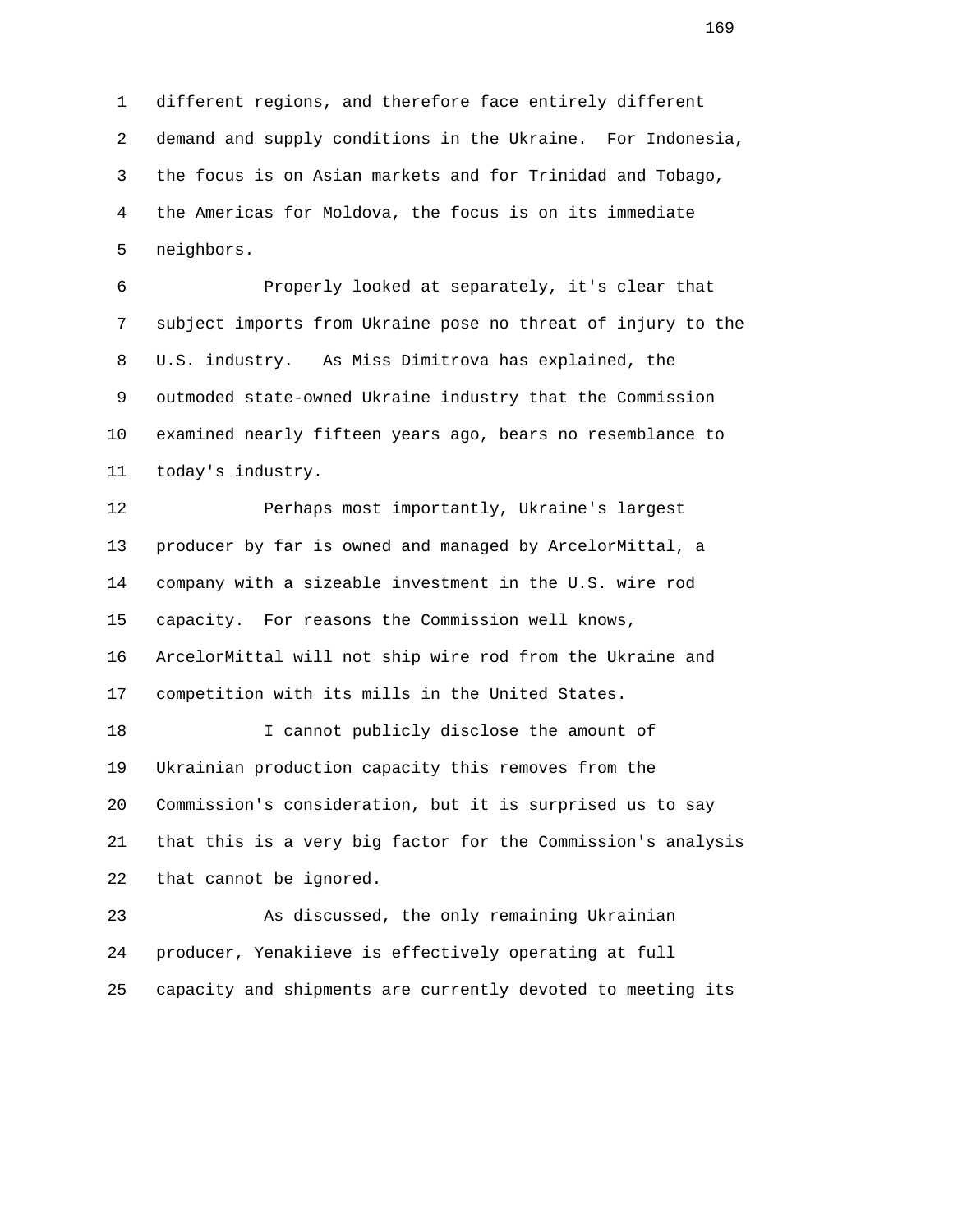1 contractual obligations to long-term Ukrainian customers and 2 servicing to establish regional markets in Europe, the 3 Middle East and Africa.

 4 These sales are profitable and reliable. There 5 would have to be a compelling reason for Yenakiieve to 6 reduce the sales to focus on the U.S. market. In a familiar 7 story that I hear at every ITC injury hearing, petitioners 8 claim that Yenakiieve will massively shift its shipments to 9 the United States because prices are higher and the U.S. 10 market is attractive to exporters.

 11 In fact, neither point is true from Yenakiieve's 12 position. Yenakiieve has submitted an analysis of relative 13 prices in the U.S. and other export markets, taking into 14 account differences in freight and logistics costs. While I 15 cannot share the analysis publicly, I can say that the 16 logistics costs essentially negative any price benefits to 17 selling in the U.S. market for Yenakiieve.

 18 This lack of attractiveness is further diminished 19 by the fact that Yenakiieve has no established marketing 20 network in the United States, would have to test and qualify 21 its products with new customers and would face significant 22 competitive disadvantages, due to substantial lead times for 23 shipments from Ukraine.

 24 Petitioners also predictably trod out the 25 Commission's findings with respect to Ukraine pricing in the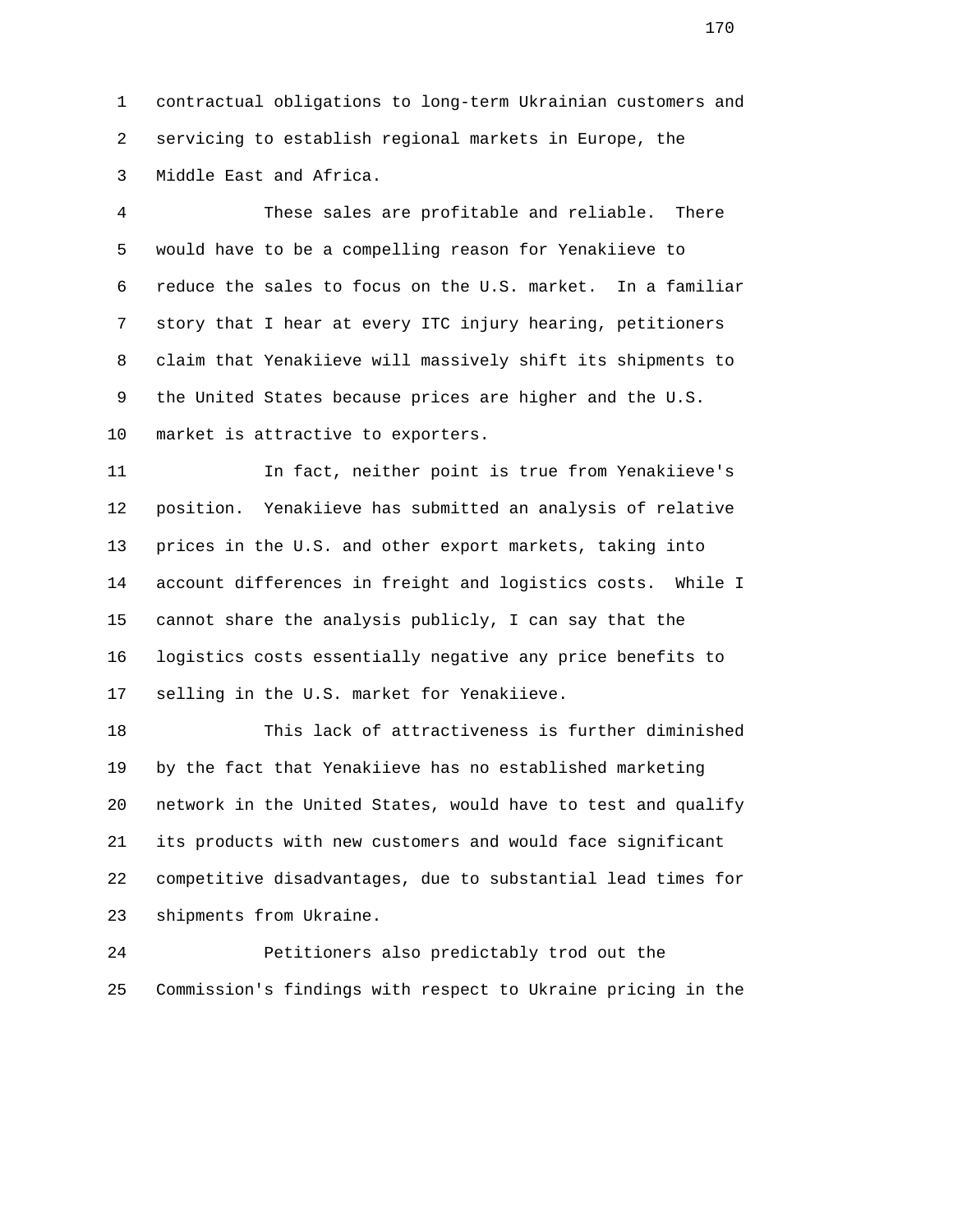1 original investigation. However, those findings are nearly 2 15 years old and they relate to a particular Soviet era 3 state-owned company that no longer exists as such.

 4 While it is appropriate for the Commission to 5 consider its findings in the original investigation, it is 6 not appropriate for the Commission to ignore intervening 7 changes of this importance. The Ukraine industry is now 8 operated on market economy principals and it cannot be 9 presumed that pricing policies pursued under the former 10 non-market economy system are still applicable.

 11 Finally, regardless of likely pricing level, the 12 volume of the Ukraine imports that are likely to be shipped 13 to the United States in the event of revocation is so small 14 as to make it unlikely that subject imports could have any 15 discernable impact on U.S. market prices.

 16 We urge the Commission to take a fresh look at 17 Ukraine in light of these facts. It's not appropriate and 18 it's not supported by the evidence in this review for the 19 Commission to simply assume the circumstances that existed 20 nearly 15 years ago are the circumstances of today.

 21 In terms of available capacity, in terms of 22 marketing focus, in terms of corporate ownership and 23 management policies and in terms of logistical costs, the 24 Ukraine industry today is not the Ukraine industry of 1999 25 or 2001. With that I will now turn it over to my partner,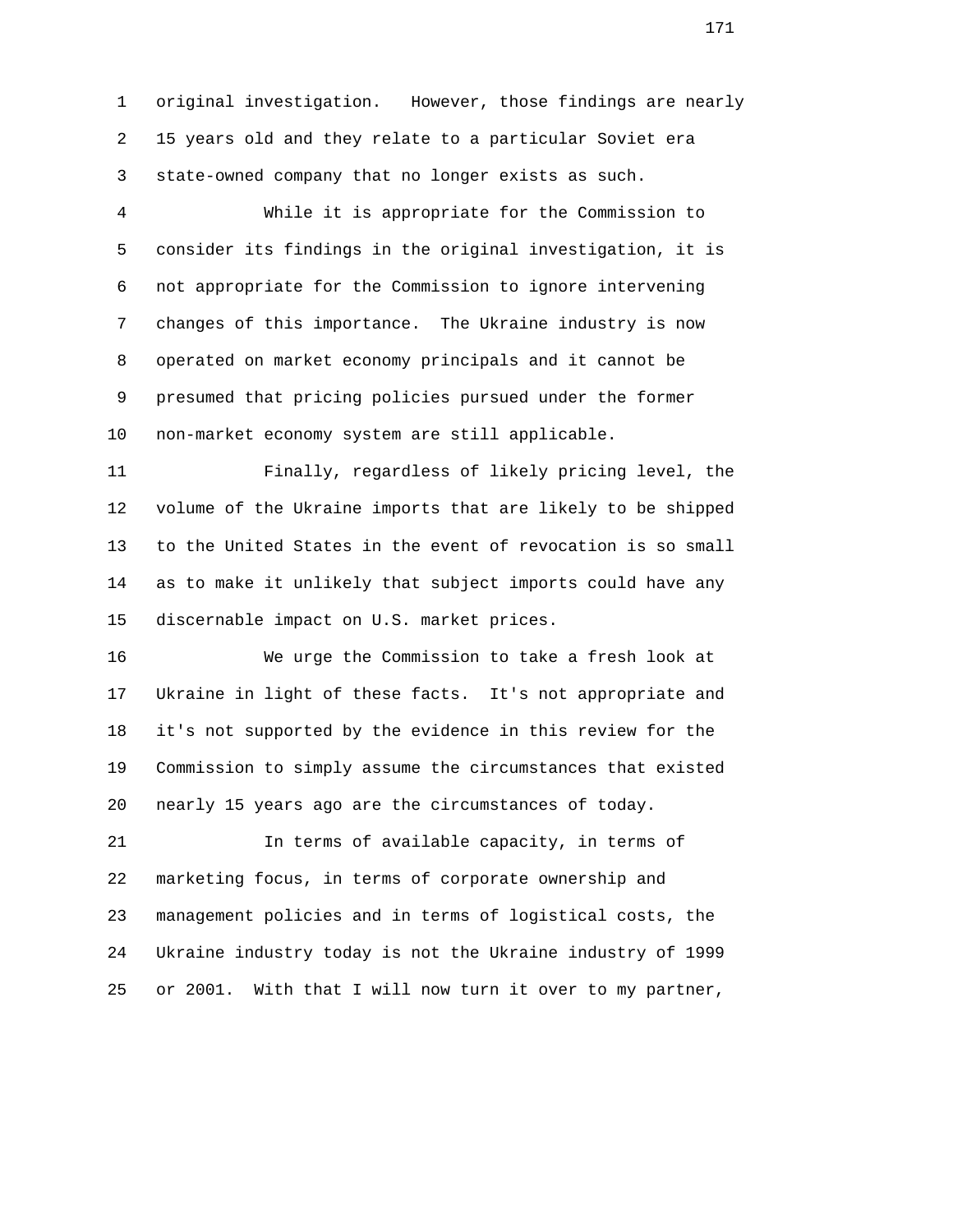1 Jonathan Stoel for a review of the condition of the U.S. 2 industry.

 3 Mr. STOEL: Thank you Craig. Good afternoon 4 Chairman Williamson, members of the Commission and staff. 5 For the record my name is Jonathan Stoel, I am a partner 6 with the law firm Hogan Lovells. I am here today 7 representing respondent Yenakiieve in this matter. 8 It is a pleasure to be before you once again. 9 My presentation this afternoon focuses on the conditions of 10 competition affecting the wire rod industry and market and 11 the state of the domestic industry. 12 This morning we heard a lot from the domestic 13 industry pleading vulnerability to subject imports. The 14 domestic industry claims that they are on the verge of 15 collapse and that even the most moderate volumes of imports 16 will push them over the brink. 17 Quite frankly, the record before the Commission 18 does not support these claims. Following years of 19 restructuring and consolidation, the domestic wire rod 20 industry today is stronger and more competitive than it has 21 ever been. Even during a period when demand collapsed as a 22 result of the great recession, the U.S. industry continued 23 to perform well.

 24 The evidence obtained by the Commission showed 25 the domestic industry was profitable in every year since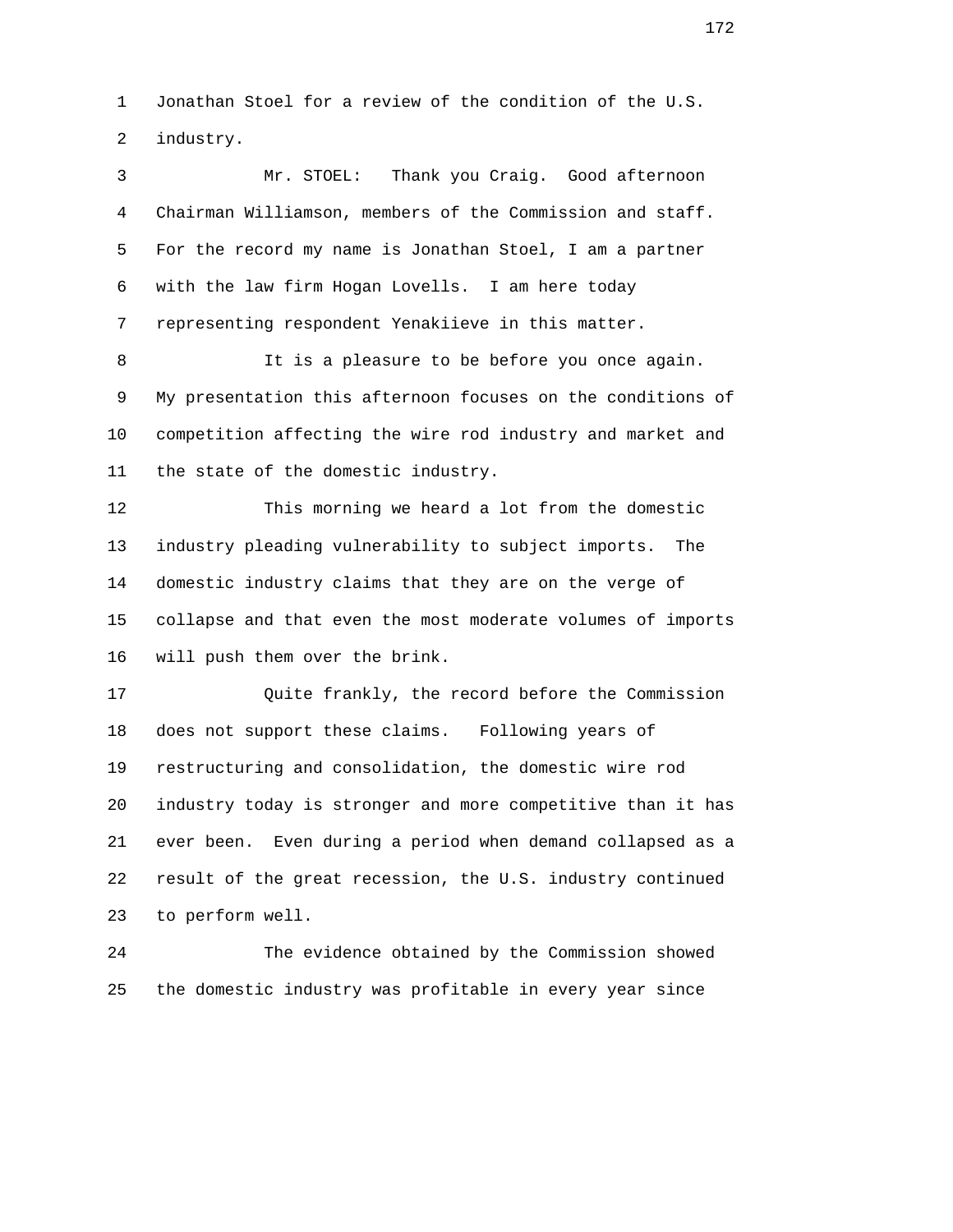1 2008, except for 2009, the heart of the recession. The 2 domestic industry reaped cumulative operating profits of 3 more than 875 million dollars. Moreover, the profitability 4 of the U.S. industry during this period is if anything, 5 understated.

 6 Contrary to what you heard this morning, a 7 substantial portion of the U.S. industry shipments is either 8 captively consumed or transferred to related parties. From 9 the data before the Commission, it shows that the domestic 10 industry is significantly undervalued, this captive 11 consumption, and transfers relative to commercial shipments, 12 a slide.

 13 These up here on the board are non-market prices. 14 These facts alone signal to the Commission the conditions of 15 competition today are favorable to the domestic industry and 16 the domestic industry is not vulnerable to subject imports 17 from Ukraine.

 18 Moreover, the domestic industry's strong and 19 profitable position is not a new or transitory phenomenon. 20 Rather, in the first sunset review, then Chairman Pearson 21 and Commissioners Pinkert and Okun concluded "The domestic 22 industry is not in a vulnerable state. Since 2004, the 23 industry has been much more profitable than it was during 24 the three full years of the original period of 25 investigation."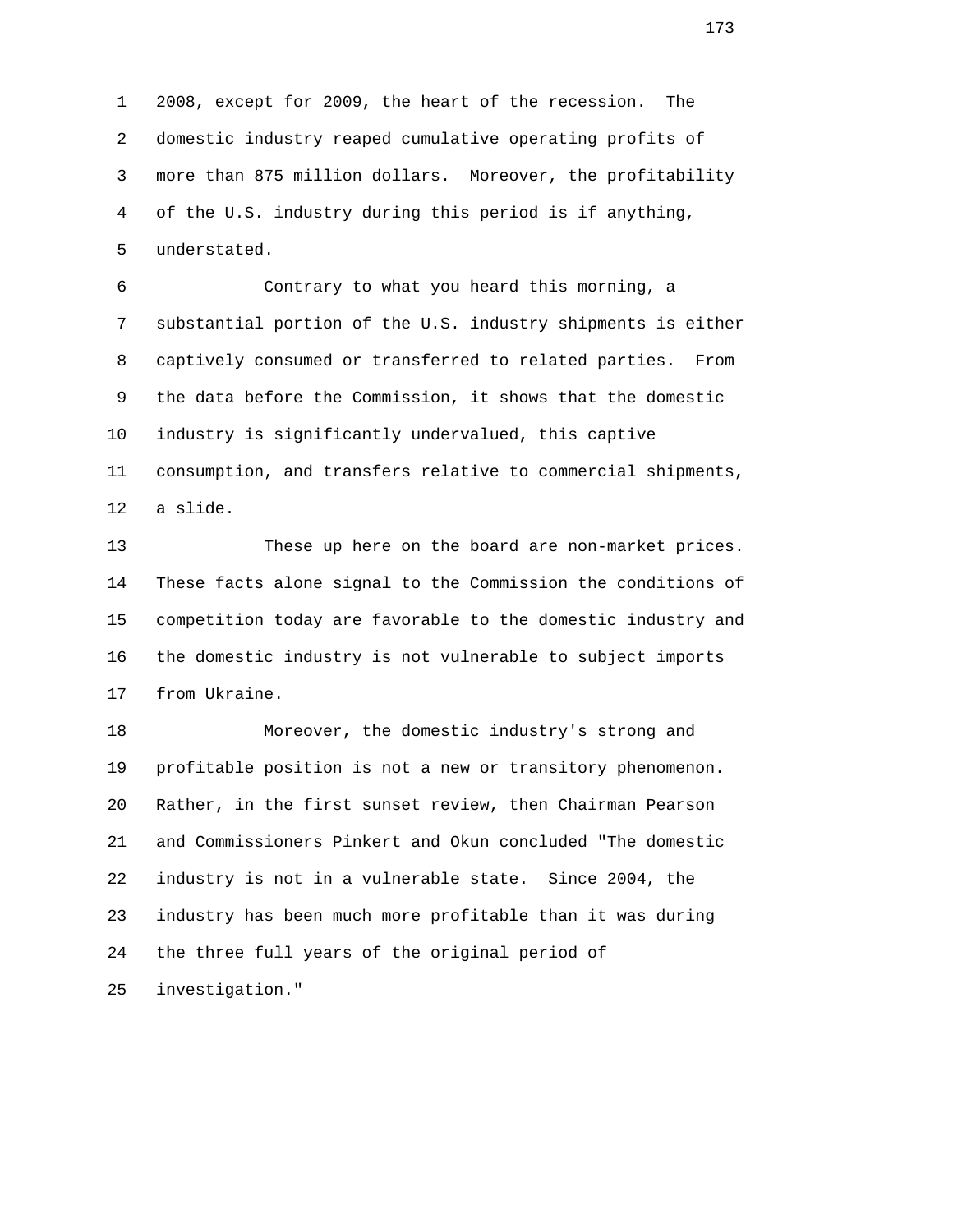1 Although domestic producers have argued that 2 current profitability levels are low, the industry has 3 historically had relatively low operating margins with the 4 exception of 2004. It has generally been able to increase 5 its costs, excuse me, to increase its prices, to cover cost 6 increases.

 7 This statement accurately describes both the past 8 and the current state of the domestic industry. Morever, 9 the record before the Commission in the current review 10 suggests that the current concerns espoused by the other 11 Commissioners. Then Vice-Chairman Aranoff and 12 Commissioners Williamson and Lane are no longer present. In 13 particular, despite the great recession and the recent surge 14 by Chinese imports, the domestic industry reported 15 significantly higher operating income in the current review 16 period than in the previous period.

 17 This should assuage any concerns on the part of 18 the Commission that the positive affects stemming from the 19 industry's substantial and well-documented restructuring 20 were temporary.

 21 Moreover the domestic industry's performance 22 evidences that the capacity legalization is not a meaningful 23 metric for the domestic industry's performance. Even during 24 the industry's most profitable year during the period of 25 review, in 2008, when the industry amassed 347 million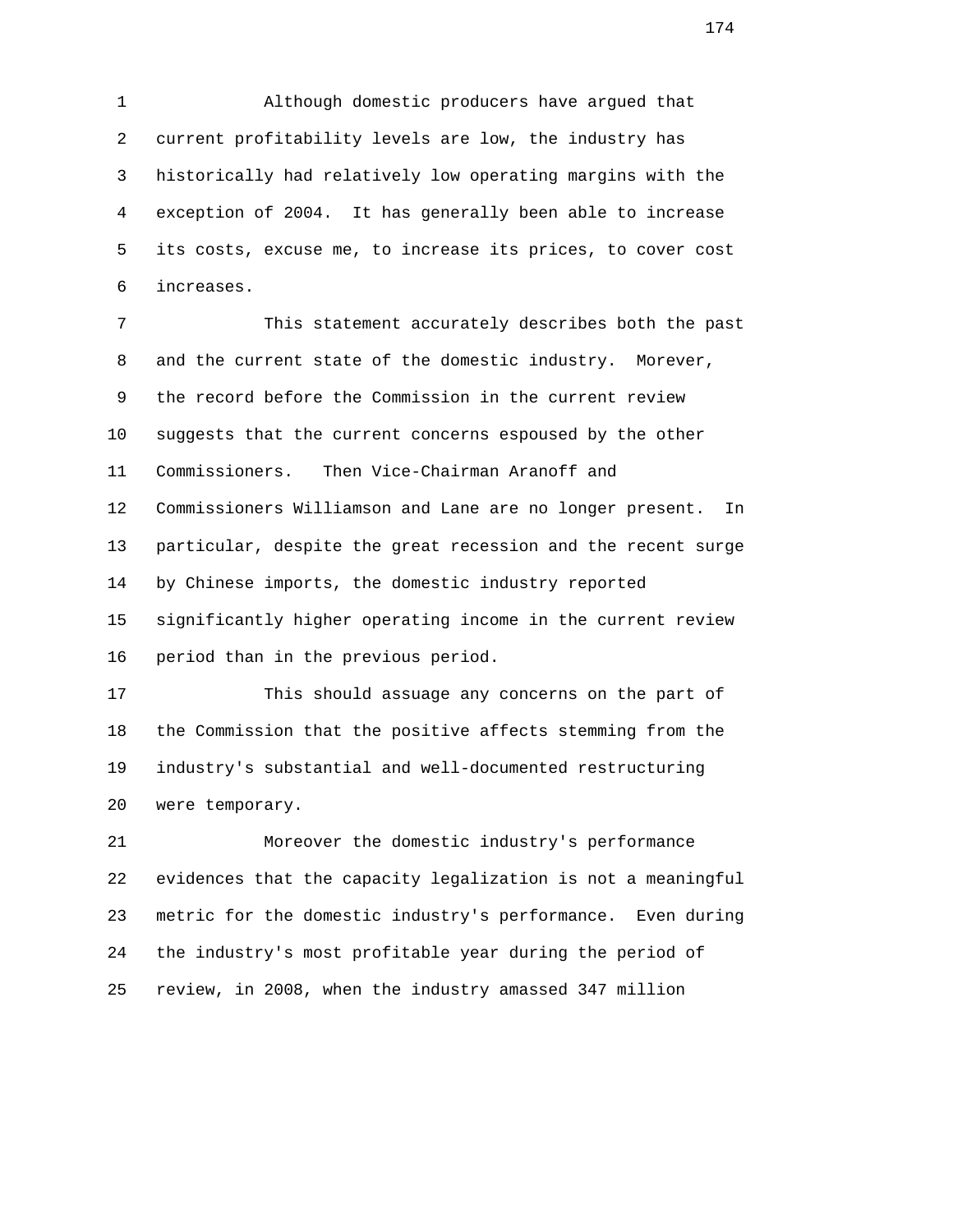1 dollars in operating income, the industry's capacity 2 utilization was only 73%. The slide up here shows this. 3 Finally, as they have in the past, the domestic 4 industry is claiming in this review that they are suffering 5 a price cost freeze, but the domestic industry's annual 6 average cost to sales ratio has decreased during the current 7 review period when compared with the previous review period. 8 Other record evidence demonstrates the market 9 power and competitive strength of the domestic producers. 10 First the domestic industry has repeatedly demonstrated its 11 ability to raise prices. American Wire Producer 12 Association has documented to the Commission, both in this 13 review and in its investigation of Chinese imports, the 14 domestic industry has "raised their wire rod prices between 15 120 and 138\$ per short ton during 2013 and 2014. 16 Additionally, the American metal market has just 17 reported that Gerdau is again raising its wire rod pricing 18 by \$20.00 per ton, effective May 1 and Nucor and Keystone, 19 likewise, are raising their wire rod pricing by \$20.00 per 20 ton, effective the same day.

 21 The domestic industry's ability to raise the 22 prices charged to its customers evidences its strength, not 23 a vulnerability to subject imports.

 24 Second, as noted in the Commission's pre-hearing 25 staff report, demand for wire rod is projected to increase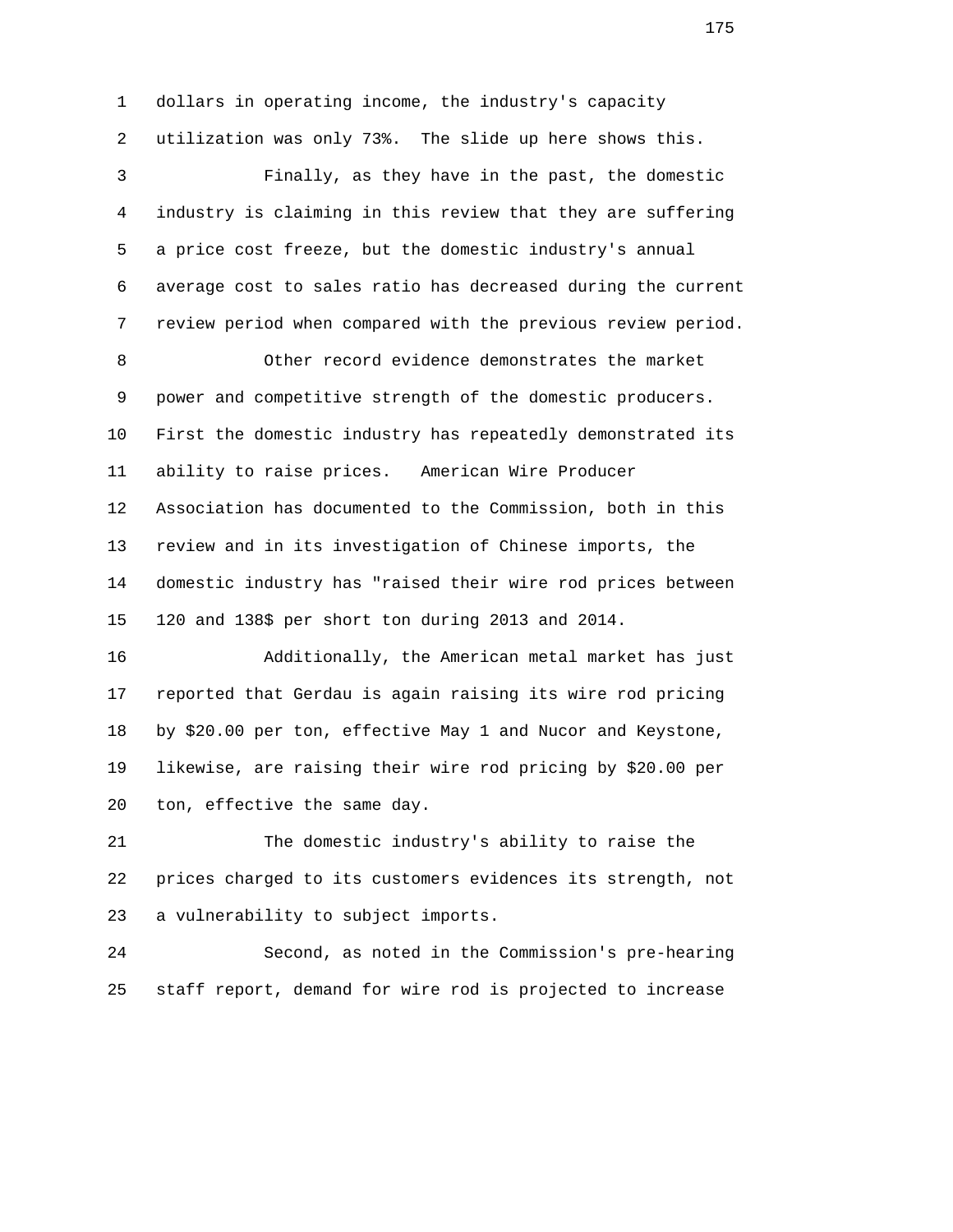1 over the next two years as the U.S. economy continues to put 2 the recession behind it.

 3 Publically available information 4 demonstrating the strength of two key drivers for wire rod 5 demand, the construction and automotive production sectors, 6 confirms the pre-hearing staff reports findings. For 7 example, according to a production by Oxford economics, U.S. 8 construction is projected to increase by 5.8% and 6.1% 9 respectively in 2014 and 2015.

 10 Likewise, dramatic growth is expected in U.S. 11 production of automobiles. After mottling out in 2009, 5.8 12 million vehicles produced, the U.S. industry manufactured 13 8.7 million vehicles in 2011 and forecast to produce more 14 than 11 million vehicles this year and in 2015.

 15 The demand for wire rod that will be created by 16 expansion in these sectors will only further strengthen the 17 domestic wire rod industry.

 18 Finally, and equally importantly, domestic 19 industry's recent investment activities signal that U.S. 20 producers see a bright future for wire rod. The domestic 21 industry has made more than 450 million dollars in capital 22 expenditures during the review period, evidencing its 23 optimism about wire rod in the foreseeable future.

 24 The pre-hearing staff report states that the 25 domestic industry invested more than 95 million dollars in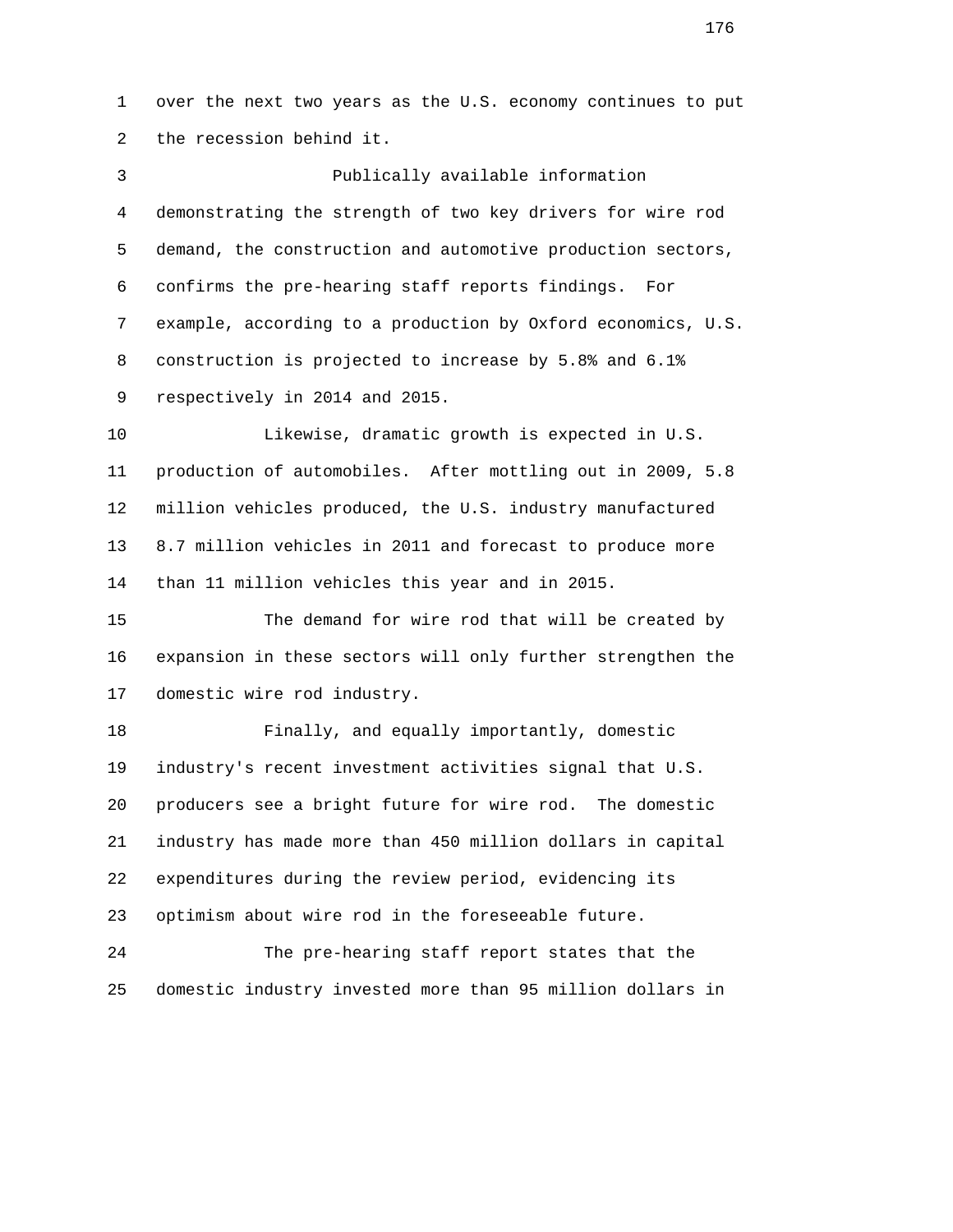1 2012 and more than 163 million dollars in 2013. These 2 investments are becoming today a reality. For example, in 3 October 2013, as you heard this morning, Nucor began wire 4 rod shipments at its new, Darlington, South Carolina mill. 5 This is part of Nucor's 290 million dollar 6 investment in special bar quality and wire rod capacity in 7 its South Carolina, Tennessee and Nebraska mills. These are 8 not the actions of a vulnerable industry. These major 9 expenditures stand in stark contrast to the rhetoric 10 espoused in the domestic industry's pre-hearing briefs. 11 Lastly, a word about imports and their role in 12 the U.S. market -- imports have always played a significant 13 role in the U.S. market satisfying demand that evidently 14 cannot be met with the domestic industry. Publicly 15 available data in the Commission's record shows that from 16 2002 to 2008, the first sunset review period, with the 17 orders in place, imports accounted for between 3.4 and 49.7% 18 of U.S. apparent consumption on a quantity basis. 19 In 2013, the only year for which publicly 20 available information is available, imports accounted for 21 32.1% of U.S. apparent consumption. The domestic industry 22 complains that such levels of imports in the U.S. market are 23 a sign of injury or weakness, but the industry's lengthy

25 presence of imports in the U.S. markets, bellies such a

24 period of profitability, despite the routine and significant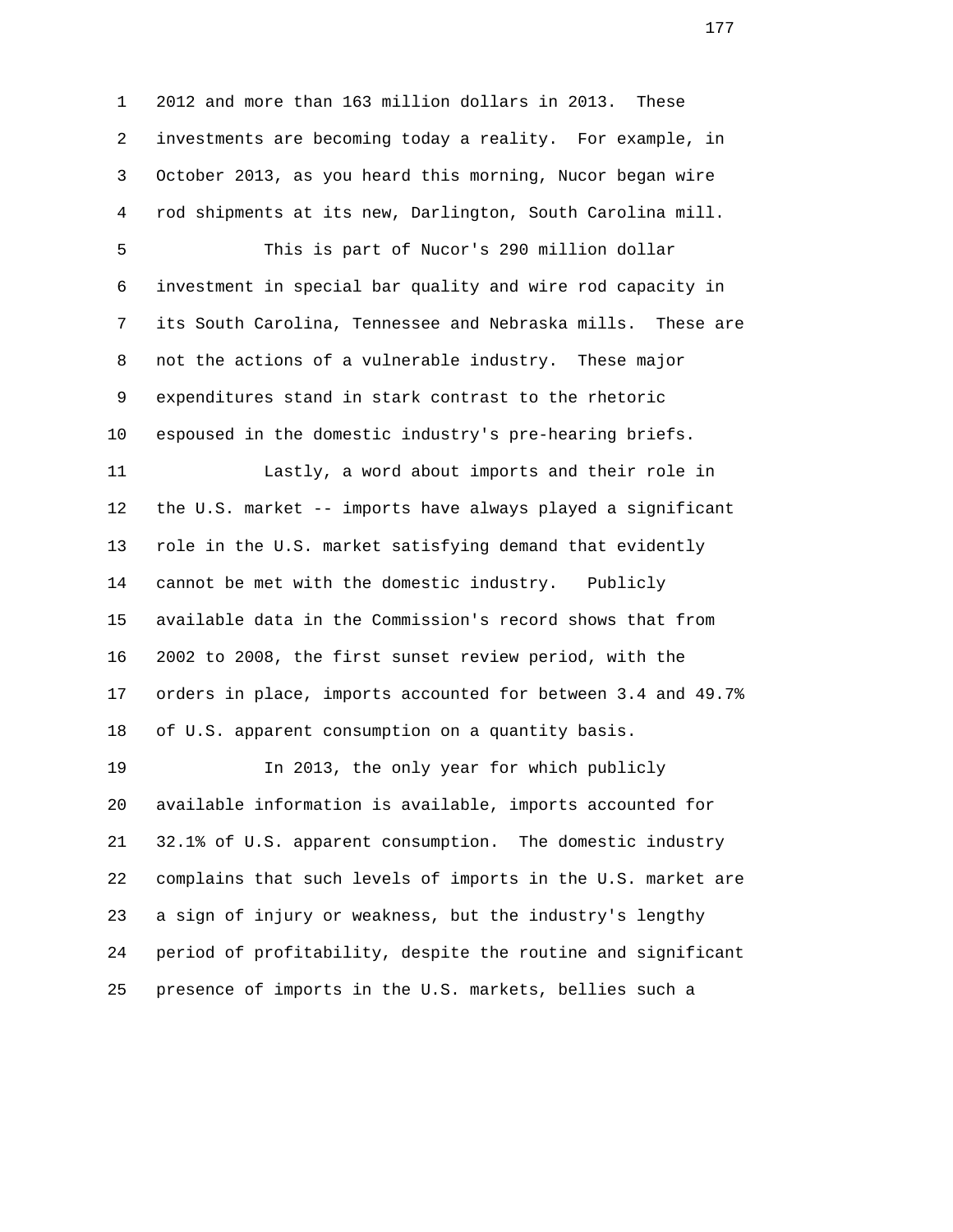1 notice -- bellies such a notion.

| $\overline{2}$ | Moreover, as you have heard this morning, the                |
|----------------|--------------------------------------------------------------|
| 3              | domestic industry has already filed trade remedy actions     |
| 4              | against Chinese imports, which according to data gathered by |
| 5              | the Commission, increased from almost nothing in 2011 to     |
| 6              | more than 618 thousand short tons in 2013.                   |
| 7              | The Commission's preliminary affirmative                     |
| 8              | determination has caused Chinese imports to disappear from   |
| 9              | the U.S. market.<br>Their absence will necessarily cause a   |
| 10             | significant shortage of supply in the U.S. and presents a    |
| 11             | significant opportunity for U.S. producers for the           |
| 12             | reasonably foreseeable future.                               |
| 13             | In summary, the U.S. industry today is strong and            |
| 14             | competitive and is facing highly favorable market conditions |
| 15             | as the key to the U.S. construction and automotive markets   |
| 16             | is expanding and are expected to continue to expand into the |
| $17 \,$        | foreseeable future.                                          |
| 18             | The U.S. wire rod industry is already reaping the            |
| 19             | benefits of these positive conditions. Moreover, as the      |
| 20             | previous testimony you have heard today demonstrates, the    |
| 21             | likely future volumes and pricing of subject imports from    |
| 22             | Ukraine present no threat to the continued success of the    |
| 23             | U.S. producers.                                              |
| 24             | The U.S. industry is strong enough and the U.S.              |
| 25             | market is large enough to accommodate any modest volumes of  |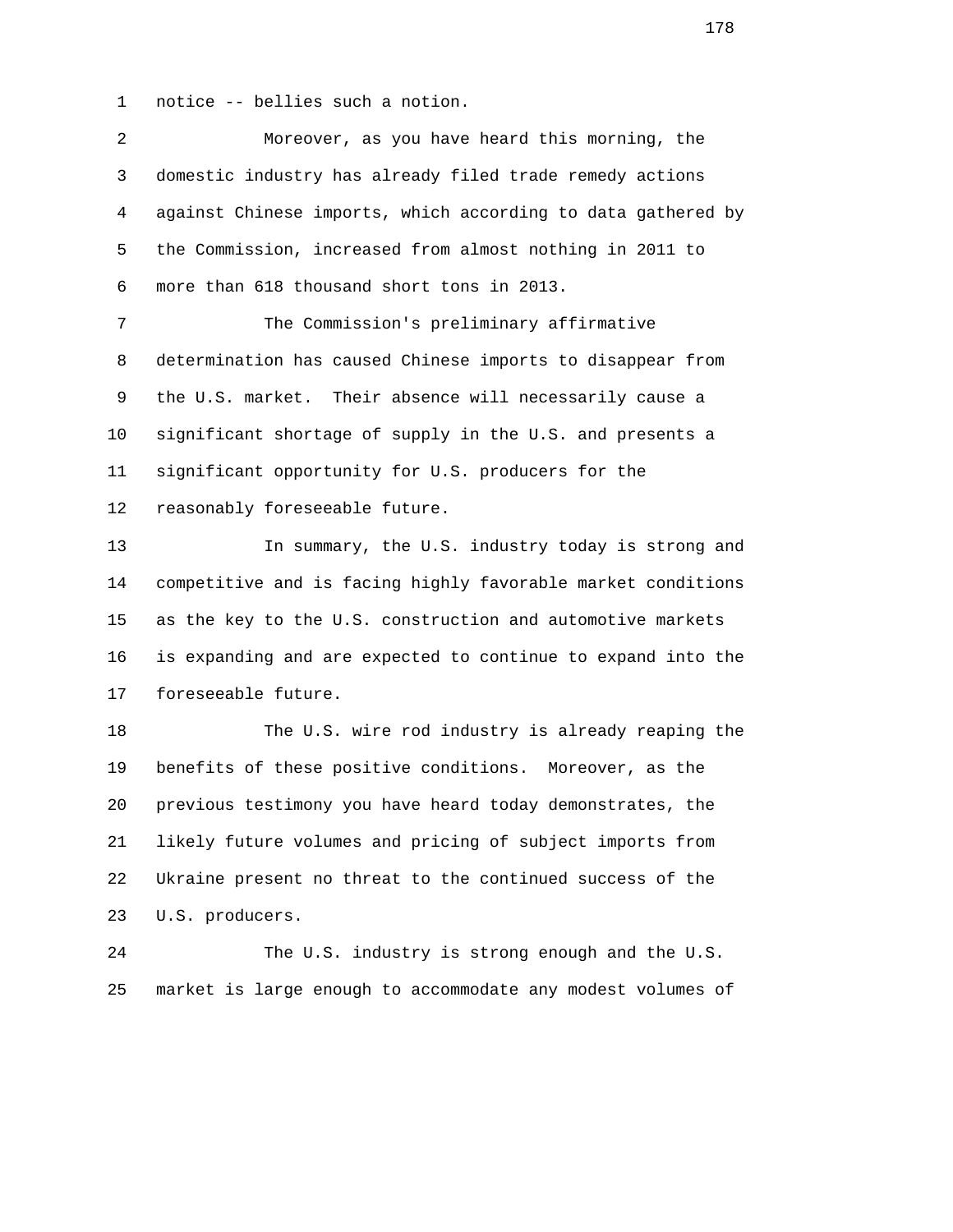1 imports from Ukraine and the other subject imports that are 2 likely in the event of revocation. We urge the Commission 3 to reach a negative determination with respect to Ukraine, 4 this concludes the respondent's presentation and we would 5 all be happy to answer any questions the Commission may 6 have.

 7 CHAIRMAN WILLIAMSON: Okay, thank you very much. 8 I want to express our appreciation to all the witnesses and 9 most of you have had to travel a long way here so we 10 appreciate very much that you came in to be present today. 11 This afternoon's questioning, I will begin that, and I just 12 want to start off with Deacero and go back to our favorite 13 question, the 4.75 millimeter wire and I know you talked 14 about, I guess the customers were the ones that requested 15 that and I was wondering what led the purchasers to request 16 that you produce it?

 17 Mr. SERGIO GUTIERREZ: Can you ask me the 18 question again, I didn't understand it.

 19 CHAIRMAN WILLIAMSON: Well I understand that you 20 started producing 4.75 because your customers requested it, 21 I think that's what you testified to.

 22 MR. SERGIO GUTIERREZ: Yes, at the beginning, we 23 didn't know about the 4.75. Some customer requested, okay 24 and then we produced it and then we thought about it and we 25 started doing investment and research and development to do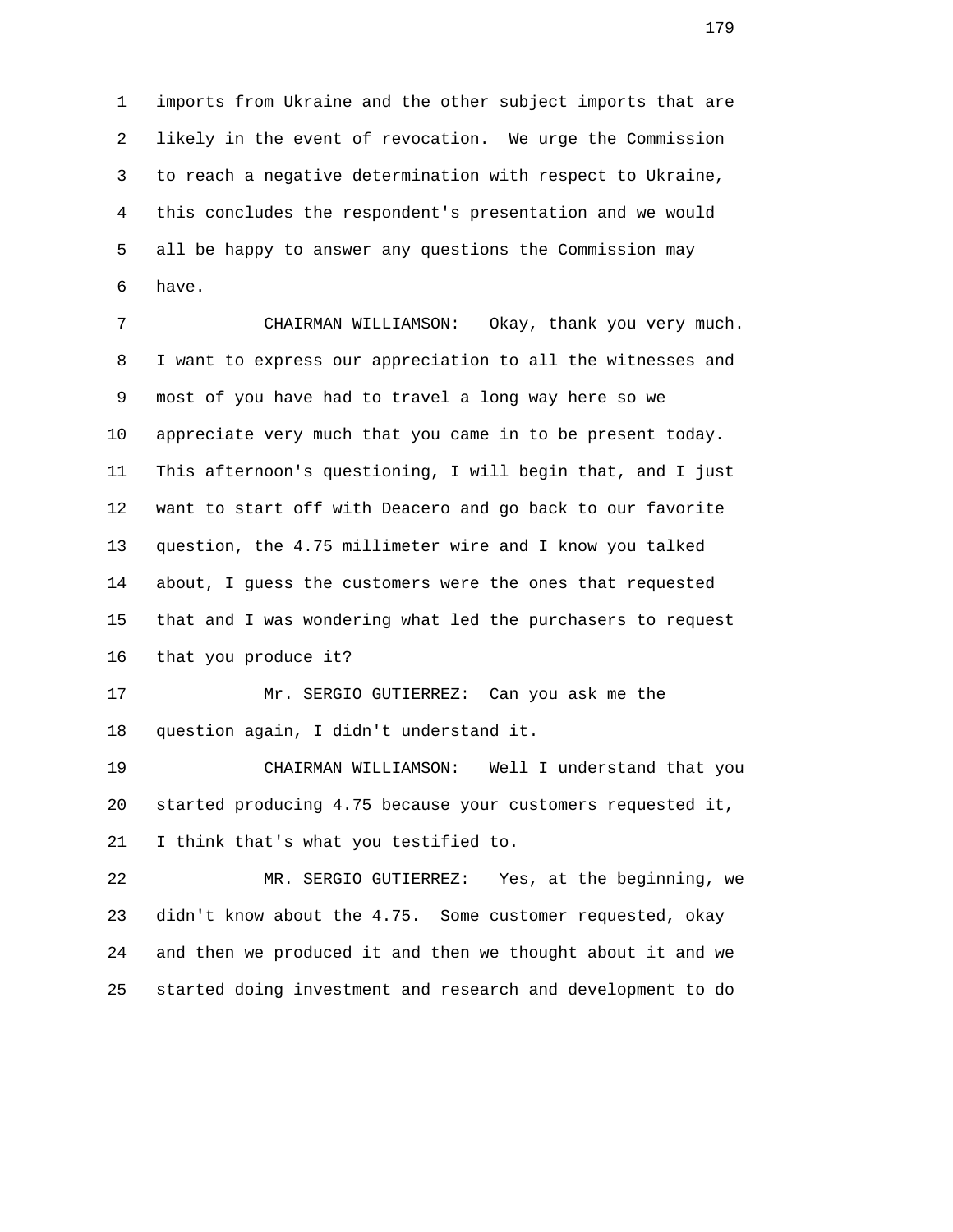1 it. 2 CHAIRMAN WILLIAMSON: Why did they request it? 3 What were they thinking about? 4 MR.SERGIO GUTIERREZ: Maybe because Canada used 5 to make it. We knew about the 4.75 because we were in the 6 Canada mill many years ago, this Canada mill that makes 7 4.75, so we knew about the 4.75 but we didn't make it. 8 CHAIRMAN WILLIAMSON: Why did they stop? Why 9 did the Canadian mill? 10 MR. SERGIO GUTIERREZ: When was it started? 11 CHAIRMAN WILLIAMSON: No, why didn't the 12 Canadian mill -- 13 MR. SERGIO GUTIERREZ: I don't know when they 14 started. 15 CHAIRMAN WILLIAMSON: When they stopped, why did 16 they stop? 17 MR. SERGIO GUTIERREZ: No, they still offer it. 18 In Canada, I think they still offer it. 19 MR. CAMPBELL: The Canadian producer is Ivaco 20 and they still advertise that they -- on their website, that 21 they market and supply 4.75 rod. 22 CHAIRMAN WILLIAMSON: Okay, is that mostly in 23 Canada? Canada and the U.S.? 24 MR. CAMPBELL: I believe they also offer it in 25 the U.S. but they are a Canadian mill by the name of Ivaco.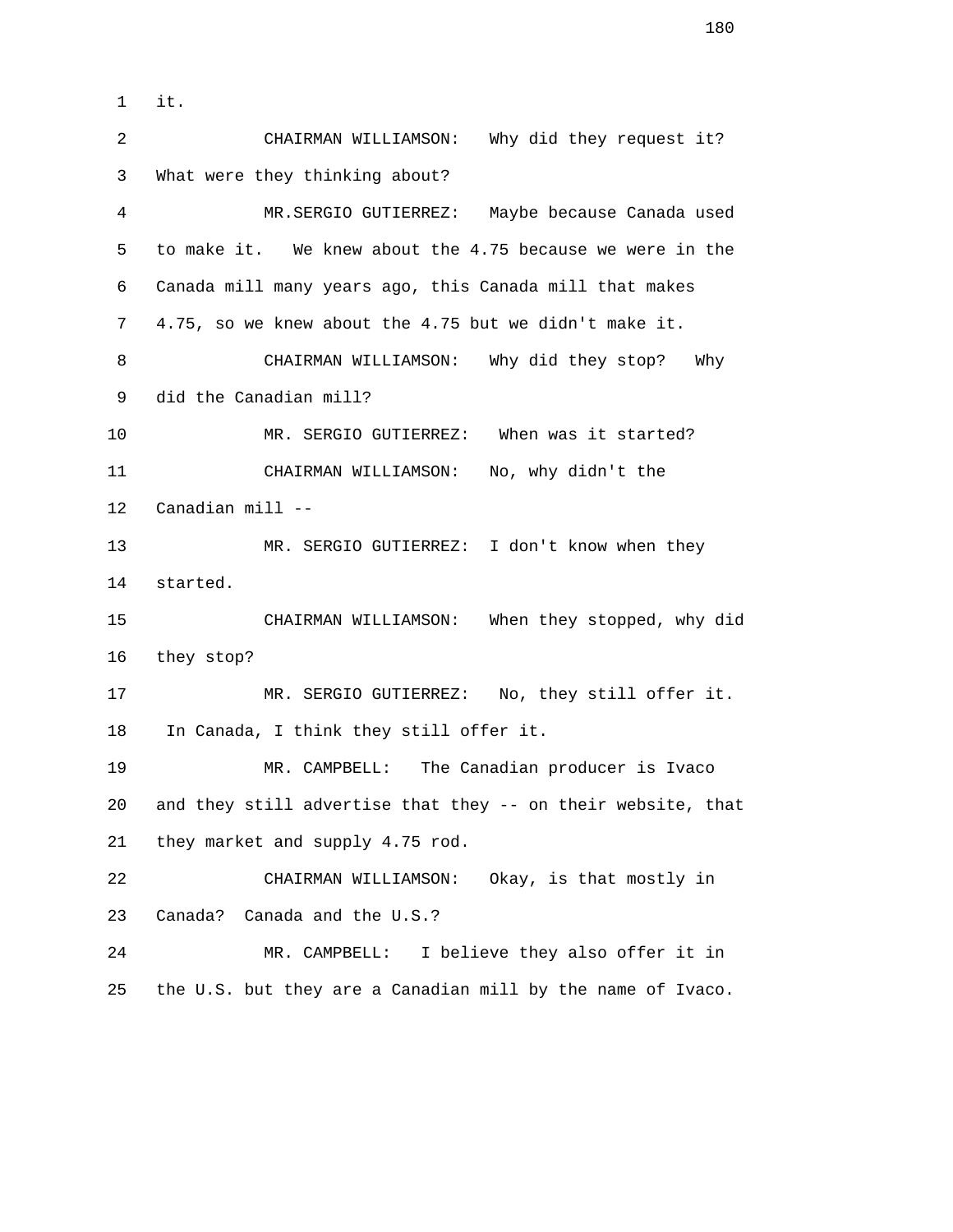1 CHAIRMAN WILLIAMSON: Okay. 2 MR. CAMPBELL: They had supplied it before 3 Deacero started, I think they started supplying it around 4 2003-2004.

 5 CHAIRMAN WILLIAMSON: Okay, either now or 6 post-hearing do you have any information about the relative 7 price? What the prices is that they are selling it? The 8 contention this morning was that the domestic issue is that 9 selling the price, it should be a premium price product but 10 it is actually being sold at less than what the 5.5 is being 11 sold and I noticed in talking about it, no one ever 12 discussed that issue, so any comments on that? The 13 domestic industry's argument that you are selling a premium 14 priced product at a discount?

 15 MR. DANIEL GUTIERREZ: Yes, this is Daniel 16 Gutierrez, and our major marketing philosophy at Deacero is 17 innovation. So we came in with this 4.75 rod, it's an 18 innovation product to mark down in to the U.S. And at the 19 same time, we got solicited by our current customers to 20 offer a 4.75 rod so what normally the U.S. industry, they 21 charge a premium price over imports from - in this case, 22 from Mexico.

 23 So what we did, we gave a temporary incentive at 24 the beginning in order to try that unique product and whole 25 product on a temporary base, and that incentive within the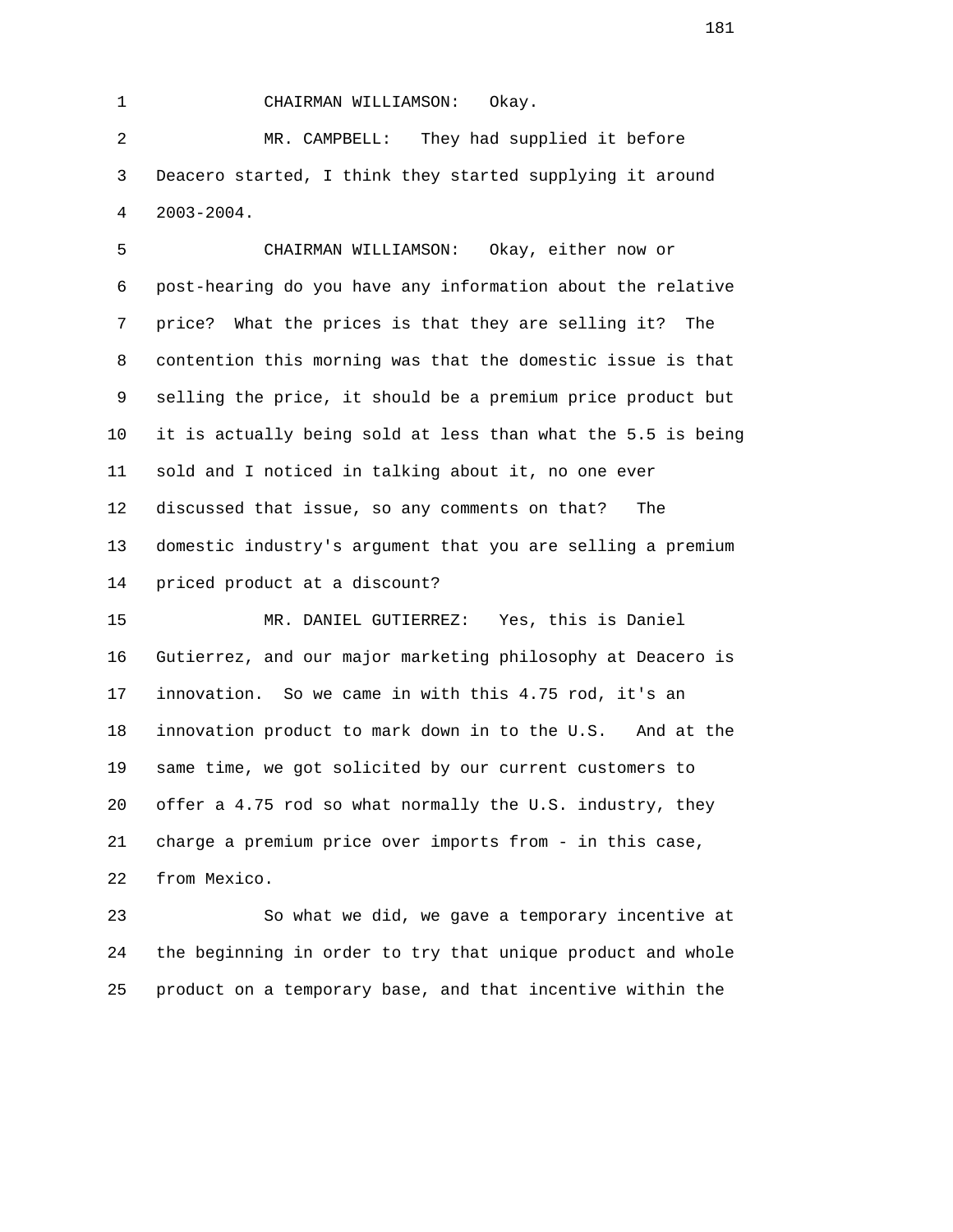1 time passed, and our customers were starting to accustom to 2 use a product, we disappeared that incentive and charged the 3 over-priced premium for that small diameter 4.75 rod. 4 CHAIRMAN WILLIAMSON: Okay. 5 MR. CAMPBELL: This is Jay Campbell, to clarify 6 what Daniel was testifying -- two things are going on. 7 One, as Bill Heileg testified, U.S. purchasers prefer 8 domestic rod. There's an ease in business to purchasing 9 wire rod from the U.S. suppliers for a variety of reasons. 10 So typically, domestic wire rod commands a price premium, 11 even over imports from Mexico, so that's one reason why 4.75 12 could come in at a different price than 5.5. 13 In addition to that, Deacero was introducing a, 14 you know, a product that is new to a lot of purchasers, so 15 they need to test it out, they need an incentive to take the 16 time to test the product, to approve it, so they have to 17 offer an additional discount, so this would be why over the 18 POR you would see that 4.75 millimeter wire rod imports from 19 Deacero might be sold at lower prices than the U.S. 20 producers prices for 5.5, but as Daniel testified also, as 21 U.S. purchasers become more and more familiar with 4.75, 22 that means yes, Deacero can start to raise its prices and 23 charge more of a premium for 4.75 compared to the prices 24 they would offer for 5.5.

25 CHAIRMAN WILLIAMSON: And what would be your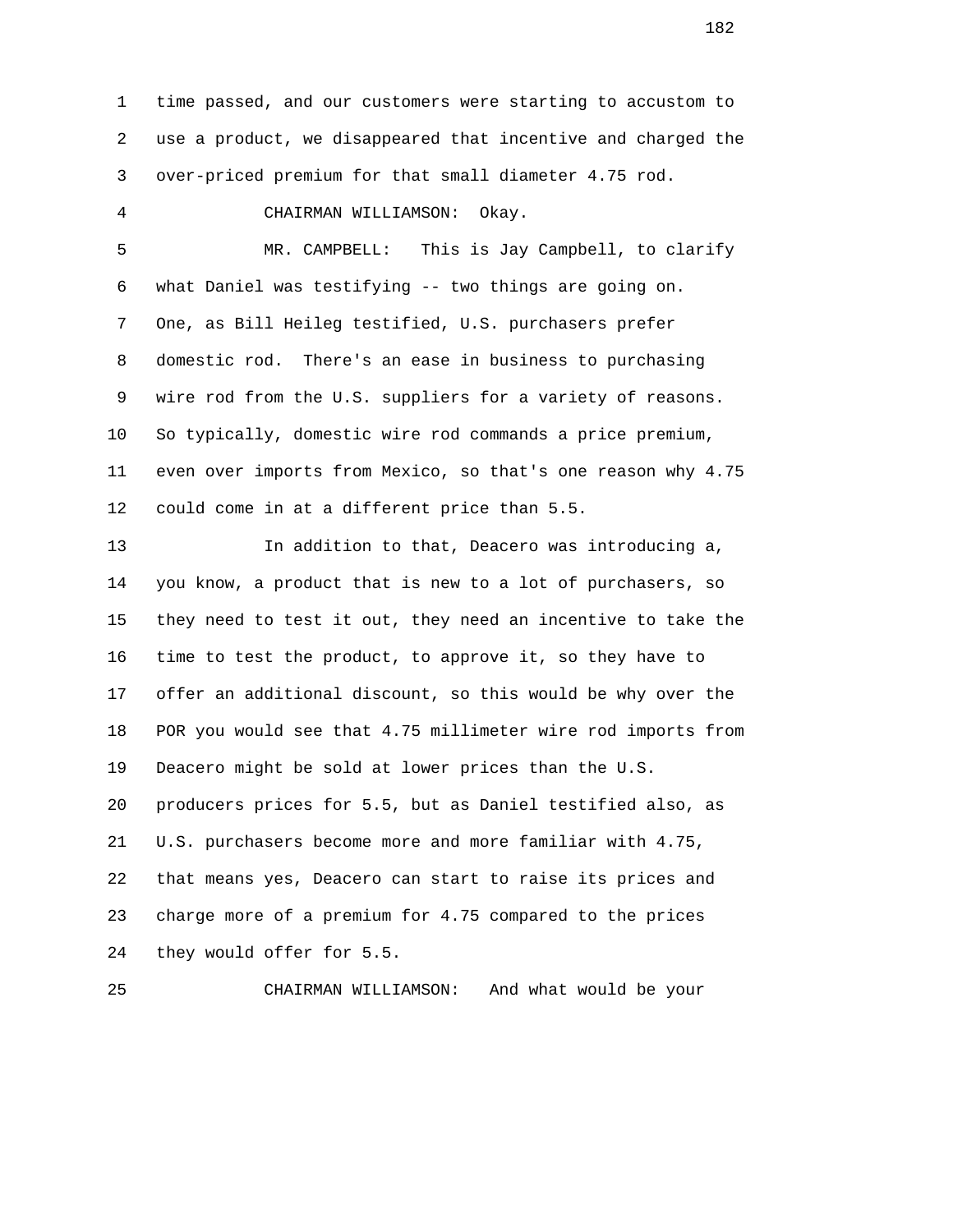1 view as to what role the assistance of the orders of Mexico 2 played in the development of 4.75?

 3 MR. CAMPBELL: Would one of you like to answer 4 that question?

 5 MR. SERGIO GUTIERREZ: I'm Sergio Gutierrez, 6 Deacero. This issue to make is because we have always been 7 innovate in wire products and wire rod. We have to innovate 8 and to do a merit product for our customers. Since many 9 years ago, since the steel mills just started, they didn't 10 start making wire rod with 5.5 millimeters. They started 11 with big diameters, rods and then they went to small 12 diameter rods.

 13 Many years ago you could only get 6.3 millimeter 14 rods. Suddenly a company started making 5.5 millimeters and 15 now that steel rod is 80% of the market. Somebody started, 16 okay and now the 5.5 millimeter rod that is more inefficient 17 to make than the 6.3 millimeter is priced the same price, so 18 why should we not do innovation product that would bring 19 more benefit to our customers than disadvantage to us, okay?

 20 And have it available for the market. What's 21 happening in America, in the U.S. is the petitioners said 22 the wire rod market is not growing. But one of the things 23 that is not growing, one of the particular things is because 24 more and more the world producers in the U.S. are not 25 competitive and they are not competing in a finished product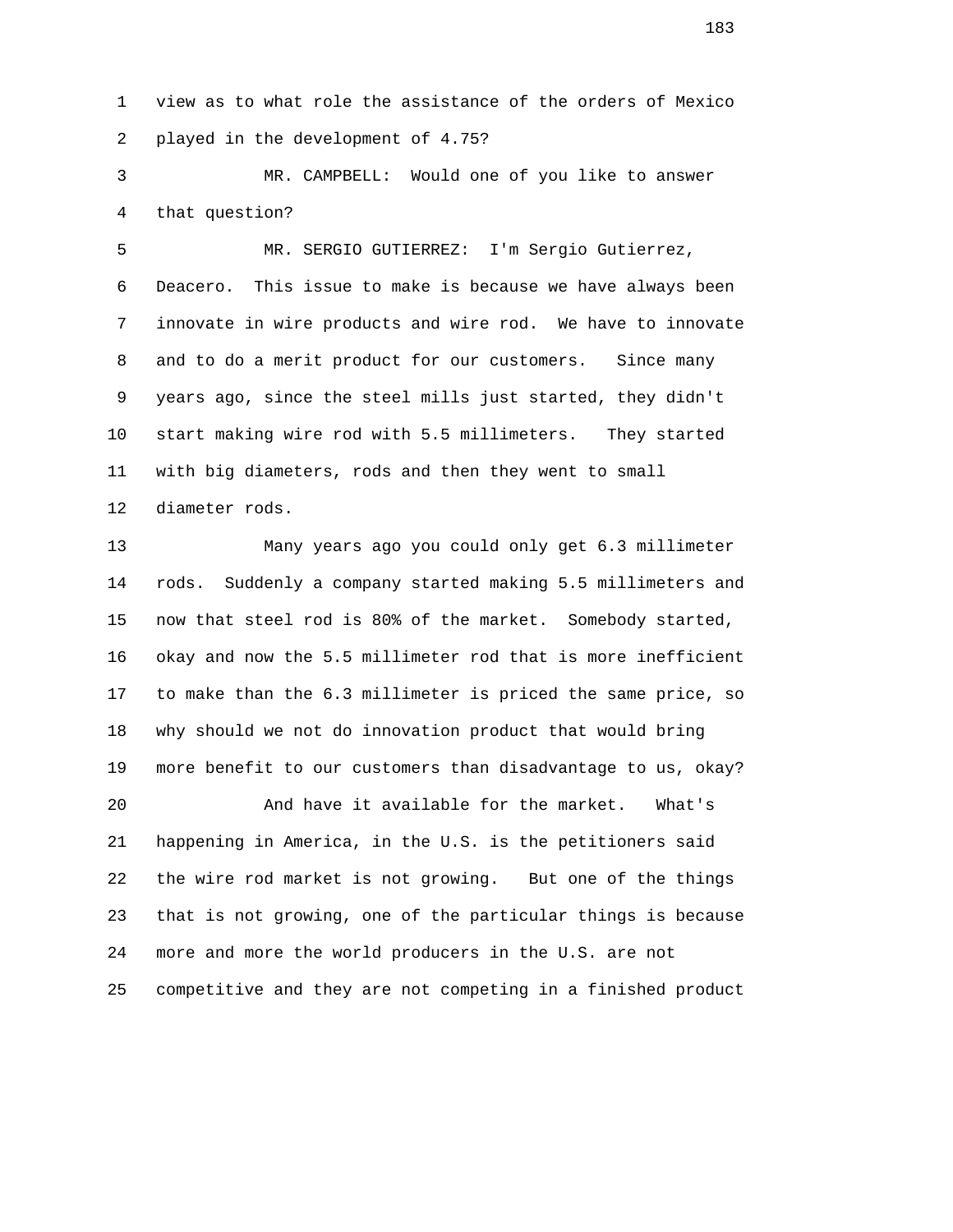1 against China and so more and more, China and other 2 countries are sending finishing products, okay.

 3 So if we can offer a better product so they can 4 be more competitive on the wire rod it will be another 5 barrier for this country. And if the American prod 6 ucers don't want to do that, they don't want to innovate on 7 this product, we are willing to do it.

 8 MR. EUGENIO GUTIERREZ: Eugenio Gutierrez from 9 Deacero. If I may follow-up on that -- product innovation 10 and developing 4.75 took some time to develop, more than a 11 year. We invested in human resources. We had lots of 12 productivity on trials and on waste that was produced and we 13 even had to compromise production of other products, but we 14 believe it was a niche market, we were making more 15 competitive, our customers were asking for that product.

 16 On top of that, we invested in quite a big amount 17 of money in machinery and equipment in order to get that 18 product under development.

 19 CHAIRMAN WILLIAMSON: Okay, thank you. Is there 20 anything you can tell us now, or post-hearing about the 21 Canadian company? Are they a small company that is just 22 doing niche sales of 4.75 or are they out there competing in 23 the market, you know, broadly?

 24 MR. HEILEG: Bill Heileg with G3. If Ivaco 25 rolling knows it, it's a very large company out of Canada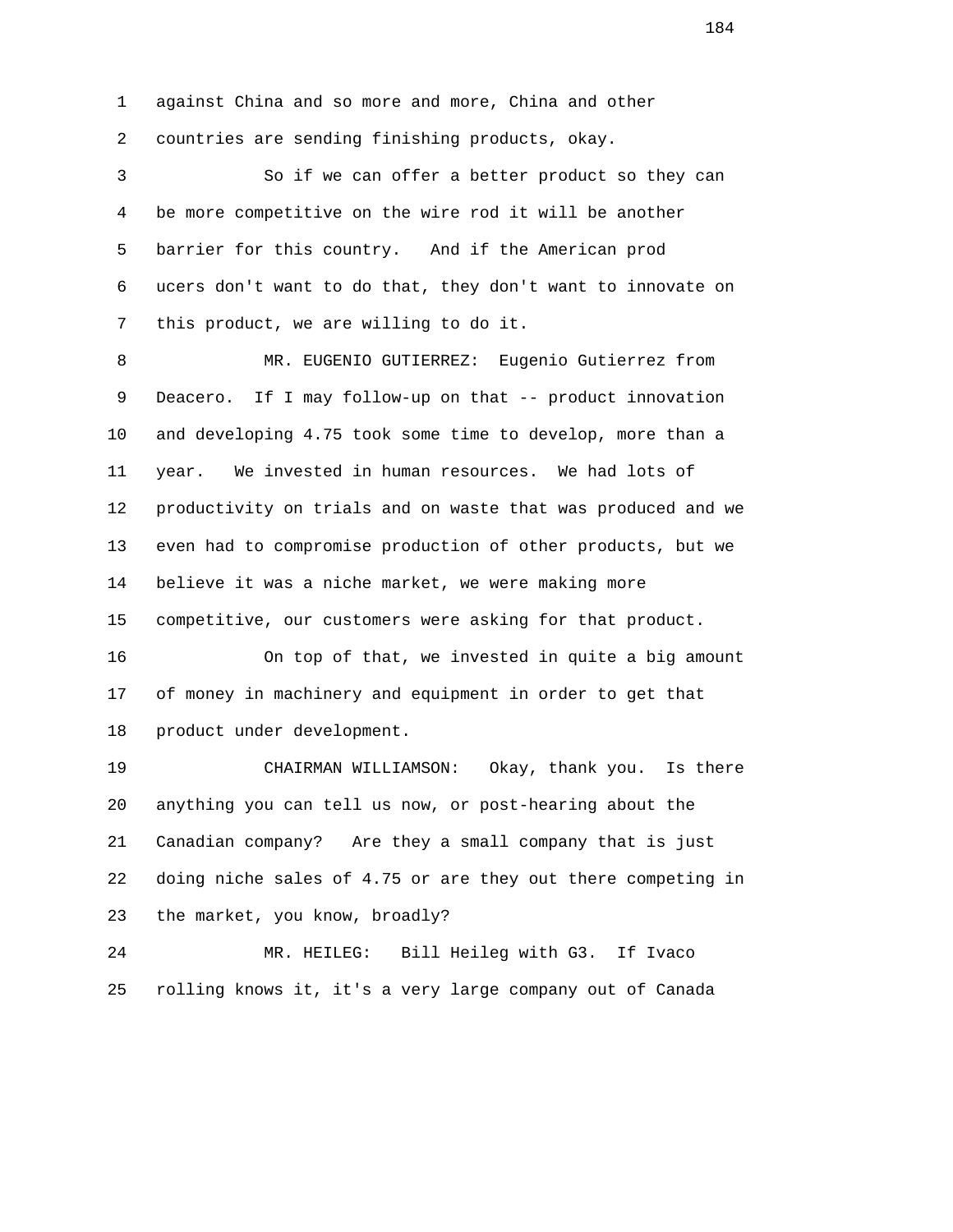1 who I believe that their annual production is somewhere 2 between 800,000 and a million tons.

 3 CHAIRMAN WILLIAMSON: Okay, thank you. In the 4 back there.

 5 MR. BOND: Commissioner Williamson, it's David 6 Bond from White & Case, briefly. I think there may be a 7 misperception that the 4.75 millimeter wire rod was invented 8 by Ivaco and/or Deacero and that's I think an impression 9 that the petitioners are trying hard to create, but the fact 10 is that the product was created at least ten years before 11 the original investigation and was produced in the United 12 States before the investigation, so I think it's important 13 to dispel that sense, at least that's the sense I have, 14 listening to people, that this product was just created by 15 the Canadians and the Mexicans.

 16 It's a product that existed and was commercially 17 available in the United States before the original 18 investigation and the Commerce Department has made findings 19 along those lines in the circumvention case that the 20 petitioners mentioned this morning.

 21 CHAIRMAN WILLIAMSON: Okay, given that this, 22 this is a product that has been out there but no one has -- 23 a lot more attention is being paid to now, what's the - - 24 MR. HEILEG: Bill Heileg from G3 again. My two

25 business partners work for Ivaco Rolling Mills, and when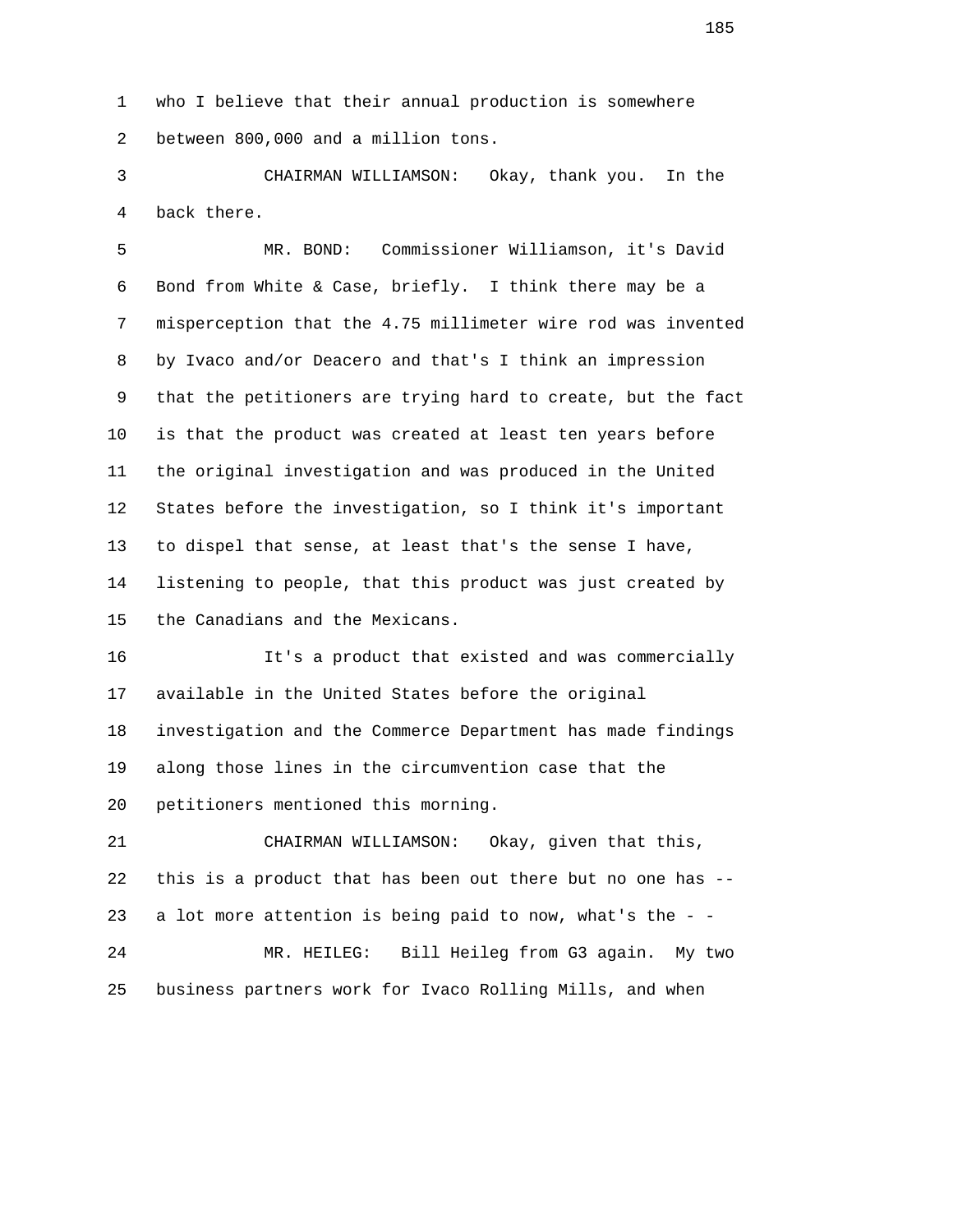1 they commissioned our company seven years ago, it was part 2 of the understanding to know where that market was, and 3 that's one of the reasons that we looked to distribute 4.75 4 because they knew of it first-hand.

 5 CHAIRMAN WILLIAMSON: And did they view it as a 6 premium product that should be getting -- that one should be 7 charging more money for?

 8 MR. HEILEG: That's really something that's 9 between commercially between the middle and the user. Some 10 users find it to be I guess, when you look at in my 11 testimony I talked about the annealing process. A lot of 12 customers in high-carbon and some other things can get rid 13 of and basically produce cheaper, and in those cases maybe 14 us.

 15 In some cases it just may draw better. In some 16 cases the wire is more ductil and it's not as brittle so 17 there could be some other intangibles that aren't fairly 18 being discussed.

 19 CHAIRMAN WILLIAMSON: Okay, thank you, my time 20 has expired, thank you for those answers, Commissioner 21 Pinkert.

 22 COMMISSIONER PINKERT: Thank you Mr. Chairman 23 and I thank all of you for being here today. Some of you 24 have come quite far for this hearing and I really appreciate 25 your willingness to come in and answer our questions.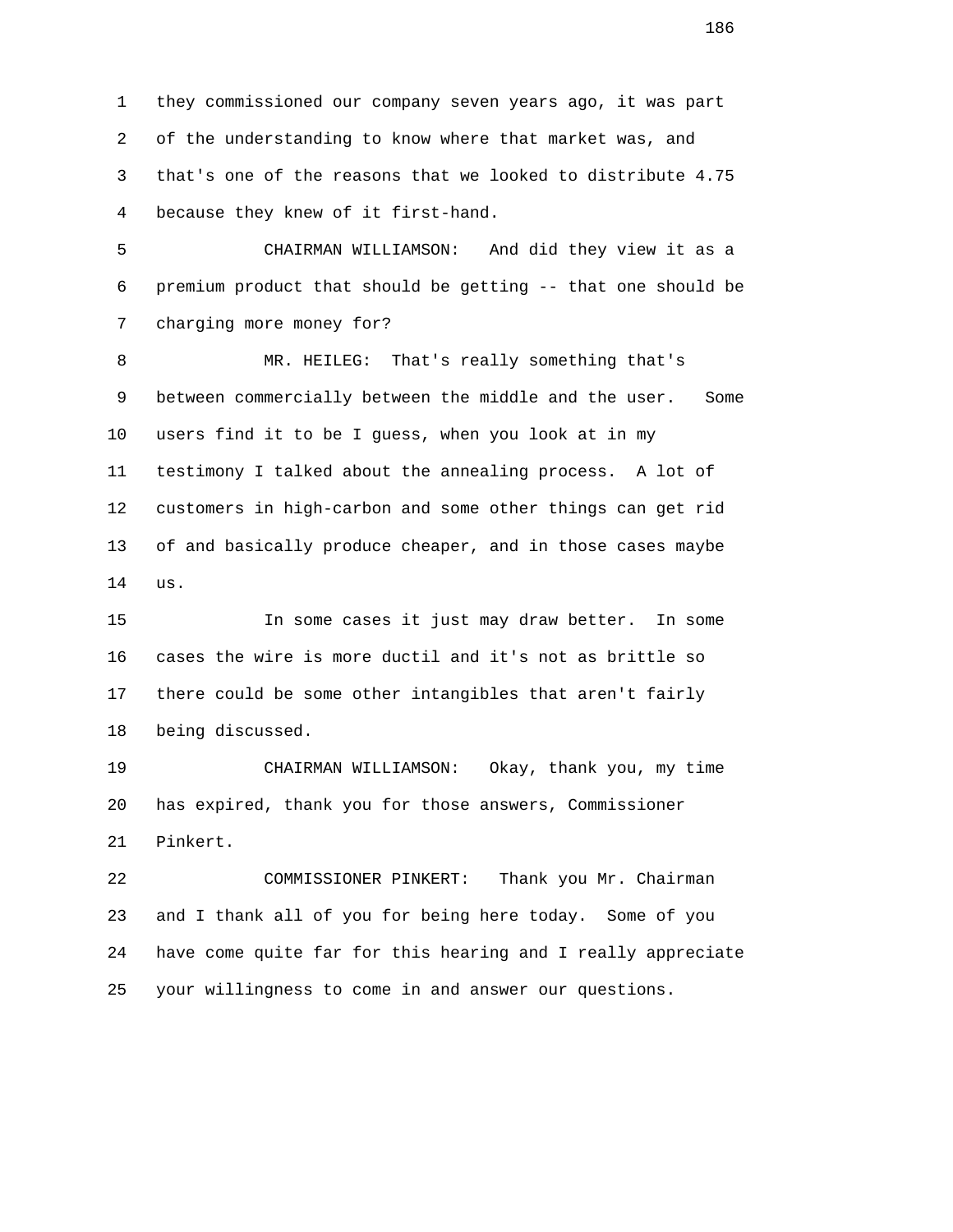1 I want to begin with Mr. Stoel and Mr. Stoel and 2 I know there's a risk here of bringing to mind some high 3 school social experiences that Mr. Rosenthal testified to in 4 a previous hearing, but is this a chronically vulnerable 5 industry?

 6 MR. STOEL: Well I think you would have to 7 start, obviously, Commissioner Pinkert with the question of 8 how you define vulnerability. I would argue it is not 9 chronically vulnerable. The industry actually has made 10 substantial improvement since the original investigation I 11 think those were well documented in your pre-hearing report 12 and I think you even commented on them yourself, 13 Commissioner, in the first sunset review, so I don't think

14 at this time the industry is vulnerable.

 15 I agree that there are some interesting, if I can 16 use that word, characteristics of the industry, including 17 for example, its capacity utilization. I think we showed 18 the figures on the chart there and your staff has obviously 19 done a tremendous job of pulling together the capacity 20 utilization of the industry over time and those capacity 21 utilization figures suggested that perhaps the way the 22 industry is measuring capacity or perhaps the way it is 23 supplying the figures is perhaps not entire accurate in 24 terms of how it's operating.

25 When you see 14% profit, but you only see 80%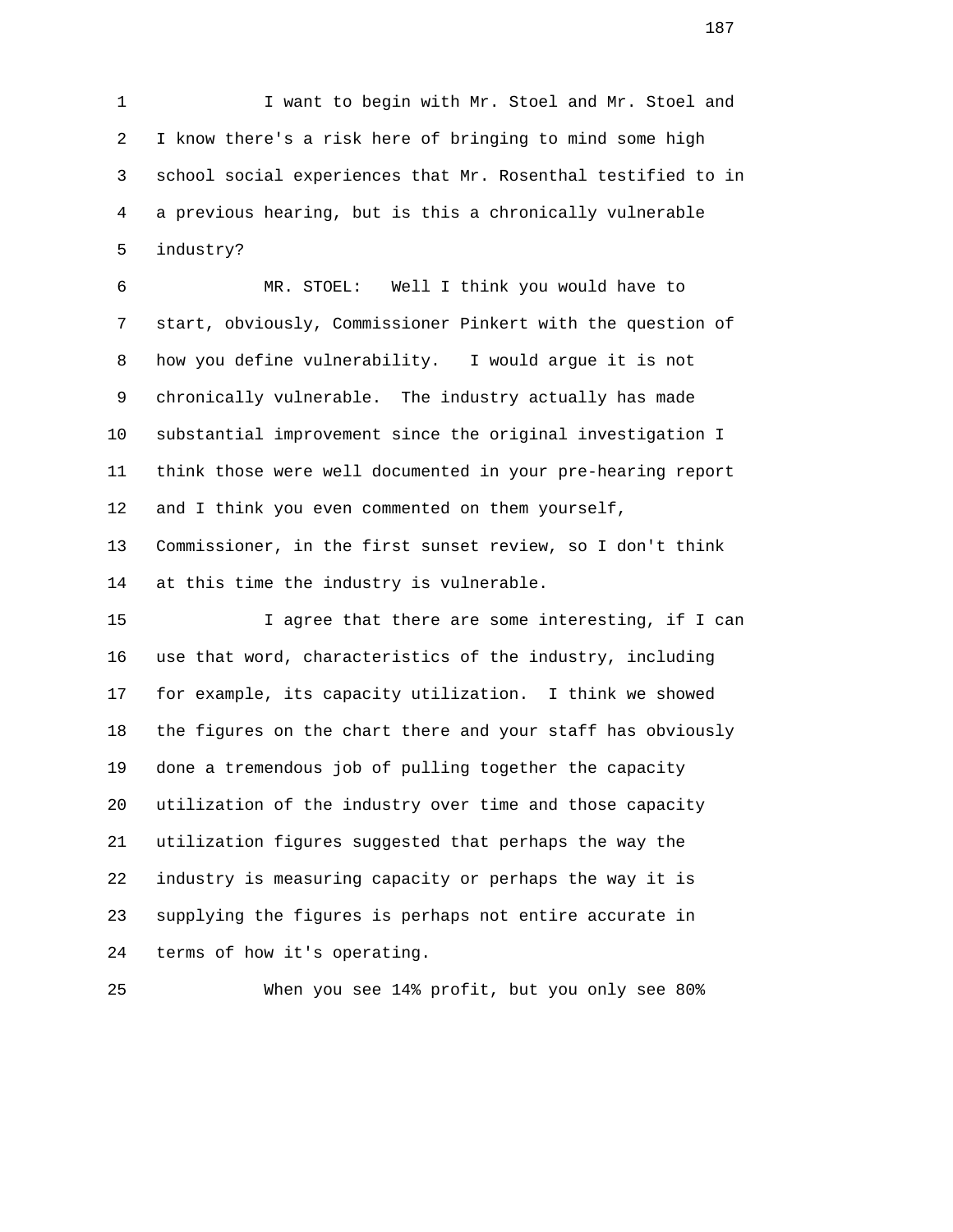1 capacity utilization, that to me raises some questions and 2 even during this review period the domestic industry as I 3 noted, reported 347 million dollars in operating income in 4 2008 but again, its capacity utilization was in the low 5 70's.

 6 So from that standpoint I wouldn't consider an 7 industry that is making 350 million dollars to be vulnerable 8 Commissioner, and yet their capacity utilization, I agree 9 with you does raise some interesting questions. I hope I 10 have answered your question.

 11 COMMISSIONER PINKERT: Thank you, now let's look 12 at the flip-side of what might appear to be chronic 13 vulnerability on the part of the domestic industry and that 14 is the testimony we heard earlier today about uneconomic 15 increases in capacity in the subject countries.

 16 I know that the exhibit that was offered on the 17 subject is confidential and you may not be able to comment 18 on that exhibit in a public hearing, but if there is 19 anything you can say, either here or in the post-hearing 20 about this argument about uneconomic increases in capacity, 21 I think it would be very helpful to us.

 22 MR. CAMPBELL: This is Jay Campbell. We will 23 definitely respond in post-hearing but just to offer what I 24 can say here, definitely with respect to Mexico, the 25 allegations of projected increases in capacity are wrong as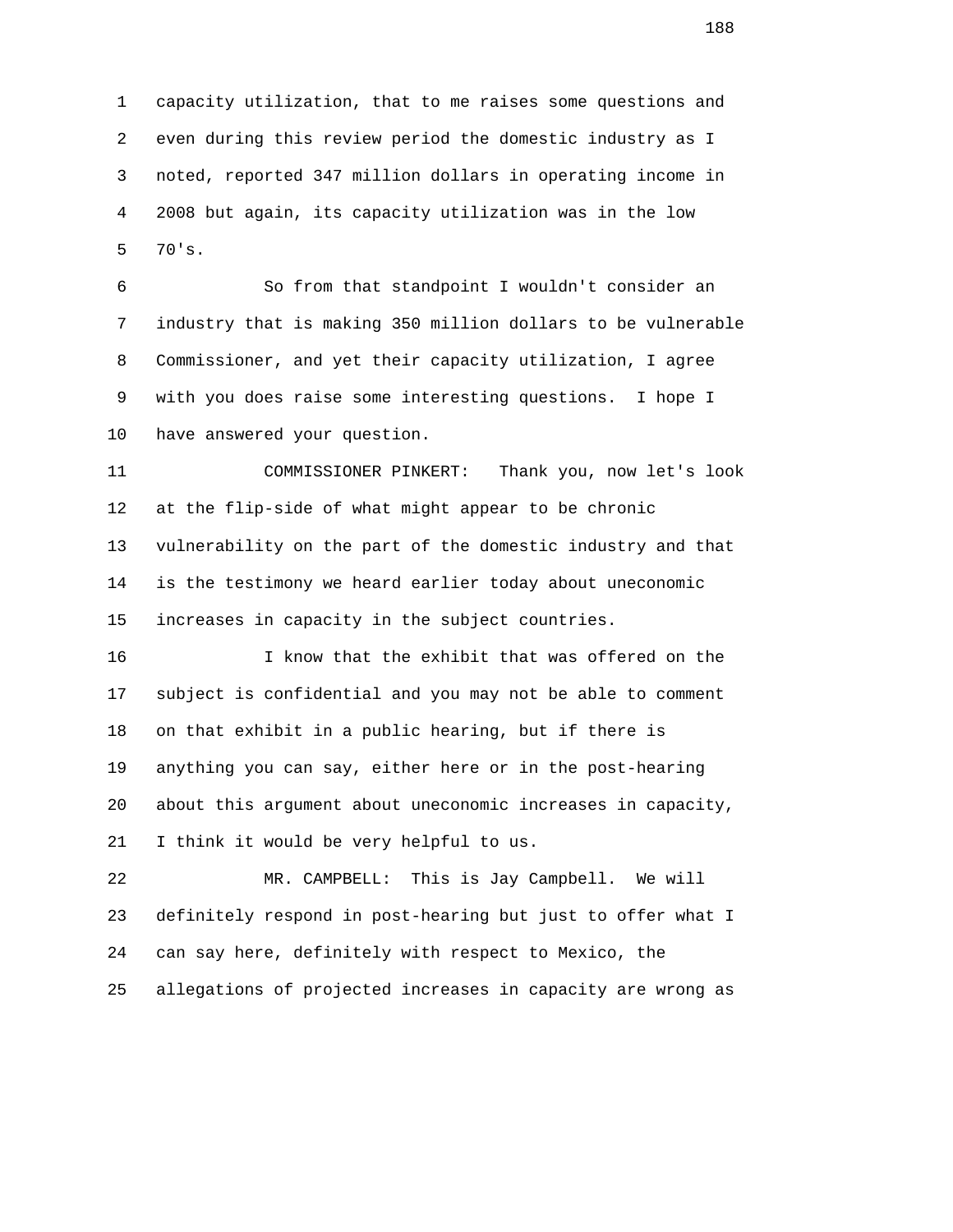1 Deacero testified, as Sergio Gutierrez testified for 2 example, Deacero in fact, their next big investment plan is 3 to phase out their production of wire rod at their Saltillo 4 plant.

 5 So they are actually planning to reduce capacity. 6 In addition, again I am trying to be careful with my words 7 because of the confidentiality but we will, we can also say 8 and demonstrate in our brief, or explain in our brief, that 9 certainly within the reasonable period of time that the 10 Commission is supposed to be considering and conducting its 11 likelihood analysis, there is not going to be any new wire 12 rod capacity in Mexico.

 13 MR. EUGENIO GUTIERREZ: Eugenio Gutierrez from 14 Deacero. Let me be clear. Petitioners allege that we have 15 additional expansion of "x" thousand tons per year, that 16 claim is inaccurate. I don't want to say the exact figure. 17 The correct figure is that in Ramos Arizpe we installed a 18 new rolling mill to do American bars and structural. With a 19 capacity of 500,000 tons per year, that cannot and will not 20 produce wire rod.

 21 Additionally, in January of 2013, as Sergio 22 stated in his testimony, we added an additional extension of 23 500,000 tons of wire rod. Some of it is for wire rod, some 24 of it is for coil rebar to serve our Central and South 25 American markets. More importantly, we utilize wire rod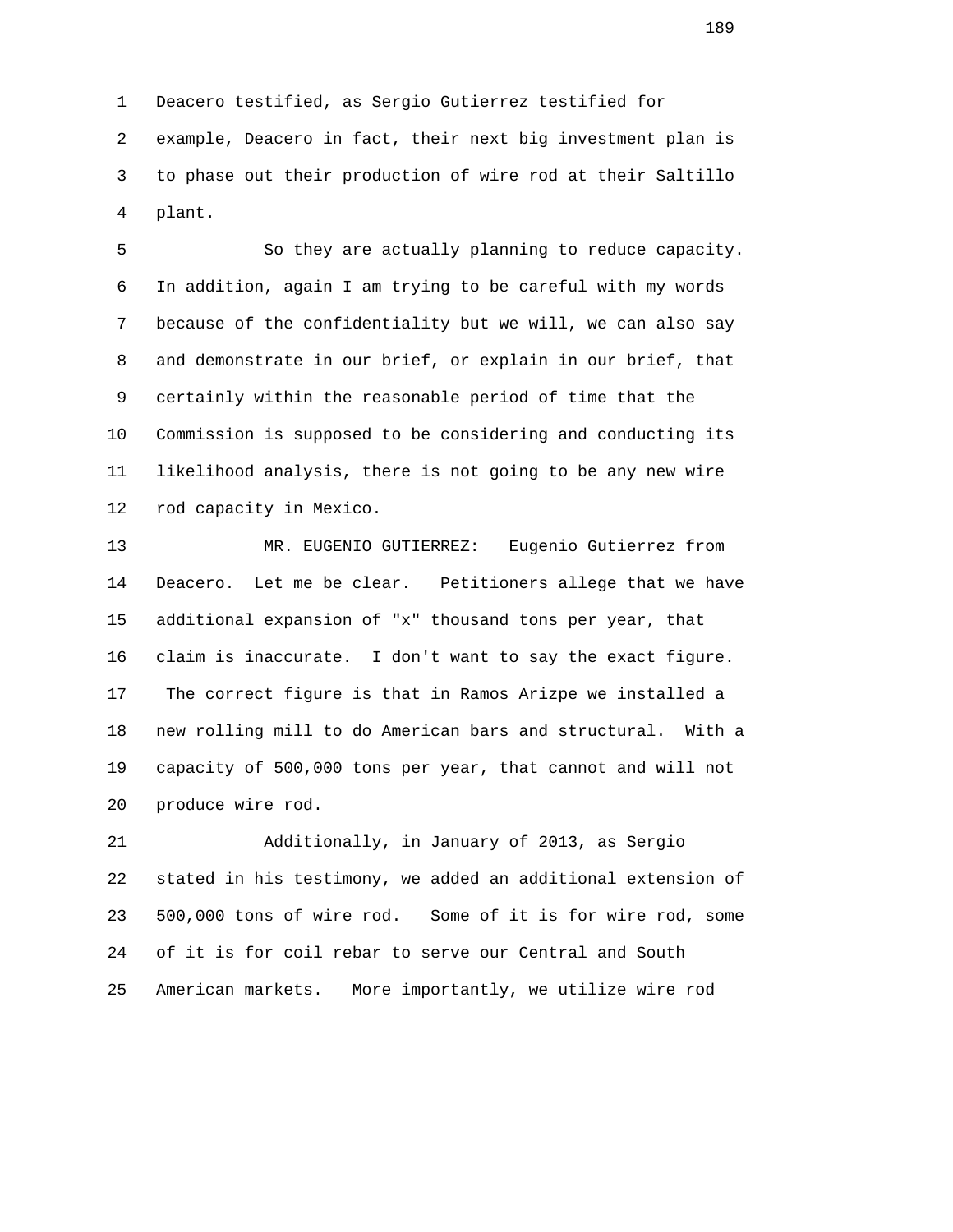1 for our internal transfers and one of our mills, the 2 Saltilla Mill, we have a project already in the evaluation 3 phase and we will be willing to provide more details in the 4 post-hearing brief to transform it into special bar quality 5 and that will further reduce our capacity on wire rod and 6 that is an argument as to why we are focusing in the 7 internal transfers.

 8 COMMISSIONER PINKERT: Thank you very much, now 9 Mr. Lewis.

 10 MR. LEWIS: Thank you Commissioner Pinkert, I'm 11 having a little trouble seeing you here. I really welcome 12 that question because I think it really goes to one of the 13 more significant points we wanted to communicate today with 14 our testimony which is that I do think that it was a fair 15 characterization of the past that there was a phenomenon of 16 capacity being added and production pursuing non economical 17 goals.

 18 I think that was sort of the characteristic of 19 the state-controlled economy that used to exist in the 20 Ukraine and I don't think there's a better example of how 21 that has changed than what we have witnessed with Yenakiieve 22 under Metinvest's management.

 23 They have taken over and have responsibility for 24 two facilities that could produce wire rod. They looked, 25 took a long hard look at their capacity and chose to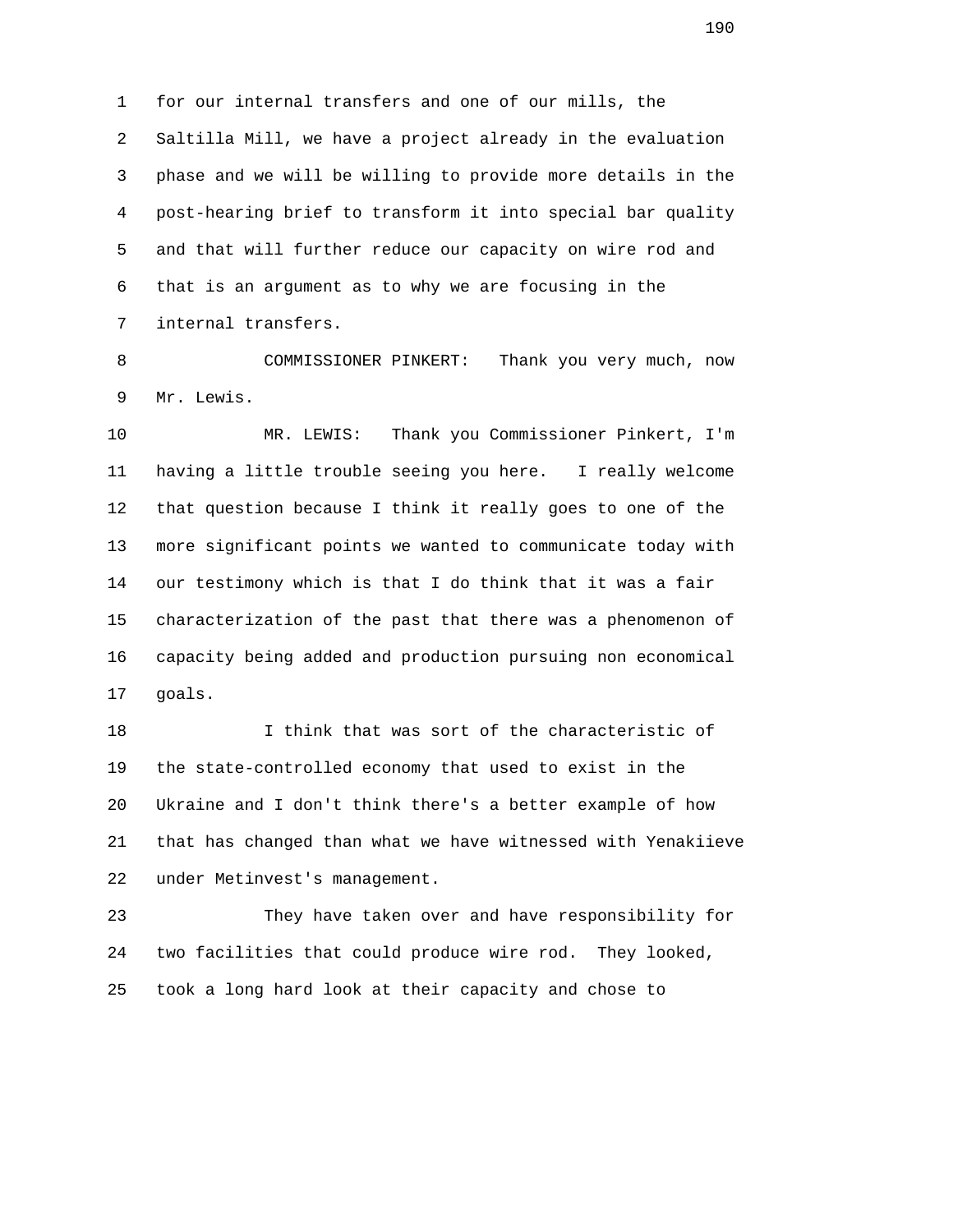1 permanently de-commission uneconomical capacity that had 2 previously existed at Yenakiieve and that removed 350,000 3 tons, short tons, of capacity, immediately from available 4 capacity in Ukraine and have decided to focus on the more 5 economically focused capacity that they have there, so I 6 think it is a very clear illustration that while that may 7 have these sort of non-economic motives may have 8 characterized the industries capacity decisions in the past, 9 it is quite the opposite now.

 10 COMMISSIONER PINKERT: Thank you. Now Miss 11 Dimitrova, you testified about the cost of shipping to the 12 United States versus the possibly beneficial price and I 13 understand your testimony and I am not questioning that, 14 I'm just wondering if there were price shifts in the U.S. 15 markets sufficient to make it economically advantageous for 16 your company to ship to the United States, how long would it 17 take you to solve the logistically and the marketing 18 problems that would need to be solved in order to ship to 19 the United States?

 20 MS. DIMITROVA: I think that it would require at 21 least two, three months to do marketing and research to find 22 customers. Another two months to get specifications and 23 understand production possibilities, to adjust our 24 productions to customer's requirements, shipments, we have 25 long leap time shipment to U.S. It would take another from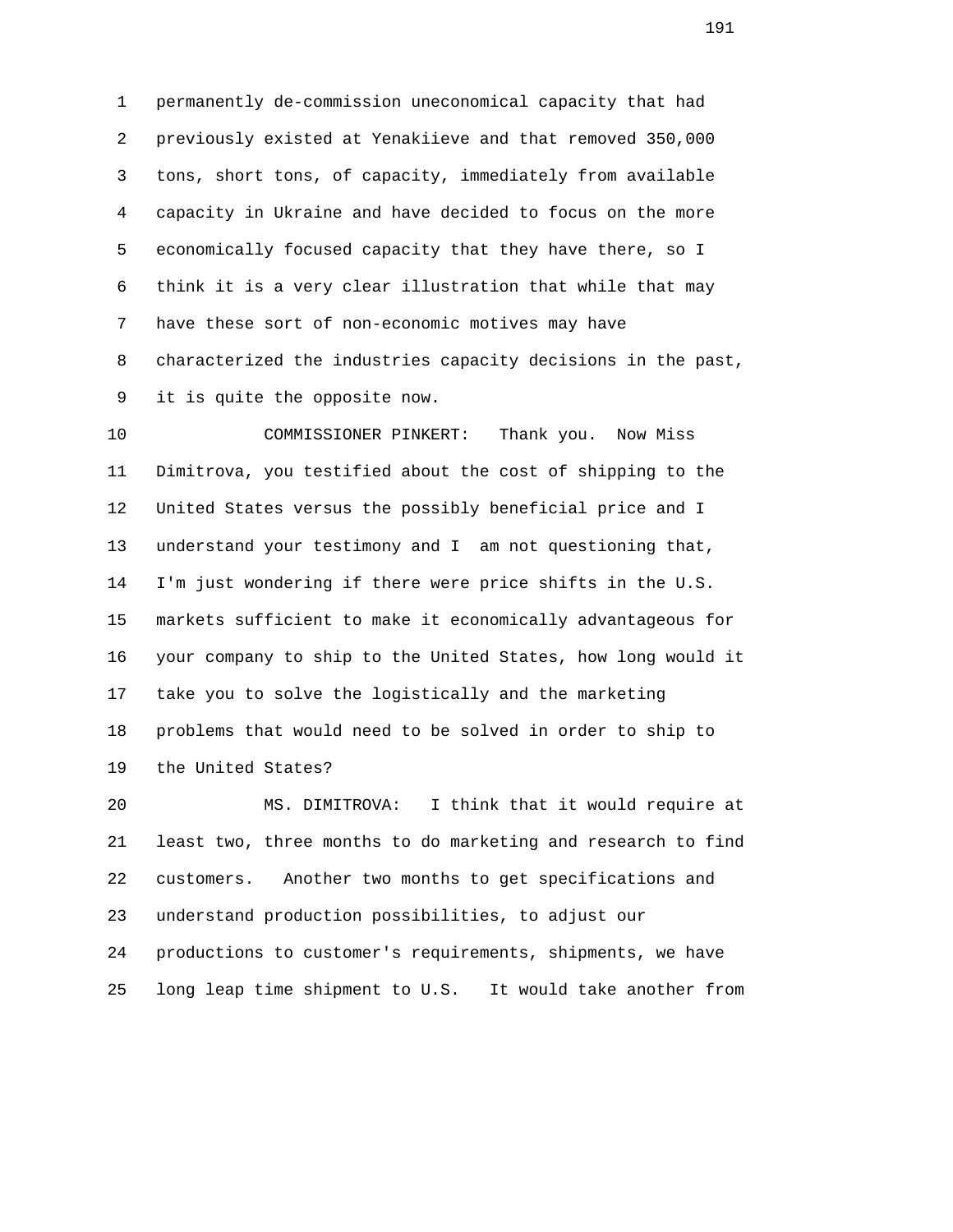1 production to shipment, it will take another three-four 2 months, so it will take a minimum eight-nine months overall, 3 I would say to start shipments to the U.S.

 4 COMMISSIONER PINKERT: Thank you, but at current 5 pricing levels, you would anticipate no significant amounts 6 of shipments to the United States from your company?

 7 MS. DIMITROVA: We did not ship any single thing 8 to the U.S. market.

 9 COMMISSIONER PINKERT: Right, but assuming that 10 there were, that the order did not exist, would you 11 anticipate significant levels of shipments, at current 12 pricing levels but without the duties?

 13 MS. DIMITROVA: We don't expect at this point it 14 will be high. We expect it will be really small because it 15 you take our production volumes to date, we mainly focus on 16 our home market and our home market takes 35% of volumes. 17 And this is our key priority market. Then we can see the 18 close regional markets and this is Europe and Middle East. 19 Europe and Middle East is our key strategic regions we focus 20 on and we keep market share, we keep relationship with the 21 customers and provided there will be some small support 22 sales or opportunistic sales.

 23 We can count on 3 maybe 5 metric tons, 1000 24 metric tons per quarter so it is just 2 or 3% of our annual 25 production. I mean this quantity to U.S.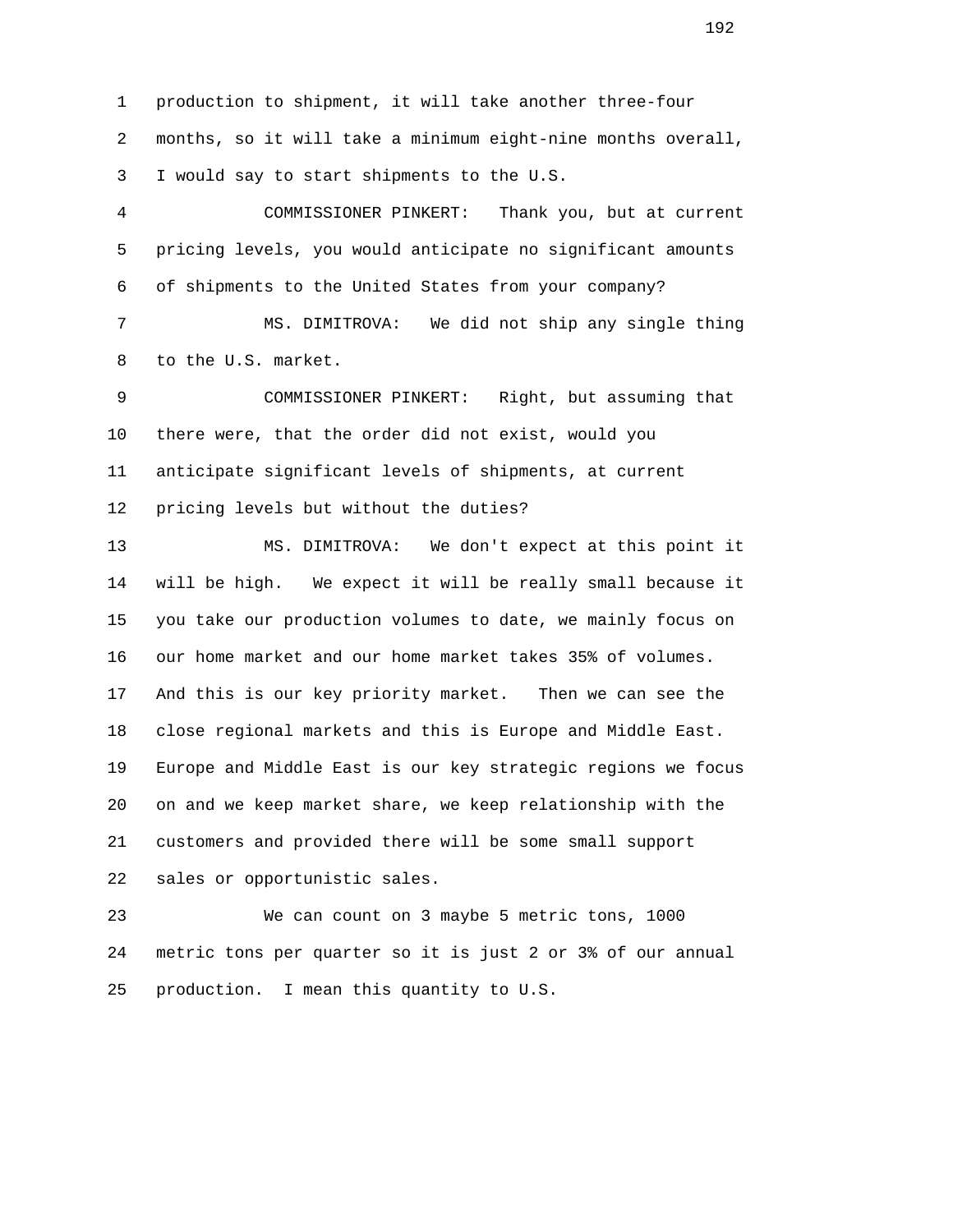1 COMMISSIONER PINKERT: Thank you very much. 2 Thank you Mr. Chairman. 3 CHAIRMAN WILLIAMSON: Thank you Commissioner 4 Pinkert. I'm sorry, Commissioner Johanson. 5 COMMISSIONER JOHANSON: Thank you Mr. Chairman. 6 This question is for the Deacero witnesses. How big are the 7 markets in Central and South America for steel wire rod? 8 MR. SERGIO GUTIERREZ: I'm Sergio Gutierrez, 9 Deacero. Obviously they are not as big as the U.S. We talk 10 about South America, we talk about South America, other 11 countries, but Brazil, we don't export to Brazil, okay, so I 12 want to make that clear. The good thing about this is South

 13 America, most of the countries that don't make the wire rod 14 and the rest of the countries that make the wire rods,

15 become deficits, okay.

 16 So there is a good opportunity to go there to. We 17 are there, we have been there and we are also there. We 18 cannot divert from let's say South America to the U.S. even 19 if the price in the U.S. is high because it takes too much 20 time and effort to develop a country, to develop the specs 21 of the customer, to develop the customers and we as a global 22 company cannot just go to a country and then disappear 23 because somebody else pays us more. We have to stay in that 24 country, we have to stay with the product for the long run. 25 So you can feel that we would not divert as the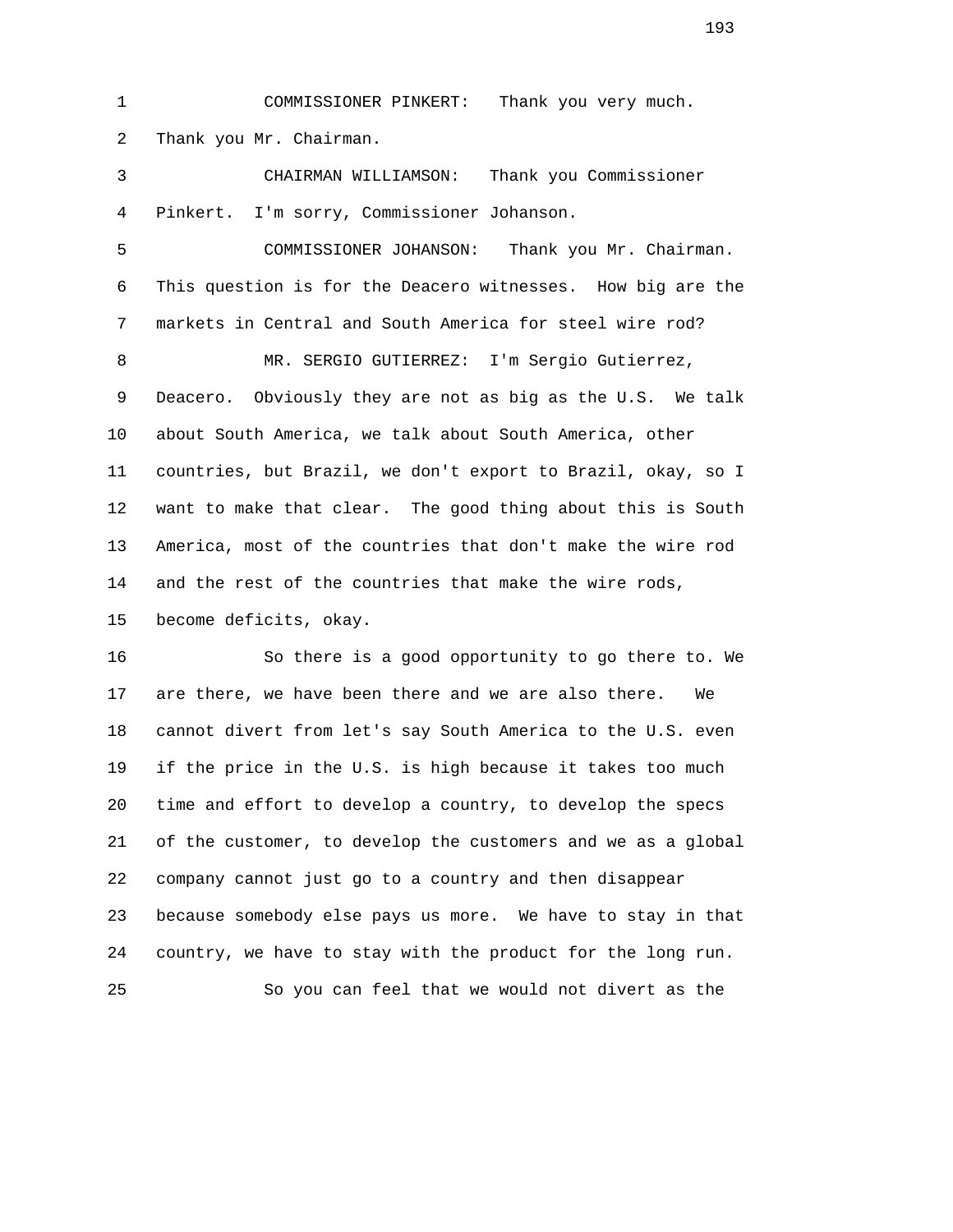1 petitioners say we will do, we cannot do.

 2 COMMISSIONER JOHANSON: Go ahead. 3 MR. EUGENIO GUTIERREZ: Eugenio Gutierrez from 4 Deacero. To follow up on that, these are markets that have 5 specifics in wire rod, Sergio mentioned, and they are 6 growing GDP rates of 3 to 5% and the multiplier effect on 7 the construction center, the agricultural sector and the 8 sectors that we go to through wire rods are growing at more 9 than one times. 10 So normally they tend to be in the range from 6 11 to 10%. 12 COMMISSIONER JOHANSON: What countries are your 13 biggest markets? If that's proprietary don't mentioned it, 14 of course. 15 MR. EUGENIO GUTIERREZ: I will mention 16 specifically in the post-hearing brief, but I prefer to 17 mention. 18 COMMISSIONER JOHANSON: All right, I understand. 19 And why are prices higher in Center and South America? I 20 assume that's because of the deficit in production? 21 MR. SERGIO GUTIERREZ: Wire rod prices varies 22 though the countries and through time. To the countries, 23 because you have to take into account if the demand is 24 growing or not, the competition, the specs, and on time too 25 because if there is other imports, or non-imports, strong.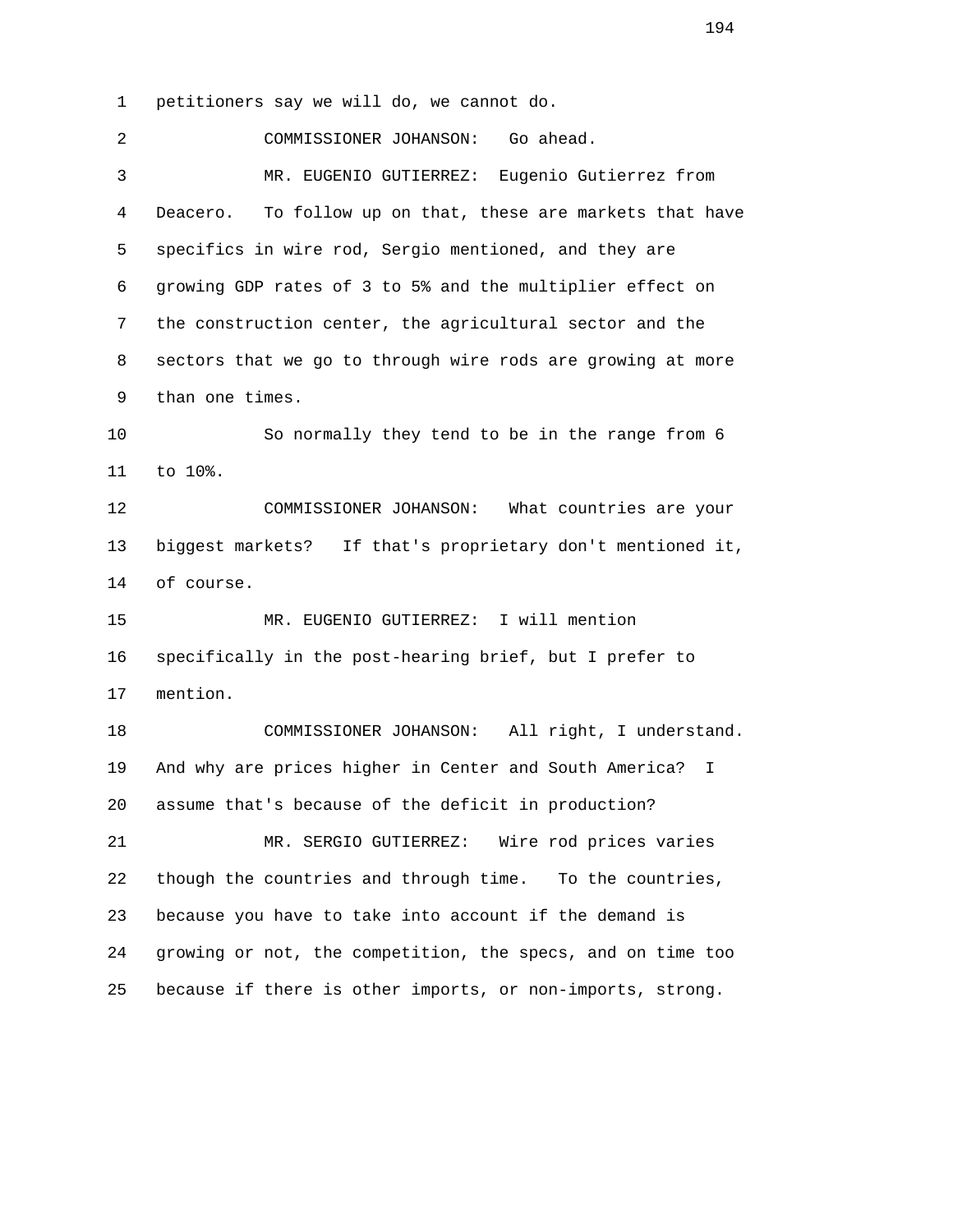1 So it varies, but as a rule of thumb we always try to -- 2 because you can always have a premium for selling domestic. 3 When we sell in other countries, we don't sell as 4 a spot market, we sell more as a continuous market and we 5 try to put between, in the domestic prices between 5 to 7% 6 higher, you can charge a premium. In Mexico we charge it, 7 in the U.S. you also charge a premium. When we go to those 8 countries we have to be at the price, we can do it and I 9 don't know if that answered the question. 10 COMMISSIONER JOHANSON: I think it does. 11 MR. SERGIO GUTIERREZ: But no other times they 12 are more expensive in South American than in the U.S., 13 sometimes it varies, over in Mexico. But even if it is 14 more expensive or less expensive, we all are committed to 15 our customers and to the share of the market that we have 16 and we don't go away because you can't just. 17 COMMISSIONER JOHANSON: Mr. Gutierrez? 18 MR. EUGENIO GUTIERREZ: Eugenio Gutierrez from 19 Deacero. We have also free trade agreements with most of 20 South American countries that makes us have preferential 21 duty rates against off-shore sources of imports as well. 22 COMMISSIONER JOHANSON: Okay, thank you. 23 Daniel Gutierrez? 24 MR. DANIEL GUTIERREZ: I just want. This is 25 Daniel Gutierrez, I want to add a couple of points to Sergio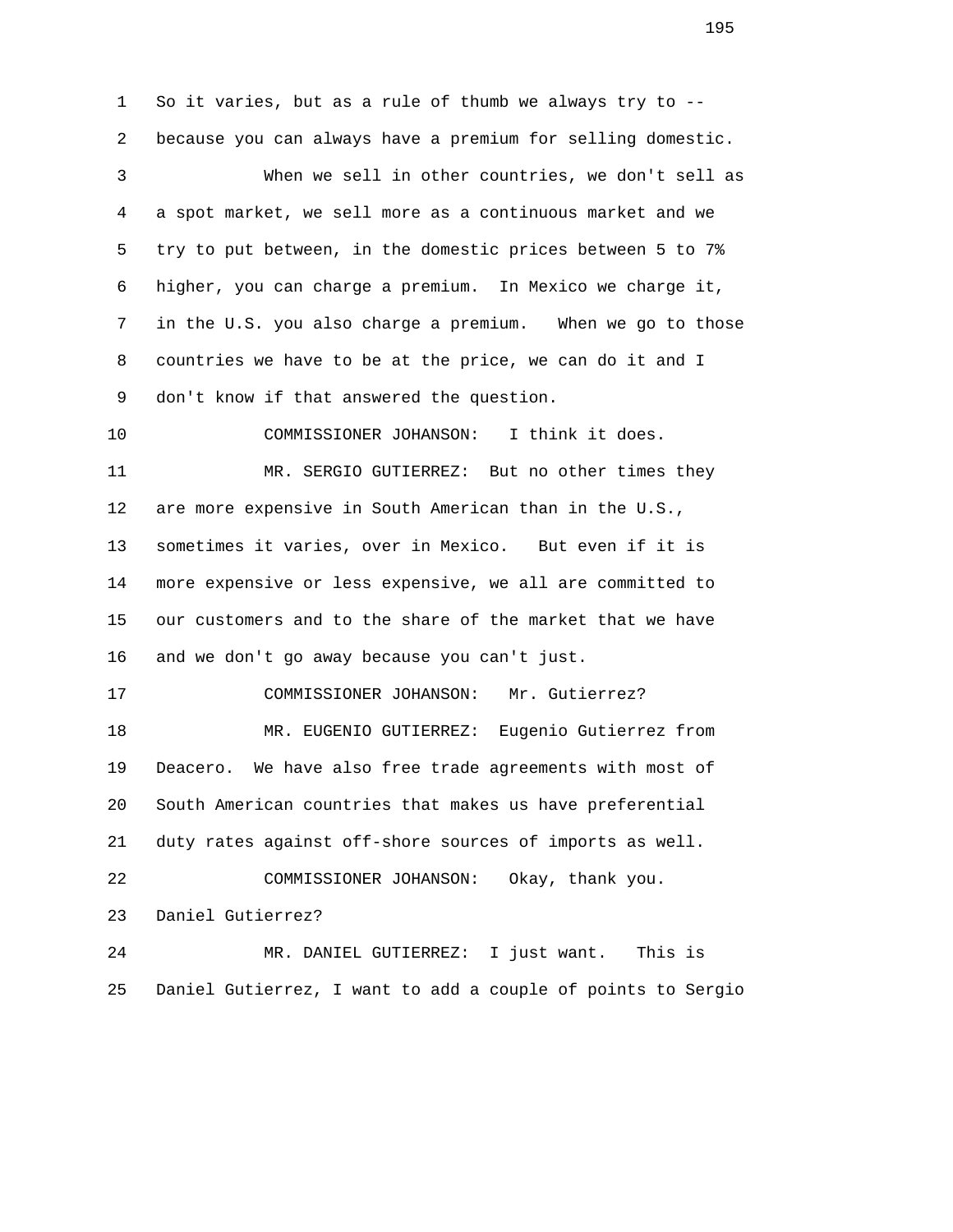1 and Eugenio's point to our sales into Central and South 2 America. We also a global company, as Sergio stated 3 already, we have markets in those countries with our 4 downstream products as well, not only the wire rod. 5 I mean we are in the agricultural as Eugenio 6 stated already on the agricultural, on the construction 7 sector, on the lawn and garden sector in those markets as

 9 products to offer into those countries, not only the wire 10 rod.

8 well so we have a whole variety of products, portfolio

 11 COMMISSIONER JOHANSON: Is 4.75 sold in Mexico as 12 well, is it sold to your clients in Central and South 13 America?

 14 MR. SERGIO GUTIERREZ: Yes, yes we do sell in 15 Mexico. In Central America we have some sales, not as much 16 because it is not well-known, but we are doing a lot of work 17 to get it known and to get the trials and the specs, but we 18 do sell, okay.

 19 COMMISSIONER JOHANSON: Thank you and this 20 question is for all the respondents here today, Ukraine as 21 well as Mexico. Can you all discuss what impact Chinese 22 exports have to your home markets, and also to your third 23 country export markets.

 24 MR. EUGENIO GUTIERREZ: Eugenio Gutierrez from 25 Deacero. Let me start off by saying that most of the wire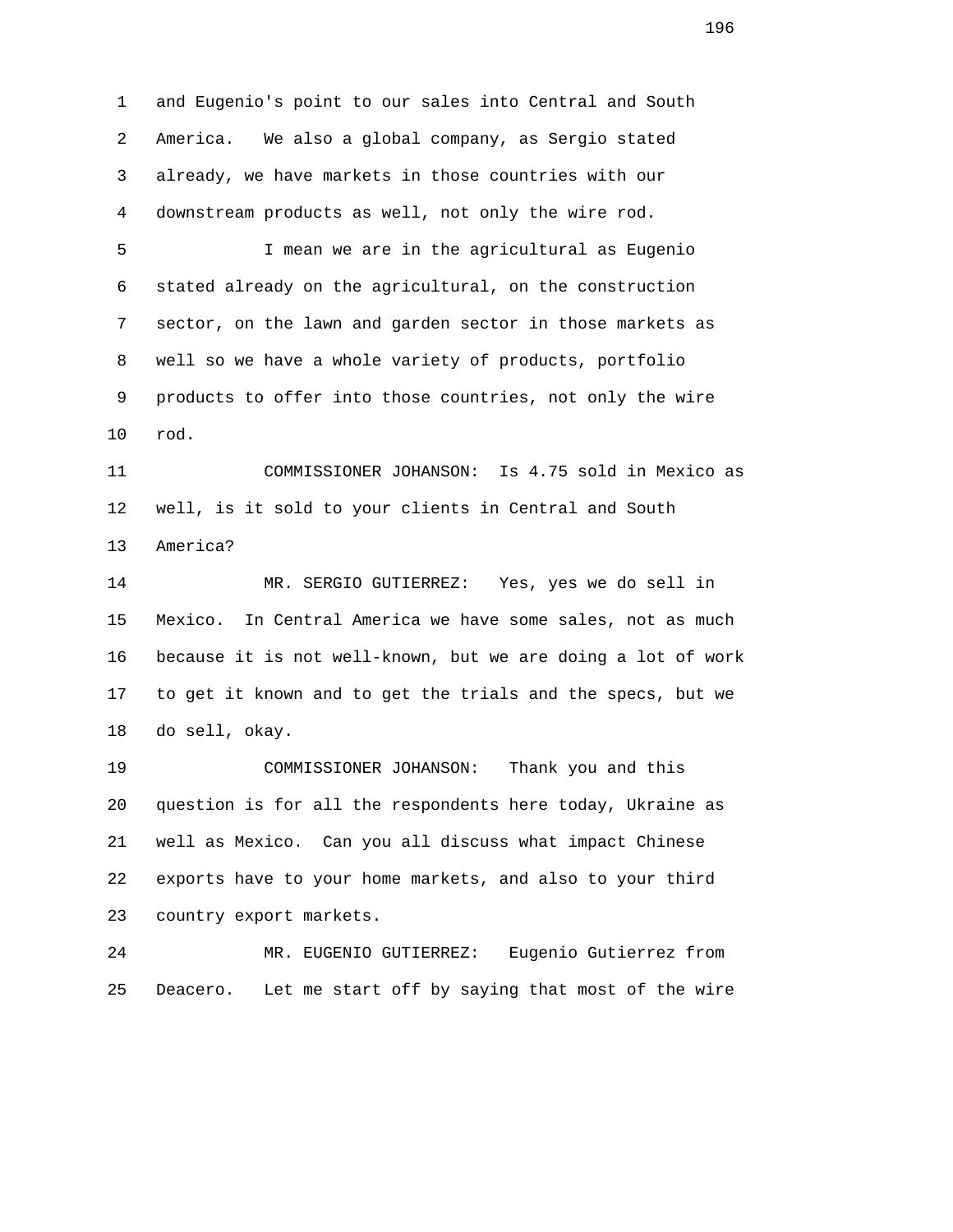1 rod we sell in our home market is for internal transfers, so 2 that is a very captive market. On top of that we also have 3 trade remedy laws that protects us against unfairly traded 4 or injury markets.

 5 One example is the trade remedies on the 6 Columbia. We have a tariff quota, the Chinese do not have a 7 tariff quota, so that is an example that third country 8 markets are as well a source where we are committed to our 9 clients and we are there to stay there so in that way we 10 will if we are protected.

 11 MR. SERGIO GUTIERREZ: Sergio Gutierrez with 12 Deacero. Adding, in Mexico about 6 to 7% of the wire rod 13 used is for the internal transfer of us to our companies 14 that make one of our products from their wire rods, okay, 15 that's as totals -- Mexico, okay?

16 COMMISSIONER JOHANSON: Okay.

 17 MR. SERGIO GUTIERREZ: It's about two-thirds, so 18 we get hit a little bit by China on the 30% left.

 19 COMMISSIONER JOHANSON: How about, and once 20 again you addressed this, but I may perhaps didn't get it. 21 In the third country markets?

 22 MR. EUGENIO GUTIERREZ: Eugenio Gutierrez, from 23 Deacero. In third country markets, we focus on the finished 24 products as and the wire rod that we sell in third 25 countries, we have a preferential duty treatments against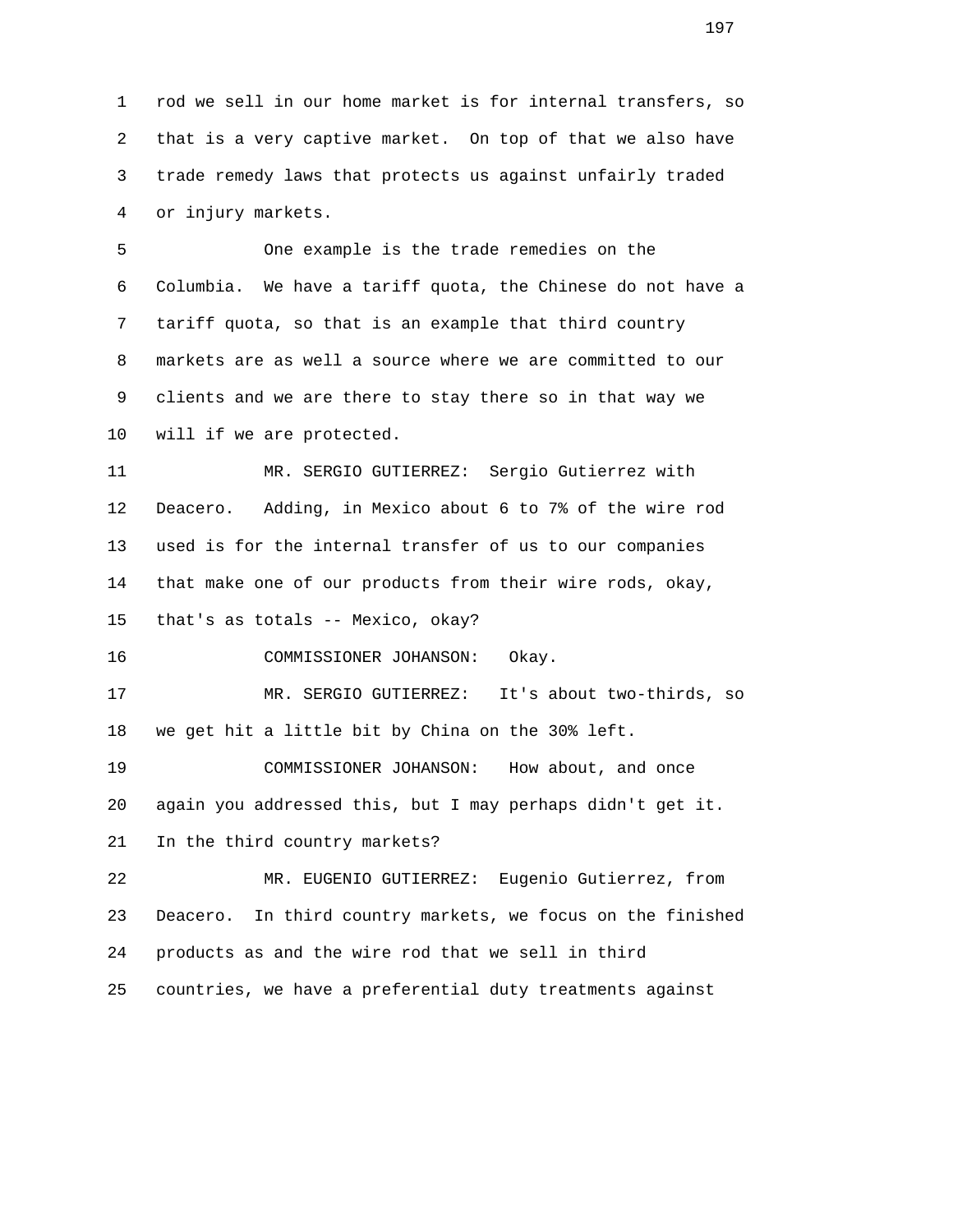1 countries such as like China because of the free trade 2 agreements, that makes us have a niche and also we have been 3 in several of these markets, so we will come into the 4 post-hearing brief as specifically which countries, 5 commitment with our customers, so they are here to say. 6 COMMISSIONER JOHANSON: All right, Mr. Bond? 7 MR. BOND: Commissioner Johanson, just a figure 8 to give you a sense. In 2013 imports into Mexico of wire 9 rod were about 16,000 tons, so not a particularly large 10 market for Chinese. 11 COMMISSIONER JOHANSON: That was Chinese 12 product? 13 MR. BOND: Yes. 14 COMMISSIONER JOHANSON: Miss Dimitrova, have 15 Ukranian producers been impacted by sales of Chinese product 16 in third country markets? 17 MR. STOEL: Commissioner Johanson, Jon Stoel I 18 would like to make one point before Miss Dimitrova responds. 19 One is that I did want to respond to petitioner's argument 20 this morning. The Chinese wire rod industry is 160 million 21 tons. Comparing it to any of the producers in front of you 22 today was perhaps, an egregious comment on their behalf. 23 Secondly there is in fact, an anti-dumping order 24 of wire rod into Europe which we have described as one of 25 our major markets, with that I'll turn it over to Miss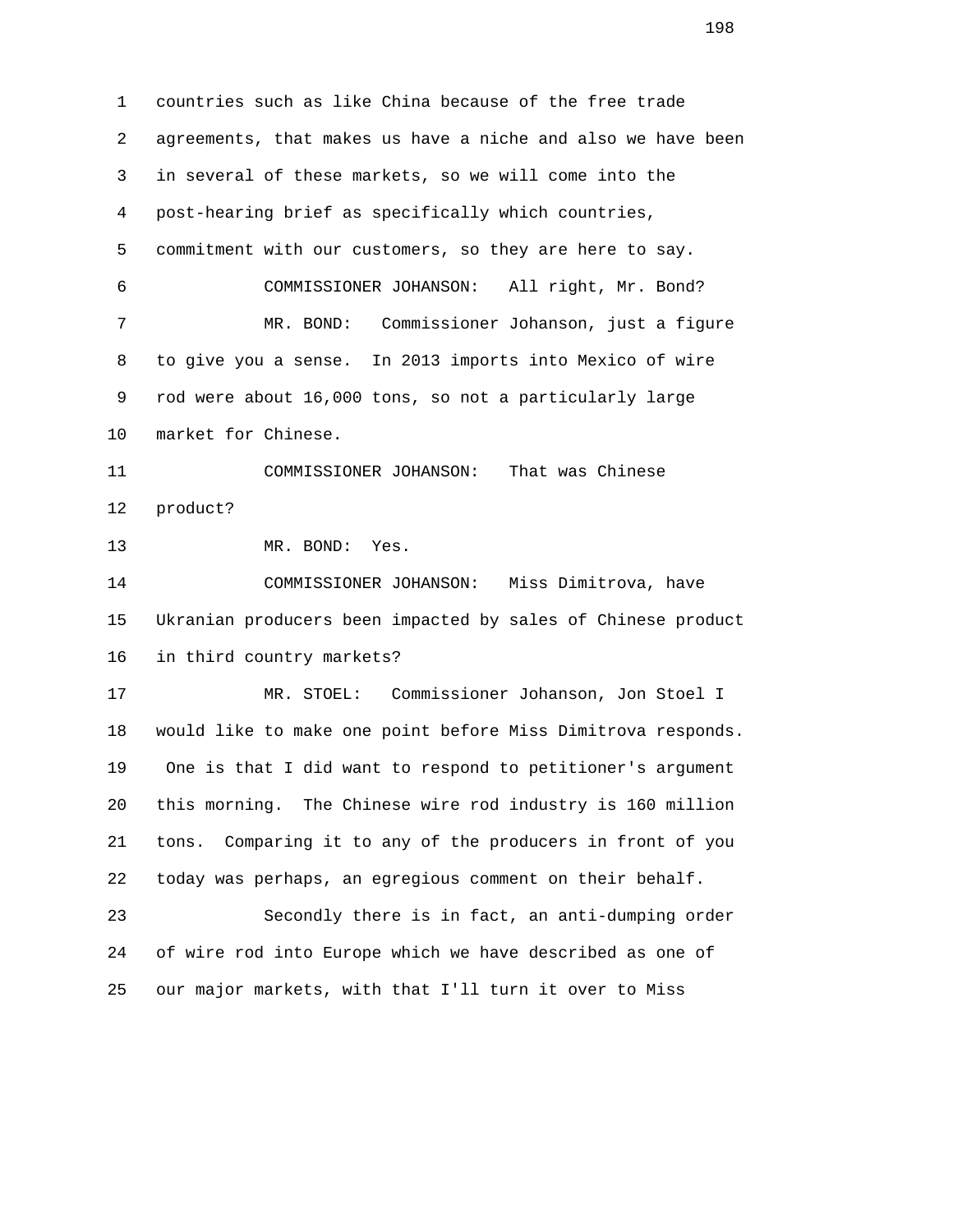1 Dimitrova for some additional points.

| MS. DIMITROVA: Yeah, thank you for question                  |
|--------------------------------------------------------------|
| regarding Chinese competition, actually is recent increase   |
| of Chinese quantities of shipments of wire rods, mainly,     |
| they are active in Middle East countries, but their weakness |
| is that their lead time is still high and they cannot        |
| complete to some customers, the same as we have stronger     |
| positions, that's why we still find a way to keep market     |
| shares in Middle East countries and to keep selling to this  |
| region in stable volumes.                                    |
| COMMISSIONER JOHANSON: All right, thank you,                 |
| and Miss Dimitrova while you are speaking, I was wondering.  |
| I know with the current political situation in Ukraine has   |
| impacted the country in many ways. Has it impacted the       |
| From what I understand -<br>ports?                           |
| MS. DIMITROVA:<br>No.                                        |
| COMMISSIONER JOHANSON:<br>No, it has not, okay.              |
| So product continues to flow --                              |
| MS. DIMITROVA:<br>Shipments of steel going on                |
| required speed, no problem at all.                           |
| COMMISSIONER JOHANSON:<br>Thank you, my time is              |
| about to expire, so I will turn it over to the next          |
| Commissioner.                                                |
| Thank you, Commissioner<br>CHAIRMAN WILLIAMSON:              |
| Broadbent.                                                   |
|                                                              |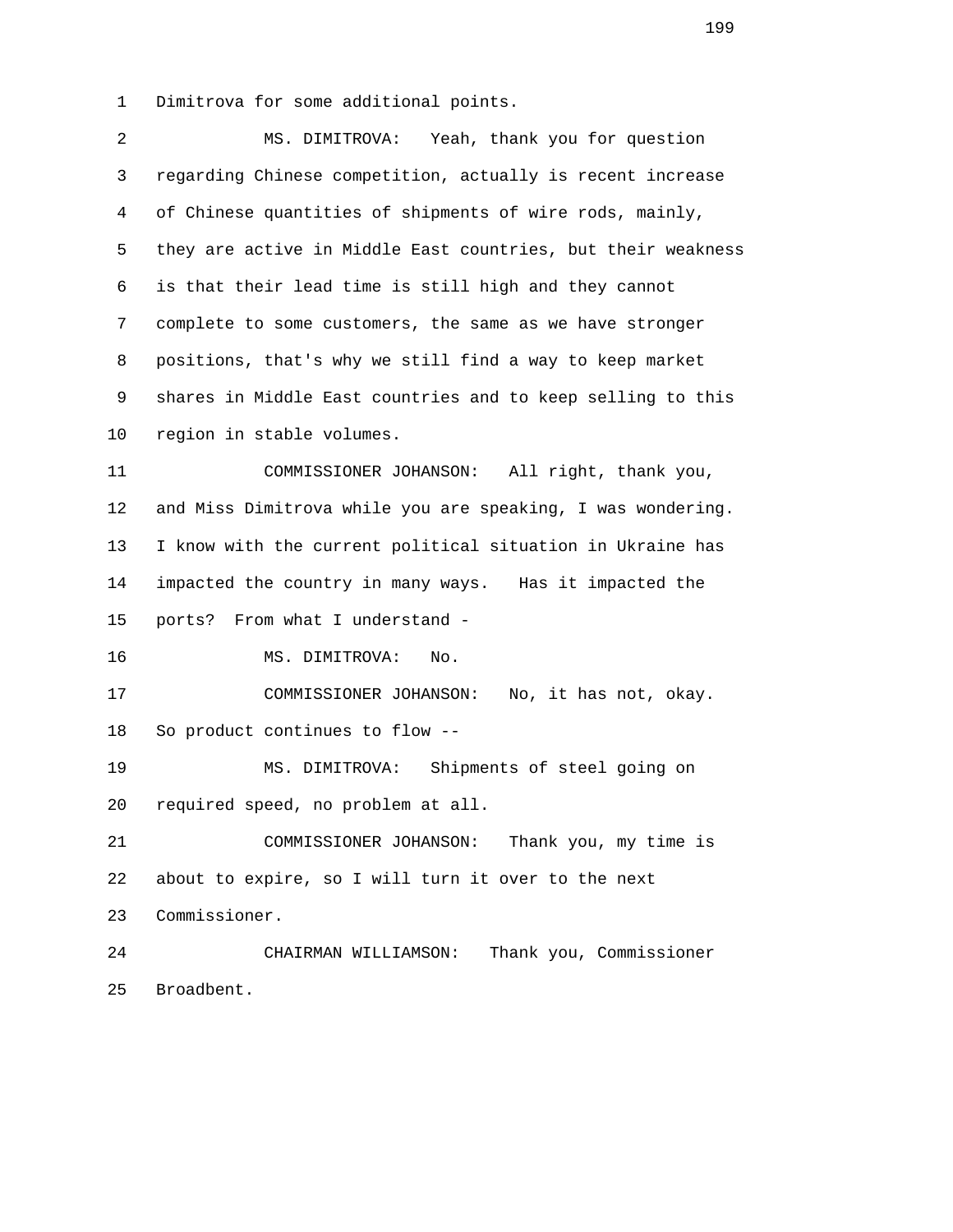1 COMMISSIONER BROADBENT: Yes I want to thank the 2 witnesses for coming and your participation means a lot to 3 us, we really appreciate your coming here. For the 4 Ukrainian witnesses please, you stated in your pre-hearing 5 report on page, let's see, as stated in the pre-hearing 6 report and I think it's 4-48, the sole Moldavian company is 7 owned by your company, Metinvest.

 8 Since you are affiliated with the Moldavian 9 company, is there any information that you can give us about 10 the producing status of this company, including the capacity 11 and production levels in its export partnerships?

 12 MR. LEWIS: Commissioner Broadbent, I apologize, 13 I know you directed this question at Ms. Dimitrova, but if I 14 might respond to that.

15 COMMISSIONER BROADBENT: Please.

 16 MR. LEWIS: I think we are a little remiss as a 17 panel here in not having addressed this in our pre-hearing 18 brief, but the statement in the staff report that there is 19 common control or ownership of Metinvest and Moldova Steel 20 Works is incorrect, factually incorrect.

21 COMMISSIONER BROADBENT: Okay.

 22 MR. LEWIS: In fact there is separate ownership, 23 I think the Metinvest Group and this is easily verifiable on 24 the relevant websites, but it is controlled by a completely 25 separate group. There is no common ownership, nor is there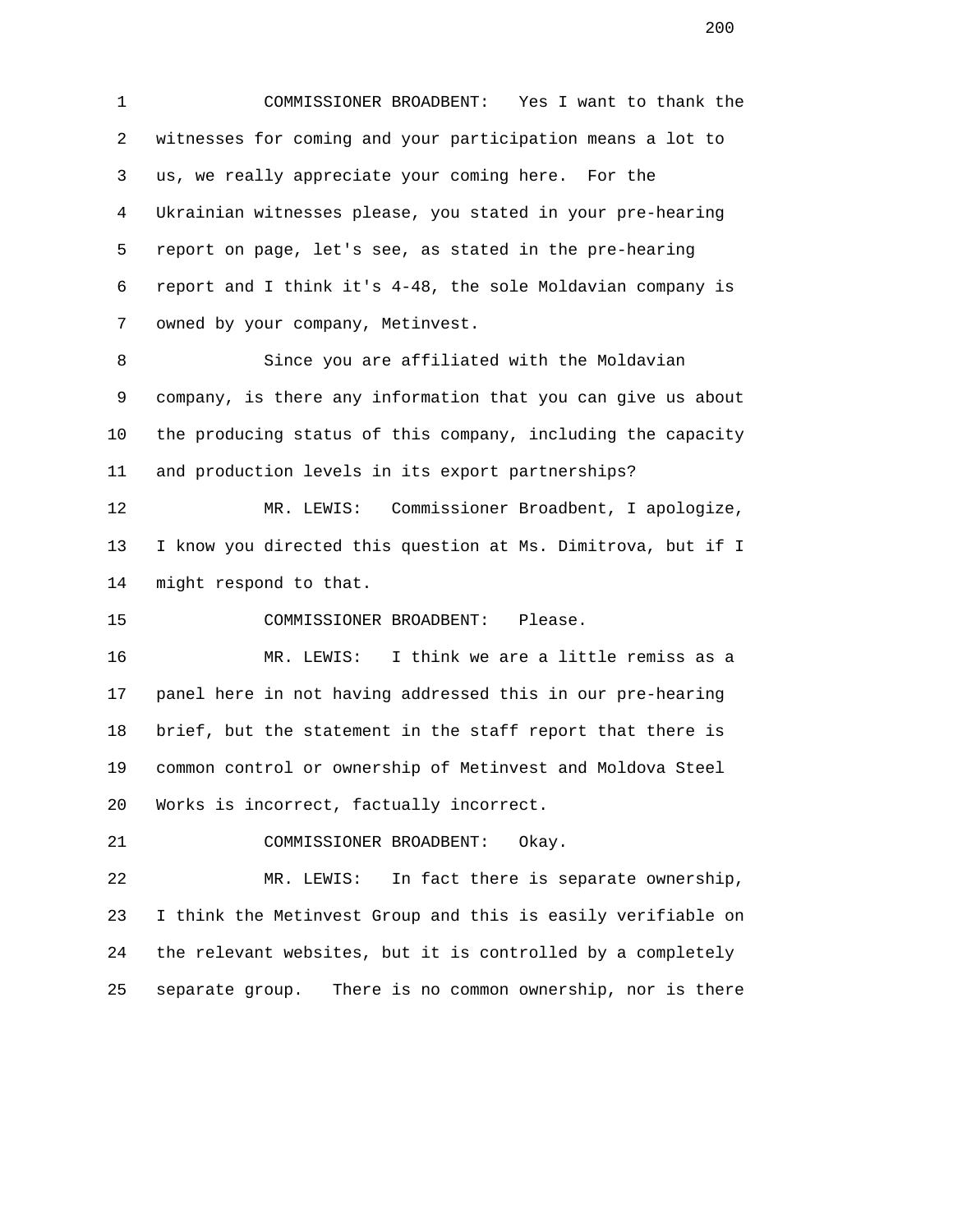1 any marketing coordination between the two firms, so we have 2 had no involvement with the Moldova Steel Mill for purposes 3 of this investigation as a result, because there is not an 4 affiliation.

 5 COMMISSIONER BROADBENT: So you wouldn't have 6 any information on the capacity or production? 7 MR. LEWIS: Beyond what would be publicly 8 available to you or anybody else here. 9 COMMISSIONER BROADBENT: Okay. 10 MR. LEWIS: And I should mention, by the way, 11 that the source of that information, the misstatement on 12 that fact was as far as I could trace it was a statement 13 that was made in Petitioner's response to the notice of 14 institution that was picked up by the Commission staff, one 15 that we should have probably noticed and responded to but we 16 were not focused on Moldova for the reasons I just 17 mentioned.

 18 COMMISSIONER BROADBENT: No, right, we 19 appreciate the clarification, that's good. Mr. Lewis for 20 your client, I'm not sure who's best to answer this, but can 21 you talk to me about the recent developments in Russia, 22 Russia's aggression there in Ukraine and what impact it's 23 having on the wire rod market in Ukraine? 24 MS. DIMITROVA: If you take our shipments to

25 Russia, if you take wire rod shipments to Russia, they are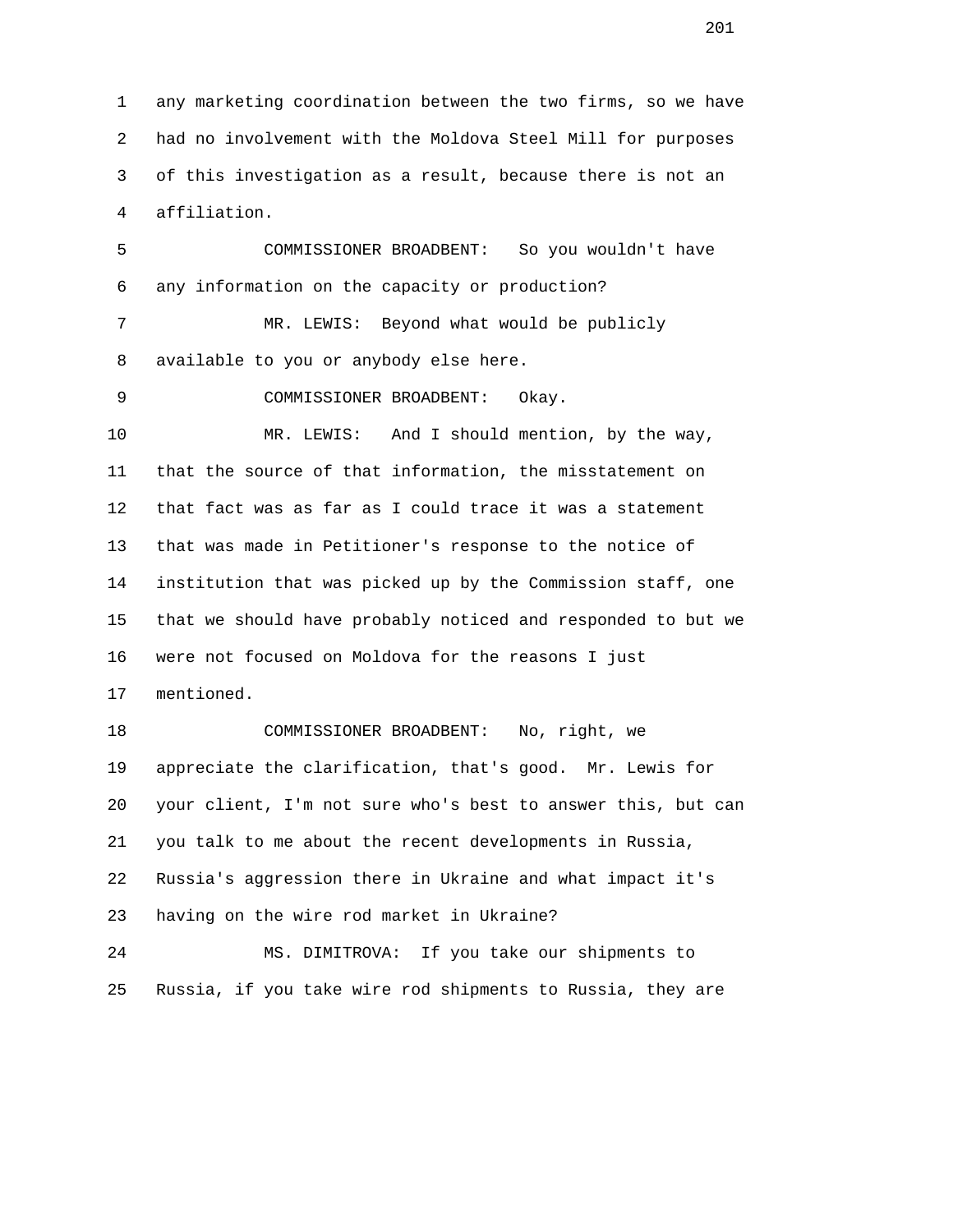1 really insignificant because in Russia all wire processed in 2 mills are integrated and, steel making producing mills, 3 that's why we have no free market for wire rods in Russia. 4 That's why as I mentioned in my testimony, there is no any 5 threat of current relationship with Russia that can affect 6 our shipments of wire rod to Russia because there is no 7 shipments to this country.

8 I hope I answered your question.

 9 MR. LEWIS: This is Craig Lewis, if I could just 10 add to that too, because it ties a little bit to the Moldova 11 comment. I am probably being charitable in thinking that 12 this is why petitioners made this error in their responsive 13 notice of institution, but there is a Russian mining and 14 steel making conglomerate that has a very similar name to 15 Metinvest but it is Matalo Invest, not Metinvest, sorry, not 16 Metinvest, I'm catching myself here.

 17 That group Matalo Invest is as I have been able 18 to piece together from public sources is the one that is 19 ultimately controlled by Mr. Alisher Usmonov who was 20 incorrectly designated in petitioner's filing as owning 21 Metinvest and that's a competing group in the sense that it 22 is a Russian group so entirely separate market and industry. 23 COMMISSIONER BROADBENT: Okay, thank you I 24 appreciate the clarification. And then just to follow up 25 and add a little bit more. Given the friction over there at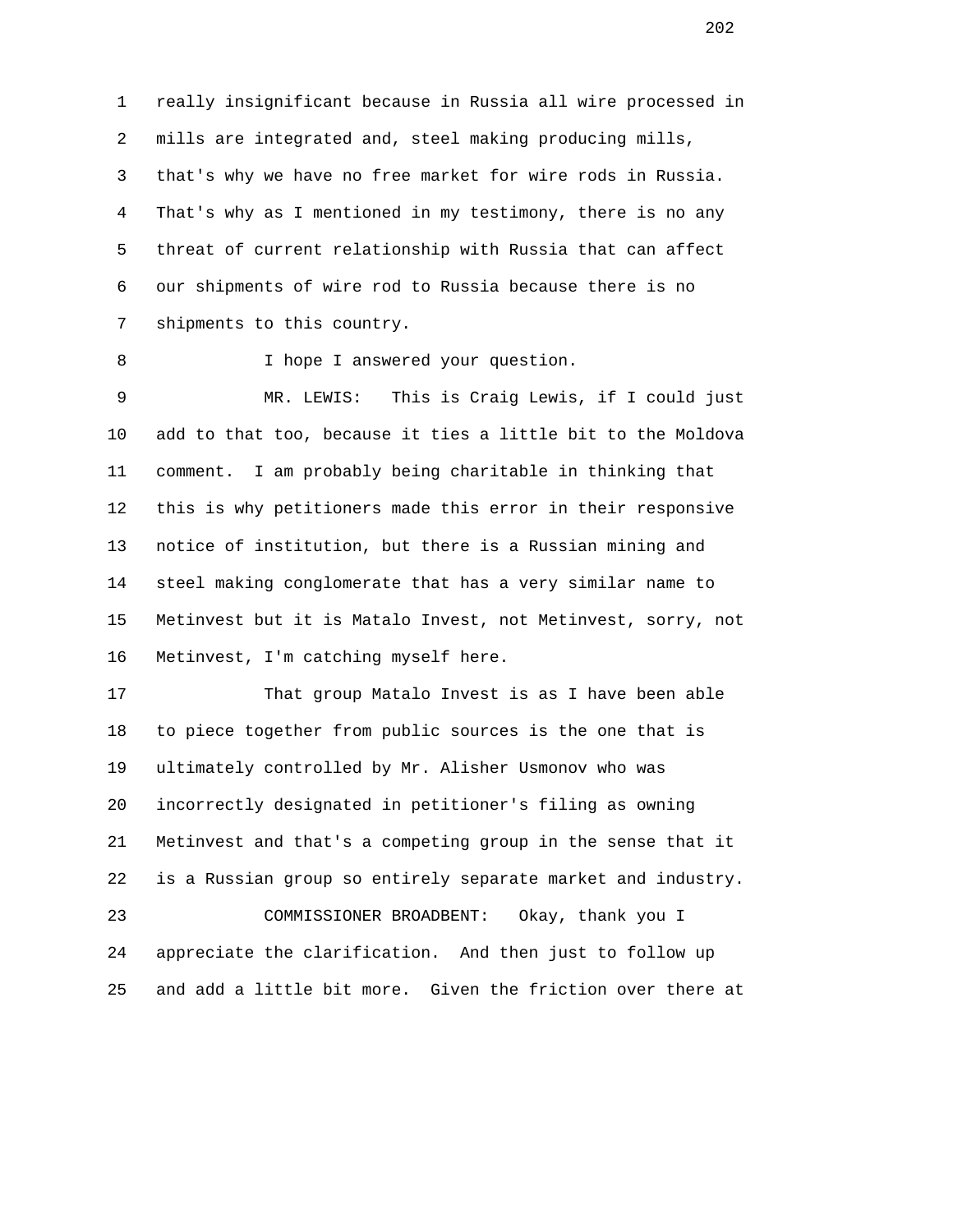1 this point, what's going on with the wire rod market in 2 Ukraine itself? Demand for wire rod in Ukraine? 3 MS. DIMITROVA: See, according to statistics, it 4 was showed, even the gross, 10% gross, if you take 5 consumption of wire rods in first quarter of 2014 compared 6 to the corresponding period of previous year, this was 7 stimulated also by some seasonal demand, inspired for 8 political instability as well as a growing trend experienced 9 in the market. Definitely there will be some adjustment, 10 seasonable and due to political effect but we don't expect 11 the consumption will drop, according to base scenario being 12 expected, consumption of wire rods in Ukraine will be at the 13 level of last year because we know that the potential of 14 steel consumption in the Ukraine is still high because the 15 level of consumption, steel consumption in Ukraine is one of 16 the lowest in Europe and it has great potential to grow. 17 COMMISSIONER BROADBENT: Okay, thank you. 18 MR LEWIS: Thank you Commissioner, if I might 19 add, because we discussed this point yesterday but I just 20 want to add one other point which is that as we know wire 21 rod is an intermediate product, so it is used in 22 manufacturing wire and the other downstream products and 23 what I understand from the discussions yesterday is that the 24 re-opening or opening of European Union markets is 25 stimulating demands for these downstream products that are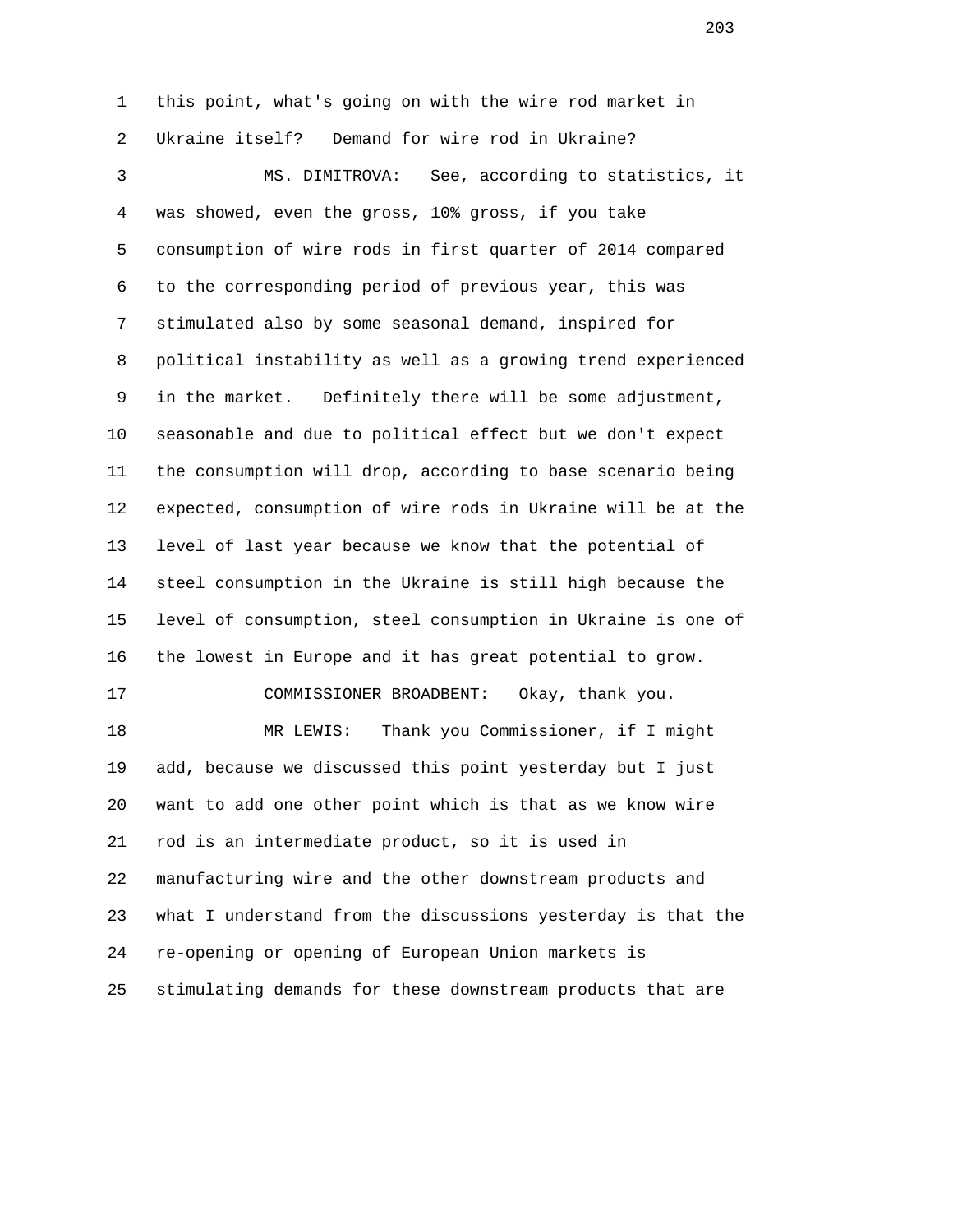1 being produced in the Ukraine which in turn has created a 2 bump in demand in Ukraine at least in the short term, 3 perhaps surprisingly but it has.

 4 COMMISSIONER BROADBENT: Right, could you talk a 5 little bit more detail about how the European Union trade 6 treatment has changed the market from now verses in the 7 original investigation, what the difference is in the 8 tariff, for example. It's duty free as I understand it now, 9 but what it was in the original investigation?

 10 MR. LEWIS: Well I can begin and then I will 11 invite Ms. Dimitrova to join in. My understanding is that 12 until Ukraine joined the WTO which was a couple of years 13 ago, 2008, actually the European Union had a quota system 14 for imports from the Ukraine. Those were removed with 15 Ukraine's succession to the WTO so that was one quite 16 significant liberalization.

 17 I think at the same time, because I believe it's 18 because of the zero-for-zero tariff agreements generally, 19 that also resulted in a reduction, you know zero duty rates 20 to the EU so that's both quotas and duties are gone as 21 compared to the time period of the original investigation. 22 COMMISSIONER BROADBENT: And is there anything 23 that has happened recently in the trade treatment of Ukraine 24 exports to the EU?

25 MR. LEWIS: There was an announcement that a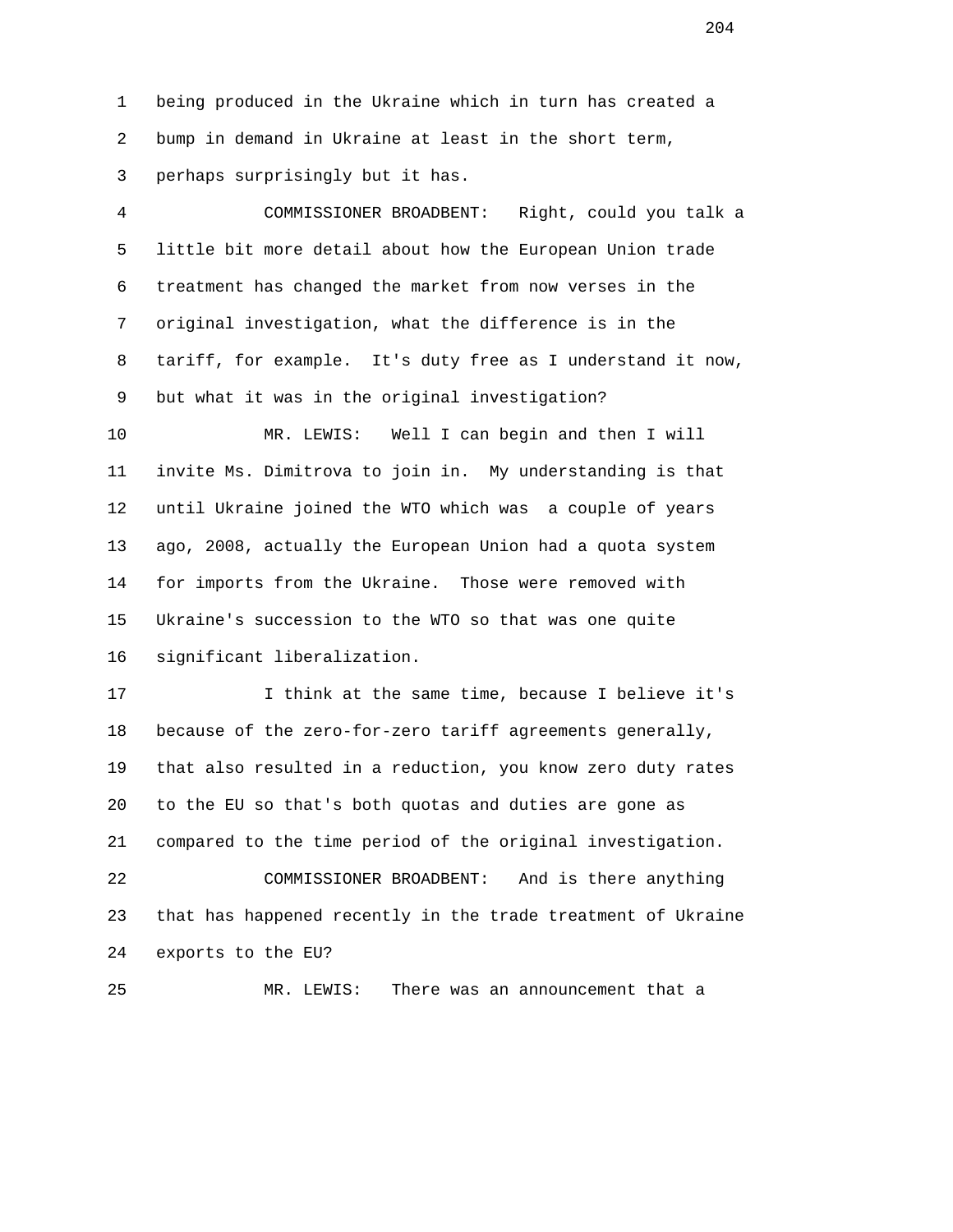1 comprehensive package of tariff reductions, I think it was 2 only within the last week or two from the EU. The duties 3 were already zero that wasn't a direct impact, although and 4 it's something that we we really were starting to talk about 5 yesterday is that, that may be having an impact on these 6 downstream industries that we were talking about, in other 7 words, stimulating demand within Ukraine by the wire rod 8 consuming companies, which in term should be stimulating 9 demand for wire rod.

 10 COMMISSIONER BROADBENT: Okay and then wouldn't, 11 I understand that they are talking about contemplating a 12 free trade agreement, deep and something free trade 13 agreement with the European Union, what would that entail? 14 What would your understanding be that they would be thinking 15 about? Would there be any other changes in your sector 16 that might be contemplated, or there's probably not much 17 more than they can do.

 18 MR. LEWIS: I think unless Miss Dimitrova has 19 any details to add that might be something we would be 20 better off addressing post-hearing with the more specific -- 21

 22 COMMISSIONER BROADBENT: Yes, that would be very 23 helpful. Thank you. Let's see. This is just for either of 24 the counsels, is there anything you feel that the Commission 25 should take away from the experience that we had from

<u>205</u>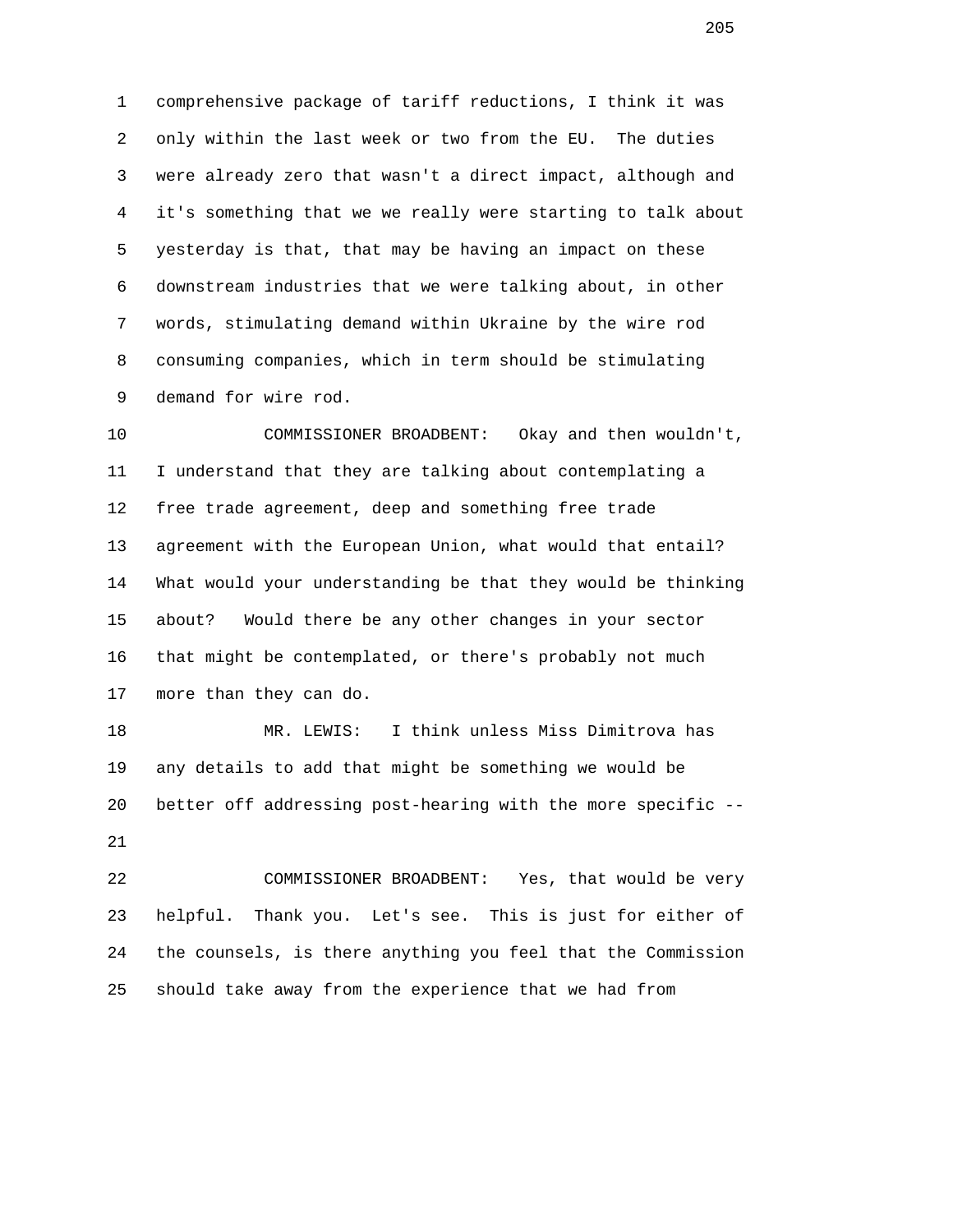1 imports from Canada when the order was revoked in the first 2 review? Is there anything we can learn from that or 3 extrapolate to this investigation?

 4 MR. CAMPBELL: This is Jay Campbell with White 5 and Case, honestly I would have to take a look at that, I 6 haven't really studied that information but it appeared, I 7 mean it also came as a different industry so it's hard to 8 necessarily compare, but I think it's safe to say that U.S. 9 producers aren't making any arguments that they are being 10 harmed by Canadian imports, so I think it's safe to say that 11 that order was revoked, Canada was decumulated and the order 12 was revoked and it didn't result in any material harm to the 13 U.S. producers.

 14 And the same way we argued the same is true for 15 Mexico.

 16 COMMISSIONER BROADBENT: Thank you very much. 17 MR. LEWIS: Commissioner Broadbent if I could. 18 COMMISSIONER BROADBENT: Yes.

 19 MR. LEWIS: Sorry, just quickly add to that. 20 It's not precisely your question but I did want to mention 21 in connection, well first of all I agree with the comments 22 just made but in connection with Canada, I think it's worth 23 pointing out that Ukraine has not been exporting wire rod to 24 Canada and is not subject to any anti-dumping measures or 25 allegations of unfair pricing in that country, and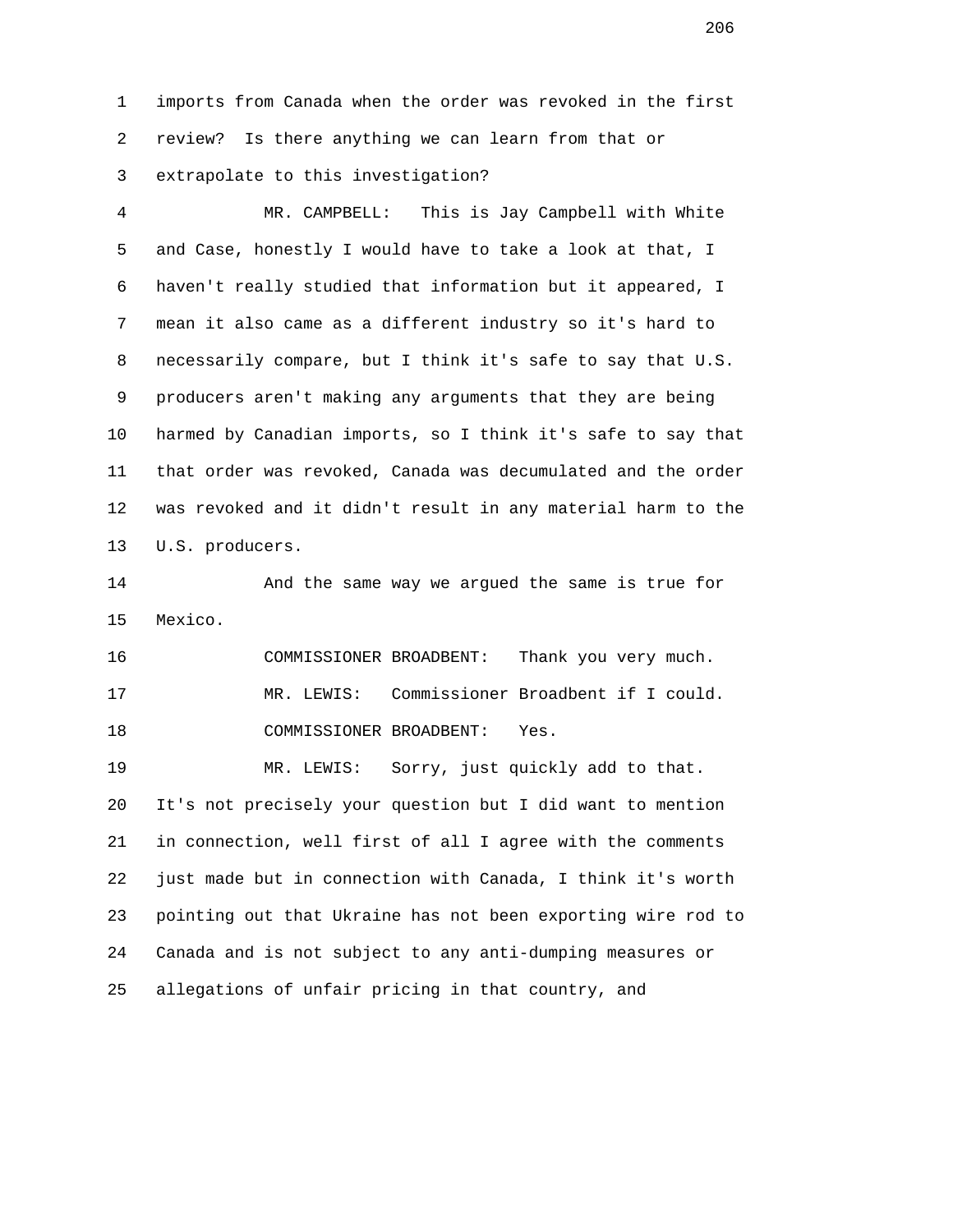1 considering its geography and similarities and it has a wire 2 rod industry, I think that's a fairly compelling test case 3 for the allegations petitioners have made here.

 4 COMMISSIONER BROADBENT: Okay, thank you very 5 much.

 6 CHAIRMAN WILLIAMSON: Okay, thank you, 7 Commissioner Kieff.

 8 COMMISSIONER KIEFF: Thank you everyone, I join 9 my colleagues in extending our appreciation to counsel and 10 witnesses for traveling and participating. It's very 11 helpful. Just one benefit of going last is you get to just 12 build on prior questions, so if I could jump right in, Mr. 13 Bond, you had pointed out, an impression you had that I 14 think others were sharing, which was that 4.75 was in effect 15 an innovation recent to the current case.

 16 And could you just say a little bit more about 17 how it is not that and what significance there is to this 18 case of that different understanding?

 19 MR. BOND: I'm not sure that there is an 20 important legal point to be made based on the distinction. 21 I heard petitioner's counsel throwing around the word scheme 22 and various other pejorative, you know, words this morning 23 to characterize Deacero's behavior and I think it's 24 important in connection with that impression, to understand 25 that the product is not something that we created.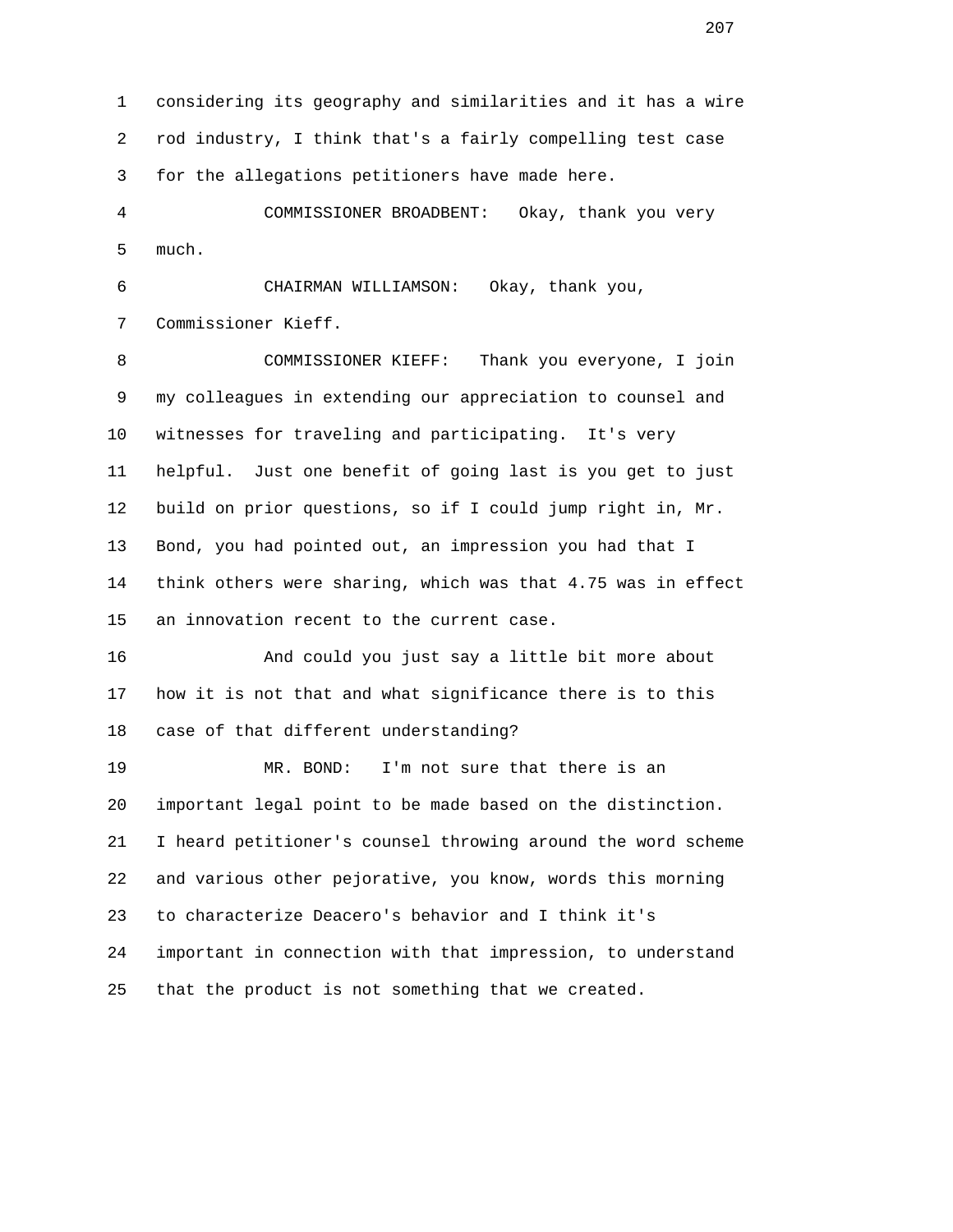1 It was something that was in the market long 2 before the original investigation.

 3 COMMISSIONER KIEFF: Okay, so in effect you are 4 reminding us of that so that we are not, so that there's no 5 bad flavor and to rebut in effect, an argument. But there 6 is otherwise, no added significance to it?

 7 MR. BOND: I think the significance is that it 8 is an important viable, commercially relevant product, that 9 certainly customers want that certain producers developed 10 long before Deacero was involved which supports the argument 11 that we are making that if the order were to be revoked, 12 that we would focus heavily on this product, because it is a 13 unique product that we are one of the few producers of that 14 has a demand in the United States Market.

 15 COMMISSIONER KIEFF: Okay, so then on that, do 16 you take a position or that the 4.75 is within the scope of 17 the current proceeding or not within the scope?

 18 MR. BOND: Our position has been and continues 19 to be that it should not be within the scope of the 20 investigation. We argued vigorously before the Commerce 21 Department that this was not a minor alteration and that it 22 was not within the scope. The petitioners chose 5.0 as the 23 break-off and we assume that they understood what 4.75 was 24 in relation to 5 and they excluded it for a reason. The 25 Commerce Department disagreed. The CIT to this point has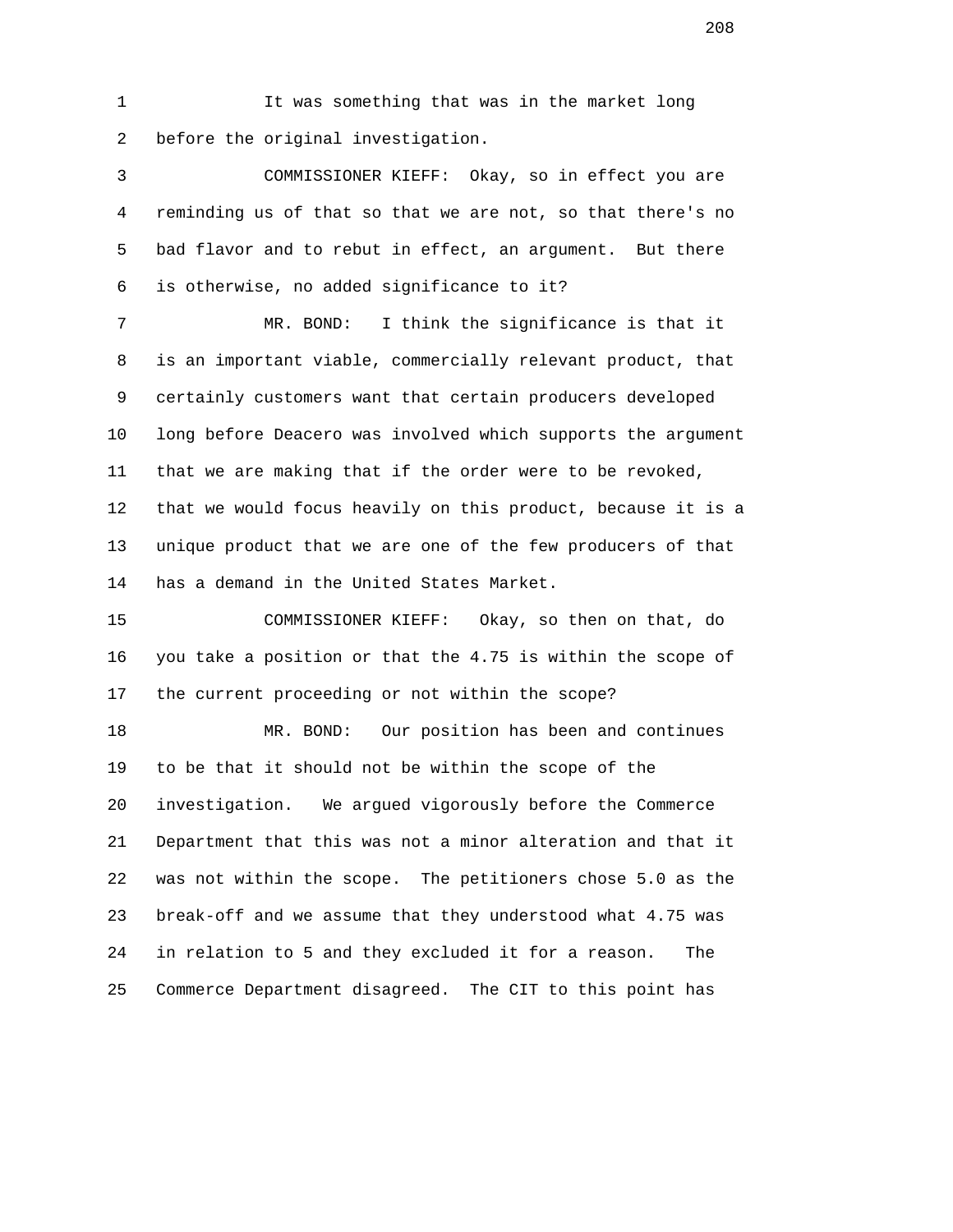1 agreed with us and has reversed the case. We don't know 2 where it is going to play out or how it is going to turn 3 out, so.

 4 Our view continues to be that it should not be 5 within the scope of the investigation.

 6 COMMISSIONER KIEFF: And to press just a little 7 bit further and I recognize that others want to weigh in and 8 everyone is welcome to weigh in by the way of the 9 post-hearing and I also hope that in effect that time limits 10 here are helpful to you and giving you a sense of what is on 11 our mind so that you have tons of time later to give us in 12 writing whatever is on your mind.

 13 So I hope that that's helpful to you, that I am 14 moving quickly, not precluding, quite the opposite. I 15 really look forward to information you will provide.

 16 So let me just press along a little bit further 17 then. In a kind of a crass commercial sense, it sounds to 18 me like the kind of argument with respect to Mexico being 19 made this afternoon is in effect, gosh no need to lift the 20 order, sorry -- no need for the order, because after all we 21 are going to stay in our 4.75 lane. We are not going to 22 move out of that lane.

 23 And I guess the question is then why care? 24 MR. CAMPBELL: If I may Commissioner. First of 25 all Deacero's testimony and position is that you know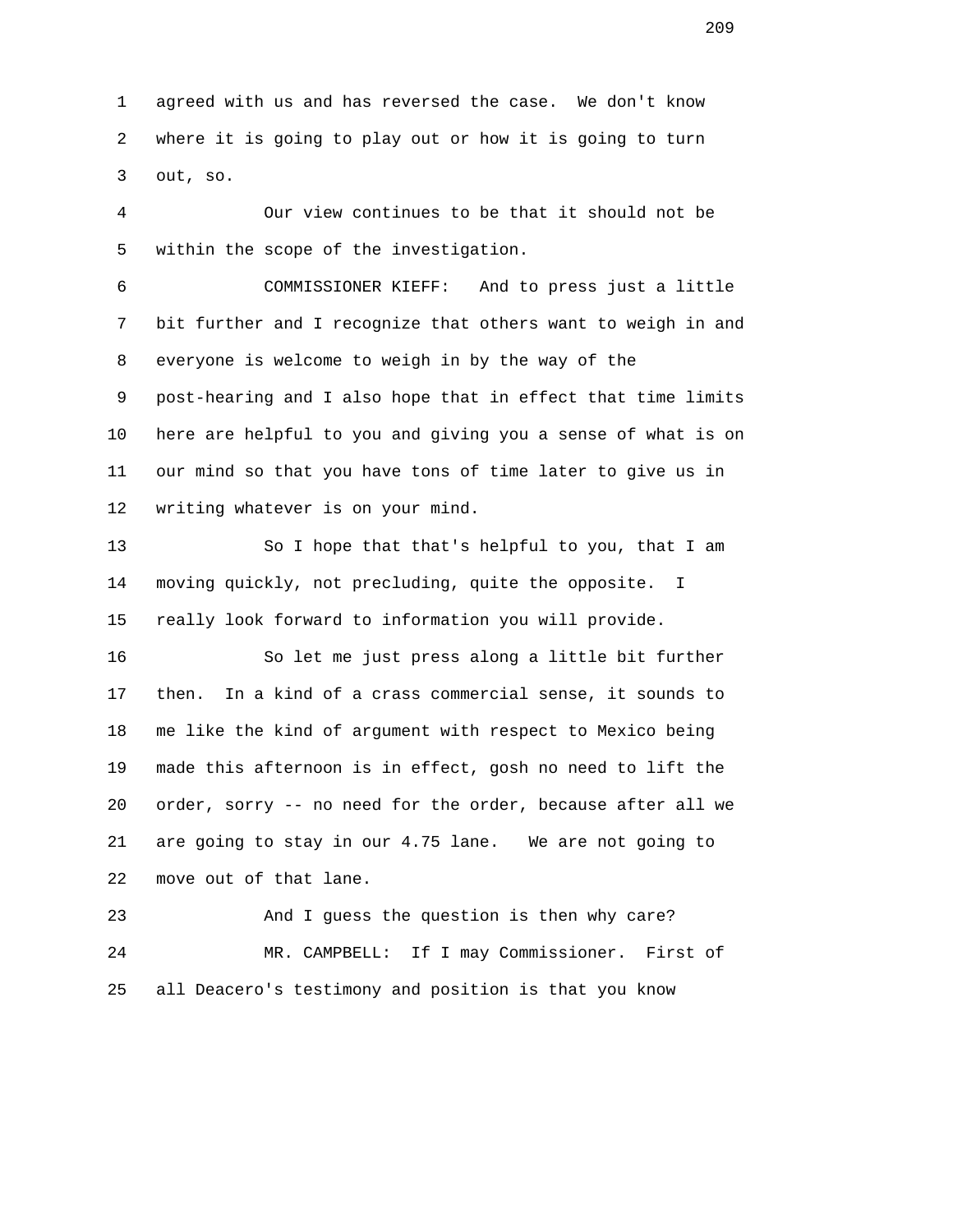1 because 4.75 is a product that U.S. customers want and it 2 gives them some advantages and the fact that U.S. producers 3 don't offer it, they see a business opportunity, that's the 4 same business opportunity they had over 2009 through 2011 5 and that's why 4.75 would be their focus in the U.S. market 6 to substitute for 5.5 and offers a lot of advantages and 7 most producers don't supply it, so obviously it's a good 8 business opportunity for them.

 9 That's not to say that they are not representing 10 today that they won't ship any 5.5 but the focus is going to 11 be 4.75 and we would say all right we heard 4.75 would be 12 most of their exports.

 13 COMMISSIONER KIEFF: In other words, you are 14 saying in effect, not only are you not making that argument, 15 you don't even have to make that argument in order to win. 16 MR. CAMPBELL: We don't have to make that 17 argument and also 4.75, our argument is look, even if 4.75 18 is considered subject, it is still under litigation, it is 19 still under doubt. You have affirmative evidence on the 20 record what happened when Deacero was shipping 4.75 to U.S. 21 market without the constraints of the dumping order there 22 was absolutely no material harm, no harm, to the U.S. 23 industry and you have it on the basis of that information, 24 you should revoke.

25 And really quickly I just have to point out.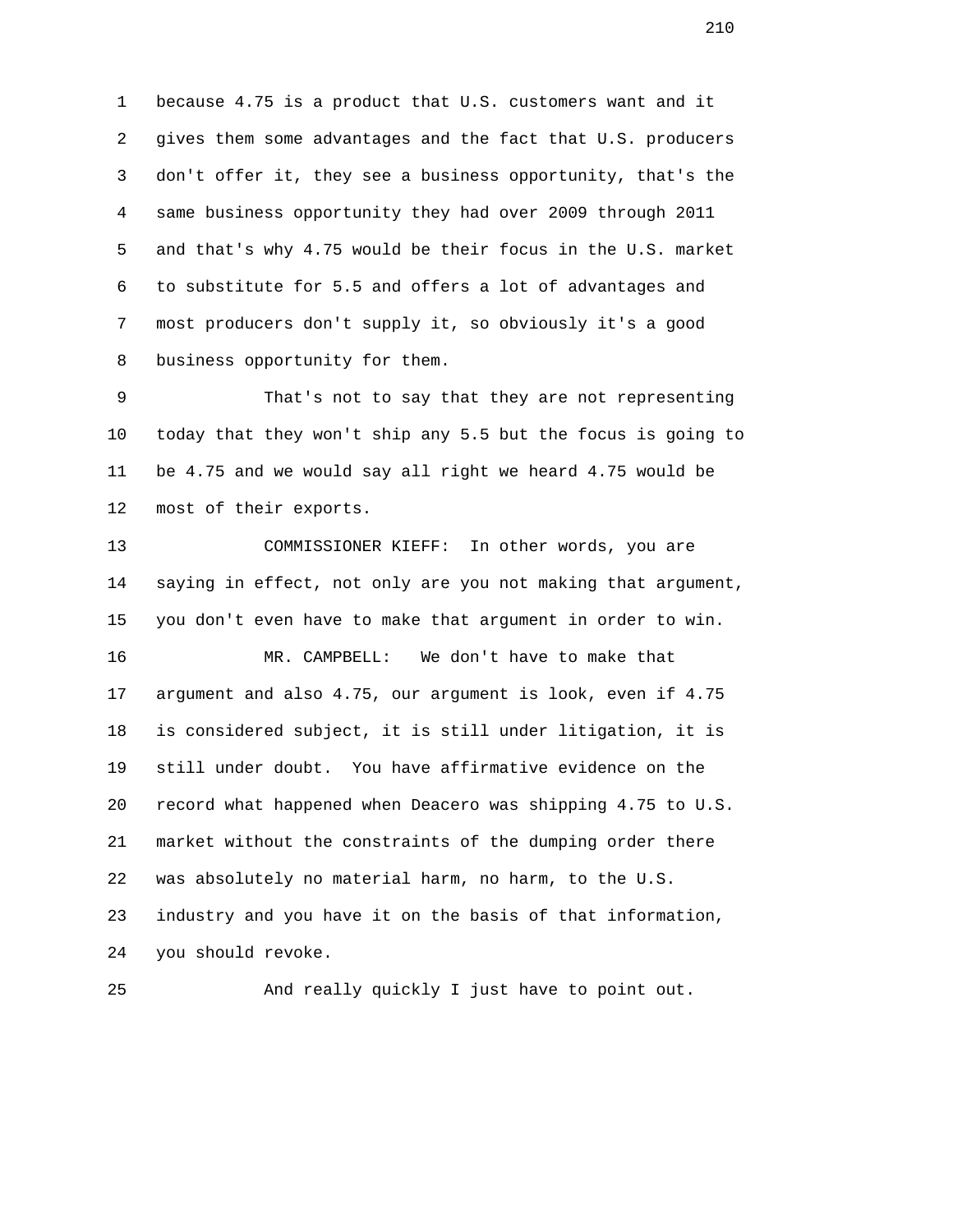1 U.S. producers have zero credibility on the 4.75 issue and 2 here's why. Today U.S. producer's representatives testified 3 two things, one the difference in diameter from 5.5 to 4.75 4 millimeters is significant. They also testified it would be 5 difficult and costly to produce 4.75. In other words, they 6 are telling you 4.75 is a significant alteration from 7 subject merchandise, that is completely the opposite of what 8 they argued to the Department of Commerce in the 9 circumvention case which is that 4.75 is a minor 10 alternation.

11 I really wish they had been this candid as they 12 were today with the Department of Commerce.

 13 COMMISSIONER KIEFF: Okay, let me if I could 14 then, pivot to the Ukraine question. Do -- can you tell us 15 either now or in the post-hearing how imports from Ukraine 16 were sold into the U.S. market during the original period 17 and how things have changed since then? Just in a nutshell 18 now and then later with detail in the brief.

 19 MS. DIMITROVA: If you refer to the period when 20 investigation was started and we have 1999 the year when all 21 the steel mills seemed to -- they were all affected sales 22 through trading companies, it was like crazy sales without 23 understanding the cost of, and understanding of markets, 24 original it was declared to one country and then switched to 25 another. What is the picture of a bust?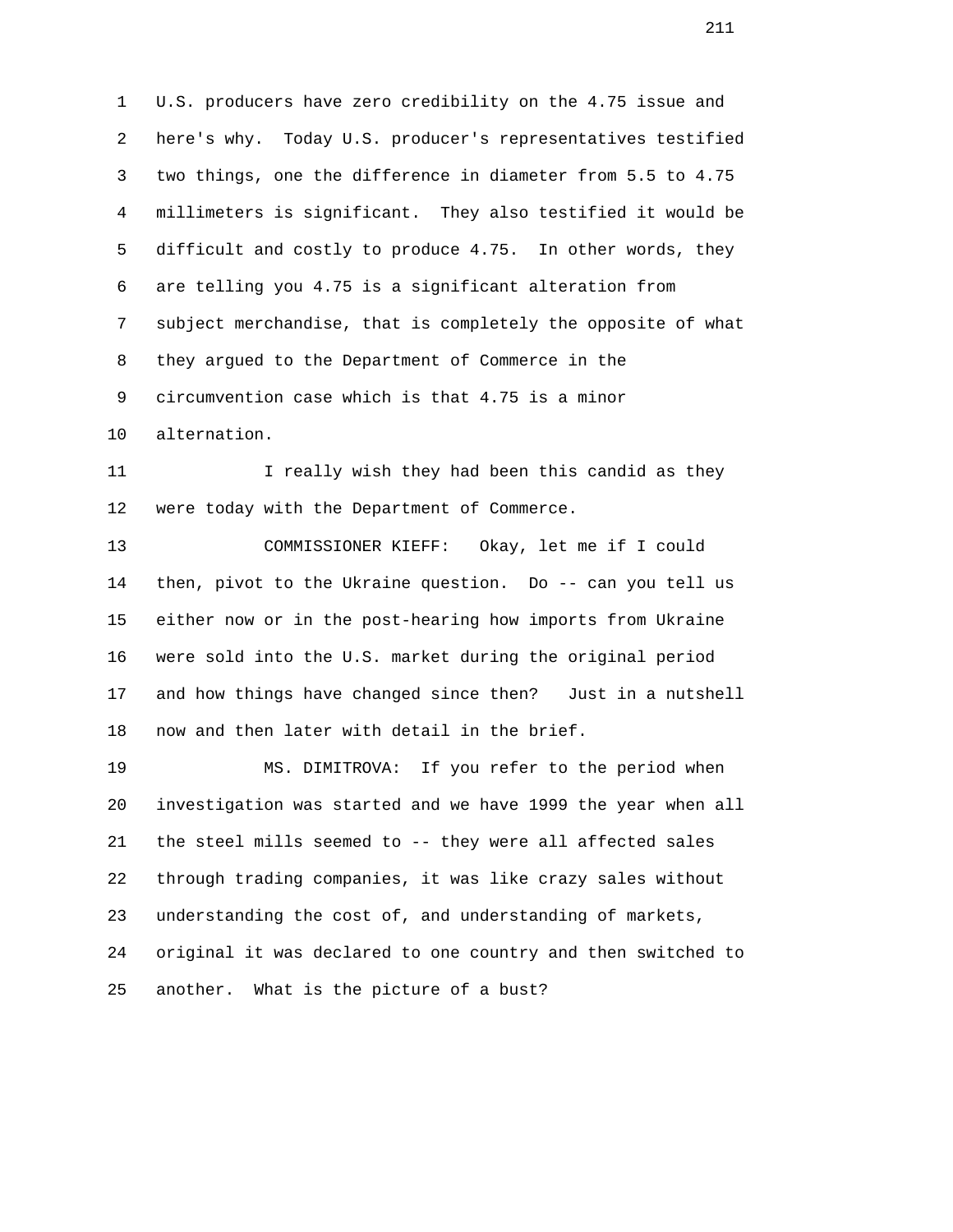1 Now as I mentioned in my testimony, mills, 2 producing mills changed, shifted or filed to economic driven 3 companies and they understand markets, they understand 4 customers and sells to customer.

 5 And in our post-hearing we can explain in more 6 details.

7 COMMISSIONER KIEFF: Okay.

 8 MR. STOEL: Commissioner Kieff, sorry this is 9 Jonathan Stoel, I want to add one point to Miss Dimitrova's 10 testimony which is, one key factor here that was discussed 11 this morning and we let it out in our testimony is the role 12 of ArcelorMittal and we talked about that a bit earlier that 13 there really is, as the record reflect, basically two 14 producers in Ukraine.

 15 I just want to be clear about our position which 16 is it is very similar to what the Commission examined in hot 17 rolled and Chairman Williamson and Commissioner Pinkert, in 18 particular, will remember that well. But basically we are 19 arguing that they should be excluded from domestic industry 20 when they are already in about a significant economic 21 factor, the statute directs the Commission to consider and 22 in that case, grant it was a different product, but the 23 Commission decided not to basically, to conduct different 24 analysis of the industry.

25 One with ArcelorMittal and one without and that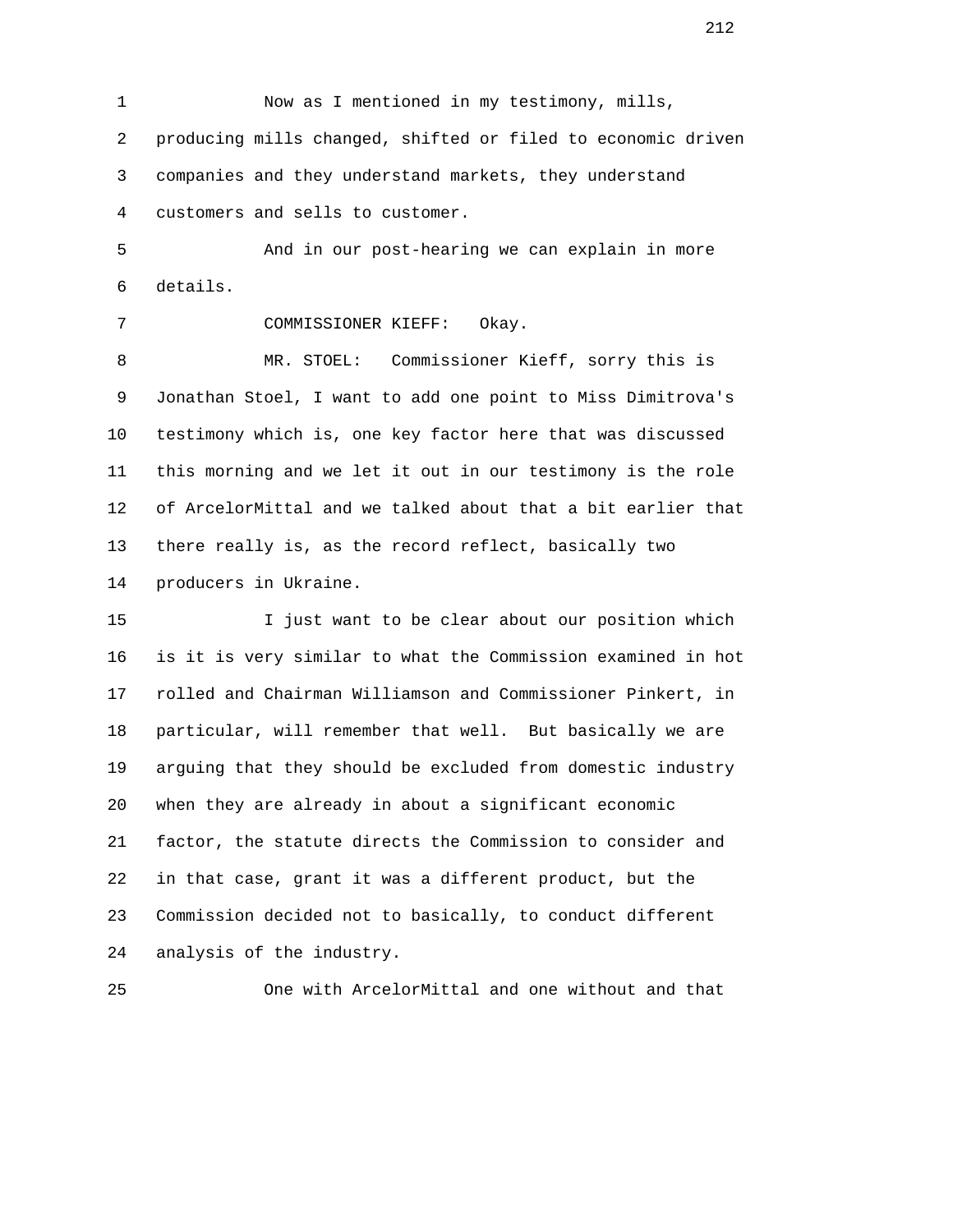1 is exactly what we are asking for here Commissioner.

 2 COMMISSIONER KIEFF: That's very helpful, 3 because, if I get the gist of the cumulation arguments, they 4 at least hang to some significant degree on affiliated 5 entities like Arcelor. And those affiliations that exist 6 today existed during the last review and so in the 7 post-hearing if you could just explain either why, whether 8 that is a fly in the ointment for the reasoning you would 9 like us to follow today, if so, explain it away.

10 10 If not, explain it away, just help connect those 11 dots in a -- and this is a, largely a legal question but if 12 you could just connect those in the post hearing that would 13 be helpful and then the last request for the post-hearing 14 and then I'll be done for the afternoon if that helps, is if 15 you could also just be clear, is anyone this afternoon, 16 making a full negative argument rather than a decumulation 17 argument?

 18 And if so, please say some more about that in the 19 post-hearing so that we don't lose track of it if you want 20 us to keep track of it. Great, thank you very much.

 21 CHAIRMAN WILLIAMSON: Thank you. I want to ask 22 a couple of questions on decumulation and I"m not sure if 23 they are quite the same questions as Commissioner Kieff or 24 not but I"m going to ask them.

25 At least with Deacero, the argument with the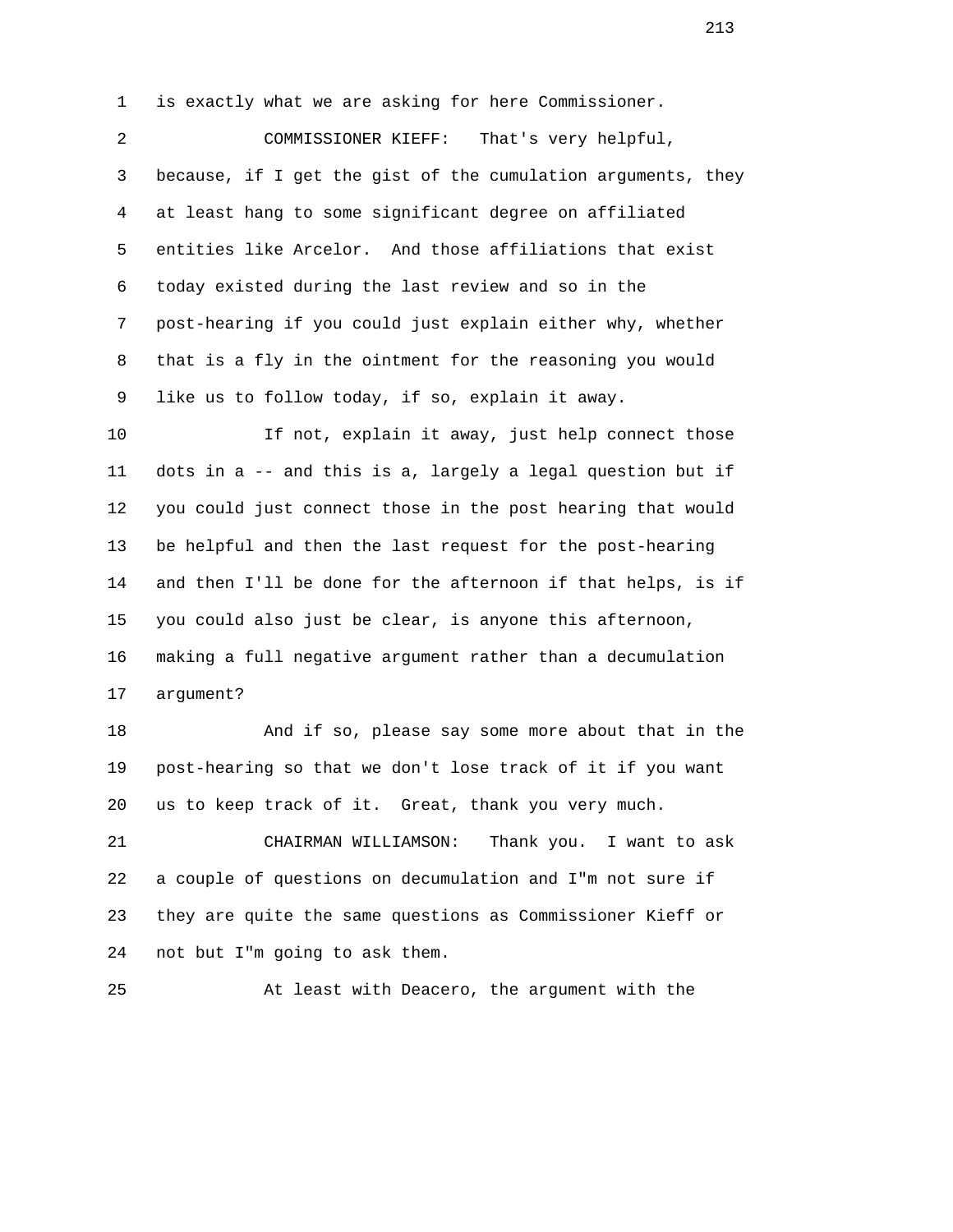1 on-going anti-circumvention litigation is a condition of 2 competition that supports decumulation from Mexico, however 3 the analysis is whether upon revocation, Mexican wire rod is 4 likely to compete under different conditions of competition 5 than wire rods from other countries.

 6 Can you explain how the litigation supports 7 decumulation under that analysis?

 8 MR. CAMPBELL: This is Jay Campbell with White & 9 Case. First of all in decumulation, and it"s clear from all 10 the questions that have been asked today, both to the U.S. 11 producer"s panel and the respondent"s panel that 4.75 is a 12 significant issue. It"s a big issue. It"s also an issue 13 that"s limited to Mexico. This means that Mexico should be 14 decumulated.

 15 In terms of the different conditions of 16 competition, Deacero is the most relevant exporter from 17 Mexico for purposes of your analysis. We have discussed 18 that in our brief and today I will go into more detail at 19 the post hearing and as the Deacero representatives have 20 testified today, if the order is revoked, 4.75 is going to 21 be the focus in the U.S. market because it offers advantages 22 to U.S. end users over 5.5 the most common diameter sold in 23 the U.S. market and U.S. producers don"t supply it, there"s 24 a business opportunity here.

25 That means that Mexico, the Mexican industry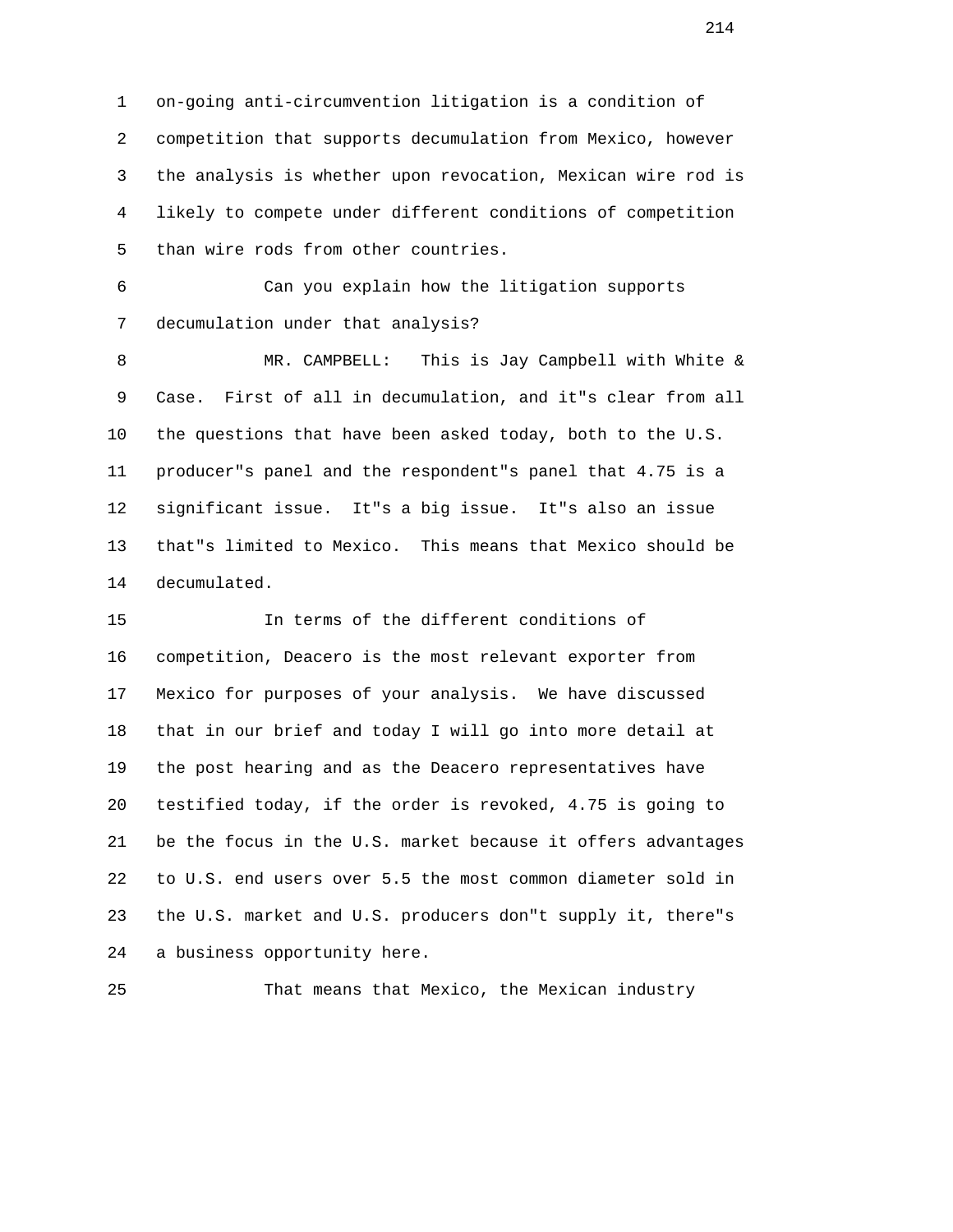1 would likely compete under different conditions and 2 competition, than the other subject industries because the 3 other subject industries don"t offer 4.75. With respect to 4 the litigation, you know the standards with decumulation -- 5 really the standard is on the sunset review, the Commission 6 has the discretion to cumulate.

 7 So in a sense your default is not to cumulate. 8 Aside from the conditions of competition which I have just 9 addressed, the different conditions of competition that the 10 Mexican industry would I guess, take advantage of in the 11 U.S. market if the order is revoked.

12 12 In our minds the litigation is definitely 13 relevant because if you don"t decumulate Mexico then just 14 for the 4.75 issue, it"s big and it is going to affect all 15 the subject countries. So suddenly whatever your 16 determination is, you cumulate it, say it is affirmative, 17 whether it is affirmative or negative on the cumulative 18 basis, that means that the orders on the five other 19 countries, other than Mexico are going to be tied up with 20 this 4.75 millimeter wire rod litigation and I don"t see any 21 statutory prohibition on the Commission"s ability to 22 consider that.

23 It strikes us as very significant.

 24 CHAIRMAN WILLIAMSON: Are you saying the whole 25 argument was going to be pinned on what ultimately happens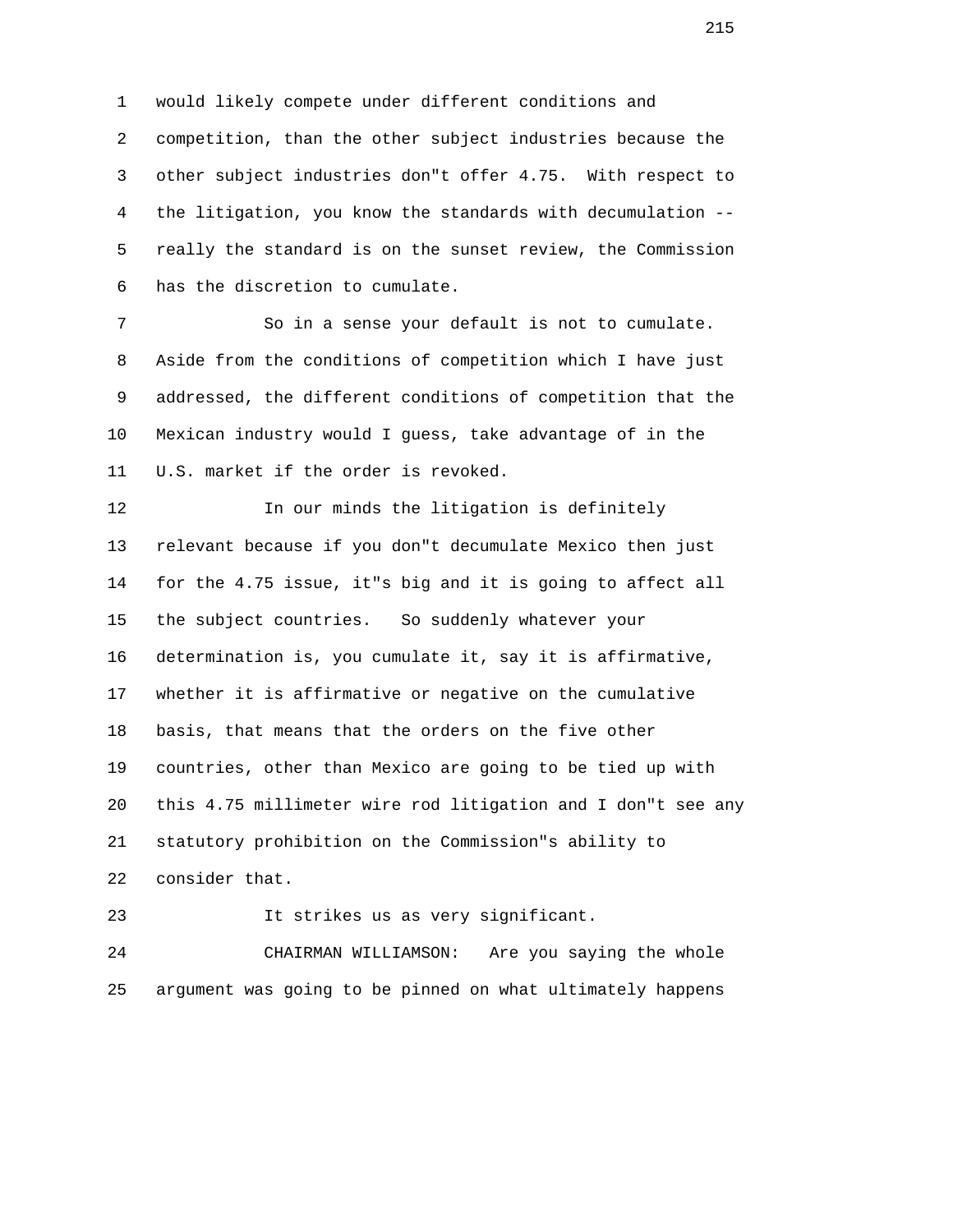1 in the courts on this 4.75?

 2 MR. CAMPBELL: No sir, what we are saying is it 3 is something additional to take into account. The primary 4 argument is that the Mexican industry would compete under 5 significantly different conditions of competition and the 6 other subject industries, because Mexico alone has the 7 ability to sell 4.75.

 8 Product mix is an issue, is a factor that the 9 commission takes into account when it determines whether or 10 not to decumulate it. That"s the basis for which the 11 Commission decumulated Canada in the first sunset review. 12 In addition to that and other factors the 13 Commission has considered are whether one country, one 14 subject industry maintained a presence in the U.S. market. 15 Another differences in the conditions of competition and we 16 have argued that Mexico alone has maintained a presence and 17 Mexico, because of its, the logistical advantages, which are 18 non-price advantages for a purchaser to import wire rod from 19 Mexico as opposed to off-shore sources, all the other 20 subject countries that are off-shore, these are other 21 factors that demonstrate that the Mexican industry would 22 likely compete under significant conditions of competition 23 in the U.S. market.

 24 The cumulation argument does not hang on the 25 litigation, but certainly the litigation is significant and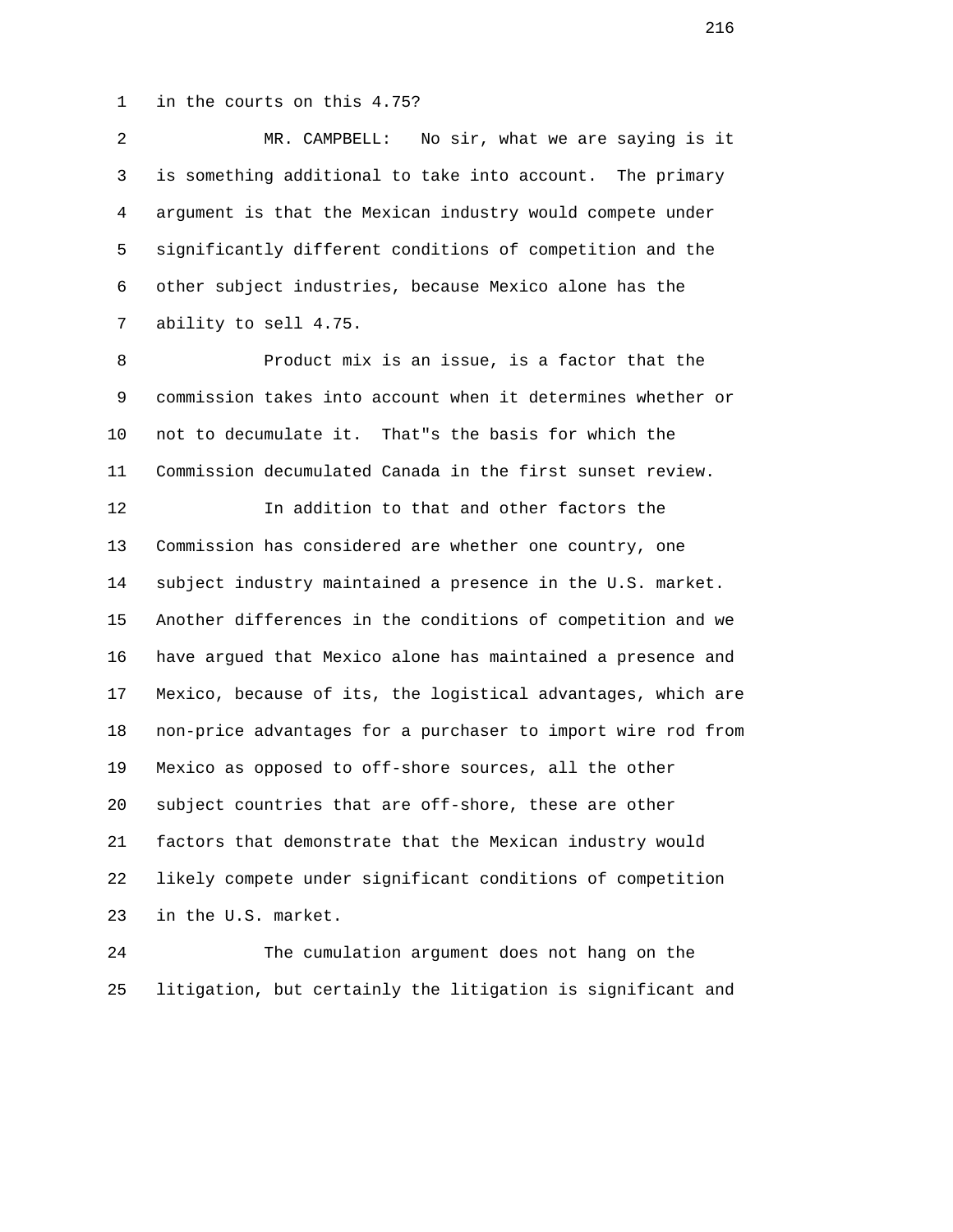1 there is no reason for the Commissioners not to take that 2 into account. The choice is make a cumulative decision 3 that is going to subject all six countries to -- the scope 4 of the litigations is going to affect all six orders, or 5 decumulate Mexico and properly limit that scope issue and 6 the litigation issue to Mexico.

 7 CHAIRMAN WILLIAMSON: It seems like in order to 8 do decumulate, you would have to have some idea. How 9 separate is the 4.75? The petitioners this morning, 10 basically it"s a substitute, a lot of users can use 4.75 or 11 5.5 depending what is cheaper and I don"t think we have any 12 data or any analysis to show that the market that"s 13 exclusively 4.75 is X and the market that may be 4.75 to 5.5 14 is Y, what"s the basis --

 15 MR.CHAMPBELL: Actually Chairman, we are not 16 arguing that there is a separate margin for 4.75. To the 17 contrary, we are arguing that we agree with the U.S. 18 producers that 4.75 is the subject, but the fact of the 19 matter is and I should ask our purchaser/witnesses today to 20 elaborate, but if you are a U.S. purchaser and you have the 21 choice between 4.75 and 5.5 and those prices are equal, you 22 are going to choose 4.75, many of them, most of them would 23 choose 4.75.

 24 If you have 5.5 what is that? That"s a 2.1/8 25 inch diameter. 4.75 is .187 inch diameter. 5.5 is the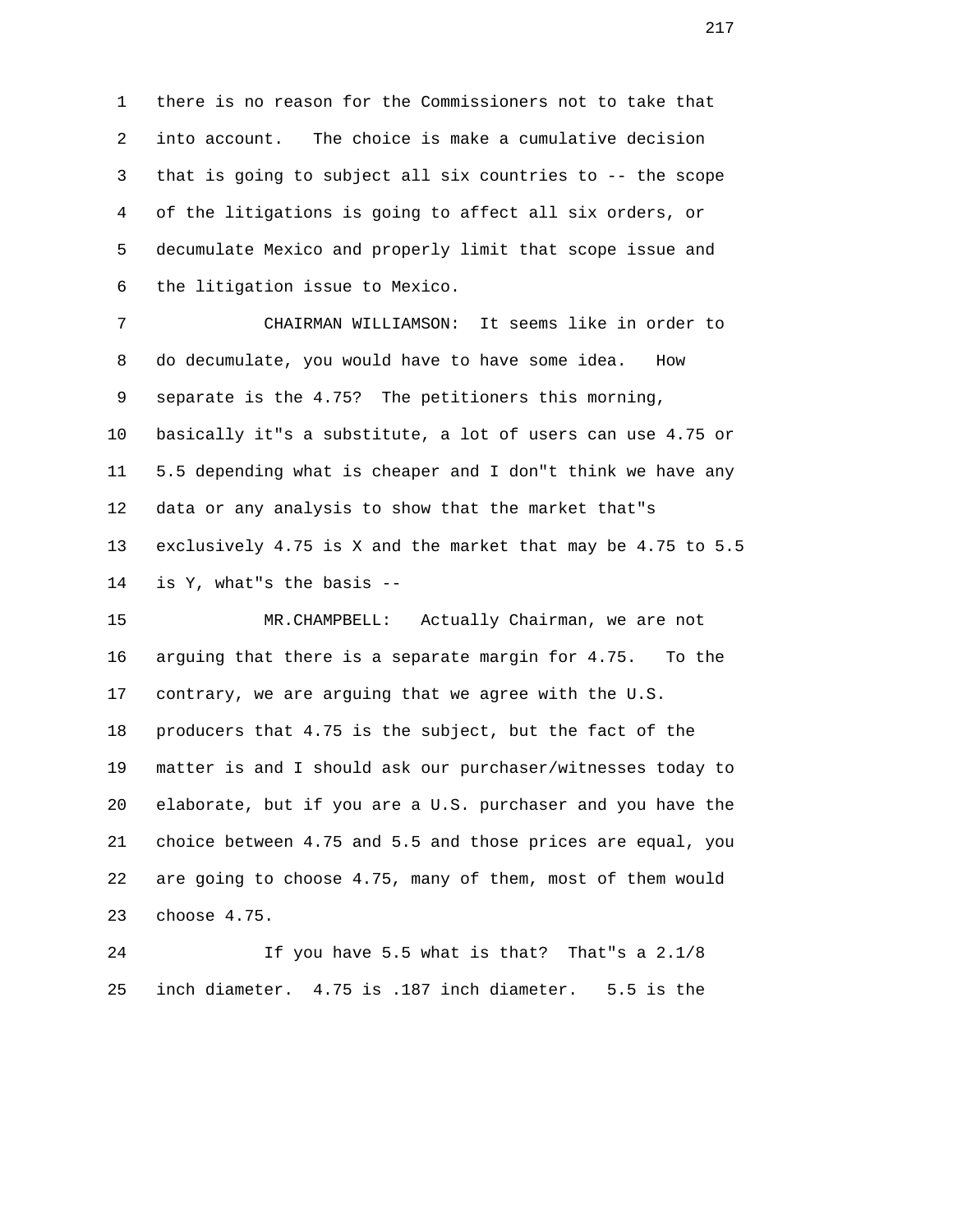1 most common size diameter in the U.S. market, 4.75 is a 2 substitute and 4.75 can substitute for 5.5 millimeter wire 3 rod for any wire gauge where you are drawing down below .187 4 inch.

 5 Mexico, and that gives significant cost 6 advantages, the advantages in quality, some producers as 7 Chuck Spittler testified today of Cavert Wire, with 4.75 8 they have the ability to draw down to finer gauge. Gauges 9 of wire that they can"t draw down to using their current 10 machinery, using 5.5, so the point is that 4.75 offers 11 significant benefits which is the whole reason that Deacero 12 is going to focus on it and it gives them a competitive 13 edge, it gives them something different, the other subject 14 industries don"t have and it means the subject imports from 15 Mexico would likely compete under different conditions and 16 competition and by the way it might turn out that 4.75 is 17 non-subject which means that material injury by reason of 18 subject imports from Mexico are even less likely.

 19 MR. EUGENIO GUTIERREZ: Eugenio Gutierrez from 20 Deacero. I can talk about foresight in wire rod that we are 21 consuming with our affiliates and we are a steel producing, 22 and consuming it in our affiliates internal transfers 23 because some of the cost benefits and the technical 24 benefits, I can pass over to Charles Spittler, but as he 25 stated in his testimony about those costs and technical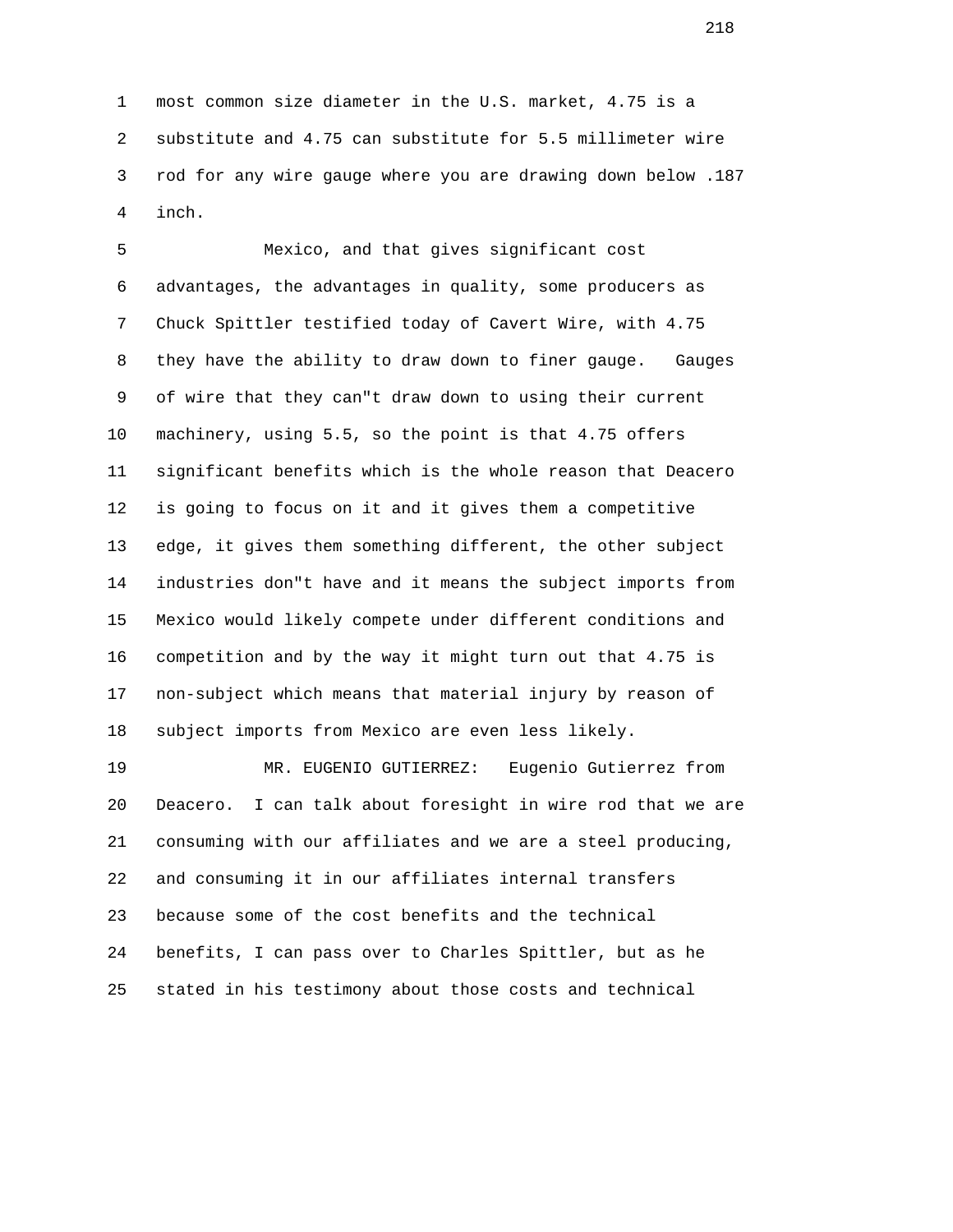1 benefits, that draw in 4.75 as.

| 2              | As for Deacero we have less processes which have             |
|----------------|--------------------------------------------------------------|
| 3              | a cost advantage and overall the -- it used to be more       |
| $\overline{4}$ | expensive to manufacture 4.75 wire but now that we know how  |
| 5              | to do it, we have lowered the cost of production and overall |
| 6              | when we draw it as well, we are better off consuming the     |
| 7              | 4.75 rather than the 5.5.                                    |
| 8              | CHAIRMAN WILLIAMSON:<br>You are repeating what you           |
| 9              | testified to earlier or is --                                |
| 10             | MR. SPLITTLER:<br>When using the 4.75 as you, the            |
| 11             | more passes that you make, the more --                       |
| 12             | CHAIRMAN WILLIAMSON:<br>No, I understand that,               |
| 13             | that was already explained. So I'm just trying -- what I'm   |
| 14             | trying to do is figure out, yeah the trade-offs, and I'm     |
| 15             | just not sure and there is conflicting evidence about how    |
| 16             | significant those trade-offs, how much weight we should give |
| 17             | to those trade-offs. Because I'm assuming that you have a    |
| 18             | customer that is now using 5.5, yeah maybe if he puts a new  |
| 19             | line of equipment or cuts out a couple of stages, he is      |
| 20             | better off but that is an investment to make that shift.     |
| 21             | Chairman, I would also direct you<br>MR. CAMPBELL:           |
| 22             | to, there is an exhibit in our pre-hearing brief that        |
| 23             | contains declarations, signed declarations from U.S.         |
| 24             | purchasers that describe in detail all the benefits that     |
| 25             | they have received in terms of lower production costs,       |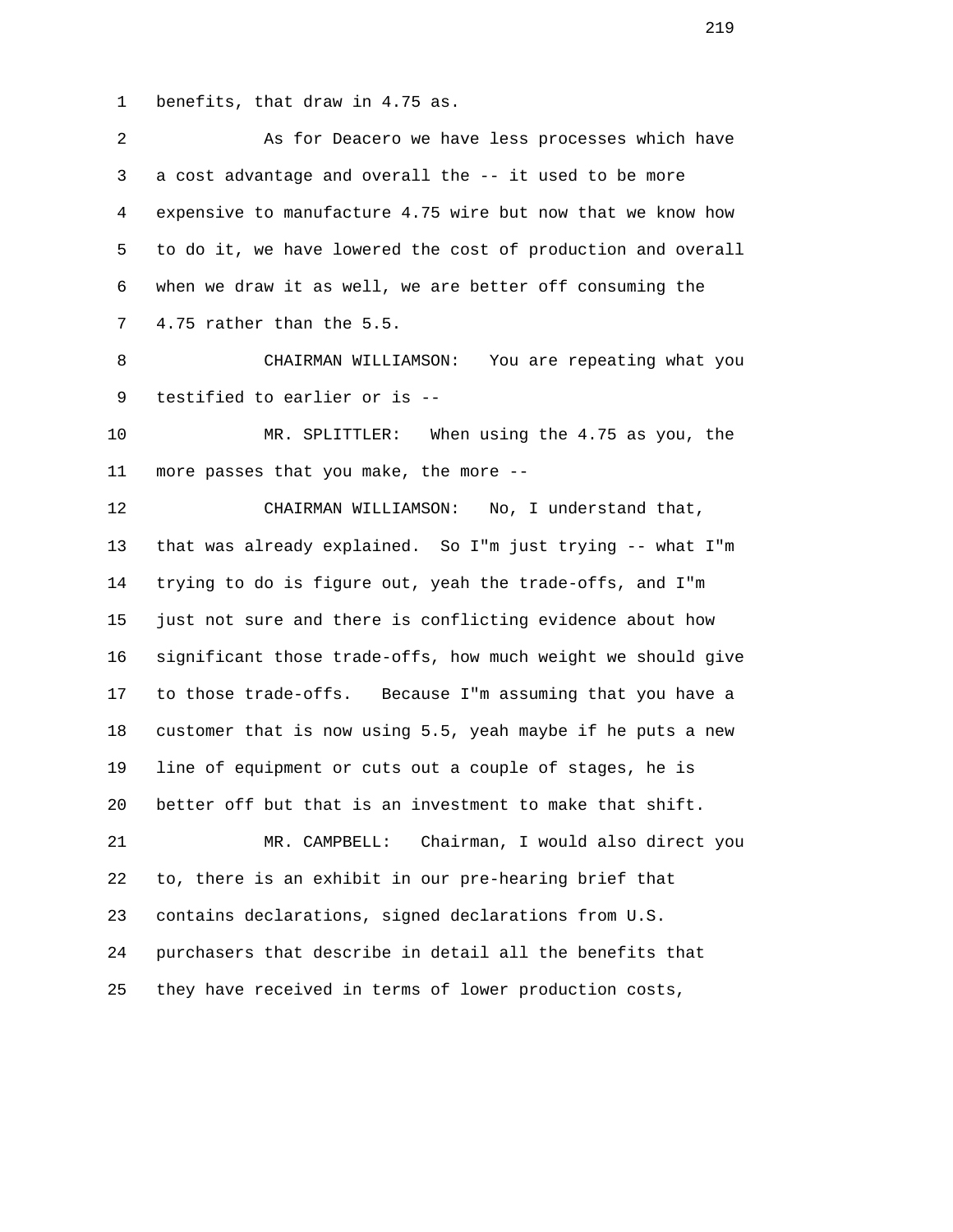1 better quality of wire products, that they received from 2 using 4.75 millimeter wire rod and I would encourage you to 3 take a look at those declarations.

 4 CHAIRMAN WILLIAMSON: Okay, thank you, because 5 that"s going to be, there"s a balance here. I have, I was 6 going to go to a question about cumulation, Ukraine, that, I 7 have to come back later.

 8 Mr. Stoel you had argued that, you mentioned a 9 whole bunch of price increases that you had heard about but 10 you didn"t address the petitioner"s argument that you know, 11 price increases can be announced, that doesn"t mean they are 12 going to stick.

 13 MR. STOEL: Yes, Jonathan Stoel Chairman 14 Williamson. Yes, obviously there is a question of whether 15 price increases will stick. I think the key -- that the 16 Commissioners looked at historically has been the, you know, 17 cost price ratio.

 18 As I said in my testimony, I think the key facts 19 here in this review is that Petitioners have been claiming 20 that you know, there"s a price-cost squeeze and that"s 21 what"s hurting them, but the fact is that their price 22 increases, Commissioner, are keeping up with their 23 increasing costs and you could actually see it, the most 24 recent year of this review, their ratio was actually lower 25 than in the year of the last review.

<u>220</u>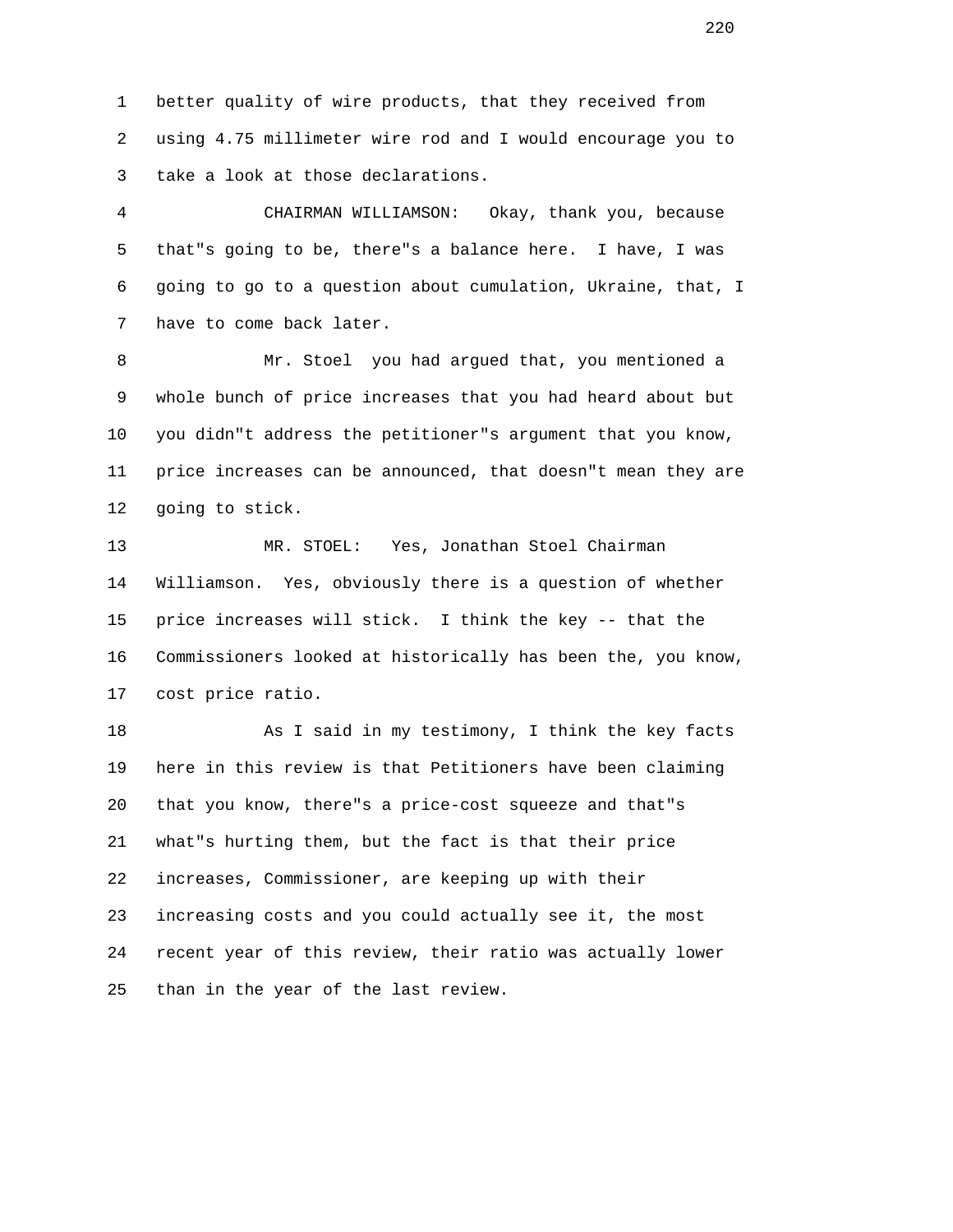1 It suggests again that they are in fact able to 2 push through price increases and I know the red light is on 3 but I will also point out Commissioner and Chairman and 4 Commissioners, that actually their total sales values are 5 significantly higher during this review which suggests that 6 they are in fact reaping significantly higher prices on 7 their product.

8 So I think that calls into question some of the 9 statements you heard this morning. And I would point out, 10 we will submit for the record these articles that show that 11 they have in fact, again increased their prices so even as 12 the Commission is considering this case, they are continuing 13 to raise prices.

 14 CHAIRMAN WILLIAMSON: Thank you for that answer. 15 Mr. Pinkert.

 16 COMMISSIONER PINKERT: Thank you Mr. Chairman. 17 I just have a couple of follow-up questions for Deacero. 18 First of all, I"m just considering for purposes of this 19 question a subset of the reasons that you give for not 20 cumulating Mexico with the other countries.

 21 The reasons I am focused on here are proximity 22 and market presence in the United States and I"m wondering 23 whether it would be somewhat perverse to not cumulate on the 24 basis of those reasons, at least in part when those reasons 25 seem to favor going affirmative with respect to the country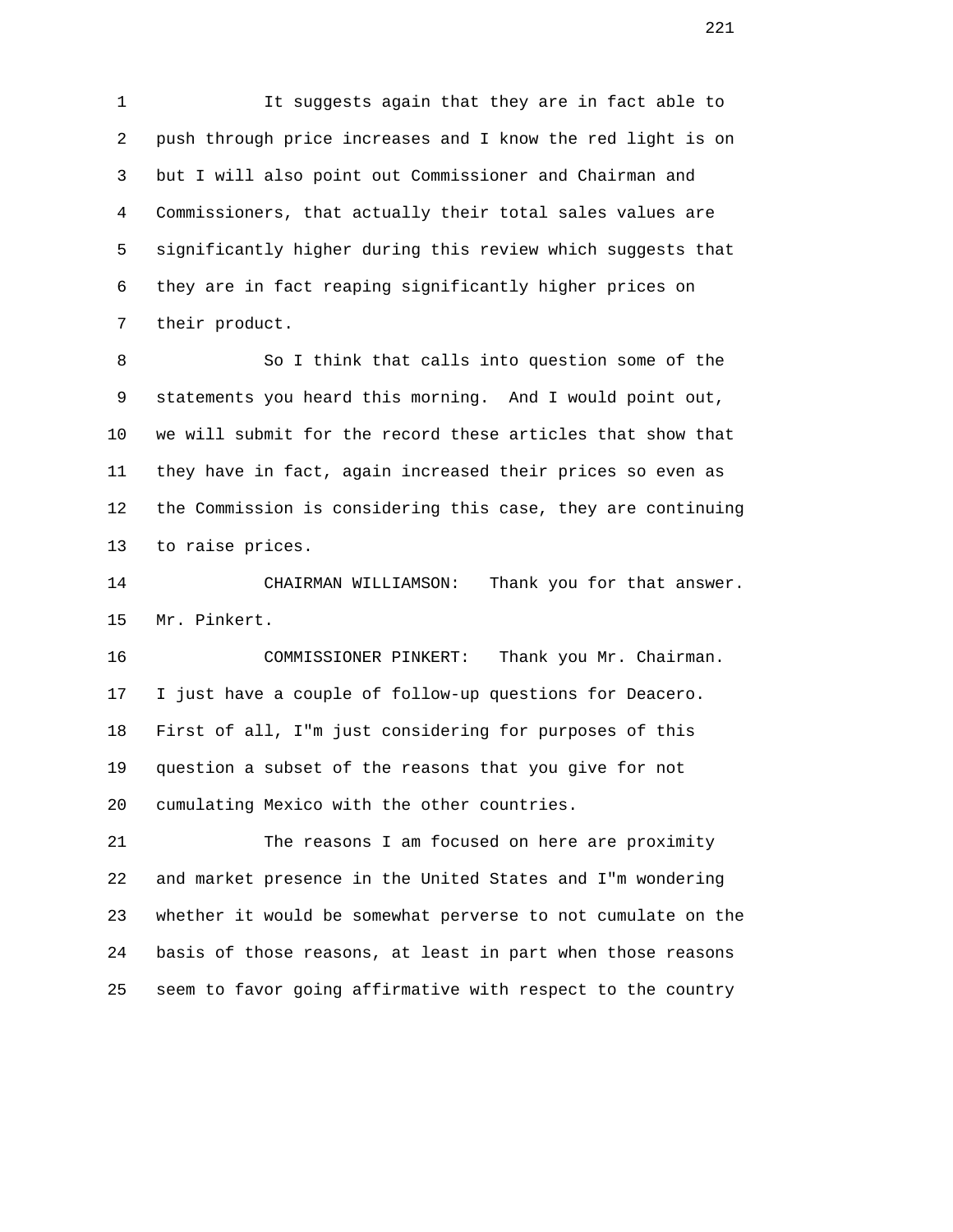1 that has that experience.

 2 MR. CAMPBELL: Commissioner, well we would argue 3 that you should take it one step at a time. First look at 4 the decumulation issue, it"s well established under 5 Commission precedent that subject imports from one country 6 maintained a presence, that that"s a fact in the U.S. market 7 compared to other subject countries, that"s a factor you 8 consider in deciding whether or not or that weighs in favor 9 of decumulating that country.

 10 In addition, of course the proximity, yes, Mexico 11 has -- the Mexican industry has advantages over all the 12 off-shore sources of imports. Those are non-price 13 advantages and they do mean that Mexican imports would 14 compete under significantly different conditions of 15 competition than the other subject countries so I understand 16 your point, but the first, the initial step is those 17 factors, whether you think those factors weigh in favor of 18 an affirmative decision or not, they weigh in favor of 19 decumulation.

 20 So now Mexico is decumulated and we would submit 21 that the record contains the affirmative evidence Deacero 22 has experienced shipping 4.75 millimeter wire rod to the 23 U.S. market in 2009-2011, gives you affirmative evidence of 24 what would happen if the order on Mexico is revoked.

25 And if you look at the data, you know we have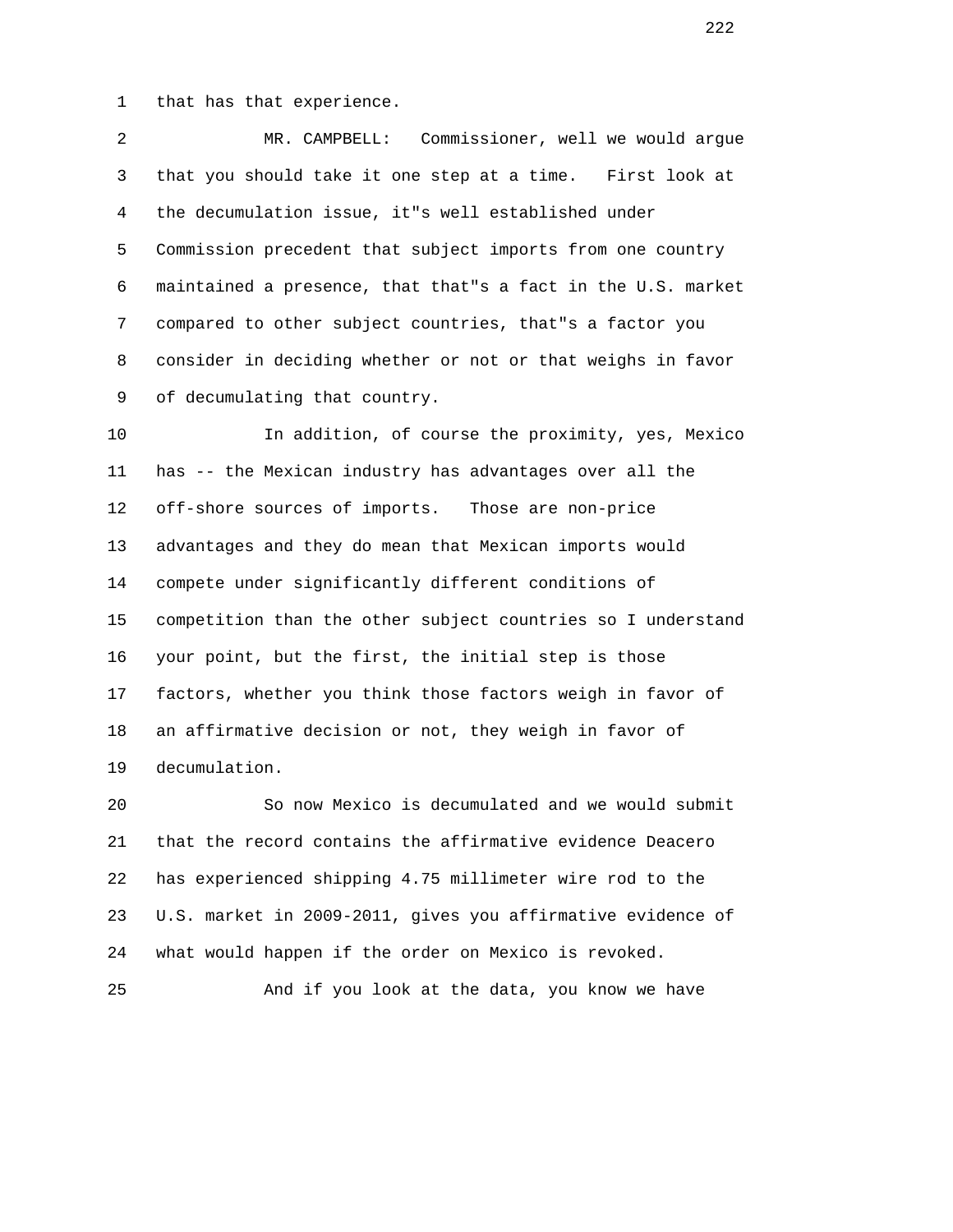1 heard from representatives from Gerdau and Nucor, the 2 question was posed, "were you harmed by the 4.75 imports?" 3 And they testified that well, you know, we lost some sales, 4 every time we don"t sell a wire rod is an injury. Well 5 presumably, they lose tonnage to each other all the time, 6 but they are not arguing that you know, they are materially 7 injured by each other.

 8 The standard is material injury - and forget the 9 anecdotes you heard this morning from U.S. producers, 10 actually I think they were limited to Gerdau and Nucor"s 11 representatives, but look at the hard evidence. Look at 12 the data on the record, look at the data the U.S. producers 13 performance from 2009 through 2011. Look at prices, the 14 prices, the U.S. producers prices for each product increased 15 from 2009 through 2011.

 16 There is no significant price depression. The 17 U.S. industry"s cost to net sales ratio decreased from 2009 18 to 2011. There is no significant price suppression. In 19 addition to that, the U.S. industries, all the key 20 performance indicators, gross profits, operating margin, 21 capacity utilization. They are doing really well as subject 22 imports, excuse me, 4.75 imports from Mexico were being 23 shipped to the U.S. market without the discipline of a 24 dumping order.

25 So where is your affirmative evidence of any harm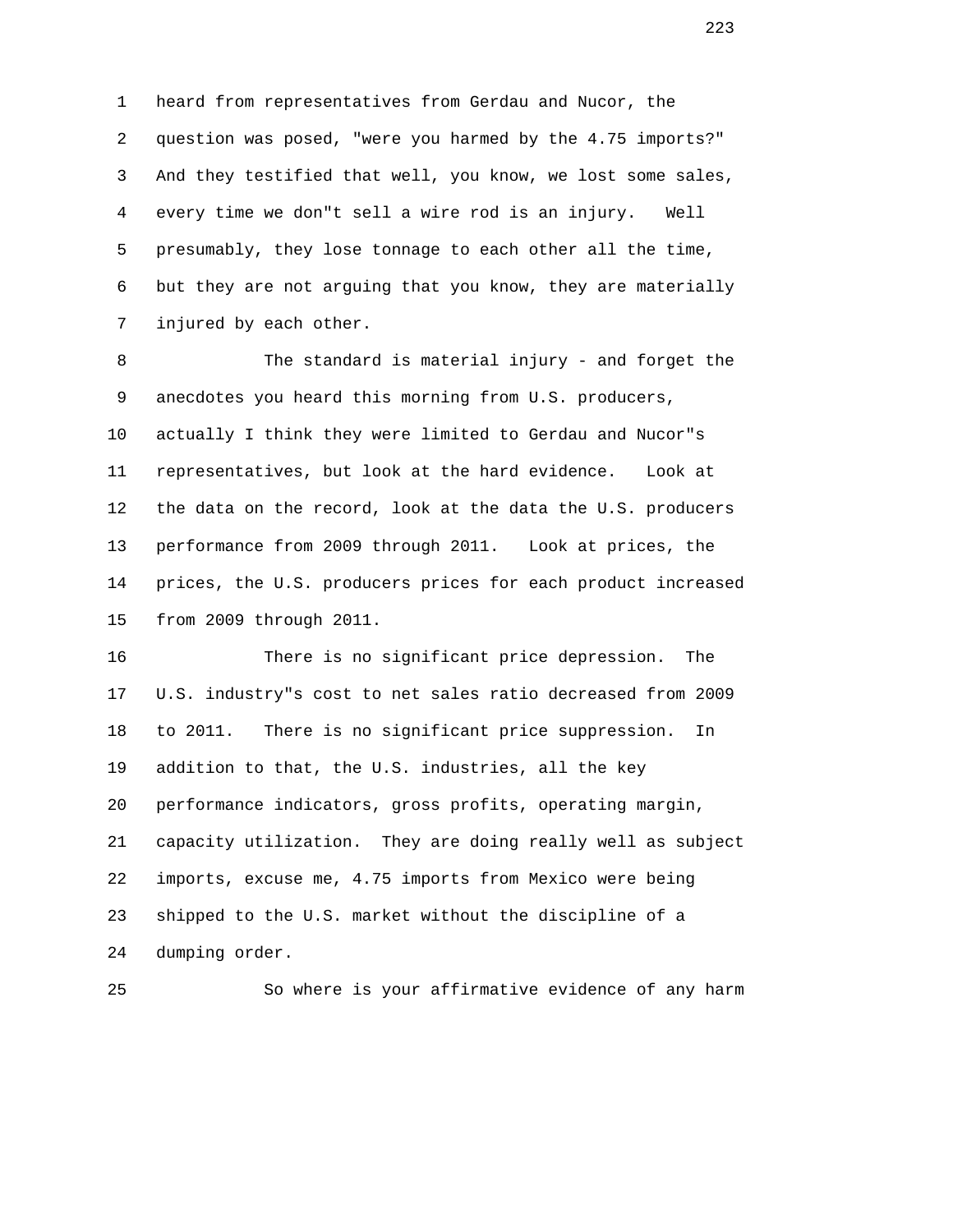1 that demonstrates to you that material injury would be 2 likely if the Mexican order is revoked? It is not there. 3 In fact, it is the opposite. There is no correlation, there 4 was no adverse impact on the U.S. industry and that is 5 affirmative evidence why the order on Mexico should be 6 revoked.

 7 COMMISSIONER PINKERT: Well, I think you may 8 have answered my next question as well in answering that 9 one, but I want to highlight a specific tension I see that 10 you might be able to respond to. In your analysis of 11 adverse price effects with respect to the 4.75 mm and 12 specifically I think I have heard today and maybe I"m wrong 13 but I think I have heard today that the 4.75 mm product is 14 substitutable for other subject merchandise and also I have 15 heard about the underselling and so what I am wondering is 16 to the extent, and you can disagree with the assumption 17 here, but to the extent that we have a high degree of 18 substitutability and a significant amount of underselling, 19 can we infer adverse price effects from that?

 20 MR. CAMPBELL: Commissioner, and the answer is 21 no. Because for one thing the underselling can be 22 explained and the Deacero"s representatives testified to 23 this today and so did Bill Heileg, from G3.

 24 For one thing, domestic wire rod does command a 25 premium over imports. It commands a price premium over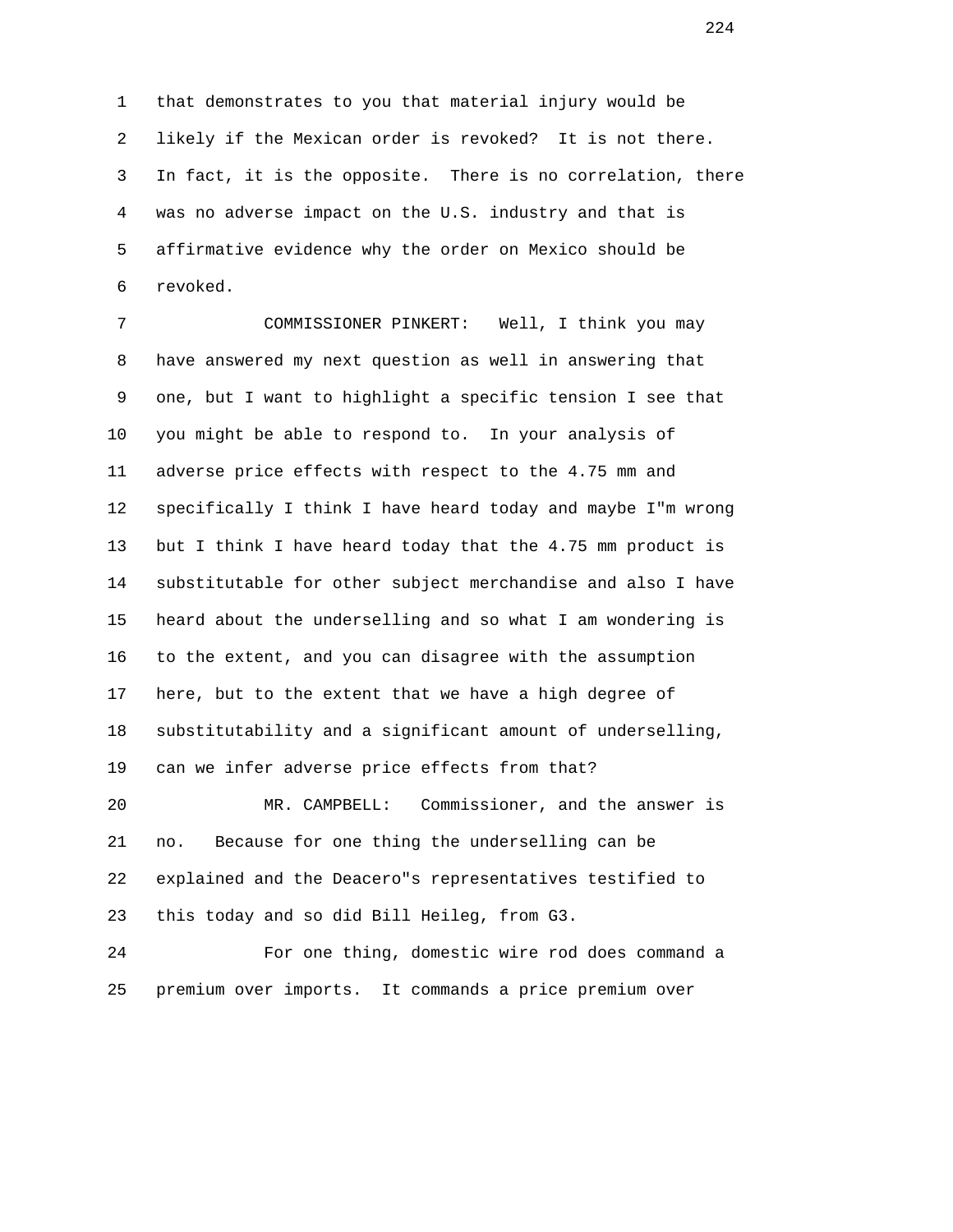1 Mexican wire rod, and it commands an even larger price 2 premium over wire rod imported from off-shore sources 3 because it is more difficult, logistically, to purchase 4 those imports, so that"s --

 5 And in addition to that, 4.75 is a size that 6 Deacero had not sold before the use market, in fact 4.75 7 millimeter wire rod is the first wire rod Deacero sold in 8 the U.S. market. They did not sell to the U.S. during the 9 original POI and a lot of customers were trying out 4.75 for 10 the first time and any time, and I should ask Daniel 11 Gutierrez, to provide a little more detail about this, but 12 it is not necessarily easy for a U.S. purchaser to suddenly 13 switch to 4.75. They have to make some adjustments in their 14 production drawing operations to accommodate 4.75, it takes 15 time to test the product and qualify the product, so 16 naturally Deacero has they testified, had to offer another 17 additional discount to get U.S. producers to try the product 18 and test it and use it, so those would be two reasons why 19 you would see underselling doing the POI.

 20 But the larger point is, even if you find that 21 hmm looking at 2009 through 2011, I think there was 22 significant underselling, where is the effect? Where is 23 the significant price depression? And what was the 24 significant price suppression? And if you look at the U.S. 25 industries prices for the products from 2009-2011 and the

<u>225</u>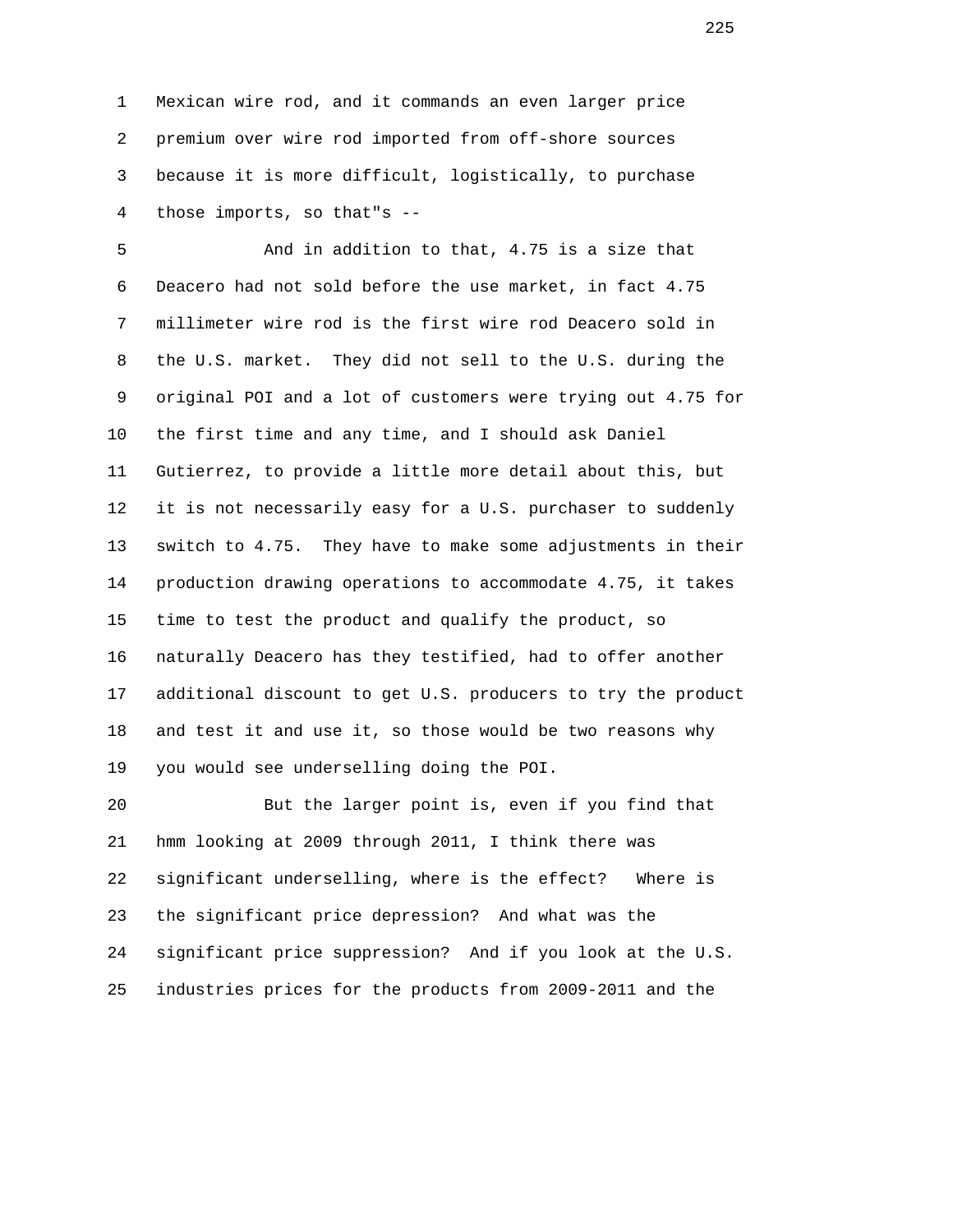1 U.S. industries, cost to net sales ratio from 2009 to 2011, 2 you don"t see any significant price depression or price 3 suppression so on that basis, the conclusion should be that 4 wire rod from Mexico was sold without the discipline of a 5 dumping order from 2009-2011.

 6 It had no significant adverse price effects, 7 that"s affirmative evidence. I don"t know how you ignore 8 that evidence and reach a contrary conclusion and you 9 decide, "well I"m going to ignore that, I"m going to 10 discount it". I"m concerned and I think if the order on 11 Mexico is revoked, something different from what we have 12 observed, what we actually observed in the period POR is 13 going to happen.

14 To me that"s not likelihood.

 15 COMMISSIONER PINKERT: Thank you for that 16 answer, I would ask the domestic industry for the post for 17 purposes of the post-hearing to respond specifically to your 18 point about the period from 2009-2011. And with that, I 19 have no further questions for the panel. I appreciate your 20 testimony and I look forward to the post-hearing submission. 21 CHAIRMAN WILLIAMSON: Thank you, Commissioner 22 Johanson?

 23 COMMISSIONER JOHANSON: Thank you Mr. Chairman 24 and this question is for the Daecero witnesses. Can you all 25 explain now or in a post-hearing brief what exactly is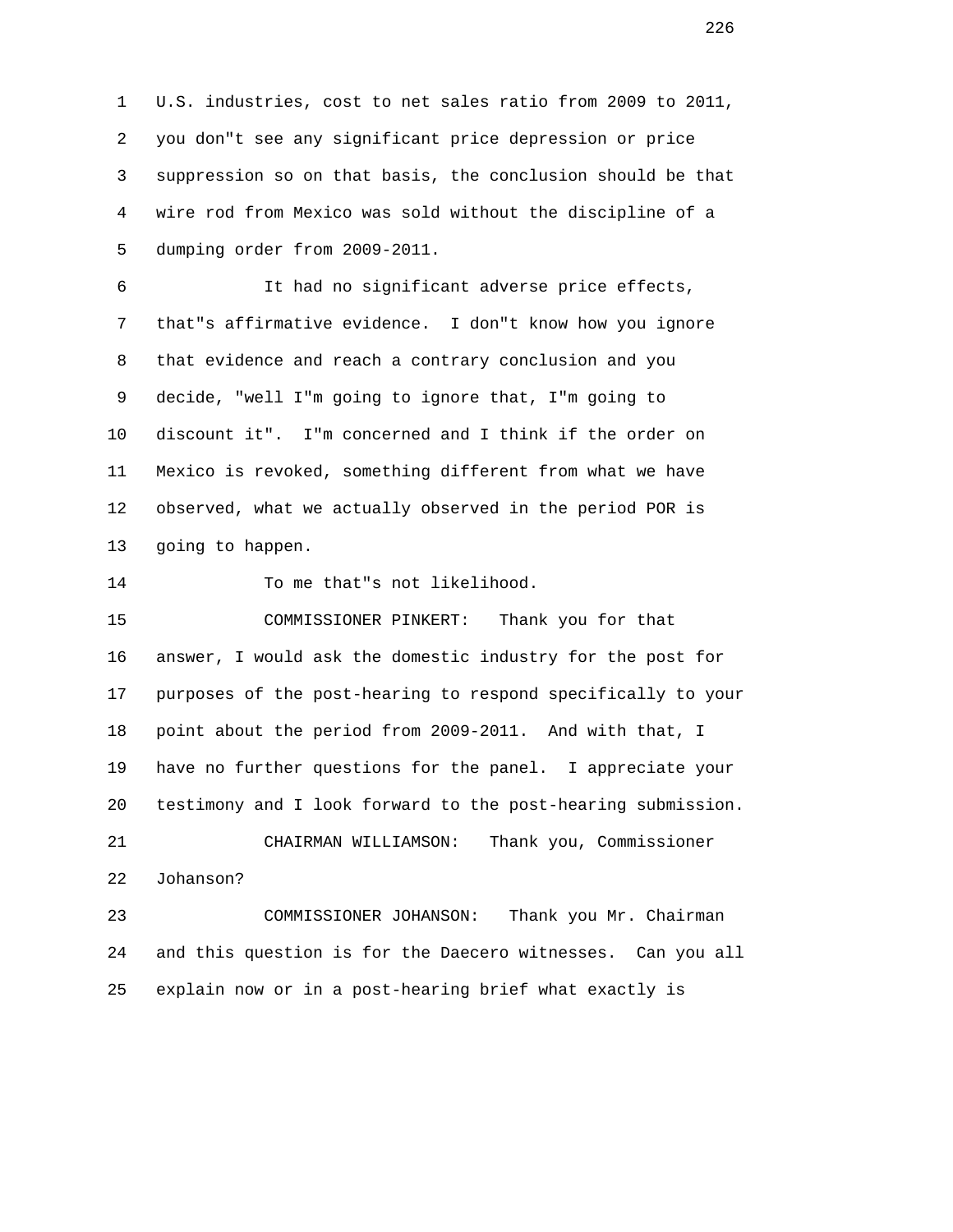1 happening with the Saltillo plant, because I"m hearing two 2 different things from when I look at the staff report and I 3 believe the domestic industry"s briefs and what you all have 4 stated today.

 5 And when you all address it in your brief, I 6 believe it"s just in the footnotes, there is not a whole lot 7 of meat there.

 8 MR. SERGIO GUTIERREZ: I"m Sergio Gutierrez from 9 Deacero. In the Saltillo area we have two plants, one is 10 called Saltillo and one is called Ramos, they are within 11 four kilometers, four miles, okay in the same area okay? 12 The Ramos is the newest plant okay? And that is just 13 dedicated to merchant bars and high beams and they cannot 14 make wire rod.

 15 The other one is Saltillo and is our oldest mill. 16 It is the first mill that we installed, okay, and that 17 makes only wire rod. We have plans, and I know -- in 18 Saltillo we have plans and we have a project, okay to 19 convert that to SBQ"s, a special barbed qualities.

 20 SBQ"s from Mexico because of the growing of the 21 automobile industry. Right now Mexico is importing about 22 700,000 tons a year of bars, specialty bars, SBQ"s because 23 there is no production in Mexico. So we want to convert 24 that mill to SBQ"s okay. What you need to convert, you need 25 to put more equipment, you want to convert the mill to 100%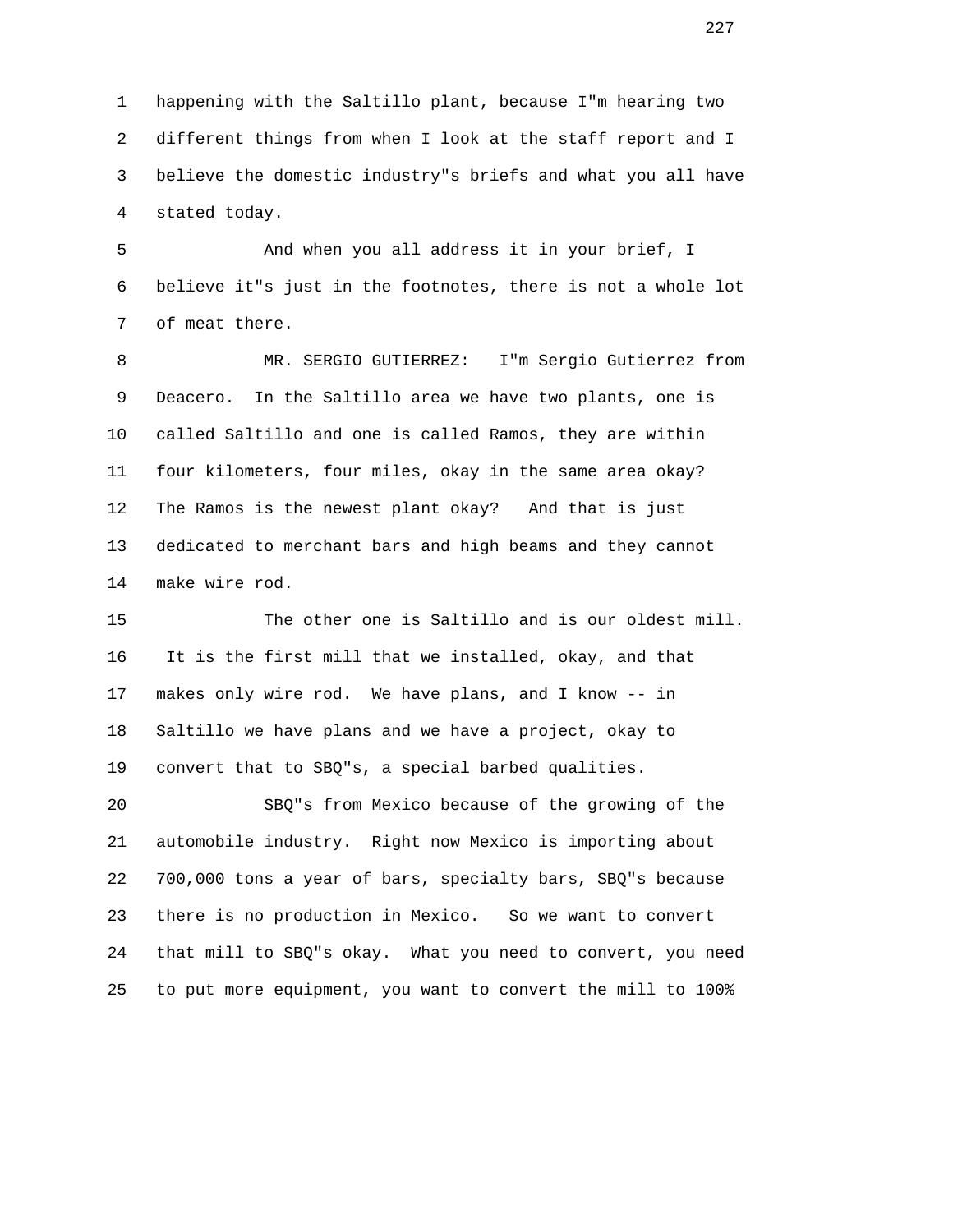1 SBQ"s, we need around 120 million dollars, but we will not 2 convert right away to 100% SBQ"s or we do it gradually, okay 3 and gradually will make SBQ"s and gradually all have less 4 capacity in wire rod.

 5 The reason we do it gradually is because of two 6 things, one it is to learn about the SBQ"s because we are 7 not in that business right now, so we have to do it slowly, 8 okay and that project is available for any of you to see if, 9 if you want us to present the total project that is a 10 reality, we are willing to do so.

 11 MR. EUGENIO GUTIERREZ: Eugenio Gutierrez from 12 Deacero and of course we invite the Commission to visit any 13 of our facilities and Mexico is getting nicer every day so 14 you are more than welcome and even the petitioners to visit 15 our facilities.

 16 COMMISSIONER JOHANSON: I"ve been to Saltillo 17 but it"s been a long time ago, I did like it there but that 18 was before I was out of school, so I had no idea I would be 19 here today talking about wire production in Saltillo, but if 20 you can address this further in your post-hearing brief 21 because what I am reading, I"m hearing two very different 22 discussions regarding what is happening in Saltillo.

 23 It sounds to me from what you are saying once 24 again that Deacero will conceivably be pulling back on 25 production of steel wire rod.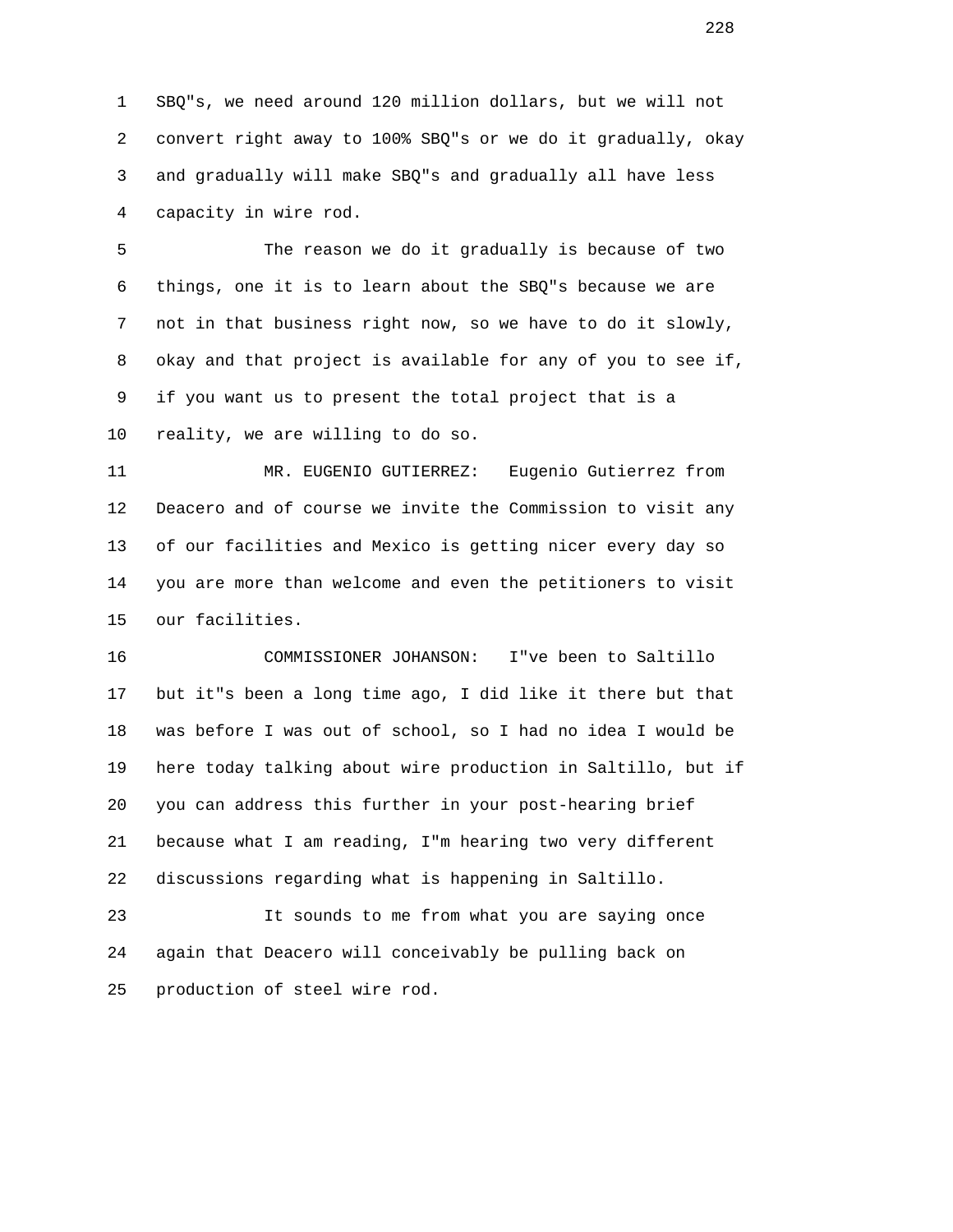1 MR. SERGIO GUTIERREZ: No, understand we are 2 going back, because as said, we have a new mill that we 3 start in January of last year. The new mill in Salya has a 4 half a million tons capacity. The reason we started is 5 because we need more production for our domestic needs, for 6 downstreams because Mexico will be growing, GDP is 4 to 5%, 7 with all these reforms that we have made, it"s basically the 8 energy reform, and we also want to do right now, we don"t do 9 many wire rods, or SBQ"s, we buy it. We buy some rods, we 10 buy because we are not able to produce.

 11 On this new mill we are going to be able to 12 produce SBQ"s, we are going to be able to produce wire rod, 13 okay and also we want to put some of that into the U.S. 14 market. We are interested in the U.S. market because as we 15 say before, we want to be in all Americas, we are not in the 16 wire rod business in the U.S. and we want to be in the U.S. 17 as we are in Central America and South America.

 18 COMMISSIONER JOHANSON: All right, Mr. Campbell. 19 MR. CAMPBELL: Thank you I just wanted to 20 clarify a couple points, he just made. First of all 21 regarding the half a million ton new capacity that was 22 installed at the Salya mill in January 2013, just to clarify 23 that"s a half a million tons, total rolling capacity, so 24 wire rod and coiled rebar, it"s not a half a million tons 25 just for wire rod, it"s a half a million tons for excuse me,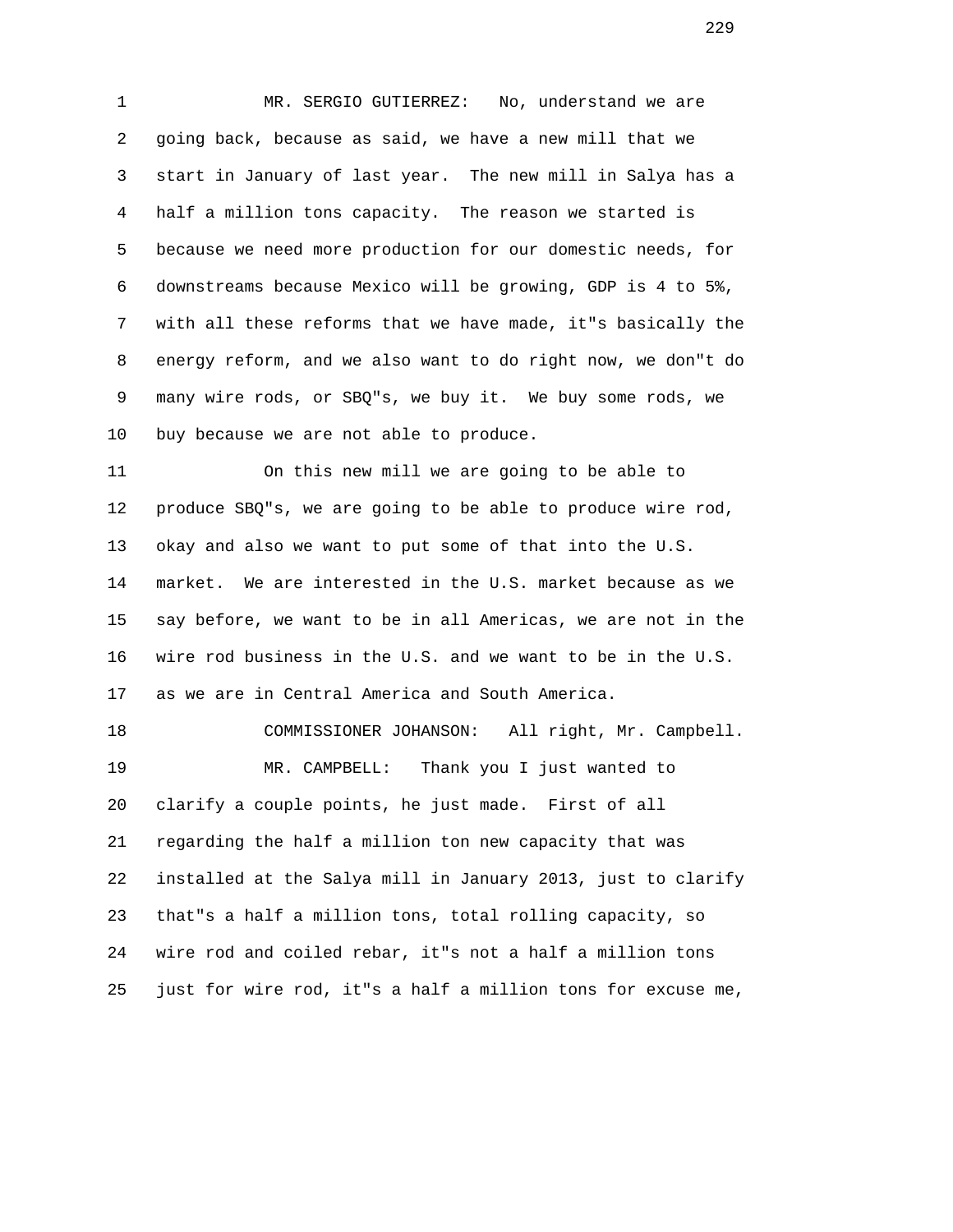1 wire rod and coiled rebar and that capacity is already 2 accounted for in the 2013 production capacity figure that 3 Deacero reported in their foreign producers questionnaire 4 response.

 5 And secondly on Saltillo, we definitely will give 6 a more full explanation. I think part of the difficulty is 7 that I believe the media reports, U.S. producers relied upon 8 regarding their allegations regarding Saltillo are bracketed 9 and confidential so we will address those in our 10 post-hearing brief.

 11 COMMISSIONER JOHANSON: All right, and I 12 appreciate it. And my next question is for the Ukrainian 13 witnesses. The petitioners point out that Ukraine has had 14 significant volume shifts from year-to-year and this is at 15 page 49 of the petitioner brief. Does this demonstrate that 16 Ukraine could easily divert shipments to the U.S. market 17 from other markets? Miss Dimitrova?

 18 MS. DIMITROVA: This shift can be also explained 19 that this is based on the rival to the port of destination 20 so if you take our sale, contractual quantities and more or 21 less stable, and again we are mainly focused on the European 22 and Middle East markets, apart from whole markets, so again 23 we don"t see the reason to shift huge volumes to U.S. 24 markets and you aren"t going to bump up shipments to the 25 U.S. markets.

<u>230</u>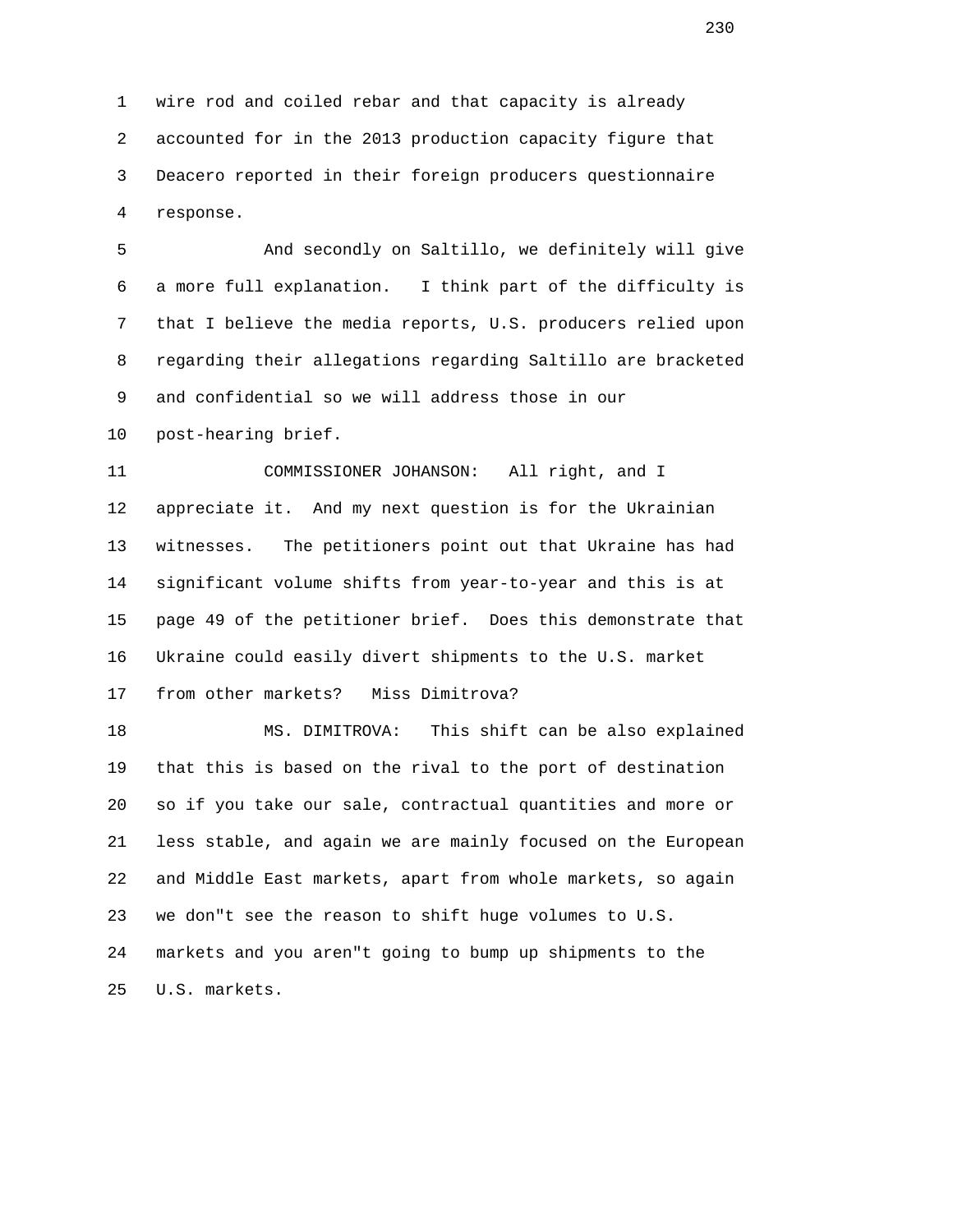1 COMMISSIONER JOHANSON: All right thank you for 2 your response, that concludes my questions. I would like to 3 thank you all though for appearing here today, I understand 4 some of you came a long way, Miss Dimitrova did you come all 5 the way from the Ukraine? 6 MS. DIMITROVA: Yes I did. 7 COMMISSIONER JOHANSON: Okay, well thank you for 8 being here today. I found your statements very useful, the 9 same for the other witnesses, thanks again. 10 CHAIRMAN WILLIAMSON: Thank you. Commissioner 11 Broadbent. 12 COMMISSIONER BROADBENT: Okay this question is 13 for Mr. Guitierrez from Deacero, you guys get to decide who 14 answers. How successful has the North American Steel Trade 15 Committee been for sort of harmonizing steel policies 16 between the United States and Mexico and Canada? 17 MR. EUGENIO GUTIERREZ: Eugenio Gutierrez from 18 Deacero. It"s been very beneficial because we talk and 19 share a lot of information between industry and government 20 regarding our trading in steel. It is more of an 21 information forum more than a discussion forum about 22 different policies, but it is always comparative and 23 interesting to learn what each country, each industry is 24 doing in each one of the markets on trade. 25 COMMISSIONER BROADBENT: Okay and I mean I think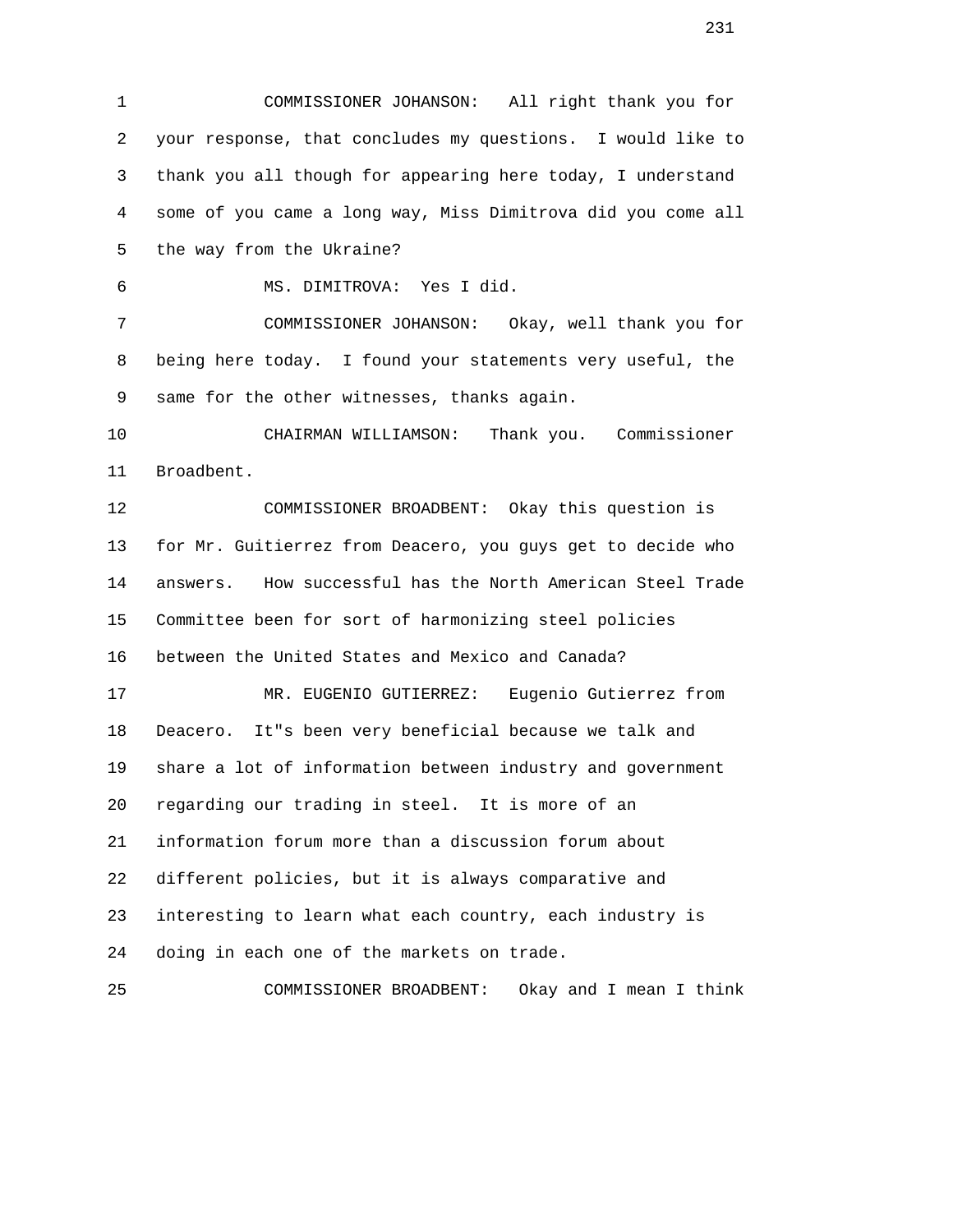1 there was some testimony to the fact that revocation of this 2 order from Mexico may support U.S. manufacturing generally 3 in North America is that correct?

 4 MR. EUGENIO GUTIERREZ: Eugenio Gutierrez from 5 Deacero. We believe that 4.75 is a competitive product 6 that gives a competitive edge to wire drawers in the United 7 States and that we are able to create more jobs in the 8 United States in that way. We also think that 4.75 wire rod 9 and wire rod generally is utilized for internal transfers 10 for our domestic markets and Center and South American 11 markets.

 12 COMMISSIONER BROADBENT: Okay, thank you. I may 13 have missed this but I was trying to get a sense on demand 14 for wire rod in the downstream projects, is demand higher in 15 residential construction or non-residential construction? 16 MR. EUGENIO GUTIERREZ: Eugenio Guiterrez from 17 Deacero. Let me answer this question two-fold. First of 18 all it has to do with the construction center, residential 19 and non-residential. A lot of our downstream products go 20 into that market. In our home market we are seeing an 21 increase in this, 2013 GDP increased 1%, we are expected to 22 increase 4% by 2014 and with the energy reforms and the new 23 federal government in place we expend expenditures to 24 increase in the infrastructure and construction higher, 25 that"s on the one side.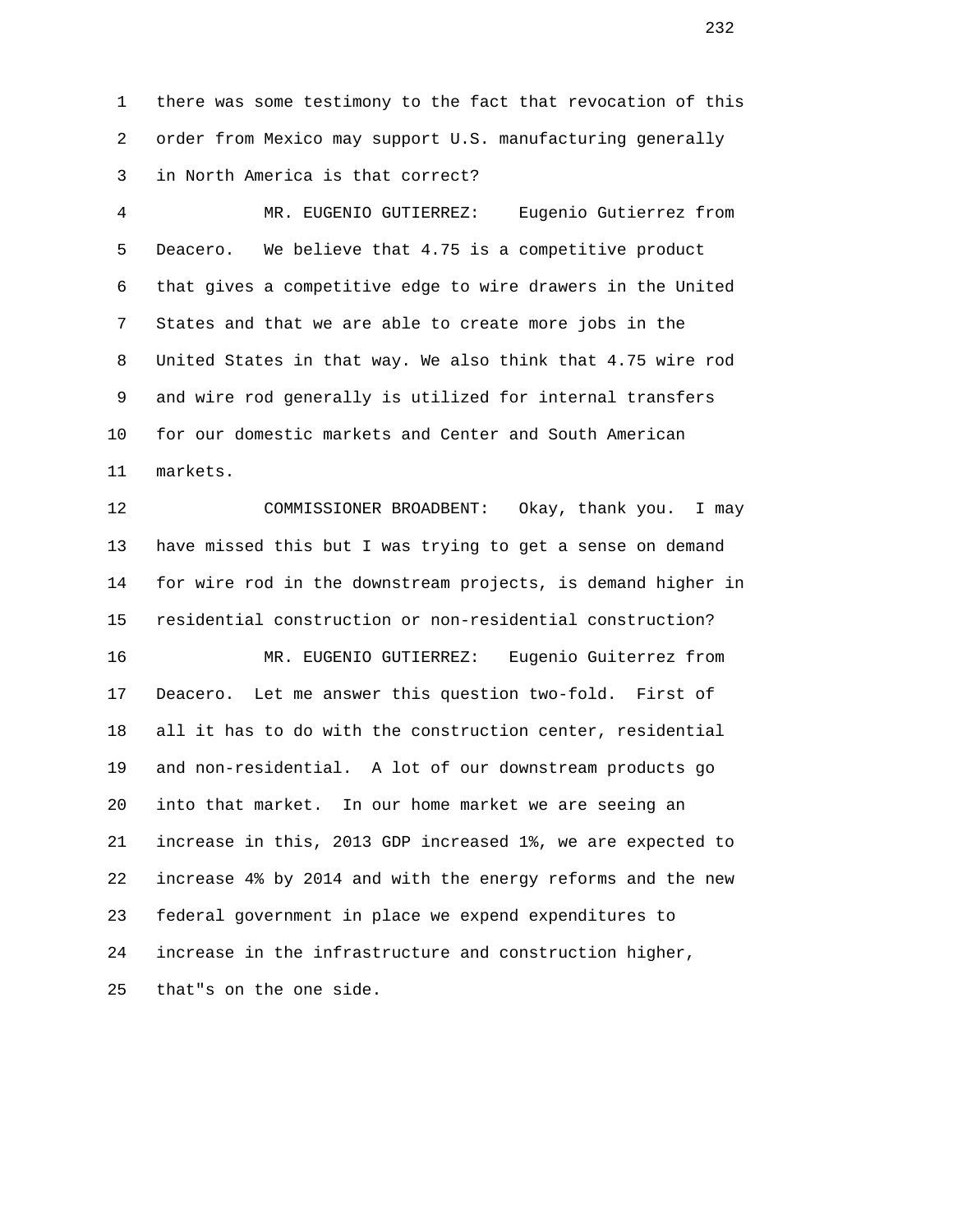1 On the other side there is the energy reform 2 part. It is not only the downstream products that are used 3 in oil and gas but it is also all the infrastructure around 4 the oil wells and gas wells et cetera that are used but, our 5 wire products are used in order to get all the 6 infrastructure going to extract those products.

 7 MR. SERGIO GUTIERREZ: We also have wire that we 8 sell to the industry. We sell wire, different kinds of wire 9 to 80 different sectors, 80 different industries, they are 10 more industry, 1 industry is extreme wire for the mattresses 11 and so on and so on, 80 different. Most of that, they take 12 the wire and they manufacture a finished product which most 13 of the time goes for exports and we are talking about a lot 14 of American companies in Mexico, that we sold those 15 products. That grows faster than the construction area, 16 than construction.

 17 The exports from Mexico are growing at a faster 18 rate than what our GDP is growing domestic. And we also 19 have the products we offer, the agriculture sector which is 20 also grows.

 21 MR. DANIEL GUTIERREZ: This is Daniel Gutierrez, 22 from Deacero. In addition to Sergio"s comments in regards 23 to the Machiladoras, we understand that the Machiladora is a 24 U.S. company that has been manufacturing their finished 25 products in Mexico. So that"s part also of the innovation

<u>233</u>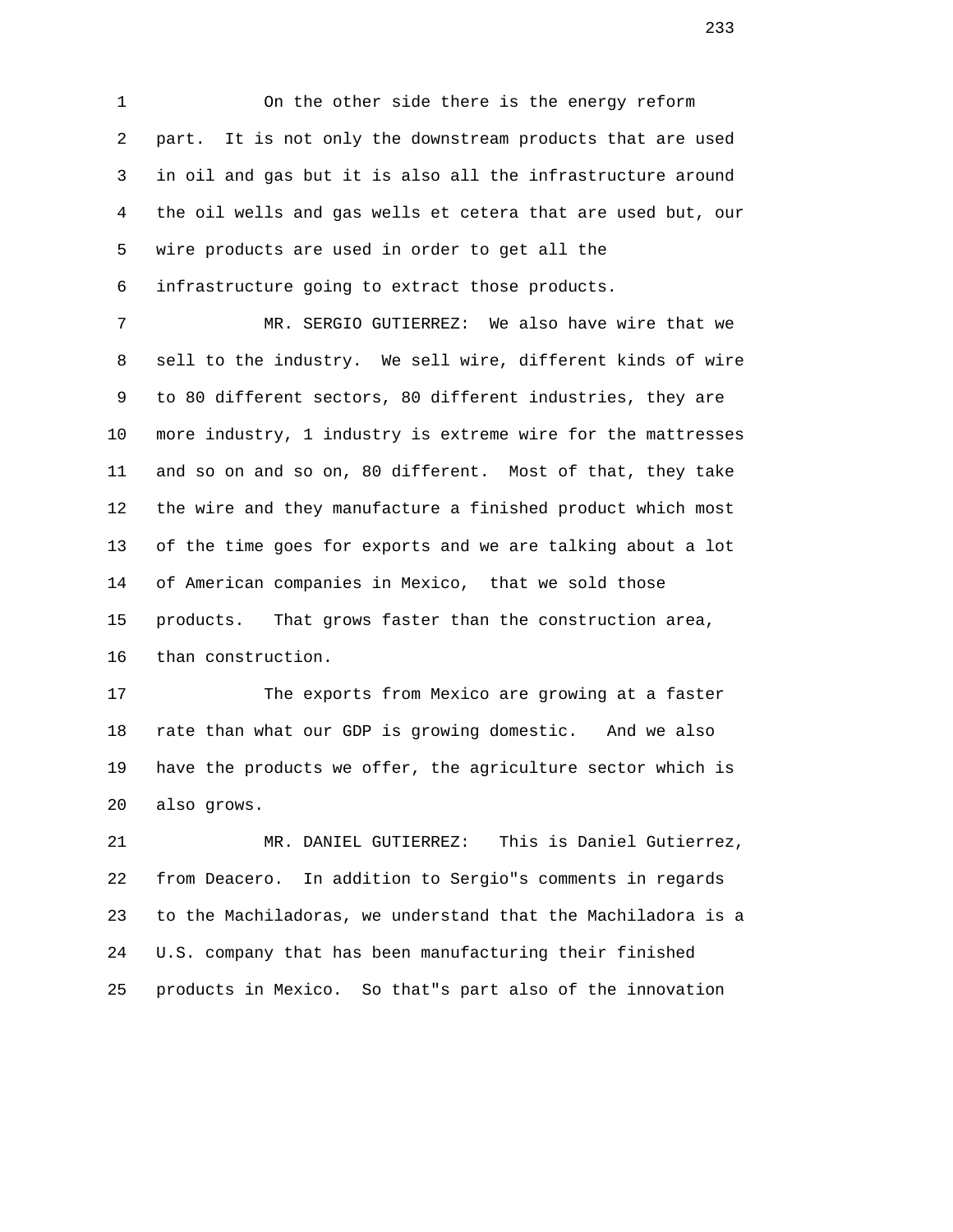1 that Deacero brought with the 4.75 into the U.S. in order to 2 help relieve our current customers in the U.S. to be more 3 competitive against their downstream products, where they 4 compete against off-shore Chinese products and so on. So 5 that"s part of what we think and why we believe that 4.75 6 rod, it"s a unique product, a specialized product that can 7 help our current customers to be competitive and continue 8 having the employees they have currently.

 9 COMMISSIONER BROADBENT: Great, I got that an 10 answer from every Mr. Gutierrez on the panel, thank you.

 11 Back to this legal question again, the petitions 12 are arguing that the Commission has a legal obligation to 13 treat 4.75 millimeter wire rod as subject merchandise. I 14 just wanted to make sure I understand what your position is. 15 Do we have to treat this as subject or not?

 16 MR. CAMPBELL: Commissioner I would not agree 17 that you are legally bound to treat 4.75 as subject. In 18 fact as you know currently the Department of Commerce remand 19 decision is that 4.75 is non-subject, but we would argue 20 that whether 4.75 is subject or non-subject does not matter. 21 If 4.75 is subject that"s the worst case scenario for us and 22 the hard data on the record, the evidence of Deacero"s sales 23 of 4.75 in the years 2009-2011 without the discipline of a 24 dumping order, without any adverse impact on the U.S. 25 market, demonstrates that revocation of the order on Mexico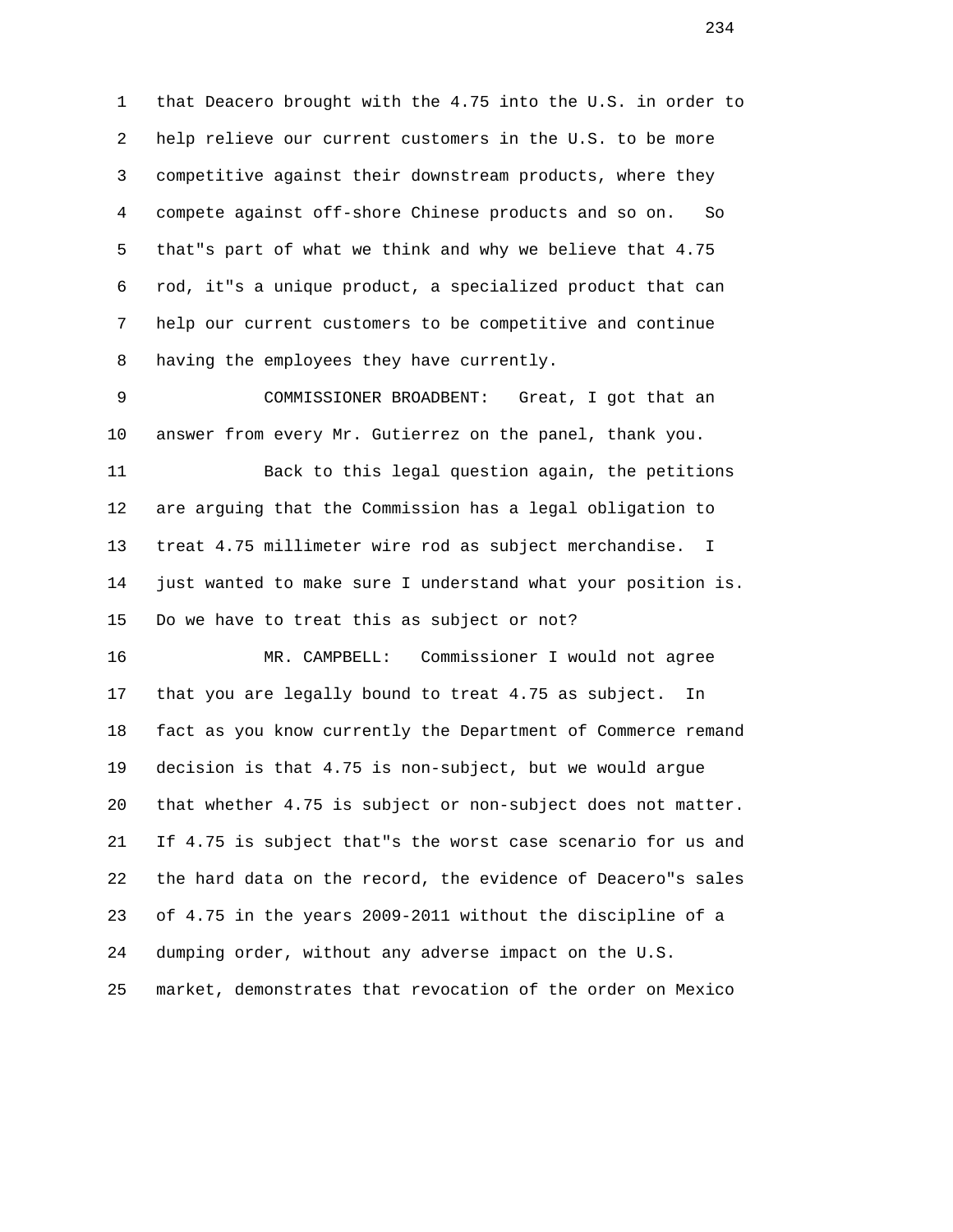1 would not be likely to result in material harm to the U.S. 2 industry, because as Deacero"s testified, they are the 3 relevant exporter from Mexico and they want to continue to 4 focus on selling 4.75 to U.S. market, they are being very 5 candid about that.

 6 There is absolutely no adverse impact on the U.S. 7 industry from their sales during the POR so there is no 8 basis to conclude that there would be a material injury if 9 the order is revoked.

 10 But on top of that, if, as a result of the 11 litigation, it turns out that it is confirmed as we have 12 always believed that 4.75 is non-subject then that means 13 that any likely injury as a result of revoking any likely 14 material injury as a result of revoking the order on Mexico 15 is even less likely, so worst case scenario, treat 4.75 as 16 subject, we win.

 17 Best case scenario, treat 4.75 as non-subject, we 18 win.

 19 COMMISSIONER BROADBENT: Right, but your legal 20 position is we have an option?

 21 MR. CAMPBELL: I guess some post-hearing brief 22 we will take more of a look at that legal question for you.

 23 COMMISSIONER BROADBENT: Okay, thank you. I 24 just had a couple of odds and ends here, hang on one second. 25 What should we consider, if there is an increase in volume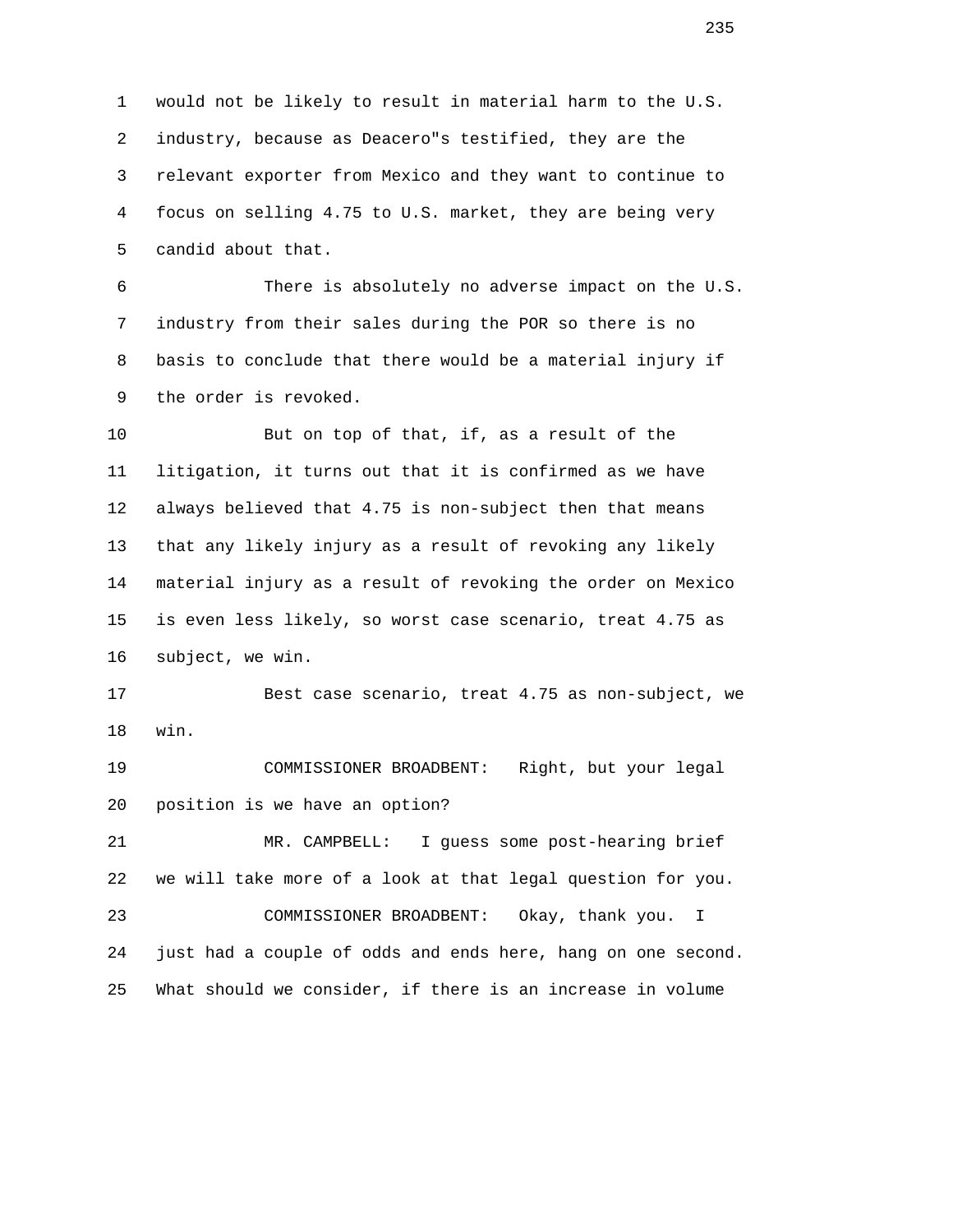1 what would be significant and what kind of parameters would 2 you put on that? If we revoke the order.

 3 MR. EUGENIO GUTIERREZ: Eugenio Gutierrez of 4 Deacero. So first of all it takes time and development to 5 go and ramp up production on 4.75. I stated that we are 6 consuming some internally but it takes time and effort and 7 development. We have been a responsible player, smart 8 player, the order has been there for 12 years. We are 9 profit driven. By no means do we want to increase imports 10 in such a way.

 11 What we want to do is offer a product such a 4.75 12 that our customers are asking for to make them more 13 competitive in the U.S. industry.

 14 MR. LEWIS: Commissioner Broadbent, if I might 15 answer, Craig Lewis for Hogan Lovells. This obviously is 16 difficult to put a specific number on what"s the volume that 17 would cause injury, but if I heard correctly from one of the 18 petitioner witnesses this morning, who mentioned that it 19 would have to be a couple of hundred thousand tons, I think 20 that"s really understated.

 21 But nonetheless, speaking with respect to 22 Ukraine, even if every last ton of excess capacity of 23 Yenakiieve was exported tomorrow to the United States, it 24 would be far less than 100,000 tons, much less a couple of 25 hundred thousand tons. Moreoever, there is no evidence that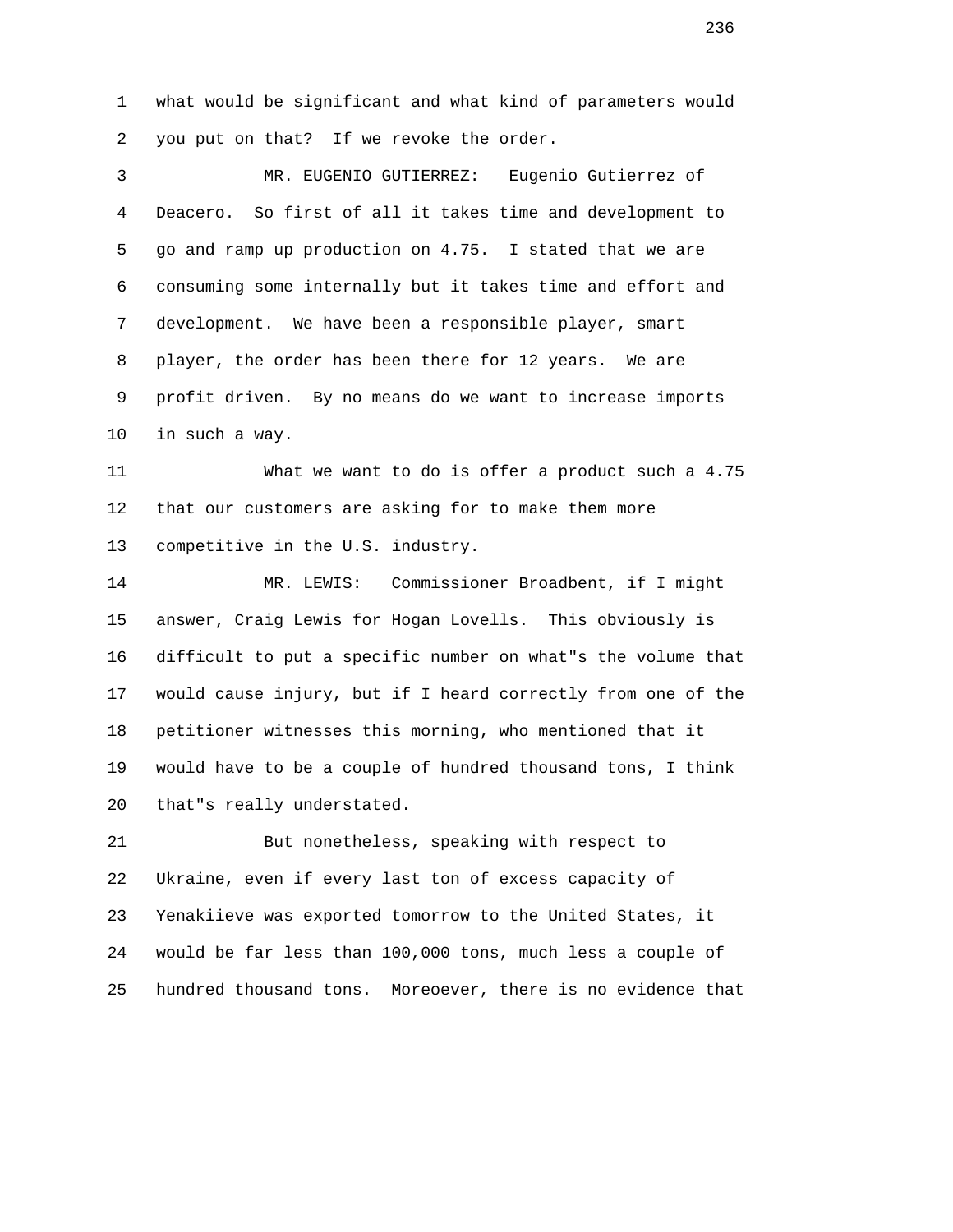1 the pricing of those imports would be such as to cause 2 injury so.

 3 MR. STOEL: Commissioner Broadbent, this is 4 Jonathan Stoel, also on behalf of Yanakiieve. I would just 5 add that as I think that we testified with the exodus of 6 Chinese imports from the market, you are talking about 7 600,000 tons that will no longer be in the market place so 8 that has to be considered in what could be possible causing 9 any injury.

 10 Also to your question earlier about construction 11 and I think we put in our pre-hearing brief, the Wells Fargo 12 study showing that non-residential construction optimism is 13 at an all-time high so I think you have to consider that 14 demand is increasing, and as we talked about, despite the 15 fact that the domestic industry suggests that there is 16 capacity available, I"m kind of taken back to my law school 17 days of ipso facto.

 18 The fact is they keep saying that there is 19 capacity available but there is huge numbers of imports in 20 the marketplace. That suggests that they are not satisfying 21 the demand of the industry. I know that you have heard this 22 morning from Mr. Rosenthal that in fact they can satisfy 23 demand, but I suggest the record before you doesn"t meet 24 that statement.

25 COMMISSIONER BROADBENT: Okay, I just have one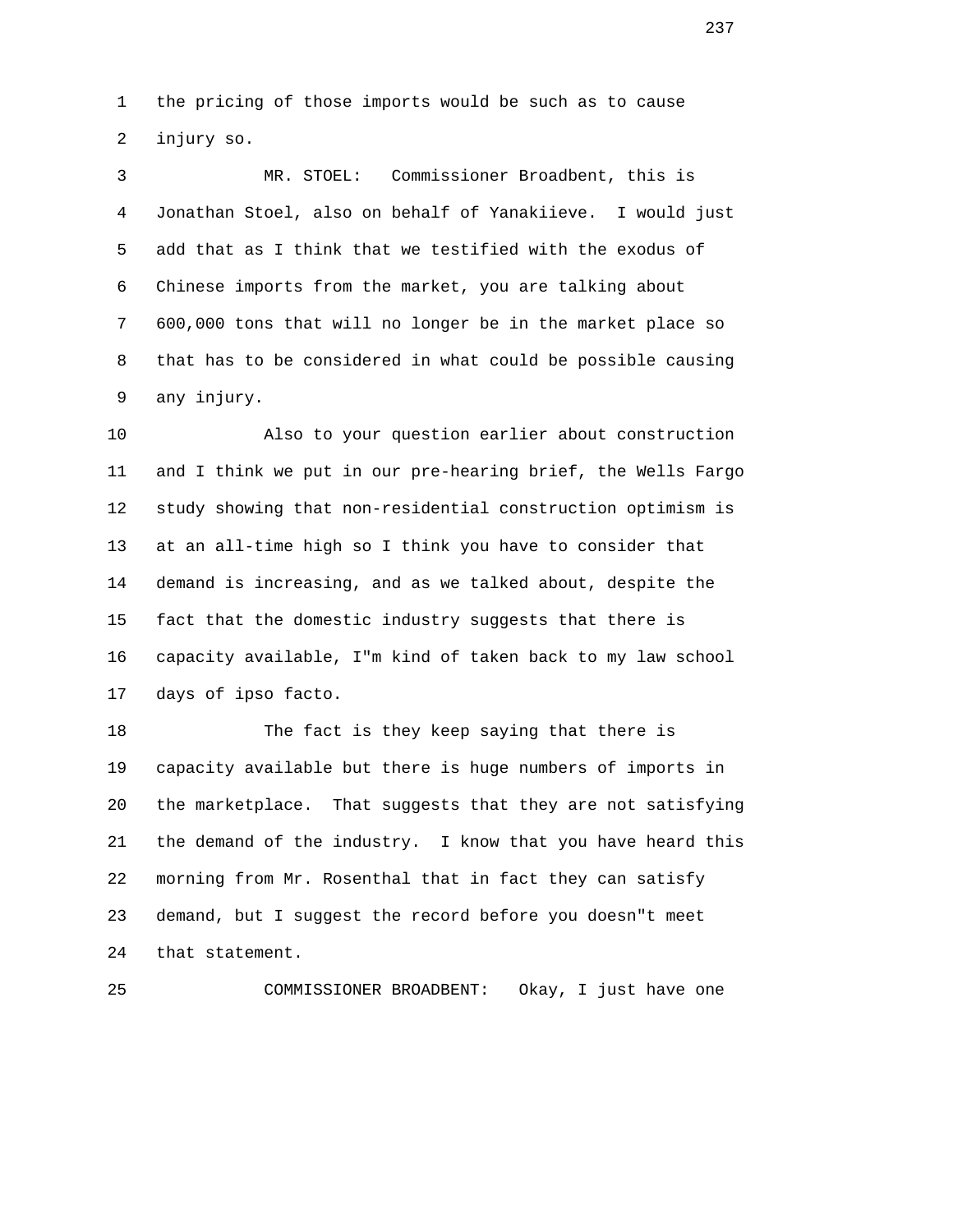1 more question. Could I finish and then I"ll be done. On 2 exports from Ukraine could you talk to me about what trends 3 you are seeing in Africa and some of your other global 4 markets where you are shipping, say Senegal and Nigeria? 5 MS. DIMITROVA: Commissioner you are asking 6 about prospects, yeah? About prospects or markets? 7 COMMISSIONER BROADBENT: I understand that you 8 did export to Africa, Senegal, Nigeria and other markets and 9 I just wondered what trends you were seeing in your global 10 export markets other than the United States. 11 MS. DIMITROVA: Are you talking about Africa 12 market, it has great potential to grow and we have plans to 13 develop our presence there. The same -- part of my 14 testimony was devoted to Europe, this is our second priority 15 market and we expect this to recover and continue to grow.

 16 There is a tendency for me at least to close to Africa 17 market, also the Middle East market has a lot of capacities 18 and will continue to depend on import and will continue to 19 grow, this is the general trends.

 20 COMMISSIONER BROADBENT: Thank you, that"s my 21 questions.

 22 COMMISSIONER KIEFF: I just join my colleagues 23 in thanking everybody for coming this morning and this 24 afternoon for your testimony and your arguments, we look 25 forward to the post-hearing briefs, thank you very much.

<u>238</u>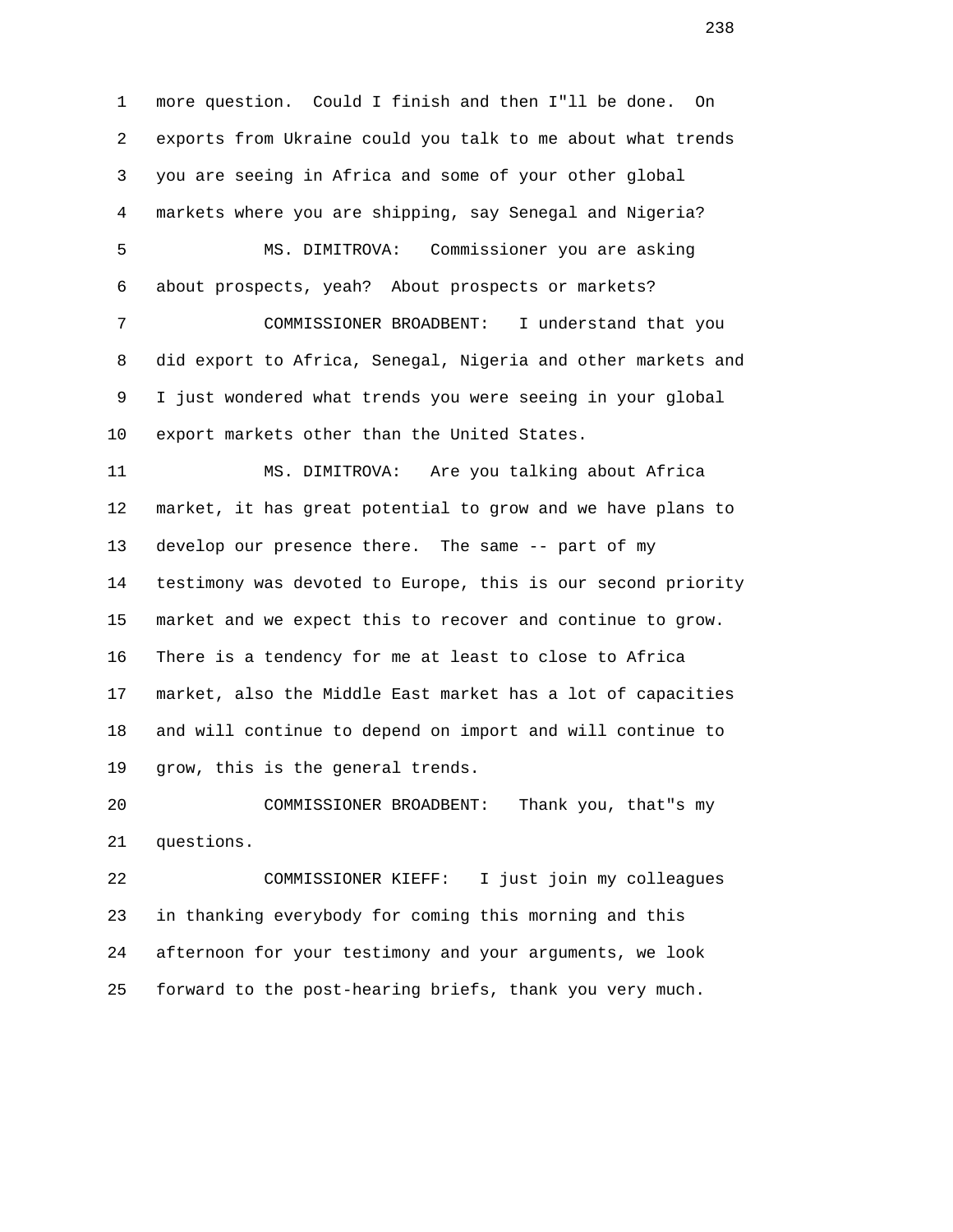1 CHAIRMAN WILLIAMSON: Thank you, I just have a 2 few questions. Ms. Dimitrova, you argue that privatization 3 in the Ukraine is a condition of competition that supports 4 decumulation. However, doesn"t privatization make your 5 industry more like industries in other subject countries? 6 For example, Deacero where you absolutely have to depend on 7 innovation as opposed to you know, government direction. 8 Mr. Lewis, do you want to take that? 9 MR. LEWIS: Yes, if I might I appreciate a chance 10 maybe to comment more broadly on our cumulation argument. I 11 think the statement was made that we have this argument in 12 large part on affiliations and I don"t think that"s a 13 correct characterization so let me explain what we are 14 saying. And it will answer your question in doing so. 15 The, our view of cumulation from what we 16 understand of the statute and how the Commission has 17 interpreted it and applied it in past cases is obviously 18 first of all that there is broad discretion. I think the 19 court said back that up. And by saying broad discretion, 20 it means there aren"t really specific standards that have to 21 be met that are spelled out in the statute.

 22 It doesn"t mean that this is well principled to 23 be followed, but it doesn"t mean that you have to be wary of 24 a particular standard that you applied in a previous case 25 that needs to be applied in this case.

<u>239</u>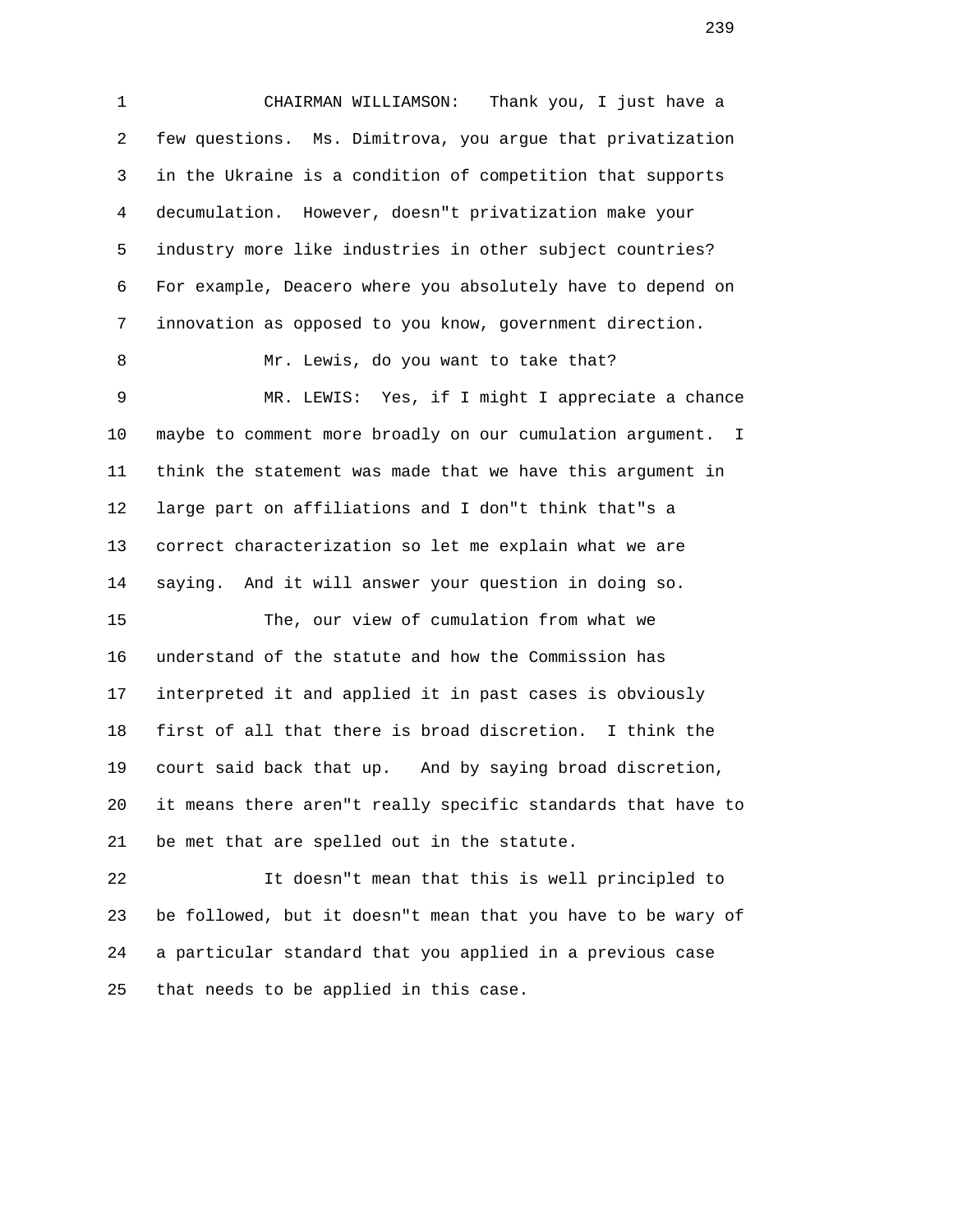1 So what are the principles that you should be 2 looking at? And I think the way to understand where we are 3 coming from with this and I think it reflects the 4 Commission"s practice, is that the cumulation decision and 5 sunset review is very similar to the cumulation decision 6 that is made in the threat of injury context for original 7 investigations.

 8 Which is to say, and I go back to the quote from 9 the Federal Circuit and the new court case that "while there 10 is obviously an interesting in showing that you were 11 focusing on combined injurious effect, there is also a very 12 important consideration as to whether by cumulating an 13 unlike imports that you may be led to reach conclusions 14 about the likely source of injury that aren"t supported by 15 the facts of a particular country."

 16 In other words, to quote them "unreasonably 17 assigned culpability to imports that are not likely to 18 contribute or to continuation or recurrence in material 19 injury."

 20 In light of that, the arguments that we have laid 21 out I think one of the principal ones that we have laid out 22 is that you need to look at the individual circumstances of 23 each of the countries under consideration and ask yourself 24 what are the conditions in competition that each one faces, 25 and a big part of that is where are they located, what are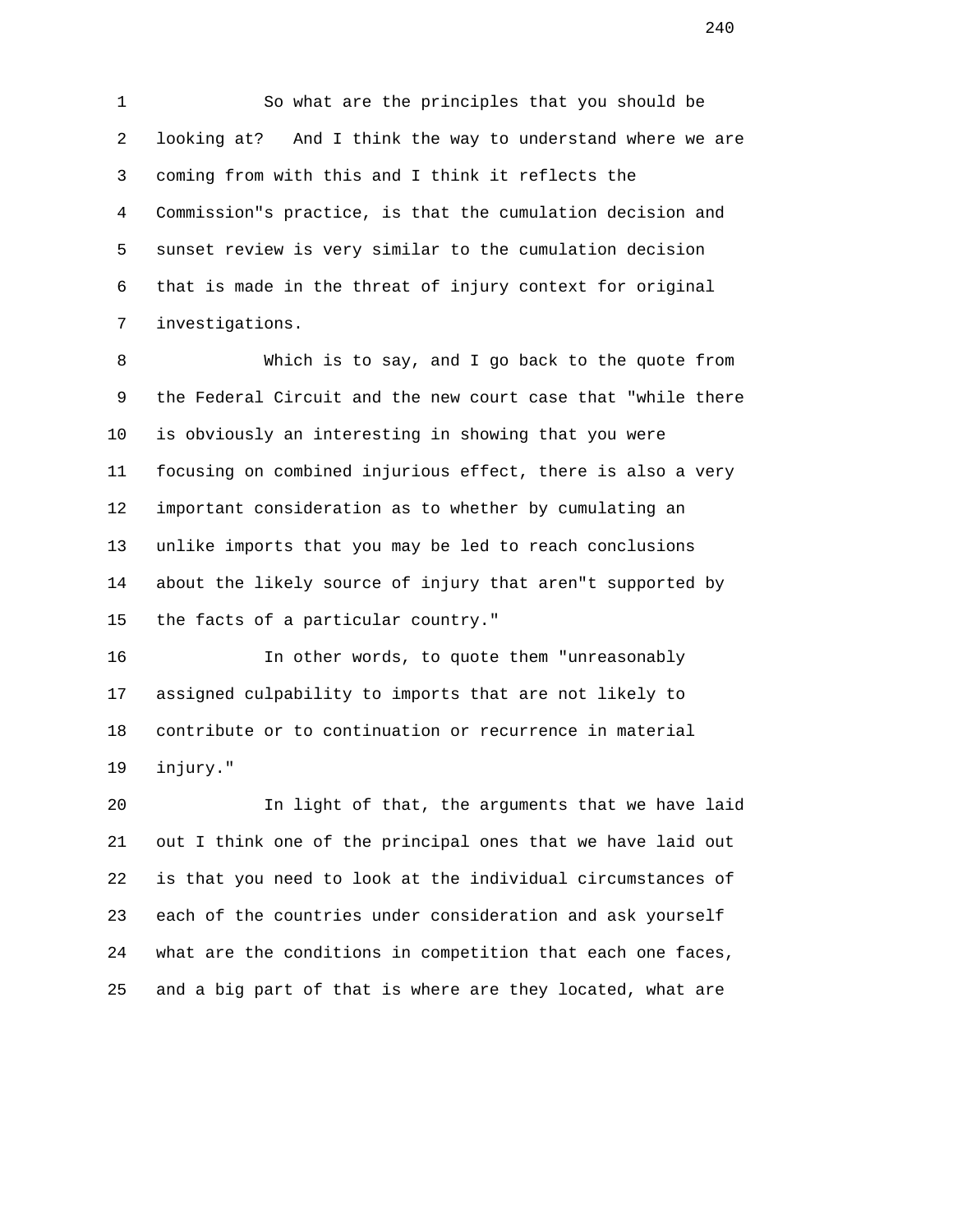1 their natural markets, what are the markets they have been 2 focusing on, because those are the demand and supply 3 conditions that these countries face, which in turn will 4 tell you about where the likely future flows of imports will 5 be going.

 6 And I think examples of where the Commission has 7 appropriately applied this principal include the 8 Commission"s decisions in the hot rolled steel cases where 9 those very considerations led the Commission to decumulate 10 Japan and Brazil.

 11 Looking at what were the regional, taking Japan 12 as an example, what was the regional focus in Japan? And 13 in that situation there were you know, an Asian focus, a 14 long-standing contract and supply relationships that the 15 Japanese producers had with their customers in Asian markets 16 and that contributed very significantly, if not decisively 17 in the Commission"s decision to decumulate Japan.

 18 I would submit to you that the argument we made 19 hopefully clearly enough in our briefs about what we will 20 follow up in our post-hearing is along similar lines, that 21 if you look at Ukraine and where it is situated 22 geographically and you look at its historical development, 23 that it is facing a very different set of supply and demand 24 circumstances than the other subject imports are doing and 25 so that"s key to the argument that we are making.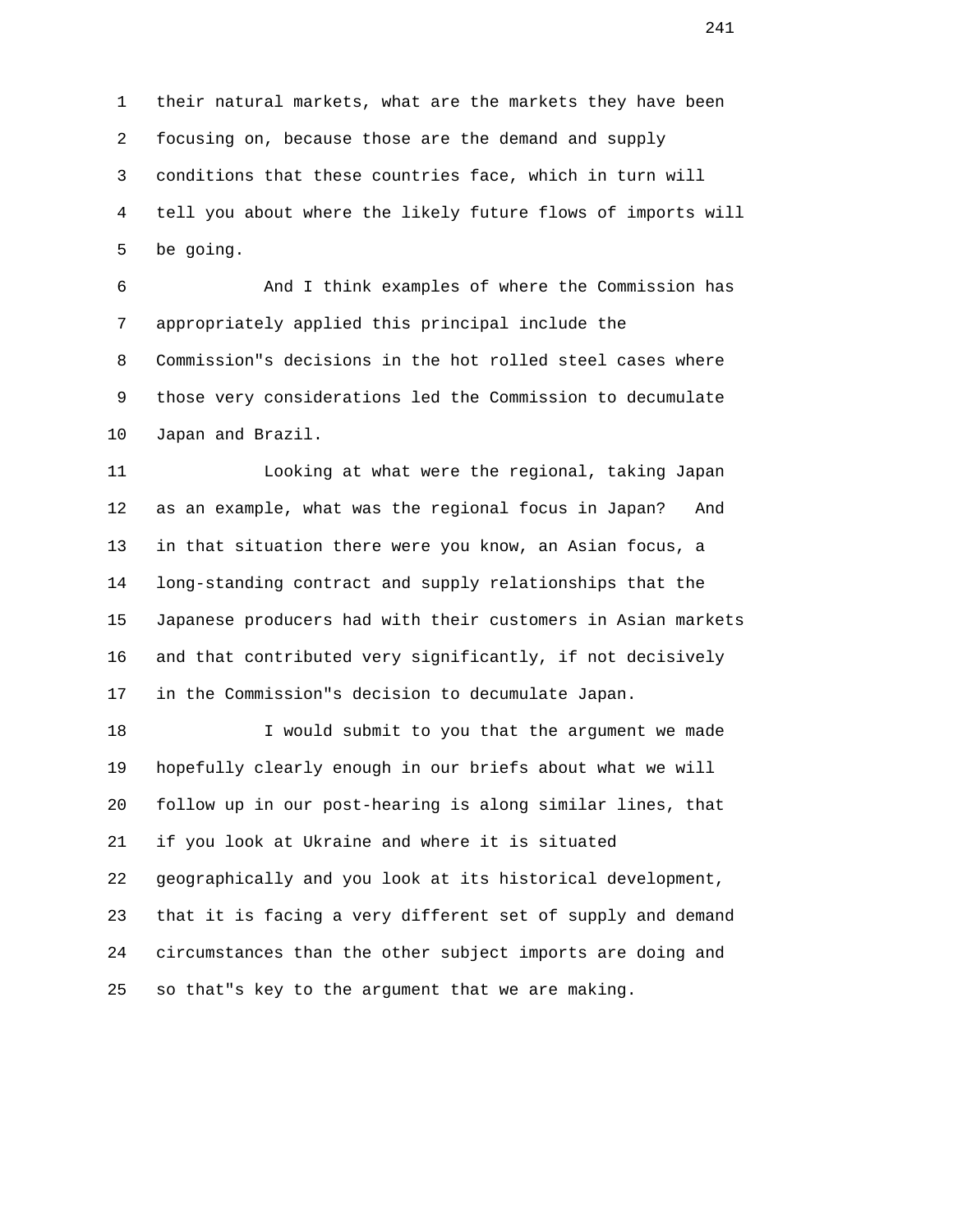1 CHAIRMAN WILLIAMSON: So are you saying the fact 2 that, and it"s a privatized industry now is not a relevant 3 fact?

 4 MR. LEWIS: Well it"s relevant, I don"t think it 5 was really, I may be mistaken here, but I don"t think it was 6 really raised as specifically as cumulation point. I think 7 what we were talking about, the privatization in the 8 industry has relevance to a number of different elements of 9 the Commission"s analysis here, not least of which I think 10 is the pricing data.

 11 You know the petitioners would have you simply 12 assume that they underselling data that you collected in the 13 original investigation is what you should expect to find if 14 the order was lifted and I think that"s demonstratively 15 untrue when you recognize that the companies were 16 state-owned and driven by non-economic objectives back then. 17 CHAIRMAN WILLIAMSON: And weren"t as concerned 18 about profits?

 19 MR. LEWIS: Yes. But I don"t see that as being, 20 and I invite my colleagues if I am missing the point, but I 21 don"t think that was a principal part of our cumulation 22 argument, it"s a little more you know, conventional frankly, 23 or decumulation argument which is that the conditions of 24 competition that Ukraine faces, by which I mean supply and 25 demand conditions, where they are located, where they have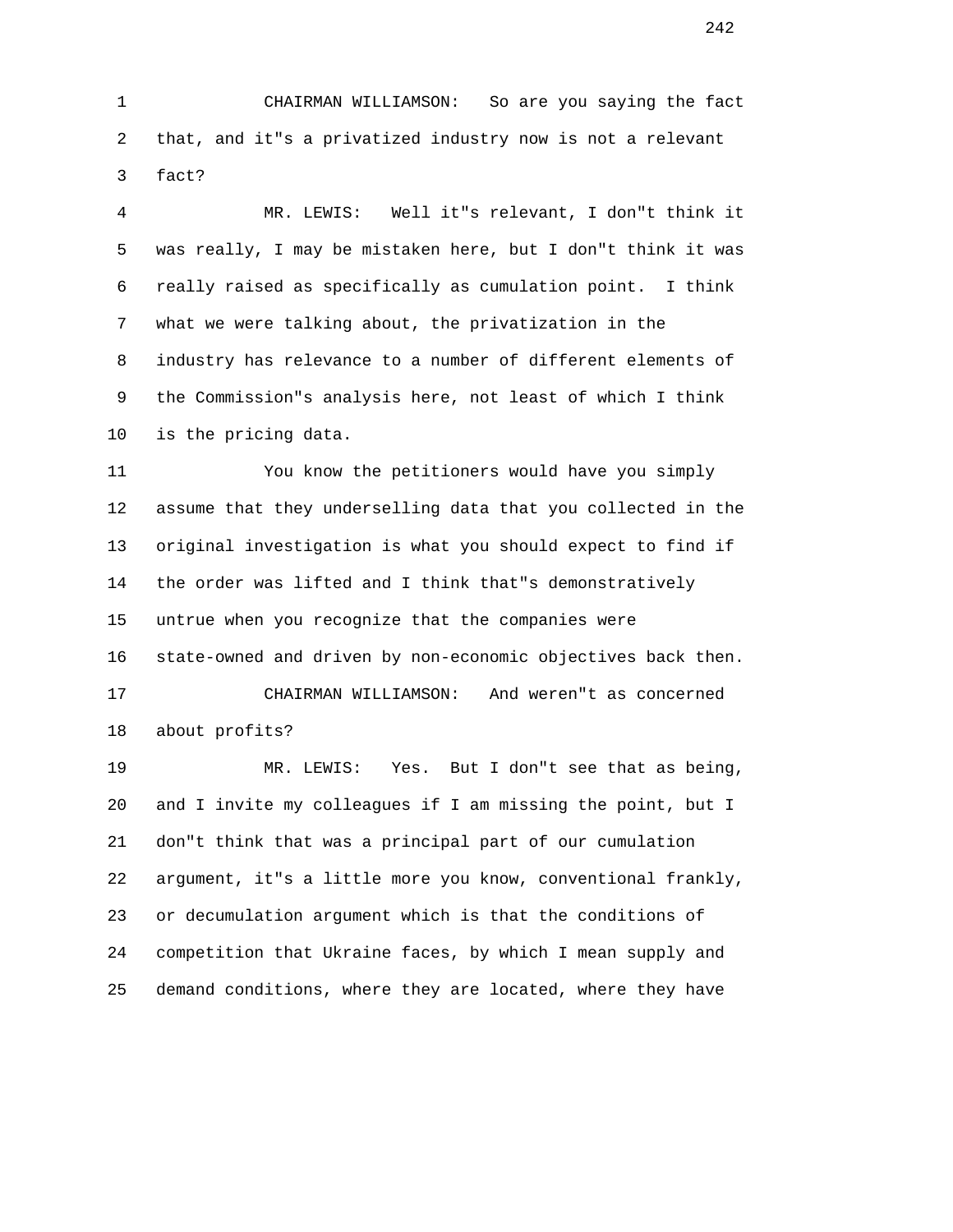1 advantages as a seller.

 2 These are the things and again at the end of the 3 day what you are trying to do is tie that to a meaningful 4 conclusion as to where the actual volumes will go and how 5 large those volumes will be and not the least of them being 6 whether the United States, is sort of in that horizon for 7 them and if you look at it from that perspective, I think 8 it"s very clear, hopefully clear in our briefs, that Ukraine 9 is facing very different circumstances, and conditions of 10 competition that we want a separate analysis.

 11 And just one last comment on that because this 12 was brought up as the point about the other countries that 13 did not, whose industries are not fully represented in the 14 data that the Commission has before it, I think I heard from 15 the petitioners this morning, but that is completely 16 irrelevant, and you don"t have to consider that fact, but I 17 don"t agree with that.

 18 First of all you can consider what you think is 19 relevant because the statute doesn"t tie your hands as to 20 what you think is relevant in making your cumulation 21 decision, number one.

 22 But secondly, I think it is important because if 23 you are going to draw conclusions as to who are the culpable 24 imports and where are the imports going to come from, it is 25 important to consider where your data sources are and if you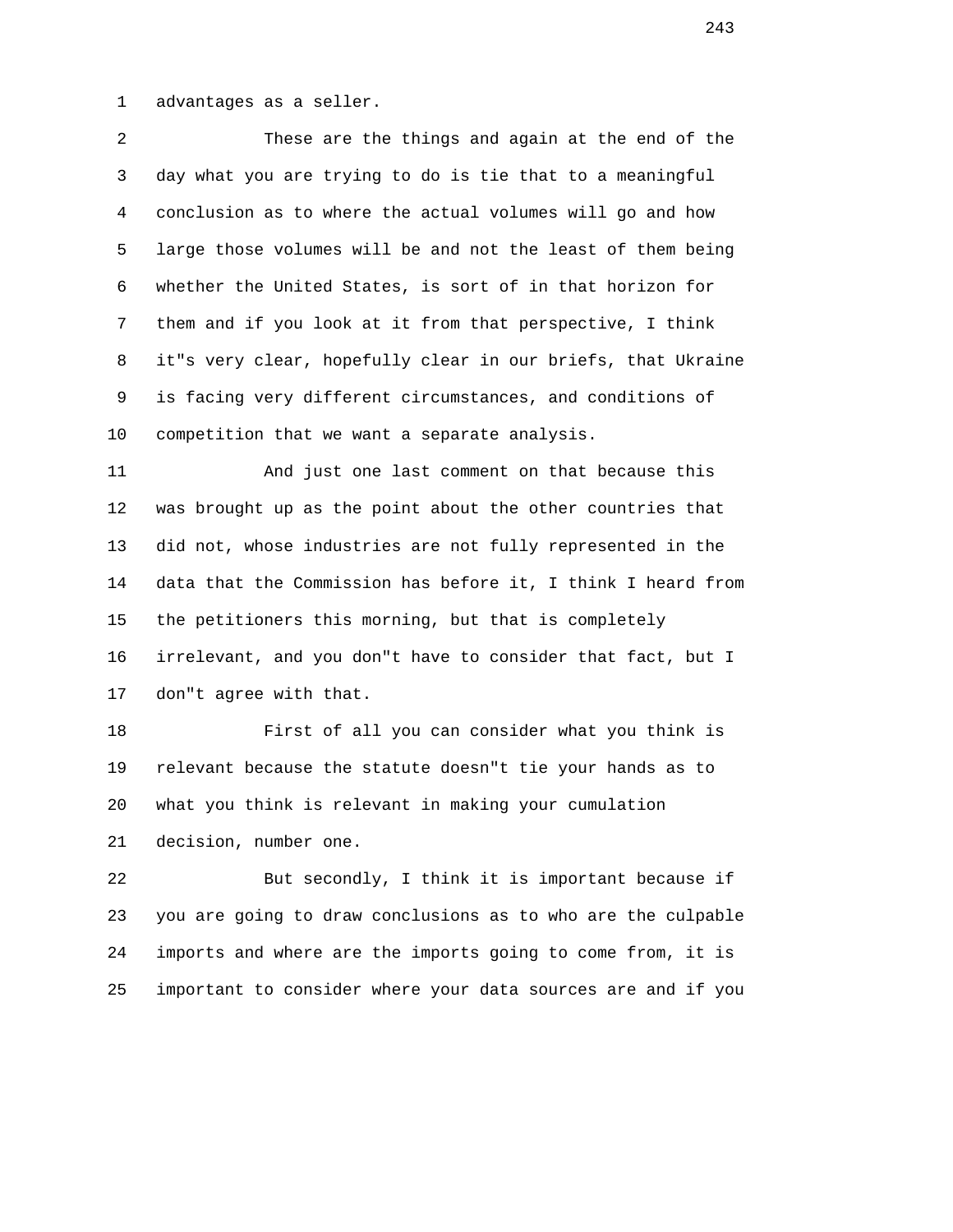1 have to draw inferences due to lack of information for 2 certain countries, you really should not in all fairness and 3 even more important than fairness and all accuracy, not 4 attribute assumptions you assigned to countries that didn"t 5 participate to countries that did.

 6 CHAIRMAN WILLIAMSON: Okay, thank you, thank you 7 for that.

 8 Talking about attribution, in the attribution analysis how 9 should be take Chinese imports into account? This is the 10 lawyers for both parties.

 11 MR. CAMPBELL: This is Jay Campbell with White & 12 Case. As we have argued and I think Hogan Lovells has also 13 argued, the China problem is being taken care of to the 14 extent that there is a problem so you know, we would argue 15 that really China should not be considered to be making the 16 U.S. industry be vulnerable, because already the current 17 investigation against China is having an effect, stopping 18 imports of wire rod from China, so the U.S. industry is not 19 vulnerable.

 20 Even in 2013 at the height, with the 600,000 tons 21 of imports, of wire rod from China, the U.S. industry was 22 still profitable and if you go to page 90 of the U.S. 23 producer"s brief, they will spell out in great detail what 24 they would look like without China. That"s the U.S. 25 industry you should be looking at for purposes of the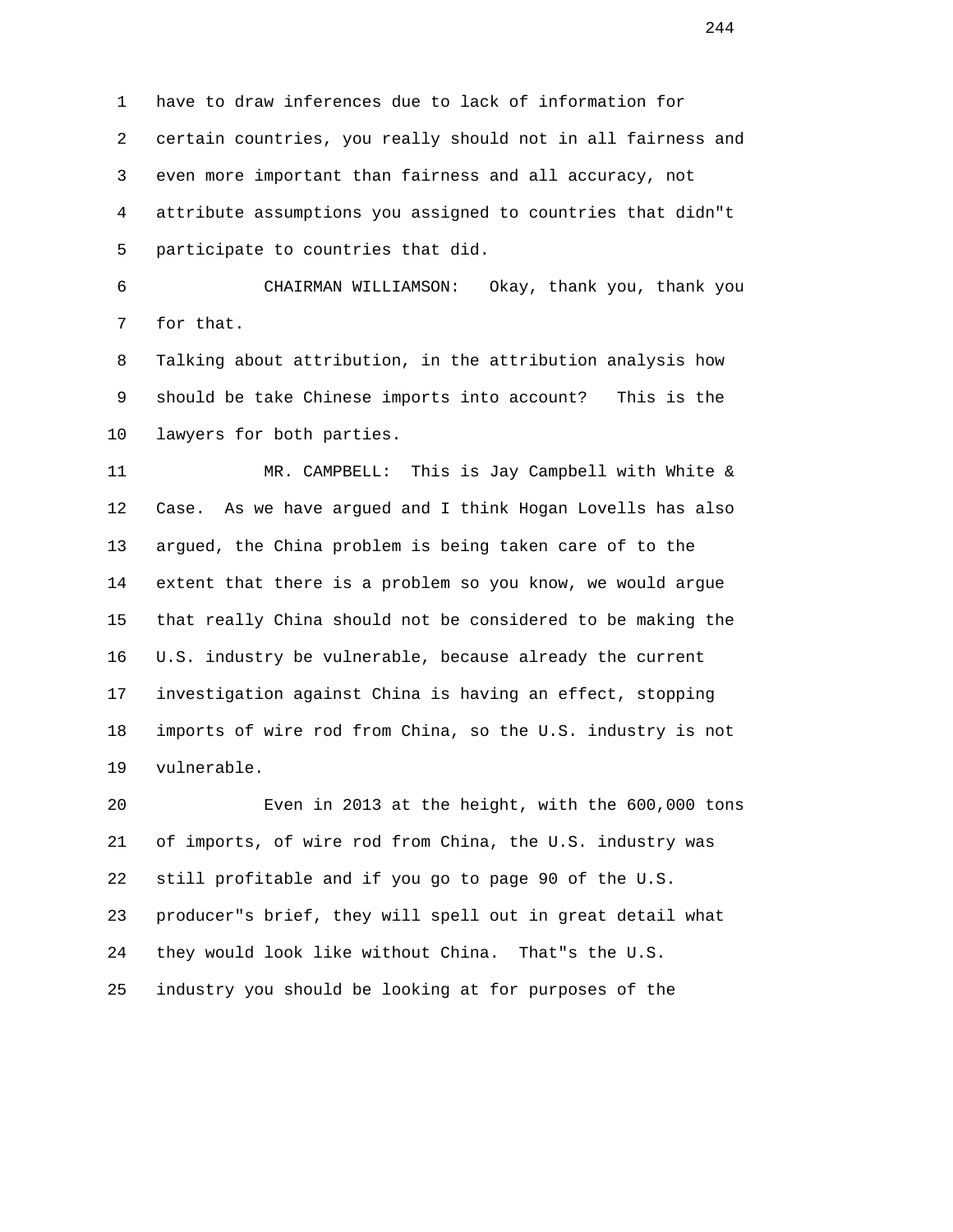1 likelihood of injury analysis, it"s a very healthy industry. 2 CHAIRMAN WILLIAMSON: Thank you. 3 MR. LEWIS: Commissioner, Chairman Williams, if 4 I could add to that, I think there are two ways to be 5 looking at that. One is you know, what does China mean for 6 the U.S. market and then the other is a question I think 7 that was directed to Miss Dimitrova, what does it mean for 8 producers like the Ukrainian producers in terms of their 9 other markets?

 10 With respect to the first of those, the U.S. 11 market very clearly, China"s left, leaving, if not 12 completely left the U.S. market. As a vulnerability factor, 13 that"s an anti-vulnerability factor. That"s a positive 14 factor in terms of the foreseeable future for the U.S. 15 industry. That"s close to over 600,000 tons of imports 16 that are gone and that are open for the U.S. industry to 17 take, so that"s a positive in terms of future condition of 18 the industry.

 19 And in terms of the other markets, I would draw 20 your attention, as Miss Dimitrova testified to, an extremely 21 important market for Yenakiieve and Ukranian producers and 22 will only be growing as an importance given the late 23 political events that are developing and if I read the chart 24 correctly from petitioners, I think there were 49 tons of 25 Chinese product. There is a dumping order on Chinese wire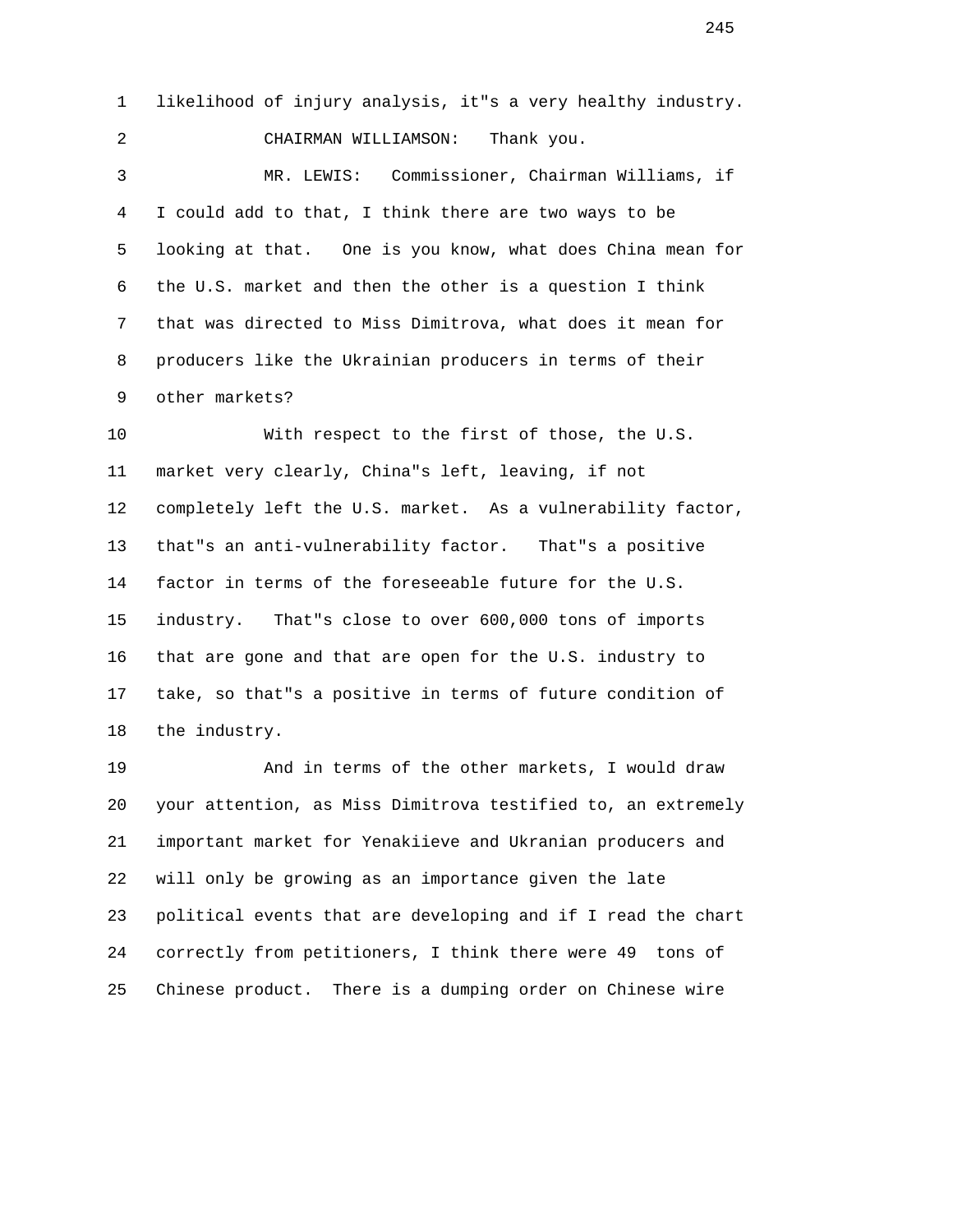1 rod in Europe so it"s not an issue for European markets and 2 I believe Miss Dimitrova spoke a short while ago about the 3 other markets in Africa where likewise, Chinese imports have 4 not been a significant threat because they have actually had 5 some disadvantages in terms of their marketability in those 6 markets. 7 CHAIRMAN WILLIAMSON: Okay, thank you for those 8 answers. I have no further questions. Do any of the 9 Commissioners have questions for this panel? 10 Does staff have any questions for this panel? 11 MR. CORKRAN: Douglas Corkran, Office of 12 Investigations. Thank you Chairman, staff has no 13 additional questions. 14 CHAIRMAN WILLIAMSON: Okay, thank you. Do 15 petitioners have any questions of this panel? 16 MR. ROSENTHAL: Yes, Mr. Chairman just a few. I 17 have got a question for Mr. Heileg, you had testified that 18 after the anti-dumping order was extended to cover the 4.75 19 or at least the circumvention finding was made, you stopped 20 selling or buying the 4.75 product. You mentioned Ivaco of 21 Canada, why did you not purchase from Ivaco? 22 MR. HEILEG: My two business partners came out 23 of Ivaco Rolling Mills of Canada and we have not been able 24 to basically come to a commercial agreement with them. Does

25 that answer your question?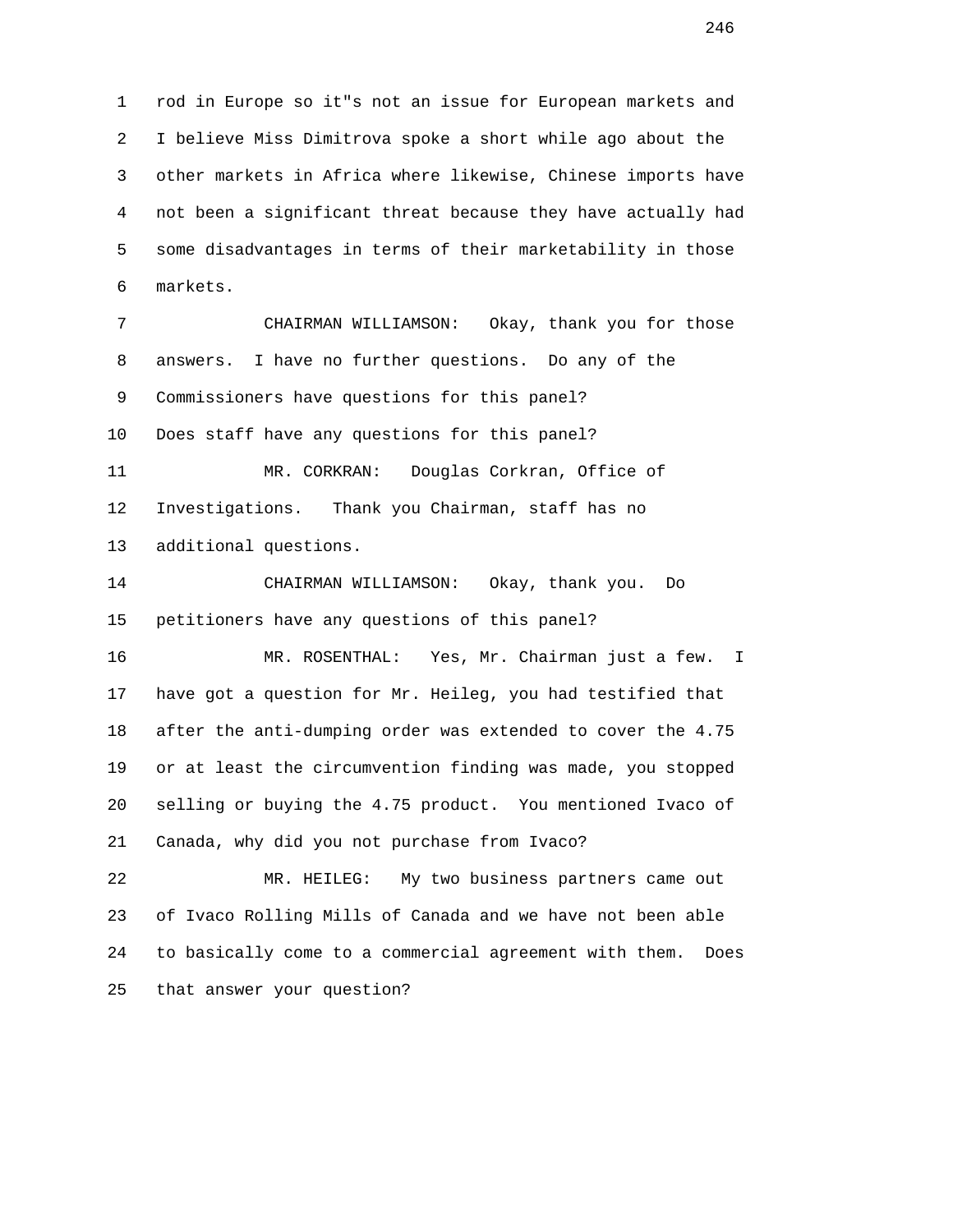1 MR. ROSENTHAL: Not really, does that have 2 something to do with the reason you weren"t able to come to 3 a commercial agreement with them? 4 MR. HEILEG: No, they have actually said that 5 they are not willing to sell G3 Steel Group. 6 MR. ROSENTHAL: Okay thank you. Mr. Spittler, a 7 similar question for you. You testified to all the 8 advantages of the 4.75 and why you think it"s a great 9 product. You also testified that after the Commerce 10 Department decided that there was circumvention, you stopped 11 buying the 4.75 from Deacero and you switched back to buying 12 5.5, if the 4.75 has all the advantages you describe, why 13 didn"t you simply continue buying that from Deacero and pay 14 the dumping duties which are not 12%? 15 MR. SPITTLER: I was not offered that option. 16 MR. ROSENTHAL: Did you think the 12.75 is worth 17 a 12% premium over the price you were paying for it? 18 MR. SPITTLER: Again I was not offered that 19 option. 20 MR. ROSENTHAL: Instead, I gather you switched 21 from Deacero to purchasing from China a 5.5 product, is that 22 correct? 23 MR SPITTLER: No, that is incorrect, at the time 24 I was buying from domestic. 25 MR. ROSENTHAL: Okay, your testimony says you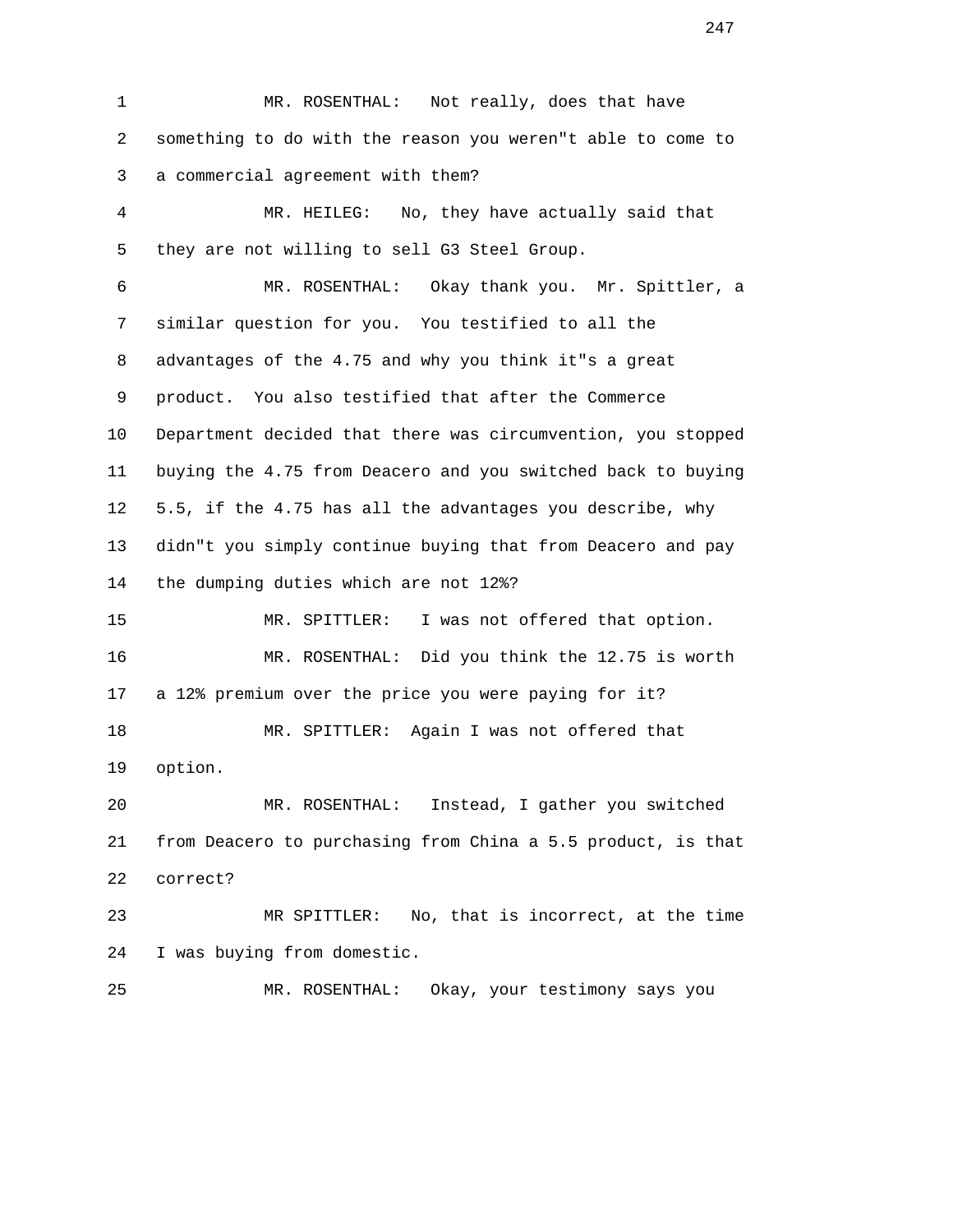1 are now buying imported rod from China, I would flip that 2 between domestic and imports. Okay and it is 5.5 and not 3 4.75 you are buying from china?

 4 MR. SPITTLER: Yes that is correct. 5 MR. ROSENTHAL: Okay, thank you. No further 6 questions.

 7 CHAIRMAN WILLIAMSON: Thank you. Okay it"s 8 time for closing statements. Let"s see, petitioners have 9 six minutes direct and five minutes closing for a total of 10 eleven minutes, and those opposed to the continuation have 11 three minutes direct and five for closing for a total of 12 eight minutes and as customary, we will combine those times. 13 So I want to thank this panel very much for their 14 testimony. Okay, the petitioners have nine minutes not 15 eleven. Okay, good, but I want to thank this panel for the 16 testimony and some of you have come a very long way so we 17 really appreciate your testimony this afternoon and you can 18 take your seats and then we will have our closing 19 statements, thank you.

 20 MR. PICKARD: Good afternoon, Mr. Chairman, 21 Commissioners, again for the record I'm Dan Pickard from 22 Wiley Rein. I would like to make just a couple of quick 23 comments and then turn it over to my colleague, Mr. 24 Rosenthal.

25 So first as always, thank you for your attention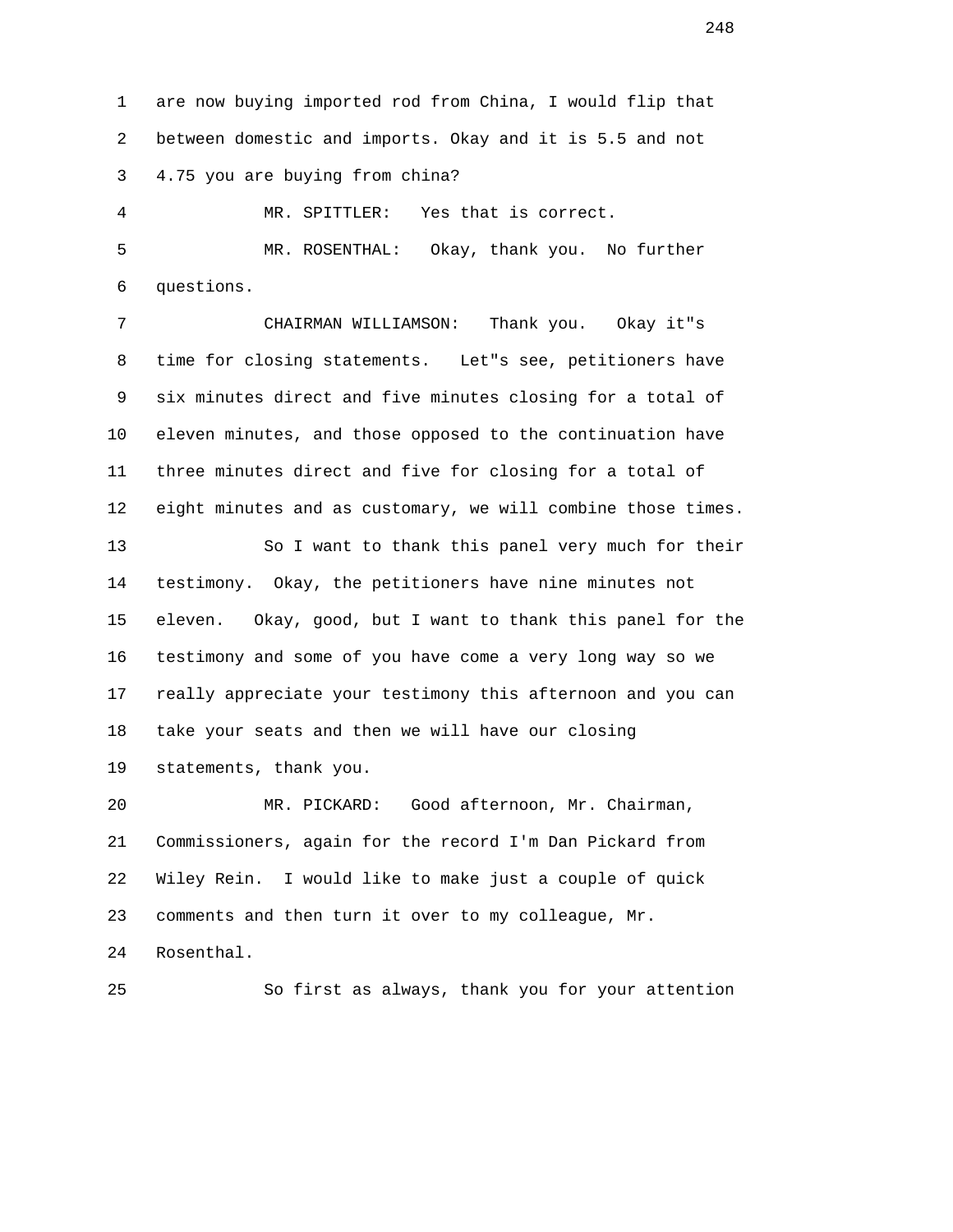1 today for a long hearing day. And thanks to the staff for 2 their good work, as usual.

 3 So I think may be six quick points if I could. 4 First something we haven't talked a whole lot about today 5 but I think is of some importance, is the majority of 6 subject producers haven't shown up. A majority of subject 7 countries haven't shown up and I think it"s important for 8 the Commission to continue not to incentivize refusal not to 9 cooperate by rewarding nine cooperative countries in these 10 type of investigations.

 11 Secondly, which follows very closely. 12 Ukraine and Mexico have shown up and they have clearly 13 demonstrated how motivated and how interested they are in 14 getting out from underneath this anti-dumping order.

 15 The third point -- I would echo Ms. Cannon's 16 comments from this morning. At the end of the day this is the 17 story about excess capacity. Arguably excess capacity and 18 attractive U.S. prices -- it is clearly documented that 19 there is massive subject excess capacity and through 20 objective, credible sources that there are significant price 21 differentials in the United States as compared to the other 22 major arguments. SBB just being one of those credible 23 sources.

 24 I would also suggest very quickly that more has 25 stayed the same than changed in this investigation. Wire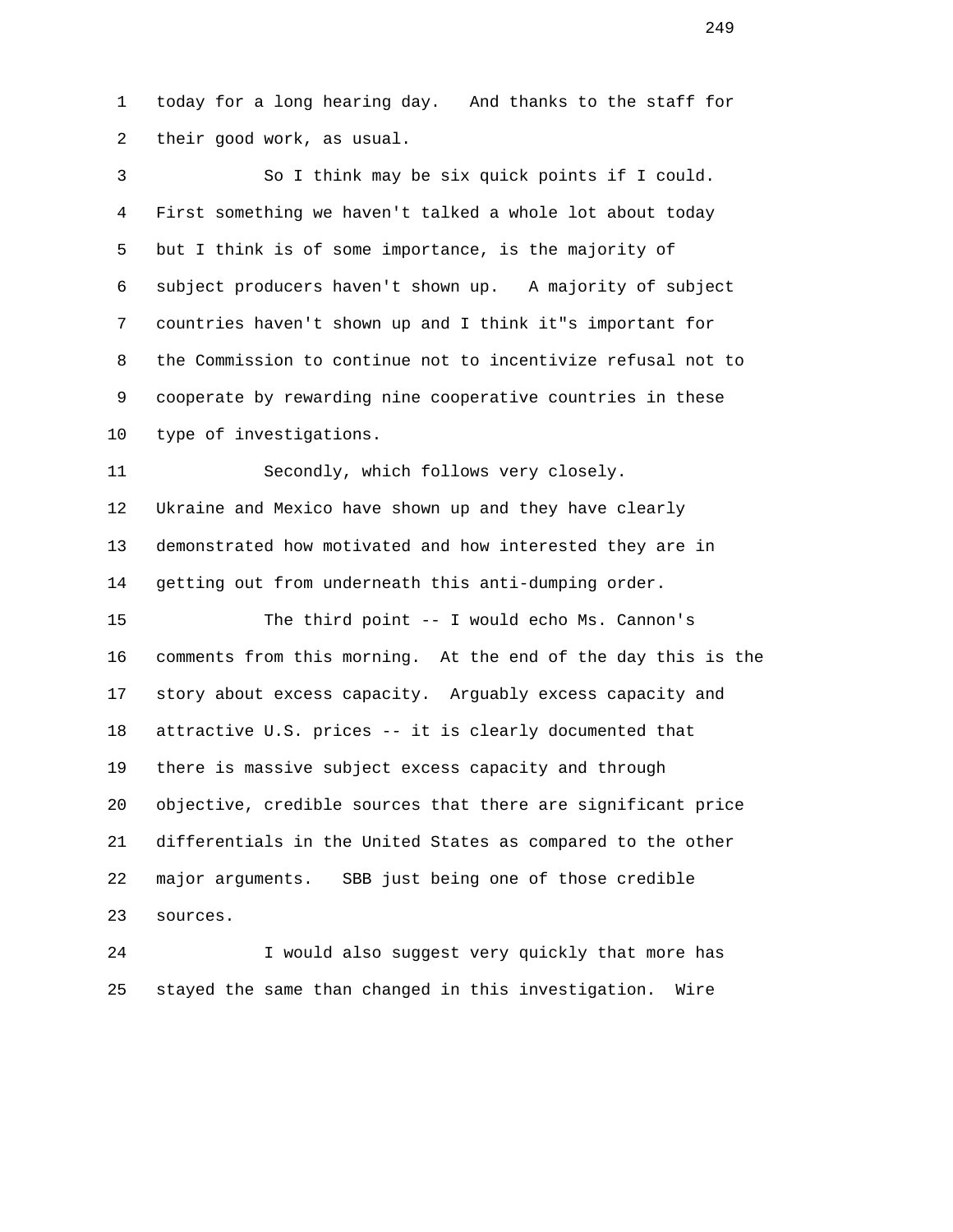1 rod is still produced the same way, wire rod is still going 2 to the same end uses. Wire rod, there is still massive 3 excess capacity. Wire rod is sold primarily on the basis of 4 price.

 5 What I would like to talk about just very briefly 6 is the 4.75 issue and I think I would frame it slightly 7 differently than some of the things that we have heard today 8 in that I believe the 4.75 has a large component of being a 9 red heron. I am not saying it is unimportant, it was 10 important enough for the United States industry to believe 11 that it was an intentional circumvention, to file an 12 anti-circumvention petition.

 13 There have been a lot of bold assertions 14 essentially that the 4.75 had no negative impact on the 15 domestic industry. I would suggest that you know it had 16 negative impact and that it was having price effects and the 17 domestic industry was losing sales in large part by the fact 18 that they filed an anti-circumvention petition.

 19 But there are open questions. 4.75 might be out 20 of scope after the litigation is over. There are facts in 21 dispute. Probably the most important thing that I think 22 what I would suggest that the Commission take away from 4.75 23 issue is it demonstrates the Mexican producers' interest in the U.S. 24 market, that's undeniable.

25 They conceded this afternoon that it was sold at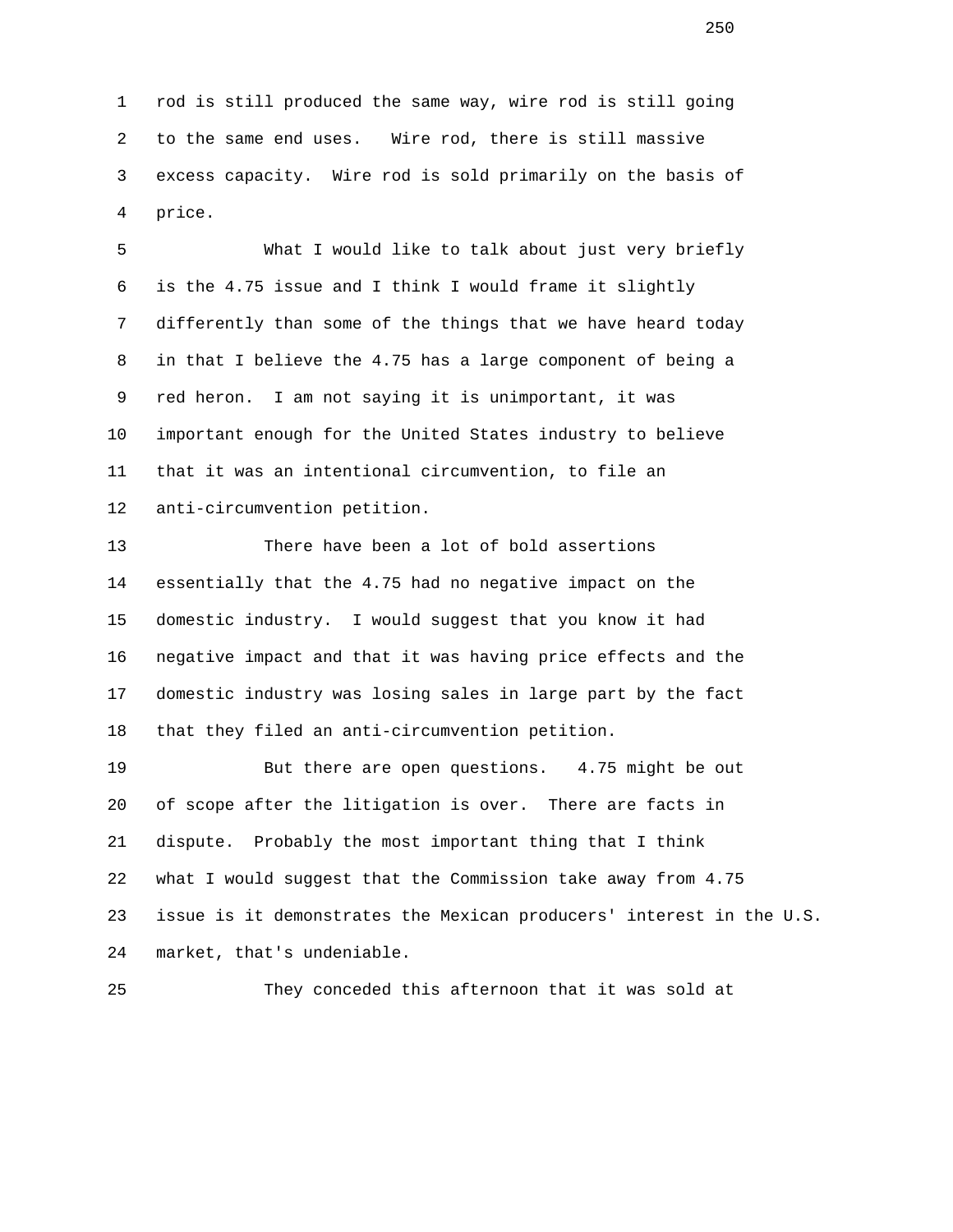1 a discount in the United States, and I would suggest that 2 there is a logical disconnect between a premium product that 3 was allegedly requested by their customers and the need to 4 sell that premium product, specifically requested by 5 customers at a discount.

 6 But again, regardless of what motivated the 7 under-selling and regardless of if it's in or out, it 8 demonstrates a high level of interest in this marketplace 9 and I think we heard similar stories from the Ukrainian 10 witness and if I misunderstood, my apologies, but what I 11 think I heard the witness say was if U.S. prices were 12 attractive enough to offset transportation costs, that they 13 would be motivated to be in the U.S. industry and that the 14 ports are open and that political turmoil hasn't led to 15 unrest and that's obviously natural and logical.

 16 There is a lot of capacity that needs a place to 17 go, with that I turn it over to Mr. Rosenthal.

 18 MR. ROSENTHAL: Without repeating much of what 19 Mr. Pickard had to say about the 4.75 issue, I do believe 20 that we spent more time on it than it's worth today and it's 21 not your fault, we raised it, it's an obvious issue not 22 because it matters for this proceeding what the court 23 decides. Whether the court decides its circumvention or not 24 is not the key here as Mr. Pickard says, it does demonstrate 25 the Mexicans interest in this market and it does show the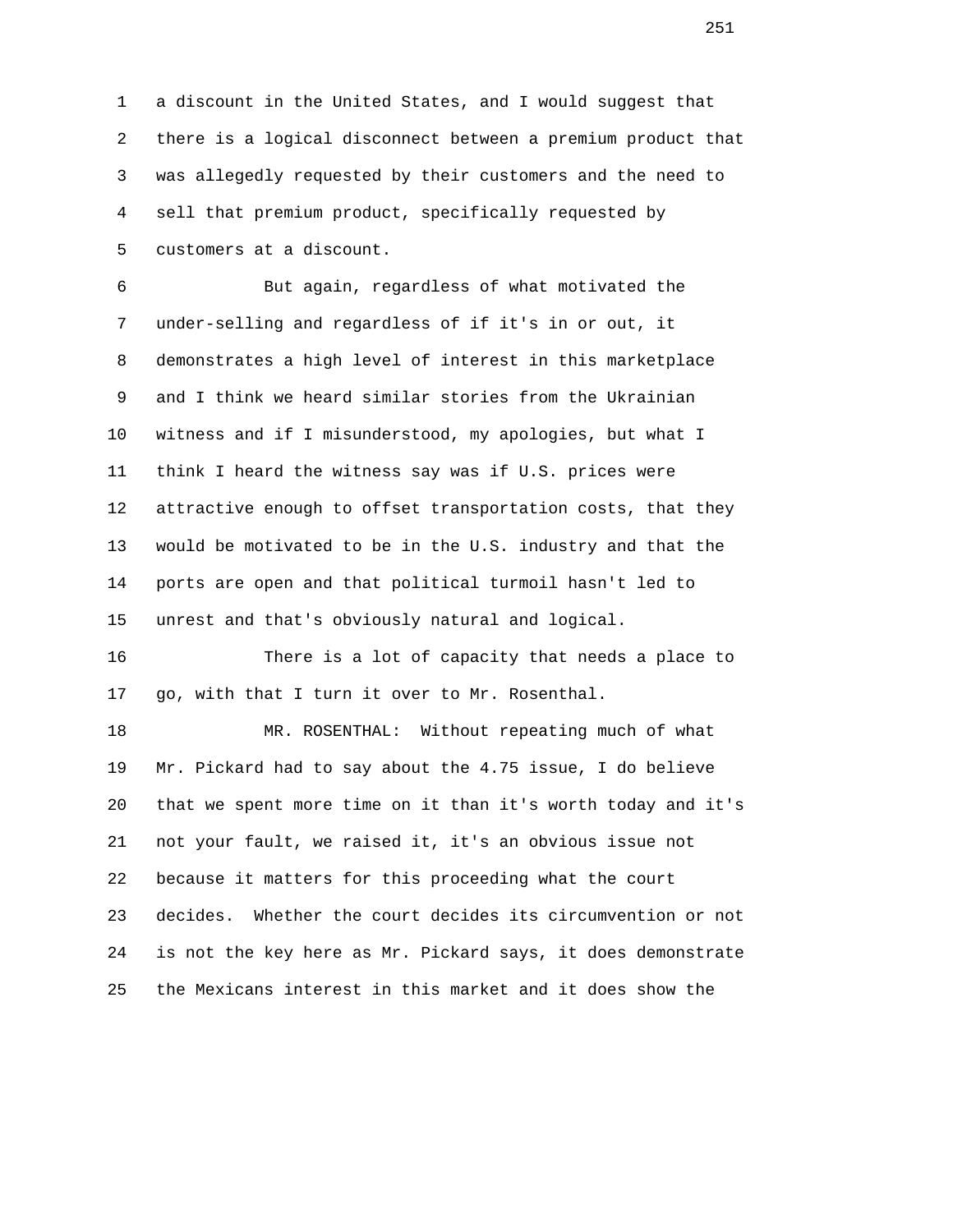1 premise of price as the way that product gets in here.

 2 It shows as admitted by counsel and the witnesses 3 for Deacero that the 4.75 product is a direct substitute for 4 the 5.5 product and by the way you heard from counsel for 5 Deacero that they would not commit or suggest that they 6 wouldn't sell 5.5 product in the United States if the order 7 were revoked.

 8 I'm not suggesting this is a deliberate 9 sleight-of-hand, but we have been having our focus here on 10 the pinky of the hand of the Mexican exports, but all the 11 other products that they produce in great quantities, with a 12 great deal of over-capacity are what we are concerned about, 13 not just the 4.75. So let us not lose sight of that.

 14 I want to also turn to an argument made by 15 counsel for the Mexicans claiming that somehow Canada and 16 Mexico were similarly situated and because Canada was excluded 17 from the scope of the sunset, they were excluded from the 18 orders last time, that same thing should happen with Mexico.

 19 Please take a look at that and we will brief this 20 post-hearing but the facts and circumstances concerning 21 Canada were totally different than the ones presented for 22 Mexico in this sunset review. The Canadians were 23 over-selling in the majority of instances in the previous 24 reviews. The Canadians were not taking sales away and 25 depressing prices the way the Mexicans have in the past and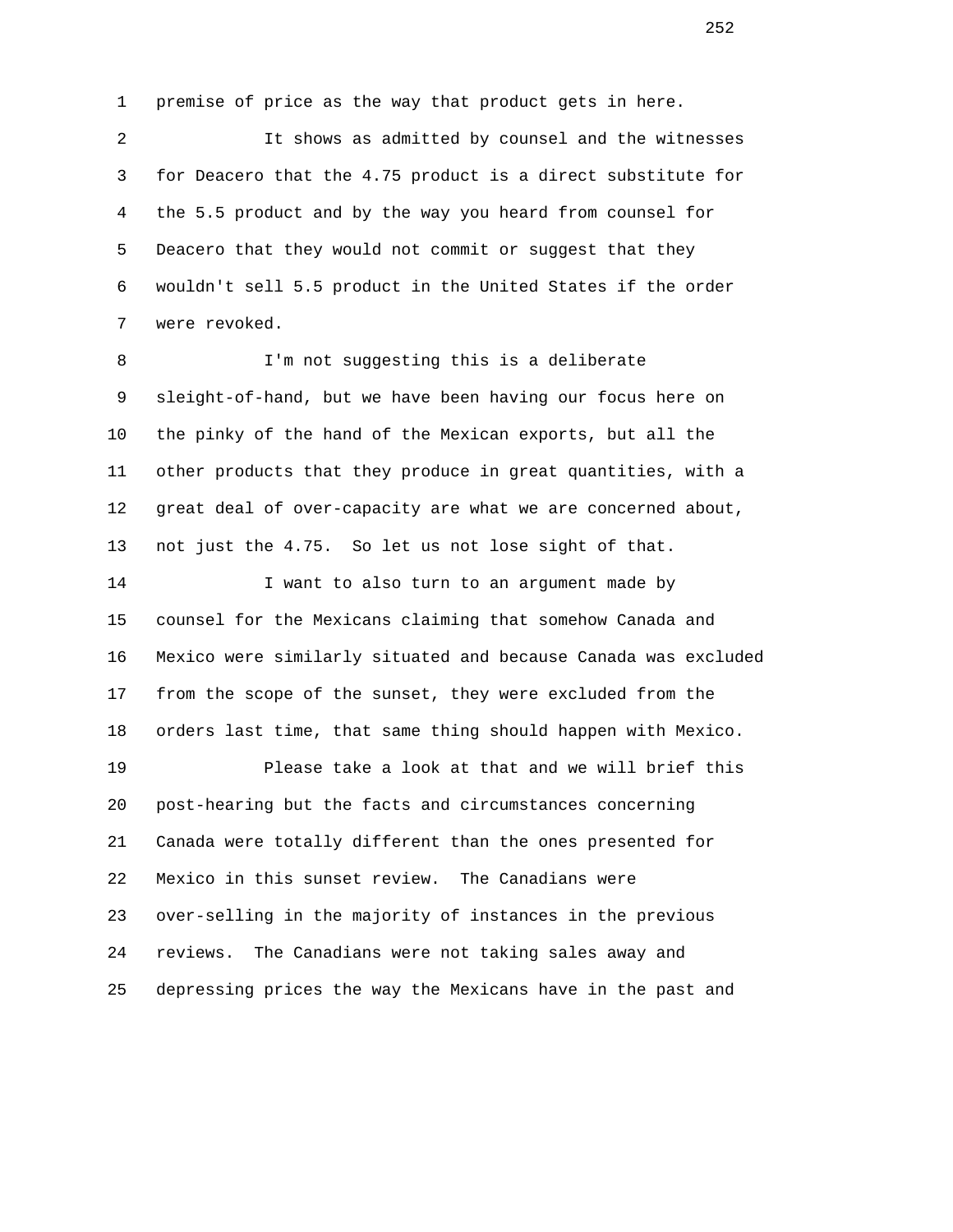1 have continued to do, even through this review have you have 2 seen with their 81% under-selling instances.

 3 The Canadians were not being price disrupters in 4 this market. They were a stable force if anything, as least 5 as found by the Commission. So we will brief this further, 6 as I've said, but there is no comparison between Mexico and 7 Canada based on the record you have before you.

 8 Quickly I want to turn to the Ukraine and I want 9 to first echo Mr. Ashby's expression of sympathy for the 10 people of the Ukraine and what they are going through, it"s 11 a very, very difficult situation. I also want to reiterate 12 Mr. Price's testimony earlier about -- suggesting that the 13 Commission can't speculate what's going to happen. So if 14 you put speculation and sympathy aside you need to focus on 15 a few core facts here.

 16 One is the home market in the Ukraine is only 35% of 17 the sales of the producer we heard from today. The 18 Ukrainian producer says it won't ship large volumes to the 19 U.S. in the event of revocation because it is focused on 20 export shipments to its nearly European market but the 21 global trade atlas data in the staff report show that the 22 Ukranian exports, there are three large European markets, 23 fell by 45% in the 2010-2013 period and Ukraine exports to 24 the world overall fell by 27% or 531,000 tons over the same 25 period.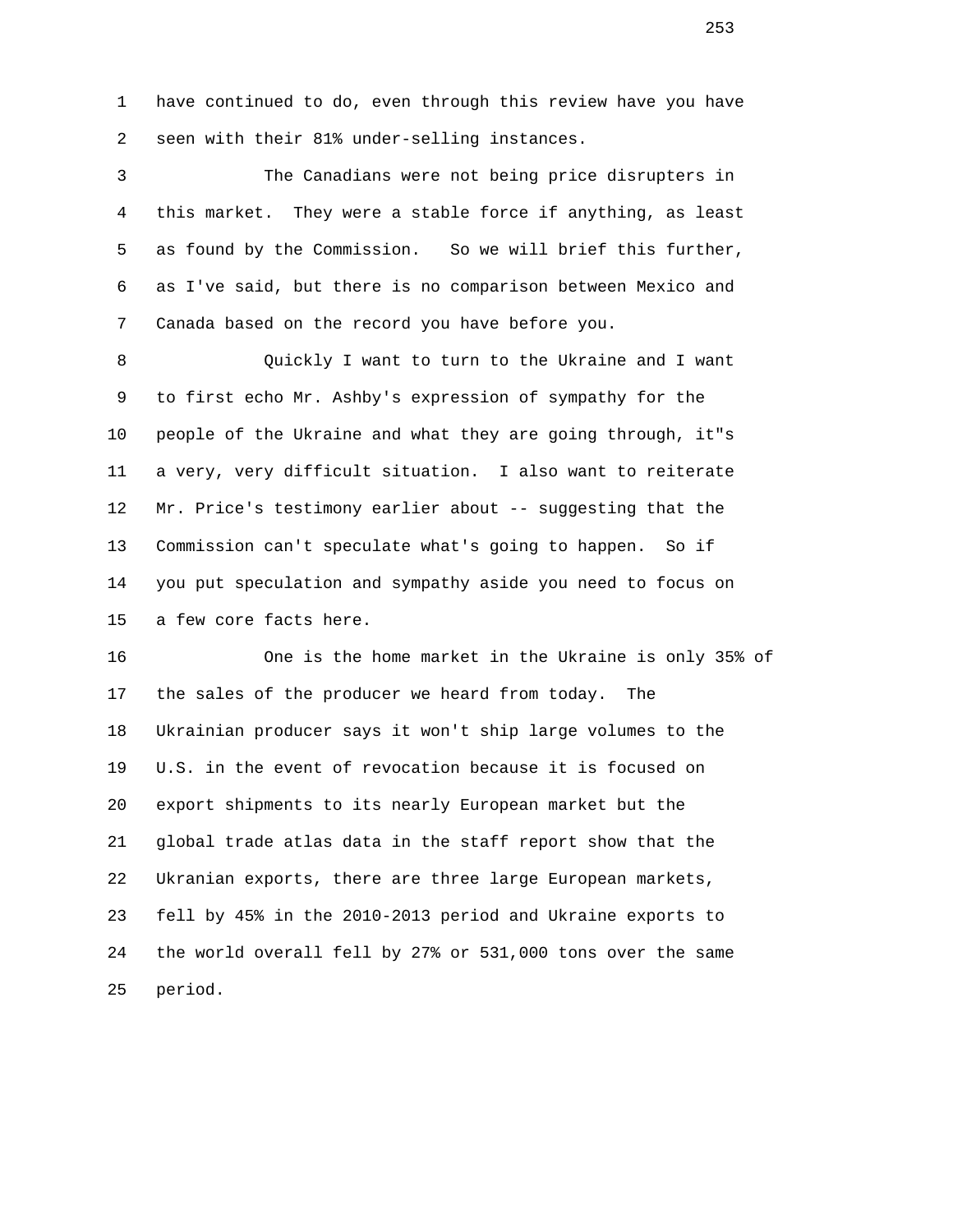1 This decline in volume could immediately be 2 redirected to the U.S. market and would greatly exceed 3 volumes at the time of the original investigation. All 4 these data are public. We know also about the excessive 5 capacity there and the only way they sell in the U.S. or 6 elsewhere is based on price. So we remind you once again, 7 that the factors that the respondents claim suggest a basis 8 for decumulation have no basis whatsoever.

 9 Miss Cannon made that clear, we have that in our 10 briefs and will reiterate it in our post-hearing bring, but 11 whether you look at these imports, or the subject imports 12 individually, or collectively, there is no basis for 13 revocation of any of the orders and we urge you to continue 14 all of them.

 15 On behalf of Mr. Sanderson, the Steel Workers and 16 the companies here, thank you very much for your time.

 17 CHAIRMAN WILLIAMSON: Thank you. Mr. Campbell, 18 Mr. Lewis you may begin when you are ready.

 19 MR. LEWIS: Thank you very much and for the 20 record again, Craig Lewis with Hogan Lovells on behalf of 21 the Ukrainian producer Yenakiieve Iron and Steel Works. 22 First of all thank you very much, I know it"s a long day and 23 I appreciate your endurance as well as that of the staff and 24 I will keep this brief, just a few points in conclusion. 25 First, I hope it was clear from the testimony

254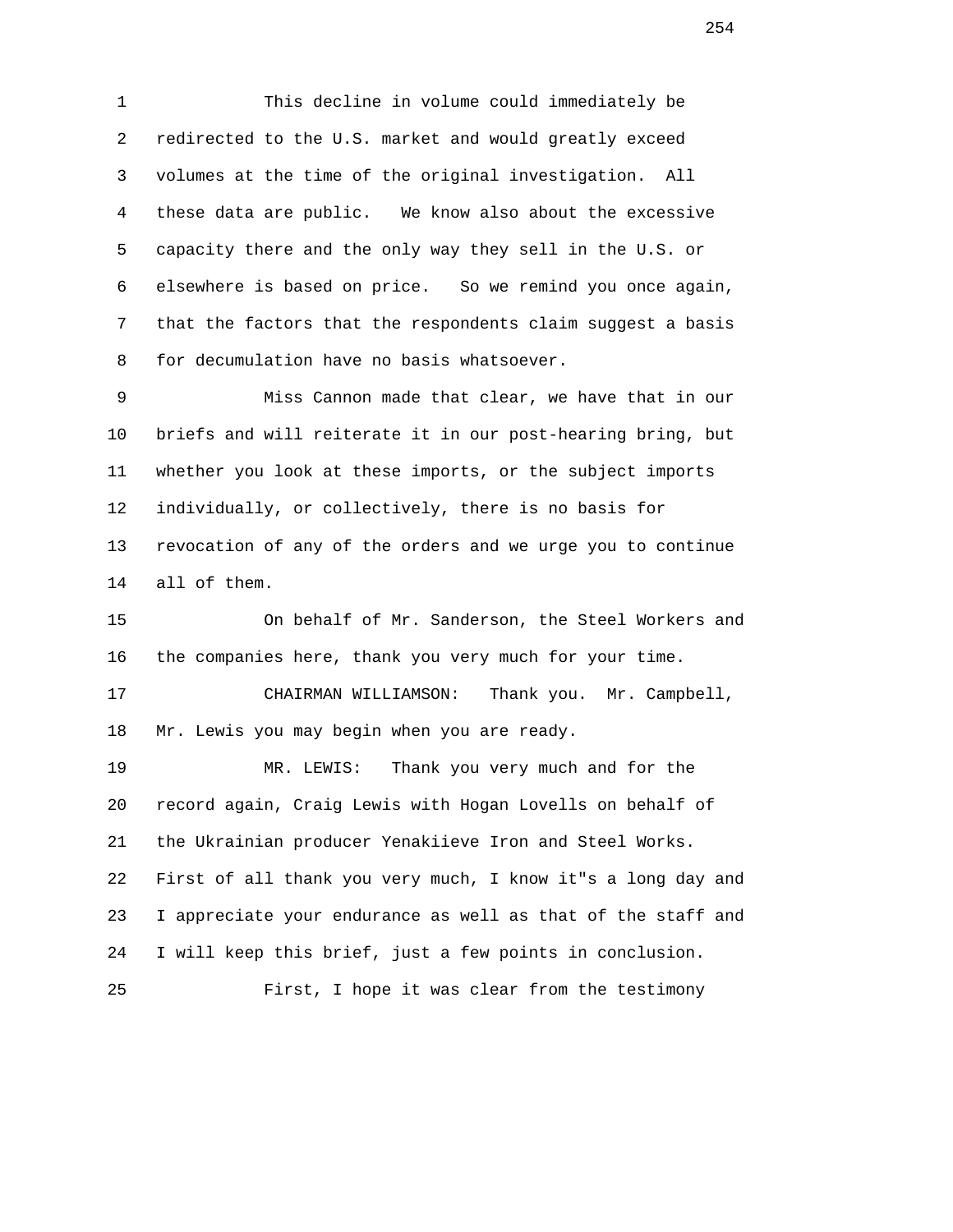1 today that conditions in the Ukraine industry have changed 2 entirely. You are probably tired of hearing me say it but 3 it is a critical factor for the Commission to understand. 4 In a lot of respects the testimony and the arguments made by 5 petitioners in their brief reads more like a smear than it 6 does read like a set of facts.

 7 And I think the facts are what you need to be 8 focusing on when you reach your conclusions and the facts 9 are that the producer that was responsible for and involved 10 in the original period of investigation was a state-owned 11 company driven by non-economic factors that are no longer 12 with us today.

 13 The industry in the Ukraine has privatized. It 14 operates on profit-oriented economic objectives, proof is in 15 the pudding. Yenakiieve permanently closed inefficient 16 capacity, 350,000 tons taken out of commission and out of 17 operation during this period of review, that"s the 18 operations of a responsible company, not the type of company 19 that was described by petitioners.

 20 Secondly, in evaluating this claim of massive 21 excess capacity, as a preliminary matter the department has 22 to consider the fact that the by-far largest producer in the 23 Ukraine is ArcelorMittal Company. The Commission has been 24 treated to testimony and repeated cases from the 25 petitioners, from ArcelorMittal and its executives, firming

<u>255</u>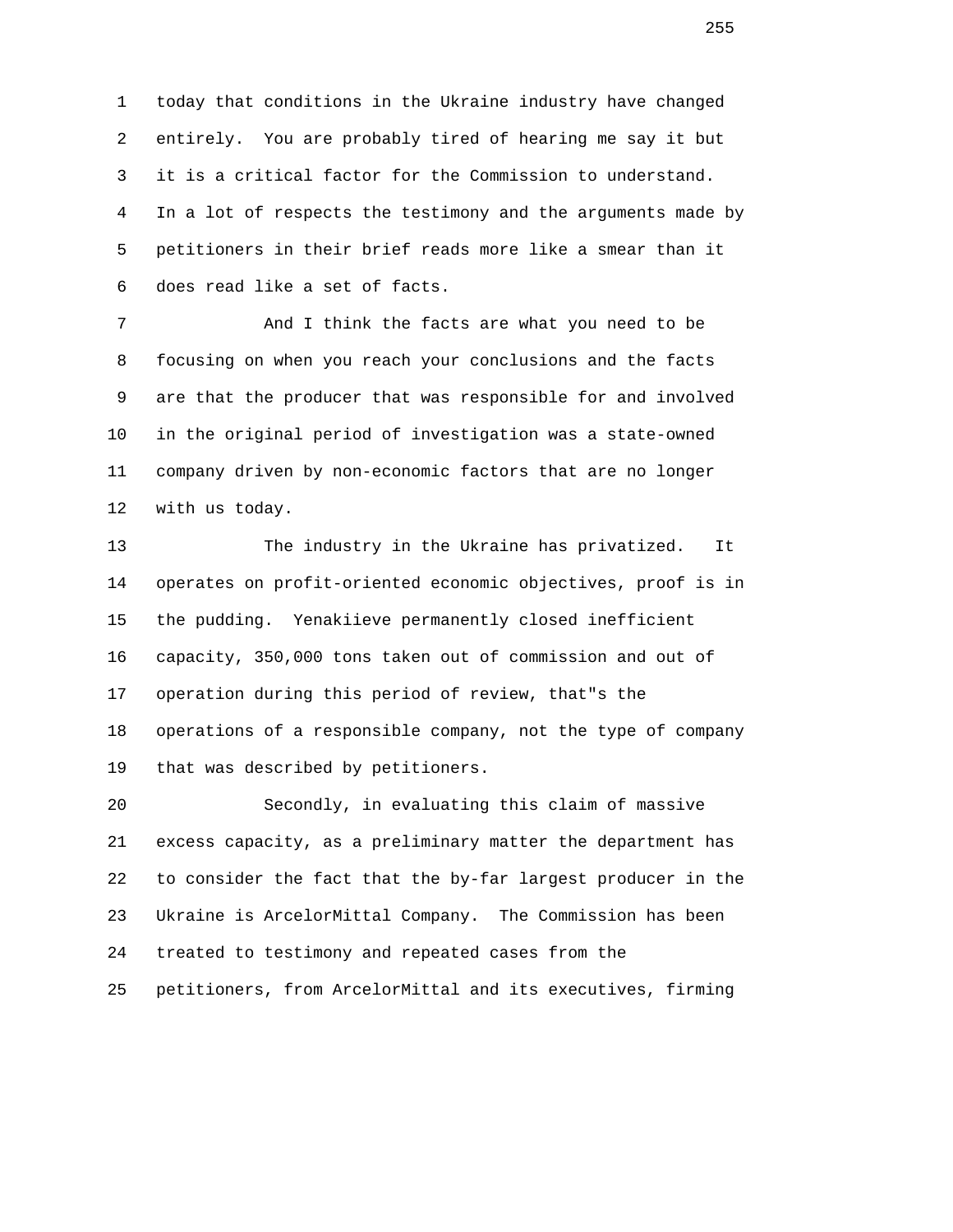1 a policy that they have of not-competing and sheltering 2 their U.S. producers. Nothing has changed their but I found 3 it remarkable.

 4 I said through multiple steel sunset review 5 proceedings before the Commission and I have always seen an 6 ArcelorMittal witness here, I don"t think it"s a coincidence 7 that there is not one here today except to answer the 8 questions from the Commission on that policy and its 9 implications. I think it needs to be accepted as a fact 10 that that capacity would not be directed at the U.S. and to 11 treat that as part of the excess capacity story petitioner 12 is presenting is not supported by substantial evidence.

 13 Thirdly, decumulation I think I addressed that a 14 few months ago. Our arguments are not based on 15 affiliation, they are based on some objective facts, 16 including the unique circumstances and conditions of 17 competition that Ukrainian producers face.

 18 The fact that Ukrainian producers have been out 19 of the market for decades unlike other exporters, they are 20 under review.

 21 In terms of quantities, I mean ultimately one of 22 the questions that the Commission needs to answer is well 23 what"s the likely volume that is going to come from the 24 Ukraine? Well I think you heard a candid statement from our 25 witness here today who didn"t tell you, "gee we are not ever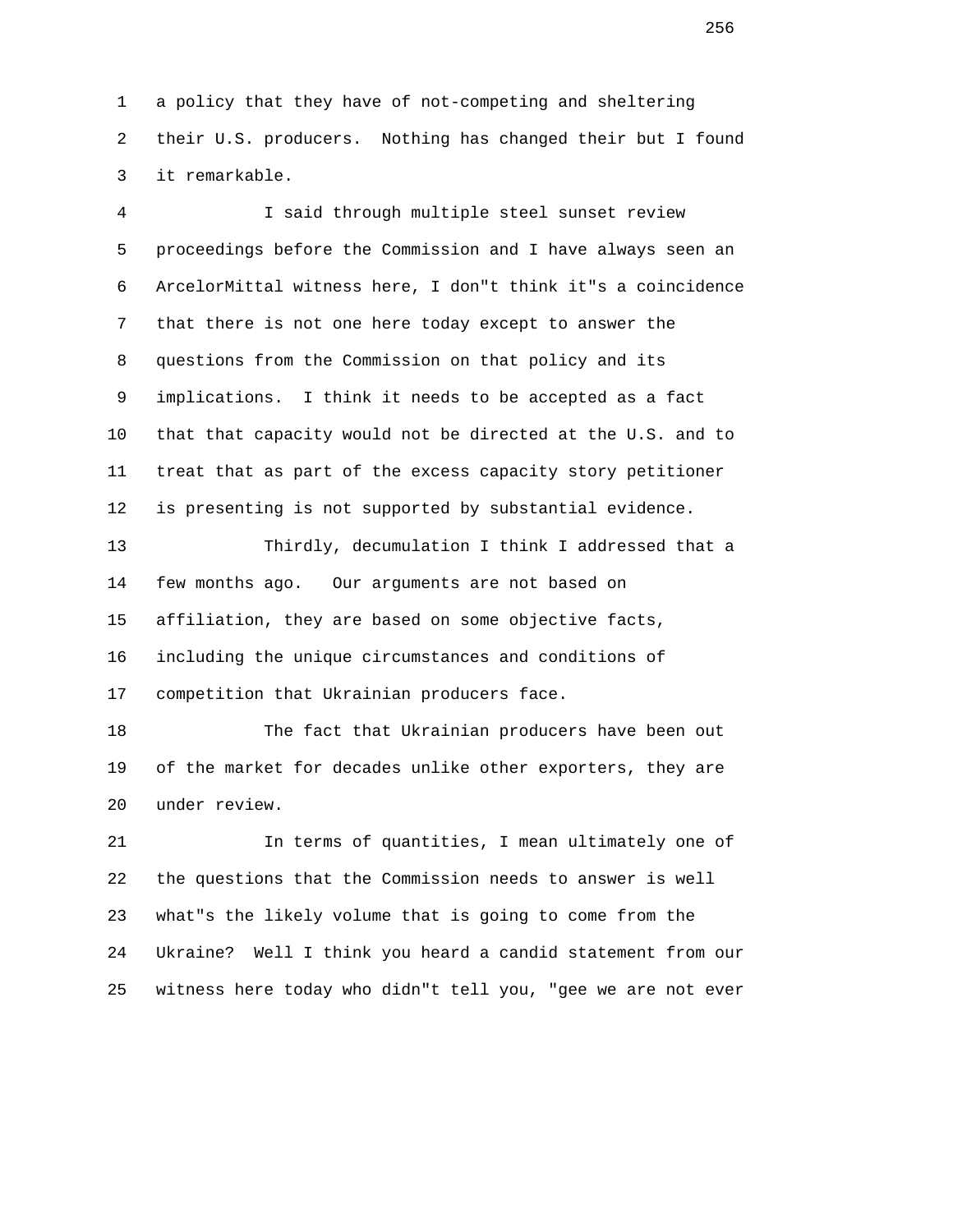1 going to send a ton of wire rod to the U.S." Of course we 2 are here before you.

 3 What you did hear from our witness though was and 4 if I did the math right, talking about if, and this is a 5 series of if"s prices improved, concurrently they are 6 unattractive to the Ukraine but if that happened and it 7 became economically attractive to export to the United 8 States, their capacity and their commitments around the 9 world allow them to export at most 10 to 12,000 tons a year. 10 I don"t know if that"s an admission against 11 interest. I don"t think it is when I"ve heard witnesses 12 from other side saying that they are looking at multiple 13 hundreds of thousands of tons of subject imports before they 14 perceive that there would be injury to the domestic 15 industry. Quantities of that size are not a potential 16 source of injury to the domestic industry. 17 And then lastly, the condition of the domestic 18 industry, my colleague, Mr. Stoel testified at some length 19 this industry has remained profitable. Are these 20 high-level, double digit profit-figures know, but have they 21 ever been? No. Whether you call that chronic vulnerability

 22 I don"t think that"s what it is, I think it"s just the 23 nature of this industry and in boom years and there were 24 boom years, over this period of review, this industry didn"t 25 make the kind of profits that it is claiming that it is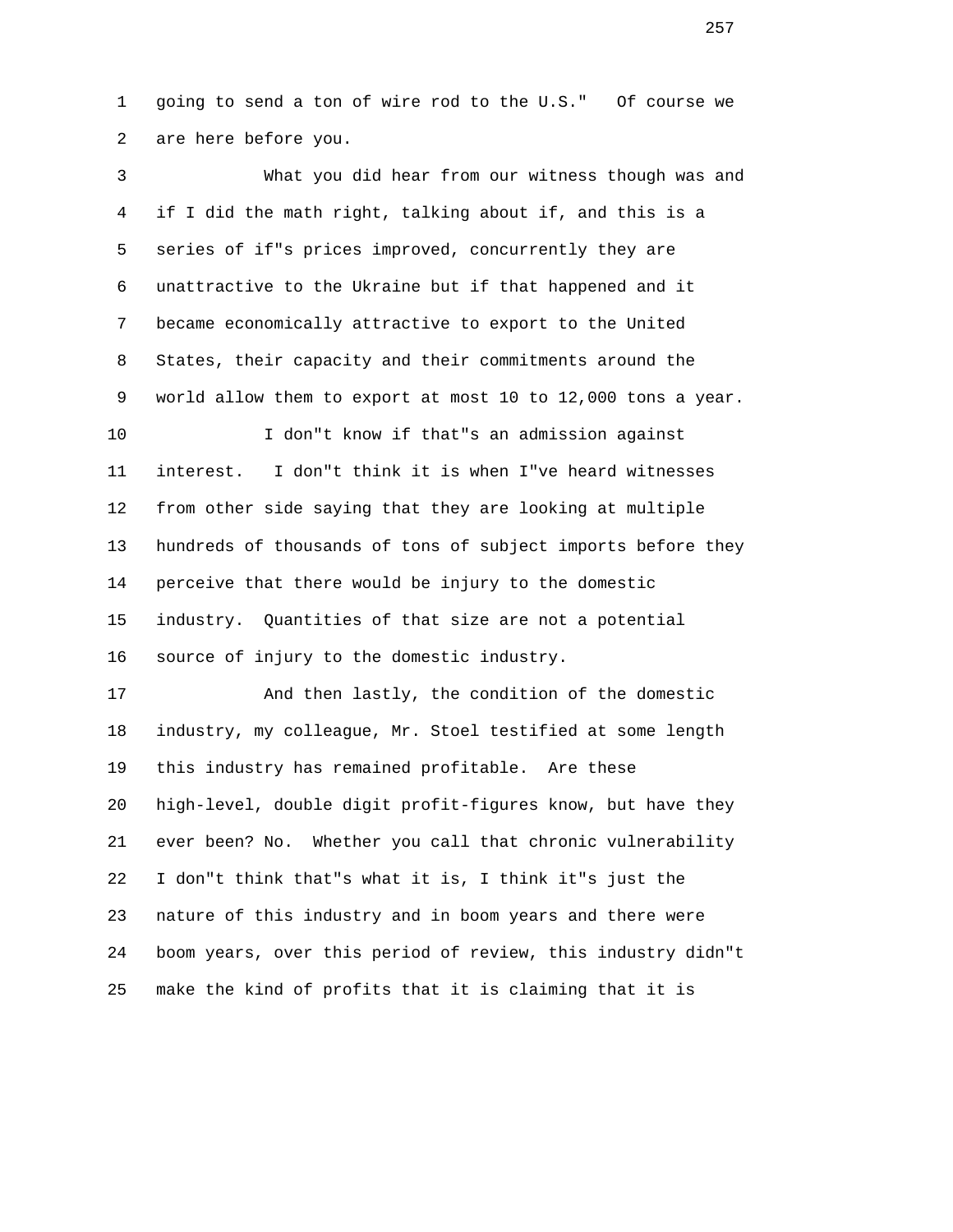1 entitled to now and I think what that ultimately ought to 2 tell you is something about causation and I am probably 3 exceeding my time and I will stop at that point. 4 MR. CAMPBELL: Thank you, I"ll be quick. U.S. 5 producers argue that Mexico should not be decumulated but in 6 the rebuttal they presented during their affirmative 7 presentation, they did not mention the 4.75 issue. 8 Obviously that"s a big issue, it"s important to everyone. 9 You all asked many questions about it and that the scope 10 issue is under litigation. 11 That issue should be limited to Mexico, Mexico 12 should be decumulated. 13 Secondly, the U.S. producers base their argument 14 on massive capacity. That argument completely falls apart 15 with respect to Mexico. They include alleged production 16 capacity for four alleged producers in Mexico that don"t 17 even produce wire rod. We will prove that in our 18 post-hearing brief. 19 Their claim of massive excess capacity for Mexico 20 is completely false. So further the POI, you have, U.S. 21 producers argue and we agree, you have on this record, 22 highly probative evidence, more so than is commonly typical 23 in any sunset review of the direct result, direct evidence 24 of the effect of revoking the order on Mexico. 25 The U.S. producers argued in their brief that

<u>258</u>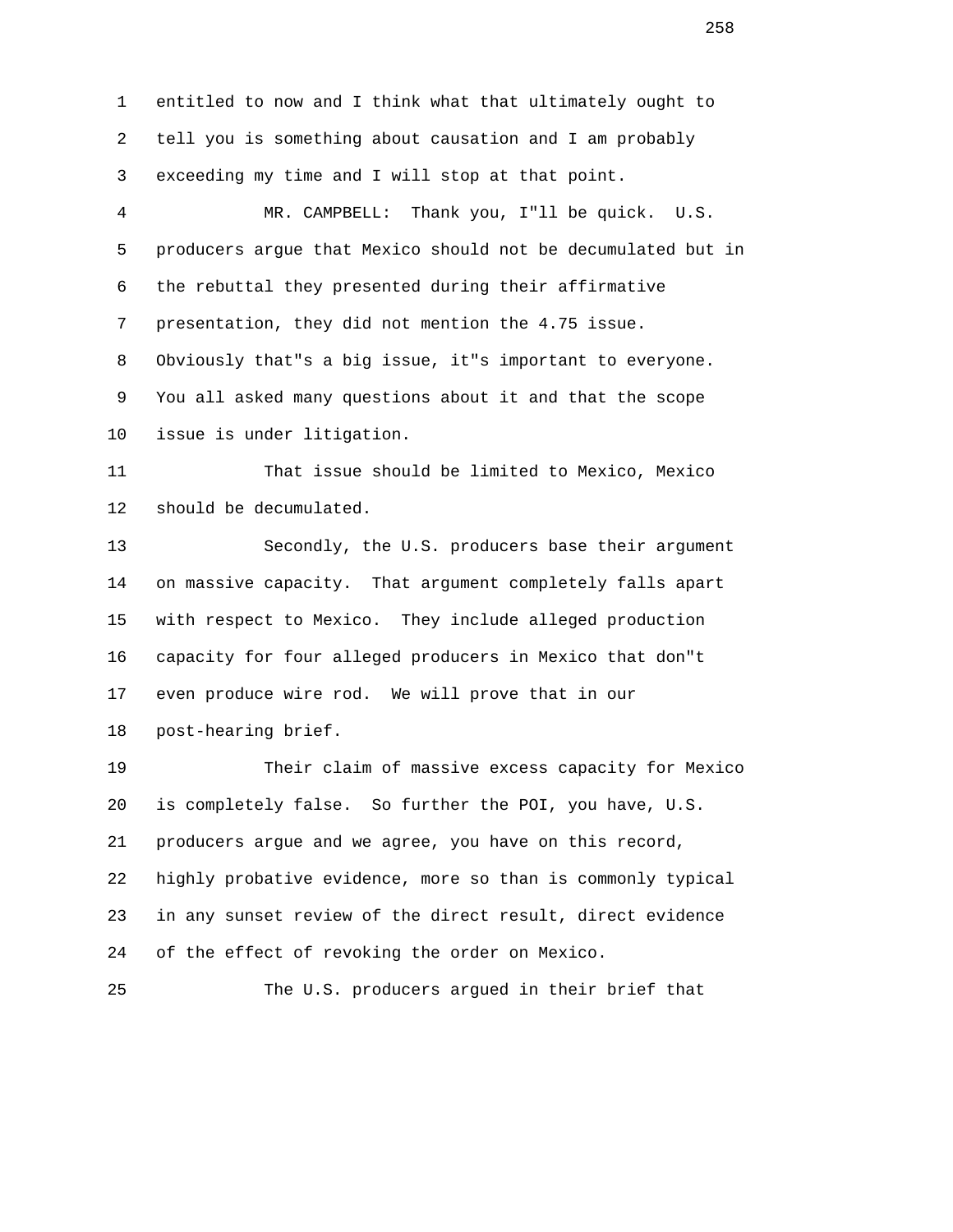1 2009 through 2011, the same period that Deacero was shipping 2 4.75 without the discipline of a dumping order was a period 3 of recovery and improvement for the U.S. industry. Their 4 words, not ours.

 5 They changed their tune a little bit today, 6 Gerdau and Nucor testified well we lost some sales, okay, 7 but you have to look at the overall figures for the domestic 8 industry. Look at the price down on record. From 2009 to 9 2011, U.S. producers price went up, no significant price 10 depression, no price depression at all. From 2009 to 2011 11 the U.S. industries cost to net sales ratio decreased, no 12 price suppression at all let alone significant price 13 depression and on impact, the U.S. industries performance 14 improved in all of the key economic indicators.

 15 This is hard affirmative evidence of what would 16 happen if the dumping order on Mexico were revoked. It"s 17 highly probative and it demonstrates that the order should 18 be revoked. They also screamed, China, China, China. You 19 read the U.S. producer"s brief, I would think that this is a 20 case about China and same with their testimony here today.

 21 They act as if they want to cumulate China. 22 This case is not about China. They are already solving the 23 China problem and it does not demonstrate vulnerability at 24 all.

25 I"ll conclude -- sunset reviews, there"s an